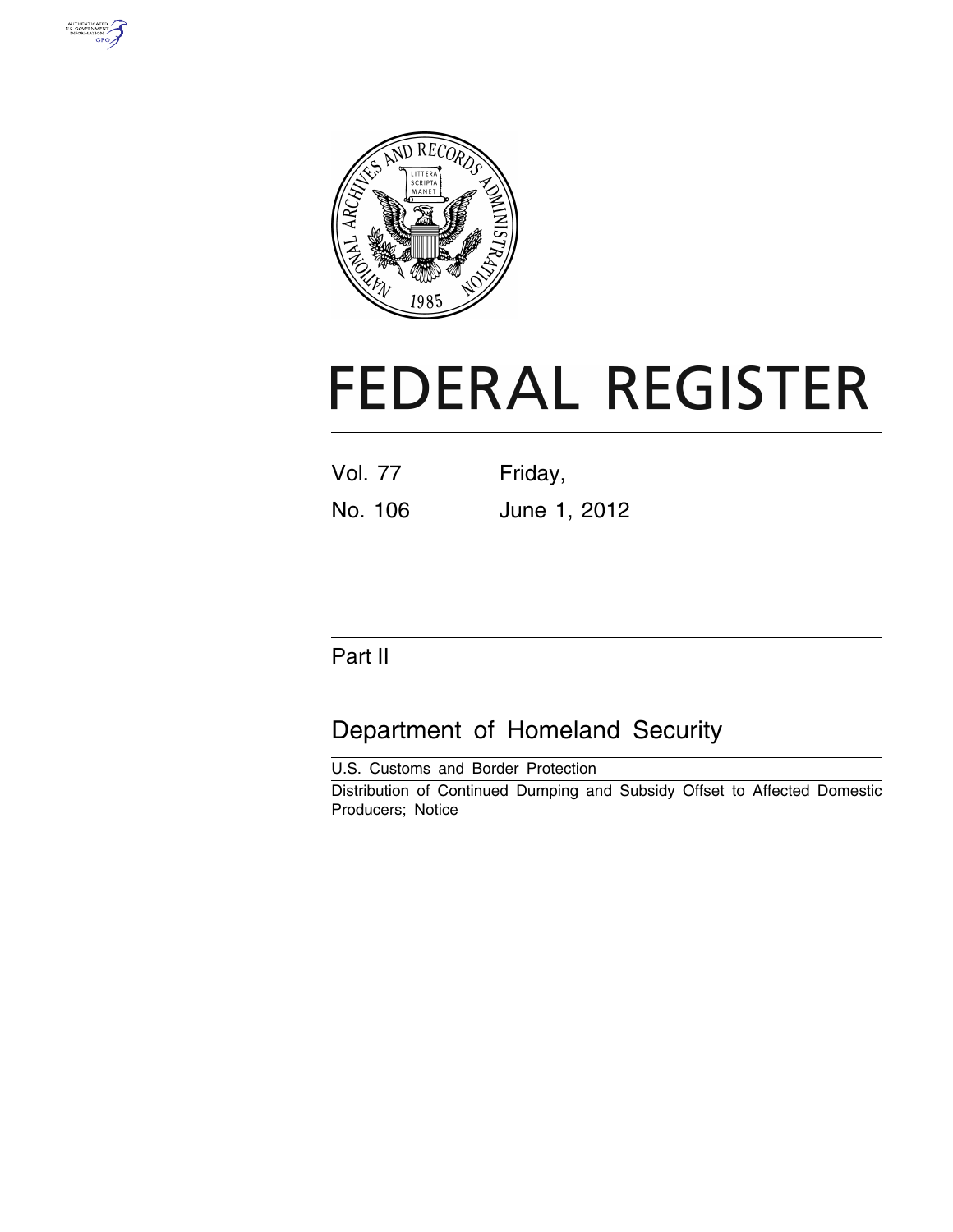#### **DEPARTMENT OF HOMELAND SECURITY**

## **U.S. Customs and Border Protection**

### **Distribution of Continued Dumping and Subsidy Offset to Affected Domestic Producers**

**AGENCY:** U.S. Customs and Border Protection, Department of Homeland Security.

**ACTION:** Notice of intent to distribute offset for Fiscal Year 2012.

**SUMMARY: Pursuant to the Continued** Dumping and Subsidy Offset Act of 2000, this document is U.S. Customs and Border Protection's notice of intent to distribute assessed antidumping or countervailing duties (known as the continued dumping and subsidy offset) for Fiscal Year 2012 in connection with countervailing duty orders, antidumping duty orders, or findings under the Antidumping Act of 1921. This document sets forth the case name and number of each order or finding for which funds may become available for distribution, together with the list of affected domestic producers, based on the list supplied by the United States International Trade Commission (USITC) associated with each order or finding, who are potentially eligible to receive a distribution. This document also provides the instructions for affected domestic producers (and anyone alleging eligibility to receive a distribution) to file certifications to claim a distribution in relation to the listed orders or findings.

**DATES:** Certifications to obtain a continued dumping and subsidy offset under a particular order or finding must be received by July 31, 2012. Any certification received after July 31, 2012 will be denied, making claimants ineligible for the distribution. **ADDRESSES:** Certifications and any other correspondence (whether by mail, or an express or courier service) should be addressed to the Assistant Commissioner, Office of Administration, U.S. Customs and Border Protection, Revenue Division, Attention: Melissa Edwards, 6650 Telecom Drive, Suite 100, Indianapolis, IN, 46278.

**FOR FURTHER INFORMATION CONTACT:** 

Melissa Edwards, Revenue Division, 6650 Telecom Drive, Suite 100, Indianapolis, IN, 46278; telephone (317) 614–4462.

#### **SUPPLEMENTARY INFORMATION:**

#### **Background**

The Continued Dumping and Subsidy Offset Act of 2000 (CDSOA) was enacted

on October 28, 2000, as part of the Agriculture, Rural Development, Food and Drug Administration, and Related Agencies Appropriations Act, 2001 (the ''Act''). The provisions of the CDSOA are contained in title X (§§ 1001–1003) of the Act.

The CDSOA, in § 1003 of the Act, amended title VII of the Tariff Act of 1930, as amended, by adding a new § 754 (codified at 19 U.S.C. 1675c) in order to provide that assessed duties received pursuant to a countervailing duty order, an antidumping duty order, or a finding under the Antidumping Act of 1921 will be distributed to affected domestic producers for certain qualifying expenditures that these producers incur after the issuance of such an order or finding. The term ''affected domestic producer'' means any manufacturer, producer, farmer, rancher or worker representative (including associations of such persons) who:

(A) Was a petitioner or interested party in support of a petition with respect to which an antidumping order, a finding under the Antidumping Act of 1921, or a countervailing duty order that has been entered,

(B) Remains in operation continuing to produce the product covered by a countervailing duty order, an antidumping duty order, or a finding under the Antidumping Act of 1921, and

(C) If a company, has not been acquired by another company or business that is related to a company that opposed the antidumping or countervailing duty investigation that led to the order or finding, e.g., opposed the petition or otherwise presented evidence in opposition to the petition. The distribution that these parties may receive is known as the continued dumping and subsidy offset.

Section 7601(a) of the Deficit Reduction Act of 2005 repealed 19 U.S.C. 1675c. According to § 7701 of the Deficit Reduction Act, the repeal takes effect as if enacted on October 1, 2005. However, § 7601(b) provided that all duties collected on an entry filed before October 1, 2007, shall be distributed as if 19 U.S.C. 1675c had not been repealed by § 7601(a). The funds available for distribution were also affected by Section 822 of the Claims Resolution Act of 2010 and Section 504 of the Tax Relief, Unemployment Insurance Reauthorization, and Job Creation Act of 2010.

Consequently, the full impact of the CDSOA repeal on amounts available for distribution may be delayed for several years. Because of the statutory

constraints in the assessments of antidumping and countervailing duties, the distribution process will be continued for an undetermined period; however, the amount of money available for distribution can be expected to diminish over time. It should also be noted that amounts distributed may be subject to recovery as a result of reliquidations, court actions, administrative errors, and other reasons. With the diminishing of the amounts available over time, the likelihood that these events will require the recovery of funds previously distributed will increase. CBP considers the submission of a certification and the negotiation of any distribution checks received as acknowledgements and acceptance of the claimant's obligation to return those funds upon demand.

#### **List of Orders or Findings and Affected Domestic Producers**

It is the responsibility of the U.S. International Trade Commission (USITC) to ascertain and timely forward to U.S. Customs and Border Protection (CBP) a list of the affected domestic producers that are potentially eligible to receive an offset in connection with an order or finding. In this regard, it is noted that USITC has supplied CBP with the list of individual antidumping and countervailing duty cases, and the affected domestic producers associated with each case who are potentially eligible to receive an offset. This list appears at the end of this document.

A significant amount of litigation has challenged various provisions of the CDSOA, most notably the definition of the term ''affected domestic producer.'' In two decisions, the Court of Appeals for the Federal Circuit (CAFC) upheld the constitutionality of the support requirement contained in the CDSOA. In *SKF USA, Inc.* v. *United States,* 556 F. 3d 1337 (Fed. Circ. 2009), the CAFC held that the CDSOA's support requirement did not violate either the First Amendment or the Fifth Amendment. The Supreme Court of the United States denied plaintiff's petition for certiorari, 2010 U.S. Lexis 3940 (May 17, 2010). In *PS Chez Sidney, L.L.C.* v. *United States,* 2010 U.S. App. Lexis 22584 (Fed. Circ. 2010), the CAFC summarily reversed the U.S. Court of International Trade's judgment that the support requirement was unconstitutional, allowing only plaintiff's non-constitutional claims to go forward.

As a result, domestic producers who are not on the USITC list but believe they nonetheless are eligible for a CDSOA distribution under one or more antidumping and/or countervailing duty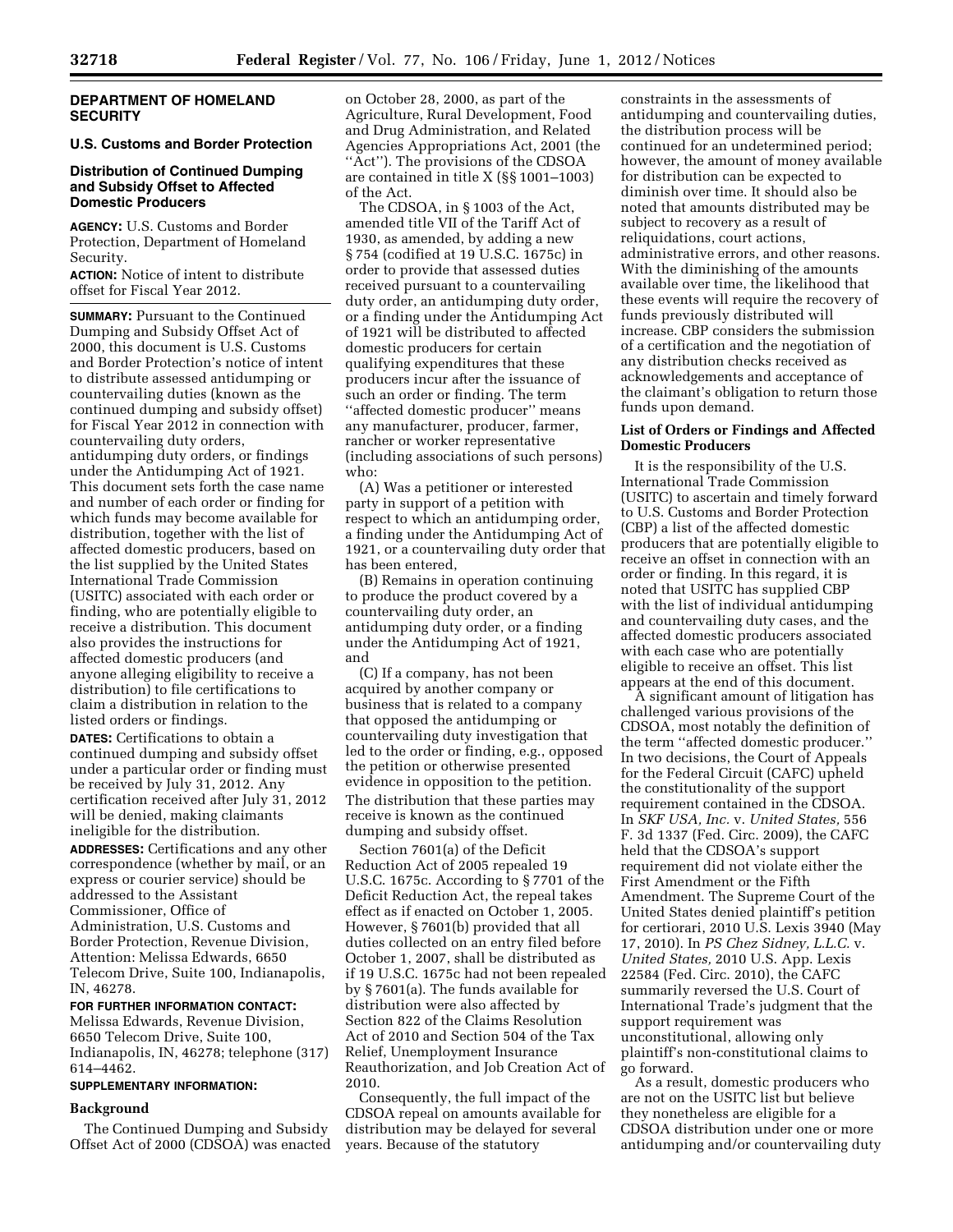cases are required, as are all potential claimants that expressly appear on the list, to properly file their certification(s) within 60 days after this notice is published. CBP will evaluate the merits of such claims in accordance with the relevant statutes, regulations, and decisions. Certifications that are not timely filed within the requisite 60 days will be summarily denied.

It should also be noted that the CAFC ruled in *Canadian Lumber Trade Alliance* v. *United States,* 517 F.3d 1319 (Fed. Cir. 2008), *cert. denied sub nom. United States Steel* v. *Canadian Lumber Trade Alliance,* 129 S. Ct. 344 (2008), that CBP was not authorized to distribute such antidumping and countervailing duties to the extent they were derived from goods from countries that are parties to the North American Free Trade Agreement (NAFTA). Due to this decision, CBP will no longer list cases related to NAFTA on the Preliminary Amounts Available report, and no distributions will be issued on these cases.

#### **Regulations Implementing the CDSOA**

It is noted that CBP published Treasury Decision (T.D.) 01–68 (Distribution of Continued Dumping and Subsidy Offset to Affected Domestic Producers) in the **Federal Register** (66 FR 48546) on September 21, 2001, which was effective as of that date, in order to implement the CDSOA. The final rule added a new subpart F to part 159 of title 19, Code of Federal Regulations (19 CFR part 159, subpart F (§§ 159.61–159.64)). More specific guidance regarding the filing of certifications is provided in this notice in order to aid affected domestic producers and other domestic producers alleging eligibility (''claimants'' or ''domestic producers'').

#### **Notice of Intent To Distribute Offset**

This document announces that CBP intends to distribute to affected domestic producers the assessed antidumping or countervailing duties that are available for distribution in Fiscal Year 2012 in connection with those antidumping duty orders or findings or countervailing duty orders that are listed in this document. All distribution will be issued by paper check to the address provided by the claimants. Section 159.62(a) of title 19 (19 CFR 159.62(a)) provides that CBP will publish such a notice of intention to distribute assessed duties at least 90 calendar days before the end of a fiscal year. Failure to publish the notice at least 90 calendar days before the end of the fiscal year will not impact an affected domestic producer's obligation to file a timely certification within 60 days after the notice is published*. See, Dixon Ticonderoga* v. *United States,* 468 F.3d 1353, 1354 (Fed. Cir. 2006).

## **Certifications; Submission and Content**

To obtain a distribution of the offset under a given order or finding, an affected domestic producer (and anyone alleging eligibility to receive a distribution) must submit a certification for each order or finding under which a distribution is sought, to CBP, indicating their desire to receive a distribution. To be eligible to obtain a distribution, certifications must be received by CBP no later than 60 calendar days after the date of publication of this notice of intent to distribute in the **Federal Register**. All certifications not received by the 60th day will not be eligible to receive a distribution.

As required by 19 CFR 159.62(b), this notice provides the case name and number of the order or finding concerned, as well as the specific instructions for filing a certification under § 159.63 to claim a distribution. Section 159.62(b) also provides that the dollar amounts subject to distribution that are contained in the Special Account for each listed order or finding are to appear in this notice. However, these dollar amounts were not available in time for inclusion in this publication. The preliminary amounts will be posted on the CBP Web site *[\(http://](http://www.cbp.gov)  [www.cbp.gov\).](http://www.cbp.gov)* However, the final amounts available for disbursement may be higher or lower than the preliminary amounts.

CBP will provide general information to claimants regarding the preparation of certification(s). However, it remains the sole responsibility of the domestic producer to ensure that the certification is correct, complete, and accurate so as to demonstrate the eligibility of the domestic producer for the distribution requested. Failure to ensure that the certification is correct, complete, and accurate as provided in this notice will result in the domestic producer not receiving a distribution.

Specifically, to obtain a distribution of the offset under a given order or finding, each potential claimant must timely submit a certification containing the required information detailed below as to the eligibility of the domestic producer to receive the requested distribution and the total amount of the distribution that the domestic producer is claiming. Certifications should be submitted to the Assistant Commissioner, Office of Administration, U.S. Customs and Border Protection, Revenue Division.

The certification must enumerate the qualifying expenditures incurred by the domestic producer since the issuance of an order or finding and it must demonstrate that the domestic producer is eligible to receive a distribution as an affected domestic producer or allege another basis for eligibility.

A successor to a company that was an affected domestic producer at the time of acquisition should consult 19 CFR  $159.61(b)(1)(i)$ . We note that the successor company may assume joint and several liability for the return of any overpayments arising under § 159.64(c)(3) that were previously paid to the predecessor. CBP may require the successor company to provide documents to support its eligibility to receive a distribution as set out in § 159.63(d).

A member company (or its successor) of an association that appears on the list of affected domestic producers in this notice, where the member company itself does not appear on this list, should consult 19 CFR 159.61(b)(1)(ii). Specifically, for a certification under 19 CFR  $159.61(b)(1)(ii)$ , the claimant must name the association of which it is a member and specifically establish that it was a member of the association at the time the association filed the petition with the USITC and establish that the company is a current member of the association. In order to promote accurate filings and more efficiently process the distributions, we offer the following guidance. If claimants are members of an association but the association does not file on their behalf, each association will need to provide their members with a statement which contains notarized company specific information including dates of membership, and an original signature from an authorized representative of the association. An association filing a certification on behalf of a member must also provide a power of attorney or other evidence of legal authorization from each of the domestic producers it is representing. An association filing a certification on behalf of a member is responsible for verifying the accuracy of the member's financial records, which support their claim, and is responsible for that certification. Any association filing a certification on behalf of a member is responsible for verifying the legal sufficiency and accuracy of the member's financial records, which support the claim and may be liable for repayment of any claim found to have been paid in error.

The association may file a certification in its own right to claim an offset for that order or finding, but its qualifying expenditures would be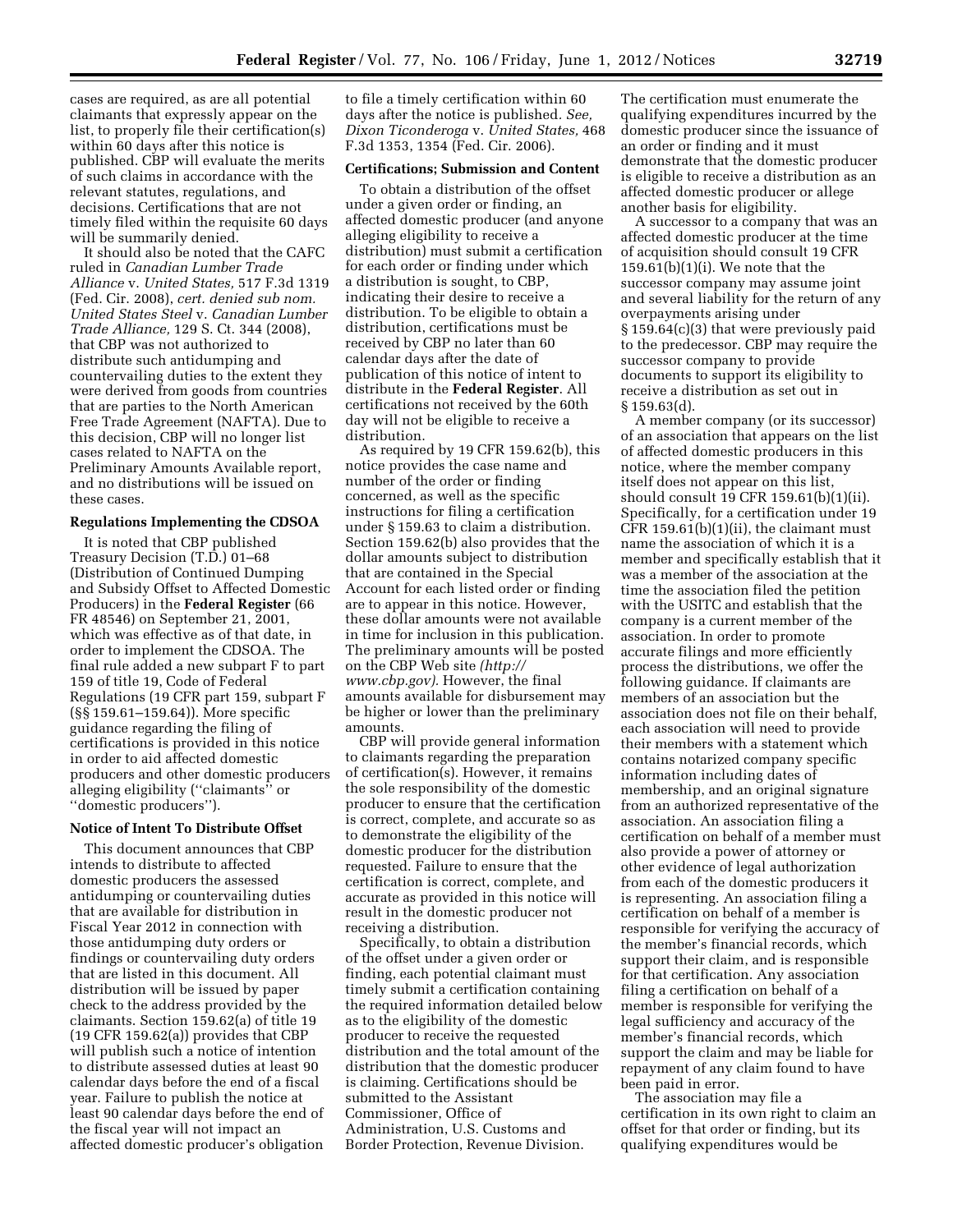limited to those expenditures that the association itself has incurred after the date of the order or finding in connection with the particular case.

As provided in 19 CFR 159.63(a), certifications to obtain a distribution of an offset must be received by CBP no later than 60 calendar days after the date of publication of the notice of intent in the **Federal Register**. All certifications received after the 60-day deadline will be summarily denied, making claimants ineligible for the distribution regardless of whether or not they appeared on the USITC list.

A list of all certifications received will be published on the CBP Web site shortly after the receipt deadline. This publication will not confirm acceptance or validity of the certification, but merely receipt of the certification. Due to the high volume of certifications, CBP is unable to respond to individual telephone or written inquiries regarding the status of a certification appearing on the list.

While there is no required format for a certification, CBP has developed a standard certification form to aid claimants in filing certifications. Claimants can obtain a copy of the certification form through the link as follows: *[https://www.pay.gov/paygov/](https://www.pay.gov/paygov/forms/formInstance.html?&formRevisionId=21514933&file=1302794382215.pdf) [forms/formInstance.html?&form](https://www.pay.gov/paygov/forms/formInstance.html?&formRevisionId=21514933&file=1302794382215.pdf) [RevisionId=21514933&file=](https://www.pay.gov/paygov/forms/formInstance.html?&formRevisionId=21514933&file=1302794382215.pdf) [1302794382215.pdf.](https://www.pay.gov/paygov/forms/formInstance.html?&formRevisionId=21514933&file=1302794382215.pdf)* 

The certification form is available at *<http://www.pay.gov>* under Public Form Name entitled CDSOA. The certification form can be submitted electronically through *<http://www.pay.gov>* or by mail. All certifications not submitted electronically must include original signatures.

Regardless of the format for a certification, per 19 CFR 159.63(b), the certification must contain the following information:

1. The date of this **Federal Register**  notice;

2. The Commerce case number;

3. The case name (producer/country);

4. The name of the domestic producer and any name qualifier, if applicable (for example, any other name under which the domestic producer does business or is also known);

5. The mailing address of the domestic producer (if a post office box, the physical street address must also appear) including, if applicable, a specific room number or department;

6. The Internal Revenue Service (IRS) number (with suffix) of the domestic producer, employer identification number, or social security number, as applicable;

7. The specific business organization of the domestic producer (corporation, partnership, sole proprietorship);

8. The name(s) of any individual(s) designated by the domestic producer as the contact person(s) concerning the certification, together with the phone number(s), mailing address, and, if available, facsimile transmission number(s) and electronic mail (email) address(es) for the person(s). Correspondence from CBP will be directed to the designated contact(s) by either mail or phone or both;

9. The total dollar amount claimed;

10. The dollar amount claimed by category, as described in the section below entitled ''Amount Claimed for Distribution'';

11. A statement of eligibility, as described in the section below entitled ''Eligibility to Receive Distribution''; and

12. For certifications not submitted electronically through *[http://](http://www.pay.gov) [www.pay.gov,](http://www.pay.gov)* an original signature by an individual legally authorized to bind the producer.

#### **Qualifying Expenditure Which May Be Claimed for Distribution**

Qualifying expenditures which may be offset by a distribution of assessed antidumping and countervailing duties encompass those expenditures that are incurred by the domestic producer after issuance of an antidumping duty order or finding or a countervailing duty order, and prior to its termination, provided that such expenditures fall within certain categories. The repeal language parallels the termination of an order. Therefore, for duty orders or findings that have not been previously revoked, expenses must be incurred before October 1, 2007 to be eligible for offset. For duty orders or findings that have been revoked, expenses must be incurred before the effective date of the revocation to be eligible for offset. For example, assume for case A–331–802 certain frozen warm-water shrimp and prawns from Ecuador, that the order date is February 1, 2005 and that the revocation effective date is August 15, 2007. In this case, eligible expenditures would have to be incurred between February 1, 2005 and August 15, 2007.

For the convenience and ease of the domestic producers, CBP is providing guidance on what the agency takes into consideration when making a calculation for each of the following categories: (1) Manufacturing facilities (Any facility used for the transformation of raw material into a finished product that is the subject of the related order or finding); (2) Equipment (Goods that are used in a business environment to aid

in the manufacturing of a product that is the subject of the related order or finding); (3) Research and development (Seeking knowledge and determining the best techniques for production of the product that is the subject of the related order or finding); (4) Personnel training (Teaching of specific useful skills to personnel, that will improve performance in the production process of the product that is the subject of the related order or finding); (5) Acquisition of technology (Acquisition of applied scientific knowledge and materials to achieve an objective in the production process of the product that is the subject of the related order or finding); (6) Health care benefits for employees paid for by the employer (Health care benefits paid to employees who are producing the specific product that is the subject of the related order or finding); (7) Pension benefits for employees paid for by the employer (Pension benefits paid to employees who are producing the specific product that is the subject of the related order or finding); (8) Environmental equipment, training, or technology (Equipment, training, or technology used in the production of the product that is the subject of the related order or finding, that will assist in preventing potentially harmful factors from impacting the environment); (9) Acquisition of raw materials and other inputs (Purchase of unprocessed materials or other inputs needed for the production of the product that is the subject of the related order or finding); and (10) Working capital or other funds needed to maintain production (Assets of a business that can be applied to its production of the product that is the subject of the related order or finding).

#### **Amount Claimed for Distribution**

In calculating the amount of the distribution being claimed as an offset, the certification must indicate: (1) The total amount of any qualifying expenditures previously certified by the domestic producer, and the amount certified by category; (2) The total amount of those expenditures which have been the subject of any prior distribution for the order or finding being certified under 19 U.S.C. 1675c; and (3) The net amount for new and remaining qualifying expenditures being claimed in the current certification (the total amount previously certified as noted in item "(1)" above minus the total amount that was the subject of any prior distribution as noted in item ''(2)'' above). In accordance with 19 CFR 159.63(b)(2)(i)–(b)(2)(iii), CBP will deduct the amount of any prior distribution from the producer's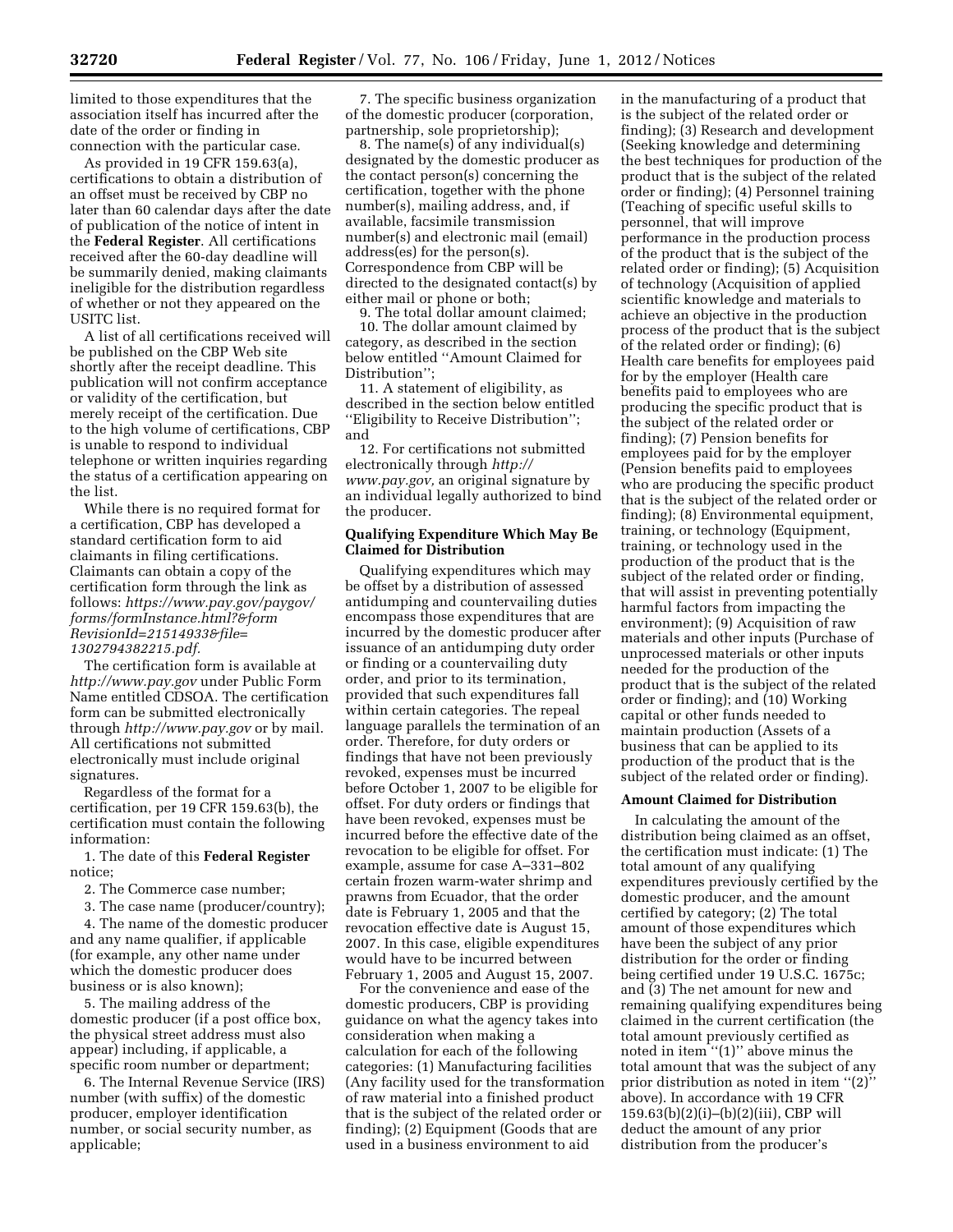claimed amount for that case. Total amounts disbursed by CBP under the CDSOA for Fiscal Years 2001 through 2011 are available on the CBP Web site.

Additionally, under 19 CFR 159.61(c), these qualifying expenditures must be related to the production of the same product that is the subject of the order or finding, with the exception of expenses incurred by associations which must be related to a specific case.

#### **Eligibility To Receive Distribution**

As noted, the certification must contain a statement that the domestic producer desires to receive a distribution and is eligible to receive the distribution as an affected domestic producer or on another legal basis. Also, the domestic producer must affirm that the net amount certified for distribution does not encompass any qualifying expenditures for which distribution has previously been made (19 CFR  $159.63(b)(3)(i)$ ).

Furthermore, under 19 CFR  $159.63(b)(3)(ii)$ , where a domestic producer files a separate certification for more than one order or finding using the same qualifying expenditures as the basis for distribution in each case, each certification must list all the other orders or findings where the producer is claiming the same qualifying expenditures.

Moreover, as required by 19 U.S.C. 1675c(b)(1) and 19 CFR 159.63(b)(3)(iii), the certification must include information as to whether the domestic producer remains in operation at the time the certifications are filed and continues to produce the product covered by the particular order or finding under which the distribution is sought. If a domestic producer is no longer in operation, or no longer produces the product covered by the order or finding, the producer will not be considered an affected domestic producer entitled to receive a distribution.

In addition, as required by 19 U.S.C. 1675c(b)(5) and 19 CFR 159.63(b)(3)(iii), the domestic producer must state whether it has been acquired by a company that opposed the investigation or was acquired by a business related to a company that opposed the investigation. If a domestic producer has been so acquired, the producer will not be considered an affected domestic producer entitled to receive a distribution. However, CBP may not make a final decision regarding a claimant's eligibility to receive funds until certain legal issues which may affect that claimant's eligibility are resolved. In these instances, CBP may withhold an amount of funds

corresponding to the claimant's alleged pro rata share of funds from distribution pending the resolution of those legal issues.

The certification must be executed and dated by a party legally authorized to bind the domestic producer and it must state that the information contained in the certification is true and accurate to the best of the certifier's knowledge and belief under penalty of law, and that the domestic producer has records to support the qualifying expenditures being claimed (see section below entitled ''Verification of Certification'').

Moreover as provided in 19 CFR 159.64(b)(3), overpayments to affected domestic producers are recoverable by CBP and CBP reserves the right to use all available collection tools to recover overpayments. Overpayments may occur for a variety of reasons such as reliquidations, court actions, and administrative errors. With the diminishing of the amounts available over time, the likelihood that these events will require the recovery of funds previously distributed will increase. CBP considers the submission of a certification and the negotiation of any distribution checks received as acknowledgements and acceptance of the claimant's obligation to return those funds upon demand.

#### **Review and Correction of Certification**

A certification that is submitted in response to this notice of distribution and received within 60 calendar days after the date of publication of the notice in the **Federal Register** may, at CBP's sole discretion, be subject to review before acceptance to ensure that all informational requirements are complied with and that any amounts set forth in the certification for qualifying expenditures, including the amount claimed for distribution, appear to be correct. A certification that is found to be materially incorrect or incomplete will be returned to the domestic producer within 15 business days after the close of the 60 calendar-day filing period, as provided in 19 CFR 159.63(c). In making this determination, CBP will not speculate as to the reason for the error (e.g., intentional, typographical, etc.). CBP must receive a corrected certification from the domestic producer and/or an association filing on behalf of an association member within 10 business days from the date of the original denial letter. Failure to receive a corrected certification within 10 business days will result in denial of the certification at issue. It is the sole responsibility of the domestic producer to ensure that the certification is correct, complete, and satisfactory so as to demonstrate the eligibility of the domestic producer to the distribution requested. Failure to ensure that the certification is correct, complete, and satisfactory will result in the domestic producer not receiving a distribution.

#### **Verification of Certification**

Certifications are subject to CBP's verification. Claimants may also be required to provide copies of additional records for further review by CBP. Therefore, parties are required to maintain records supporting their claims for a period of five years after the filing of the certification (19 CFR 159.63(d)). The records must support each qualifying expenditure enumerated in the certification and they must support how the qualifying expenditures are determined to be related to the production of the product covered by the order or finding. Although CBP will accept comments and information from the public and other domestic producers, CBP retains complete discretion regarding the initiation and conduct of investigations stemming from such information.

#### **Disclosure of Information in Certifications; Acceptance by Producer**

The name of the claimant, the total dollar amount claimed by the party on the certification, as well as the total dollar amount that CBP actually disburses to that affected domestic producer as an offset, will be available for disclosure to the public, as specified in 19 CFR 159.63(e). To this extent, the submission of the certification is construed as an understanding and acceptance on the part of the domestic producer that this information will be disclosed to the public. Alternatively, a statement in a certification that this information is proprietary and exempt from disclosure will result in CBP's rejection of the certification.

#### **List of Orders or Findings and Related Domestic Producers**

The list of individual antidumping duty orders or findings and countervailing duty orders is set forth below together with the affected domestic producers associated with each order or finding who are potentially eligible to receive an offset. Those domestic producers not on the list must allege another basis for eligibility in their certification.

Dated: May 2, 2012,

#### **Deborah Schilling,**

*Acting Assistant Commissioner, Office of Administration.*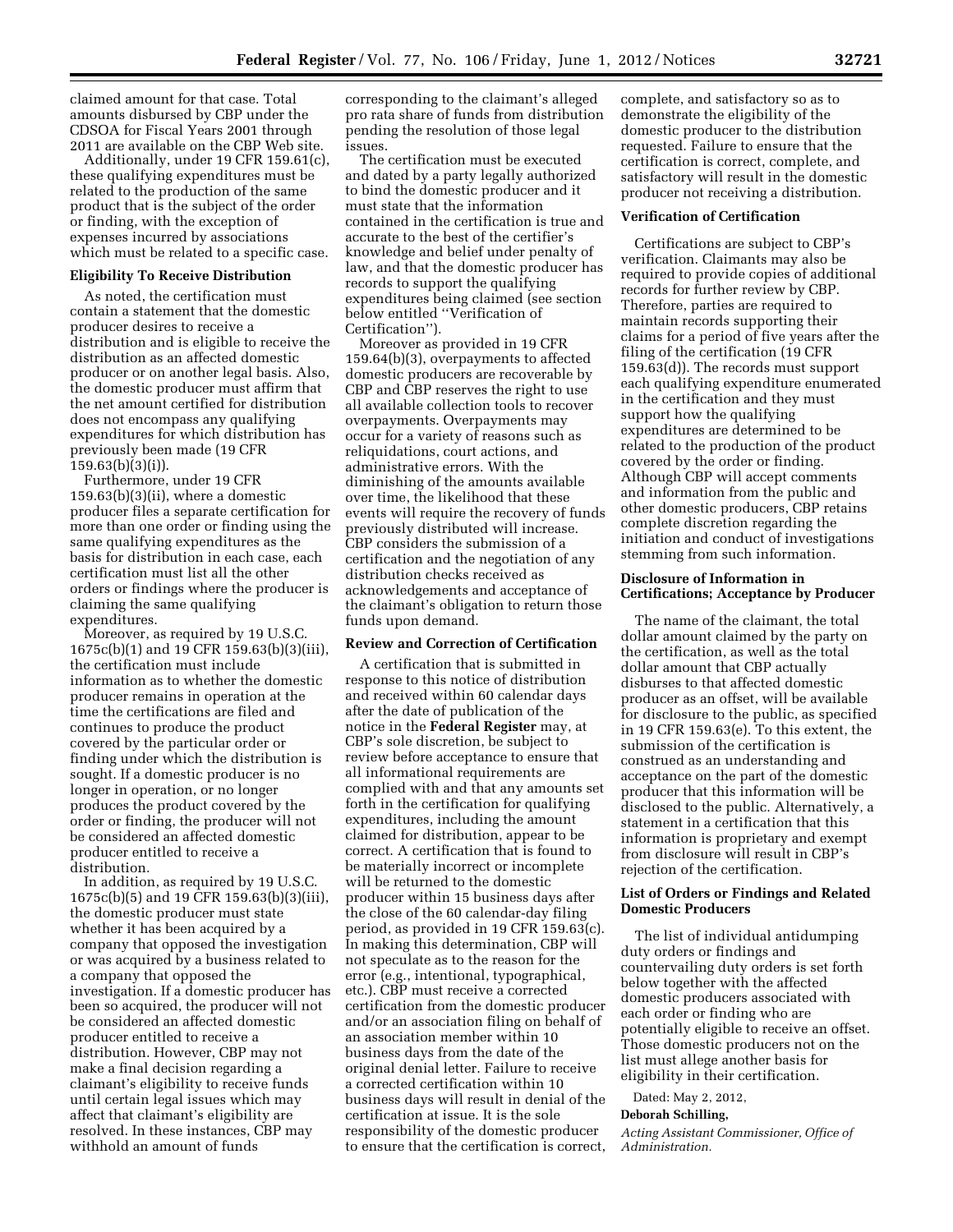Ξ

| Commerce<br>case<br>No.             | Commission<br>case No.                 | Product/country                                             | Petitioners/supporters                                                                                                                                                                                                                                                                                                                                                                             |
|-------------------------------------|----------------------------------------|-------------------------------------------------------------|----------------------------------------------------------------------------------------------------------------------------------------------------------------------------------------------------------------------------------------------------------------------------------------------------------------------------------------------------------------------------------------------------|
| A-122-006                           | AA1921-49                              |                                                             | Bloomfield Manufacturing (formerly Harrah<br>Manufacturing).<br>Seaburn Metal Products.                                                                                                                                                                                                                                                                                                            |
| A-122-047<br>A-122-085<br>A-122-401 | AA1921-127<br>731-TA-3<br>731-TA-196   | Sugar and Syrups/Canada                                     | Duval.<br>Amstar Sugar.<br>Northwest Food Producers' Association.<br>Oregon Caneberry Commission.<br>Rader Farms.<br>Ron Roberts.<br>Shuksan Frozen Food.                                                                                                                                                                                                                                          |
| A-122-503                           | 731-TA-263                             | Iron Construction Castings/Canada                           | Washington Red Raspberry Commission.<br>Alhambra Foundry.<br>Allegheny Foundry.<br>Bingham & Taylor.<br>Campbell Foundry.<br>Charlotte Pipe & Foundry.<br>Deeter Foundry.<br>East Jordan Foundry.<br>Le Baron Foundry.<br>Municipal Castings.<br>Neenah Foundry.<br>Opelika Foundry.<br>Pinkerton Foundry.<br>Tyler Pipe.                                                                          |
| A-122-506                           | 731-TA-276                             | Oil Country Tubular Goods/Canada                            | US Foundry & Manufacturing.<br>Vulcan Foundry.<br>CF&I Steel.<br>Copperweld Tubing.<br>Cyclops.<br>KPC.<br>Lone Star Steel.<br>LTV Steel.                                                                                                                                                                                                                                                          |
| A-122-601                           | 731-TA-312                             | Brass Sheet and Strip/Canada                                | Maverick Tube.<br>Quanex.<br>US Steel.<br>Allied Industrial Workers of America.<br>American Brass.<br>Bridgeport Brass.<br>Chase Brass & Copper.<br>Hussey Copper.<br>International Association of Machinists &                                                                                                                                                                                    |
| A-122-605                           | 731-TA-367                             |                                                             | Aerospace Workers.<br>Mechanics Educational Society of America<br>(Local 56).<br>The Miller Company.<br>Olin.<br>Revere Copper Products.<br>United Steelworkers of America.<br>Industrial Union Department, AFL-CIO.<br>International Association of Machinists &<br>Aerospace Workers.<br>International Brotherhood of Electrical Work-<br>ers.<br>International Union of Electronic, Electrical, |
| A-122-804<br>A-122-814<br>A-122-822 | 731-TA-422<br>731-TA-528<br>731-TA-614 | Corrosion-Resistant Carbon Steel Flat Prod-<br>ucts/Canada. | Technical, Salaried and Machine Workers.<br>Philips Electronic Components Group.<br>United Steelworkers of America.<br>Zenith Electronics.<br>Bethlehem Steel.<br>CF&I Steel.<br>Magnesium Corporation of America.<br>Armco Steel.<br>Bethlehem Steel.<br>California Steel Industries.<br>Geneva Steel.<br><b>Gulf States Steel.</b><br>Inland Steel Industries.                                   |
|                                     |                                        |                                                             | LTV Steel.<br>Lukens Steel.<br>National Steel.<br>Nextech.<br>Rouge Steel Co.                                                                                                                                                                                                                                                                                                                      |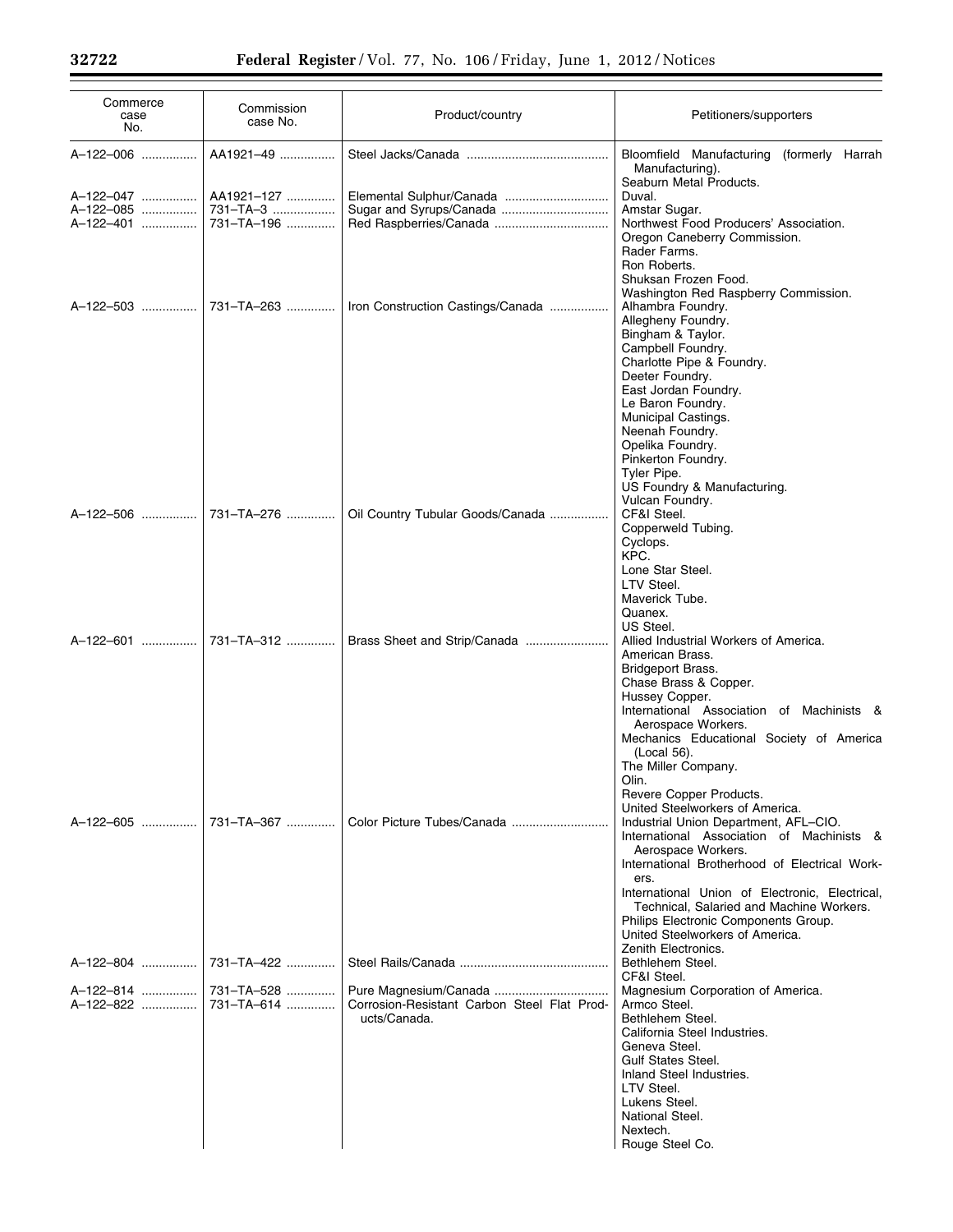| Commerce    | Commission |                                         |                                                                                                                                                                                                                                                                                                                                                                                                                                                                                                                                                                                                                                                                                                                                                                                                                                                                                                                                                                                                                                                                                                 |
|-------------|------------|-----------------------------------------|-------------------------------------------------------------------------------------------------------------------------------------------------------------------------------------------------------------------------------------------------------------------------------------------------------------------------------------------------------------------------------------------------------------------------------------------------------------------------------------------------------------------------------------------------------------------------------------------------------------------------------------------------------------------------------------------------------------------------------------------------------------------------------------------------------------------------------------------------------------------------------------------------------------------------------------------------------------------------------------------------------------------------------------------------------------------------------------------------|
| case<br>No. | case No.   | Product/country                         | Petitioners/supporters                                                                                                                                                                                                                                                                                                                                                                                                                                                                                                                                                                                                                                                                                                                                                                                                                                                                                                                                                                                                                                                                          |
| A-122-823   | 731-TA-575 | Cut-to-Length Carbon Steel Plate/Canada | Sharon Steel.<br>Theis Precision Steel.<br>Thompson Steel.<br>US Steel.<br>United Steelworkers of America.<br>WCI Steel.<br>Weirton Steel.<br>Bethlehem Steel.<br>California Steel Industries.<br>Geneva Steel.<br><b>Gulf States Steel.</b><br>Inland Steel Industries.<br>Lukens Steel.<br>National Steel.<br>Nextech.<br>Sharon Steel.<br>Theis Precision Steel.                                                                                                                                                                                                                                                                                                                                                                                                                                                                                                                                                                                                                                                                                                                             |
| A-122-830   | 731-TA-789 | Stainless Steel Plate in Coils/Canada   | Thompson Steel.<br>US Steel.<br>United Steelworkers of America.<br>Allegheny Ludlum.<br>Armco Steel.<br><b>J&amp;L Specialty Steel.</b><br>Lukens Steel.                                                                                                                                                                                                                                                                                                                                                                                                                                                                                                                                                                                                                                                                                                                                                                                                                                                                                                                                        |
|             | 731-TA-928 |                                         | North American Stainless.<br>71 Lumber Co.<br>Almond Bros Lbr Co.<br>Anthony Timberlands.                                                                                                                                                                                                                                                                                                                                                                                                                                                                                                                                                                                                                                                                                                                                                                                                                                                                                                                                                                                                       |
|             |            |                                         | Balfour Lbr Co.<br>Ball Lumber.<br>Banks Lumber Company.<br>Barge Forest Products Co.<br>Beadles Lumber Co.<br>Bearden Lumber.<br>Bennett Lumber.<br>Big Valley Band Mill.<br>Bighorn Lumber Co Inc.<br>Blue Mountain Lumber.<br>Buddy Bean Lumber.<br>Burgin Lumber Co Ltd.<br>Burt Lumber Company.<br>C&D Lumber Co.<br>Ceda-Pine Veneer.<br>Cersosimo Lumber Co Inc.<br>Charles Ingram Lumber Co Inc.<br>Charleston Heart Pine.<br>Chesterfield Lumber.<br>Chips.<br>Chocorua Valley Lumber Co.<br>Claude Howard Lumber.<br>Clearwater Forest Industries.<br>CLW Inc.<br>CM Tucker Lumber Corp.<br>Coalition for Fair Lumber Imports Executive<br>Committee.<br>Cody Lumber Co.<br>Collins Pine Co.<br>Collums Lumber.<br>Columbus Lumber Co.<br>Contoocook River Lumber.<br>Conway Guiteau Lumber.<br>Cornwright Lumber Co.<br>Crown Pacific.<br>Daniels Lumber Inc.<br>Dean Lumber Co Inc.<br>Deltic Timber Corporation.<br>Devils Tower Forest Products.<br>DiPrizio Pine Sales.<br>Dorchester Lumber Co.<br>DR Johnson Lumber.<br>East Brainerd Lumber Co.<br>East Coast Lumber Company. |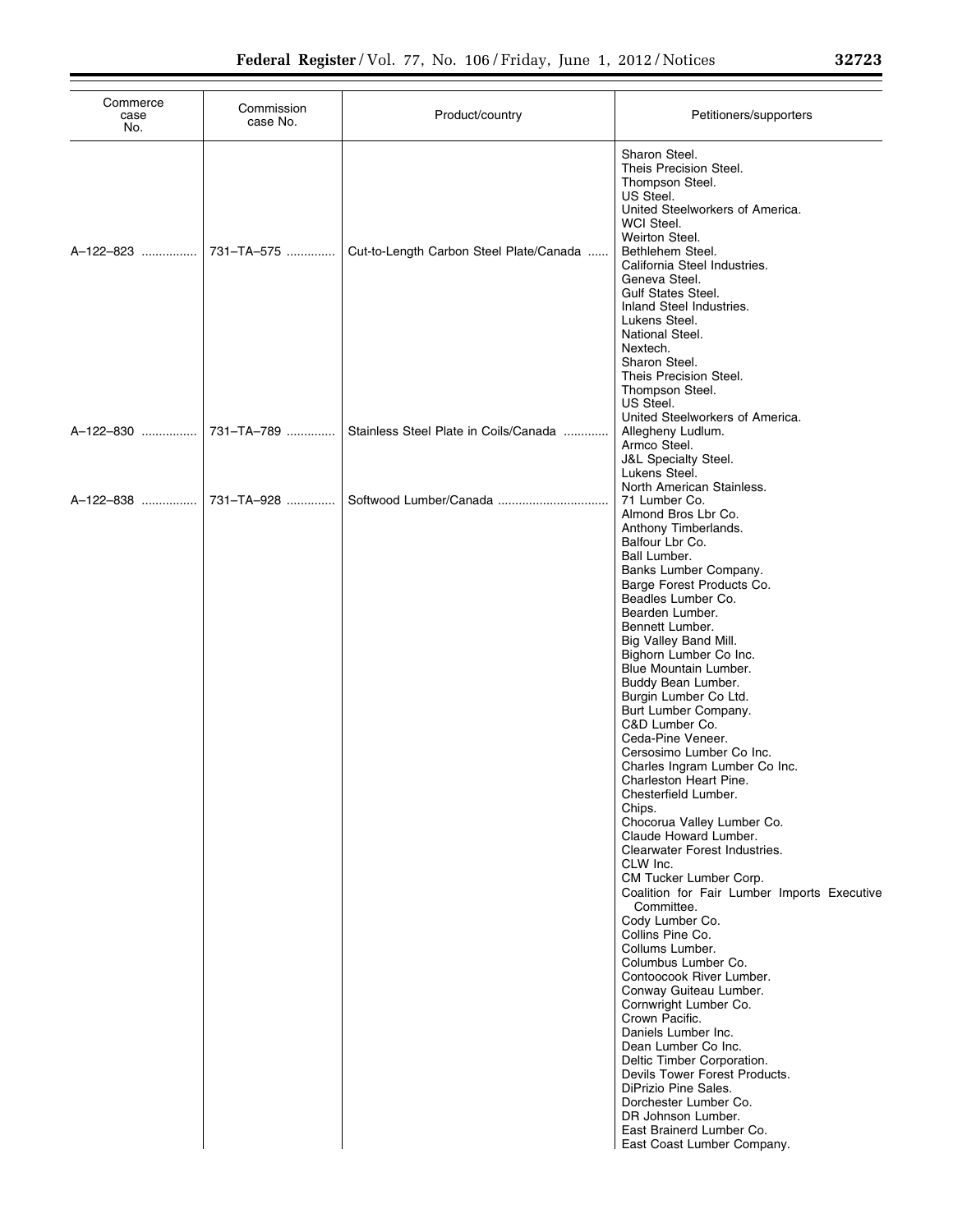| Commerce<br>case<br>No. | Commission<br>case No. | Product/country | Petitioners/supporters                                                                                                                                                                                                                                                                                                                                                                                                                                                                                                                                                                                                                                                                                                                                                                                                                                                                                                                                                                                                                                                                                                                                                                                                                                                                                                                                                                                                                                                                                                                                                                                                                                           |
|-------------------------|------------------------|-----------------|------------------------------------------------------------------------------------------------------------------------------------------------------------------------------------------------------------------------------------------------------------------------------------------------------------------------------------------------------------------------------------------------------------------------------------------------------------------------------------------------------------------------------------------------------------------------------------------------------------------------------------------------------------------------------------------------------------------------------------------------------------------------------------------------------------------------------------------------------------------------------------------------------------------------------------------------------------------------------------------------------------------------------------------------------------------------------------------------------------------------------------------------------------------------------------------------------------------------------------------------------------------------------------------------------------------------------------------------------------------------------------------------------------------------------------------------------------------------------------------------------------------------------------------------------------------------------------------------------------------------------------------------------------------|
|                         |                        |                 | Eas-Tex Lumber.<br><b>ECK Wood Products.</b><br>Ellingson Lumber Co.<br>Elliott Sawmilling.<br>Empire Lumber Co.<br>Evergreen Forest Products.<br>Excalibur Shelving Systems Inc.<br>Exley Lumber Co.<br>FH Stoltze Land & Lumber Co.<br>FL Turlington Lbr Co Inc.<br>Fleming Lumber.<br>Flippo Lumber.<br>Floragen Forest Products.<br>Frank Lumber Co.<br>Franklin Timber Co.<br>Fred Tebb & Sons.<br>Fremont Sawmill.<br>Frontier Resources.<br>Garrison Brothers Lumber Co and Subsidi-<br>aries.<br>Georgia Lumber.<br>Gilman Building Products.<br>Godfrey Lumber.<br>Granite State Forest Prod Inc.<br>Great Western Lumber Co.<br>Greenville Molding Inc.<br>Griffin Lumber Company.<br>Guess Brothers Lumber.<br>Gulf Lumber.<br>Gulf States Paper.<br>Guy Bennett Lumber.<br>Hampton Resources.<br>Hancock Lumber.<br>Hankins Inc.<br>Hankins Lumber Co.<br>Harrigan Lumber.<br>Harwood Products.<br>Haskell Lumber Inc.<br>Hatfield Lumber.<br>Hedstrom Lumber.<br>Herrick Millwork Inc.<br>HG Toler & Son Lumber Co Inc.<br>HG Wood Industries LLC.<br>Hogan & Storey Wood Prod.<br>Hogan Lumber Co.<br>Hood Industries.<br>HS Hofler & Sons Lumber Co Inc.<br>Hubbard Forest Ind Inc.<br>HW Culp Lumber Co.<br>Idaho Veneer Co.<br>Industrial Wood Products.<br>Intermountain Res LLC.<br>International Paper.<br>J Franklin Jones Lumber Co Inc.<br>Jack Batte & Sons Inc.<br>Jasper Lumber Company.<br>JD Martin Lumber Co.<br>JE Jones Lumber Co.<br>Jerry G Williams & Sons.<br>JH Knighton Lumber Co.<br>Johnson Lumber Company.<br>Jordan Lumber & Supply.<br>Joseph Timber Co.<br>JP Haynes Lbr Co Inc.<br>JV Wells Inc.<br>JW Jones Lumber. |
|                         |                        |                 | Keadle Lumber Enterprises.<br>Keller Lumber.<br>King Lumber Co.<br>Konkolville Lumber.<br>Langdale Forest Products.<br>Laurel Lumber Company.                                                                                                                                                                                                                                                                                                                                                                                                                                                                                                                                                                                                                                                                                                                                                                                                                                                                                                                                                                                                                                                                                                                                                                                                                                                                                                                                                                                                                                                                                                                    |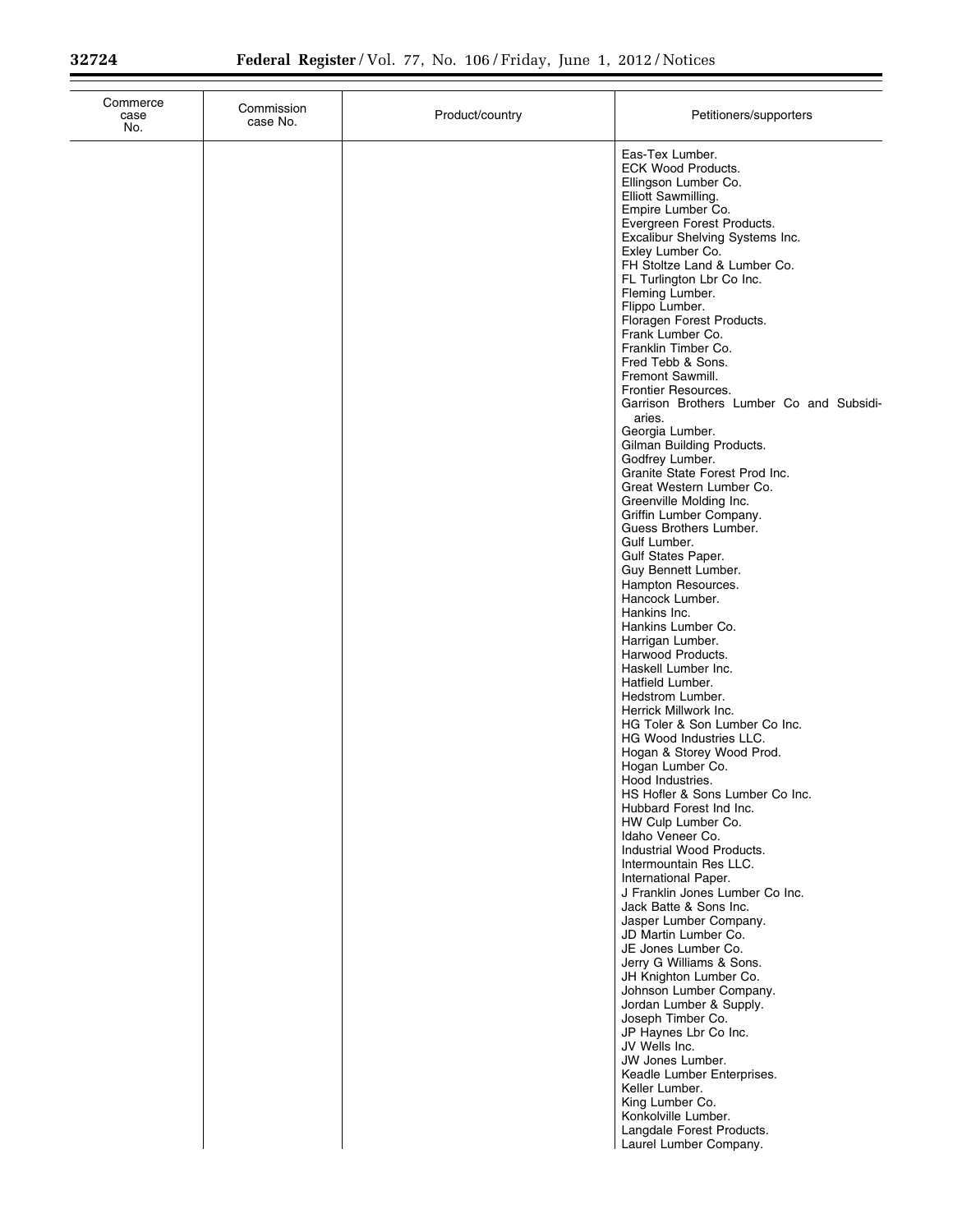| Commerce<br>case<br>No. | Commission<br>case No. | Product/country | Petitioners/supporters                                                                                                                                                                                                                                                                                                                                                                                                                                                                                                                                                                                                                                                                                                                                                                                                                                                                                                                                                                                                                                                                                                                                                                                                                                                                                                                                                                                                                                                                |
|-------------------------|------------------------|-----------------|---------------------------------------------------------------------------------------------------------------------------------------------------------------------------------------------------------------------------------------------------------------------------------------------------------------------------------------------------------------------------------------------------------------------------------------------------------------------------------------------------------------------------------------------------------------------------------------------------------------------------------------------------------------------------------------------------------------------------------------------------------------------------------------------------------------------------------------------------------------------------------------------------------------------------------------------------------------------------------------------------------------------------------------------------------------------------------------------------------------------------------------------------------------------------------------------------------------------------------------------------------------------------------------------------------------------------------------------------------------------------------------------------------------------------------------------------------------------------------------|
|                         |                        |                 | Leavitt Lumber Co.<br>Leesville Lumber Co.<br>Limington Lumber Co.<br>Longview Fibre Co.<br>Lovell Lumber Co Inc.<br>M Kendall Lumber Co.<br>Manke Lumber Co.<br>Marriner Lumber Co.<br>Mason Lumber.<br>MB Heath & Sons Lumber Co.<br>MC Dixon Lumber Co Inc.<br>Mebane Lumber Co Inc.<br>Metcalf Lumber Co Inc.<br>Millry Mill Co Inc.<br>Moose Creek Lumber Co.<br>Moose River Lumber.<br>Morgan Lumber Co Inc.<br>Mount Yonah Lumber Co.<br>Nagel Lumber.<br>New Kearsarge Corp.<br>New South.<br>Nicolet Hardwoods.<br>Nieman Sawmills SD.<br>Nieman Sawmills WY.<br>North Florida.<br>Northern Lights Timber & Lumber.<br>Northern Neck Lumber Co.<br>Ochoco Lumber Co.<br>Olon Belcher Lumber Co.<br>Owens and Hurst Lumber.<br>Packaging Corp of America.<br>Page & Hill Forest Products.<br>Paper, Allied-Industrial, Chemical and Energy<br>Workers International Union.<br>Parker Lumber.<br>Pate Lumber Co Inc.<br>PBS Lumber.<br>Pedigo Lumber Co.<br>Piedmont Hardwood Lumber Co.<br>Pine River Lumber Co.<br>Pinecrest Lumber Co.<br>Pleasant River Lumber Co.<br>Pleasant Western Lumber Inc.<br>Plum Creek Timber.<br>Pollard Lumber.<br>Portac.<br>Potlatch.<br>Potomac Supply.<br>Precision Lumber Inc.<br>Pruitt Lumber Inc.<br>R Leon Williams Lumber Co.<br>RA Yancey Lumber.<br>Rajala Timber Co.<br>Ralph Hamel Forest Products.<br>Randy D Miller Lumber.<br>Rappahannock Lumber Co.<br>Regulus Stud Mills Inc.<br>Riley Creek Lumber.<br>Roanoke Lumber Co. |
|                         |                        |                 |                                                                                                                                                                                                                                                                                                                                                                                                                                                                                                                                                                                                                                                                                                                                                                                                                                                                                                                                                                                                                                                                                                                                                                                                                                                                                                                                                                                                                                                                                       |
|                         |                        |                 | Robbins Lumber.<br>Robertson Lumber.<br>Roseburg Forest Products Co.<br>Rough & Ready.<br>RSG Forest Products.<br>Rushmore Forest Products.<br>RY Timber Inc.                                                                                                                                                                                                                                                                                                                                                                                                                                                                                                                                                                                                                                                                                                                                                                                                                                                                                                                                                                                                                                                                                                                                                                                                                                                                                                                         |
|                         |                        |                 | Sam Mabry Lumber Co.<br>Scotch Lumber.<br>SDS Lumber Co.<br>Seacoast Mills Inc.<br>Seago Lumber.<br>Seattle-Snohomish.                                                                                                                                                                                                                                                                                                                                                                                                                                                                                                                                                                                                                                                                                                                                                                                                                                                                                                                                                                                                                                                                                                                                                                                                                                                                                                                                                                |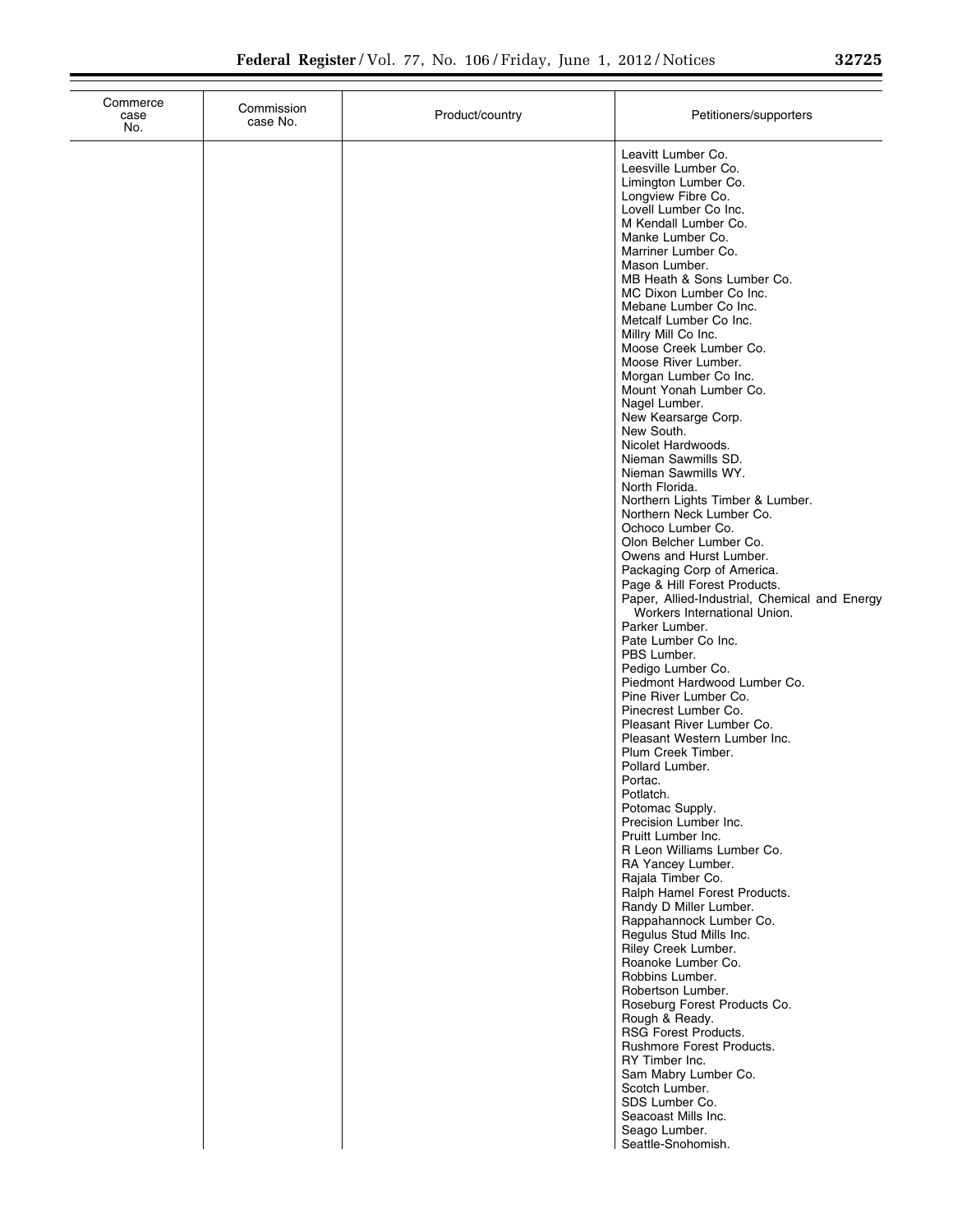| Commerce<br>case<br>No.             | Commission<br>case No.                   | Product/country                                                        | Petitioners/supporters                                                                                                                                                                                                                                                                                                                                                                                                                                                                                                                                                                                                                                                                                                                                                                                                                                                                                                                                                                                                                                                                                                           |
|-------------------------------------|------------------------------------------|------------------------------------------------------------------------|----------------------------------------------------------------------------------------------------------------------------------------------------------------------------------------------------------------------------------------------------------------------------------------------------------------------------------------------------------------------------------------------------------------------------------------------------------------------------------------------------------------------------------------------------------------------------------------------------------------------------------------------------------------------------------------------------------------------------------------------------------------------------------------------------------------------------------------------------------------------------------------------------------------------------------------------------------------------------------------------------------------------------------------------------------------------------------------------------------------------------------|
|                                     |                                          |                                                                        | Seneca Sawmill.<br>Shaver Wood Products.<br>Shearer Lumber Products.<br>Shuqualak Lumber.<br>SI Storey Lumber.<br>Sierra Forest Products.<br>Sierra Pacific Industries.<br>Sigfridson Wood Products.<br>Silver City Lumber Inc.<br>Somers Lbr & Mfg Inc.<br>South & Jones.<br>South Coast.<br>Southern Forest Industries Inc.<br>Southern Lumber.<br>St Laurent Forest Products.<br>Starfire Lumber Co.<br>Steely Lumber Co Inc.<br>Stimson Lumber.<br>Summit Timber Co.<br>Sundance Lumber.<br>Superior Lumber.<br>Swanson Superior Forest Products Inc.<br>Swift Lumber.<br>Tamarack Mill.<br>Taylor Lumber & Treating Inc.<br>Temple-Inland Forest Products.<br>Thompson River Lumber.<br>Three Rivers Timber.<br>Thrift Brothers Lumber Co Inc.<br>Timco Inc.<br>Tolleson Lumber.<br>Toney Lumber.<br>TR Miller Mill Co.<br>Tradewinds of Virginia Ltd.<br>Travis Lumber Co.<br>Tree Source Industries Inc.<br>Tri-State Lumber.<br>TTT Studs.<br>United Brotherhood of Carpenters and Join-<br>ers.<br>Viking Lumber Co.<br>VP Kiser Lumber Co.<br>Walton Lumber Co Inc.<br>Warm Springs Forest Products.<br>Westvaco Corp. |
| A-122-840                           | 731-TA-954                               | Carbon and Certain Alloy Steel Wire Rod/Can-<br>ada.                   | Wilkins, Kaiser & Olsen Inc.<br>WM Shepherd Lumber Co.<br>WR Robinson Lumber Co Inc.<br>Wrenn Brothers Inc.<br>Wyoming Sawmills.<br>Yakama Forest Products.<br>Younce & Ralph Lumber Co Inc.<br>Zip-O-Log Mills Inc.<br>AmeriSteel.<br>Birmingham Steel.<br>Cascade Steel Rolling Mills.<br>Connecticut Steel Corp.<br>Co-Steel Raritan.<br>GS Industries.<br>Keystone Consolidated Industries.                                                                                                                                                                                                                                                                                                                                                                                                                                                                                                                                                                                                                                                                                                                                  |
| A-122-847<br>A-201-504<br>A-201-601 | 731-TA-1019B<br>731-TA-297<br>731-TA-333 | Hard Red Spring Wheat/Canada<br>Porcelain-on-Steel Cooking Ware/Mexico | North Star Steel Texas.<br>Nucor Steel-Nebraska (a division of Nucor<br>Corp).<br>Republic Technologies International.<br>Rocky Mountain Steel Mills.<br>North Dakota Wheat Commission.<br>General Housewares.<br>Burdette Coward.<br>California Floral Council.<br>Floral Trade Council.<br>Florida Flower Association.<br>Gold Coast Uanko Nursery.                                                                                                                                                                                                                                                                                                                                                                                                                                                                                                                                                                                                                                                                                                                                                                            |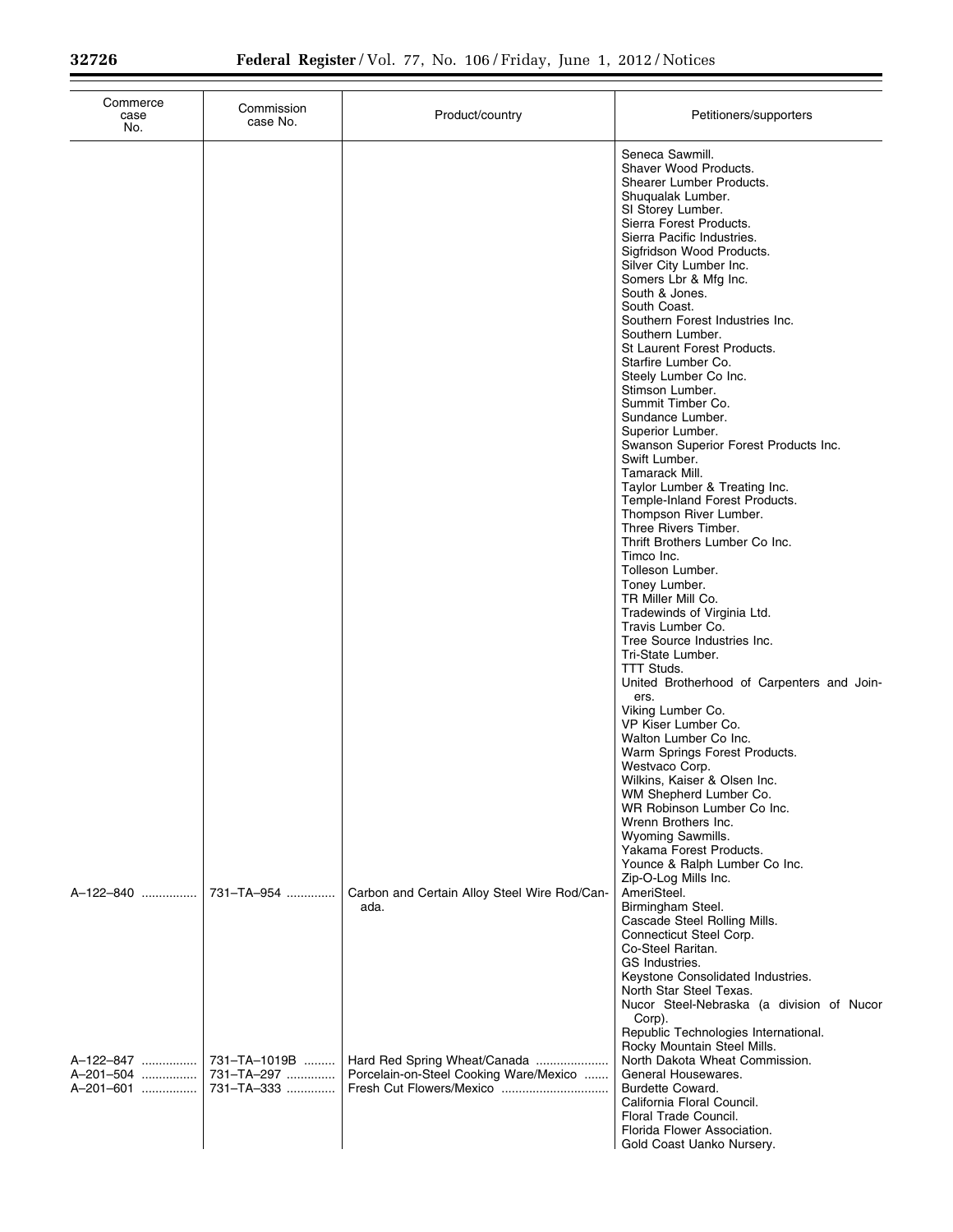| Commerce<br>case<br>No. | Commission<br>case No. | Product/country                            | Petitioners/supporters                                                                                                                                                                                                                                                                                                                                                                                 |
|-------------------------|------------------------|--------------------------------------------|--------------------------------------------------------------------------------------------------------------------------------------------------------------------------------------------------------------------------------------------------------------------------------------------------------------------------------------------------------------------------------------------------------|
| A-201-802               | 731-TA-451             | Gray Portland Cement and Clinker/Mexico    | Hollandia Wholesale Florist.<br>Manatee Fruit.<br>Monterey Flower Farms.<br>Topstar Nursery.<br>Alamo Cement.<br>Blue Circle.<br><b>BoxCrow Cement.</b><br>Calaveras Cement.<br>Capitol Aggregates.<br>Centex Cement.                                                                                                                                                                                  |
|                         |                        |                                            | Florida Crushed Stone.<br>Gifford-Hill.<br>Hanson Permanente Cement.<br>Ideal Basic Industries.<br>Independent Workers of North<br>America<br>(Locals 49, 52, 89, 192 and 471).<br>International Union of Operating Engineers<br>(Local 12).<br>National Cement Company of Alabama.<br>National Cement Company of California.<br>Phoenix Cement.<br>Riverside Cement.<br>Southdown.<br>Tarmac America. |
| A-201-805               | 731-TA-534             | Circular Welded Nonalloy Steel Pipe/Mexico | Texas Industries.<br>Allied Tube & Conduit.<br>American Tube.<br>Bull Moose Tube.<br>Century Tube.<br>CSI Tubular Products.<br>Cyclops.<br>Laclede Steel.<br>LTV Tubular Products.<br>Maruichi American.                                                                                                                                                                                               |
| A-201-806               | 731-TA-547             | Carbon Steel Wire Rope/Mexico              | Sharon Tube.<br>USX.<br>Western Tube & Conduit.<br>Wheatland Tube.<br>Bridon American.<br>Macwhyte.<br>Paulsen Wire Rope.<br>The Rochester Corporation.<br>United Automobile, Aerospace and Agricul-<br>tural Implement Workers (Local 960).                                                                                                                                                           |
| A-201-809               | 731-TA-582             | Cut-to-Length Carbon Steel Plate/Mexico    | Williamsport.<br>Wire-rope Works.<br>Wire Rope Corporation of America.<br>Bethlehem Steel.<br>California Steel Industries.<br>CitiSteel USA Inc.<br>Geneva Steel.<br><b>Gulf States Steel.</b><br>Inland Steel Industries.<br>Lukens Steel.<br>National Steel.<br>Nextech.<br>Sharon Steel.                                                                                                            |
| A-201-817               | 731-TA-716             | Oil Country Tubular Goods/Mexico           | Theis Precision Steel.<br>Thompson Steel.<br>US Steel.<br>United Steelworkers of America.<br>IPSCO.<br>Koppel Steel.<br>Maverick Tube.<br>Newport Steel.<br>North Star Steel.<br>US Steel.                                                                                                                                                                                                             |
| A-201-820               | 731-TA-747             |                                            | USS/Kobe.<br>Accomack County Farm Bureau.<br>Ad Hoc Group of Florida, California, Georgia,<br>Pennsylvania, South Carolina, Tennessee<br>and Virginia Tomato Growers.                                                                                                                                                                                                                                  |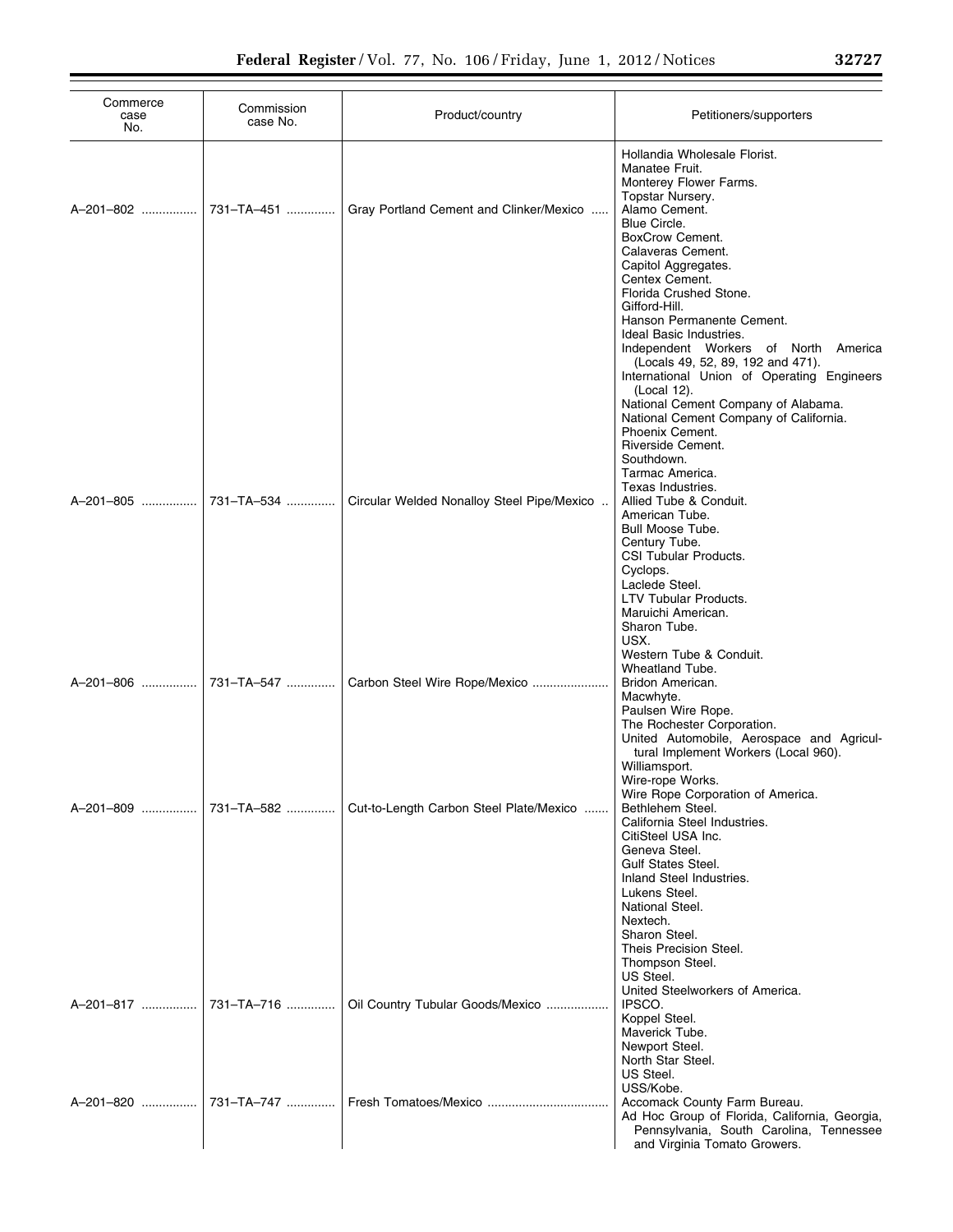| Commerce<br>case<br>No. | Commission<br>case No.    | Product/country                                                                                           | Petitioners/supporters                                                                                                                                                                                                                                                                                                                                                                                                                                                             |
|-------------------------|---------------------------|-----------------------------------------------------------------------------------------------------------|------------------------------------------------------------------------------------------------------------------------------------------------------------------------------------------------------------------------------------------------------------------------------------------------------------------------------------------------------------------------------------------------------------------------------------------------------------------------------------|
|                         |                           |                                                                                                           | Florida Farm Bureau Federation.<br>Florida Fruit and Vegetable Association.<br>Florida Tomato Exchange.<br>Florida Tomato Growers Exchange.<br>Gadsden County Tomato Growers Associa-<br>tion.                                                                                                                                                                                                                                                                                     |
| A-201-822               | 731-TA-802                | Stainless Steel Sheet and Strip/Mexico                                                                    | South Carolina Tomato Association.<br>Allegheny Ludlum.<br>Armco.<br>Bethlehem Steel.<br>Carpenter Technology Corp.<br><b>J&amp;L Specialty Steel.</b><br>North American Stainless.                                                                                                                                                                                                                                                                                                |
| A-201-827               | 731-TA-848                | Large-Diameter Carbon Steel Seamless Pipe/<br>Mexico.                                                     | United Steelworkers of America.<br>North Star Steel.<br>Timken.<br>US Steel.<br>United Steelworkers of America.                                                                                                                                                                                                                                                                                                                                                                    |
| A-201-828               | 731-TA-920                | Welded Large Diameter Line Pipe/Mexico                                                                    | USS/Kobe.<br>American Cast Iron Pipe.<br>Berg Steel Pipe.<br>Bethlehem Steel.<br>Napa Pipe/Oregon Steel Mills.<br>Saw Pipes USA.<br>Stupp.                                                                                                                                                                                                                                                                                                                                         |
| A-201-830               | 731-TA-958                | Carbon and Certain Alloy Steel Wire Rod/<br>Mexico.                                                       | US Steel.<br>AmeriSteel.<br>Birmingham Steel.<br>Cascade Steel Rolling Mills.<br>Connecticut Steel Corp.<br>Co-Steel Raritan.<br>GS Industries.<br>Keystone Consolidated Industries.<br>North Star Steel Texas.<br>Nucor Steel-Nebraska (a division of Nucor<br>Corp).                                                                                                                                                                                                             |
| A-201-831               | 731-TA-1027               | Prestressed Concrete Steel Wire Strand/Mex-<br>ico.                                                       | Republic Technologies International.<br>Rocky Mountain Steel Mills.<br>American Spring Wire Corp.<br>Insteel Wire Products Co.<br>Sivaco Georgia LLC.<br>Strand Tech Martin Inc.                                                                                                                                                                                                                                                                                                   |
| A-201-834<br>A-274-804  | 731-TA-1085<br>731-TA-961 | Purified Carboxymethylcellulose/Mexico<br>Carbon and Certain Alloy Steel Wire Rod/Trin-<br>idad & Tobago. | Sumiden Wire Products Corp.<br>Aqualon Co a Division of Hercules Inc.<br>AmeriSteel.<br>Birmingham Steel.<br>Cascade Steel Rolling Mills.<br>Connecticut Steel Corp.                                                                                                                                                                                                                                                                                                               |
| A-301-602               | 731-TA-329                |                                                                                                           | Co-Steel Raritan.<br>GS Industries.<br>Keystone Consolidated Industries.<br>North Star Steel Texas.<br>Nucor Steel-Nebraska (a division of Nucor<br>Corp).<br>Republic Technologies International.<br>Rocky Mountain Steel Mills.<br>Burdette Coward.<br>California Floral Council.<br>Floral Trade Council.<br>Florida Flower Association.<br>Gold Coast Uanko Nursery.<br>Hollandia Wholesale Florist.<br>Manatee Fruit.<br>Monterey Flower Farms.<br>Pajaro Valley Greenhouses. |
| A-307-803               | 731-TA-519                | Gray Portland Cement and Clinker/Venezuela                                                                | Topstar Nursery.<br>Florida Crushed Stone.<br>Southdown.<br>Tarmac America.                                                                                                                                                                                                                                                                                                                                                                                                        |
|                         |                           | Circular Welded Nonalloy Steel Pipe/Ven-<br>ezuela.                                                       | Allied Tube & Conduit.<br>American Tube.<br>Bull Moose Tube.                                                                                                                                                                                                                                                                                                                                                                                                                       |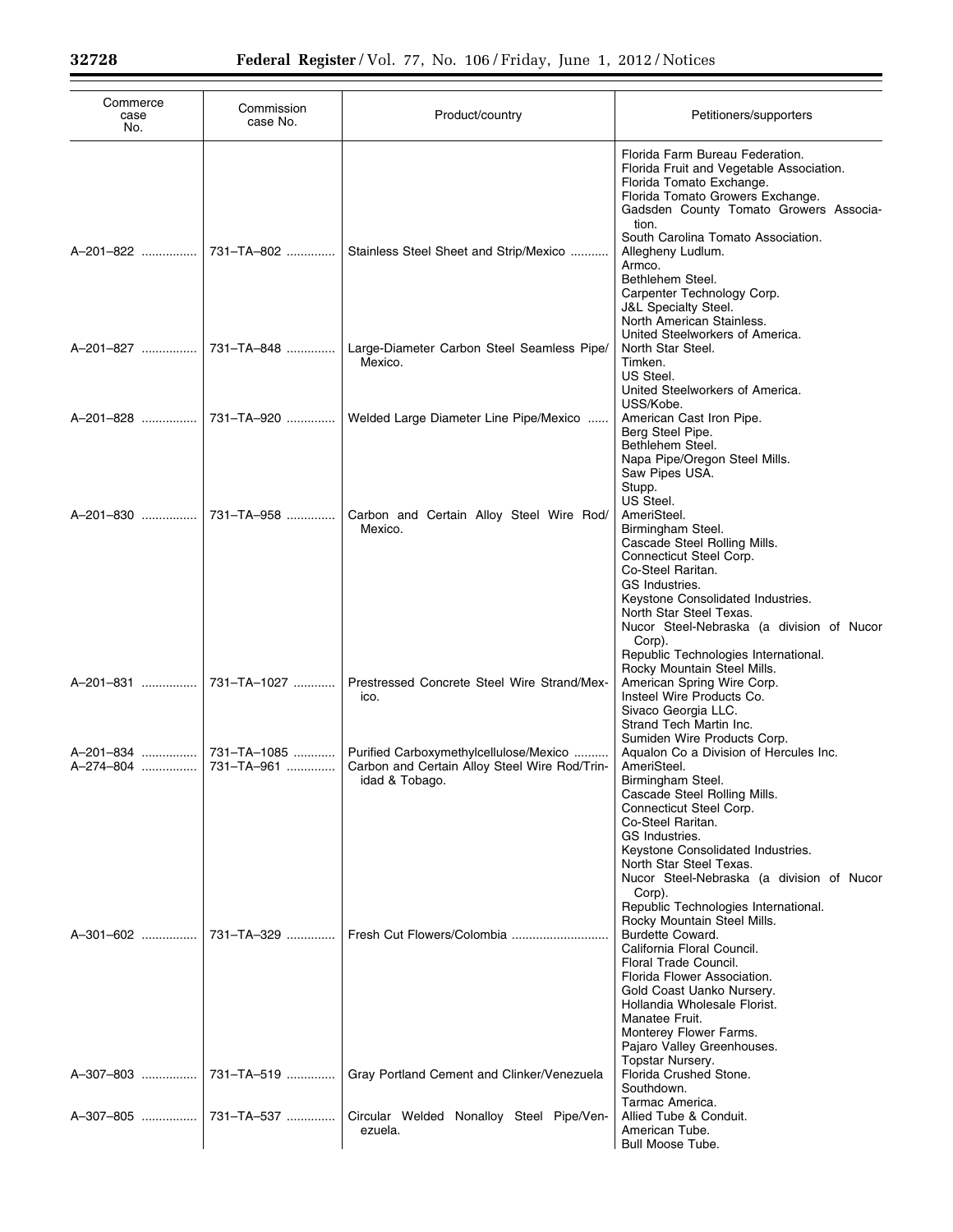| Commerce<br>case<br>No. | Commission<br>case No. | Product/country                                      | Petitioners/supporters                                                                                                                                                                                                                                                                                                                                                                                                                                            |
|-------------------------|------------------------|------------------------------------------------------|-------------------------------------------------------------------------------------------------------------------------------------------------------------------------------------------------------------------------------------------------------------------------------------------------------------------------------------------------------------------------------------------------------------------------------------------------------------------|
| A-307-807               | 731-TA-570             |                                                      | Century Tube.<br>CSI Tubular Products.<br>Cyclops.<br>Laclede Steel.<br><b>LTV Tubular Products.</b><br>Maruichi American.<br>Sharon Tube.<br>USX.<br>Western Tube & Conduit.<br>Wheatland Tube.<br>AIMCOR.<br>Alabama Silicon.<br>American Alloys.<br>Globe Metallurgical.<br>Oil, Chemical and Atomic Workers (Local<br>389).<br>Silicon Metaltech.<br>United Autoworkers of America (Local 523).<br>United Steelworkers of America (Locals 2528,               |
| A-307-820               | 731-TA-931             | Silicomanganese/Venezuela                            | 3081, 5171 and 12646).<br>Eramet Marietta.<br>Paper, Allied-Industrial, Chemical and Energy<br>Workers International Union, Local 5-0639.                                                                                                                                                                                                                                                                                                                         |
|                         | A-331-602  731-TA-331  | Fresh Cut Flowers/Ecuador                            | Burdette Coward.<br>California Floral Council.<br>Floral Trade Council.<br>Florida Flower Association.<br>Gold Coast Uanko Nursery.<br>Hollandia Wholesale Florist.<br>Manatee Fruit.                                                                                                                                                                                                                                                                             |
| A-337-803               | 731-TA-768             |                                                      | Monterey Flower Farms.<br>Topstar Nursery.<br>Atlantic Salmon of Maine.<br>Cooke Aquaculture US.<br>DE Salmon.<br>Global Aqua USA.<br>Island Aquaculture.<br>Maine Coast Nordic.<br>Scan Am Fish Farms.<br>Treats Island Fisheries.                                                                                                                                                                                                                               |
| A-337-804               | 731-TA-776             |                                                      | Trumpet Island Salmon Farm.<br>LK Bowman.<br>Modern Mushroom Farms.<br>Monterey Mushrooms.<br>Mount Laurel Canning.<br>Mushroom Canning.<br>Southwood Farms.<br>Sunny Dell Foods.                                                                                                                                                                                                                                                                                 |
| A-337-806               | 731-TA-948             | Individually Quick Frozen Red Raspberries/<br>Chile. | United Canning.<br>A&A Berry Farms.<br>Bahler Farms.<br>Bear Creek Farms.<br>David Burns.<br>Columbia Farms.<br>Columbia Fruit.<br>George Culp.<br>Dobbins Berry Farm.<br>Enfield.<br>Firestone Packing.<br>George Hoffman Farms.<br>Heckel Farms.<br>Wendell Kreder.<br>Curt Maberry.<br>Maberry Packing.<br>Mike & Jean's.<br>Nguyen Berry Farms.<br>Nick's Acres.<br>North Fork.<br>Parson Berry Farm.<br>Pickin 'N' Pluckin.<br>Postage Stamp Farm.<br>Rader. |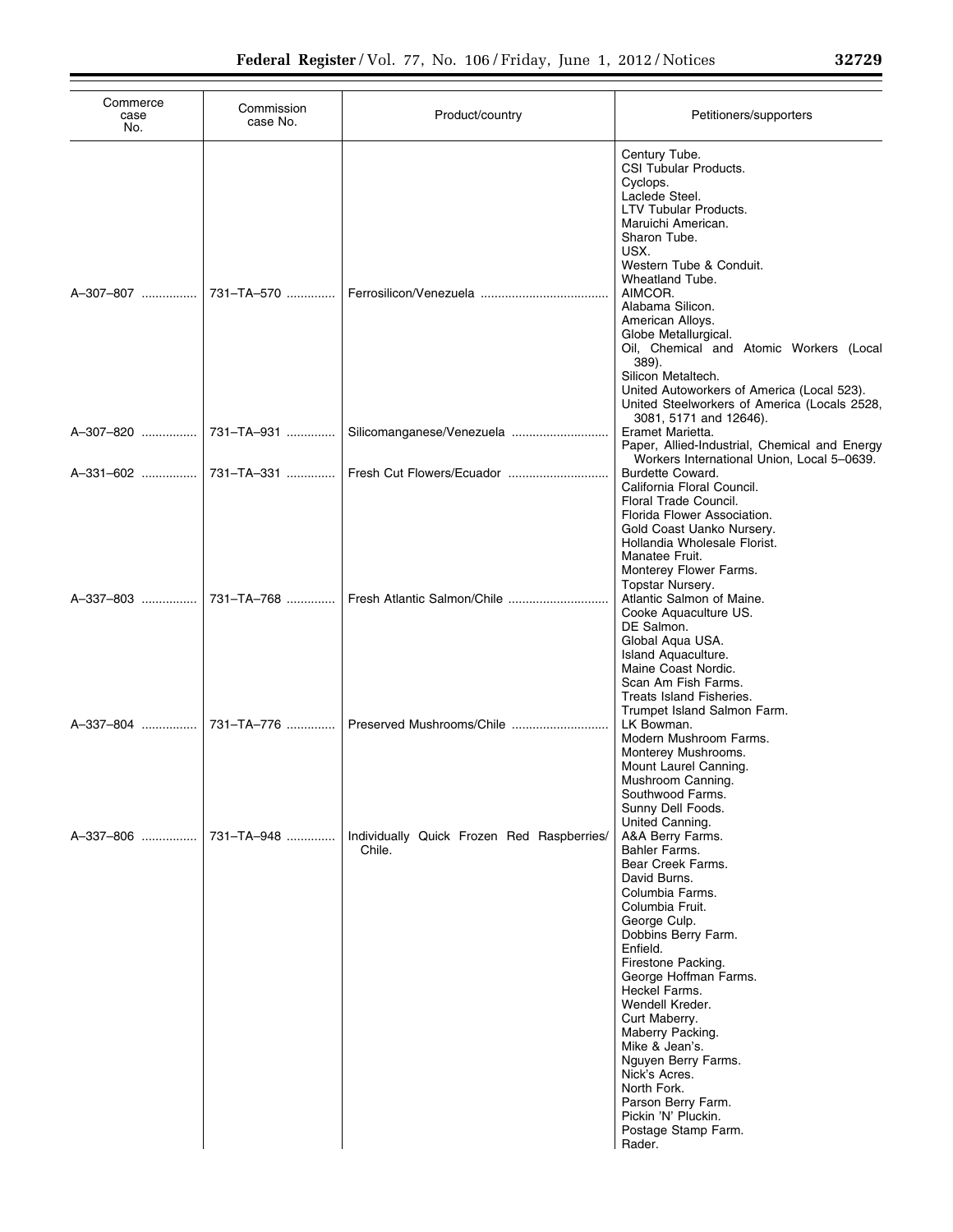| Commerce<br>case<br>No. | Commission<br>case No.   | Product/country                             | Petitioners/supporters                                                                                                                                                                                                                                                                                                                                                                                                            |
|-------------------------|--------------------------|---------------------------------------------|-----------------------------------------------------------------------------------------------------------------------------------------------------------------------------------------------------------------------------------------------------------------------------------------------------------------------------------------------------------------------------------------------------------------------------------|
| A-351-503               | 731-TA-262               | Iron Construction Castings/Brazil           | RainSweet.<br>Scenic Fruit.<br>Silverstar Farms.<br>Tim Straub.<br>Thoeny Farms.<br>Townsend.<br>Tsugawa Farms.<br>Updike Berry Farms.<br>Van Laeken Farms.<br>Alhambra Foundry.<br>Allegheny Foundry.<br>Bingham & Taylor.<br>Campbell Foundry.<br>Charlotte Pipe & Foundry.<br>Deeter Foundry.<br>East Jordan Foundry.<br>Le Baron Foundry.<br>Municipal Castings.<br>Neenah Foundry.<br>Opelika Foundry.<br>Pinkerton Foundry. |
| A-351-505               | 731-TA-278               | Malleable Cast Iron Pipe Fittings/Brazil    | Tyler Pipe.<br>US Foundry & Manufacturing.<br>Vulcan Foundry.<br>Grinnell.<br>Stanley G Flagg.<br>Stockham Valves & Fittings.<br>U-Brand.                                                                                                                                                                                                                                                                                         |
| A-351-602               | 731-TA-308               | Carbon Steel Butt-Weld Pipe Fittings/Brazil | Ward Manufacturing.<br>Ladish.<br>Mills Iron Works.<br>Steel Forgings.<br>Tube Forgings of America.                                                                                                                                                                                                                                                                                                                               |
| A-351-603               | 731-TA-311               | Brass Sheet and Strip/Brazil                | Weldbend.<br>Allied Industrial Workers of America.<br>American Brass.<br>Bridgeport Brass.<br>Chase Brass & Copper.<br>Hussey Copper.<br>International Association of Machinists &<br>Aerospace Workers.<br>Mechanics Educational Society of America<br>(Local 56).<br>The Miller Company.<br>Olin.                                                                                                                               |
| A-351-605               | 731-TA-326               | Frozen Concentrated Orange Juice/Brazil     | Revere Copper Products.<br>United Steelworkers of America.<br>Alcoma Packing.<br>B&W Canning.<br>Berry Citrus Products.<br>Caulkins Indiantown Citrus.<br>Citrus Belle.<br>Citrus World.                                                                                                                                                                                                                                          |
| A-351-804<br>A-351-806  | 731-TA-439<br>731-TA-471 |                                             | Florida Citrus Mutual.<br>Hercules.<br>American Alloys.<br>Globe Metallurgical.<br>International Union of Electronics, Electrical,<br>Machine and Furniture Workers (Local 693).<br>Oil, Chemical and Atomic Workers (Local<br>389).<br>Silicon Metaltech.<br>SIMETCO.<br>Textile Processors, Service Trades, Health<br>Care Professional and Technical Employees<br>(Local 60).<br>United Steelworkers of America (Locals 5171,  |
| A-351-809               | 731-TA-532               | Circular Welded Nonalloy Steel Pipe/Brazil  | 8538 and 12646).<br>Allied Tube & Conduit.<br>American Tube.<br>Bull Moose Tube.<br>Century Tube.                                                                                                                                                                                                                                                                                                                                 |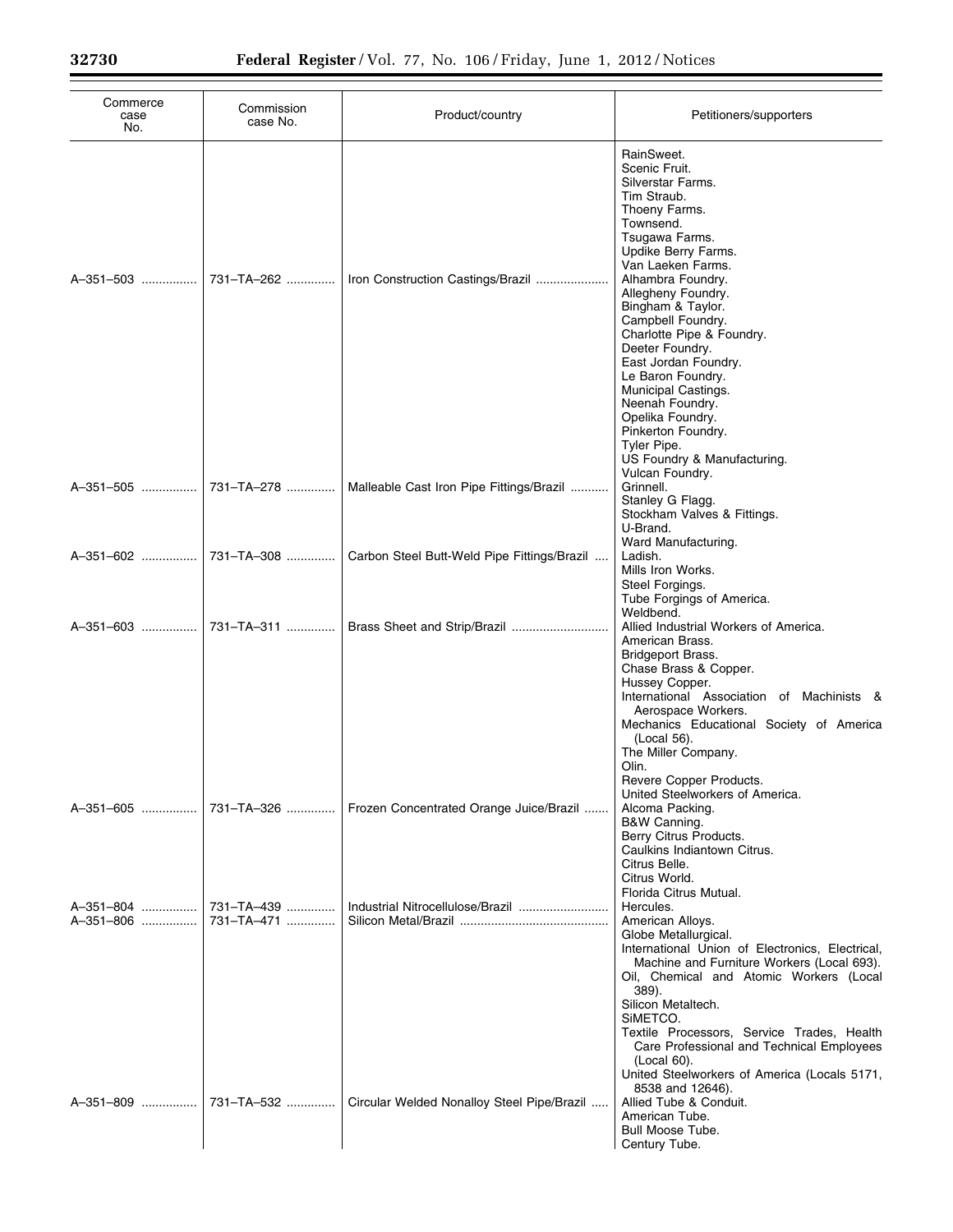| Commerce<br>case<br>No. | Commission<br>case No.   | Product/country                              | Petitioners/supporters                                                                                                                                                                                                                                                                                                                                                                                                                            |
|-------------------------|--------------------------|----------------------------------------------|---------------------------------------------------------------------------------------------------------------------------------------------------------------------------------------------------------------------------------------------------------------------------------------------------------------------------------------------------------------------------------------------------------------------------------------------------|
| A-351-817               | 731-TA-574               | Cut-to-Length Carbon Steel Plate/Brazil      | CSI Tubular Products.<br>Cyclops.<br>Laclede Steel.<br><b>LTV Tubular Products.</b><br>Maruichi American.<br>Sharon Tube.<br>USX.<br>Western Tube & Conduit.<br>Wheatland Tube.<br>Bethlehem Steel.<br>California Steel Industries.<br>CitiSteel USA Inc.<br>Geneva Steel.<br><b>Gulf States Steel.</b><br>Inland Steel Industries.<br>Lukens Steel.<br>National Steel.<br>Nextech.<br>Sharon Steel.<br>Theis Precision Steel.<br>Thompson Steel. |
| A-351-819               | 731-TA-636               | Stainless Steel Wire Rod/Brazil              | US Steel.<br>United Steelworkers of America.<br>AL Tech Specialty Steel.<br>Armco Steel.<br>Carpenter Technology.                                                                                                                                                                                                                                                                                                                                 |
| A-351-820               | 731-TA-641               |                                              | Republic Engineered Steels.<br>Talley Metals Technology.<br>United Steelworkers of America.<br>AIMCOR.<br>Alabama Silicon.<br>American Alloys.<br>Globe Metallurgical.<br>Oil, Chemical and Atomic Workers (Local<br>389).                                                                                                                                                                                                                        |
| A-351-824<br>A-351-825  | 731-TA-671<br>731-TA-678 |                                              | Silicon Metaltech.<br>United Autoworkers of America (Local 523).<br>United Steelworkers of America (Locals 2528,<br>3081, 5171 and 12646).<br>Elkem Metals.<br>Oil, Chemical and Atomic Workers (Local 3-<br>639).<br>AL Tech Specialty Steel.<br>Carpenter Technology.<br>Crucible Specialty Metals.                                                                                                                                             |
| A-351-826               | 731-TA-708               |                                              | Electralloy.<br>Republic Engineered Steels.<br>Slater Steels.<br>Talley Metals Technology.<br>United Steelworkers of America.<br>Koppel Steel.<br>Quanex.<br>Timken.                                                                                                                                                                                                                                                                              |
| A-351-828               | 731-TA-806               | Hot-Rolled Carbon Steel Flat Products/Brazil | United States Steel.<br>Acme Steel.<br>Bethlehem Steel.<br>California Steel Industries.<br>Gallatin Steel.<br>Geneva Steel.<br><b>Gulf States Steel.</b>                                                                                                                                                                                                                                                                                          |
|                         |                          |                                              | Independent Steelworkers.<br>IPSCO.<br>Ispat/Inland.<br>LTV Steel.<br>National Steel.<br>Nucor.<br>Rouge Steel Co.<br>Steel Dynamics.<br>US Steel.<br>United Steelworkers of America.<br>WCI Steel.<br>Weirton Steel.                                                                                                                                                                                                                             |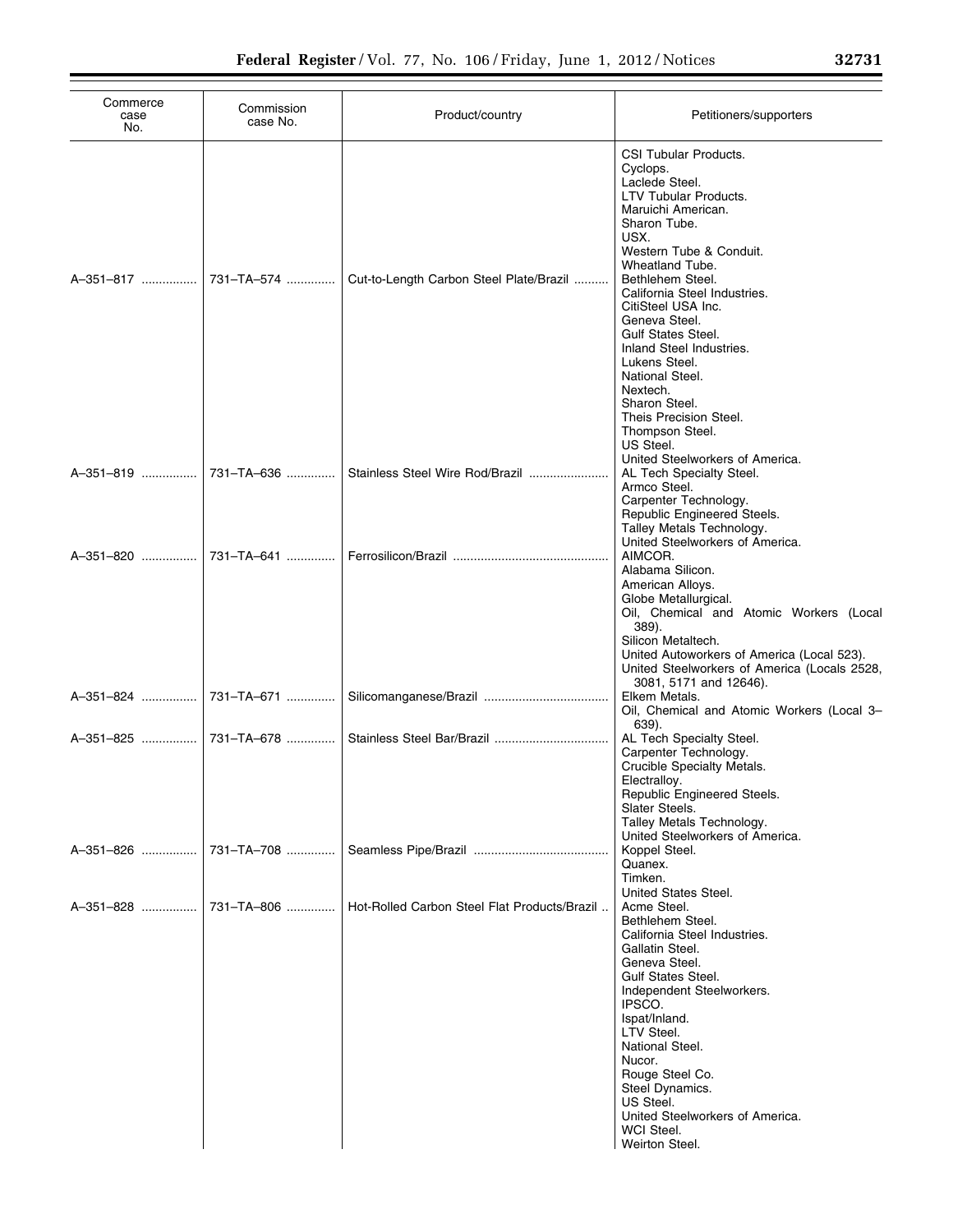| Commerce<br>case<br>No. | Commission<br>case No. | Product/country                                     | Petitioners/supporters                                                                                                                                                                                                                                                                                                                                                                                                                                                                                                                                                                                                                                                                                                                                                                                                                                                                                                                                                                                                                                                                                                                                                                                                                                                                                                                                                                                                                           |
|-------------------------|------------------------|-----------------------------------------------------|--------------------------------------------------------------------------------------------------------------------------------------------------------------------------------------------------------------------------------------------------------------------------------------------------------------------------------------------------------------------------------------------------------------------------------------------------------------------------------------------------------------------------------------------------------------------------------------------------------------------------------------------------------------------------------------------------------------------------------------------------------------------------------------------------------------------------------------------------------------------------------------------------------------------------------------------------------------------------------------------------------------------------------------------------------------------------------------------------------------------------------------------------------------------------------------------------------------------------------------------------------------------------------------------------------------------------------------------------------------------------------------------------------------------------------------------------|
| A-351-832               | 731-TA-953             | Carbon and Certain Alloy Steel Wire Rod/<br>Brazil. | Wheeling-Pittsburgh Steel Corp.<br>AmeriSteel.<br>Birmingham Steel.<br>Cascade Steel Rolling Mills.<br>Connecticut Steel Corp.<br>Co-Steel Raritan.<br>GS Industries.<br>Keystone Consolidated Industries.<br>North Star Steel Texas.<br>Nucor Steel-Nebraska (a division of Nucor<br>Corp).<br>Republic Technologies International.                                                                                                                                                                                                                                                                                                                                                                                                                                                                                                                                                                                                                                                                                                                                                                                                                                                                                                                                                                                                                                                                                                             |
| A-351-837               | 731-TA-1024            | Prestressed Concrete Steel Wire Strand/Brazil       | Rocky Mountain Steel Mills.<br>American Spring Wire Corp.<br>Insteel Wire Products Co.<br>Sivaco Georgia LLC.<br>Strand Tech Martin Inc.                                                                                                                                                                                                                                                                                                                                                                                                                                                                                                                                                                                                                                                                                                                                                                                                                                                                                                                                                                                                                                                                                                                                                                                                                                                                                                         |
| A-351-840               | 731–TA–1089            |                                                     | Sumiden Wire Products Corp.<br>A Duda & Sons Inc.<br>Alico Inc.<br>John Barnelt.<br>Ben Hill Griffin Inc.<br><b>Bliss Citrus.</b><br>BTS A Florida General Partnership.<br>Cain Groves.<br>California Citrus Mutual.<br>Cedar Haven Inc.<br>Citrus World Inc.<br>Clonts Groves Inc.<br>Davis Enterprises Inc.<br>D Edwards Dickinson.<br>Evans Properties Inc.<br>Florida Citrus Commission.<br>Florida Citrus Mutual.<br>Florida Farm Bureau Federation.<br>Florida Fruit & Vegetable Association.<br>Florida State of Department of Citrus.<br>Flying V Inc.<br>GBS Groves Inc.<br>Graves Brothers Co.<br>H&S Groves.<br>Hartwell Groves Inc.<br>Holly Hill Fruit Products Co.<br>Jack Melton Family Inc.<br>K-Bob Inc.<br>L Dicks Inc.<br>Lake Pickett Partnership Inc.<br>Lamb Revocable Trust Gerilyn Rebecca S<br>Lamb Trustee.<br>Lykes Bros Inc.<br>Martin J McKenna.<br>Orange & Sons Inc.<br>Osgood Groves.<br>William W Parshall.<br>PH Freeman & Sons.<br>Pierie Grove.<br>Raymond & Melissa Pierie.<br>Roper Growers Cooperative.<br>Royal Brothers Groves.<br>Seminole Tribe of Florida Inc.<br>Silverman Groves/Rilla Cooper.<br>Smoak Groves Inc.<br>Sorrells Groves Inc.<br>Southern Gardens Groves Corp.<br>Southern Gardens Processing Corp.<br>Southern Groves Citrus.<br>Sun Ag Inc.<br>Sunkist Growers Inc.<br>Texas Citrus Exchange.<br>Texas Citrus Mutual.<br>Texas Produce Association.<br>Travis Wise Management Inc. |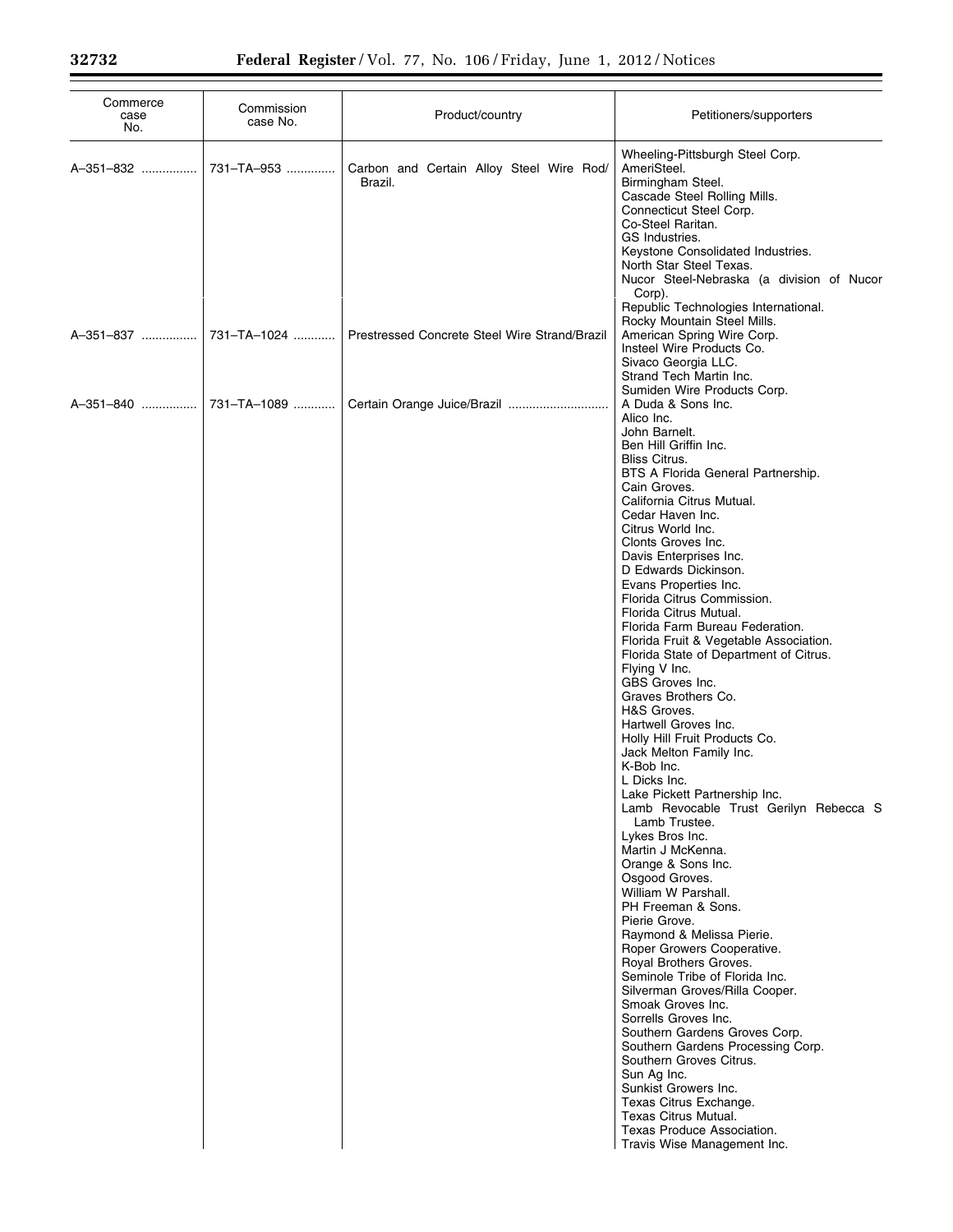| Commerce<br>case<br>No. | Commission<br>case No. | Product/country                                      | Petitioners/supporters                                                                                                                                                                                                                                                                                                                                                                                                                                                                                                                                                                                                                   |
|-------------------------|------------------------|------------------------------------------------------|------------------------------------------------------------------------------------------------------------------------------------------------------------------------------------------------------------------------------------------------------------------------------------------------------------------------------------------------------------------------------------------------------------------------------------------------------------------------------------------------------------------------------------------------------------------------------------------------------------------------------------------|
| A-357-007               | 731-TA-157             | Carbon Steel Wire Rod/Argentina                      | Uncle Matt's Fresh Inc.<br>Varn Citrus Growers Inc.<br>Atlantic Steel.<br>Continental Steel.<br>Georgetown Steel.<br>North Star Steel.                                                                                                                                                                                                                                                                                                                                                                                                                                                                                                   |
| A-357-405               | 731-TA-208             | Barbed Wire and Barbless Wire Strand/Argen-<br>tina. | Raritan River Steel.<br>CF&I Steel.<br>Davis Walker.<br>Forbes Steel & Wire.                                                                                                                                                                                                                                                                                                                                                                                                                                                                                                                                                             |
| A-357-802               | 731–TA–409             | Light-Walled Rectangular Tube/Argentina              | Oklahoma Steel Wire.<br>Bull Moose Tube.<br>Hannibal Industries.<br>Harris Tube.                                                                                                                                                                                                                                                                                                                                                                                                                                                                                                                                                         |
| A-357-804               | 731-TA-470             |                                                      | Maruichi American.<br>Searing Industries.<br>Southwestern Pipe.<br>Western Tube & Conduit.<br>American Alloys.<br>Elkem Metals.<br>Globe Metallurgical.<br>International Union of Electronics, Electrical,<br>Machine and Furniture Workers (Local 693).<br>Oil, Chemical and Atomic Workers (Local                                                                                                                                                                                                                                                                                                                                      |
|                         |                        |                                                      | 389).<br>Silicon Metaltech.<br>SIMETCO.<br>SKW Alloys.<br>Textile Processors, Service Trades, Health<br>Care Professional and Technical Employees<br>(Local 60).<br>United Steelworkers of America (Locals 5171,<br>8538 and 12646).                                                                                                                                                                                                                                                                                                                                                                                                     |
| A-357-809               | 731-TA-707             |                                                      | Koppel Steel.<br>Quanex.<br>Timken.<br>United States Steel.                                                                                                                                                                                                                                                                                                                                                                                                                                                                                                                                                                              |
| A-357-810               | 731-TA-711             | Oil Country Tubular Goods/Argentina                  | IPSCO.<br>Koppel Steel.<br>Lone Star Steel.<br>Maverick Tube.<br>Newport Steel.<br>North Star Steel.<br>US Steel.                                                                                                                                                                                                                                                                                                                                                                                                                                                                                                                        |
| A-357-812               | 731-TA-892             |                                                      | USS/Kobe.<br>AH Meyer & Sons.<br>Adee Honey Farms.<br>Althoff Apiaries.<br>American Beekeeping Federation.<br>American Honey Producers Association.<br>Anderson Apiaries.<br>Arroyo Apiaries.<br>Artesian Honey Producers.<br>B Weaver Apiaries.<br>Bailey Enterprises.<br>Barkman Honey.<br>Basler Honey Apiary.<br>Beals Honey.<br>Bears Paw Apiaries.<br>Beaverhead Honey.<br>Bee Biz.<br>Bee Haven Honey.<br>Belliston Brothers Apiaries.<br>Big Sky Honey.<br>Bill Rhodes Honey.<br>Richard E Blake.<br>Curt Bronnenbery.<br>Brown's Honey Farms.<br>Brumley's Bees.<br>Buhmann Apiaries.<br>Carys Honey Farms.<br>Chaparrel Honey. |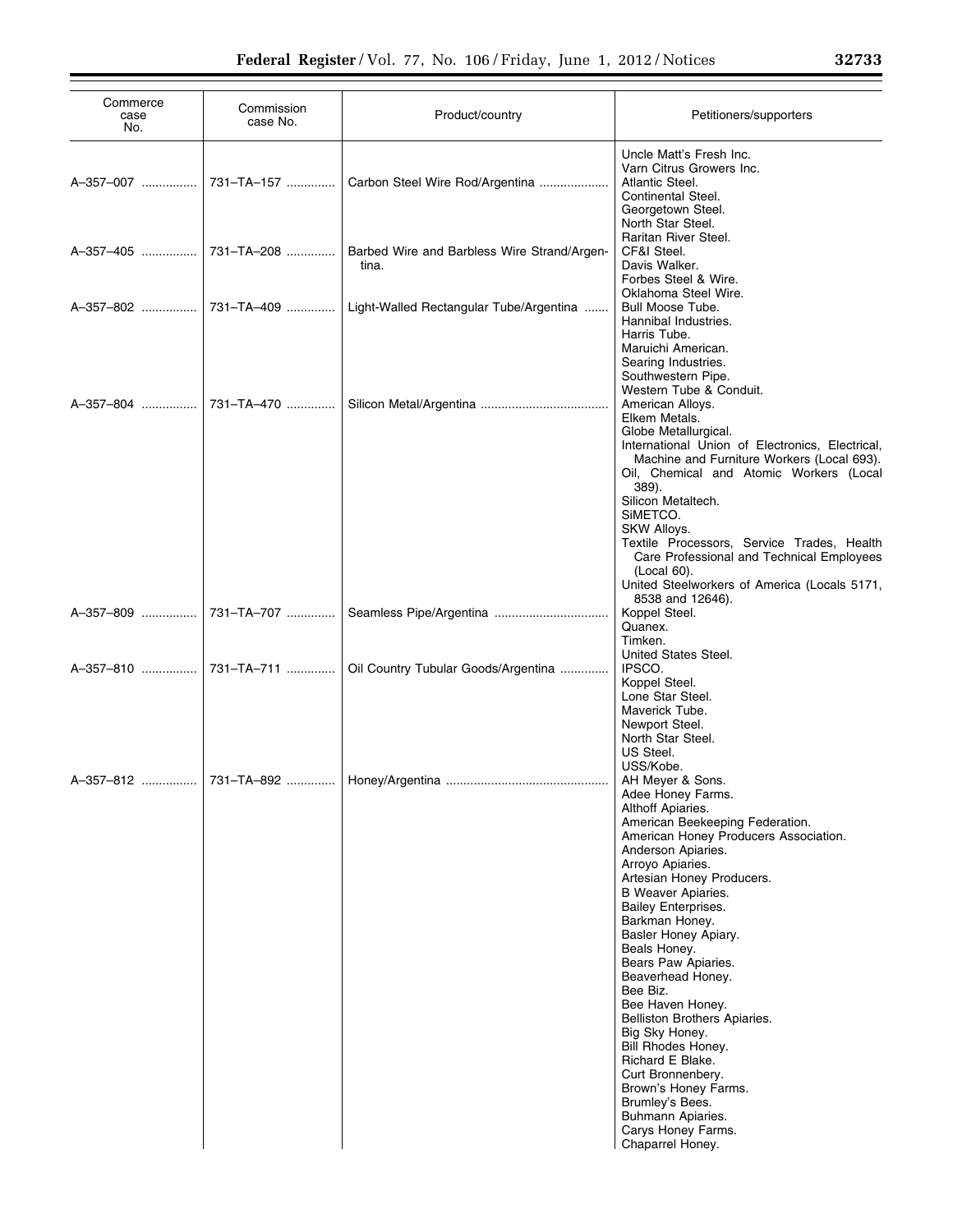| Commerce<br>case<br>No. | Commission<br>case No. | Product/country | Petitioners/supporters                                                                                                                                                                                                                                                                                                                                                                                                                                                                                                                                                                                                                                                                                                                                                                                                                                                                                                                                                                                                                                                                                                                                                                                                                                                                                                                                                                                                                                                                                                                |
|-------------------------|------------------------|-----------------|---------------------------------------------------------------------------------------------------------------------------------------------------------------------------------------------------------------------------------------------------------------------------------------------------------------------------------------------------------------------------------------------------------------------------------------------------------------------------------------------------------------------------------------------------------------------------------------------------------------------------------------------------------------------------------------------------------------------------------------------------------------------------------------------------------------------------------------------------------------------------------------------------------------------------------------------------------------------------------------------------------------------------------------------------------------------------------------------------------------------------------------------------------------------------------------------------------------------------------------------------------------------------------------------------------------------------------------------------------------------------------------------------------------------------------------------------------------------------------------------------------------------------------------|
|                         |                        |                 | Charles Apiaries.<br>Mitchell Charles.<br>Collins Honey.<br>Conor Apiaries.<br>Coy's Honey Farm.<br>Dave Nelson Apiaries.<br>Delta Bee.<br>Eisele's Pollination & Honey.<br>Ellingsoa's.<br>Elliott Curtis & Sons.<br>Charles L Emmons, Sr.<br>Gause Honey.<br>Gene Brandi Apiaries.<br>Griffith Honey.<br>Haff Apiaries.<br>Hamilton Bee Farms.<br>Hamilton Honey.<br>Happie Bee.<br>Harvest Honey.<br>Harvey's Honey.<br>Hiatt Honey.<br>Hoffman Honey.<br>Hollman Apiaries.<br>Honey House.<br>Honeybee Apiaries.<br>Gary M Honl.<br>Rand William Honl and Sydney Jo Honl.<br>James R & Joann Smith Trust.<br>Jaynes Bee Products.<br>Johnston Honey Farms.<br>Larry Johnston.<br>Ke-An Honey.<br>Kent Honeybees.<br>Lake-Indianhead Honey Farms.<br>Lamb's Honey Farm.<br>Las Flores Apiaries.<br>Mackrill Honey Farms & Sales.<br>Raymond Marquette.<br>Mason & Sons Honey.<br>McCoy's Sunny South Apiaries.<br>Merrimack Valley Apiaries & Evergreen<br>Honey.<br>Met 2 Honey Farm.<br>Missouri River Honey.<br>Mitchell Brothers Honey.<br>Monda Honey Farm.<br>Montana Dakota Honey.<br>Northern Bloom Honey.<br>Noye's Apiaries.<br>Oakes Honey.<br>Oakley Honey Farms.<br>Old Mill Apiaries.<br>Opp Honey.<br>Oro Dulce.<br>Peterson's "Naturally Sweet" Honey.<br>Potoczak Bee Farms.<br>Price Apiaries.<br>Pure Sweet Honey Farms.<br>Robertson Pollination Service.<br>Robson Honey.<br>William Robson.<br>Rosedale Apiaries.<br>Ryan Apiaries.<br>Schmidt Honey Farms.<br>Simpson Apiaries.<br>Sioux Honey Association. |
|                         |                        |                 | Smoot Honey.<br>Solby Honey.<br>Stahlman Apiaries.<br>Steve E Parks Apiaries.<br>Stroope Bee & Honey.<br>T&D Honey Bee.                                                                                                                                                                                                                                                                                                                                                                                                                                                                                                                                                                                                                                                                                                                                                                                                                                                                                                                                                                                                                                                                                                                                                                                                                                                                                                                                                                                                               |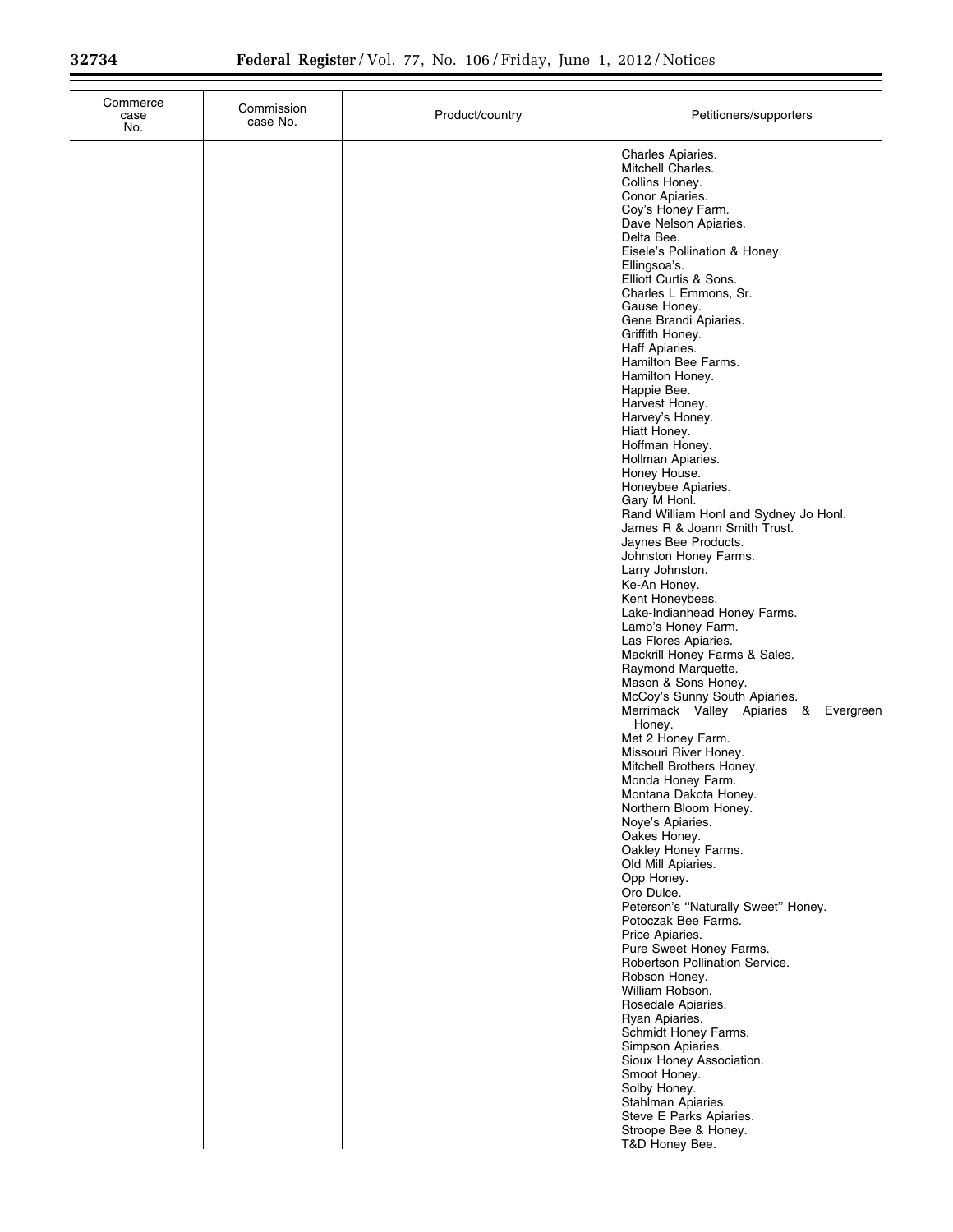| Commerce<br>case<br>No.             | Commission<br>case No.                 | Product/country                                                                                     | Petitioners/supporters                                                                                                                                                                                                                                                                                                                                                                                                                                                                                                                                                                                                                                                                                                                                                                                                                                  |
|-------------------------------------|----------------------------------------|-----------------------------------------------------------------------------------------------------|---------------------------------------------------------------------------------------------------------------------------------------------------------------------------------------------------------------------------------------------------------------------------------------------------------------------------------------------------------------------------------------------------------------------------------------------------------------------------------------------------------------------------------------------------------------------------------------------------------------------------------------------------------------------------------------------------------------------------------------------------------------------------------------------------------------------------------------------------------|
| A-357-814<br>A-401-040<br>A-401-601 | 731–TA–898<br>AA1921-114<br>731-TA-316 | Hot-Rolled Steel Products/Argentina<br>Stainless Steel Plate/Sweden<br>Brass Sheet and Strip/Sweden | Talbott's Honey.<br>Terry Apiaries.<br>Thompson Apiaries.<br>Triple A Farm.<br>Tropical Blossom Honey.<br>Tubbs Apiaries.<br>Venable Wholesale.<br>Walter L Wilson Buzz 76 Apiaries.<br>Wiebersiek Honey Farms.<br>Wilmer Farms.<br>Brent J Woodworth.<br>Wooten's Golden Queens.<br>Yaddof Apiaries.<br>Bethlehem Steel.<br>Gallatin Steel.<br>Independent Steelworkers.<br>IPSCO.<br>LTV Steel.<br>National Steel.<br>Nucor.<br>Rouge Steel Co.<br>Steel Dynamics.<br>US Steel.<br>United Steelworkers of America.<br>WCI Steel Inc.<br>Weirton Steel.<br>Wheeling-Pittsburgh Steel Corp.<br>Jessop Steel.<br>Allied Industrial Workers of America.<br>American Brass.<br>Bridgeport Brass.<br>Chase Brass & Copper.<br>Hussey Copper.<br>International Association of Machinists &<br>Aerospace Workers.<br>Mechanics Educational Society of America |
| A-401-603                           | 731-TA-354                             | Stainless Steel Hollow Products/Sweden                                                              | (Local 56).<br>The Miller Company.<br>Olin.<br>Revere Copper Products.<br>United Steelworkers of America.<br>AL Tech Specialty Steel.<br>Allegheny Ludlum Steel.<br>ARMCO.<br>Carpenter Technology.<br>Crucible Materials.                                                                                                                                                                                                                                                                                                                                                                                                                                                                                                                                                                                                                              |
|                                     | A–401–801    731–TA–397–A              |                                                                                                     | Damacus Tubular Products.<br>Specialty Tubing Group.<br>Barden Corp.<br>Emerson Power Transmission.<br>Kubar Bearings.                                                                                                                                                                                                                                                                                                                                                                                                                                                                                                                                                                                                                                                                                                                                  |
| A-401-801                           | 731-TA-397-B                           | Cylindrical Roller Bearings/Sweden                                                                  | MPB.<br>Rollway Bearings.<br>Torrington.<br>Barden Corp.<br>Emerson Power Transmission.<br>MPB.                                                                                                                                                                                                                                                                                                                                                                                                                                                                                                                                                                                                                                                                                                                                                         |
| A-401-805                           | 731-TA-586                             | Cut-to-Length Carbon Steel Plate/Sweden                                                             | Rollway Bearings.<br>Torrington.<br>Bethlehem Steel.<br>California Steel Industries.<br>CitiSteel USA Inc.<br>Geneva Steel.<br><b>Gulf States Steel.</b><br>Inland Steel Industries.<br>Lukens Steel.<br>National Steel.<br>Nextech.<br>Sharon Steel.<br>Theis Precision Steel.<br>Thompson Steel.<br>US Steel.                                                                                                                                                                                                                                                                                                                                                                                                                                                                                                                                         |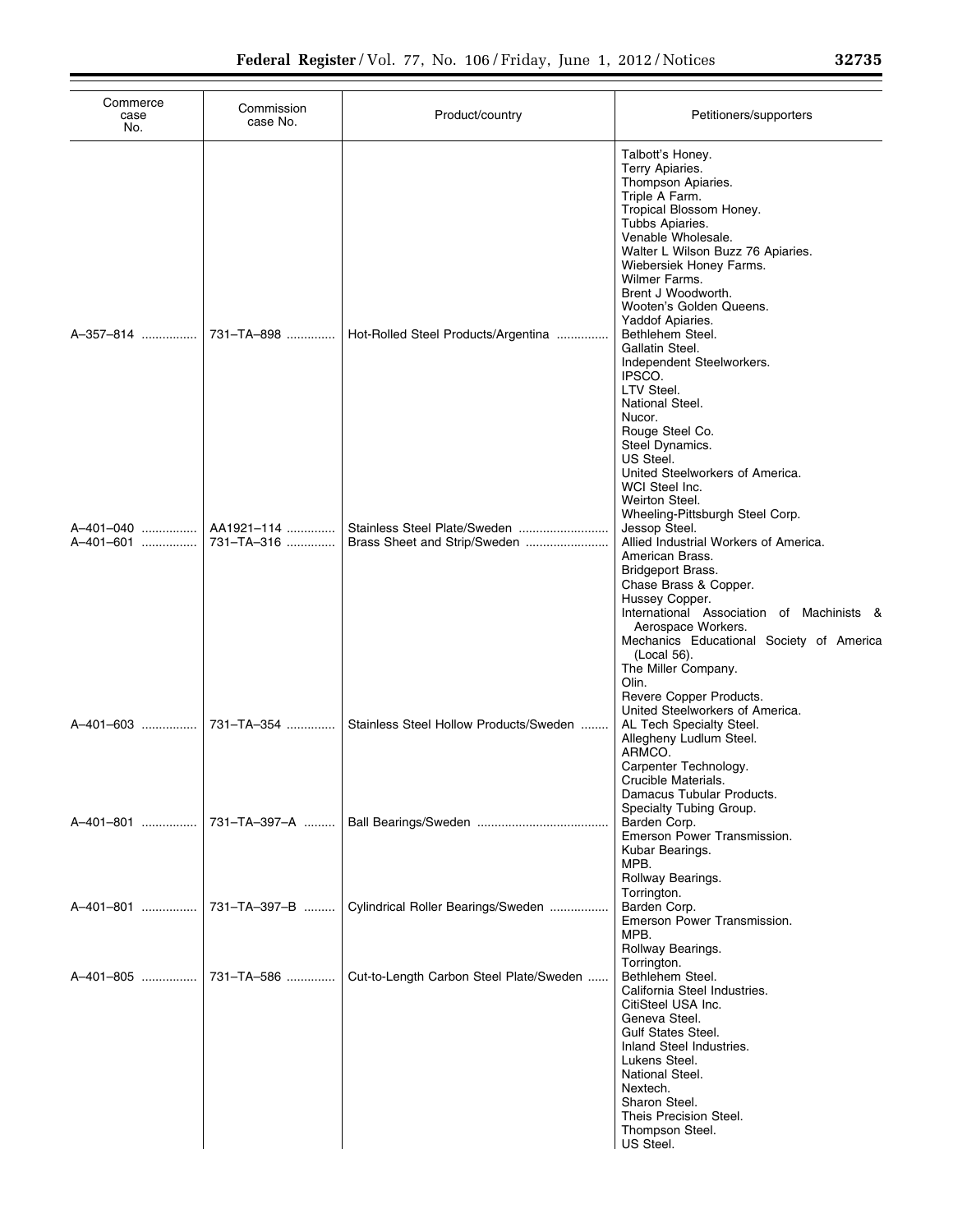| Commerce<br>case<br>No.             | Commission<br>case No.                 | Product/country                                                                                                                        | Petitioners/supporters                                                                                                                                                                                                                                                                                  |
|-------------------------------------|----------------------------------------|----------------------------------------------------------------------------------------------------------------------------------------|---------------------------------------------------------------------------------------------------------------------------------------------------------------------------------------------------------------------------------------------------------------------------------------------------------|
| A-401-806                           | 731-TA-774                             | Stainless Steel Wire Rod/Sweden                                                                                                        | United Steelworkers of America.<br>AL Tech Specialty Steel.<br>Carpenter Technology.<br>Republic Engineered Steels.<br>Talley Metals Technology.                                                                                                                                                        |
| A-401-808<br>A-403-801              | 731-TA-1087<br>731-TA-454              | Purified Carboxymethylcellulose/Sweden<br>Fresh and Chilled Atlantic Salmon/Norway                                                     | United Steelworkers of America.<br>Aqualon Co a Division of Hercules Inc.<br>Heritage Salmon.<br>The Coalition for Fair Atlantic Salmon Trade.                                                                                                                                                          |
| A-405-802                           | 731-TA-576                             | Cut-to-Length Carbon Steel Plate/Finland                                                                                               | Bethlehem Steel.<br>California Steel Industries.<br>CitiSteel USA Inc.<br>Geneva Steel.<br>Gulf States Steel.<br>Inland Steel Industries.<br>Lukens Steel.<br>National Steel.<br>Nextech.<br>Sharon Steel.<br>Theis Precision Steel.<br>Thompson Steel.<br>US Steel.<br>United Steelworkers of America. |
| A-405-803<br>A-412-801              | 731-TA-1084<br>731-TA-399-A            | Purified Carboxymethylcellulose/Finland<br>Ball Bearings/United Kingdom                                                                | Aqualon Co a Division of Hercules Inc.<br>Barden Corp.<br>Emerson Power Transmission.<br>Kubar Bearings.<br>McGill Manufacturing Co.<br>MPB.<br>Rexnord Inc.<br>Rollway Bearings.                                                                                                                       |
| A-412-801                           | 731-TA-399-B                           | Cylindrical Roller Bearings/United Kingdom                                                                                             | Torrington.<br>Barden Corp.<br>Emerson Power Transmission.<br>MPB.<br>Rollway Bearings.<br>Torrington.                                                                                                                                                                                                  |
| A-412-803<br>A-412-805<br>A-412-814 | 731–TA–443<br>731-TA-468<br>731-TA-587 | Industrial Nitrocellulose/United Kingdom<br>Sodium Thiosulfate/United Kingdom<br>Cut-to-Length Carbon Steel Plate/United King-<br>dom. | Hercules.<br>Calabrian.<br>Bethlehem Steel.<br>California Steel Industries.<br>CitiSteel USA Inc.<br>Geneva Steel.<br><b>Gulf States Steel.</b><br>Inland Steel Industries.<br>Lukens Steel.<br>National Steel.<br>Nextech.<br>Sharon Steel.<br>Theis Precision Steel.<br>Thompson Steel.<br>US Steel.  |
| A-412-818                           | 731-TA-804                             | Stainless Steel Sheet and Strip/United King-<br>dom.                                                                                   | United Steelworkers of America.<br>Allegheny Ludlum.<br>Armco Steel.<br>Bethlehem Steel.<br>Butler Armco Independent Union.<br>Carpenter Technology Corp.<br><b>J&amp;L Specialty Steel.</b><br>North American Stainless.<br>United Steelworkers of America.                                            |
| A-412-822                           | 731-TA-918                             | Stainless Steel Bar/United Kingdom                                                                                                     | Zanesville Armco Independent Organization.<br>Carpenter Technology.<br>Crucible Specialty Metals.<br>Electralloy.<br>Empire Specialty Steel.<br>Republic Technologies International.<br>Slater Steels.                                                                                                  |
| A-421-701                           | 731–TA–380                             | Brass Sheet and Strip/Netherlands                                                                                                      | United Steelworkers of America.<br>Allied Industrial Workers of America.<br>American Brass.<br>Bridgeport Brass.                                                                                                                                                                                        |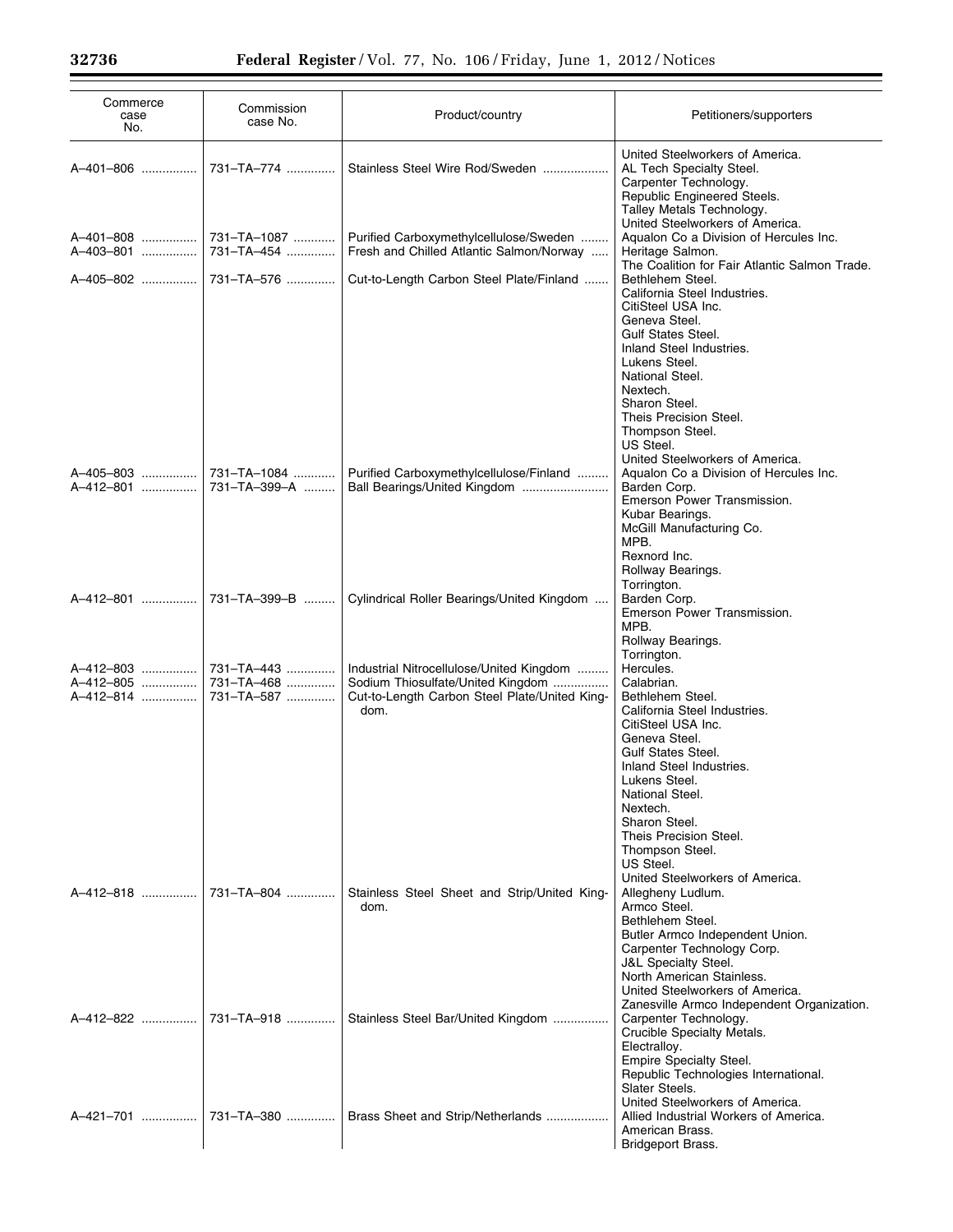| Commerce<br>case<br>No. | Commission<br>case No.   | Product/country                                                                | Petitioners/supporters                                                                                                                                                                                                                                                                                                                                                                                                                                                           |
|-------------------------|--------------------------|--------------------------------------------------------------------------------|----------------------------------------------------------------------------------------------------------------------------------------------------------------------------------------------------------------------------------------------------------------------------------------------------------------------------------------------------------------------------------------------------------------------------------------------------------------------------------|
| A-421-804               | 731-TA-608               | Cold-Rolled Carbon Steel Flat Products/Neth-<br>erlands.                       | Chase Brass & Copper.<br>Hussey Copper.<br>International Association of Machinists &<br>Aerospace Workers.<br>Mechanics Educational Society of America<br>(Local 56).<br>The Miller Company.<br>North Coast Brass & Copper.<br>Olin.<br>Pegg Metals.<br>Revere Copper Products.<br>United Steelworkers of America.<br>Armco Steel.<br>Bethlehem Steel.<br>California Steel Industries.<br><b>Gulf States Steel.</b><br>Inland Steel Industries.<br>LTV Steel.<br>National Steel. |
| A-421-807               | 731-TA-903               | Hot-Rolled Steel Products/Netherlands                                          | Nextech.<br>Rouge Steel Co.<br>Sharon Steel.<br>Theis Precision Steel.<br>Thompson Steel.<br>US Steel.<br>United Steelworkers of America.<br>WCI Steel.<br>Weirton Steel.<br>E I du Pont de Nemours.<br>Bethlehem Steel.<br>Gallatin Steel.<br>Independent Steelworkers.<br>IPSCO.<br>LTV Steel.<br>National Steel.                                                                                                                                                              |
| A-423-077               | AA1921-198               | Purified Carboxymethylcellulose/Netherlands                                    | Nucor.<br>Rouge Steel Co.<br>Steel Dynamics.<br>US Steel.<br>United Steelworkers of America.<br>WCI Steel Inc.<br>Weirton Steel.<br>Wheeling-Pittsburgh Steel Corp.<br>Aqualon Co a Division of Hercules Inc.<br>Florida Sugar Marketing and Terminal Asso-<br>ciation.                                                                                                                                                                                                          |
| A-423-602<br>A-423-805  | 731-TA-365<br>731-TA-573 | Industrial Phosphoric Acid/Belgium<br>Cut-to-Length Carbon Steel Plate/Belgium | Albright & Wilson.<br>FMC.<br>Hydrite Chemical.<br>Monsanto.<br>Stauffer Chemical.<br>Bethlehem Steel.<br>California Steel Industries.<br>CitiSteel USA Inc.<br>Geneva Steel.<br><b>Gulf States Steel.</b><br>Inland Steel Industries.                                                                                                                                                                                                                                           |
| A-423-808<br>A-427-001  | 731-TA-788<br>731–TA–44  | Stainless Steel Plate in Coils/Belgium                                         | Lukens Steel.<br>National Steel.<br>Nextech.<br>Sharon Steel.<br>Theis Precision Steel.<br>Thompson Steel.<br>US Steel.<br>United Steelworkers of America.<br>Allegheny Ludlum.<br>Armco Steel.<br>Lukens Steel.<br>North American Stainless.<br>United Steelworkers of America.<br>Lonza.<br>Pfizer.                                                                                                                                                                            |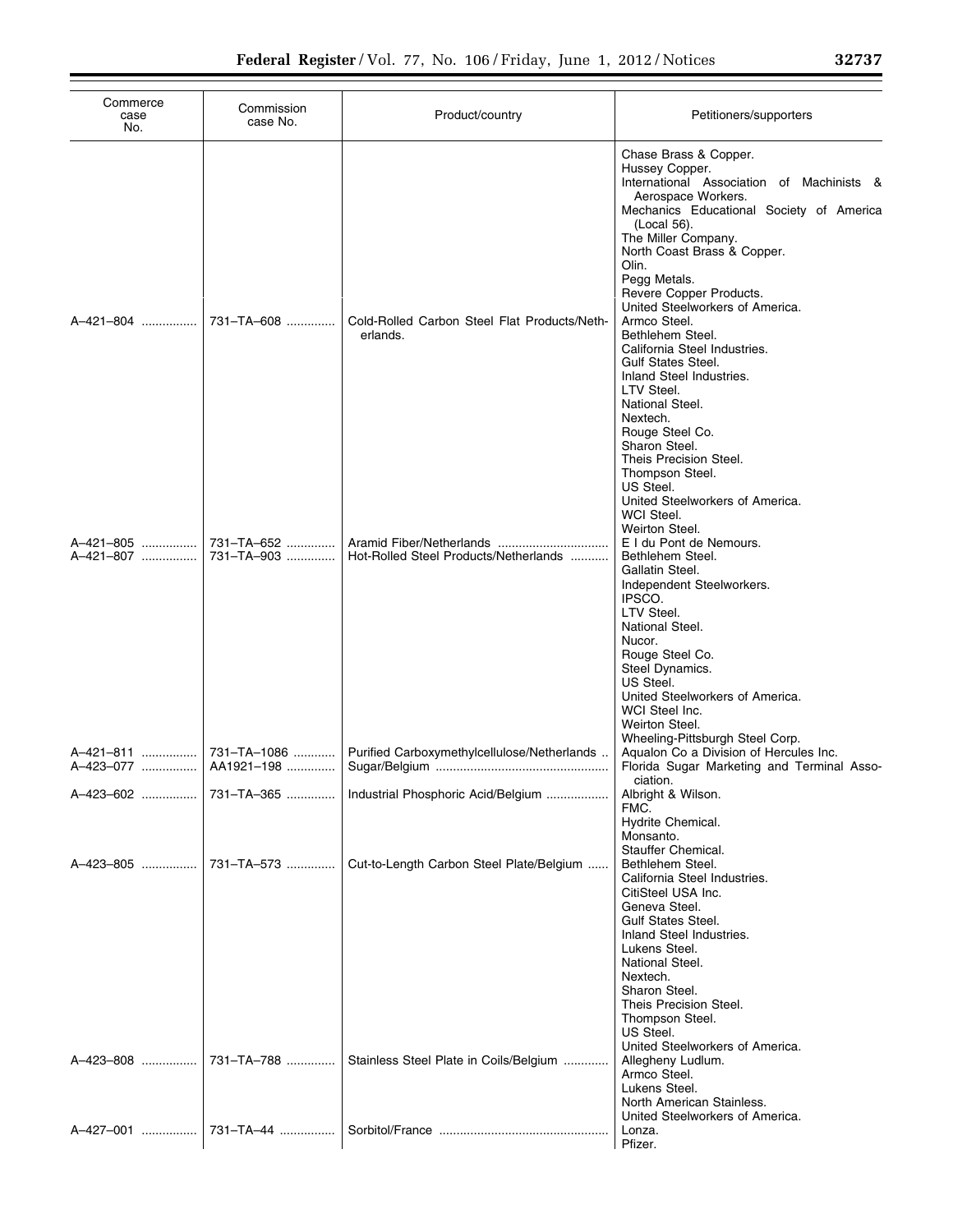| Commerce<br>case<br>No. | Commission<br>case No.  | Product/country                                              | Petitioners/supporters                                                                                                                                                                                                                                                                                                                                                    |
|-------------------------|-------------------------|--------------------------------------------------------------|---------------------------------------------------------------------------------------------------------------------------------------------------------------------------------------------------------------------------------------------------------------------------------------------------------------------------------------------------------------------------|
| A-427-009<br>A-427-078  | 731-TA-96<br>AA1921-199 |                                                              | Hercules.<br>Florida Sugar Marketing and Terminal Asso-<br>ciation.                                                                                                                                                                                                                                                                                                       |
| A-427-098<br>A-427-602  | 731-TA-25<br>731-TA-313 | Anhydrous Sodium Metasilicate/France                         | PQ.<br>Allied Industrial Workers of America.<br>American Brass.<br>Bridgeport Brass.<br>Chase Brass & Copper.<br>Hussey Copper.<br>International Association of Machinists &<br>Aerospace Workers.<br>Mechanics Educational Society of America<br>(Local 56).<br>The Miller Company.<br>Olin.<br>Revere Copper Products.<br>United Steelworkers of America.               |
| A-427-801               | 731-TA-392-A            |                                                              | Barden Corp.<br>Emerson Power Transmission.<br>Kubar Bearings.<br>McGill Manufacturing Co.<br>MPB.<br>Rexnord Inc.<br>Rollway Bearings.<br>Torrington.                                                                                                                                                                                                                    |
| A-427-801               | 731–TA–392–B            | Cylindrical Roller Bearings/France                           | Barden Corp.<br>Emerson Power Transmission.<br>MPB.<br>Rollway Bearings.<br>Torrington.                                                                                                                                                                                                                                                                                   |
| A-427-801               |                         | 731-TA-392-C    Spherical Plain Bearings/France              | Barden Corp.<br>Emerson Power Transmission.<br>Kubar Bearings.<br>McGill Manufacturing Co.<br>Rexnord Inc.<br>Rollway Bearings.<br>Torrington.                                                                                                                                                                                                                            |
| A-427-804               | 731-TA-553              | Hot-Rolled Lead and Bismuth Carbon Steel<br>Products/France. | Bethlehem Steel.<br>Inland Steel Industries.<br>USS/Kobe Steel.                                                                                                                                                                                                                                                                                                           |
| A-427-808               | 731–TA–615              | Corrosion-Resistant Carbon Steel Flat Prod-<br>ucts/France.  | Armco Steel.<br>Bethlehem Steel.<br>California Steel Industries.<br>Geneva Steel.<br><b>Gulf States Steel.</b><br>Inland Steel Industries.<br>LTV Steel.<br>Lukens Steel.<br>National Steel.<br>Nextech.<br>Rouge Steel Co.<br>Sharon Steel.<br>Theis Precision Steel.<br>Thompson Steel.<br>US Steel.<br>United Steelworkers of America.<br>WCI Steel.<br>Weirton Steel. |
| A-427-811               | 731-TA-637              | Stainless Steel Wire Rod/France                              | AL Tech Specialty Steel.<br>Armco Steel.<br>Carpenter Technology.<br>Republic Engineered Steels.<br>Talley Metals Technology.<br>United Steelworkers of America.                                                                                                                                                                                                          |
| A-427-814               | 731-TA-797              | Stainless Steel Sheet and Strip/France                       | Allegheny Ludlum.<br>Armco Steel.<br>Bethlehem Steel.<br>Butler Armco Independent Union.<br>Carpenter Technology Corp.<br>North American Stainless.<br>United Steelworkers of America.<br>Zanesville Armco Independent Organization.                                                                                                                                      |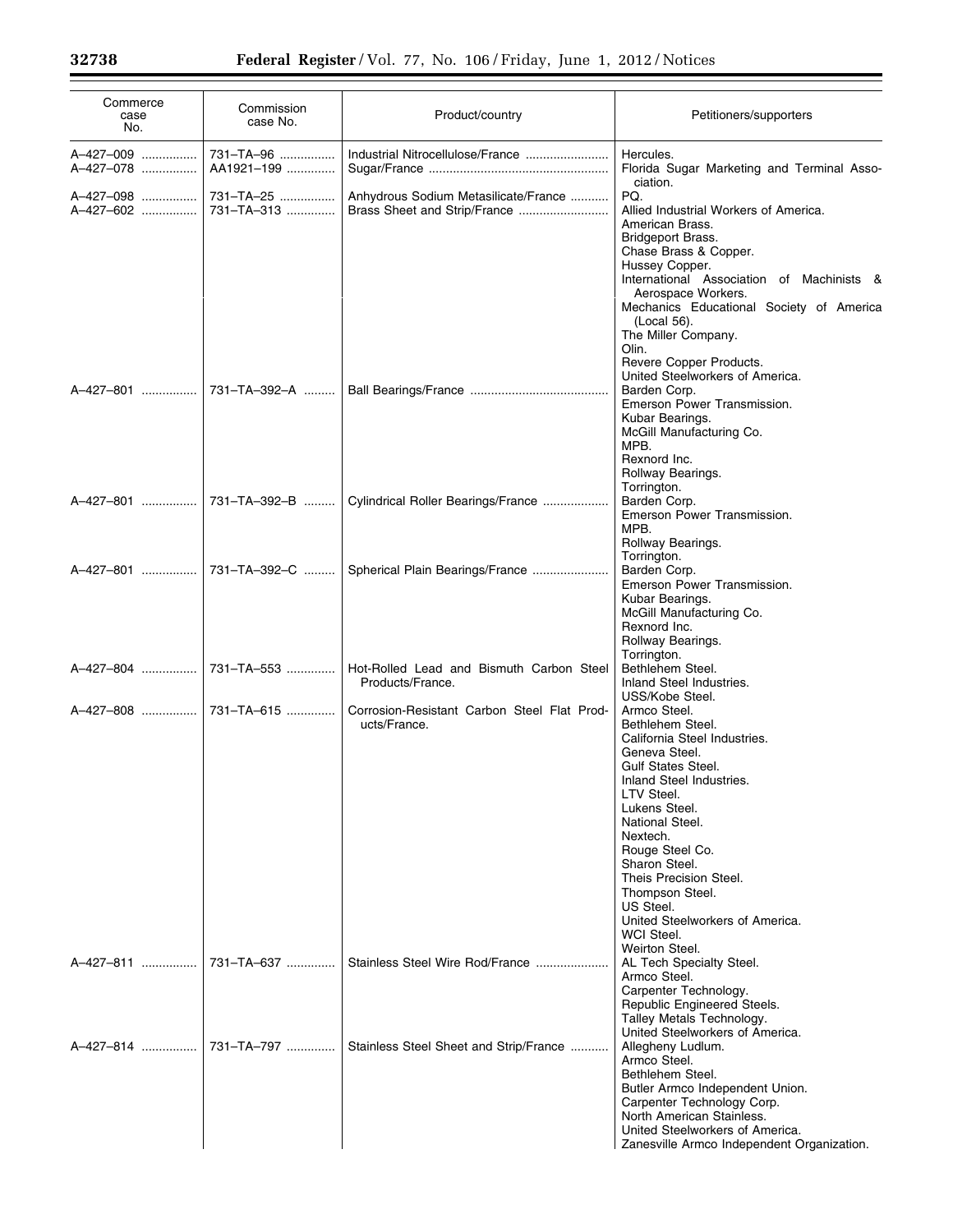| Commerce<br>case<br>No.             | Commission<br>case No.                 | Product/country                                                                                                         | Petitioners/supporters                                                                                                                                                                                                                                                                                                                                             |
|-------------------------------------|----------------------------------------|-------------------------------------------------------------------------------------------------------------------------|--------------------------------------------------------------------------------------------------------------------------------------------------------------------------------------------------------------------------------------------------------------------------------------------------------------------------------------------------------------------|
| A-427-816                           | 731-TA-816                             | Cut-to-Length Carbon Steel Plate/France                                                                                 | Bethlehem Steel.<br>Geneva Steel.<br><b>IPSCO Steel.</b><br>National Steel.<br>US Steel.                                                                                                                                                                                                                                                                           |
| A-427-818                           | 731–TA–909                             | Low Enriched Uranium/France                                                                                             | United Steelworkers of America.<br>United States Enrichment Corp.                                                                                                                                                                                                                                                                                                  |
|                                     |                                        | Stainless Steel Bar/France                                                                                              | USEC Inc.<br>Carpenter Technology.                                                                                                                                                                                                                                                                                                                                 |
|                                     |                                        |                                                                                                                         | Crucible Specialty Metals.<br>Electralloy.<br>Empire Specialty Steel.<br>Republic Technologies International.<br>Slater Steels.<br>United Steelworkers of America.                                                                                                                                                                                                 |
| A-428-082   AA1921-200              |                                        |                                                                                                                         | Florida Sugar Marketing and Terminal Asso-<br>ciation.                                                                                                                                                                                                                                                                                                             |
|                                     | A-428-602  731-TA-317                  | Brass Sheet and Strip/Germany                                                                                           | Allied Industrial Workers of America.<br>American Brass.<br>Bridgeport Brass.<br>Chase Brass & Copper.<br>Hussey Copper.<br>International Association of Machinists &<br>Aerospace Workers.                                                                                                                                                                        |
|                                     |                                        |                                                                                                                         | Mechanics Educational Society of America<br>(Local 56).<br>The Miller Company.<br>Olin.<br>Revere Copper Products.<br>United Steelworkers of America.<br>Barden Corp.<br>Emerson Power Transmission.<br>Kubar Bearings.<br>McGill Manufacturing Co.<br>MPB.<br>Rexnord Inc.                                                                                        |
|                                     | A–428–801    731–TA–391–B              | Cylindrical Roller Bearings/Germany                                                                                     | Rollway Bearings.<br>Torrington.<br>Barden Corp.<br>Emerson Power Transmission.<br>MPB.                                                                                                                                                                                                                                                                            |
|                                     |                                        | Spherical Plain Bearings/Germany                                                                                        | Rollway Bearings.<br>Torrington.<br>Barden Corp.<br>Emerson Power Transmission.<br>Rollway Bearings.                                                                                                                                                                                                                                                               |
| A-428-802                           | 731-TA-419                             |                                                                                                                         | Torrington.<br>The Gates Rubber Company.<br>The Goodyear Tire and Rubber Company.                                                                                                                                                                                                                                                                                  |
| A-428-803<br>A-428-807<br>A-428-814 | 731-TA-444<br>731-TA-465<br>731-TA-604 | Industrial Nitrocellulose/Germany<br>Sodium Thiosulfate/Germany<br>Cold-Rolled Carbon Steel Flat Products/Ger-<br>many. | Hercules.<br>Calabrian.<br>Armco Steel.<br>Bethlehem Steel.<br>California Steel Industries.<br><b>Gulf States Steel.</b><br>Inland Steel Industries.<br>LTV Steel.<br>National Steel.<br>Nextech.<br>Rouge Steel Co.<br>Sharon Steel.<br>Theis Precision Steel.<br>Thompson Steel.<br>US Steel.<br>United Steelworkers of America.<br>WCI Steel.<br>Weirton Steel. |
| A-428-815                           | 731-TA-616                             | Corrosion-Resistant Carbon Steel Flat Prod-<br>ucts/Germany.                                                            | Armco Steel.<br>Bethlehem Steel.<br>California Steel Industries.<br>Geneva Steel.<br><b>Gulf States Steel.</b>                                                                                                                                                                                                                                                     |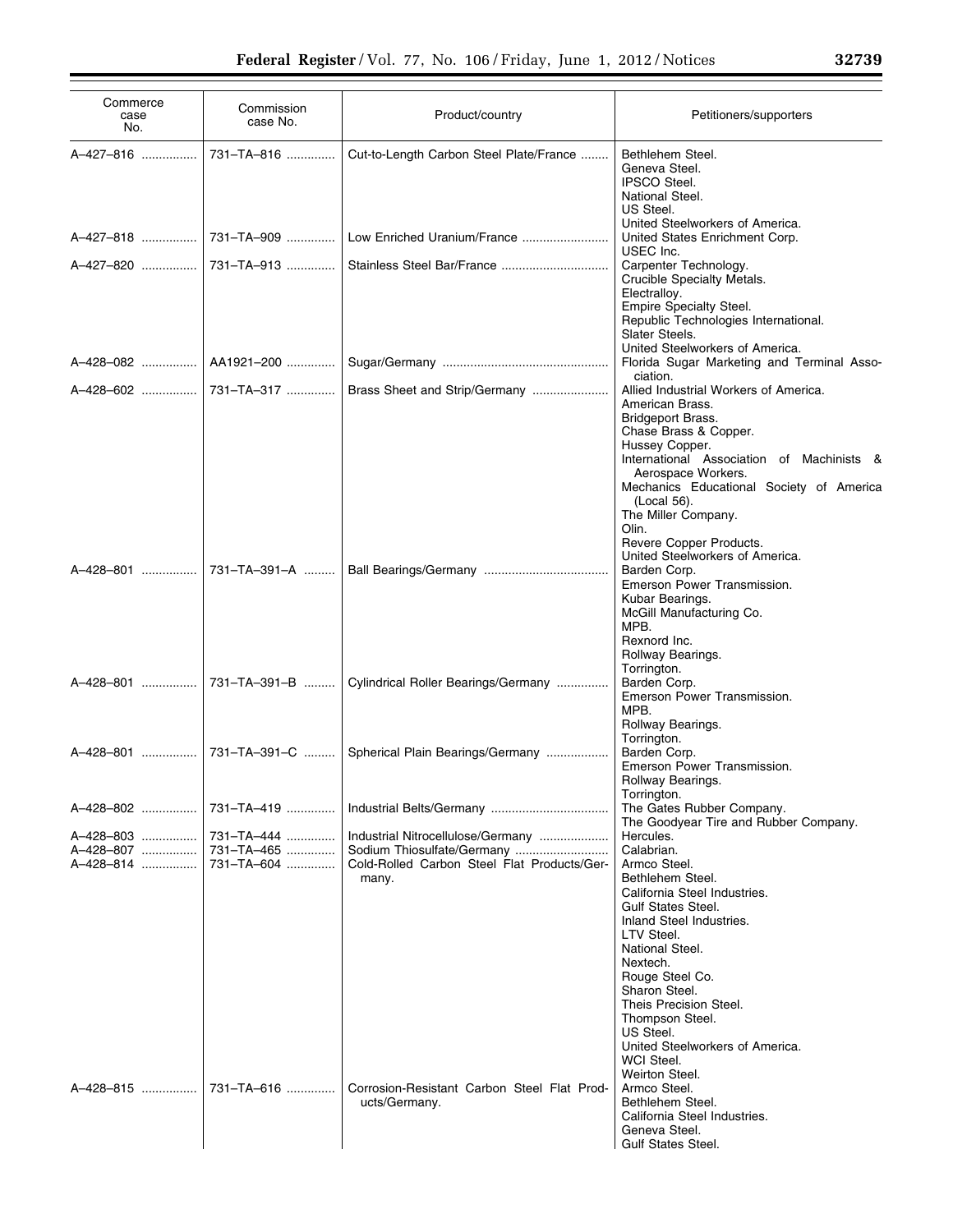| Commerce<br>case<br>No. | Commission<br>case No.   | Product/country                                                                     | Petitioners/supporters                                                                                                                                                                                                                                                                                                                                                                                                                                                                                                                                                    |
|-------------------------|--------------------------|-------------------------------------------------------------------------------------|---------------------------------------------------------------------------------------------------------------------------------------------------------------------------------------------------------------------------------------------------------------------------------------------------------------------------------------------------------------------------------------------------------------------------------------------------------------------------------------------------------------------------------------------------------------------------|
| A-428-816               | 731-TA-578               | Cut-to-Length Carbon Steel Plate/Germany                                            | Inland Steel Industries.<br>LTV Steel.<br>Lukens Steel.<br>National Steel.<br>Nextech.<br>Rouge Steel Co.<br>Sharon Steel.<br>Theis Precision Steel.<br>Thompson Steel.<br>US Steel.<br>United Steelworkers of America.<br>WCI Steel.<br>Weirton Steel.<br>Bethlehem Steel.<br>California Steel Industries.<br>CitiSteel USA Inc.<br>Geneva Steel.<br><b>Gulf States Steel.</b><br>Inland Steel Industries.<br>Lukens Steel.<br>National Steel.<br>Nextech.<br>Sharon Steel.<br>Theis Precision Steel.<br>Thompson Steel.<br>US Steel.<br>United Steelworkers of America. |
| A-428-820               | 731-TA-709               |                                                                                     | Koppel Steel.                                                                                                                                                                                                                                                                                                                                                                                                                                                                                                                                                             |
| A-428-821<br>A-428-825  | 731-TA-736<br>731-TA-798 | Large Newspaper Printing Presses/Germany<br>Stainless Steel Sheet and Strip/Germany | Quanex.<br>Timken.<br>United States Steel.<br>Rockwell Graphics Systems.<br>Allegheny Ludlum.<br>Armco Steel.<br>Bethlehem Steel.<br>Butler Armco Independent Union.<br>Carpenter Technology Corp.                                                                                                                                                                                                                                                                                                                                                                        |
| A-428-830               | 731-TA-914               | Stainless Steel Bar/Germany                                                         | <b>J&amp;L Specialty Steel.</b><br>North American Stainless.<br>United Steelworkers of America.<br>Zanesville Armco Independent Organization.<br>Carpenter Technology.<br>Crucible Specialty Metals.<br>Electralloy.<br><b>Empire Specialty Steel.</b><br>Republic Technologies International.<br>Slater Steels.                                                                                                                                                                                                                                                          |
| A-437-601               | 731-TA-341               | Tapered Roller Bearings/Hungary                                                     | United Steelworkers of America.<br>L&S Bearing.<br>Timken.                                                                                                                                                                                                                                                                                                                                                                                                                                                                                                                |
| A-437-804               | 731-TA-426               |                                                                                     | Torrington.<br>Nation Ford Chemical.                                                                                                                                                                                                                                                                                                                                                                                                                                                                                                                                      |
| A-447-801               | 731-TA-340C              |                                                                                     | Agrico Chemical.<br>American Cyanamid.<br>CF Industries.<br>First Mississippi.<br>Mississippi Chemical.<br>Terra International.<br>WR Grace.                                                                                                                                                                                                                                                                                                                                                                                                                              |
| A-449-804               | 731-TA-878               | Steel Concrete Reinforcing Bar/Latvia                                               | AB Steel Mill Inc.<br>AmeriSteel.<br>Auburn Steel.<br>Birmingham Steel.<br>Border Steel.<br>Cascade Steel Rolling Mills Inc.<br>CMC Steel Group.<br>Co-Steel Inc.<br>Marion Steel.<br>North Star Steel Co.<br>Nucor Steel.<br>Rebar Trade Action Coalition.<br>Riverview Steel.                                                                                                                                                                                                                                                                                           |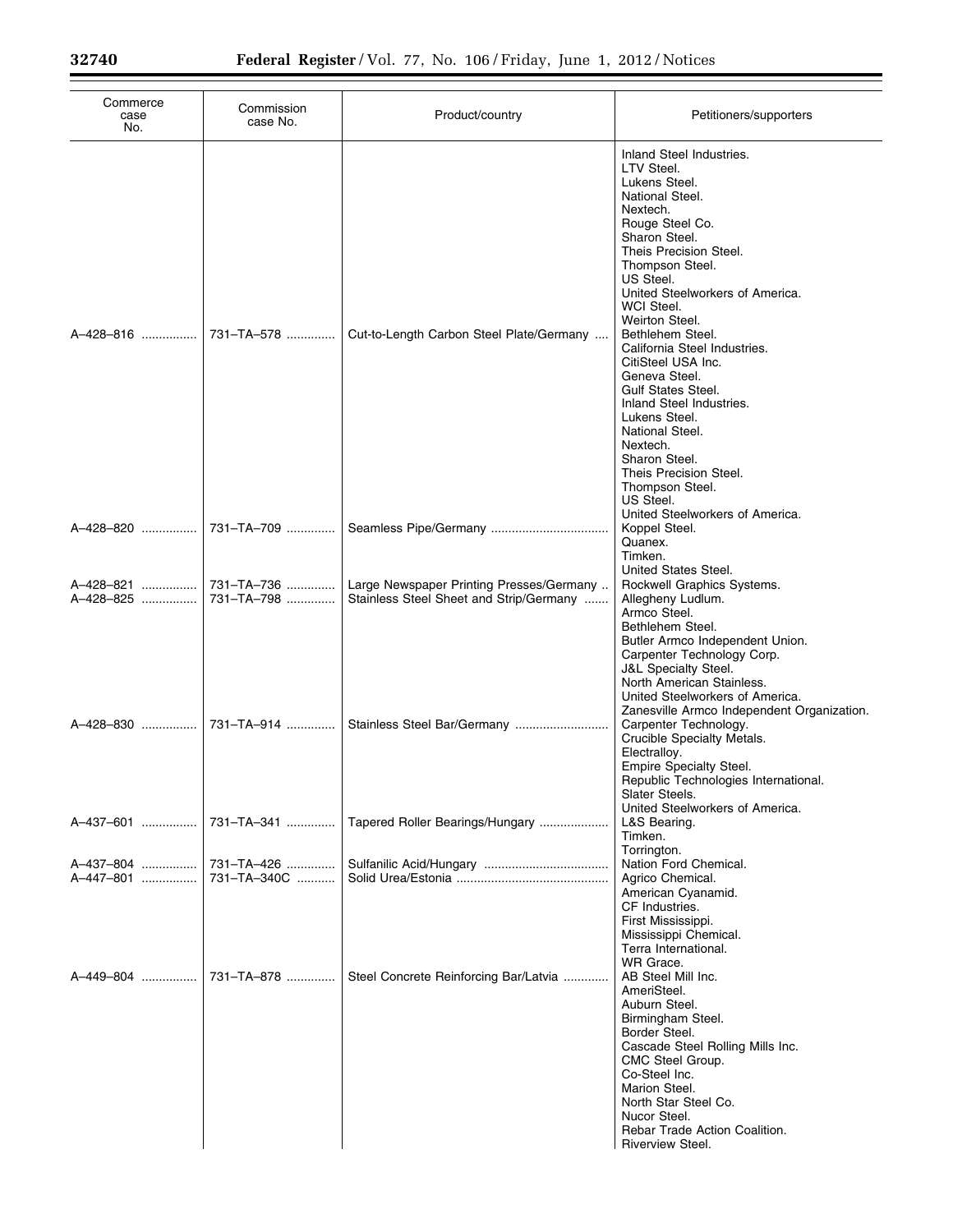| Commerce<br>case<br>No. | Commission<br>case No.   | Product/country                                                        | Petitioners/supporters                                                                                                                                                                                                                                                                                                                                                                               |
|-------------------------|--------------------------|------------------------------------------------------------------------|------------------------------------------------------------------------------------------------------------------------------------------------------------------------------------------------------------------------------------------------------------------------------------------------------------------------------------------------------------------------------------------------------|
| A-451-801               | 731-TA-340D              |                                                                        | Sheffield Steel.<br>TAMCO.<br>TXI-Chaparral Steel Co.<br>Agrico Chemical.<br>American Cyanamid.<br>CF Industries.<br>First Mississippi.                                                                                                                                                                                                                                                              |
| A-455-802               | 731-TA-583               | Cut-to-Length Carbon Steel Plate/Poland                                | Mississippi Chemical.<br>Terra International.<br>WR Grace.<br>Bethlehem Steel.<br>California Steel Industries.<br>CitiSteel USA Inc.<br>Geneva Steel.<br>Gulf States Steel.                                                                                                                                                                                                                          |
| A-455-803               | 731-TA-880               | Steel Concrete Reinforcing Bar/Poland                                  | Inland Steel Industries.<br>Lukens Steel.<br>National Steel.<br>Nextech.<br>Sharon Steel.<br>Theis Precision Steel.<br>Thompson Steel.<br>US Steel.<br>United Steelworkers of America.<br>AB Steel Mill Inc.<br>AmeriSteel.<br>Auburn Steel.<br>Birmingham Steel.<br>Border Steel.<br>Cascade Steel Rolling Mills Inc.<br>CMC Steel Group.<br>Co-Steel Inc.<br>Marion Steel.<br>North Star Steel Co. |
| A-469-007<br>A-469-803  | 731-TA-126<br>731-TA-585 | Potassium Permanganate/Spain<br>Cut-to-Length Carbon Steel Plate/Spain | Nucor Steel.<br>Rebar Trade Action Coalition.<br>Riverview Steel.<br>Sheffield Steel.<br>TAMCO.<br>TXI-Chaparral Steel Co.<br>Carus Chemical.<br>Bethlehem Steel.<br>California Steel Industries.<br>Geneva Steel.<br><b>Gulf States Steel.</b><br>Inland Steel Industries.<br>Lukens Steel.<br>National Steel.<br>Nextech.                                                                          |
| A-469-805               | 731-TA-682               |                                                                        | Sharon Steel.<br>Theis Precision Steel.<br>Thompson Steel.<br>US Steel.<br>United Steelworkers of America.<br>AL Tech Specialty Steel.<br>Carpenter Technology.<br>Crucible Specialty Metals.<br>Electralloy.<br>Republic Engineered Steels.                                                                                                                                                         |
| A-469-807               | 731-TA-773               | Stainless Steel Wire Rod/Spain                                         | Slater Steels.<br>Talley Metals Technology.<br>United Steelworkers of America.<br>AL Tech Specialty Steel.<br>Carpenter Technology.<br>Republic Engineered Steels.<br>Talley Metals Technology.                                                                                                                                                                                                      |
| A-469-810               | 731-TA-890               | Stainless Steel Angle/Spain                                            | United Steelworkers of America.<br>Slater Steels.<br>United Steelworkers of America.                                                                                                                                                                                                                                                                                                                 |
| A-469-814               | 731-TA-1083              | Chlorinated Isocyanurates/Spain                                        | BioLab Inc.<br>Clearon Corp.<br>Occidental Chemical Corp.                                                                                                                                                                                                                                                                                                                                            |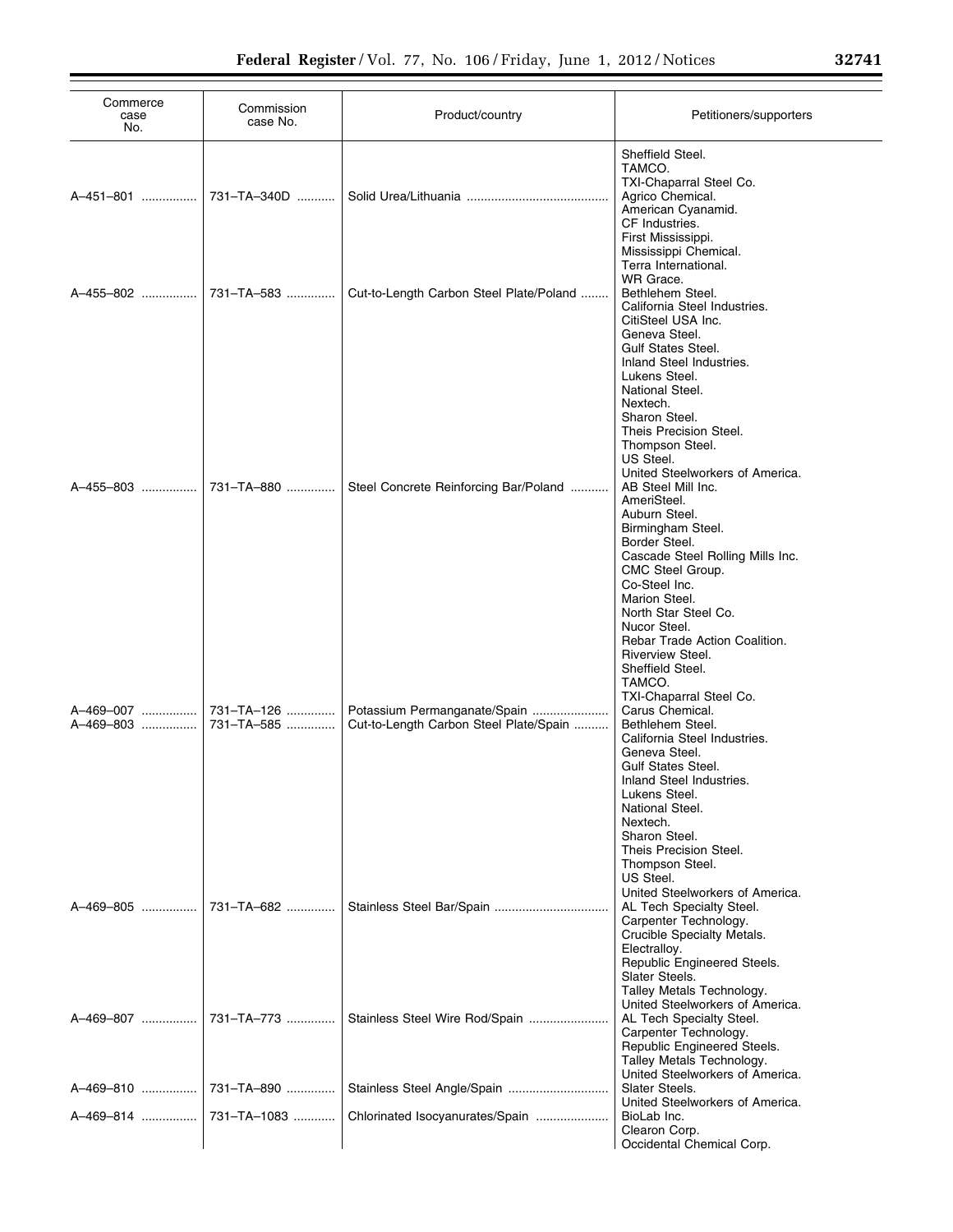| Commerce<br>case<br>No.             | Commission<br>case No.                 | Product/country                               | Petitioners/supporters                                                                                                                                                                                                                                                                                                                                                                                             |
|-------------------------------------|----------------------------------------|-----------------------------------------------|--------------------------------------------------------------------------------------------------------------------------------------------------------------------------------------------------------------------------------------------------------------------------------------------------------------------------------------------------------------------------------------------------------------------|
| A-471-806<br>A-475-059<br>A-475-601 | 731-TA-427<br>AA1921-167<br>731-TA-314 | Pressure-Sensitive Plastic Tape/Italy         | Nation Ford Chemical.<br>Minnesota Mining & Manufacturing.<br>Allied Industrial Workers of America.<br>American Brass.<br>Bridgeport Brass.<br>Chase Brass & Copper.<br>Hussey Copper.<br>International Association of Machinists &<br>Aerospace Workers.<br>Mechanics Educational Society of America<br>(Local 56).<br>The Miller Company.<br>Olin.<br>Revere Copper Products.<br>United Steelworkers of America. |
| A-475-703                           | 731-TA-385                             | Granular Polytetrafluoroethylene/Italy        | E I du Pont de Nemours.                                                                                                                                                                                                                                                                                                                                                                                            |
| A-475-801                           | 731–TA–393–A                           |                                               | ICI Americas.<br>Barden Corp.<br>Emerson Power Transmission.<br>Kubar Bearings.<br>McGill Manufacturing Co.<br>MPB.<br>Rexnord Inc.<br>Rollway Bearings.<br>Torrington.                                                                                                                                                                                                                                            |
| A-475-801                           | 731-TA-393-B                           |                                               | Barden Corp.<br>Emerson Power Transmission.<br>MPB.<br>Rollway Bearings.<br>Torrington.                                                                                                                                                                                                                                                                                                                            |
| A-475-802                           | 731–TA–413                             |                                               | The Gates Rubber Company.                                                                                                                                                                                                                                                                                                                                                                                          |
|                                     |                                        | Grain-Oriented Silicon Electrical Steel/Italy | The Goodyear Tire and Rubber Company.<br>Allegheny Ludlum.<br>Armco Steel.<br>Butler Armco Independent Union.<br>United Steelworkers of America.                                                                                                                                                                                                                                                                   |
| A-475-814                           | 731-TA-710                             |                                               | Zanesville Armco Independent Union.<br>Koppel Steel.<br>Quanex.<br>Timken.                                                                                                                                                                                                                                                                                                                                         |
|                                     |                                        | Oil Country Tubular Goods/Italy               | United States Steel.<br>Bellville Tube.<br>IPSCO.<br>Koppel Steel.<br>Lone Star Steel.<br>Maverick Tube.<br>Newport Steel.<br>North Star Steel.<br>US Steel.<br>USS/Kobe.                                                                                                                                                                                                                                          |
| A-475-818                           | 731-TA-734                             |                                               | A Zerega's Sons.<br>American Italian Pasta.<br>Borden.<br>D Merlino & Sons.<br>Dakota Growers Pasta.<br>Foulds.<br>Gilster-Mary Lee.<br>Gooch Foods.<br>Hershey Foods.<br>LaRinascente Macaroni Co.<br>Pasta USA.<br>Philadelphia Macaroni.<br>ST Specialty Foods.                                                                                                                                                 |
| A-475-820                           | 731-TA-770                             |                                               | AL Tech Specialty Steel.<br>Carpenter Technology.<br>Republic Engineered Steels.<br>Talley Metals Technology.<br>United Steelworkers of America.                                                                                                                                                                                                                                                                   |
| A-475-822                           | 731-TA-790                             | Stainless Steel Plate in Coils/Italy          | Allegheny Ludlum.<br>Armco Steel.<br><b>J&amp;L Specialty Steel.</b><br>Lukens Steel.                                                                                                                                                                                                                                                                                                                              |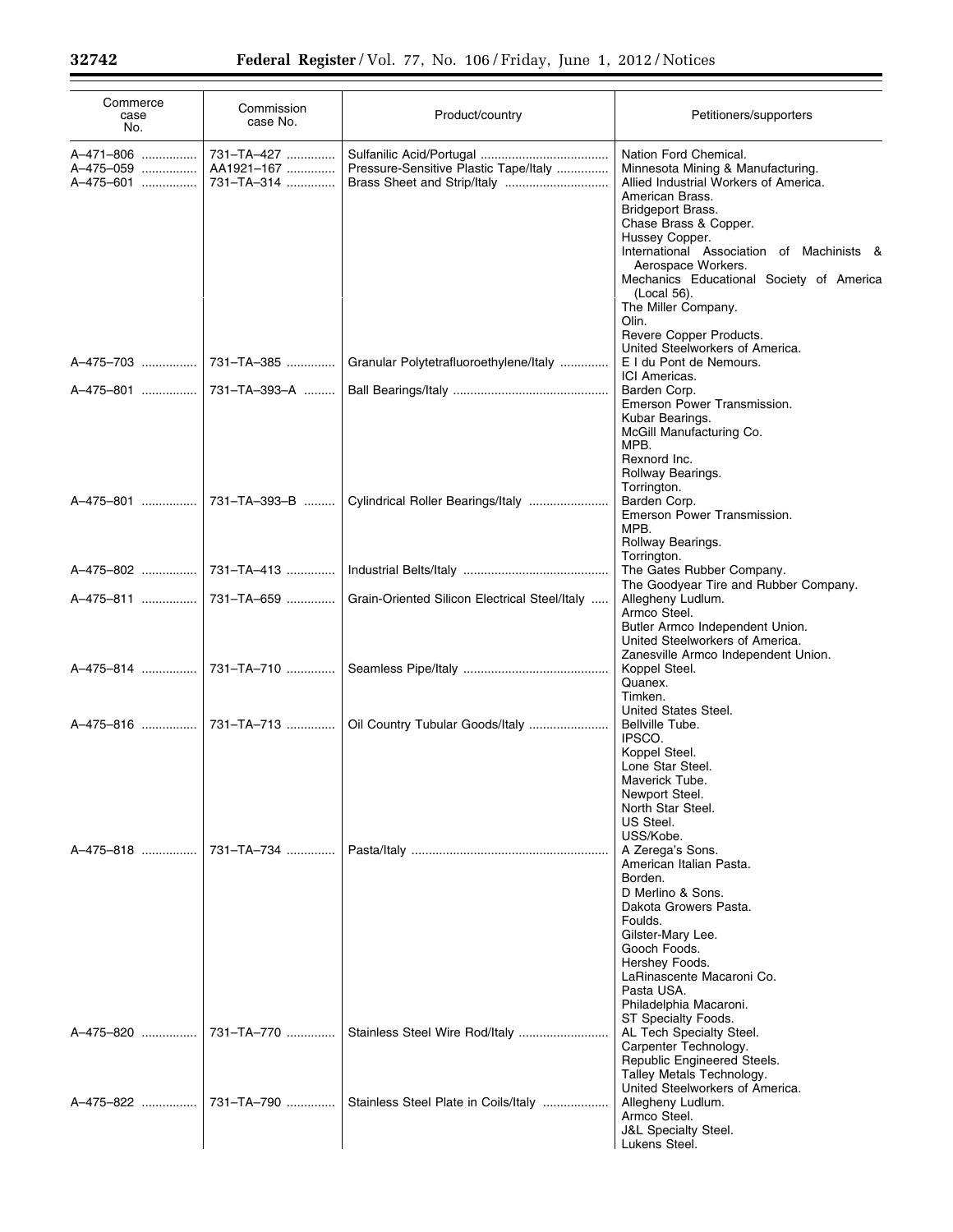| Commerce<br>case<br>No. | Commission<br>case No.   | Product/country                                                               | Petitioners/supporters                                                                                                                                                                                                                                                                                 |
|-------------------------|--------------------------|-------------------------------------------------------------------------------|--------------------------------------------------------------------------------------------------------------------------------------------------------------------------------------------------------------------------------------------------------------------------------------------------------|
| A-475-824               | 731-TA-799               | Stainless Steel Sheet and Strip/Italy                                         | North American Stainless.<br>United Steelworkers of America.<br>Allegheny Ludlum.<br>Armco Steel.<br>Bethlehem Steel.<br>Butler Armco Independent Union.                                                                                                                                               |
| A-475-826               | 731-TA-819               | Cut-to-Length Carbon Steel Plate/Italy                                        | Carpenter Technology Corp.<br><b>J&amp;L Specialty Steel.</b><br>North American Stainless.<br>United Steelworkers of America.<br>Zanesville Armco Independent Organization.<br>Bethlehem Steel.<br>CitiSteel USA Inc.<br>Geneva Steel.<br>Gulf States Steel.<br><b>IPSCO Steel.</b><br>National Steel. |
| A-475-828               | 731-TA-865               | Stainless Steel Butt-Weld Pipe Fittings/Italy                                 | US Steel.<br>United Steelworkers of America.<br>Flo-Mac Inc.<br>Gerlin.<br>Markovitz Enterprises.                                                                                                                                                                                                      |
|                         |                          |                                                                               | Shaw Alloy Piping Products.<br>Taylor Forge Stainless.<br>Carpenter Technology.<br>Crucible Specialty Metals.<br>Electralloy.<br>Empire Specialty Steel.                                                                                                                                               |
| A-479-801<br>A-484-801  | 731–TA–445<br>731-TA-406 | Industrial Nitrocellulose/Yugoslavia<br>Electrolytic Manganese Dioxide/Greece | Republic Technologies International.<br>Slater Steels.<br>United Steelworkers of America.<br>Hercules.<br>Chemetals.<br>Kerr-McGee.                                                                                                                                                                    |
|                         |                          |                                                                               | Rayovac.<br>Agrico Chemical.<br>American Cyanamid.<br>CF Industries.<br>First Mississippi.<br>Mississippi Chemical.<br>Terra International.                                                                                                                                                            |
|                         |                          | A-485-602  731-TA-345  Tapered Roller Bearings/Romania                        | WR Grace.<br>L&S Bearing.<br>Timken.                                                                                                                                                                                                                                                                   |
|                         |                          | A-485-801  731-TA-395  Ball Bearings/Romania                                  | Torrington.<br>Barden Corp.<br>Emerson Power Transmission.<br>Kubar Bearings.                                                                                                                                                                                                                          |
| A-485-803               | 731-TA-584               | Cut-to-Length Carbon Steel Plate/Romania                                      | MPB.<br>Rollway Bearings.<br>Torrington.<br>Bethlehem Steel.<br>California Steel Industries.<br>CitiSteel USA Inc.<br>Geneva Steel.<br><b>Gulf States Steel.</b><br>Inland Steel Industries.<br>Lukens Steel.<br>National Steel.<br>Nextech.                                                           |
| A-485-805               | 731-TA-849               | Small-Diameter Carbon Steel Seamless Pipe/<br>Romania.                        | Sharon Steel.<br>Theis Precision Steel.<br>Thompson Steel.<br>US Steel.<br>United Steelworkers of America.<br>Koppel Steel.<br>North Star Steel.<br>Sharon Tube.<br>Timken.<br>US Steel.<br>United Steelworkers of America.<br>USS/Kobe.                                                               |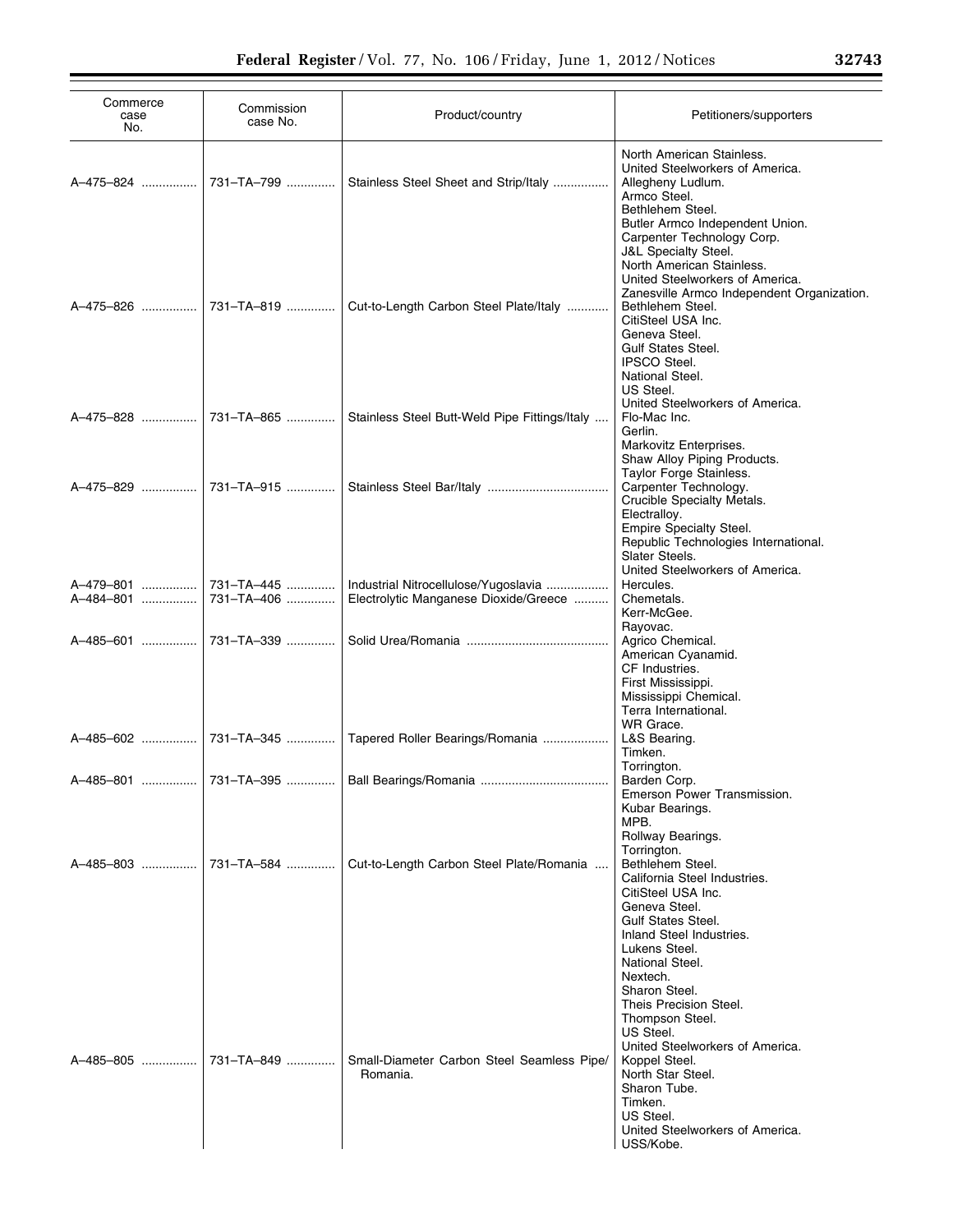| Commerce<br>case<br>No. | Commission<br>case No. | Product/country                          | Petitioners/supporters                                                                                                                                                                                                                                                                                                                                                                                                                                                                                             |
|-------------------------|------------------------|------------------------------------------|--------------------------------------------------------------------------------------------------------------------------------------------------------------------------------------------------------------------------------------------------------------------------------------------------------------------------------------------------------------------------------------------------------------------------------------------------------------------------------------------------------------------|
| A-485-806               | 731-TA-904             | Hot-Rolled Steel Products/Romania        | Vision Metals' Gulf States Tube.<br>Bethlehem Steel.<br>Gallatin Steel.                                                                                                                                                                                                                                                                                                                                                                                                                                            |
| A-489-501               | 731-TA-273             | Welded Carbon Steel Pipe and Tube/Turkey | Independent Steelworkers.<br>IPSCO.<br>LTV Steel.<br>National Steel.<br>Nucor.<br>Rouge Steel Co.<br>Steel Dynamics.<br>US Steel.<br>United Steelworkers of America.<br>WCI Steel Inc.<br>Weirton Steel.<br>Wheeling-Pittsburgh Steel Corp.<br>Allied Tube & Conduit.<br>American Tube.<br>Bernard Epps.<br>Bock Industries.<br><b>Bull Moose Tube.</b><br>Central Steel Tube.<br>Century Tube.<br>Copperweld Tubing.<br>Cyclops.<br>Hughes Steel & Tube.<br>Kaiser Steel.<br>Laclede Steel.<br>Maruichi American. |
| A-489-602               | 731-TA-364             |                                          | Maverick Tube.<br>Merchant Metals.<br>Phoenix Steel.<br>Pittsburgh Tube.<br>Quanex.<br>Sharon Tube.<br>Southwestern Pipe.<br>UNR-Leavitt.<br>Welded Tube.<br>Western Tube & Conduit.<br>Wheatland Tube.<br>Dow Chemical.<br>Monsanto.<br>Norwich-Eaton.                                                                                                                                                                                                                                                            |
| A-489-805               | 731-TA-735             |                                          | A Zerega's Sons.<br>American Italian Pasta.                                                                                                                                                                                                                                                                                                                                                                                                                                                                        |
|                         |                        |                                          | Borden.<br>D Merlino & Sons.<br>Dakota Growers Pasta.<br>Foulds.<br>Gilster-Mary Lee.<br>Gooch Foods.<br>Hershey Foods.<br>LaRinascente Macaroni Co.<br>Pasta USA.<br>Philadelphia Macaroni.<br>ST Specialty Foods.                                                                                                                                                                                                                                                                                                |
| A-489-807               | 731-TA-745             | Steel Concrete Reinforcing Bar/Turkey    | AmeriSteel.<br>Auburn Steel.<br>Birmingham Steel.<br>Commercial Metals.                                                                                                                                                                                                                                                                                                                                                                                                                                            |
| A-507-502               | 731-TA-287             | Raw In-Shell Pistachios/Iran             | Marion Steel.<br>New Jersey Steel.<br>Blackwell Land.<br>California Pistachio Orchard.<br>Keenan Farms.<br>Kern Pistachio Hulling & Drying.                                                                                                                                                                                                                                                                                                                                                                        |
| A-508-604               | 731-TA-366             | Industrial Phosphoric Acid/Israel        | Los Ranchos de Poco Pedro.<br>Pistachio Producers of California.<br>TM Duche Nut.<br>Albright & Wilson.<br>FMC.<br>Hydrite Chemical.<br>Monsanto.                                                                                                                                                                                                                                                                                                                                                                  |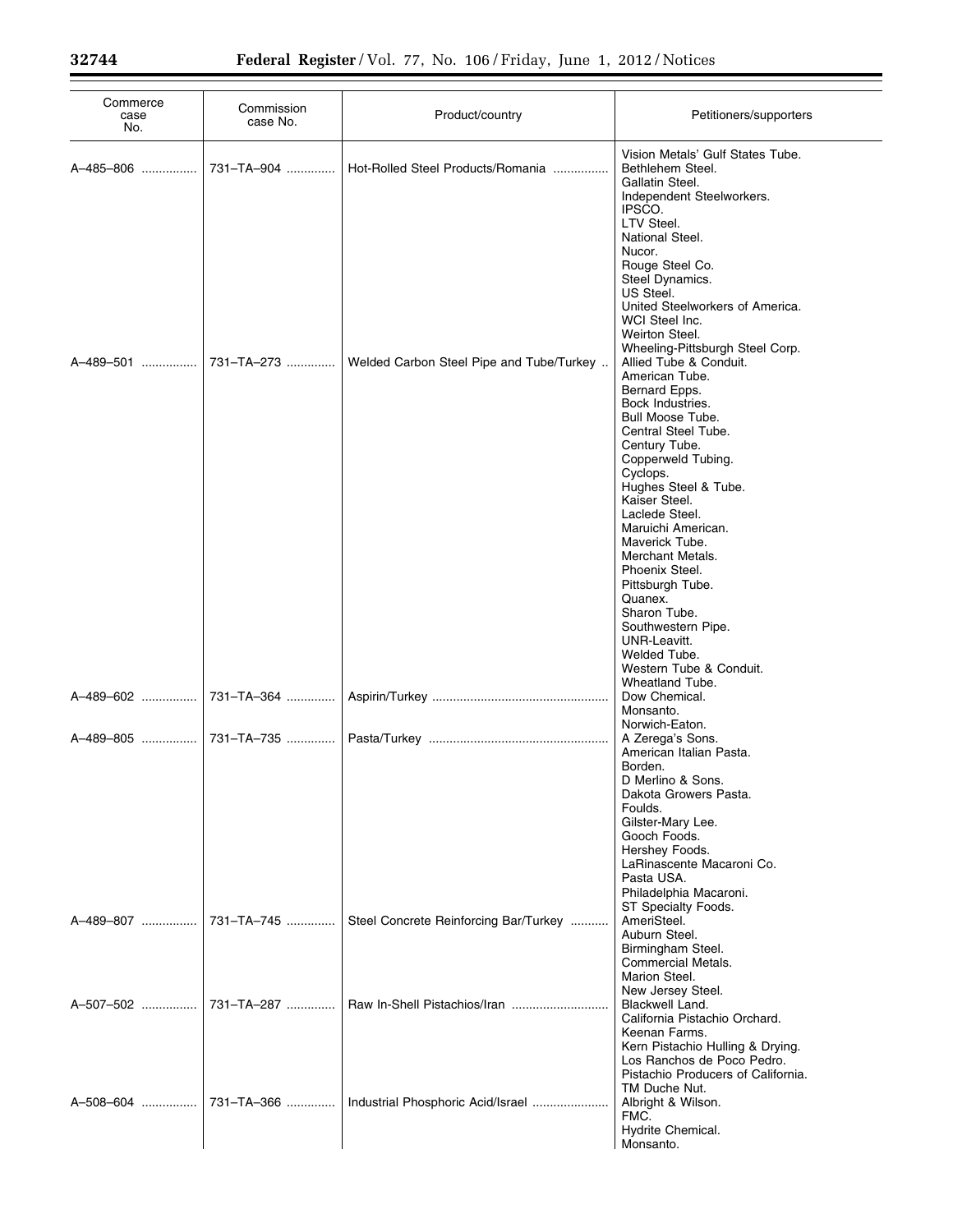| Commerce<br>case<br>No. | Commission<br>case No.   | Product/country                         | Petitioners/supporters                                                                                                                                                                                                                                                                                                                                                                                                                                                                        |
|-------------------------|--------------------------|-----------------------------------------|-----------------------------------------------------------------------------------------------------------------------------------------------------------------------------------------------------------------------------------------------------------------------------------------------------------------------------------------------------------------------------------------------------------------------------------------------------------------------------------------------|
| A-533-502               | 731-TA-271               | Welded Carbon Steel Pipe and Tube/India | Stauffer Chemical.<br>Allied Tube & Conduit.<br>American Tube.<br>Bernard Epps.<br>Bock Industries.<br>Bull Moose Tube.<br>Central Steel Tube.<br>Century Tube.<br>Copperweld Tubing.<br>Cyclops.<br>Hughes Steel & Tube.<br>Kaiser Steel.<br>Laclede Steel.<br>Maruichi American.<br>Maverick Tube.<br>Merchant Metals.<br>Phoenix Steel.<br>Pittsburgh Tube.<br>Quanex.<br>Sharon Tube.<br>Southwestern Pipe.<br>UNR-Leavitt.<br>Welded Tube.<br>Western Tube & Conduit.<br>Wheatland Tube. |
| A-533-806<br>A-533-808  | 731-TA-561<br>731-TA-638 | Stainless Steel Wire Rod/India          | R-M Industries.<br>AL Tech Specialty Steel.<br>Armco Steel.<br>Carpenter Technology.<br>Republic Engineered Steels.<br>Talley Metals Technology.<br>United Steelworkers of America.                                                                                                                                                                                                                                                                                                           |
| A-533-809               | 731-TA-639               | Forged Stainless Steel Flanges/India    | Gerlin.<br>Ideal Forging.<br>Maass Flange.<br>Markovitz Enterprises.                                                                                                                                                                                                                                                                                                                                                                                                                          |
| A-533-810               | 731-TA-679               |                                         | AL Tech Specialty Steel.<br>Carpenter Technology.<br>Crucible Specialty Metals.<br>Electrallov.<br>Republic Engineered Steels.<br>Slater Steels.<br>Talley Metals Technology.<br>United Steelworkers of America.                                                                                                                                                                                                                                                                              |
| A-533-813               | 731-TA-778               |                                         | LK Bowman.<br>Modern Mushroom Farms.<br>Monterey Mushrooms.<br>Mount Laurel Canning.<br>Mushroom Canning.<br>Southwood Farms.<br>Sunny Dell Foods.<br>United Canning.                                                                                                                                                                                                                                                                                                                         |
| A-533-817               | 731-TA-817               | Cut-to-Length Carbon Steel Plate/India  | Bethlehem Steel.<br>CitiSteel USA Inc.<br>Geneva Steel.<br>Gulf States Steel.<br><b>IPSCO Steel.</b><br>National Steel.<br>Tuscaloosa Steel.<br>US Steel.                                                                                                                                                                                                                                                                                                                                     |
| A-533-820               | 731-TA-900               | Hot-Rolled Steel Products/India         | United Steelworkers of America.<br>Bethlehem Steel.<br>Gallatin Steel.<br>Independent Steelworkers.<br>IPSCO.<br>LTV Steel.<br>National Steel.<br>Nucor.<br>Rouge Steel Co.<br>Steel Dynamics.<br>US Steel.<br>United Steelworkers of America.                                                                                                                                                                                                                                                |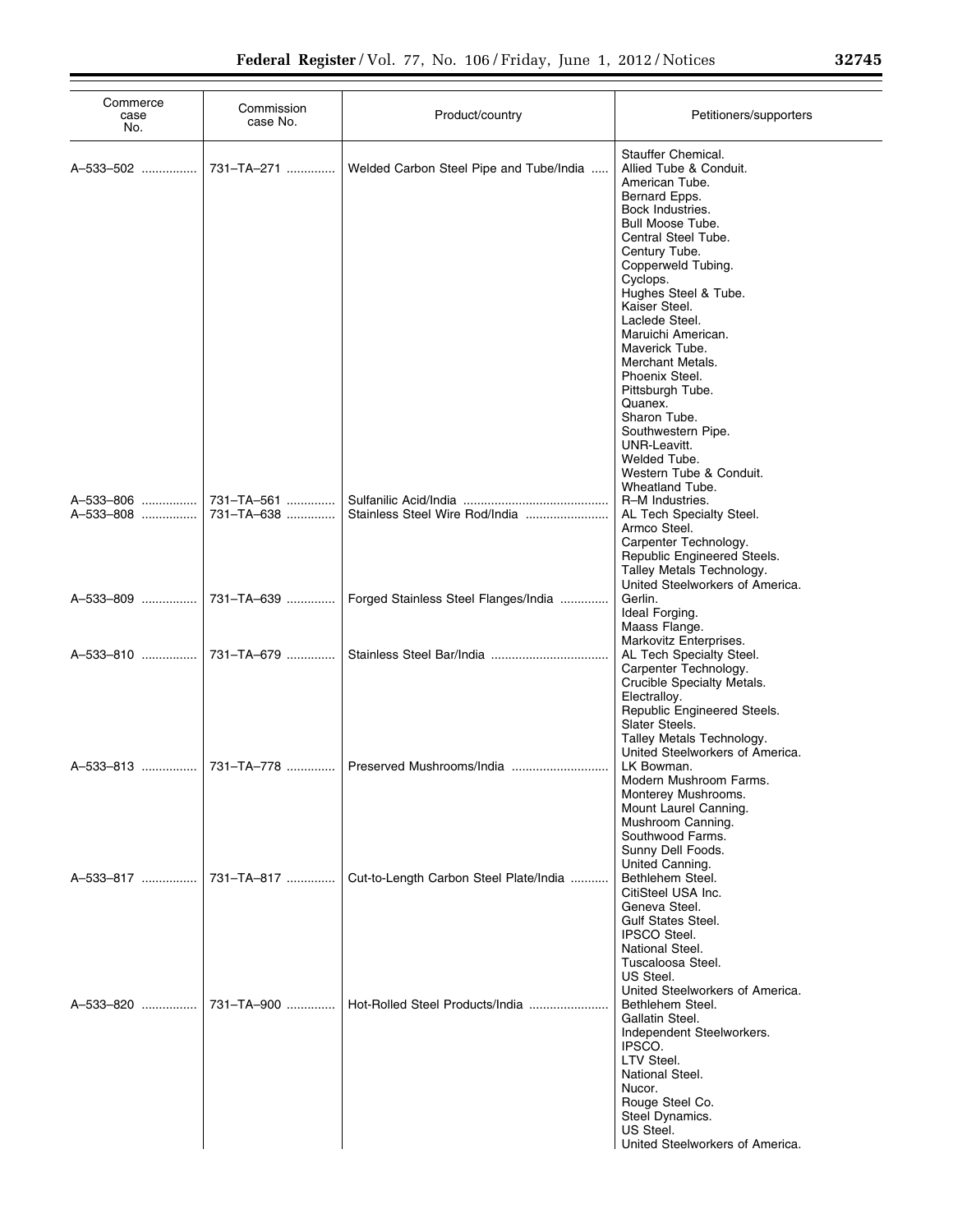| Commerce<br>case<br>No. | Commission<br>case No.   | Product/country                                                             | Petitioners/supporters                                                                                                                                                                                                                                                                                                                                                                                                                                                                     |
|-------------------------|--------------------------|-----------------------------------------------------------------------------|--------------------------------------------------------------------------------------------------------------------------------------------------------------------------------------------------------------------------------------------------------------------------------------------------------------------------------------------------------------------------------------------------------------------------------------------------------------------------------------------|
| A-533-823               | 731-TA-929               |                                                                             | WCI Steel Inc.<br>Weirton Steel.<br>Wheeling-Pittsburgh Steel Corp.<br>Eramet Marietta.                                                                                                                                                                                                                                                                                                                                                                                                    |
| A-533-824               | 731-TA-933               | Polyethylene Terephthalate Film, Sheet and<br>Strip (PET Film)/India.       | Paper, Allied-Industrial, Chemical and Energy<br>Workers International Union, Local 5-0639.<br>DuPont Teijin Films.<br>Mitsubishi Polyester Film LLC.                                                                                                                                                                                                                                                                                                                                      |
| A-533-828               | 731-TA-1025              | Prestressed Concrete Steel Wire Strand/India                                | SKC America Inc.<br>Toray Plastics (America).<br>American Spring Wire Corp.<br>Insteel Wire Products Co.<br>Sivaco Georgia LLC.                                                                                                                                                                                                                                                                                                                                                            |
| A-533-838               | 731-TA-1061              | Carbazole Violet Pigment 23/India                                           | Strand Tech Martin Inc.<br>Sumiden Wire Products Corp.<br>Allegheny Color Corp.<br>Barker Fine Color Inc.<br>Clariant Corp.<br>Nation Ford Chemical Co.                                                                                                                                                                                                                                                                                                                                    |
| A-533-843               | 731-TA-1096              | Certain Lined Paper School Supplies/India                                   | Sun Chemical Co.<br>Fay Paper Products Inc.<br>MeadWestyaco Consumer & Office Products.<br>Norcom Inc.<br>Pacon Corp.<br>Roaring Spring Blank Book Co.<br>Top Flight Inc.<br>United Steel, Paper and Forestry, Rubber,<br>Manufacturing, Energy, Allied Industrial and<br>Service Workers International Union, AFL-                                                                                                                                                                        |
| A-538-802<br>A-549-502  | 731-TA-514<br>731-TA-252 | Cotton Shop Towels/Bangladesh<br>Welded Carbon Steel Pipe and Tube/Thailand | CIO-CLC (USW).<br>Milliken.<br>Allied Tube & Conduit.<br>American Tube.<br>Bernard Epps.<br>Bock Industries.<br><b>Bull Moose Tube.</b><br>Central Steel Tube.<br>Century Tube.<br>Copperweld Tubing.<br>Cyclops.<br>Hughes Steel & Tube.<br>Kaiser Steel.<br>Laclede Steel.<br>Maruichi American.<br>Maverick Tube.<br>Merchant Metals.<br>Phoenix Steel.<br>Pittsburgh Tube.<br>Quanex.<br>Sharon Tube.<br>Southwestern Pipe.<br>UNR-Leavitt.<br>Welded Tube.<br>Western Tube & Conduit. |
| A-549-601               | 731-TA-348               | Malleable Cast Iron Pipe Fittings/Thailand                                  | Wheatland Tube.<br>Grinnell.<br>Stanley G Flagg.<br>Stockham Valves & Fittings.<br>U-Brand.                                                                                                                                                                                                                                                                                                                                                                                                |
| A-549-807               | 731-TA-521               | Carbon Steel Butt-Weld Pipe Fittings/Thailand                               | Ward Manufacturing.<br>Hackney.<br>Ladish.<br>Mills Iron Works.<br>Steel Forgings.                                                                                                                                                                                                                                                                                                                                                                                                         |
| A-549-812<br>A-549-813  | 731-TA-705<br>731-TA-706 |                                                                             | Tube Forgings of America.<br>QO Chemicals.<br>International<br>Longshoreman's<br>and<br>Warehouseman's Union.                                                                                                                                                                                                                                                                                                                                                                              |
| A-549-817               | 731-TA-907               | Hot-Rolled Steel Products/Thailand                                          | Maui Pineapple.<br>Bethlehem Steel.<br>Gallatin Steel.<br>Independent Steelworkers.                                                                                                                                                                                                                                                                                                                                                                                                        |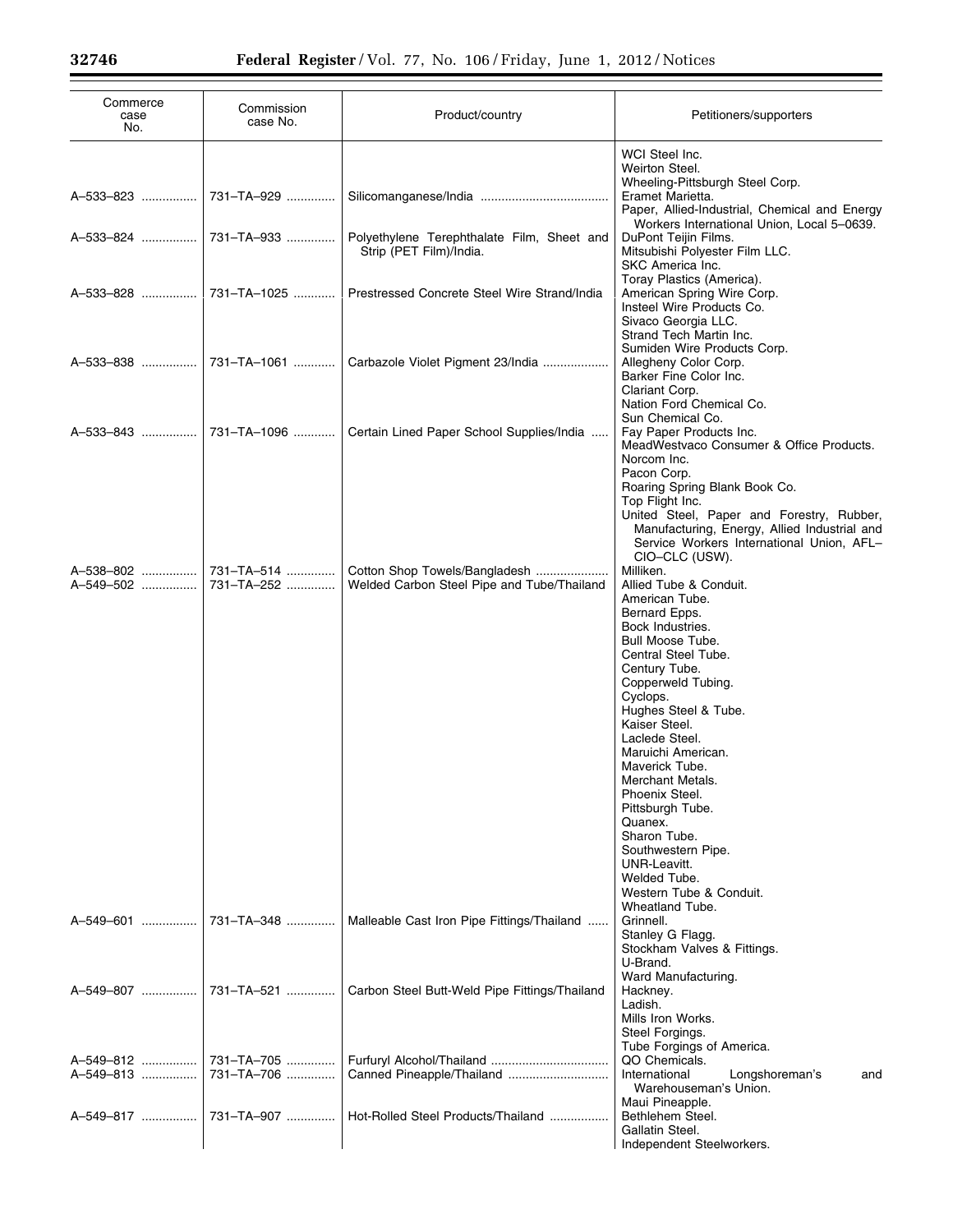| Commerce<br>case<br>No. | Commission<br>case No. | Product/country                                        | Petitioners/supporters                                                                                                                                                                                                                                                                                                                                                                                                                                                                                                                                                                                                                                                                                                                                                                                                                                                                                                                                                                                                                                                              |
|-------------------------|------------------------|--------------------------------------------------------|-------------------------------------------------------------------------------------------------------------------------------------------------------------------------------------------------------------------------------------------------------------------------------------------------------------------------------------------------------------------------------------------------------------------------------------------------------------------------------------------------------------------------------------------------------------------------------------------------------------------------------------------------------------------------------------------------------------------------------------------------------------------------------------------------------------------------------------------------------------------------------------------------------------------------------------------------------------------------------------------------------------------------------------------------------------------------------------|
|                         |                        |                                                        | IPSCO.<br>LTV Steel.<br>National Steel.<br>Nucor.<br>Rouge Steel Co.<br>Steel Dynamics.<br>US Steel.<br>United Steelworkers of America.<br>WCI Steel Inc.<br>Weirton Steel.<br>Wheeling-Pittsburgh Steel Corp.                                                                                                                                                                                                                                                                                                                                                                                                                                                                                                                                                                                                                                                                                                                                                                                                                                                                      |
| A-549-820               | 731-TA-1028            | Prestressed Concrete Steel Wire Strand/Thai-<br>land.  | American Spring Wire Corp.<br>Insteel Wire Products Co.<br>Sivaco Georgia LLC.<br>Strand Tech Martin Inc.                                                                                                                                                                                                                                                                                                                                                                                                                                                                                                                                                                                                                                                                                                                                                                                                                                                                                                                                                                           |
| A-549-821               | 731-TA-1045            | Polyethylene Retail Carrier Bags/Thailand              | Sumiden Wire Products Corp.<br>Aargus Plastics Inc.<br>Advance Polybags Inc.<br>Advance Polybags (Nevada) Inc.<br>Advance Polybags (Northeast) Inc.<br>Alpha Industries Inc.                                                                                                                                                                                                                                                                                                                                                                                                                                                                                                                                                                                                                                                                                                                                                                                                                                                                                                        |
| A-552-801               | 731-TA-1012            | Certain Frozen Fish Fillets/Vietnam                    | Alpine Plastics Inc.<br>Ampac Packaging LLC.<br>API Enterprises Inc.<br>Command Packaging.<br>Continental Poly Bags Inc.<br>Durabag Co Inc.<br>Europackaging LLC.<br>Genpak LLC (formerly Continental Superbag<br>LLC).<br>Genpak LLC (formerly Strout Plastics).<br>Hilex Poly Co LLC.<br>Inteplast Group Ltd.<br>PCL Packaging Inc.<br>Poly-Pak Industries Inc.<br>Roplast Industries Inc.<br>Superbag Corp.<br>Unistar Plastics LLC.<br>Vanguard Plastics Inc.<br><b>VS Plastics LLC.</b><br>America's Catch Inc.<br>Aquafarms Catfish Inc.<br>Carolina Classics Catfish Inc.<br>Catfish Farmers of America.<br>Consolidated Catfish Companies Inc.<br>Delta Pride Catfish Inc.<br>Fish Processors Inc.<br>Guidry's Catfish Inc.<br>Haring's Pride Catfish.<br>Harvest Select Catfish (Alabama Catfish Inc).<br>Heartland Catfish Co (TT&W Farm Products<br>$lnc$ ).<br>Prairie Lands Seafood (Illinois Fish Farmers<br>Cooperative).<br>Pride of the Pond.<br>Pride of the South Catfish Inc.<br>Prime Line Inc.<br>Seabrook Seafood Inc.<br>Seacat (Arkansas Catfish Growers). |
| A-557-805               | 731-TA-527             | Extruded Rubber Thread/Malaysia                        | Simmons Farm Raised Catfish Inc.<br>Southern Pride Catfish LLC.<br>Verret Fisheries Inc.<br>Globe Manufacturing.<br>North American Rubber Thread.                                                                                                                                                                                                                                                                                                                                                                                                                                                                                                                                                                                                                                                                                                                                                                                                                                                                                                                                   |
| A-557-809               | 731-TA-866             | Stainless Steel Butt-Weld Pipe Fittings/Malay-<br>sia. | Flo-Mac Inc.<br>Gerlin.<br>Markovitz Enterprises.                                                                                                                                                                                                                                                                                                                                                                                                                                                                                                                                                                                                                                                                                                                                                                                                                                                                                                                                                                                                                                   |
| A-557-813               | 731-TA-1044            | Polyethylene Retail Carrier Bags/Malaysia              | Shaw Alloy Piping Products.<br>Taylor Forge Stainless.<br>Aargus Plastics Inc.<br>Advance Polybags Inc.<br>Advance Polybags (Nevada) Inc.                                                                                                                                                                                                                                                                                                                                                                                                                                                                                                                                                                                                                                                                                                                                                                                                                                                                                                                                           |

÷.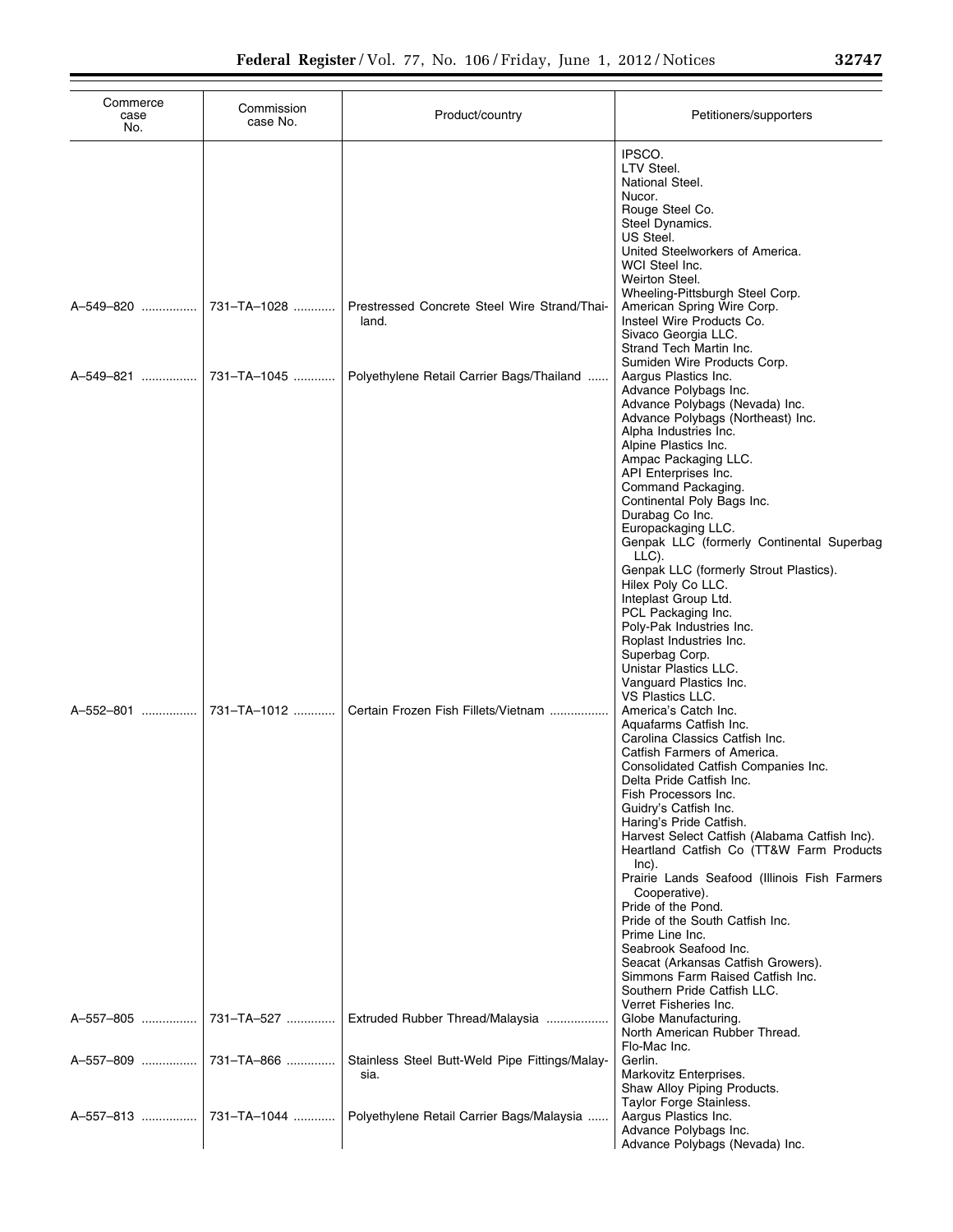| Commerce<br>case<br>No. | Commission<br>case No.   | Product/country                                                                | Petitioners/supporters                                                                                                                                                                                                                                                                                                                                                                                                                                                                                                          |
|-------------------------|--------------------------|--------------------------------------------------------------------------------|---------------------------------------------------------------------------------------------------------------------------------------------------------------------------------------------------------------------------------------------------------------------------------------------------------------------------------------------------------------------------------------------------------------------------------------------------------------------------------------------------------------------------------|
|                         |                          |                                                                                | Advance Polybags (Northeast) Inc.<br>Alpha Industries Inc.<br>Alpine Plastics Inc.<br>Ampac Packaging LLC.<br>API Enterprises Inc.<br>Command Packaging.<br>Continental Poly Bags Inc.<br>Durabag Co Inc.<br>Europackaging LLC.<br>Genpak LLC (formerly Continental Superbag<br>LLC).<br>Genpak LLC (formerly Strout Plastics).<br>Hilex Poly Co LLC.<br>Inteplast Group Ltd.<br>PCL Packaging Inc.<br>Poly-Pak Industries Inc.<br>Roplast Industries Inc.<br>Superbag Corp.<br>Unistar Plastics LLC.<br>Vanguard Plastics Inc. |
| A-559-502               | 731-TA-296               | Small Diameter Standard and Rectangular<br>Pipe and Tube/Singapore.            | VS Plastics LLC.<br>Allied Tube & Conduit.<br>American Tube.<br>Bull Moose Tube.<br>Cyclops.<br>Hannibal Industries.<br>Laclede Steel.<br>Pittsburgh Tube.<br>Sharon Tube.                                                                                                                                                                                                                                                                                                                                                      |
| A-559-601               | 731-TA-370               | Color Picture Tubes/Singapore                                                  | Western Tube & Conduit.<br>Wheatland Tube.<br>Industrial Union Department, AFL-CIO.<br>International Association of Machinists &<br>Aerospace Workers.<br>International Brotherhood of Electrical Work-<br>ers.<br>International Union of Electronic, Electrical,<br>Technical, Salaried and Machine Workers.<br>Philips Electronic Components Group.                                                                                                                                                                           |
| A-559-801               | 731-TA-396               |                                                                                | United Steelworkers of America.<br>Zenith Electronics.<br>Barden Corp.<br>Emerson Power Transmission.<br>Kubar Bearings.<br>McGill Manufacturing Co.<br>MPB.<br>Rexnord Inc.<br>Rollway Bearings.                                                                                                                                                                                                                                                                                                                               |
| A-559-802               | 731-TA-415               |                                                                                | Torrington.<br>The Gates Rubber Company.                                                                                                                                                                                                                                                                                                                                                                                                                                                                                        |
| A-560-801               | 731-TA-742               | Melamine Institutional Dinnerware/Indonesia                                    | The Goodyear Tire and Rubber Company.<br>Carlisle Food Service Products.<br>Lexington United.                                                                                                                                                                                                                                                                                                                                                                                                                                   |
| A-560-802               | 731-TA-779               | Preserved Mushrooms/Indonesia                                                  | Plastics Manufacturing.<br>LK Bowman.<br>Modern Mushroom Farms.<br>Monterey Mushrooms.<br>Mount Laurel Canning.                                                                                                                                                                                                                                                                                                                                                                                                                 |
| A-560-803<br>A-560-805  | 731-TA-787<br>731-TA-818 | Extruded Rubber Thread/Indonesia<br>Cut-to-Length Carbon Steel Plate/Indonesia | Mushroom Canning.<br>Southwood Farms.<br>Sunny Dell Foods.<br>United Canning.<br>North American Rubber Thread.<br>Bethlehem Steel.<br>CitiSteel USA Inc.<br>Geneva Steel.<br><b>Gulf States Steel.</b><br><b>IPSCO Steel.</b><br>National Steel.<br>Tuscaloosa Steel.<br>US Steel.<br>United Steelworkers of America.                                                                                                                                                                                                           |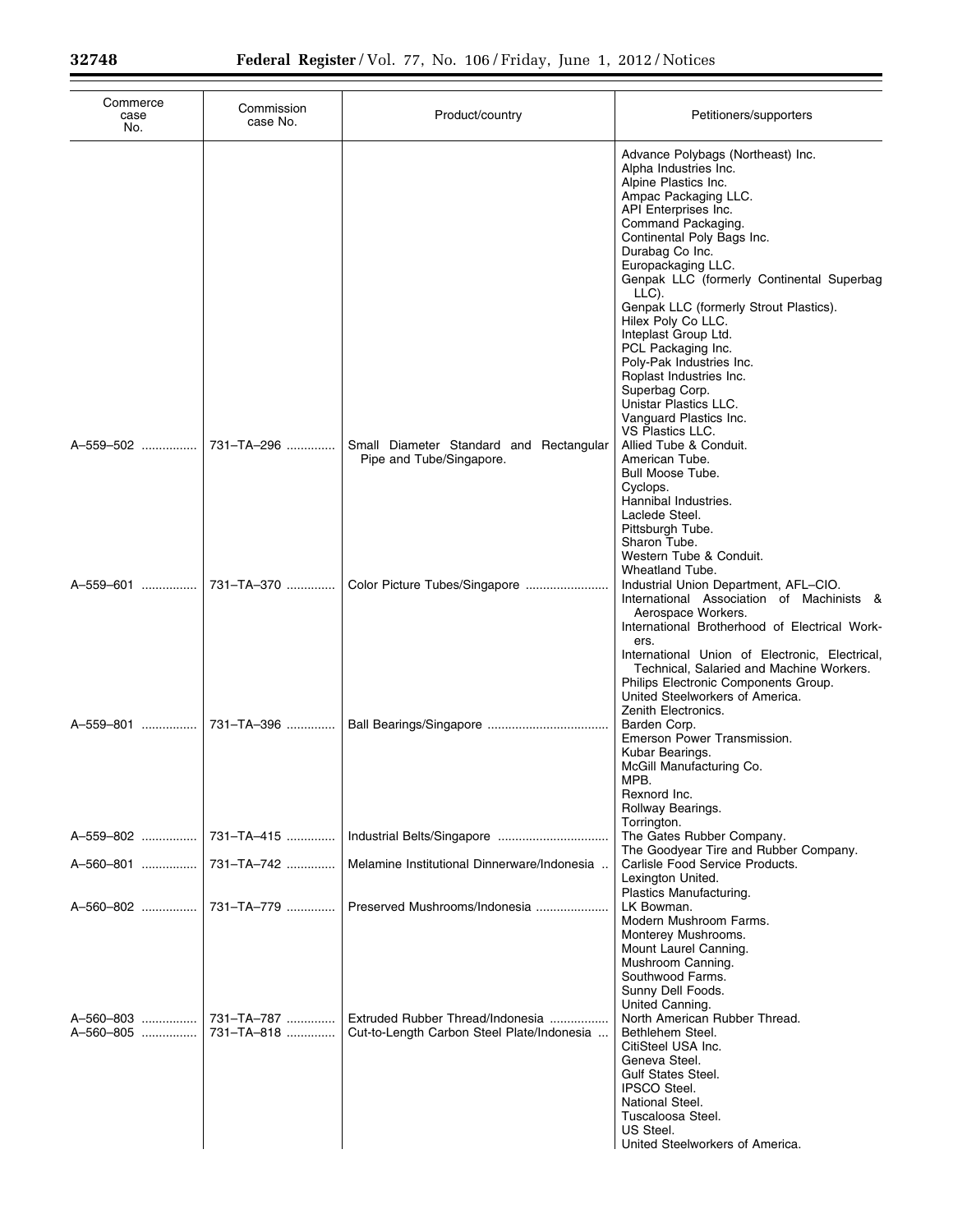| Commerce<br>case<br>No. | Commission<br>case No.   | Product/country                                           | Petitioners/supporters                                                                                                                                                                                                                                                                                                                           |
|-------------------------|--------------------------|-----------------------------------------------------------|--------------------------------------------------------------------------------------------------------------------------------------------------------------------------------------------------------------------------------------------------------------------------------------------------------------------------------------------------|
| A-560-811               | 731-TA-875               | Steel Concrete Reinforcing Bar/Indonesia                  | AB Steel Mill Inc.<br>AmeriSteel.<br>Birmingham Steel.<br>Border Steel.<br>Cascade Steel Rolling Mills Inc.<br>CMC Steel Group.<br>Co-Steel Inc.<br>Marion Steel.<br>North Star Steel Co.<br>Nucor Steel.<br>Rebar Trade Action Coalition.<br>Riverview Steel.<br>Sheffield Steel.<br>TAMCO.                                                     |
| A-560-812               | 731-TA-901               | Hot-Rolled Steel Products/Indonesia                       | TXI-Chaparral Steel Co.<br>Bethlehem Steel.<br>Gallatin Steel.<br>Independent Steelworkers.<br>IPSCO.<br><b>LTV Steel.</b><br>National Steel.<br>Nucor.<br>Rouge Steel Co.<br>Steel Dynamics.<br>US Steel.<br>United Steelworkers of America.<br>WCI Steel Inc.<br>Weirton Steel.                                                                |
| A-560-815               | 731-TA-957               | Carbon and Certain Alloy Steel Wire Rod/In-<br>donesia.   | Wheeling-Pittsburgh Steel Corp.<br>AmeriSteel.<br>Birmingham Steel.<br>Cascade Steel Rolling Mills.<br>Connecticut Steel Corp.<br>Co-Steel Raritan.<br>GS Industries.<br>Keystone Consolidated Industries.<br>North Star Steel Texas.<br>Nucor Steel-Nebraska (a division of Nucor<br>Corp).<br>Republic Technologies International.             |
| A-560-818               | 731-TA-1097              | Certain Lined Paper School Supplies/Indo-<br>nesia.       | Rocky Mountain Steel Mills.<br>Fay Paper Products Inc.<br>MeadWestvaco Consumer & Office Products.<br>Norcom Inc.<br>Pacon Corp.<br>Roaring Spring Blank Book Co.<br>Top Flight Inc.<br>United Steel, Paper and Forestry, Rubber,<br>Manufacturing, Energy, Allied Industrial and<br>Service Workers International Union, AFL-<br>CIO-CLC (USW). |
| A-565-801               | 731-TA-867               | Stainless Steel Butt-Weld Pipe Fittings/Phil-<br>ippines. | Flo-Mac Inc.<br>Gerlin.<br>Markovitz Enterprises.<br>Shaw Alloy Piping Products.<br>Taylor Forge Stainless.                                                                                                                                                                                                                                      |
| A-570-001<br>A-570-002  | 731-TA-125<br>731-TA-130 | Potassium Permanganate/China                              | Carus Chemical.<br>LCP Chemicals & Plastics.<br>Niklor Chemical.                                                                                                                                                                                                                                                                                 |
| A-570-003               | 731-TA-103               |                                                           | Milliken.<br>Texel Industries.<br>Wikit.                                                                                                                                                                                                                                                                                                         |
| A-570-007<br>A-570-101  | 731-TA-149<br>731-TA-101 | Greige Polyester Cotton Printcloth/China                  | Chemical Products.<br>Alice Manufacturing.<br>Clinton Mills.<br>Dan River.<br>Greenwood Mills.<br>Hamrick Mills.<br>M Lowenstein.<br>Mayfair Mills.<br>Mount Vernon Mills.                                                                                                                                                                       |
| A-570-501               |                          | 731–TA–244    Natural Bristle Paint Brushes/China         | Baltimore Brush.                                                                                                                                                                                                                                                                                                                                 |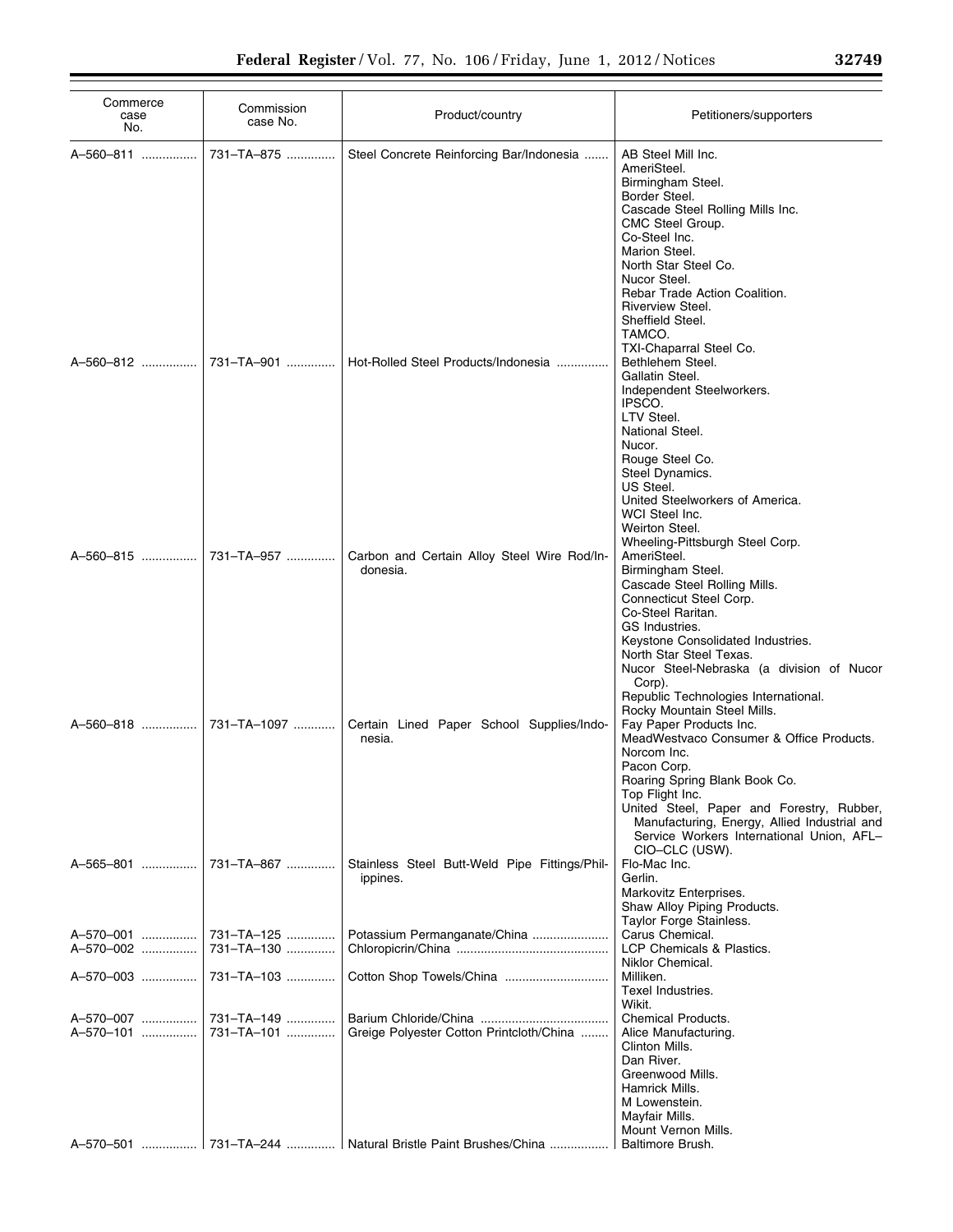| case No.     | Product/country                                                        | Petitioners/supporters                                                                                                                                                                                                                                                                                                                                                                                                                        |
|--------------|------------------------------------------------------------------------|-----------------------------------------------------------------------------------------------------------------------------------------------------------------------------------------------------------------------------------------------------------------------------------------------------------------------------------------------------------------------------------------------------------------------------------------------|
| 731-TA-265   | Iron Construction Castings/China                                       | Bestt Liebco.<br>Elder & Jenks.<br>EZ Paintr.<br>H&G Industries.<br>Joseph Lieberman & Sons.<br>Purdy.<br>Rubberset.<br>Thomas Paint Applicators.<br>Wooster Brush.<br>Alhambra Foundry.<br>Allegheny Foundry.<br>Bingham & Taylor.<br>Campbell Foundry.<br>Charlotte Pipe & Foundry.<br>Deeter Foundry.<br>East Jordan Foundry.<br>Le Baron Foundry.                                                                                         |
| 731-TA-282   | Petroleum Wax Candles/China                                            | Municipal Castings.<br>Neenah Foundry.<br>Opelika Foundry.<br>Pinkerton Foundry.<br>Tyler Pipe.<br>US Foundry & Manufacturing.<br>Vulcan Foundry.<br>The AI Root Company.<br>Candle Artisans Inc.<br>Candle-Lite.<br>Cathedral Candle.<br>Colonial Candle of Cape Cod.                                                                                                                                                                        |
|              |                                                                        | General Wax & Candle.<br>Lenox Candles.<br>Lumi-Lite Candle.<br>Meuch-Kreuzer Candle.<br>National Candle Association.<br>Will & Baumer.<br>WNS.                                                                                                                                                                                                                                                                                               |
| 731-TA-344   | Tapered Roller Bearings/China                                          | General Housewares.<br>L&S Bearing.<br>Timken.<br>Torrington.                                                                                                                                                                                                                                                                                                                                                                                 |
|              |                                                                        | Hercules.                                                                                                                                                                                                                                                                                                                                                                                                                                     |
|              |                                                                        | Council Tool Co Inc.                                                                                                                                                                                                                                                                                                                                                                                                                          |
|              |                                                                        | Warwood Tool.<br>Woodings-Verona.                                                                                                                                                                                                                                                                                                                                                                                                             |
|              |                                                                        | Council Tool Co Inc.<br>Warwood Tool.<br>Woodings-Verona.                                                                                                                                                                                                                                                                                                                                                                                     |
| 731-TA-457-C | Hammers and Sledges/China                                              | Council Tool Co Inc.<br>Warwood Tool.<br>Woodings-Verona.                                                                                                                                                                                                                                                                                                                                                                                     |
| 731-TA-457-D |                                                                        | Council Tool Co Inc.<br>Warwood Tool.                                                                                                                                                                                                                                                                                                                                                                                                         |
| 731-TA-464   |                                                                        | Woodings-Verona.<br>BJ Alan.<br>Diamond Sparkler.                                                                                                                                                                                                                                                                                                                                                                                             |
|              |                                                                        | Elkton Sparkler.                                                                                                                                                                                                                                                                                                                                                                                                                              |
|              |                                                                        | Calabrian.                                                                                                                                                                                                                                                                                                                                                                                                                                    |
| 731-TA-472   |                                                                        | American Alloys.<br>Elkem Metals.<br>Globe Metallurgical.<br>International Union of Electronics, Electrical,<br>Machine and Furniture Workers (Local 693).<br>Oil, Chemical and Atomic Workers (Local<br>389).<br>Silicon Metaltech.<br>SIMETCO.<br>SKW Alloys.<br>Textile Processors, Service Trades, Health<br>Care Professional and Technical Employees<br>(Local 60).<br>United Steelworkers of America (Locals 5171,<br>8538 and 12646). |
|              | 731-TA-298<br>731-TA-441<br>731-TA-457-A<br>731-TA-457-B<br>731-TA-466 | Porcelain-on-Steel Cooking Ware/China<br>Sodium Thiosulfate/China                                                                                                                                                                                                                                                                                                                                                                             |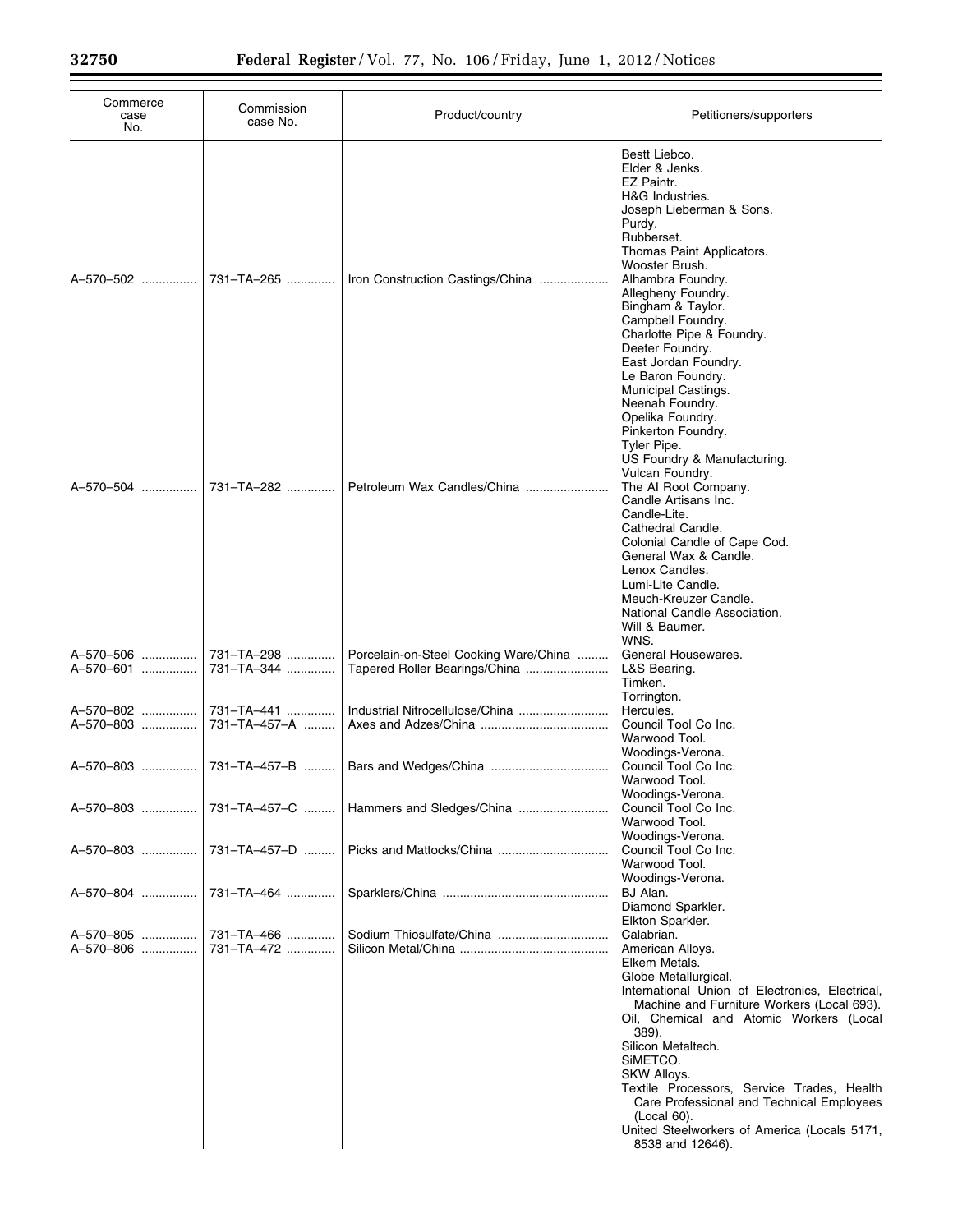| Commerce<br>case<br>No.             | Commission<br>case No.                 | Product/country                            | Petitioners/supporters                                                                                                                                                                                                                                                  |
|-------------------------------------|----------------------------------------|--------------------------------------------|-------------------------------------------------------------------------------------------------------------------------------------------------------------------------------------------------------------------------------------------------------------------------|
| A-570-808                           | 731-TA-474                             | Chrome-Plated Lug Nuts/China               | Consolidated International Automotive.<br>Key Manufacturing.                                                                                                                                                                                                            |
| A-570-811                           | 731-TA-497                             | Tungsten Ore Concentrates/China            | McGard.<br>Curtis Tungsten.<br>US Tungsten.                                                                                                                                                                                                                             |
| A-570-814                           | 731-TA-520                             | Carbon Steel Butt-Weld Pipe Fittings/China | Hackney.                                                                                                                                                                                                                                                                |
| A-570-815<br>A-570-819              | 731-TA-538<br>731-TA-567               |                                            | Ladish.<br>Mills Iron Works.<br>Steel Forgings.<br>Tube Forgings of America.<br>R-M Industries.<br>AIMCOR.<br>Alabama Silicon.<br>American Alloys.<br>Globe Metallurgical.                                                                                              |
| A-570-822<br>A-570-825<br>A-570-826 | 731-TA-624<br>731-TA-653<br>731-TA-663 | Helical Spring Lock Washers/China          | Oil, Chemical and Atomic Workers (Local<br>389).<br>Silicon Metaltech.<br>United Autoworkers of America (Local 523).<br>United Steelworkers of America (Locals 2528,<br>3081, 5171 and 12646).<br>Illinois Tool Works.<br>Union Camp.<br>ACCO USA.<br>Labelon/Noesting. |
| A-570-827                           | 731-TA-669                             |                                            | TRICO Manufacturing.<br>Blackfeet Indian Writing Instrument.<br>Dixon-Ticonderoga.<br>Empire Berol.<br>Faber-Castell.<br>General Pencil.                                                                                                                                |
| A-570-828                           | 731-TA-672                             |                                            | JR Moon Pencil.<br>Musgrave Pen & Pencil.<br>Panda.<br>Writing Instrument Manufacturers Association,<br>Pencil Section.<br>Elkem Metals.                                                                                                                                |
|                                     |                                        |                                            | Oil, Chemical and Atomic Workers (Local 3-<br>639).                                                                                                                                                                                                                     |
| A-570-830<br>A-570-831              | 731-TA-677<br>731-TA-683               |                                            | Rhone-Poulenc.<br>A&D Christopher Ranch.<br>Belridge Packing.<br>Colusa Produce.<br>Denice & Filice Packing.                                                                                                                                                            |
| A-570-832                           | 731-TA-696                             |                                            | El Camino Packing.<br>The Garlic Company.<br>Vessey and Company.<br>Dow Chemical.                                                                                                                                                                                       |
|                                     |                                        |                                            | International Union of Operating Engineers<br>(Local 564).<br>Magnesium Corporation of America.<br>United Steelworkers of America (Local 8319).                                                                                                                         |
| A-570-835<br>A-570-836              | 731-TA-703<br>731-TA-718               |                                            | QO Chemicals.<br>Chattem.                                                                                                                                                                                                                                               |
| A-570-840                           | 731-TA-724                             | Manganese Metal/China                      | Hampshire Chemical.<br>Elkem Metals.<br>Kerr-McGee.                                                                                                                                                                                                                     |
| A-570-842<br>A-570-844              | 731-TA-726<br>731-TA-741               | Melamine Institutional Dinnerware/China    | Air Products and Chemicals.<br>Carlisle Food Service Products.<br>Lexington United.<br>Plastics Manufacturing.                                                                                                                                                          |
| A-570-846                           | 731-TA-744                             |                                            | Brake Parts.<br>Coalition for the Preservation of American<br>Brake Drum and Rotor Aftermarket Manu-<br>facturers.<br>Iroquois Tool Systems.<br>Kelsey Hayes.<br>Kinetic Parts Manufacturing.<br>Overseas Auto Parts.<br>Wagner Brake.                                  |
|                                     |                                        |                                            | FMC.                                                                                                                                                                                                                                                                    |
|                                     |                                        |                                            | A&S Crawfish.                                                                                                                                                                                                                                                           |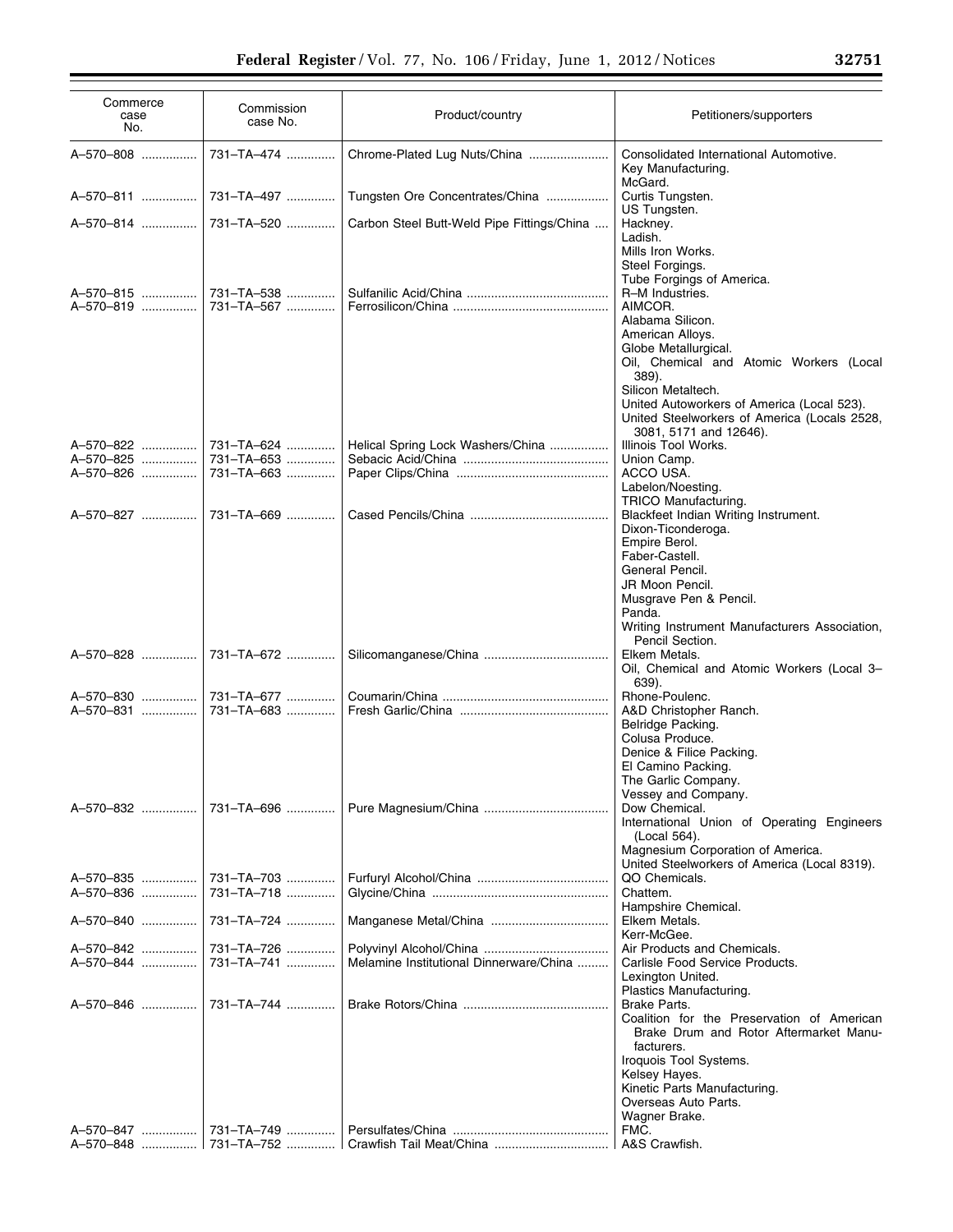Ξ

| Commerce<br>case<br>No. | Commission<br>case No.   | Product/country                          | Petitioners/supporters                                                                                                                                                                                                                                                                                                                                                                                                                                                                                                                                                                                                                                                                                                       |
|-------------------------|--------------------------|------------------------------------------|------------------------------------------------------------------------------------------------------------------------------------------------------------------------------------------------------------------------------------------------------------------------------------------------------------------------------------------------------------------------------------------------------------------------------------------------------------------------------------------------------------------------------------------------------------------------------------------------------------------------------------------------------------------------------------------------------------------------------|
|                         |                          |                                          | Acadiana Fisherman's Co-Op.<br>Arnaudville Seafood.<br>Atchafalaya Crawfish Processors.<br>Basin Crawfish Processors.<br>Bayou Land Seafood.<br>Becnel's Meat & Seafood.<br>Bellard's Poultry & Crawfish.<br>Bonanza Crawfish Farm.<br>Cajun Seafood Distributors.<br>Carl's Seafood.<br>Catahoula Crawfish.<br>Choplin SFD.<br>CJ's Seafood & Purged Crawfish.<br>Clearwater Crawfish.<br>Crawfish Processors Alliance.<br>Harvey's Seafood.<br>Lawtell Crawfish Processors.<br>Louisiana Premium Seafoods.<br>Louisiana Seafood.<br>LT West.<br>Phillips Seafood.<br>Prairie Cajun Wholesale Seafood Dist.<br>Riceland Crawfish.<br>Schexnider Crawfish.<br>Seafood International Distributors.<br>Sylvester's Processors. |
| A-570-849               | 731-TA-753               | Cut-to-Length Carbon Steel Plate/China   | Teche Valley Seafood.<br>Acme Metals Inc.<br>Bethlehem Steel.<br>CitiSteel USA Inc.<br>Geneva Steel.<br><b>Gulf States Steel.</b><br>Lukens Inc.<br>National Steel.<br>US Steel.<br>United Steelworkers of America.                                                                                                                                                                                                                                                                                                                                                                                                                                                                                                          |
| A-570-850               | 731-TA-757               |                                          | Illinois Tool Works.<br>International Staple and Machines.<br>Stanley-Bostitch.                                                                                                                                                                                                                                                                                                                                                                                                                                                                                                                                                                                                                                              |
| A-570-851               | 731–TA–777 …………. l       |                                          | LK Bowman.<br>Modern Mushroom Farms.<br>Monterey Mushrooms.<br>Mount Laurel Canning.<br>Mushroom Canning.<br>Southwood Farms.<br>Sunny Dell Foods.<br>United Canning.                                                                                                                                                                                                                                                                                                                                                                                                                                                                                                                                                        |
| A-570-852               | 731-TA-814               |                                          | Pfanstiehl Laboratories.                                                                                                                                                                                                                                                                                                                                                                                                                                                                                                                                                                                                                                                                                                     |
| A-570-853<br>A-570-855  | 731-TA-828<br>731-TA-841 | Non-Frozen Apple Juice Concentrate/China | Rhodia.<br>Coloma Frozen Foods.<br>Green Valley Apples of California.<br>Knouse Foods Coop.<br>Mason County Fruit Packers Coop.                                                                                                                                                                                                                                                                                                                                                                                                                                                                                                                                                                                              |
| A-570-856               | 731-TA-851               |                                          | Tree Top.<br>Buffalo Color.<br>United Steelworkers of America.                                                                                                                                                                                                                                                                                                                                                                                                                                                                                                                                                                                                                                                               |
| A-570-860               | 731-TA-874               | Steel Concrete Reinforcing Bar/China     | AB Steel Mill Inc.<br>AmeriSteel.<br>Auburn Steel.<br>Birmingham Steel.<br>Border Steel.<br>Cascade Steel Rolling Mills Inc.<br>CMC Steel Group.<br>Co-Steel Inc.<br>Marion Steel.<br>North Star Steel Co.<br>Nucor Steel.<br>Rebar Trade Action Coalition.<br>Riverview Steel.<br>Sheffield Steel.<br>TAMCO.<br>TXI-Chaparral Steel Co.                                                                                                                                                                                                                                                                                                                                                                                     |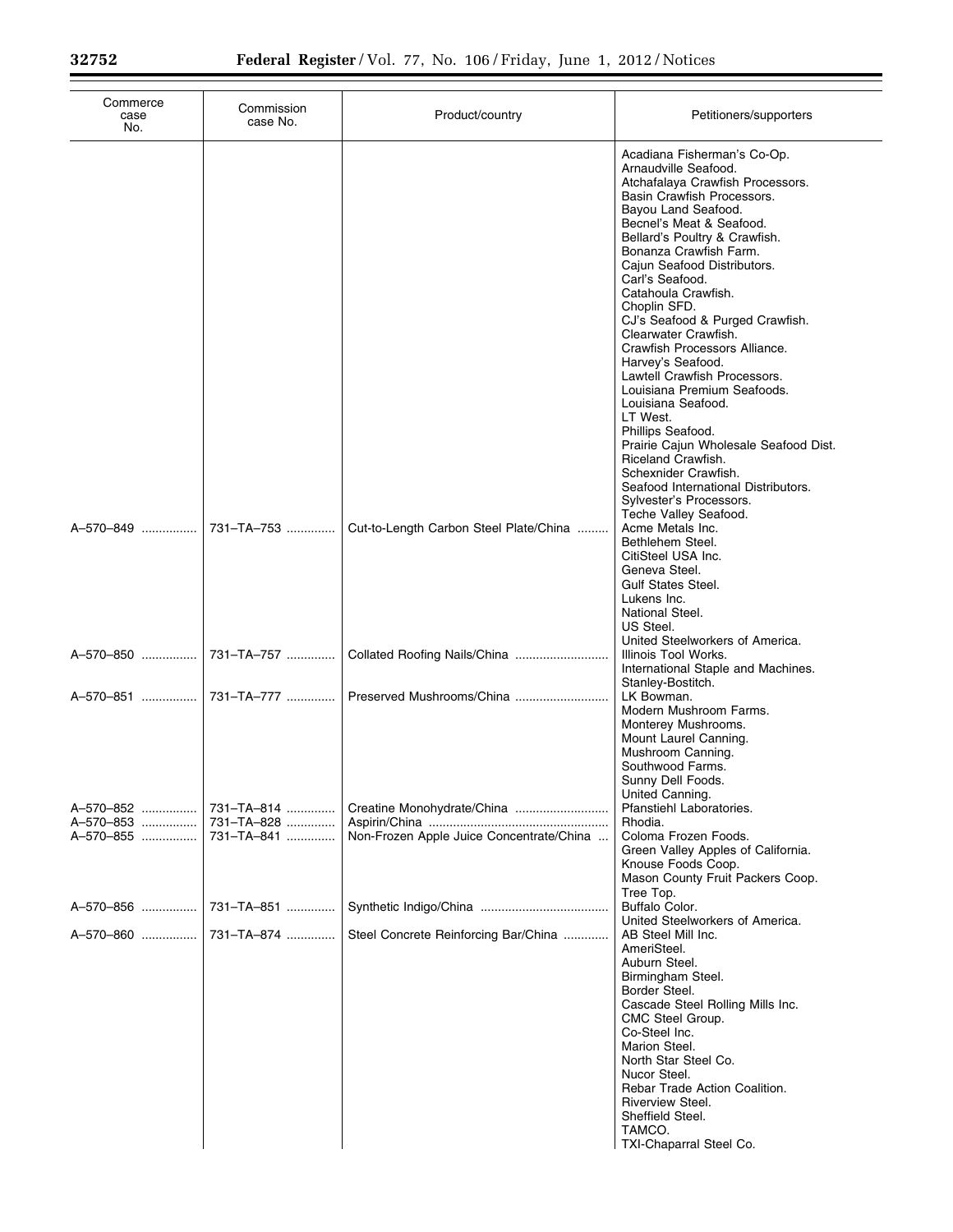| Commerce<br>case<br>No. | Commission<br>case No. | Product/country | Petitioners/supporters                                                                                                                                                                                                                                                                                                                                                                                                                                                                                                                                                                                                                                                                                                                                                                                                                                                                                                                                                                                                                                                                                                                                                                                                                                                                                                                                                                                                                                                                                              |
|-------------------------|------------------------|-----------------|---------------------------------------------------------------------------------------------------------------------------------------------------------------------------------------------------------------------------------------------------------------------------------------------------------------------------------------------------------------------------------------------------------------------------------------------------------------------------------------------------------------------------------------------------------------------------------------------------------------------------------------------------------------------------------------------------------------------------------------------------------------------------------------------------------------------------------------------------------------------------------------------------------------------------------------------------------------------------------------------------------------------------------------------------------------------------------------------------------------------------------------------------------------------------------------------------------------------------------------------------------------------------------------------------------------------------------------------------------------------------------------------------------------------------------------------------------------------------------------------------------------------|
| A-570-862               | 731-TA-891             |                 | ABC Coke.<br>Citizens Gas and Coke Utility.<br>Erie Coke.<br>Sloss Industries Corp.<br>Tonawanda Coke.                                                                                                                                                                                                                                                                                                                                                                                                                                                                                                                                                                                                                                                                                                                                                                                                                                                                                                                                                                                                                                                                                                                                                                                                                                                                                                                                                                                                              |
|                         | A-570-863  731-TA-893  |                 | United Steelworkers of America.<br>AH Meyer & Sons.<br>Adee Honey Farms.<br>Althoff Apiaries.<br>American Beekeeping Federation.<br>American Honey Producers Association.<br>Anderson Apiaries.<br>Arroyo Apiaries.<br>Artesian Honey Producers.<br><b>B</b> Weaver Apiaries.<br><b>Bailey Enterprises.</b><br>Barkman Honey.<br>Basler Honey Apiary.<br>Beals Honey.<br>Bears Paw Apiaries.<br>Beaverhead Honey.<br>Bee Biz.<br>Bee Haven Honey.<br>Belliston Brothers Apiaries.<br>Big Sky Honey.<br>Bill Rhodes Honey.<br>Richard E Blake.<br>Curt Bronnenbery.<br>Brown's Honey Farms.<br>Brumley's Bees.<br>Buhmann Apiaries.<br>Carys Honey Farms.<br>Chaparrel Honey.<br>Charles Apiaries.<br>Mitchell Charles.<br>Collins Honey.<br>Conor Apiaries.<br>Coy's Honey Farm.<br>Dave Nelson Apiaries.<br>Delta Bee.<br>Eisele's Pollination & Honey.<br>Ellingsoa's.<br>Elliott Curtis & Sons.<br>Charles L Emmons, Sr.<br>Gause Honey.<br>Gene Brandi Apiaries.<br>Griffith Honey.<br>Haff Apiaries.<br>Hamilton Bee Farms.<br>Hamilton Honey.<br>Happie Bee.<br>Harvest Honey.<br>Harvey's Honey.<br>Hiatt Honey.<br>Hoffman Honey.<br>Hollman Apiaries.<br>Honey House.<br>Honeybee Apiaries.<br>Gary M Honl.<br>Rand William Honl and Sydney Jo Honl.<br>James R & Joann Smith Trust.<br>Jaynes Bee Products.<br>Johnston Honey Farms.<br>Larry Johnston.<br>Ke-An Honey.<br>Kent Honeybees.<br>Lake-Indianhead Honey Farms.<br>Lamb's Honey Farm.<br>Las Flores Apiaries.<br>Mackrill Honey Farms & Sales. |
|                         |                        |                 | Raymond Marquette.<br>Mason & Sons Honey.                                                                                                                                                                                                                                                                                                                                                                                                                                                                                                                                                                                                                                                                                                                                                                                                                                                                                                                                                                                                                                                                                                                                                                                                                                                                                                                                                                                                                                                                           |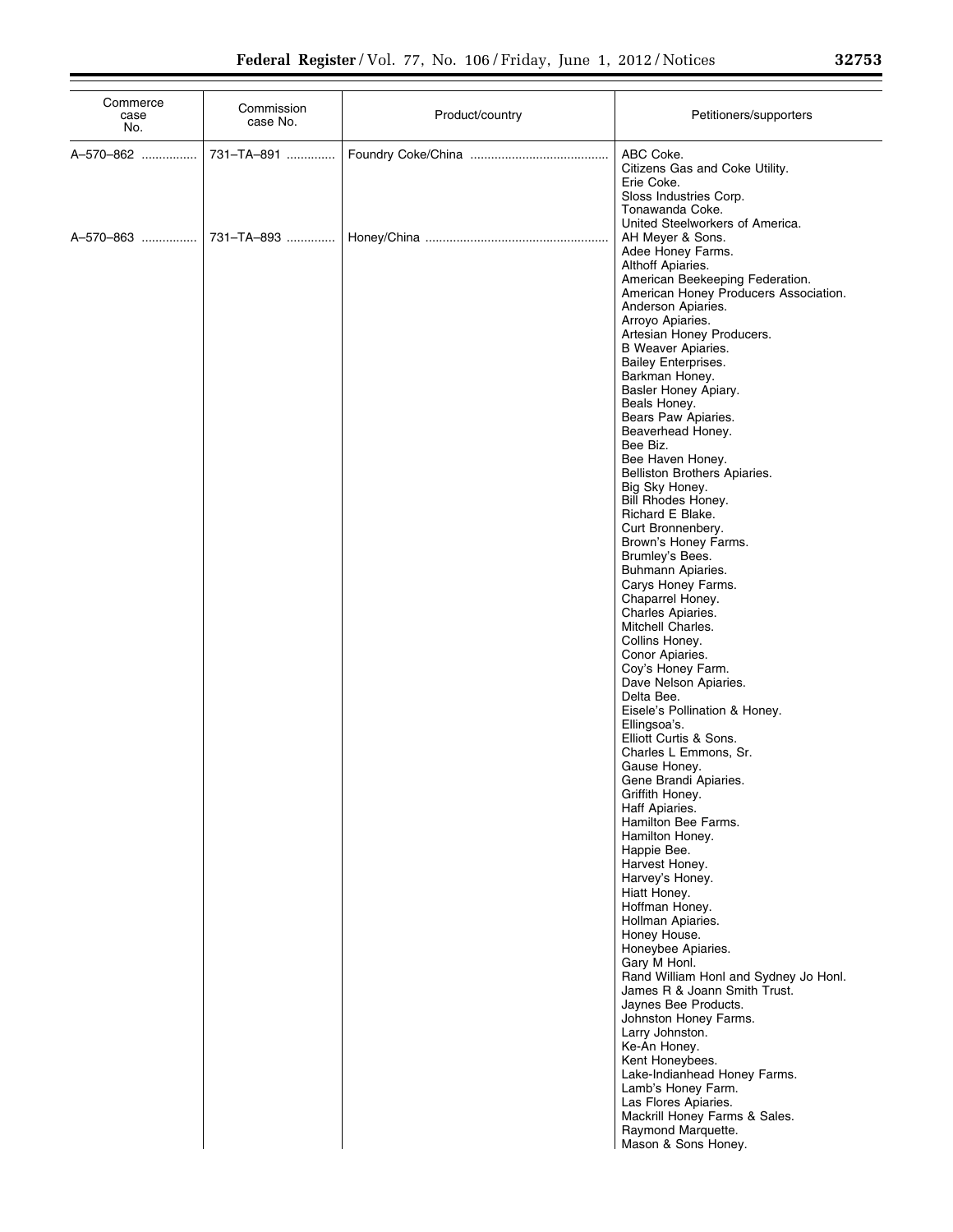| Commerce<br>case<br>No. | Commission<br>case No.   | Product/country                                     | Petitioners/supporters                                                                                                                                                                                                                                                                                                                                                                                                                                                                                                                                                                                                                                                                                                                                                                                                                                                                                                                                                                                                                                                                |
|-------------------------|--------------------------|-----------------------------------------------------|---------------------------------------------------------------------------------------------------------------------------------------------------------------------------------------------------------------------------------------------------------------------------------------------------------------------------------------------------------------------------------------------------------------------------------------------------------------------------------------------------------------------------------------------------------------------------------------------------------------------------------------------------------------------------------------------------------------------------------------------------------------------------------------------------------------------------------------------------------------------------------------------------------------------------------------------------------------------------------------------------------------------------------------------------------------------------------------|
|                         |                          |                                                     | McCoy's Sunny South Apiaries.<br>Merrimack Valley Apiaries & Evergreen<br>Honey.<br>Met 2 Honey Farm.<br>Missouri River Honey.<br>Mitchell Brothers Honey.<br>Monda Honey Farm.<br>Montana Dakota Honey.<br>Northern Bloom Honey.<br>Noye's Apiaries.<br>Oakes Honey.<br>Oakley Honey Farms.<br>Old Mill Apiaries.<br>Opp Honey.<br>Oro Dulce.<br>Peterson's "Naturally Sweet" Honey.<br>Potoczak Bee Farms.<br>Price Apiaries.<br>Pure Sweet Honey Farms.<br>Robertson Pollination Service.<br>Robson Honey.<br>William Robson.<br>Rosedale Apiaries.<br>Ryan Apiaries.<br>Schmidt Honey Farms.<br>Simpson Apiaries.<br>Sioux Honey Association.<br>Smoot Honey.<br>Solby Honey.<br>Stahlman Apiaries.<br>Steve E Parks Apiaries.<br>Stroope Bee & Honey.<br>T&D Honey Bee.<br>Talbott's Honey.<br>Terry Apiaries.<br>Thompson Apiaries.<br>Triple A Farm.<br>Tropical Blossom Honey.<br>Tubbs Apiaries.<br>Venable Wholesale.<br>Walter L Wilson Buzz 76 Apiaries.<br>Wiebersiek Honey Farms.<br>Wilmer Farms.<br>Brent J Woodworth.<br>Wooten's Golden Queens.<br>Yaddof Apiaries. |
| A-570-864               | 731-TA-895               | Pure Magnesium (Granular)/China                     | Concerned Employees of Northwest Alloys.<br>Magnesium Corporation of America.<br>United Steelworkers of America.<br>United Steelworkers of America (Local 8319).                                                                                                                                                                                                                                                                                                                                                                                                                                                                                                                                                                                                                                                                                                                                                                                                                                                                                                                      |
| A-570-865<br>A-570-866  | 731-TA-899<br>731-TA-921 | Hot-Rolled Steel Products/China                     | Bethlehem Steel.<br>Gallatin Steel.<br>Independent Steelworkers.<br>IPSCO.<br>LTV Steel.<br>National Steel.<br>Nucor.<br>Rouge Steel Co.<br>Steel Dynamics.<br>US Steel.<br>United Steelworkers of America.<br>WCI Steel Inc.<br>Weirton Steel.<br>Wheeling-Pittsburgh Steel Corp.<br>Field Container.<br>Harvard Folding Box.                                                                                                                                                                                                                                                                                                                                                                                                                                                                                                                                                                                                                                                                                                                                                        |
| A-570-867               | 731-TA-922               | Automotive Replacement Glass Windshields/<br>China. | Sterling Packaging.<br>Superior Packaging.<br>PPG Industries.<br>Safelite Glass.<br>Viracon/Curvlite Inc.<br>Visteon Corporation.                                                                                                                                                                                                                                                                                                                                                                                                                                                                                                                                                                                                                                                                                                                                                                                                                                                                                                                                                     |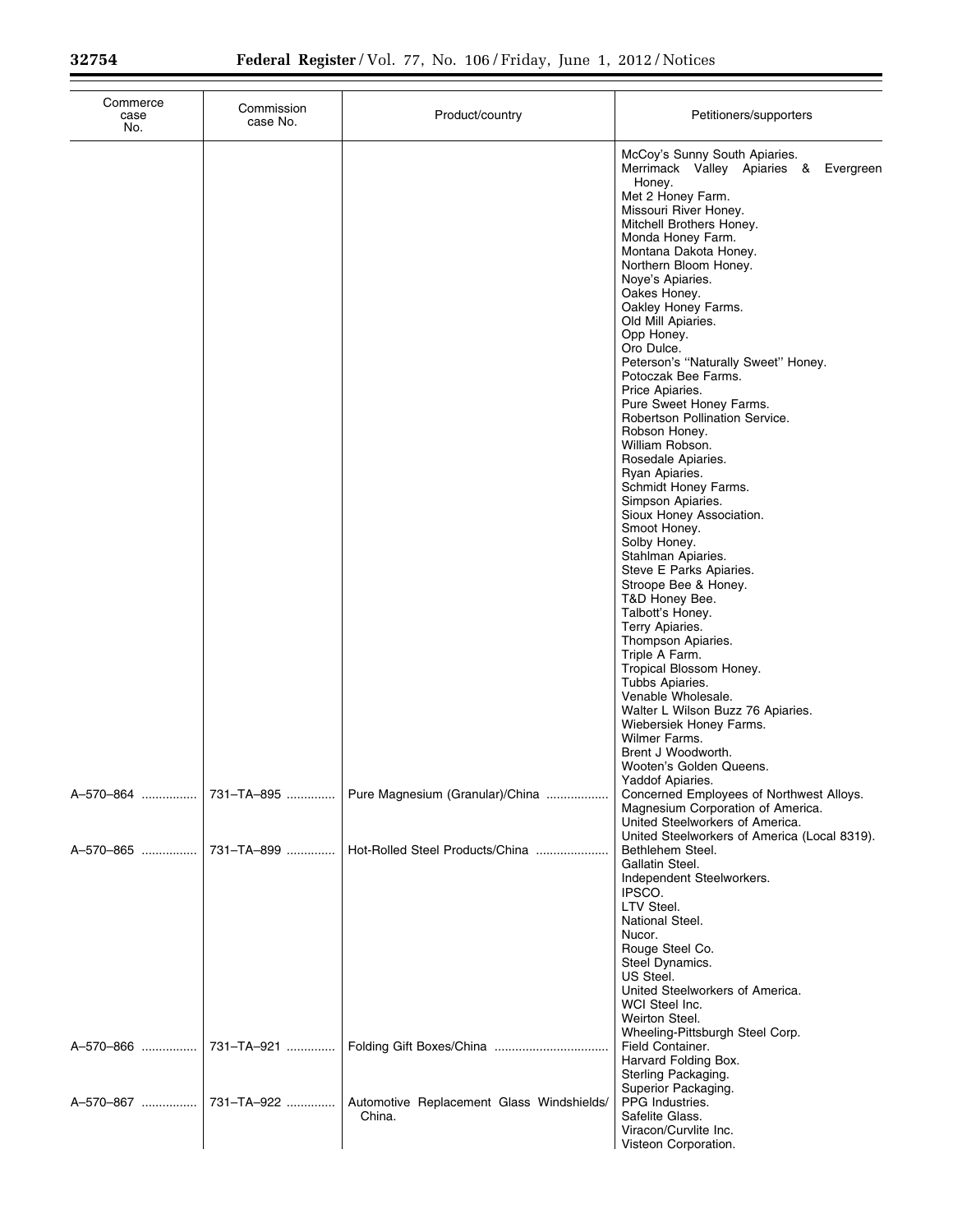| Commerce<br>case<br>No.             | Commission<br>case No.                    | Product/country                                                                                                           | Petitioners/supporters                                                                                                                                                                                                                                                                                                                                                                                                                                                                                                                                                                                                                                                                                                                                                                                                                                                                                                                                                                                                                                                                                                                                                           |
|-------------------------------------|-------------------------------------------|---------------------------------------------------------------------------------------------------------------------------|----------------------------------------------------------------------------------------------------------------------------------------------------------------------------------------------------------------------------------------------------------------------------------------------------------------------------------------------------------------------------------------------------------------------------------------------------------------------------------------------------------------------------------------------------------------------------------------------------------------------------------------------------------------------------------------------------------------------------------------------------------------------------------------------------------------------------------------------------------------------------------------------------------------------------------------------------------------------------------------------------------------------------------------------------------------------------------------------------------------------------------------------------------------------------------|
| A-570-868                           | 731-TA-932                                | Folding Metal Tables and Chairs/China                                                                                     | Krueger International.<br>McCourt Manufacturing.<br>Meco.                                                                                                                                                                                                                                                                                                                                                                                                                                                                                                                                                                                                                                                                                                                                                                                                                                                                                                                                                                                                                                                                                                                        |
| A-570-873                           | 731-TA-986                                |                                                                                                                           | Virco Manufacturing.<br>Bear Metallurgical Co.                                                                                                                                                                                                                                                                                                                                                                                                                                                                                                                                                                                                                                                                                                                                                                                                                                                                                                                                                                                                                                                                                                                                   |
| A-570-875                           | 731-TA-990                                | Non-Malleable Cast Iron Pipe Fittings/China                                                                               | Shieldalloy Metallurgical Corp.<br>Anvil International Inc.<br>Buck Co Inc.<br>Frazier & Frazier Industries.                                                                                                                                                                                                                                                                                                                                                                                                                                                                                                                                                                                                                                                                                                                                                                                                                                                                                                                                                                                                                                                                     |
| A-570-877<br>A-570-878<br>A-570-879 | 731-TA-1010<br>731-TA-1013<br>731-TA-1014 | Lawn and Garden Steel Fence Posts/China                                                                                   | Ward Manufacturing Inc.<br>Steel City Corp.<br>PMC Specialties Group Inc.<br>Celanese Ltd.                                                                                                                                                                                                                                                                                                                                                                                                                                                                                                                                                                                                                                                                                                                                                                                                                                                                                                                                                                                                                                                                                       |
| A-570-880<br>A-570-881              | 731-TA-1020<br>731-TA-1021                | Malleable Iron Pipe Fittings/China                                                                                        | E I du Pont de Nemours & Co.<br>Chemical Products Corp.<br>Anvil International Inc.<br>Buck Co Inc.                                                                                                                                                                                                                                                                                                                                                                                                                                                                                                                                                                                                                                                                                                                                                                                                                                                                                                                                                                                                                                                                              |
| A-570-882                           | 731-TA-1022                               | Refined Brown Aluminum Oxide/China                                                                                        | Ward Manufacturing Inc.<br>C-E Minerals.<br>Treibacher Schleifmittel North America Inc.                                                                                                                                                                                                                                                                                                                                                                                                                                                                                                                                                                                                                                                                                                                                                                                                                                                                                                                                                                                                                                                                                          |
|                                     |                                           | Certain Color Television Receivers/China                                                                                  | Washington Mills Co Inc.<br>Five Rivers Electronic Innovations LLC.<br>Industrial Division of the Communications<br>Workers of America (IUECWA).                                                                                                                                                                                                                                                                                                                                                                                                                                                                                                                                                                                                                                                                                                                                                                                                                                                                                                                                                                                                                                 |
|                                     |                                           | Polyethylene Retail Carrier Bags/China                                                                                    | International Brotherhood of Electrical Work-<br>ers (IBEW).<br>Aargus Plastics Inc.<br>Advance Polybags Inc.<br>Advance Polybags (Nevada) Inc.                                                                                                                                                                                                                                                                                                                                                                                                                                                                                                                                                                                                                                                                                                                                                                                                                                                                                                                                                                                                                                  |
| A-570-887<br>A-570-888<br>A-570-890 | 731-TA-1046<br>731-TA-1047<br>731-TA-1058 | Tetrahydrofurfuryl Alcohol/China<br>Ironing Tables and Certain Parts Thereof/<br>China.<br>Wooden Bedroom Furniture/China | Advance Polybags (Northeast) Inc.<br>Alpha Industries Inc.<br>Alpine Plastics Inc.<br>Ampac Packaging LLC.<br>API Enterprises Inc.<br>Command Packaging.<br>Continental Poly Bags Inc.<br>Durabag Co Inc.<br>Europackaging LLC.<br>Genpak LLC (formerly Continental Superbag<br>LLC).<br>Genpak LLC (formerly Strout Plastics).<br>Hilex Poly Co LLC.<br>Inteplast Group Ltd.<br>PCL Packaging Inc.<br>Poly-Pak Industries Inc.<br>Roplast Industries Inc.<br>Superbag Corp.<br>Unistar Plastics LLC.<br>Vanquard Plastics Inc.<br>VS Plastics LLC.<br>Penn Specialty Chemicals Inc.<br>Home Products International Inc.<br>American Drew.<br>American of Martinsville.<br>Bassett Furniture Industries Inc.<br>Bebe Furniture.<br>Carolina Furniture Works Inc.<br>Carpenters Industrial Union Local 2093.<br>Century Furniture Industries.<br>Country Craft Furniture Inc.<br>Craftique.<br>Crawford Furniture Mfg Corp.<br>EJ Victor Inc.<br>Forest Designs.<br>Harden Furniture Inc.<br>Hart Furniture.<br>Higdon Furniture Co.<br>IUE Industrial Division of CWA Local 82472.<br>Johnston Tombigbee Furniture Mfg Co.<br>Kincaid Furniture Co Inc.<br>L & J G Stickley Inc. |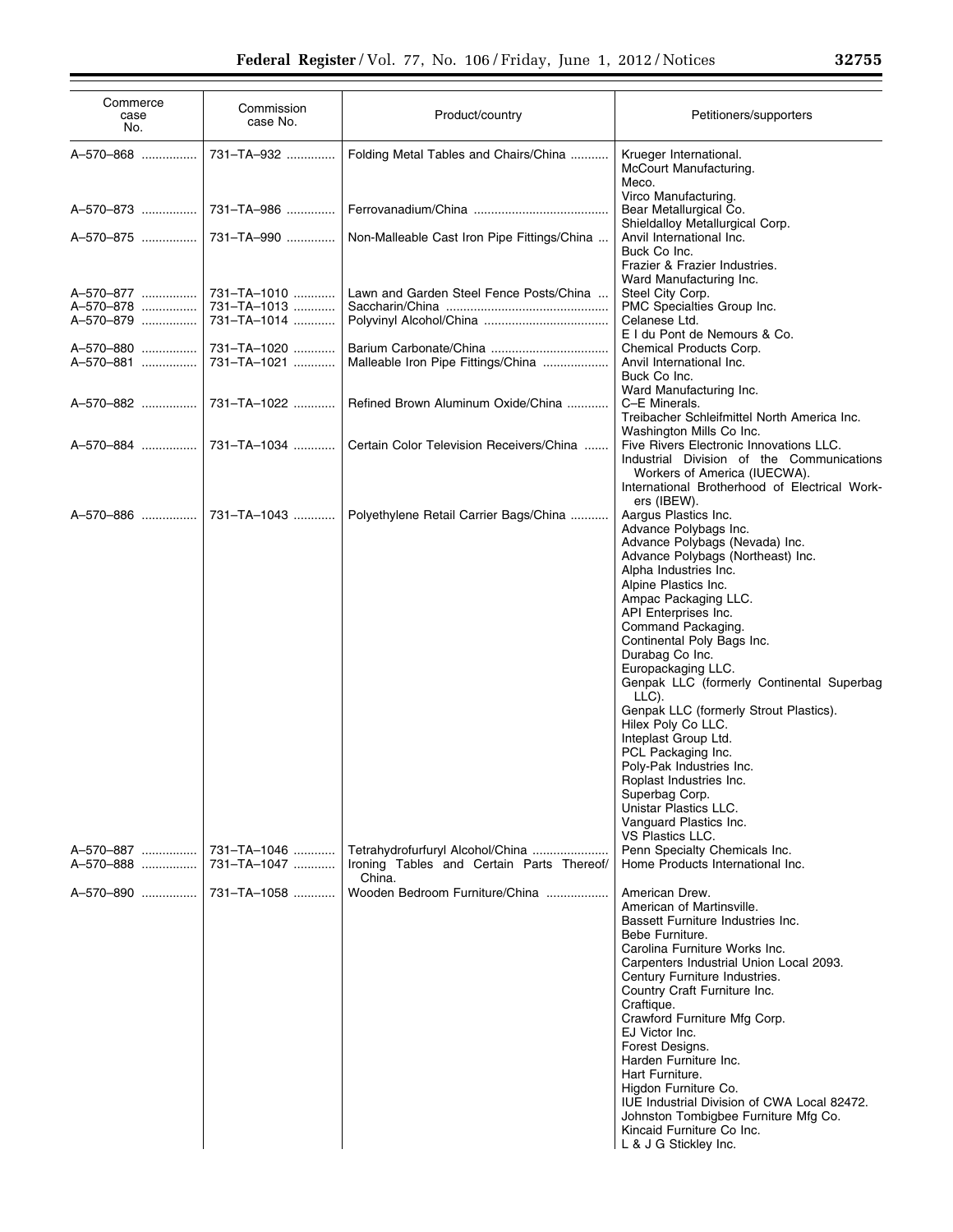| Commerce<br>case<br>No. | Commission<br>case No. | Product/country                             | Petitioners/supporters                                                                                                                                                                                                                                                                                                                                                                                                                                                                                                                                                                                                              |
|-------------------------|------------------------|---------------------------------------------|-------------------------------------------------------------------------------------------------------------------------------------------------------------------------------------------------------------------------------------------------------------------------------------------------------------------------------------------------------------------------------------------------------------------------------------------------------------------------------------------------------------------------------------------------------------------------------------------------------------------------------------|
|                         |                        |                                             | Lea Industries.<br>Michels & Co.<br>MJ Wood Products Inc.<br>Mobel Inc.<br>Modern Furniture Manufacturers Inc.<br>Moosehead Mfg Co.<br>Oakwood Interiors.<br>O'Sullivan Industries Inc.<br>Pennsylvania House Inc.<br>Perdues Inc.<br>Sandberg Furniture Mfg Co Inc.<br>Stanley Furniture Co Inc.<br>Statton Furniture Mfg Assoc.<br>T Copeland & Sons.<br>Teamsters, Chauffeurs, Warehousemen and<br>Helpers Local 991.<br>Tom Seely Furniture.<br>UBC Southern Council of Industrial Workers<br>Local Union 2305.<br>United Steelworkers of America Local 193U.<br>Vaughan Furniture Co Inc.<br>Vaughan-Bassett Furniture Co Inc. |
| A-570-891               | 731-TA-1059            | Hand Trucks and Certain Parts Thereof/China | Vermont Tubbs.<br>Webb Furniture Enterprises Inc.<br>B&P Manufacturing.<br>Gleason Industrial Products Inc.<br>Harper Trucks Inc.<br>Magline Inc.<br>Precision Products Inc.                                                                                                                                                                                                                                                                                                                                                                                                                                                        |
| A-570-892               | 731-TA-1060            | Carbazole Violet Pigment 23/China           | Wesco Industrial Products Inc.<br>Allegheny Color Corp.<br>Barker Fine Color Inc.<br>Clariant Corp.<br>Nation Ford Chemical Co.                                                                                                                                                                                                                                                                                                                                                                                                                                                                                                     |
| A-570-894               | 731-TA-1070            | Certain Tissue Paper Products/China         | Sun Chemical Co.<br>American Crepe Corp.<br>Cindus Corp.<br>Eagle Tissue LLC.<br>Flower City Tissue Mills Co and Subsidiary.<br>Garlock Printing & Converting Corp.<br>Green Mtn Specialties Inc.<br>Hallmark Cards Inc.<br>Pacon Corp.<br>Paper, Allied-Industrial, Chemical and Energy<br>Workers<br>International<br>Union AFL-CIO<br>("PACE").<br>Paper Service LTD.<br>Putney Paper.                                                                                                                                                                                                                                           |
| A-570-895               | 731-TA-1069            | Certain Crepe Paper Products/China          | Seaman Paper Co of MA Inc.<br>American Crepe Corp.<br>Cindus Corp.<br>Paper, Allied-Industrial, Chemical and Energy<br>International Union AFL-CIO<br>Workers<br>("PACE").                                                                                                                                                                                                                                                                                                                                                                                                                                                          |
| A-570-896               | 731-TA-1071            |                                             | Seaman Paper Co of MA Inc.<br>Garfield Alloys Inc.<br>Glass, Molders, Pottery, Plastics & Allied<br>Workers International Local 374.<br><b>Halaco Engineering</b><br>MagReTech Inc.<br>United Steelworkers of America Local 8319.                                                                                                                                                                                                                                                                                                                                                                                                   |
| A-570-899               | 731-TA-1091            |                                             | US Magnesium LLC.<br>Duro Art Industries.<br>ICG/Holliston Mills Inc.<br>Signature World Class Canvas LLC.                                                                                                                                                                                                                                                                                                                                                                                                                                                                                                                          |
| A-570-898               | 731-TA-1082            | Chlorinated Isocyanurates/China             | Tara Materials Inc.<br>BioLab Inc.<br>Clearon Corp.                                                                                                                                                                                                                                                                                                                                                                                                                                                                                                                                                                                 |
| A-570-901               | 731-TA-1095            | Certain Lined Paper School Supplies/China   | Occidental Chemical Corp.<br>Fay Paper Products Inc.<br>MeadWestvaco Consumer & Office Products.<br>Norcom Inc.                                                                                                                                                                                                                                                                                                                                                                                                                                                                                                                     |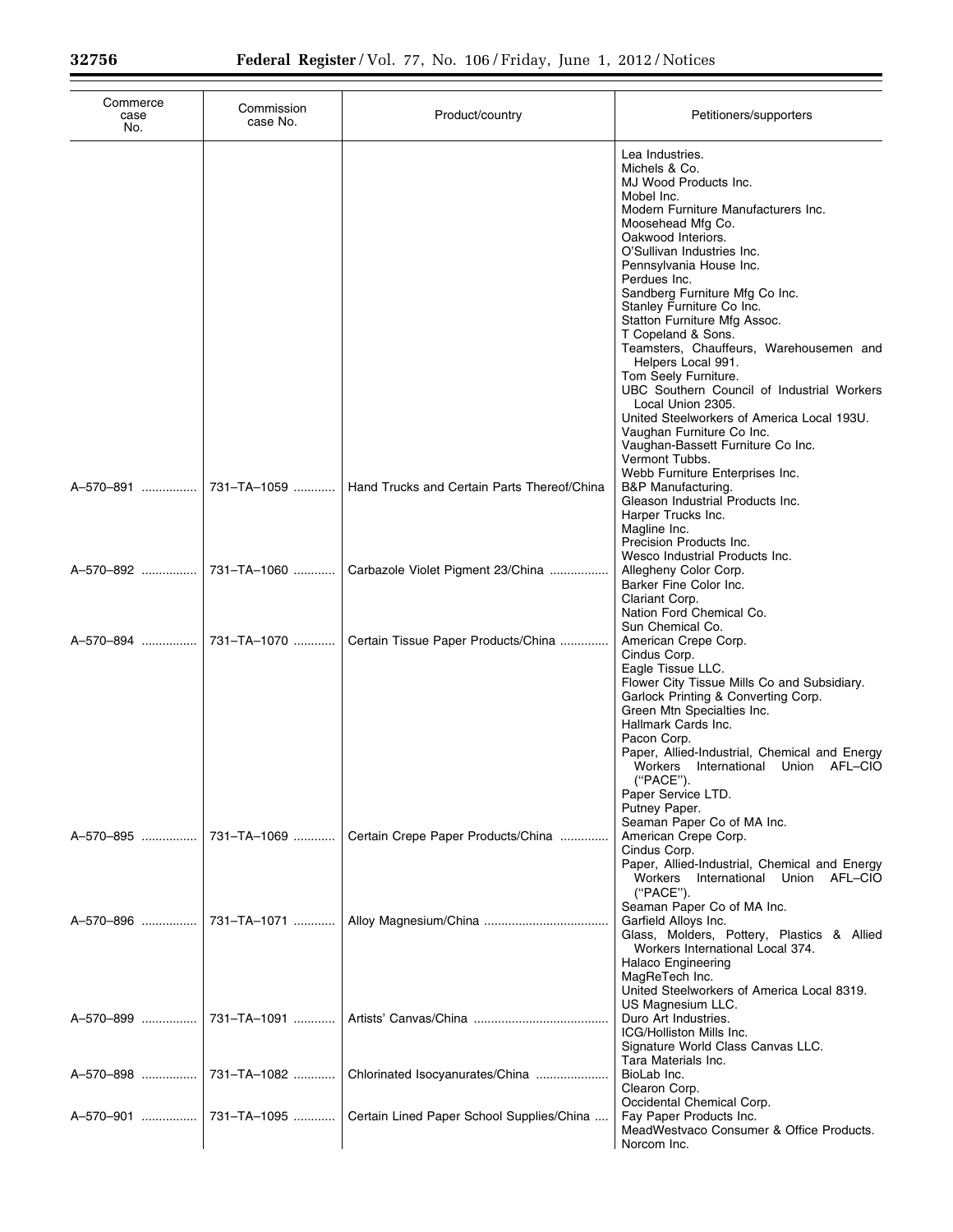| Commerce<br>case<br>No. | Commission<br>case No.   | Product/country                                            | Petitioners/supporters                                                                                                                                                                                                                                                                                                                                                                |
|-------------------------|--------------------------|------------------------------------------------------------|---------------------------------------------------------------------------------------------------------------------------------------------------------------------------------------------------------------------------------------------------------------------------------------------------------------------------------------------------------------------------------------|
|                         |                          |                                                            | Pacon Corp.<br>Roaring Spring Blank Book Co.<br>Top Flight Inc.<br>United Steel, Paper and Forestry, Rubber,<br>Manufacturing, Energy, Allied Industrial and<br>Service Workers International Union, AFL-<br>CIO-CLC (USW).                                                                                                                                                           |
|                         |                          | Certain Activated Carbon/China                             | Calgon Carbon Corp.<br>Norit Americas Inc.                                                                                                                                                                                                                                                                                                                                            |
|                         |                          | Certain Polyester Staple Fiber/China                       | DAK Americas LLC.<br>Formed Fiber Techmologies LLC.<br>Nan Ya Plastics Corp America.<br>Palmetto Synthetics LLC.<br>United Synthetics Inc (USI).<br>Wellman Inc.                                                                                                                                                                                                                      |
|                         |                          | Soium Hexametaphosphate (SHMP)/China                       | ICL Performance Products LP.                                                                                                                                                                                                                                                                                                                                                          |
|                         |                          | Color Television Receivers/Korea                           | Innophos Inc.<br>Committee to Preserve American Color Tele-<br>vision.<br>Independent Radionic Workers of America.                                                                                                                                                                                                                                                                    |
|                         |                          |                                                            | Industrial Union Department, AFL-CIO.<br>International Brotherhood of Electrical Work-<br>ers.<br>International Union of Electrical, Radio and                                                                                                                                                                                                                                        |
|                         |                          | Malleable Cast Iron Pipe Fittings/Korea                    | Machine Workers.<br>Grinnell.<br>Stanley G Flagg.<br>Stockham Valves & Fittings.<br>U-Brand.<br>Ward Manufacturing.                                                                                                                                                                                                                                                                   |
|                         |                          | Top-of-the-Stove<br>Stainless Steel Cooking<br>Ware/Korea. | Farberware.<br>egal Ware.<br>Revere Copper & Brass.                                                                                                                                                                                                                                                                                                                                   |
|                         |                          | A-580-603  731–TA-315    Brass Sheet and Strip/Korea       | WearEver/Proctor Silex.<br>Allied Industrial Workers of America.<br>American Brass.<br>Bridgeport Brass.<br>Chase Brass & Copper.<br>Hussey Copper.                                                                                                                                                                                                                                   |
| A-580-605               | 731-TA-369               |                                                            | International Association of Machinists &<br>Aerospace Workers.<br>Mechanics Educational Society of America<br>(Local 56).<br>The Miller Company.<br>Olin.<br>Revere Copper Products.<br>United Steelworkers of America.<br>Industrial Union Department, AFL-CIO.<br>International Association of Machinists &<br>Aerospace Workers.<br>International Brotherhood of Electrical Work- |
|                         |                          |                                                            | ers.<br>International Union of Electronic, Electrical,<br>Technical, Salaried and Machine Workers.<br>Philips Electronic Components Group.<br>United Steelworkers of America.<br>Zenith Electronics.                                                                                                                                                                                  |
| A-580-803               | 731-TA-427               | Small Business Telephone Systems/Korea                     | American Telephone & Telegraph.<br>Comdial.<br>Eagle Telephonic.                                                                                                                                                                                                                                                                                                                      |
| A-580-805<br>A-580-807  | 731-TA-442<br>731-TA-459 | Polyethylene Terephthalate Film/Korea                      | Hercules.<br>E I du Pont de Nemours.<br>Hoechst Celanese.                                                                                                                                                                                                                                                                                                                             |
| A-580-809               | 731-TA-533               | Circular Welded Nonalloy Steel Pipe/Korea                  | ICI Americas.<br>Allied Tube & Conduit.<br>American Tube.<br>Bull Moose Tube.<br>Century Tube.<br>CSI Tubular Products.<br>Cyclops.<br>Laclede Steel.<br>LTV Tubular Products.                                                                                                                                                                                                        |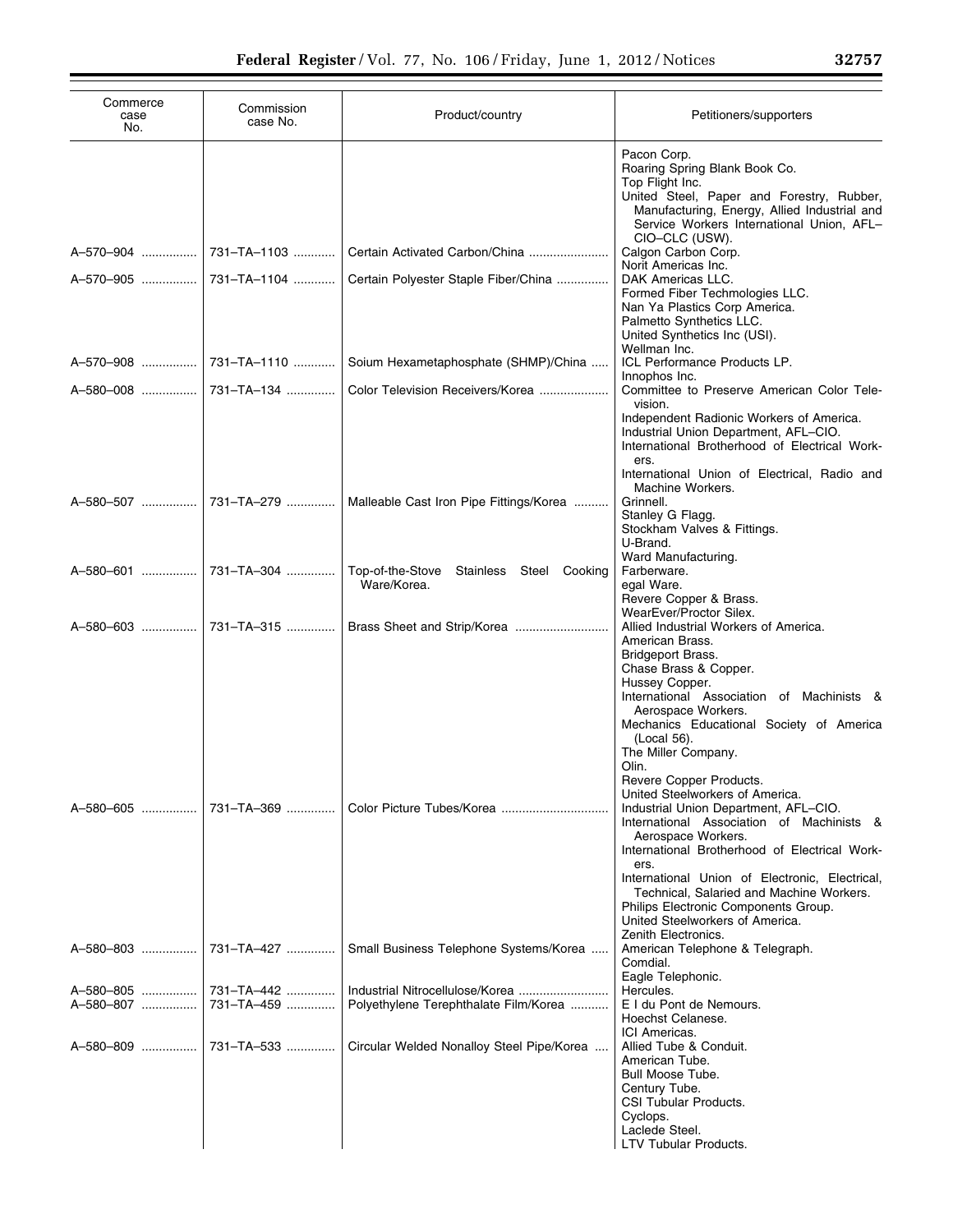| Commerce<br>case<br>No. | Commission<br>case No. | Product/country                                                                     | Petitioners/supporters                                                                                                                                                                                                                                                                                                                                                                                                                                     |
|-------------------------|------------------------|-------------------------------------------------------------------------------------|------------------------------------------------------------------------------------------------------------------------------------------------------------------------------------------------------------------------------------------------------------------------------------------------------------------------------------------------------------------------------------------------------------------------------------------------------------|
|                         |                        | Welded ASTM A-312 Stainless Steel Pipe/<br>Korea.<br>Carbon Steel Wire Rope/Korea   | Maruichi American.<br>Sharon Tube.<br>USX.<br>Western Tube & Conduit.<br>Wheatland Tube.<br>Avesta Sandvik Tube.<br><b>Bristol Metals.</b><br>Crucible Materials.<br>Damascus Tubular Products.<br>United Steelworkers of America.<br>Bridon American.<br>Macwhyte.<br>Paulsen Wire Rope.<br>The Rochester Corporation.                                                                                                                                    |
|                         | 731-TA-563             | DRAMs of 1 Megabit and Above/Korea<br>Stainless Steel Butt-Weld Pipe Fittings/Korea | United Automobile, Aerospace and Agricul-<br>tural Implement Workers (Local 960).<br>Williamsport.<br>Wire-rope Works.<br>Wire Rope Corporation of America.<br>Micron Technology.<br><b>NEC Electronics.</b><br>Texas Instruments.<br>Flo-Mac Inc.<br>Gerlin.                                                                                                                                                                                              |
|                         |                        | Cold-Rolled Carbon Steel Flat Products/Korea                                        | Markovitz Enterprises.<br>Shaw Alloy Piping Products.<br>Taylor Forge Stainless.<br>Armco Steel.<br>Bethlehem Steel.<br>California Steel Industries.<br><b>Gulf States Steel.</b><br>Inland Steel Industries.                                                                                                                                                                                                                                              |
| A-580-816               | 731-TA-618             | Corrosion-Resistant Carbon Steel Flat Prod-<br>ucts/Korea.                          | LTV Steel.<br>National Steel.<br>Nextech.<br>Rouge Steel Co.<br>Sharon Steel.<br>Theis Precision Steel.<br>Thompson Steel.<br>US Steel.<br>United Steelworkers of America.<br>WCI Steel.<br>Weirton Steel.<br>Armco Steel.<br>Bethlehem Steel.<br>California Steel Industries.<br>Geneva Steel.<br><b>Gulf States Steel.</b><br>Inland Steel Industries.<br>LTV Steel.<br>Lukens Steel.<br>National Steel.<br>Nextech.<br>Rouge Steel Co.<br>Sharon Steel. |
| A-580-825               | 731-TA-715             | Oil Country Tubular Goods/Korea                                                     | Theis Precision Steel.<br>Thompson Steel.<br>US Steel.<br>United Steelworkers of America.<br>WCI Steel.<br>Weirton Steel.<br>Bellville Tube.<br>IPSCO.<br>Koppel Steel.<br>Lone Star Steel.<br>Maverick Tube.<br>Newport Steel.<br>North Star Steel.<br>US Steel.                                                                                                                                                                                          |
| A-580-829               | 731-TA-772             | Stainless Steel Wire Rod/Korea                                                      | USS/Kobe.<br>AL Tech Specialty Steel.<br>Carpenter Technology.                                                                                                                                                                                                                                                                                                                                                                                             |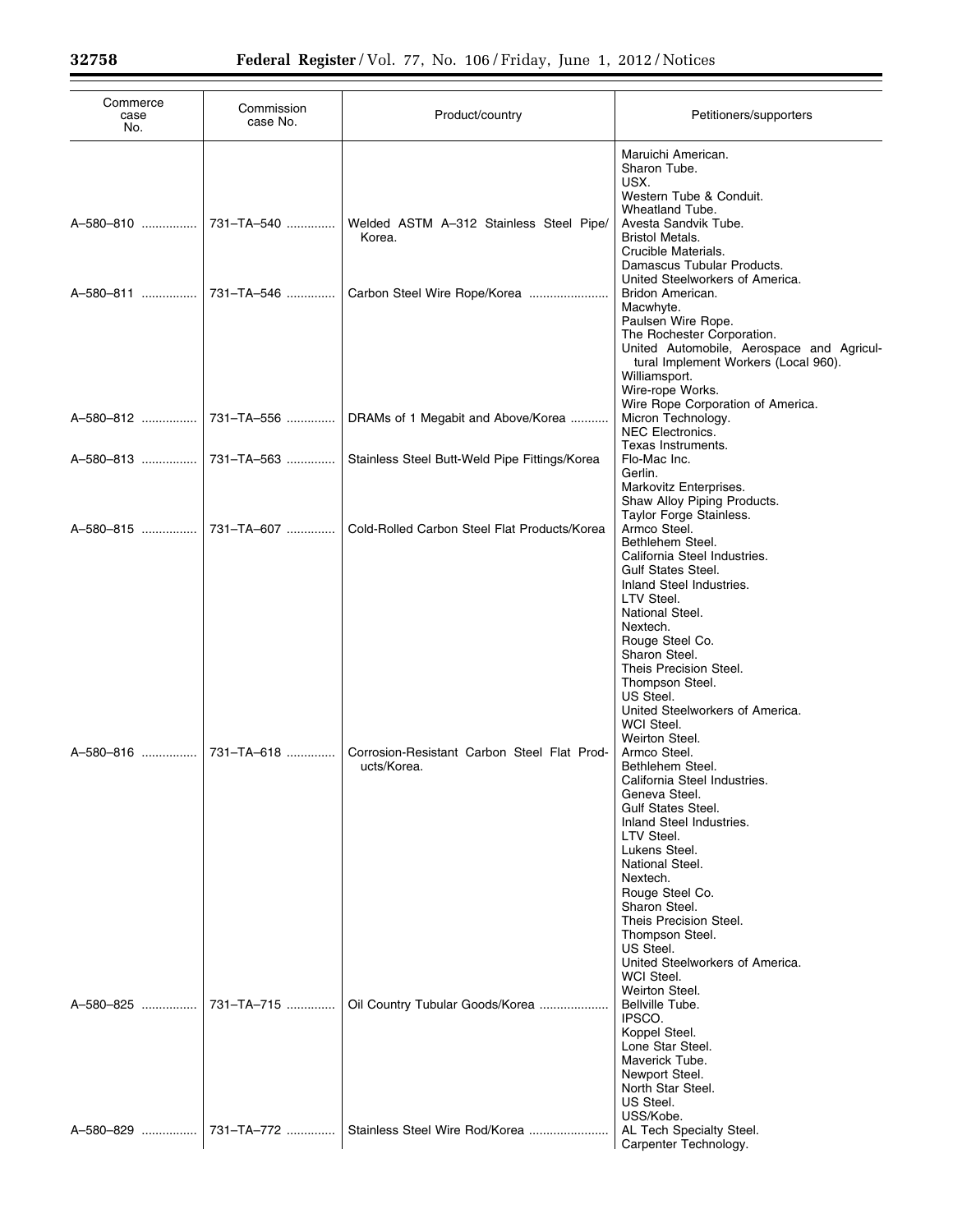| Commerce<br>case<br>No. | Commission<br>case No. | Product/country                                       | Petitioners/supporters                                                                                                                                                                                                                                                                                                                           |
|-------------------------|------------------------|-------------------------------------------------------|--------------------------------------------------------------------------------------------------------------------------------------------------------------------------------------------------------------------------------------------------------------------------------------------------------------------------------------------------|
| A-580-831               | 731-TA-791             | Stainless Steel Plate in Coils/Korea                  | Republic Engineered Steels.<br>Talley Metals Technology.<br>United Steelworkers of America.<br>Allegheny Ludlum.<br>Armco Steel.<br><b>J&amp;L Specialty Steel.</b><br>Lukens Steel.                                                                                                                                                             |
| A-580-834               | 731-TA-801             | Stainless Steel Sheet and Strip/Korea                 | North American Stainless.<br>United Steelworkers of America.<br>Allegheny Ludlum.<br>Armco Steel.<br>Bethlehem Steel.<br>Butler Armco Independent Union.                                                                                                                                                                                         |
| A-580-836               | 731-TA-821             | Cut-to-Length Carbon Steel Plate/Korea                | Carpenter Technology Corp.<br><b>J&amp;L Specialty Steel.</b><br>North American Stainless.<br>United Steelworkers of America.<br>Zanesville Armco Independent Organization.<br>Bethlehem Steel.<br>CitiSteel USA Inc.<br>Geneva Steel.<br><b>Gulf States Steel.</b><br><b>IPSCO Steel.</b><br>National Steel.                                    |
| A-580-839               |                        | 731-TA-825    Polyester Staple Fiber/Korea            | Tuscaloosa Steel.<br>US Steel.<br>United Steelworkers of America.<br>Arteva Specialties Sarl.<br>E I du Pont de Nemours.<br>Intercontinental Polymers.                                                                                                                                                                                           |
| A-580-841               | 731-TA-854             | Structural Steel Beams/Korea                          | Wellman.<br>Northwestern Steel and Wire.<br>Nucor.<br>Nucor-Yamato Steel.<br>TXI-Chaparral Steel.                                                                                                                                                                                                                                                |
| A-580-844               | 731-TA-877             | Steel Concrete Reinforcing Bar/Korea                  | United Steelworkers of America.<br>AB Steel Mill Inc.<br>AmeriSteel.<br>Auburn Steel.<br>Birmingham Steel.<br>Border Steel.<br>Cascade Steel Rolling Mills Inc.<br>CMC Steel Group.<br>Co-Steel Inc.<br>Marion Steel.<br>North Star Steel Co.<br>Nucor Steel.<br>Rebar Trade Action Coalition.<br>Riverview Steel.<br>Sheffield Steel.<br>TAMCO. |
| A-580-846               | 731-TA-889             |                                                       | TXI-Chaparral Steel Co.<br>Slater Steels.                                                                                                                                                                                                                                                                                                        |
| A–580–847 ……………         | 731-TA-916             |                                                       | United Steelworkers of America.<br>Carpenter Technology.<br>Crucible Specialty Metals.<br>Electralloy.<br>Empire Specialty Steel.<br>Republic Technologies International.<br>Slater Steels.                                                                                                                                                      |
| A-580-850               | 731-TA-1017            |                                                       | United Steelworkers of America.<br>Celanese Ltd.                                                                                                                                                                                                                                                                                                 |
| A-580-852               | 731-TA-1026            | Prestressed Concrete Steel Wire Strand/<br>Korea.     | E I du Pont de Nemours & Co.<br>American Spring Wire Corp.<br>Insteel Wire Products Co.<br>Sivaco Georgia LLC.<br>Strand Tech Martin Inc.                                                                                                                                                                                                        |
| A-583-008               | 731-TA-132             | Small Diameter Carbon Steel Pipe and Tube/<br>Tawian. | Sumiden Wire Products Corp.<br>Allied Tube & Conduit.<br>American Tube.<br><b>Bull Moose Tube.</b><br>Copperweld Tubing.                                                                                                                                                                                                                         |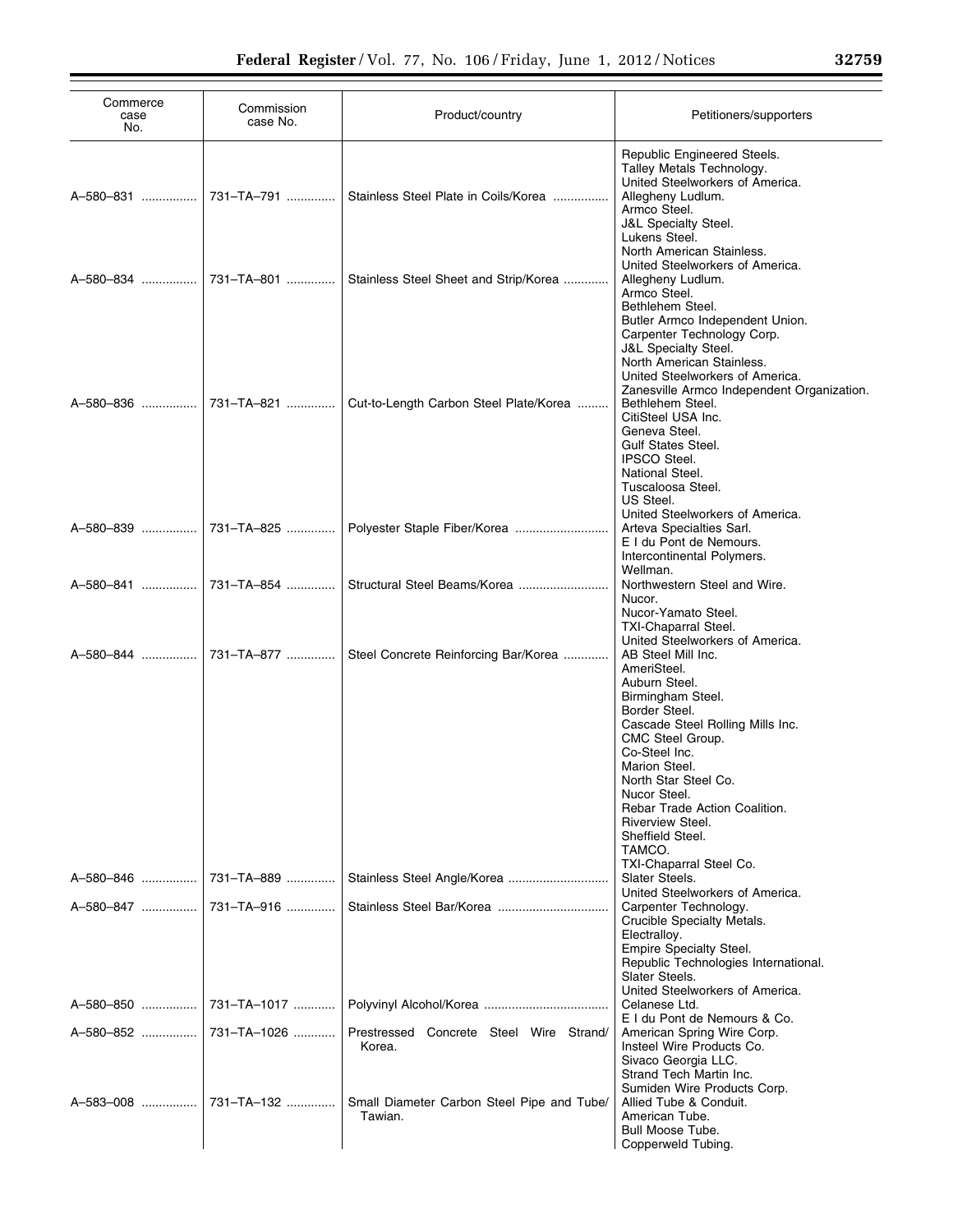Ξ

| Commerce<br>case<br>No. | Commission<br>case No.   | Product/country                                                                                    | Petitioners/supporters                                                                                                                                                                                                                                                                                                                 |
|-------------------------|--------------------------|----------------------------------------------------------------------------------------------------|----------------------------------------------------------------------------------------------------------------------------------------------------------------------------------------------------------------------------------------------------------------------------------------------------------------------------------------|
| A-583-009               | 731-TA-135               | Color Television Receivers/Taiwan                                                                  | <b>J&amp;L Steel.</b><br>Kaiser Steel.<br>Merchant Metals.<br>Pittsburgh Tube.<br>Southwestern Pipe.<br>Western Tube & Conduit.<br>Committee to Preserve American Color Tele-<br>vision.<br>Independent Radionic Workers of America.<br>Industrial Union Department, AFL-CIO.<br>International Brotherhood of Electrical Work-<br>ers. |
| A-583-080               | AA1921-197               |                                                                                                    | International Union of Electrical, Radio and<br>Machine Workers.<br>No Petition (self-initiated by Treasury); Com-<br>merce service list identifies:<br>Bethlehem Steel.                                                                                                                                                               |
| A-583-505               | 731-TA-277               | Oil Country Tubular Goods/Taiwan                                                                   | China Steel.<br>US Steel.<br>CF&I Steel.<br>Copperweld Tubing.<br>Cyclops.<br>KPC.                                                                                                                                                                                                                                                     |
|                         |                          |                                                                                                    | Lone Star Steel.<br>LTV Steel.<br>Maverick Tube.<br>Quanex.<br>US Steel.                                                                                                                                                                                                                                                               |
| A-583-507               | 731-TA-280               | Malleable Cast Iron Pipe Fittings/Taiwan                                                           | Grinnell.<br>Stanley G Flagg.<br>Stockham Valves & Fittings.<br>U-Brand.<br>Ward Manufacturing.                                                                                                                                                                                                                                        |
| A-583-508<br>A-583-603  | 731-TA-299<br>731-TA-305 | Porcelain-on-Steel Cooking Ware/Taiwan<br>Top-of-the-Stove Stainless Steel Cooking<br>Ware/Taiwan. | General Housewares.<br>Farberware.<br>Regal Ware.<br>Revere Copper & Brass.                                                                                                                                                                                                                                                            |
| A-583-605               | 731–TA–310               | Carbon Steel Butt-Weld Pipe Fittings/Taiwan                                                        | WearEver/Proctor Silex.<br>Ladish.<br>Mills Iron Works.<br>Steel Forgings.<br>Tube Forgings of America.                                                                                                                                                                                                                                |
| A-583-803               | 731-TA-410               | Light-Walled Rectangular Tube/Taiwan                                                               | Weldbend.<br>Bull Moose Tube.<br>Hannibal Industries.<br>Harris Tube.<br>Maruichi American.<br>Searing Industries.<br>Southwestern Pipe.                                                                                                                                                                                               |
| A-583-806               | 731-TA-428               | Small Business Telephone Systems/Taiwan                                                            | Western Tube & Conduit.<br>American Telephone & Telegraph.<br>Comdial.                                                                                                                                                                                                                                                                 |
| A-583-810               | 731-TA-475               | Chrome-Plated Lug Nuts/Taiwan                                                                      | Eagle Telephonic.<br>Consolidated International Automotive.<br>Key Manufacturing.                                                                                                                                                                                                                                                      |
| A-583-814               | 731-TA-536               | Circular Welded Nonalloy Steel Pipe/Taiwan                                                         | McGard.<br>Allied Tube & Conduit.<br>American Tube.<br>Bull Moose Tube.<br>Century Tube.<br>CSI Tubular Products.<br>Cyclops.<br>Laclede Steel.<br>LTV Tubular Products.<br>Maruichi American.<br>Sharon Tube.<br>USX.<br>Western Tube & Conduit.<br>Wheatland Tube.                                                                   |
| A-583-815               | 731-TA-541               | Welded ASTM A-312 Stainless Steel Pipe/<br>Taiwan.                                                 | Avesta Sandvik Tube.<br><b>Bristol Metals.</b><br>Crucible Materials.                                                                                                                                                                                                                                                                  |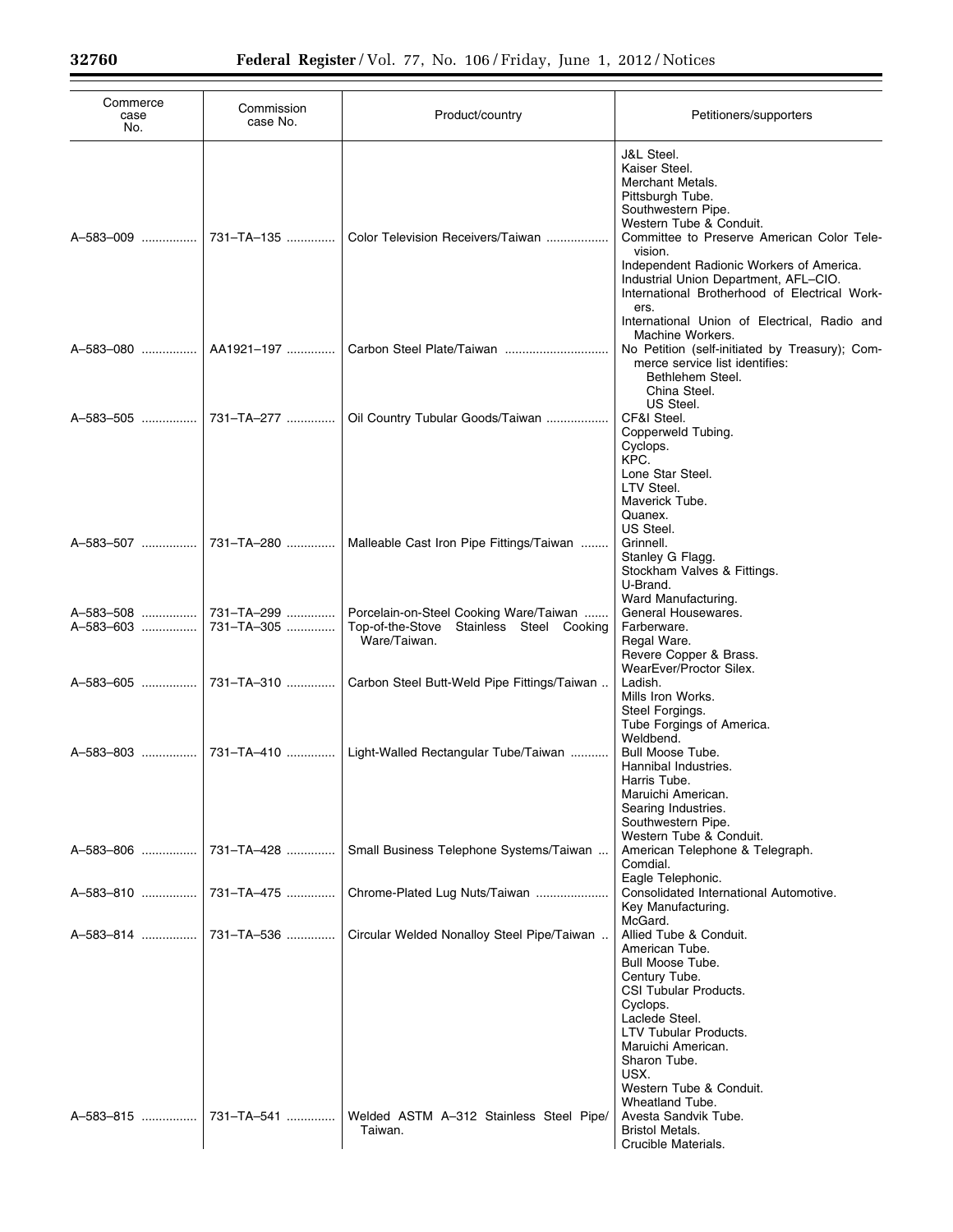| Commerce<br>case<br>No. | Commission<br>case No.   | Product/country                                                             | Petitioners/supporters                                                                                                                                                                                                                                      |
|-------------------------|--------------------------|-----------------------------------------------------------------------------|-------------------------------------------------------------------------------------------------------------------------------------------------------------------------------------------------------------------------------------------------------------|
|                         | A-583-816  731-TA-564    | Stainless Steel Butt-Weld Pipe Fittings/Taiwan                              | Damascus Tubular Products.<br>United Steelworkers of America.<br>Flo-Mac Inc.<br>Gerlin.<br>Markovitz Enterprises.<br>Shaw Alloy Piping Products.                                                                                                           |
| A-583-820<br>A-583-821  | 731-TA-625<br>731-TA-640 | Helical Spring Lock Washers/Taiwan<br>Forged Stainless Steel Flanges/Taiwan | Taylor Forge Stainless.<br>Illinois Tool Works.<br>Gerlin.<br>Ideal Forging.<br>Maass Flange.                                                                                                                                                               |
| A-583-824<br>A-583-825  | 731-TA-729<br>731-TA-743 | Melamine Institutional Dinnerware/Taiwan                                    | Markovitz Enterprises.<br>Air Products and Chemicals.<br>Carlisle Food Service Products.<br>Lexington United.                                                                                                                                               |
| A-583-826               | 731-TA-759               | Collated Roofing Nails/Taiwan                                               | Plastics Manufacturing.<br>Illinois Tool Works.<br>International Staple and Machines.<br>Stanley-Bostitch.                                                                                                                                                  |
| A-583-827<br>A-583-828  | 731-TA-762<br>731-TA-775 | Stainless Steel Wire Rod/Taiwan                                             | Micron Technology.<br>AL Tech Specialty Steel.<br>Carpenter Technology.<br>Republic Engineered Steels.<br>Talley Metals Technology.                                                                                                                         |
| A-583-830  I            | 731-TA-793               | Stainless Steel Plate in Coils/Taiwan                                       | United Steelworkers of America.<br>Allegheny Ludlum.<br>Armco Steel.<br><b>J&amp;L Specialty Steel.</b><br>Lukens Steel.<br>North American Stainless.                                                                                                       |
| A-583-831               | 731-TA-803               | Stainless Steel Sheet and Strip/Taiwan                                      | United Steelworkers of America.<br>Allegheny Ludlum.<br>Armco Steel.<br>Bethlehem Steel.<br>Butler Armco Independent Union.<br>Carpenter Technology Corp.<br>J&L Specialty Steel.<br>North American Stainless.<br>United Steelworkers of America.           |
| A-583-833               | 731-TA-826               | Polyester Staple Fiber/Taiwan                                               | Zanesville Armco Independent Organization.<br>Arteva Specialties Sarl.<br>Intercontinental Polymers.                                                                                                                                                        |
| A-583-835               | 731-TA-906               | Hot-Rolled Steel Products/Taiwan                                            | Wellman.<br>Bethlehem Steel.<br>Gallatin Steel.<br>Independent Steelworkers.<br>IPSCO.<br>LTV Steel.<br>National Steel.<br>Nucor.<br>Rouge Steel Co.<br>Steel Dynamics.<br>US Steel.<br>United Steelworkers of America.<br>WCI Steel Inc.<br>Weirton Steel. |
| A-583-837               | 731-TA-934               | Polyethylene Terephthalate Film, Sheet and<br>Strip (PET Film)/Taiwan.      | Wheeling-Pittsburgh Steel Corp.<br>DuPont Teijin Films.<br>Mitsubishi Polyester Film LLC.<br>SKC America Inc.<br>Toray Plastics (America).                                                                                                                  |
| A-588-005               | 731-TA-48                | High Power Microwave Amplifiers/Japan                                       | Aydin.                                                                                                                                                                                                                                                      |
| A-588-015               | AA1921-66                |                                                                             | MCL.<br>AGIV (USA).<br>Casio Computer.<br>CBM America.<br>Citizen Watch.<br>Funai Electric.<br>Hitachi.<br>Industrial Union Department.<br>JC Penny.<br>Matsushita.                                                                                         |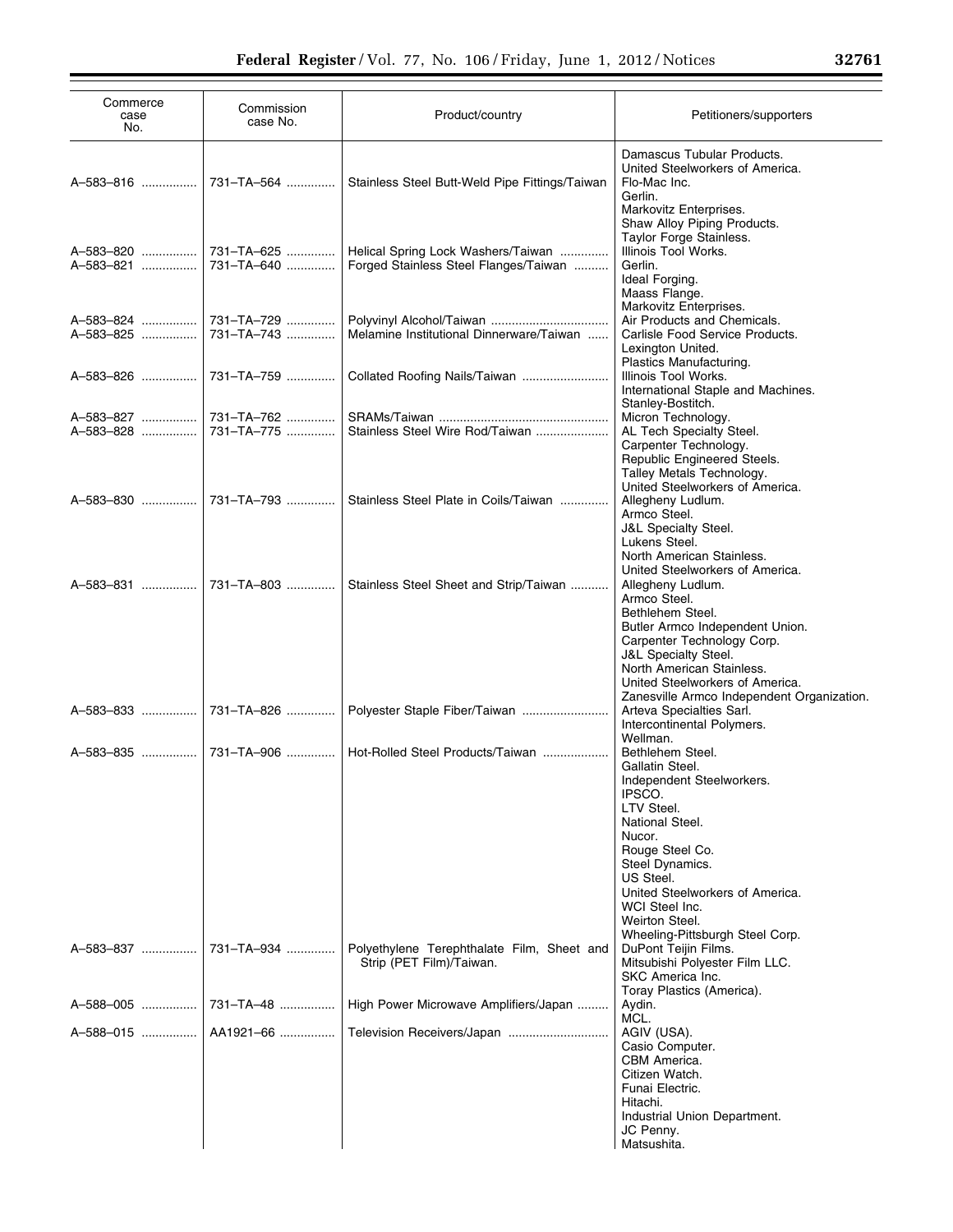| Commerce<br>case<br>No.                          | Commission<br>case No.                               | Product/country                                                                       | Petitioners/supporters                                                                                                                                                                                                                                                                                                                                                                               |
|--------------------------------------------------|------------------------------------------------------|---------------------------------------------------------------------------------------|------------------------------------------------------------------------------------------------------------------------------------------------------------------------------------------------------------------------------------------------------------------------------------------------------------------------------------------------------------------------------------------------------|
| A-588-028                                        | AA1921-111                                           |                                                                                       | Mitsubishi Electric.<br>Montgomery Ward.<br>NEC.<br>Orion Electric.<br>PT Imports.<br>Philips Electronics.<br>Philips Magnavox.<br>Sanyo.<br>Sharp.<br>Toshiba.<br>Toshiba America Consumer Products.<br>Victor Company of Japan.<br>Zenith Electronics.<br>Acme Chain Division, North American Rock-<br>well.<br>American Chain Association.<br>Atlas Chain & Precision Products.<br>Diamond Chain. |
| A-588-029                                        | AA1921-85                                            | Fish Netting of Man-Made Fiber/Japan                                                  | Link-Belt Chain Division, FMC.<br>Morse Chain Division, Borg Warner.<br>Rex Chainbelt.<br>Jovanovich Supply.<br>LFSI.                                                                                                                                                                                                                                                                                |
| A-588-038                                        | AA1921-98                                            | Bicycle Speedometers/Japan                                                            | Trans-Pacific Trading.<br>Avocet.<br>Cat Eye.<br>Diversified Products.<br>NS International.                                                                                                                                                                                                                                                                                                          |
| A-588-041<br>A-588-045<br>A-588-046<br>A-588-054 | AA1921-115<br>AA1921-124<br>AA1921-129<br>AA1921-143 | Polychloroprene Rubber/Japan<br>Tapered Roller Bearings 4 Inches and Under/<br>Japan. | Sanyo Electric.<br>Stewart-Warner.<br>Monsanto.<br>AMSTED Industries.<br>E I du Pont de Nemours.<br>No companies identified as petitioners at the<br>Commission; Commerce service list identi-<br>fies:<br>American Honda Motor.<br>Federal Mogul.                                                                                                                                                   |
|                                                  |                                                      |                                                                                       | Ford Motor.<br>General Motors.<br>Honda.<br>Hoover-NSK Bearing.<br>Isuzu.<br>Itocho.<br>ITOCHU International.<br>Kanematsu-Goshu USA.                                                                                                                                                                                                                                                                |
|                                                  |                                                      |                                                                                       | Kawasaki Heavy Duty Industries.<br>Komatsu America.<br>Kovo Seiko.<br>Kubota Tractor.<br>Mitsubishi.<br>Motorambar.                                                                                                                                                                                                                                                                                  |
|                                                  |                                                      |                                                                                       | Nachi America.<br>Nachi Western.<br>Nachi-Fujikoshi.<br>Nippon Seiko.<br>Nissan Motor.<br>Nissan Motor USA.<br>NSK.<br>NTN.                                                                                                                                                                                                                                                                          |
| A-588-055                                        | AA1921-154                                           |                                                                                       | Subaru of America.<br>Sumitomo.<br>Suzuki Motor.<br>Timken.<br>Toyota Motor Sales.<br>Yamaha Motors.<br>Polycast Technology.                                                                                                                                                                                                                                                                         |
| A-588-056<br>A–588–068                           | AA1921-162<br>AA1921-188                             | Prestressed Concrete Steel Wire Strand/<br>Japan.                                     | Melamine Chemical.<br>American Spring Wire.<br>Armco Steel.<br>Bethlehem Steel.<br>CF&I Steel.                                                                                                                                                                                                                                                                                                       |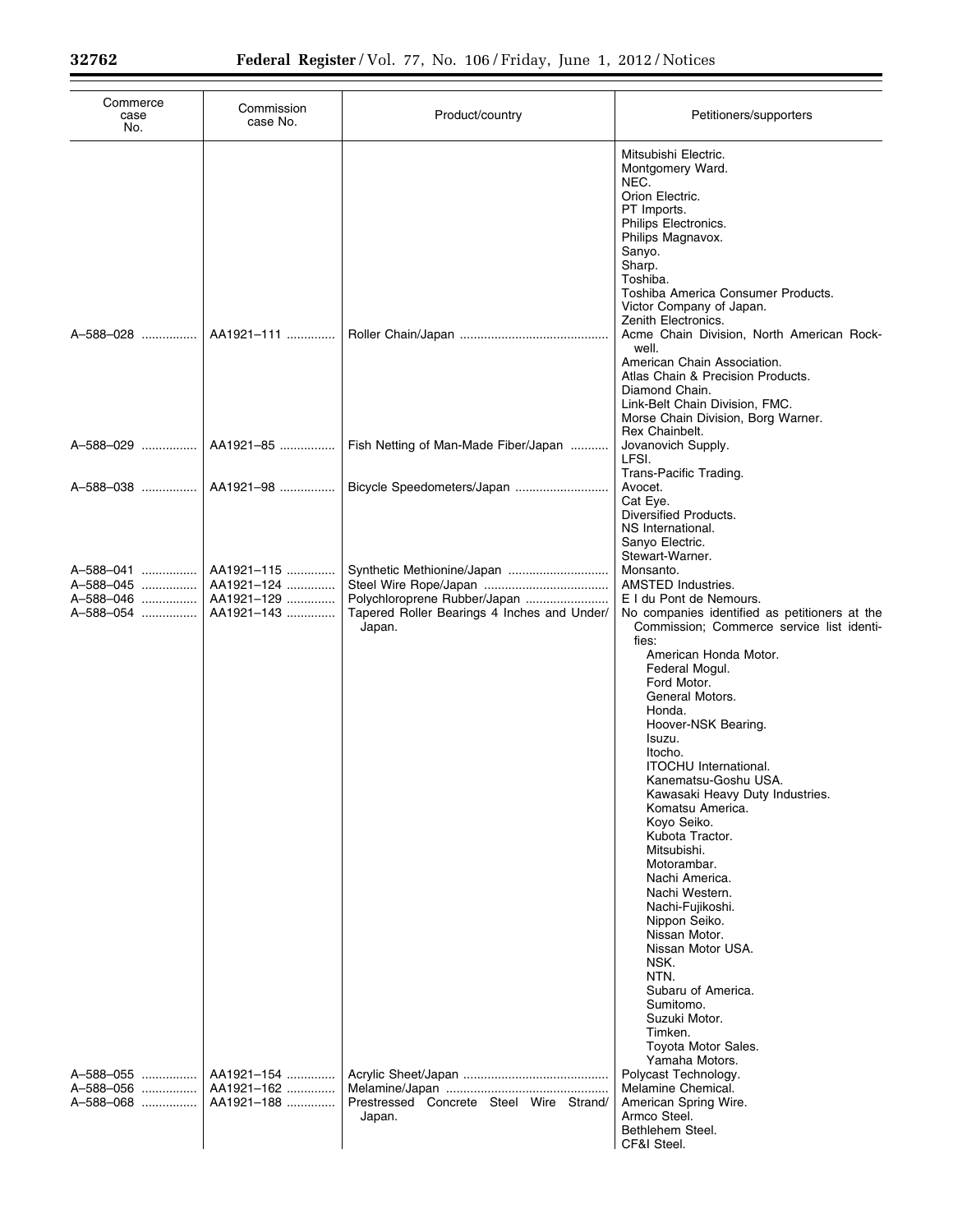| Commerce<br>case<br>No. | Commission<br>case No.     | Product/country                                           | Petitioners/supporters                                                                                                                                                                            |
|-------------------------|----------------------------|-----------------------------------------------------------|---------------------------------------------------------------------------------------------------------------------------------------------------------------------------------------------------|
| A-588-405               | 731-TA-207                 | Cellular Mobile Telephones/Japan                          | Florida Wire & Cable.<br>EF Johnson.<br>Motorola.                                                                                                                                                 |
| A-588-602               | l 731–TA–309 ………….         | Carbon Steel Butt-Weld Pipe Fittings/Japan                | Ladish.<br>Mills Iron Works.<br>Steel Forgings.<br>Tube Forgings of America.                                                                                                                      |
| A-588-604               | 731-TA-343                 | Tapered Roller Bearings Over 4 Inches/Japan               | Weldbend.<br>L&S Bearing.<br>Timken.                                                                                                                                                              |
| A-588-605               | 731-TA-347                 | Malleable Cast Iron Pipe Fittings/Japan                   | Torrington.<br>Grinnell.<br>Stanley G Flagg.<br>Stockham Valves & Fittings.                                                                                                                       |
|                         |                            | Color Picture Tubes/Japan                                 | U-Brand.<br>Ward Manufacturing.<br>Industrial Union Department, AFL-CIO.<br>International Association of Machinists &<br>Aerospace Workers.<br>International Brotherhood of Electrical Work-      |
|                         |                            |                                                           | ers.<br>International Union of Electronic, Electrical,<br>Technical, Salaried and Machine Workers.<br>Philips Electronic Components Group.<br>United Steelworkers of America.                     |
|                         |                            | Stainless Steel Butt-Weld Pipe Fittings/Japan             | Zenith Electronics.<br>Flo-Mac Inc.<br>Flowline.<br>Shaw Alloy Piping Products.                                                                                                                   |
| A-588-703               | 731–TA–377                 | Internal Combustion Industrial Forklift Trucks/<br>Japan. | Taylor Forge Stainless.<br>Ad-Hoc Group of Workers from Hyster's<br>Berea, Kentucky and Sulligent, Alabama<br>Facilities.                                                                         |
|                         |                            |                                                           | Allied Industrial Workers of America.<br>Hyster.<br>Independent Lift Truck Builders Union.<br>International Association of Machinists &<br>Aerospace Workers.<br>United Shop & Service Employees. |
|                         |                            | Brass Sheet and Strip/Japan                               | Allied Industrial Workers of America.<br>American Brass.<br><b>Bridgeport Brass.</b><br>Chase Brass & Copper.                                                                                     |
|                         |                            |                                                           | Hussey Copper.<br>International Association of Machinists &<br>Aerospace Workers.<br>Mechanics Educational Society of America                                                                     |
|                         |                            |                                                           | (Local 56).<br>The Miller Company.<br>North Coast Brass & Copper.                                                                                                                                 |
|                         |                            |                                                           | Olin.<br>Pegg Metals.<br>Revere Copper Products.<br>United Steelworkers of America.                                                                                                               |
| A-588-706<br>A-588-707  | 731-TA-384<br>731-TA-386   | Granular Polytetrafluoroethylene/Japan                    | Uniroyal Chemical.<br>E I du Pont de Nemours.<br>ICI Americas.                                                                                                                                    |
| A-588-802<br>A–588–804  | 731-TA-389<br>731-TA-394-A |                                                           | Verbatim.<br>Barden Corp.<br>Emerson Power Transmission.                                                                                                                                          |
|                         |                            |                                                           | Kubar Bearings.<br>McGill Manufacturing Co.<br>MPB.<br>Rexnord Inc.                                                                                                                               |
|                         | A-588-804    731-TA-394-B  | Cylindrical Roller Bearings/Japan                         | Rollway Bearings.<br>Torrington.<br>Barden Corp.<br>Emerson Power Transmission.<br>Kubar Bearings.<br>MPB.<br>Rollway Bearings.                                                                   |
|                         |                            |                                                           | Torrington.                                                                                                                                                                                       |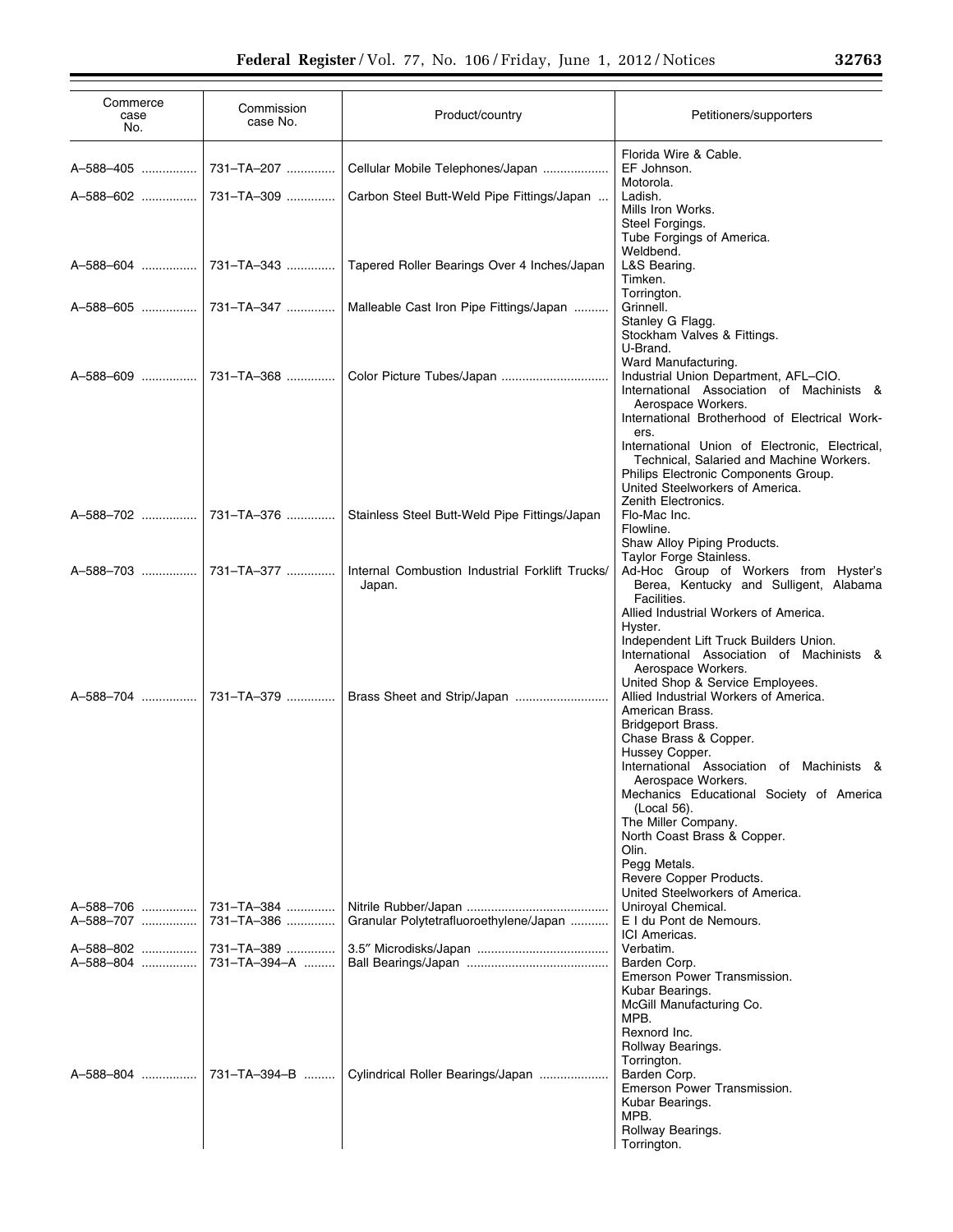Ξ

| Commerce<br>case<br>No.             | Commission<br>case No.                 | Product/country                                                                                         | Petitioners/supporters                                                                                                                                                                                                                                                                                                       |
|-------------------------------------|----------------------------------------|---------------------------------------------------------------------------------------------------------|------------------------------------------------------------------------------------------------------------------------------------------------------------------------------------------------------------------------------------------------------------------------------------------------------------------------------|
| A-588-804                           | 731-TA-394-C                           | Spherical Plain Bearings/Japan                                                                          | Barden Corp.<br>Emerson Power Transmission.<br>Kubar Bearings.<br>Rollway Bearings.                                                                                                                                                                                                                                          |
| A-588-806                           | 731–TA–408                             | Electrolytic Manganese Dioxide/Japan                                                                    | Torrington.<br>Chemetals.<br>Kerr-McGee.                                                                                                                                                                                                                                                                                     |
| A-588-807                           | 731-TA-414                             |                                                                                                         | Rayovac.<br>The Gates Rubber Company.<br>The Goodyear Tire and Rubber Company.                                                                                                                                                                                                                                               |
| A-588-809                           | 731-TA-426                             | Small Business Telephone Systems/Japan                                                                  | American Telephone & Telegraph.<br>Comdial.                                                                                                                                                                                                                                                                                  |
| A-588-810                           | 731–TA–429                             | Mechanical Transfer Presses/Japan                                                                       | Eagle Telephonic.<br>Allied Products.<br>United Autoworkers of America.<br>United Steelworkers of America.                                                                                                                                                                                                                   |
| A-588-811<br>A-588-812<br>A-588-815 | 731-TA-432<br>731-TA-440<br>731-TA-461 | Industrial Nitrocellulose/Japan<br>Gray Portland Cement and Clinker/Japan                               | Vemco.<br>Hercules.<br>Calaveras Cement.<br>Hanson Permanente Cement.<br>Independent Workers of North America<br>(Locals 49, 52, 89, 192 and 471).<br>International Union of Operating Engineers<br>(Local 12).<br>National Cement Co Inc.<br>National Cement Company of California.                                         |
| A-588-817                           | 731-TA-469                             | Electroluminescent Flat-Panel Displays/Japan                                                            | Southdown.<br>The Cherry Corporation.<br>Electro Plasma.<br>Magnascreen.<br>OIS Optical Imaging Systems.<br>Photonics Technology.<br>Planar Systems.                                                                                                                                                                         |
| A-588-823<br>A-588-826              | 731-TA-571<br>731-TA-617               | Professional Electric Cutting Tools/Japan<br>Corrosion-Resistant Carbon Steel Flat Prod-<br>ucts/Japan. | Plasmaco.<br>Black & Decker.<br>Bethlehem Steel.<br>California Steel Industries.<br>Geneva Steel.<br><b>Gulf States Steel.</b><br>Lukens Steel.<br>Nextech.<br>Rouge Steel Co.<br>Sharon Steel.<br>Theis Precision Steel.<br>Thompson Steel.<br>US Steel.<br>United Steelworkers of America.<br>WCI Steel.<br>Weirton Steel. |
| A-588-831                           | 731-TA-660                             | Grain-Oriented Silicon Electrical Steel/Japan                                                           | Allegheny Ludlum.<br>Armco Steel.<br>United Steelworkers of America.                                                                                                                                                                                                                                                         |
| A-588-833                           | 731-TA-681                             | Stainless Steel Bar/Japan                                                                               | AL Tech Specialty Steel.<br>Carpenter Technology.<br>Crucible Specialty Metals.<br>Electralloy.<br>Republic Engineered Steels.<br>Slater Steels.<br>Talley Metals Technology.                                                                                                                                                |
| A-588-835                           | 731-TA-714                             | Oil Country Tubular Goods/Japan                                                                         | United Steelworkers of America.<br>IPSCO.<br>Koppel Steel.<br>Lone Star Steel Co.<br>Maverick Tube.<br>Newport Steel.<br>North Star Steel.<br>US Steel.                                                                                                                                                                      |
| A-588-836                           | 731-TA-727                             |                                                                                                         | Air Products and Chemicals.                                                                                                                                                                                                                                                                                                  |
| A-588-837<br>A-588-838              | 731-TA-737<br>731-TA-739               | Large Newspaper Printing Presses/Japan                                                                  | Rockwell Graphics Systems.<br>Lukens Steel.                                                                                                                                                                                                                                                                                  |
| A-588-839                           | 731-TA-740                             |                                                                                                         | American Azide.                                                                                                                                                                                                                                                                                                              |
| A-588-840                           | 731-TA-748                             | Gas Turbo-Compressor Systems/Japan                                                                      | Demag Delaval.                                                                                                                                                                                                                                                                                                               |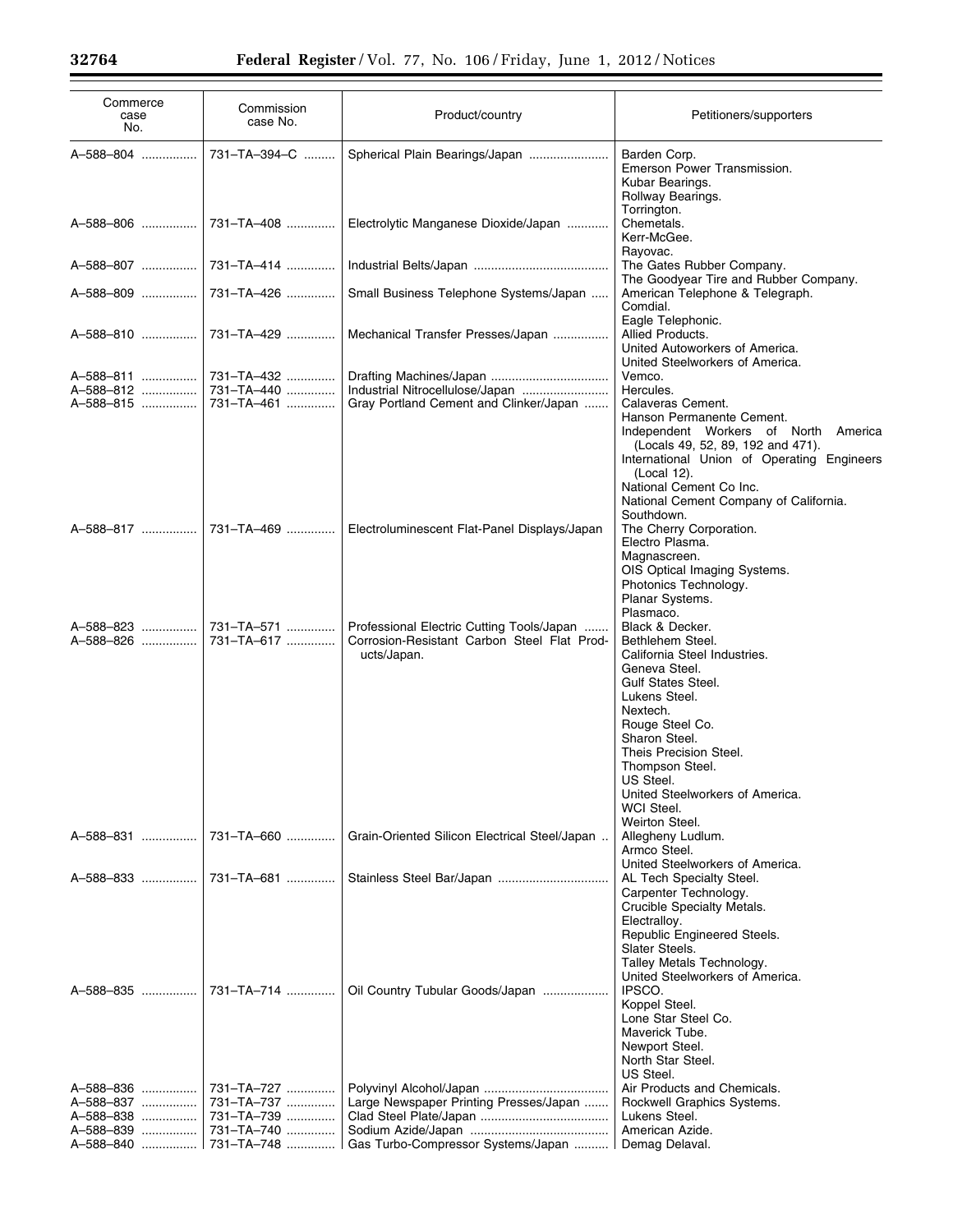| Commerce<br>case<br>No. | Commission<br>case No.   | Product/country                                               | Petitioners/supporters                                                                                                                                                                                                                         |
|-------------------------|--------------------------|---------------------------------------------------------------|------------------------------------------------------------------------------------------------------------------------------------------------------------------------------------------------------------------------------------------------|
| A-588-841<br>A-588-843  | 731-TA-750<br>731-TA-771 | Vector Supercomputers/Japan<br>Stainless Steel Wire Rod/Japan | Dresser-Rand.<br>United Steelworkers of America.<br>Cray Research.<br>AL Tech Specialty Steel.<br>Carpenter Technology.<br>Republic Engineered Steels.                                                                                         |
| A-588-845               | 731-TA-800               | Stainless Steel Sheet and Strip/Japan                         | Talley Metals Technology.<br>United Steelworkers of America.<br>Allegheny Ludlum.<br>Armco Steel.<br>Bethlehem Steel.<br>Butler Armco Independent Union.                                                                                       |
| A-588-846               | 731-TA-807               | Hot-Rolled Carbon Steel Flat Products/Japan                   | Carpenter Technology Corp.<br><b>J&amp;L Specialty Steel.</b><br>North American Stainless.<br>United Steelworkers of America.<br>Zanesville Armco Independent Organization.<br>Acme Steel.<br>Bethlehem Steel.<br>California Steel Industries. |
|                         |                          |                                                               | Gallatin Steel.<br>Geneva Steel.<br><b>Gulf States Steel.</b><br>Independent Steelworkers.<br>IPSCO.<br>Ispat/Inland.                                                                                                                          |
|                         |                          |                                                               | LTV Steel.<br>Nucor.<br>Rouge Steel Co.<br>Steel Dynamics.<br>US Steel.<br>United Steelworkers of America.<br>WCI Steel.                                                                                                                       |
| A-588-847               | 731-TA-820               | Cut-to-Length Carbon Steel Plate/Japan                        | Weirton Steel.<br>Wheeling-Pittsburgh Steel Corp.<br>Bethlehem Steel.<br>CitiSteel USA Inc.<br>Geneva Steel.<br>Gulf States Steel.                                                                                                             |
| A-588-850               | 731-TA-847               | Large-Diameter Carbon Steel Seamless Pipe/<br>Japan.          | <b>IPSCO Steel.</b><br>Tuscaloosa Steel.<br>US Steel.<br>United Steelworkers of America.<br>North Star Steel.<br>Timken.                                                                                                                       |
| A-588-851               | 731-TA-847               | Small-Diameter Carbon Steel Seamless Pipe/<br>Japan.          | US Steel.<br>United Steelworkers of America.<br>USS/Kobe.<br>Koppel Steel.<br>North Star Steel.<br>Sharon Tube.                                                                                                                                |
| A-588-852               | 731-TA-853               | Structural Steel Beams/Japan                                  | Timken.<br>US Steel.<br>United Steelworkers of America.<br>USS/Kobe.<br>Vision Metals' Gulf States Tube.<br>Northwestern Steel and Wire.                                                                                                       |
|                         |                          |                                                               | Nucor.<br>Nucor-Yamato Steel.<br><b>TXI-Chaparral Steel.</b><br>United Steelworkers of America.                                                                                                                                                |
| A-588-854               | 731-TA-860               |                                                               | Independent Steelworkers.<br>United Steelworkers of America.<br>Weirton Steel.                                                                                                                                                                 |
| A-588-856               | 731-TA-888               | Stainless Steel Angle/Japan                                   | Slater Steels.<br>United Steelworkers of America.                                                                                                                                                                                              |
| A-588-857               | 731-TA-919               | Welded Large Diameter Line Pipe/Japan                         | American Cast Iron Pipe.<br>Berg Steel Pipe.<br>Bethlehem Steel.<br>Napa Pipe/Oregon Steel Mills.<br>Saw Pipes USA.<br>Stupp.                                                                                                                  |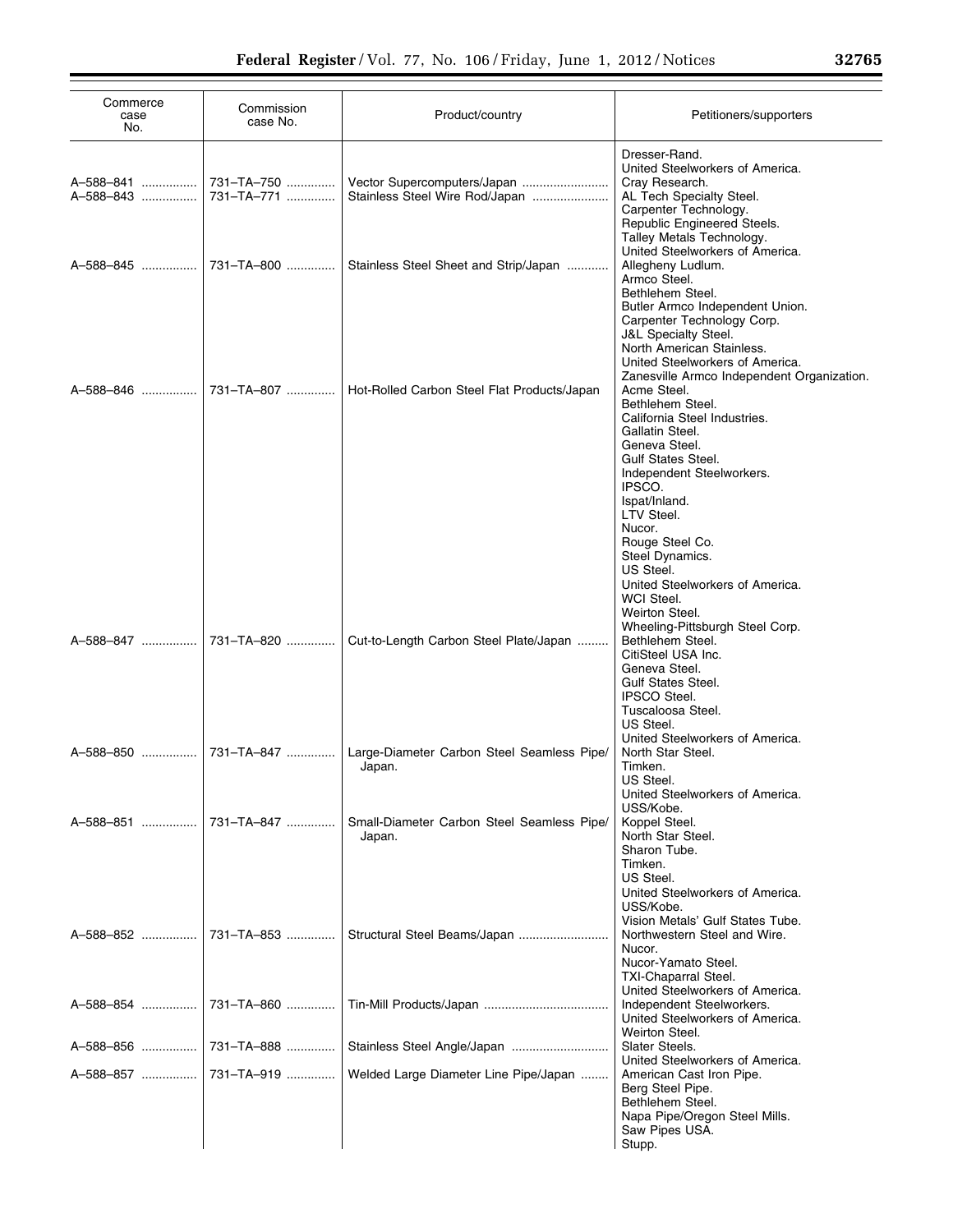| Commerce<br>case<br>No. | Commission<br>case No.    | Product/country                                                                                      | Petitioners/supporters                                                                                                                                                                                                                                                                                                                                                                            |
|-------------------------|---------------------------|------------------------------------------------------------------------------------------------------|---------------------------------------------------------------------------------------------------------------------------------------------------------------------------------------------------------------------------------------------------------------------------------------------------------------------------------------------------------------------------------------------------|
| A-588-861               | 731-TA-1016               |                                                                                                      | US Steel.<br>Celenex Ltd.<br>E I du Pont de Nemours & Co.                                                                                                                                                                                                                                                                                                                                         |
| A-588-862               | 731-TA-1023               | Certain Ceramic Station Post Insulators/Japan                                                        | Lapp Insulator Co LLC.<br>Newell Porcelain Co Inc.<br>Victor Insulators Inc.                                                                                                                                                                                                                                                                                                                      |
| A-588-866<br>A-602-803  | 731-TA-1090<br>731-TA-612 | Superalloy Degassed Chromium/Japan<br>Corrosion-Resistant Carbon Steel Flat Prod-<br>ucts/Australia. | Eramet Marietta Inc.<br>Armco Steel.<br>Bethlehem Steel.<br>California Steel Industries.<br>Geneva Steel.<br><b>Gulf States Steel.</b><br>Inland Steel Industries.<br>LTV Steel.<br>Lukens Steel.<br>National Steel.<br>Nextech.<br>Rouge Steel Co.<br>Sharon Steel.<br>Theis Precision Steel.<br>Thompson Steel.<br>US Steel.<br>United Steelworkers of America.<br>WCI Steel.<br>Weirton Steel. |
| A-791-805               | 731-TA-792                | Stainless Steel Plate in Coils/South Africa                                                          | Allegheny Ludlum.<br>Armco Steel.<br><b>J&amp;L Specialty Steel.</b><br>Lukens Steel.<br>North American Stainless.<br>United Steelworkers of America.                                                                                                                                                                                                                                             |
| A-791-808               | 731-TA-850                | Small-Diameter Carbon Steel Seamless Pipe/<br>South Africa.                                          | Koppel Steel.<br>North Star Steel.<br>Sharon Tube.<br>Timken.<br>US Steel.<br>United Steelworkers of America.<br>USS/Kobe.<br>Vision Metals' Gulf States Tube.                                                                                                                                                                                                                                    |
| A-791-809               | 731-TA-905                | Hot-Rolled Steel Products/South Africa                                                               | Bethlehem Steel.<br>Gallatin Steel.<br>Independent Steelworkers.<br>IPSCO.<br>LTV Steel.<br>National Steel.<br>Nucor.<br>Rouge Steel Co.<br>Steel Dynamics.<br>US Steel.<br>United Steelworkers of America.<br>WCI Steel Inc.<br>Weirton Steel.<br>Wheeling-Pittsburgh Steel Corp.                                                                                                                |
| A-791-815               | 731-TA-987                |                                                                                                      | Bear Metallurgical Co.<br>Shieldalloy Metallurgical Corp.                                                                                                                                                                                                                                                                                                                                         |
| A-821-801               | 731-TA-340E               |                                                                                                      | Agrico Chemical.<br>American Cyanamid.<br>CF Industries.<br>First Mississippi.<br>Mississippi Chemical.<br>Terra International.<br>WR Grace.                                                                                                                                                                                                                                                      |
| A-821-802               | 731-TA-539-C              |                                                                                                      | Ferret Exploration.<br>First Holding.<br>Geomex Minerals.<br><b>IMC Fertilizer.</b><br>Malapai Resources.<br>Oil, Chemical and Atomic Workers.<br>Pathfinder Mines.<br>Power Resources.<br>Rio Algom Mining.<br>Solution Mining.                                                                                                                                                                  |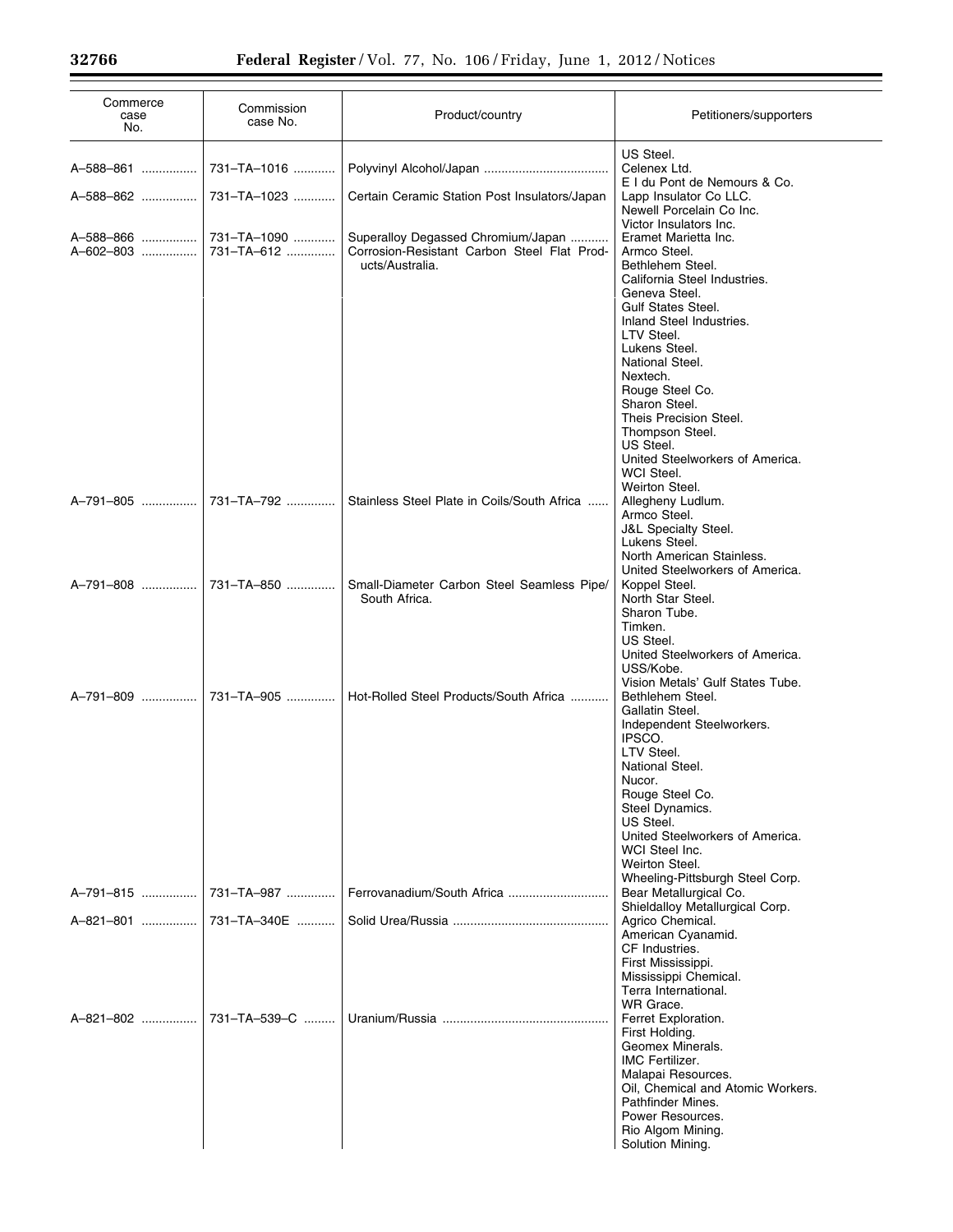| Commerce<br>case<br>No. | Commission<br>case No.   | Product/country                                                                            | Petitioners/supporters                                                                                                                                                                                                                                                                                                  |
|-------------------------|--------------------------|--------------------------------------------------------------------------------------------|-------------------------------------------------------------------------------------------------------------------------------------------------------------------------------------------------------------------------------------------------------------------------------------------------------------------------|
| A-821-804               | 731-TA-568               |                                                                                            | <b>Total Minerals.</b><br>Umetco Minerals.<br>Uranium Resources.<br>AIMCOR.<br>Alabama Silicon.<br>American Alloys.<br>Globe Metallurgical.<br>Oil, Chemical and Atomic Workers (Local                                                                                                                                  |
| A-821-805               | 731-TA-697               |                                                                                            | 389).<br>Silicon Metaltech.<br>United Autoworkers of America (Local 523).<br>United Steelworkers of America (Locals 2528,<br>3081, 5171 and 12646).<br>Dow Chemical.<br>International Union of Operating Engineers<br>(Local 564).<br>Magnesium Corporation of America.<br>United Steelworkers of America (Local 8319). |
| A-821-807<br>A-821-809  | 731-TA-702<br>731-TA-808 | Ferrovanadium and Nitrided Vanadium/Russia<br>Hot-Rolled Carbon Steel Flat Products/Russia | Shieldalloy Metallurgical.<br>Acme Steel.<br>Bethlehem Steel.<br>California Steel Industries.                                                                                                                                                                                                                           |
|                         |                          |                                                                                            | Gallatin Steel.<br>Geneva Steel.<br>Gulf States Steel.<br>Independent Steelworkers.<br>IPSCO.<br>Ispat/Inland.<br>LTV Steel.<br>National Steel.<br>Nucor.<br>Rouge Steel Co.<br>Steel Dynamics.<br>US Steel.<br>United Steelworkers of America.<br>WCI Steel.<br>Weirton Steel.                                         |
| A-821-811               | 731-TA-856               |                                                                                            | Wheeling-Pittsburgh Steel Corp.<br>Agrium.<br>Air Products and Chemicals.<br>El Dorado Chemical.<br>LaRoche.<br>Mississippi Chemical.<br>Nitram.                                                                                                                                                                        |
|                         |                          |                                                                                            | Wil-Gro Fertilizer.<br>Globe Metallurgical Inc.<br>SIMCALA Inc.                                                                                                                                                                                                                                                         |
| A-821-819               | 731-TA-1072              | Pure and Alloy Magnesium/Russia                                                            | Garfield Alloys Inc.<br>Glass, Molders, Pottery, Plastics & Allied<br>Workers International Local 374.<br>Halaco Engineering.<br>MagReTech Inc.                                                                                                                                                                         |
| A-822-801               | 731-TA-340B              |                                                                                            | United Steelworkers of America Local 8319.<br>US Magnesium LLC.<br>Agrico Chemical.<br>American Cyanamid.<br>CF Industries.<br>First Mississippi.                                                                                                                                                                       |
| A-822-804               | 731-TA-873               | Steel Concrete Reinforcing Bar/Belarus                                                     | Mississippi Chemical.<br>Terra International.<br>WR Grace.<br>AB Steel Mill Inc.<br>AmeriSteel.<br>Auburn Steel.<br>Birmingham Steel.<br>Border Steel.<br>Cascade Steel Rolling Mills Inc.<br>CMC Steel Group.<br>Co-Steel Inc.<br>Marion Steel.<br>North Star Steel Co.                                                |
|                         |                          |                                                                                            | Nucor Steel.                                                                                                                                                                                                                                                                                                            |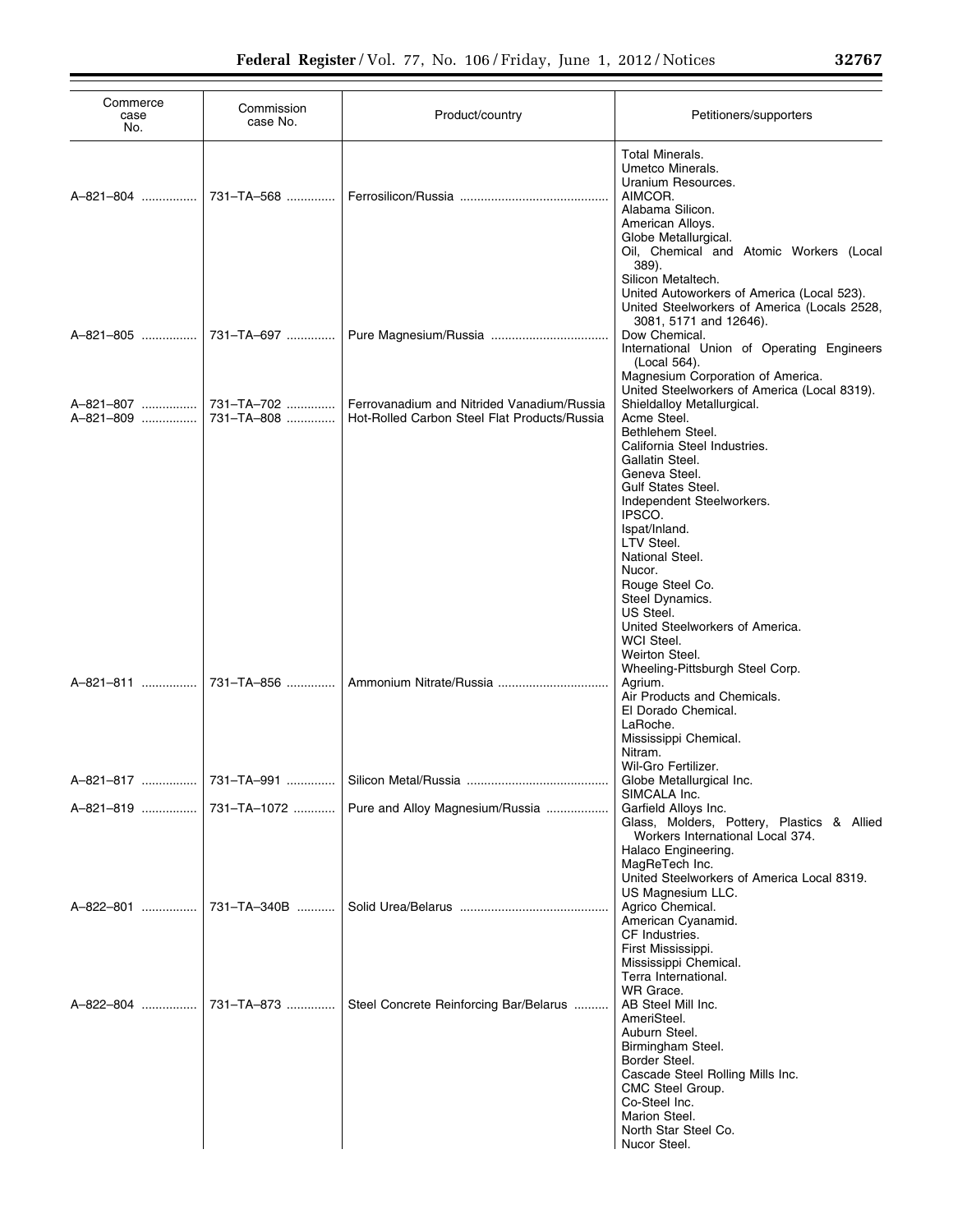| Commerce<br>case<br>No. | Commission<br>case No. | Product/country                        | Petitioners/supporters                                                                                                                                                                                                |
|-------------------------|------------------------|----------------------------------------|-----------------------------------------------------------------------------------------------------------------------------------------------------------------------------------------------------------------------|
| A-823-801               | 731-TA-340H            |                                        | Rebar Trade Action Coalition.<br>Riverview Steel.<br>Sheffield Steel.<br>TAMCO.<br>TXI-Chaparral Steel Co.<br>Agrico Chemical.<br>American Cyanamid.<br>CF Industries.<br>First Mississippi.<br>Mississippi Chemical. |
| A-823-802               | 731-TA-539-E           |                                        | Terra International.<br>WR Grace.<br>Ferret Exploration.<br>First Holding.<br>Geomex Minerals.<br>IMC Fertilizer.<br>Malapai Resources.                                                                               |
|                         |                        |                                        | Oil, Chemical and Atomic Workers.<br>Pathfinder Mines.<br>Power Resources.<br>Rio Algom Mining.<br>Solution Mining.<br><b>Total Minerals.</b><br>Umetco Minerals.<br>Uranium Resources.                               |
| A-823-804               | 731-TA-569             |                                        | AIMCOR.<br>Alabama Silicon.<br>American Alloys.<br>Globe Metallurgical.<br>Oil, Chemical and Atomic Workers (Local<br>389).<br>Silicon Metaltech.                                                                     |
| A-823-805               | 731-TA-673             | Silicomanganese/Ukraine                | United Autoworkers of America (Local 523).<br>United Steelworkers of America (Locals 2528,<br>3081, 5171 and 12646).<br>Elkem Metals.<br>Oil, Chemical and Atomic Workers (Local 3-<br>639).                          |
| A-823-809               | 731-TA-882             | Steel Concrete Reinforcing Bar/Ukraine | AB Steel Mill Inc.<br>AmeriSteel.<br>Auburn Steel.<br>Birmingham Steel.<br>Border Steel.<br>Cascade Steel Rolling Mills Inc.<br>CMC Steel Group.                                                                      |
|                         |                        |                                        | Co-Steel Inc.<br>Marion Steel.<br>North Star Steel Co.<br>Nucor Steel.<br>Rebar Trade Action Coalition.<br>Riverview Steel.                                                                                           |
| A-823-810               | 731-TA-894             |                                        | Sheffield Steel.<br>TAMCO.<br>TXI-Chaparral Steel Co.<br>Agrium.<br>Air Products and Chemicals.                                                                                                                       |
|                         |                        |                                        | Committee for Fair Ammonium Nitrate Trade.<br>El Dorado Chemical.<br>LaRoche Industries.<br>Mississippi Chemical.<br>Nitram.<br>Prodica.                                                                              |
| A-823-811               | 731-TA-908             | Hot-Rolled Steel Products/Ukraine      | Bethlehem Steel.<br>Gallatin Steel.<br>Independent Steelworkers.<br>IPSCO.<br>LTV Steel.<br>National Steel.<br>Nucor.<br>Rouge Steel Co.<br>Steel Dynamics.<br>US Steel.                                              |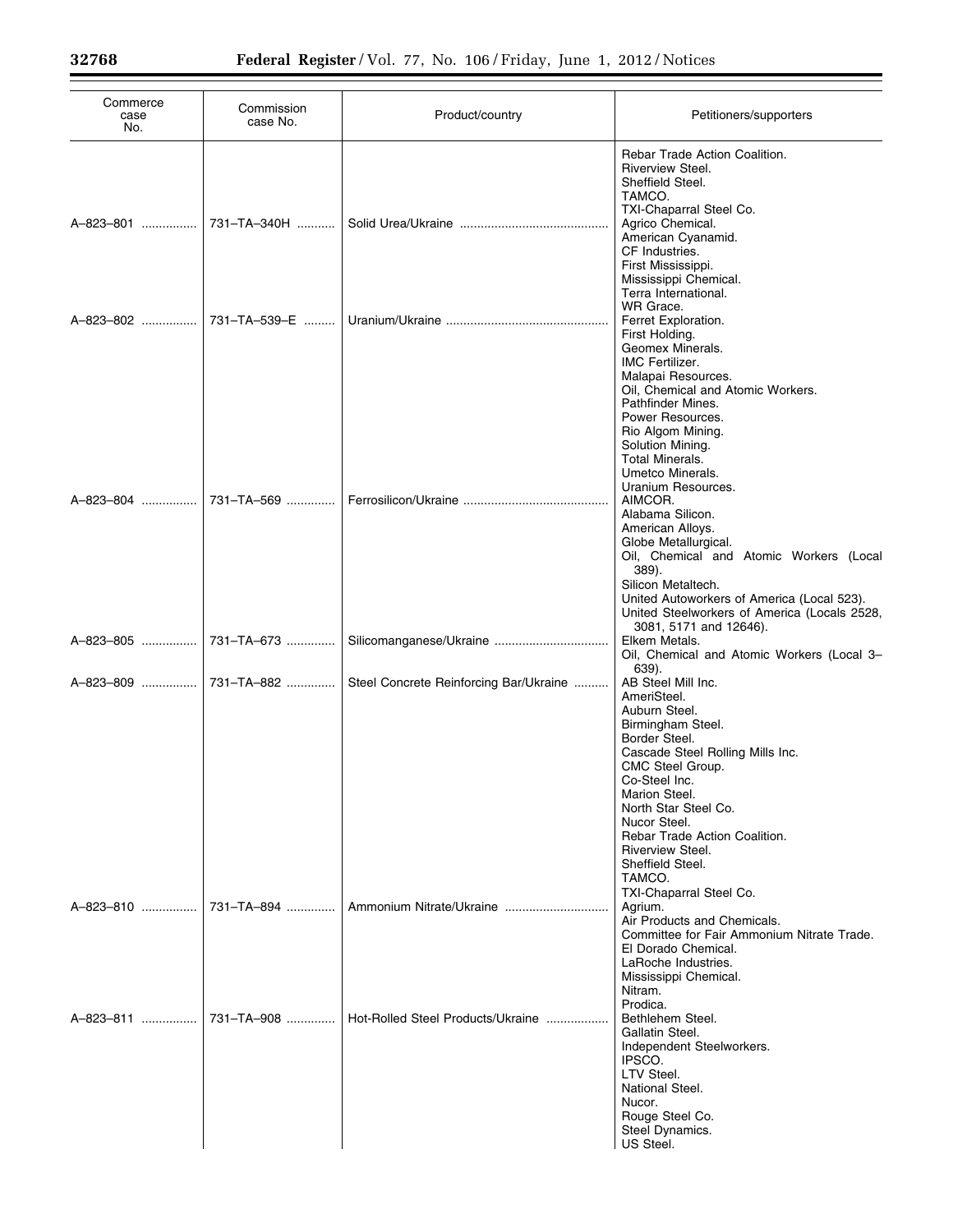| Commerce<br>case<br>No. | Commission<br>case No. | Product/country                                      | Petitioners/supporters                                                                                                                                                                                                                                                                                                                                    |
|-------------------------|------------------------|------------------------------------------------------|-----------------------------------------------------------------------------------------------------------------------------------------------------------------------------------------------------------------------------------------------------------------------------------------------------------------------------------------------------------|
| A-823-812               | 731-TA-962             | Carbon and Certain Alloy Steel Wire Rod/<br>Ukraine. | United Steelworkers of America.<br>WCI Steel Inc.<br>Weirton Steel.<br>Wheeling-Pittsburgh Steel Corp.<br>AmeriSteel.<br>Birmingham Steel.<br>Cascade Steel Rolling Mills.<br>Connecticut Steel Corp.<br>Co-Steel Raritan.<br>GS Industries.<br>Keystone Consolidated Industries.<br>North Star Steel Texas.<br>Nucor Steel-Nebraska (a division of Nucor |
| A-831-801               | 731-TA-340A            |                                                      | Corp).<br>Republic Technologies International.<br>Rocky Mountain Steel Mills.<br>Agrico Chemical.<br>American Cyanamid.<br>CF Industries.<br>First Mississippi.<br>Mississippi Chemical.<br>Terra International.                                                                                                                                          |
| A-834-806               | 731-TA-902             | Hot-Rolled Steel Products/Kazakhstan                 | WR Grace.<br>Bethlehem Steel.<br>Gallatin Steel.<br>Independent Steelworkers.<br>IPSCO.<br>LTV Steel.<br>National Steel.<br>Nucor.<br>Rouge Steel Co.                                                                                                                                                                                                     |
| A-834-807               | 731-TA-930             |                                                      | Steel Dymanics.<br>US Steel.<br>United Steelworkers of America.<br>WCI Steel Inc.<br>Weirton Steel.<br>Wheeling-Pittsburgh Steel Corp.<br>Eramet Marietta.                                                                                                                                                                                                |
| A-841-804               | 731-TA-879             | Steel Concrete Reinforcing Bar/Moldova               | Paper, Allied-Industrial, Chemical and Energy<br>Workers International Union, Local 5-0639.<br>AB Steel Mill Inc.<br>AmeriSteel.<br>Auburn Steel.<br>Birmingham Steel.<br>Border Steel.<br>Cascade Steel Rolling Mills Inc.                                                                                                                               |
| A-841-805               | 731-TA-959             | Carbon and Certain Alloy Steel Wire Rod/<br>Moldova. | CMC Steel Group.<br>Co-Steel Inc.<br>Marion Steel.<br>North Star Steel Co.<br>Nucor Steel.<br>Rebar Trade Action Coalition.<br>Riverview Steel.<br>Sheffield Steel.<br>TAMCO.<br>TXI-Chaparral Steel Co.<br>AmeriSteel.<br>Birmingham Steel.<br>Cascade Steel Rolling Mills.<br>Connecticut Steel Corp.<br>Co-Steel Raritan.                              |
| A-842-801               | 731-TA-340F            |                                                      | GS Industries.<br>Keystone Consolidated Industries.<br>North Star Steel Texas.<br>Nucor Steel-Nebraska (a division of Nucor<br>Corp).<br>Republic Technologies International.<br>Rocky Mountain Steel Mills.<br>Agrico Chemical.<br>American Cyanamid.<br>CF Industries.<br>First Mississippi.                                                            |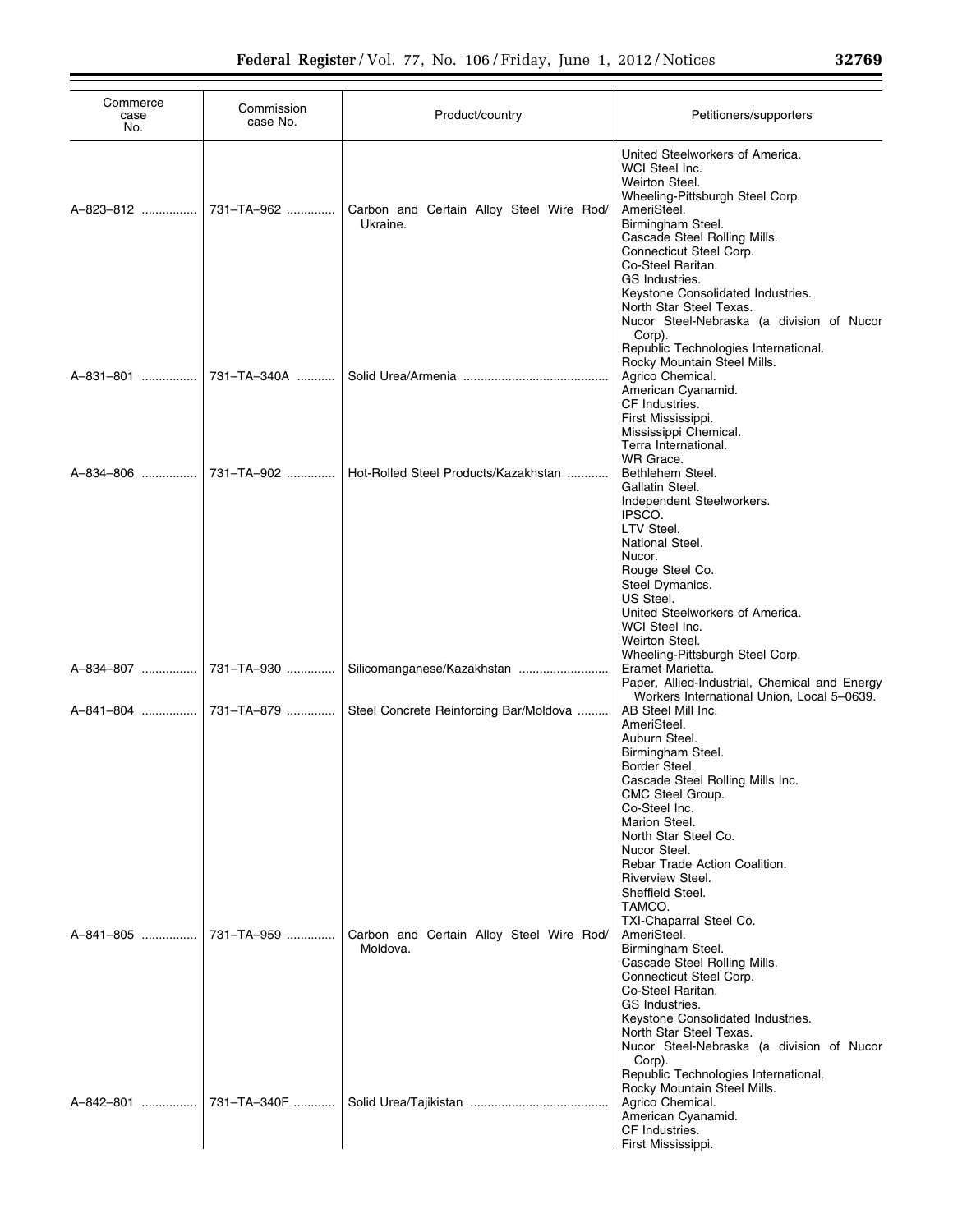| Commerce<br>case<br>No.                          | Commission<br>case No.                                   | Product/country                                               | Petitioners/supporters                                                                                                                                                                                                                                                                                                 |
|--------------------------------------------------|----------------------------------------------------------|---------------------------------------------------------------|------------------------------------------------------------------------------------------------------------------------------------------------------------------------------------------------------------------------------------------------------------------------------------------------------------------------|
| A-843-801                                        | 731-TA-340G                                              |                                                               | Mississippi Chemical.<br>Terra International.<br>WR Grace.<br>Agrico Chemical.<br>American Cyanamid.<br>CF Industries.<br>First Mississippi.                                                                                                                                                                           |
| A-843-802                                        | 731-TA-539                                               |                                                               | Mississippi Chemical.<br>Terra International.<br>WR Grace.<br>Ferret Exploration.<br>First Holding.<br>Geomex Minerals.<br><b>IMC Fertilizer.</b><br>Malapai Resources.                                                                                                                                                |
| A-843-804                                        | 731-TA-566                                               |                                                               | Oil, Chemical and Atomic Workers.<br>Pathfinder Mines.<br>Power Resources.<br>Rio Algom Mining.<br>Solution Mining.<br><b>Total Minerals.</b><br>Umetco Minerals.<br>Uranium Resources.<br>AIMCOR.<br>Alabama Silicon.<br>American Alloys.<br>Globe Metallurgical.<br>Oil, Chemical and Atomic Workers (Local<br>389). |
| A-844-801                                        | 731-TA-340I                                              |                                                               | Silicon Metaltech.<br>United Autoworkers of America (Local 523).<br>United Steelworkers of America (Locals 2528,<br>3081, 5171 and 12646).<br>Agrico Chemical.<br>American Cyanamid.<br>CF Industries.                                                                                                                 |
| A-844-802                                        | 731-TA-539-F                                             |                                                               | First Mississippi.<br>Mississippi Chemical.<br>Terra International.<br>WR Grace.<br>Ferret Exploration.<br>First Holding.<br>Geomex Minerals.<br>IMC Fertilizer.<br>Malapai Resources.                                                                                                                                 |
| A-851-802                                        | 731-TA-846                                               | Small-Diameter Carbon Steel Seamless Pipe/<br>Czech Republic. | Oil, Chemical and Atomic Workers.<br>Pathfinder Mines.<br>Power Resources.<br>Rio Algom Mining.<br>Solution Mining.<br>Total Minerals.<br>Umetco Minerals.<br>Uranium Resources.<br>Koppel Steel.<br>North Star Steel.<br>Sharon Tube.<br>Timken.                                                                      |
| C-122-404                                        | 701-TA-224                                               |                                                               | US Steel.<br>United Steelworkers of America.<br>USS/Kobe.<br>Vision Metals' Gulf States Tube.<br>National Pork Producers Council.<br>Wilson Foods.                                                                                                                                                                     |
| C-122-805<br>C-122-815<br>C-122-815<br>C-122-839 | 701-TA-297<br>701-TA-309-A<br>701-TA-309-B<br>701-TA-414 | Softwood Lumber/Canada                                        | Bethlehem Steel.<br>CF&I Steel.<br>Magnesium Corporation of America.<br>Magnesium Corporation of America.<br>71 Lumber Co.<br>Almond Bros Lbr Co.<br>Anthony Timberlands.<br>Balfour Lbr Co.<br>Ball Lumber.                                                                                                           |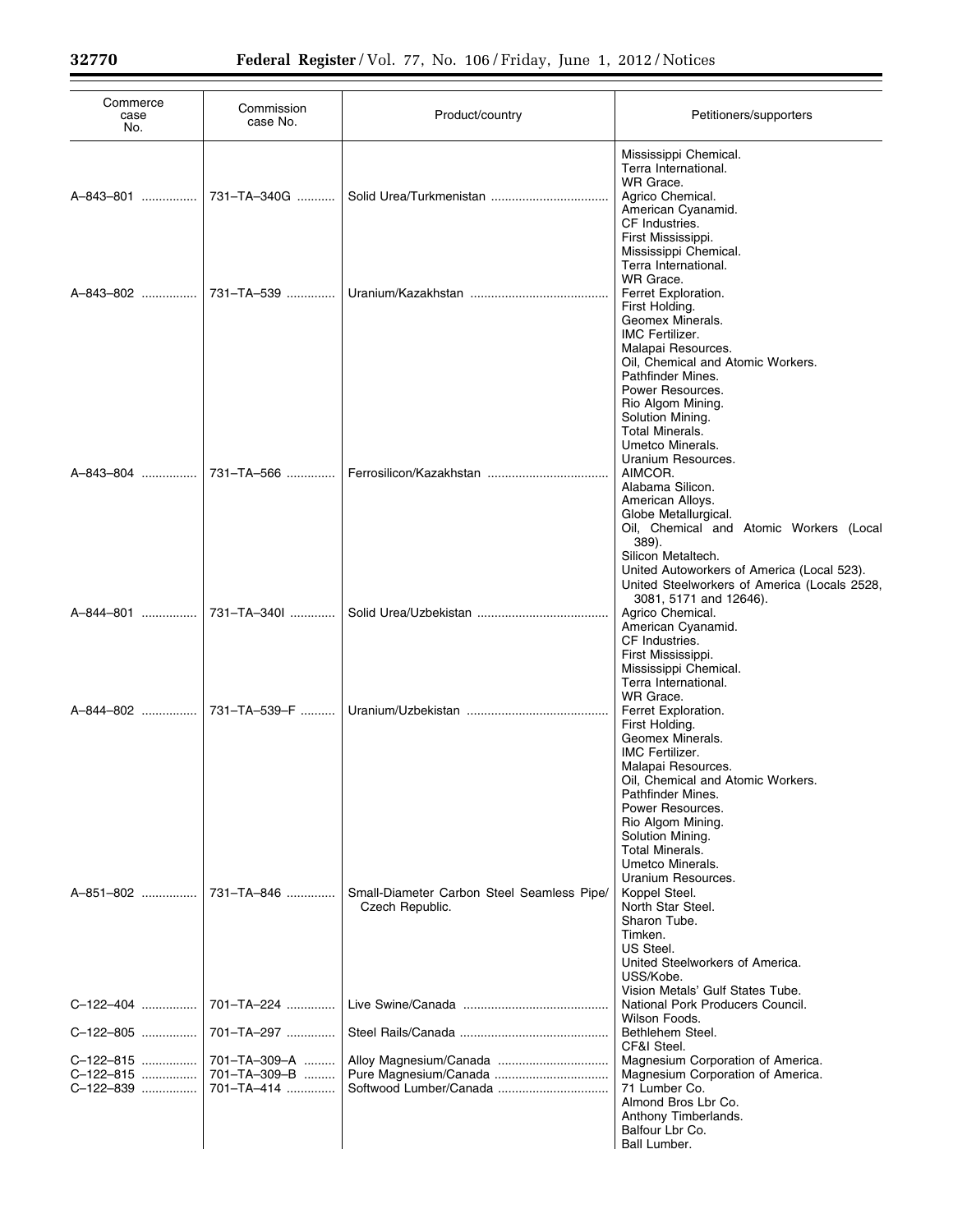| Commerce<br>case<br>No. | Commission<br>case No. | Product/country | Petitioners/supporters                                                                                                                                                                                                                                                                                                                                                                                                                                                                                                                                                                                                                                                                                                                                                                                                                                                                                                                                                                                                                                                                                                                                                                                                                                                                                                                                                                                                                                                                                                                                                                                                                                                                                                                                                          |
|-------------------------|------------------------|-----------------|---------------------------------------------------------------------------------------------------------------------------------------------------------------------------------------------------------------------------------------------------------------------------------------------------------------------------------------------------------------------------------------------------------------------------------------------------------------------------------------------------------------------------------------------------------------------------------------------------------------------------------------------------------------------------------------------------------------------------------------------------------------------------------------------------------------------------------------------------------------------------------------------------------------------------------------------------------------------------------------------------------------------------------------------------------------------------------------------------------------------------------------------------------------------------------------------------------------------------------------------------------------------------------------------------------------------------------------------------------------------------------------------------------------------------------------------------------------------------------------------------------------------------------------------------------------------------------------------------------------------------------------------------------------------------------------------------------------------------------------------------------------------------------|
|                         |                        |                 | Banks Lumber Company.<br>Barge Forest Products Co.<br>Beadles Lumber Co.<br>Bearden Lumber.<br>Bennett Lumber.<br>Big Valley Band Mill.<br>Bighorn Lumber Co Inc.<br>Blue Mountain Lumber.<br>Buddy Bean Lumber.<br>Burgin Lumber Co Ltd.<br>Burt Lumber Company.<br>C&D Lumber Co.<br>Ceda-Pine Veneer.<br>Cersosimo Lumber Co Inc.<br>Charles Ingram Lumber Co Inc.<br>Charleston Heart Pine.<br>Chesterfield Lumber.<br>Chips.<br>Chocorua Valley Lumber Co.<br>Claude Howard Lumber.<br>Clearwater Forest Industries.<br>CLW Inc.<br>CM Tucker Lumber Corp.<br>Coalition for Fair Lumber Imports Executive<br>Committee.<br>Cody Lumber Co.<br>Collins Pine Co.<br>Collums Lumber.<br>Columbus Lumber Co.<br>Contoocook River Lumber.<br>Conway Guiteau Lumber.<br>Cornwright Lumber Co.<br>Crown Pacific.<br>Daniels Lumber Inc.<br>Dean Lumber Co Inc.<br>Deltic Timber Corporation.<br>Devils Tower Forest Products.<br>DiPrizio Pine Sales.<br>Dorchester Lumber Co.<br>DR Johnson Lumber.<br>East Brainerd Lumber Co.<br>East Coast Lumber Company.<br>Eas-Tex Lumber.<br>ECK Wood Products.<br>Ellingson Lumber Co.<br>Elliott Sawmilling.<br>Empire Lumber Co.<br>Evergreen Forest Products.<br>Excalibur Shelving Systems Inc.<br>Exley Lumber Co.<br>FH Stoltze Land & Lumber Co.<br>FL Turlington Lbr Co Inc.<br>Fleming Lumber.<br>Flippo Lumber.<br>Floragen Forest Products.<br>Frank Lumber Co.<br>Franklin Timber Co.<br>Fred Tebb & Sons.<br>Fremont Sawmill.<br>Frontier Resources.<br>Garrison Brothers Lumber Co and Subsidi-<br>aries.<br>Georgia Lumber.<br>Gilman Building Products.<br>Godfrey Lumber.<br>Granite State Forest Prod Inc.<br>Great Western Lumber Co.<br>Greenville Molding Inc.<br>Griffin Lumber Company.<br>Guess Brothers Lumber. |
|                         |                        |                 | Gulf Lumber.<br>Gulf States Paper.                                                                                                                                                                                                                                                                                                                                                                                                                                                                                                                                                                                                                                                                                                                                                                                                                                                                                                                                                                                                                                                                                                                                                                                                                                                                                                                                                                                                                                                                                                                                                                                                                                                                                                                                              |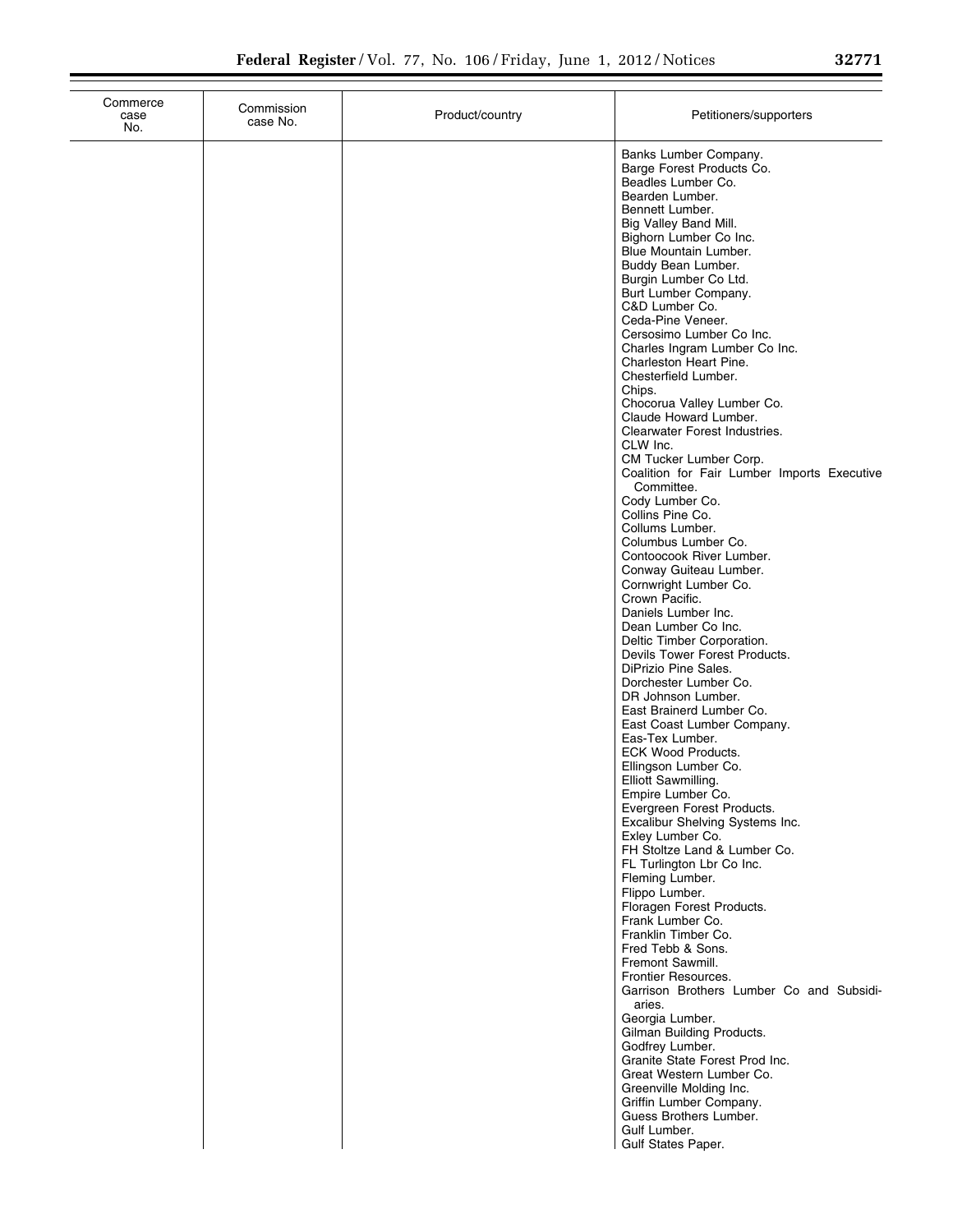| Commerce<br>case<br>No. | Commission<br>case No. | Product/country | Petitioners/supporters                                                                                                                                                                                                                                                                                                                                                                                                                                                                                                                                                                                                                                                                                                                                                                                                                                                                                                                                                                                                                                                                                                                                                                                                                                                                                                                                                                                                                                                                                                                                                                                                                                                                                                                                                                   |
|-------------------------|------------------------|-----------------|------------------------------------------------------------------------------------------------------------------------------------------------------------------------------------------------------------------------------------------------------------------------------------------------------------------------------------------------------------------------------------------------------------------------------------------------------------------------------------------------------------------------------------------------------------------------------------------------------------------------------------------------------------------------------------------------------------------------------------------------------------------------------------------------------------------------------------------------------------------------------------------------------------------------------------------------------------------------------------------------------------------------------------------------------------------------------------------------------------------------------------------------------------------------------------------------------------------------------------------------------------------------------------------------------------------------------------------------------------------------------------------------------------------------------------------------------------------------------------------------------------------------------------------------------------------------------------------------------------------------------------------------------------------------------------------------------------------------------------------------------------------------------------------|
|                         |                        |                 | Guy Bennett Lumber.<br>Hampton Resources.<br>Hancock Lumber.<br>Hankins Inc.<br>Hankins Lumber Co.<br>Harrigan Lumber.<br>Harwood Products.<br>Haskell Lumber Inc.<br>Hatfield Lumber.<br>Hedstrom Lumber.<br>Herrick Millwork Inc.<br>HG Toler & Son Lumber Co Inc.<br>HG Wood Industries LLC.<br>Hogan & Storey Wood Prod.<br>Hogan Lumber Co.<br>Hood Industries.<br>HS Hofler & Sons Lumber Co Inc.<br>Hubbard Forest Ind Inc.<br>HW Culp Lumber Co.<br>Idaho Veneer Co.<br>Industrial Wood Products.<br>Intermountain Res LLC.<br>International Paper.<br>J Franklin Jones Lumber Co Inc.<br>Jack Batte & Sons Inc.<br>Jasper Lumber Company.<br>JD Martin Lumber Co.<br>JE Jones Lumber Co.<br>Jerry G Williams & Sons.<br>JH Knighton Lumber Co.<br>Johnson Lumber Company.<br>Jordan Lumber & Supply.<br>Joseph Timber Co.<br>JP Haynes Lbr Co Inc.<br>JV Wells Inc.<br>JW Jones Lumber.<br>Keadle Lumber Enterprises.<br>Keller Lumber.<br>King Lumber Co.<br>Konkolville Lumber.<br>Langdale Forest Products.<br>Laurel Lumber Company.<br>Leavitt Lumber Co.<br>Leesville Lumber Co.<br>Limington Lumber Co.<br>Longview Fibre Co.<br>Lovell Lumber Co Inc.<br>M Kendall Lumber Co.<br>Manke Lumber Co.<br>Marriner Lumber Co.<br>Mason Lumber.<br>MB Heath & Sons Lumber Co.<br>MC Dixon Lumber Co Inc.<br>Mebane Lumber Co Inc.<br>Metcalf Lumber Co Inc.<br>Millry Mill Co Inc.<br>Moose Creek Lumber Co.<br>Moose River Lumber.<br>Morgan Lumber Co Inc.<br>Mount Yonah Lumber Co.<br>Nagel Lumber.<br>New Kearsarge Corp.<br>New South.<br>Nicolet Hardwoods.<br>Nieman Sawmills SD.<br>Nieman Sawmills WY.<br>North Florida.<br>Northern Lights Timber & Lumber.<br>Northern Neck Lumber Co.<br>Ochoco Lumber Co.<br>Olon Belcher Lumber Co.<br>Owens and Hurst Lumber. |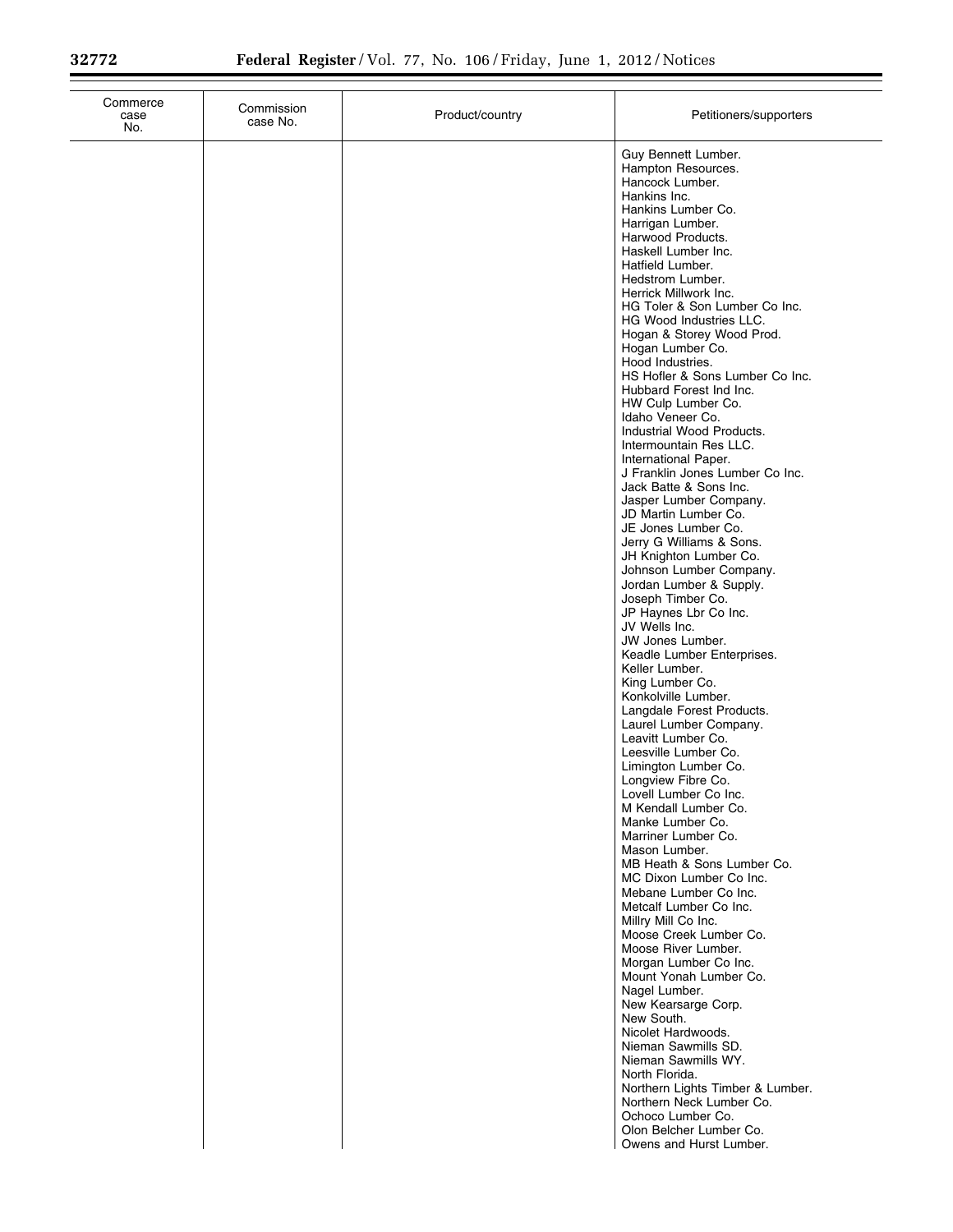| Commerce<br>case<br>No. | Commission<br>case No. | Product/country | Petitioners/supporters                                                                                                                                                                                                                                                                                                                                                                                                                                                                                                                                                                                                                                                                                                                                                                                                                                                                                                                                                                                                                                                                                                                                                                                                                                                                                                                                                                                                                                                                                                                                                                                                                                                                                                                                                                                                |
|-------------------------|------------------------|-----------------|-----------------------------------------------------------------------------------------------------------------------------------------------------------------------------------------------------------------------------------------------------------------------------------------------------------------------------------------------------------------------------------------------------------------------------------------------------------------------------------------------------------------------------------------------------------------------------------------------------------------------------------------------------------------------------------------------------------------------------------------------------------------------------------------------------------------------------------------------------------------------------------------------------------------------------------------------------------------------------------------------------------------------------------------------------------------------------------------------------------------------------------------------------------------------------------------------------------------------------------------------------------------------------------------------------------------------------------------------------------------------------------------------------------------------------------------------------------------------------------------------------------------------------------------------------------------------------------------------------------------------------------------------------------------------------------------------------------------------------------------------------------------------------------------------------------------------|
|                         |                        |                 | Packaging Corp of America.<br>Page & Hill Forest Products.<br>Paper, Allied-Industrial, Chemical and Energy<br>Workers International Union.<br>Parker Lumber.<br>Pate Lumber Co Inc.<br>PBS Lumber.<br>Pedigo Lumber Co.<br>Piedmont Hardwood Lumber Co.<br>Pine River Lumber Co.<br>Pinecrest Lumber Co.<br>Pleasant River Lumber Co.<br>Pleasant Western Lumber Inc.<br>Plum Creek Timber.<br>Pollard Lumber.<br>Portac.<br>Potlatch.<br>Potomac Supply.<br>Precision Lumber Inc.<br>Pruitt Lumber Inc.<br>R Leon Williams Lumber Co.<br>RA Yancey Lumber.<br>Rajala Timber Co.<br>Ralph Hamel Forest Products.<br>Randy D Miller Lumber.<br>Rappahannock Lumber Co.<br>Regulus Stud Mills Inc.<br>Riley Creek Lumber.<br>Roanoke Lumber Co.<br>Robbins Lumber.<br>Robertson Lumber.<br>Roseburg Forest Products Co.<br>Rough & Ready.<br><b>RSG Forest Products.</b><br>Rushmore Forest Products.<br>RY Timber Inc.<br>Sam Mabry Lumber Co.<br>Scotch Lumber.<br>SDS Lumber Co.<br>Seacoast Mills Inc.<br>Seago Lumber.<br>Seattle-Snohomish.<br>Seneca Sawmill.<br>Shaver Wood Products.<br>Shearer Lumber Products.<br>Shuqualak Lumber.<br>SI Storey Lumber.<br>Sierra Forest Products.<br>Sierra Pacific Industries.<br>Sigfridson Wood Products.<br>Silver City Lumber Inc.<br>Somers Lbr & Mfg Inc.<br>South & Jones.<br>South Coast.<br>Southern Forest Industries Inc.<br>Southern Lumber.<br>St Laurent Forest Products.<br>Starfire Lumber Co.<br>Steely Lumber Co Inc.<br>Stimson Lumber.<br>Summit Timber Co.<br>Sundance Lumber.<br>Superior Lumber.<br>Swanson Superior Forest Products Inc.<br>Swift Lumber.<br>Tamarack Mill.<br>Taylor Lumber & Treating Inc.<br>Temple-Inland Forest Products.<br>Thompson River Lumber.<br>Three Rivers Timber.<br>Thrift Brothers Lumber Co Inc.<br>Timco Inc. |
|                         |                        |                 |                                                                                                                                                                                                                                                                                                                                                                                                                                                                                                                                                                                                                                                                                                                                                                                                                                                                                                                                                                                                                                                                                                                                                                                                                                                                                                                                                                                                                                                                                                                                                                                                                                                                                                                                                                                                                       |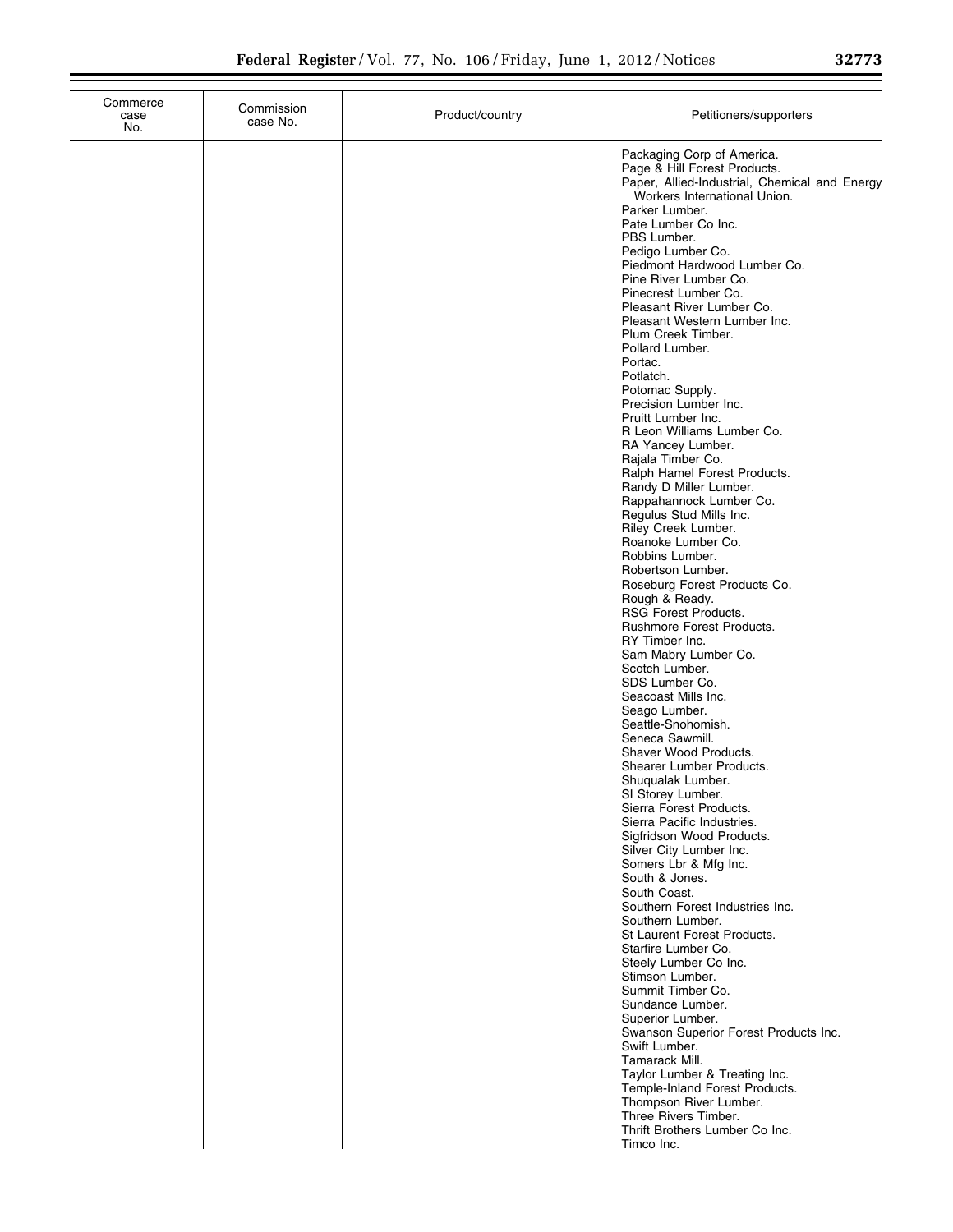×,

| Commerce<br>case<br>No.             | Commission<br>case No.                  | Product/country                                                                                                   | Petitioners/supporters                                                                                                                                                                                                                                                                                                                                                                                                                                                                                                                                             |
|-------------------------------------|-----------------------------------------|-------------------------------------------------------------------------------------------------------------------|--------------------------------------------------------------------------------------------------------------------------------------------------------------------------------------------------------------------------------------------------------------------------------------------------------------------------------------------------------------------------------------------------------------------------------------------------------------------------------------------------------------------------------------------------------------------|
|                                     |                                         |                                                                                                                   | Tolleson Lumber.<br>Toney Lumber.<br>TR Miller Mill Co.<br>Tradewinds of Virginia Ltd.<br>Travis Lumber Co.<br>Tree Source Industries Inc.<br>Tri-State Lumber.<br><b>TTT Studs.</b><br>United Brotherhood of Carpenters and Join-<br>ers.<br>Viking Lumber Co.<br>VP Kiser Lumber Co.<br>Walton Lumber Co Inc.<br>Warm Springs Forest Products.<br>Westvaco Corp.<br>Wilkins, Kaiser & Olsen Inc.<br>WM Shepherd Lumber Co.<br>WR Robinson Lumber Co Inc.<br>Wrenn Brothers Inc.<br>Wyoming Sawmills.<br>Yakama Forest Products.<br>Younce & Ralph Lumber Co Inc. |
| C-122-841                           | 701-TA-418                              | Carbon and Certain Alloy Steel Wire Rod/Can-<br>ada.                                                              | Zip-O-Log Mills Inc.<br>AmeriSteel.<br>Birmingham Steel.<br>Cascade Steel Rolling Mills.<br>Connecticut Steel Corp.<br>Co-Steel Raritan.<br>GS Industries.<br>Keystone Consolidated Industries.<br>North Star Steel Texas.<br>Nucor Steel-Nebraska (a division of Nucor<br>Corp).<br>Republic Technologies International.                                                                                                                                                                                                                                          |
| C-122-848<br>C-201-505<br>C-201-810 | 701-TA-430B<br>701-TA-265<br>701-TA-325 | Hard Red Spring Wheat/Canada<br>Porcelain-on-Steel Cooking Ware/Mexico<br>Cut-to-Length Carbon Steel Plate/Mexico | Rocky Mountain Steel Mills.<br>North Dakota Wheat Commission.<br>General Housewares.<br>Bethlehem Steel.<br>California Steel Industries.<br>CitiSteel USA Inc.<br>Geneva Steel.<br><b>Gulf States Steel.</b><br>Inland Steel Industries.<br>Lukens Steel.<br>National Steel.<br>Nextech.<br>Sharon Steel.<br>Theis Precision Steel.<br>Thompson Steel.<br>US Steel.                                                                                                                                                                                                |
| C-307-804                           | 303-TA-21<br>$303 - T A - 23$           | Gray Portland Cement and Clinker/Venezuela                                                                        | United Steelworkers of America.<br>Florida Crushed Stone.<br>Southdown.<br>Tarmac America.<br>AIMCOR.                                                                                                                                                                                                                                                                                                                                                                                                                                                              |
|                                     |                                         |                                                                                                                   | Alabama Silicon.<br>American Alloys.<br>Globe Metallurgical.<br>Oil, Chemical and Atomic Workers (Local<br>389).<br>Silicon Metaltech.<br>United Autoworkers of America (Local 523).<br>United Steelworkers of America (Locals 2528,<br>3081, 5171 and 12646).<br>No case at the Commission; Commerce serv-<br>ice list identifies:<br>Durafab.<br>Kleen-Tex Industries.<br>Lewis Eckert Robb.<br>Milliken.<br>Pavis & Harcourt.                                                                                                                                   |
|                                     |                                         |                                                                                                                   |                                                                                                                                                                                                                                                                                                                                                                                                                                                                                                                                                                    |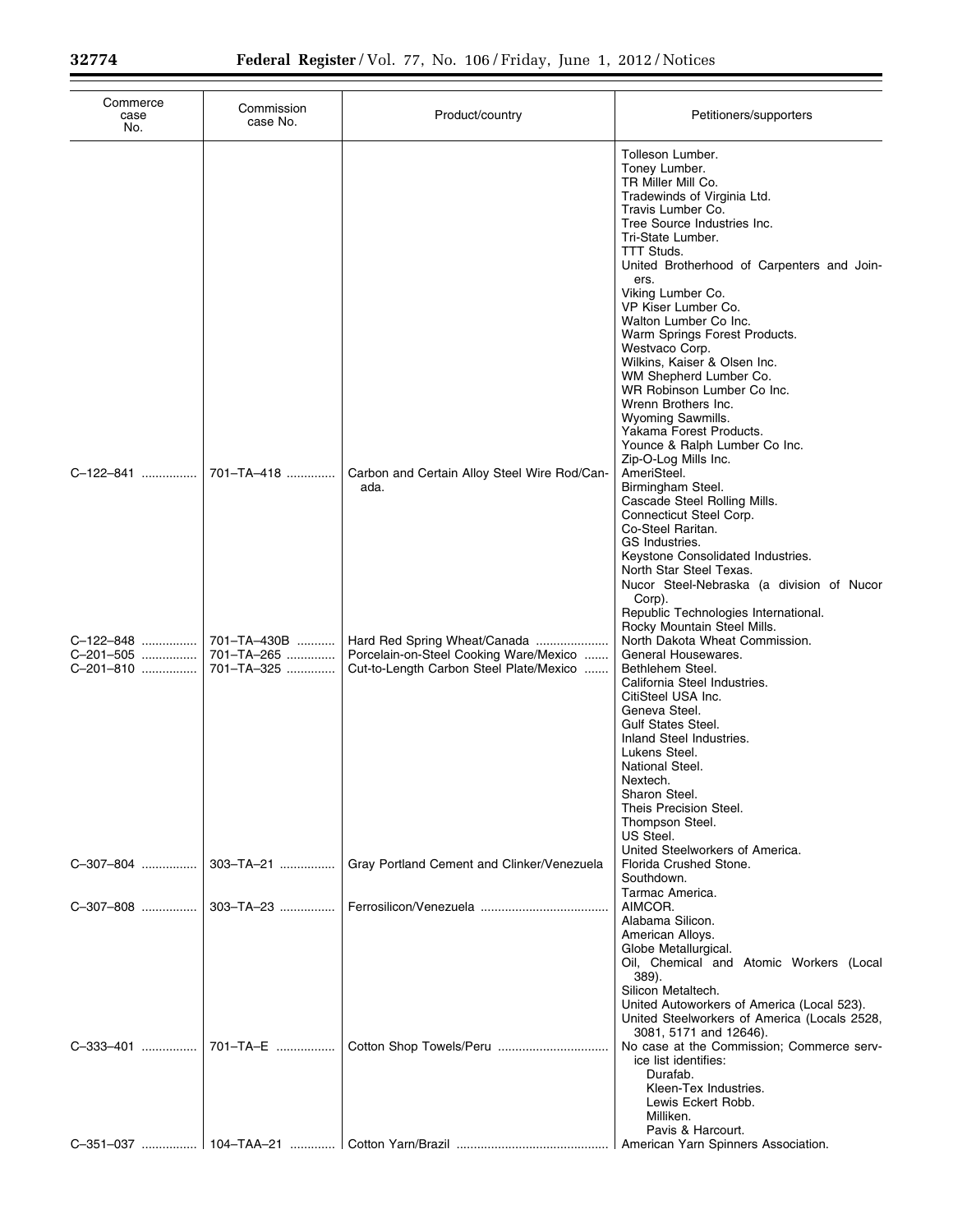| Commerce<br>case<br>No. | Commission<br>case No. | Product/country                                     | Petitioners/supporters                                                                                                                                                                                                                                                                                                                                                                                                                          |
|-------------------------|------------------------|-----------------------------------------------------|-------------------------------------------------------------------------------------------------------------------------------------------------------------------------------------------------------------------------------------------------------------------------------------------------------------------------------------------------------------------------------------------------------------------------------------------------|
| C-351-504               | 701-TA-249             | Heavy Iron Construction Castings/Brazil             | Harriet & Henderson Yarns.<br>LaFar Industries.<br>Alhambra Foundry.<br>Allegheny Foundry.<br>Bingham & Taylor.<br>Campbell Foundry.<br>Charlotte Pipe & Foundry.<br>Deeter Foundry.<br>East Jordan Foundry.<br>Le Baron Foundry.                                                                                                                                                                                                               |
| C-351-604               | 701-TA-269             | Brass Sheet and Strip/Brazil                        | Municipal Castings.<br>Neenah Foundry.<br>Opelika Foundry.<br>Pinkerton Foundry.<br>Tyler Pipe.<br>US Foundry & Manufacturing.<br>Vulcan Foundry.<br>Allied Industrial Workers of America.<br>American Brass.<br>Bridgeport Brass.<br>Chase Brass & Copper.<br>Hussey Copper.<br>International Association of Machinists &<br>Aerospace Workers.<br>Mechanics Educational Society of America                                                    |
| C-351-818               | 701-TA-320             | Cut-to-Length Carbon Steel Plate/Brazil             | (Local 56).<br>The Miller Company.<br>Olin.<br>Revere Copper Products.<br>United Steelworkers of America.<br>Bethlehem Steel.<br>California Steel Industries.<br>CitiSteel USA Inc.<br>Geneva Steel.<br><b>Gulf States Steel.</b>                                                                                                                                                                                                               |
| C-351-829               | 701-TA-384             | Hot-Rolled Carbon Steel Flat Products/Brazil        | Inland Steel Industries.<br>Lukens Steel.<br>National Steel.<br>Nextech.<br>Sharon Steel.<br>Theis Precision Steel.<br>Thompson Steel.<br>US Steel.<br>United Steelworkers of America.<br>Acme Steel.<br>Bethlehem Steel.<br>California Steel Industries.<br>Gallatin Steel.<br>Geneva Steel.<br><b>Gulf States Steel.</b><br>Independent Steelworkers.<br>IPSCO.<br>Ispat/Inland.<br>LTV Steel.                                                |
|                         |                        | Carbon and Certain Alloy Steel Wire Rod/<br>Brazil. | National Steel.<br>Nucor.<br>Rouge Steel Co.<br>Steel Dynamics.<br>US Steel.<br>United Steelworkers of America.<br>WCI Steel.<br>Weirton Steel.<br>Wheeling-Pittsburgh Steel Corp.<br>AmeriSteel.<br>Birmingham Steel.<br>Cascade Steel Rolling Mills.<br>Connecticut Steel Corp.<br>Co-Steel Raritan.<br>GS Industries.<br>Keystone Consolidated Industries.<br>North Star Steel Texas.<br>Nucor Steel-Nebraska (a division of Nucor<br>Corp). |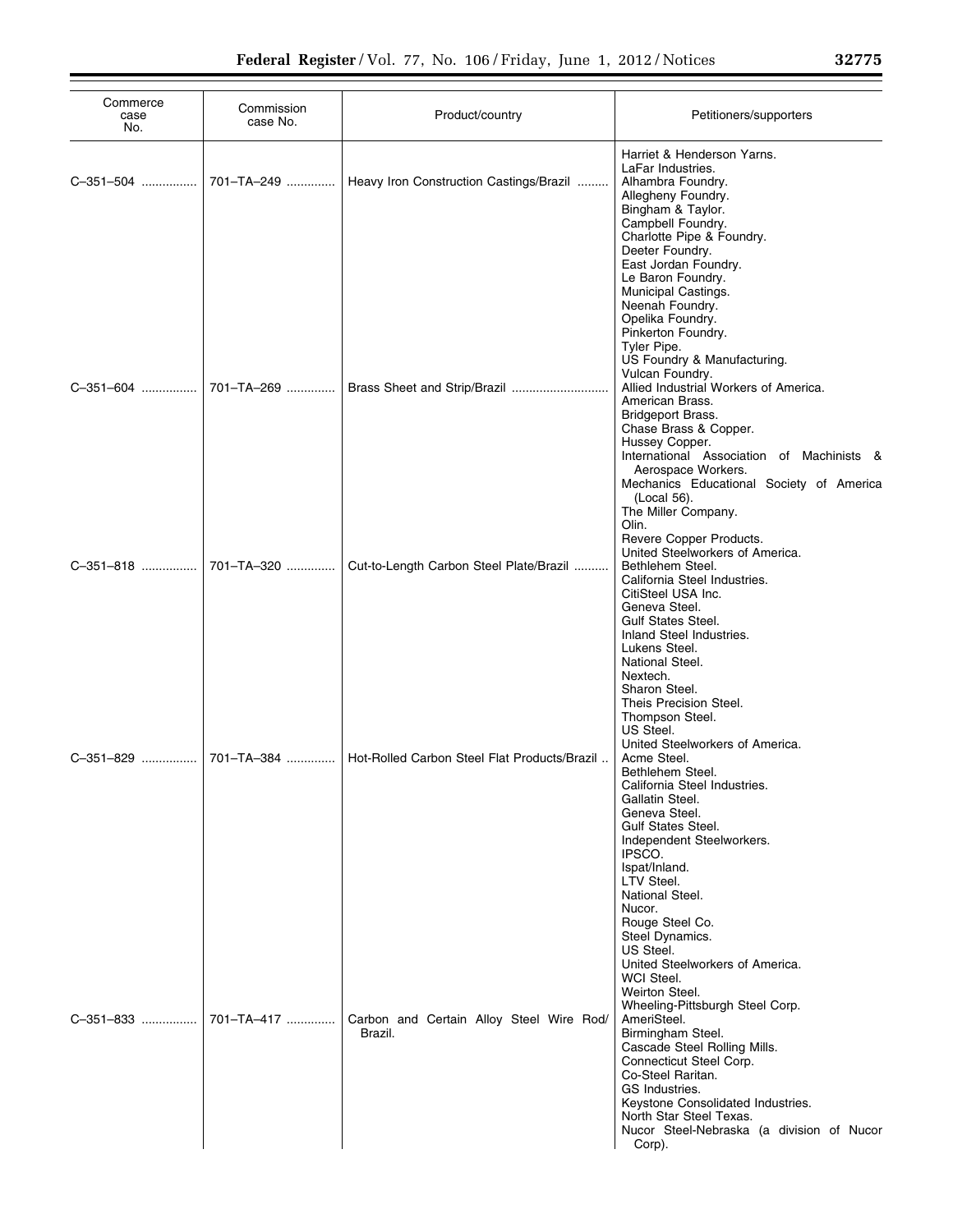| Commerce<br>case<br>No. | Commission<br>case No. | Product/country                 | Petitioners/supporters                                                                                                                                 |
|-------------------------|------------------------|---------------------------------|--------------------------------------------------------------------------------------------------------------------------------------------------------|
| C-357-004               | 701-TA-A               | Carbon Steel Wire Rod/Argentina | Republic Technologies International.<br>Rocky Mountain Steel Mills.<br>Atlantic Steel.<br>Continental Steel.<br>Georgetown Steel.<br>North Star Steel. |
| C-357-813               | 701-TA-402             |                                 | Raritan River Steel.<br>AH Meyer & Sons.<br>Adee Honey Farms.<br>Althoff Apiaries.<br>American Beekeeping Federation.                                  |
|                         |                        |                                 | American Honey Producers Association.<br>Anderson Apiaries.<br>Arroyo Apiaries.                                                                        |
|                         |                        |                                 | Artesian Honey Producers.<br>B Weaver Apiaries.<br><b>Bailey Enterprises.</b><br>Barkman Honey.                                                        |
|                         |                        |                                 | Basler Honey Apiary.<br>Beals Honey.<br>Bears Paw Apiaries.                                                                                            |
|                         |                        |                                 | Beaverhead Honey.<br>Bee Biz.<br>Bee Haven Honey.                                                                                                      |
|                         |                        |                                 | Belliston Brothers Apiaries.<br>Big Sky Honey.<br>Bill Rhodes Honey.<br>Richard E Blake.                                                               |
|                         |                        |                                 | Curt Bronnenbery.<br>Brown's Honey Farms.<br>Brumley's Bees.                                                                                           |
|                         |                        |                                 | Buhmann Apiaries.<br>Carys Honey Farms.<br>Chaparrel Honey.<br>Charles Apiaries.                                                                       |
|                         |                        |                                 | Mitchell Charles.<br>Collins Honey.<br>Conor Apiaries.                                                                                                 |
|                         |                        |                                 | Coy's Honey Farm.<br>Dave Nelson Apiaries.<br>Delta Bee.<br>Eisele's Pollination & Honey.                                                              |
|                         |                        |                                 | Ellingsoa's.<br>Elliott Curtis & Sons.<br>Charles L Emmons, Sr.                                                                                        |
|                         |                        |                                 | Gause Honey.<br>Gene Brandi Apiaries.<br>Griffith Honey.<br>Haff Apiaries.                                                                             |
|                         |                        |                                 | Hamilton Bee Farms.<br>Hamilton Honey.<br>Happie Bee.                                                                                                  |
|                         |                        |                                 | Harvest Honey.<br>Harvey's Honey.<br>Hiatt Honey.<br>Hoffman Honey.                                                                                    |
|                         |                        |                                 | Hollman Apiaries.<br>Honey House.<br>Honeybee Apiaries.                                                                                                |
|                         |                        |                                 | Gary M Honl.<br>Rand William Honl and Sydney Jo Honl.<br>James R & Joann Smith Trust.<br>Jaynes Bee Products.                                          |
|                         |                        |                                 | Johnston Honey Farms.<br>Larry Johnston.<br>Ke-An Honey.                                                                                               |
|                         |                        |                                 | Kent Honeybees.<br>Lake-Indianhead Honey Farms.<br>Lamb's Honey Farm.<br>Las Flores Apiaries.                                                          |
|                         |                        |                                 | Mackrill Honey Farms & Sales.<br>Raymond Marquette.                                                                                                    |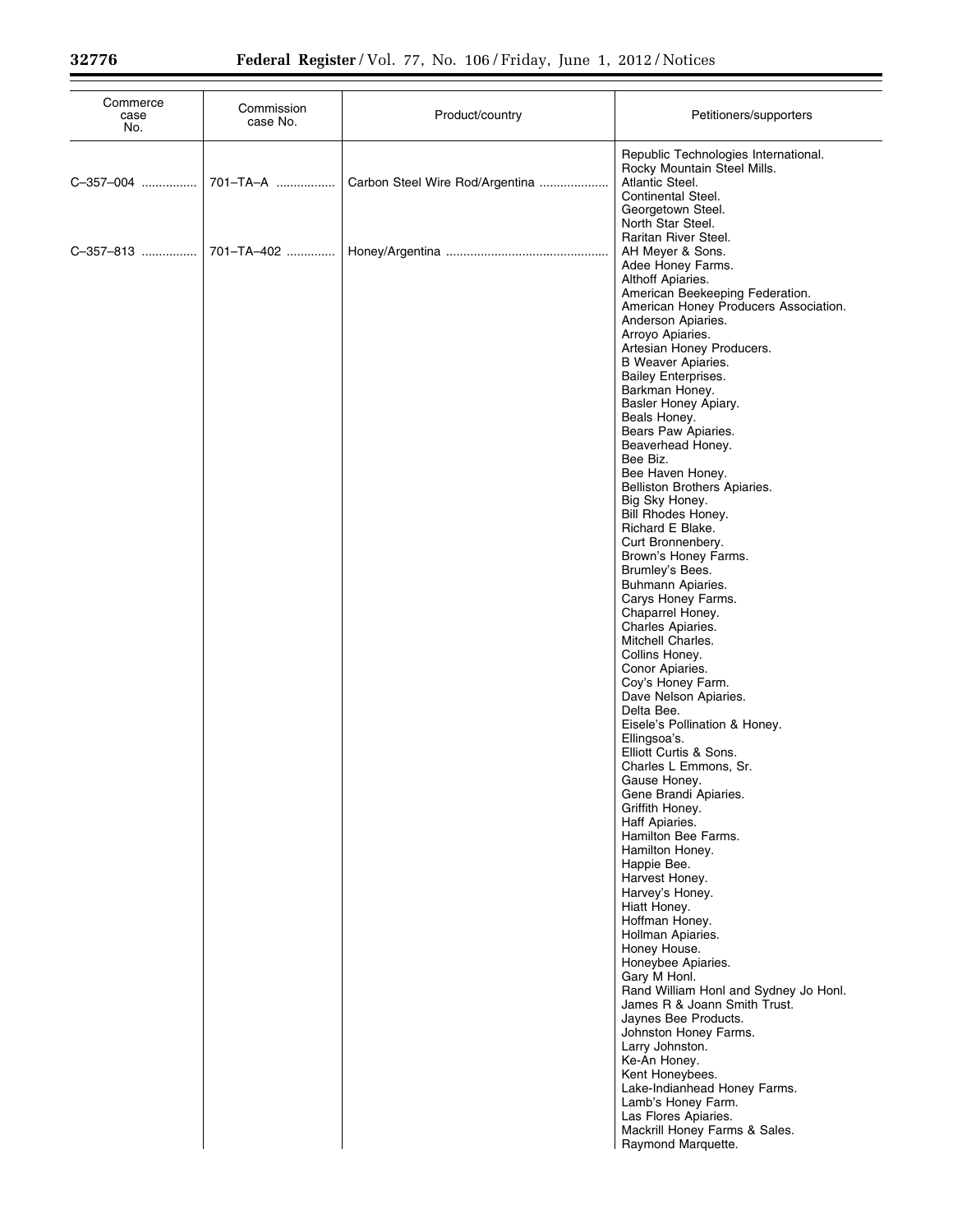| Commerce<br>case<br>No. | Commission<br>case No.   | Product/country                                                                                | Petitioners/supporters                                                                                                                                                                                                                                                                                                                                                                                                                                                                                                                                                                                                                                                                                                                                                                                                                                                                                                                                                                                                 |
|-------------------------|--------------------------|------------------------------------------------------------------------------------------------|------------------------------------------------------------------------------------------------------------------------------------------------------------------------------------------------------------------------------------------------------------------------------------------------------------------------------------------------------------------------------------------------------------------------------------------------------------------------------------------------------------------------------------------------------------------------------------------------------------------------------------------------------------------------------------------------------------------------------------------------------------------------------------------------------------------------------------------------------------------------------------------------------------------------------------------------------------------------------------------------------------------------|
|                         |                          |                                                                                                | Mason & Sons Honey.<br>McCoy's Sunny South Apiaries.<br>Merrimack Valley Apiaries & Evergreen<br>Honey.<br>Met 2 Honey Farm.<br>Missouri River Honey.<br>Mitchell Brothers Honey.<br>Monda Honey Farm.<br>Montana Dakota Honey.<br>Northern Bloom Honey.<br>Noye's Apiaries.<br>Oakes Honey.<br>Oakley Honey Farms.<br>Old Mill Apiaries.<br>Opp Honey.<br>Oro Dulce.<br>Peterson's "Naturally Sweet" Honey.<br>Potoczak Bee Farms.<br>Price Apiaries.<br>Pure Sweet Honey Farms.<br>Robertson Pollination Service.<br>Robson Honey.<br>William Robson.<br>Rosedale Apiaries.<br>Ryan Apiaries.<br>Schmidt Honey Farms.<br>Simpson Apiaries.<br>Sioux Honey Association.<br>Smoot Honey.<br>Solby Honey.<br>Stahlman Apiaries.<br>Steve E Parks Apiaries.<br>Stroope Bee & Honey.<br>T&D Honey Bee.<br>Talbott's Honey.<br>Terry Apiaries.<br>Thompson Apiaries.<br>Triple A Farm.<br>Tropical Blossom Honey.<br>Tubbs Apiaries.<br>Venable Wholesale.<br>Walter L Wilson Buzz 76 Apiaries.<br>Wiebersiek Honey Farms. |
| C-357-815               | 701-TA-404               | Hot-Rolled Steel Products/Argentina                                                            | Wilmer Farms.<br>Brent J Woodworth.<br>Wooten's Golden Queens.<br>Yaddof Apiaries.<br>Bethlehem Steel.<br>Gallatin Steel.<br>Independent Steelworkers.<br>IPSCO.<br>LTV Steel.<br>National Steel.<br>Nucor.<br>Rouge Steel Co.<br>Steel Dynamics.                                                                                                                                                                                                                                                                                                                                                                                                                                                                                                                                                                                                                                                                                                                                                                      |
| C-401-401<br>C-401-804  | 701-TA-231<br>701-TA-327 | Cold-Rolled Carbon Steel Flat Products/Swe-<br>den.<br>Cut-to-Length Carbon Steel Plate/Sweden | US Steel.<br>United Steelworkers of America.<br>WCI Steel Inc.<br>Weirton Steel.<br>Wheeling-Pittsburgh Steel Corp.<br>Bethlehem Steel.<br>Chaparral.<br>US Steel.<br>Bethlehem Steel.<br>California Steel Industries.<br>CitiSteel USA Inc.<br>Geneva Steel.<br><b>Gulf States Steel.</b><br>Inland Steel Industries.<br>Lukens Steel.<br>National Steel.                                                                                                                                                                                                                                                                                                                                                                                                                                                                                                                                                                                                                                                             |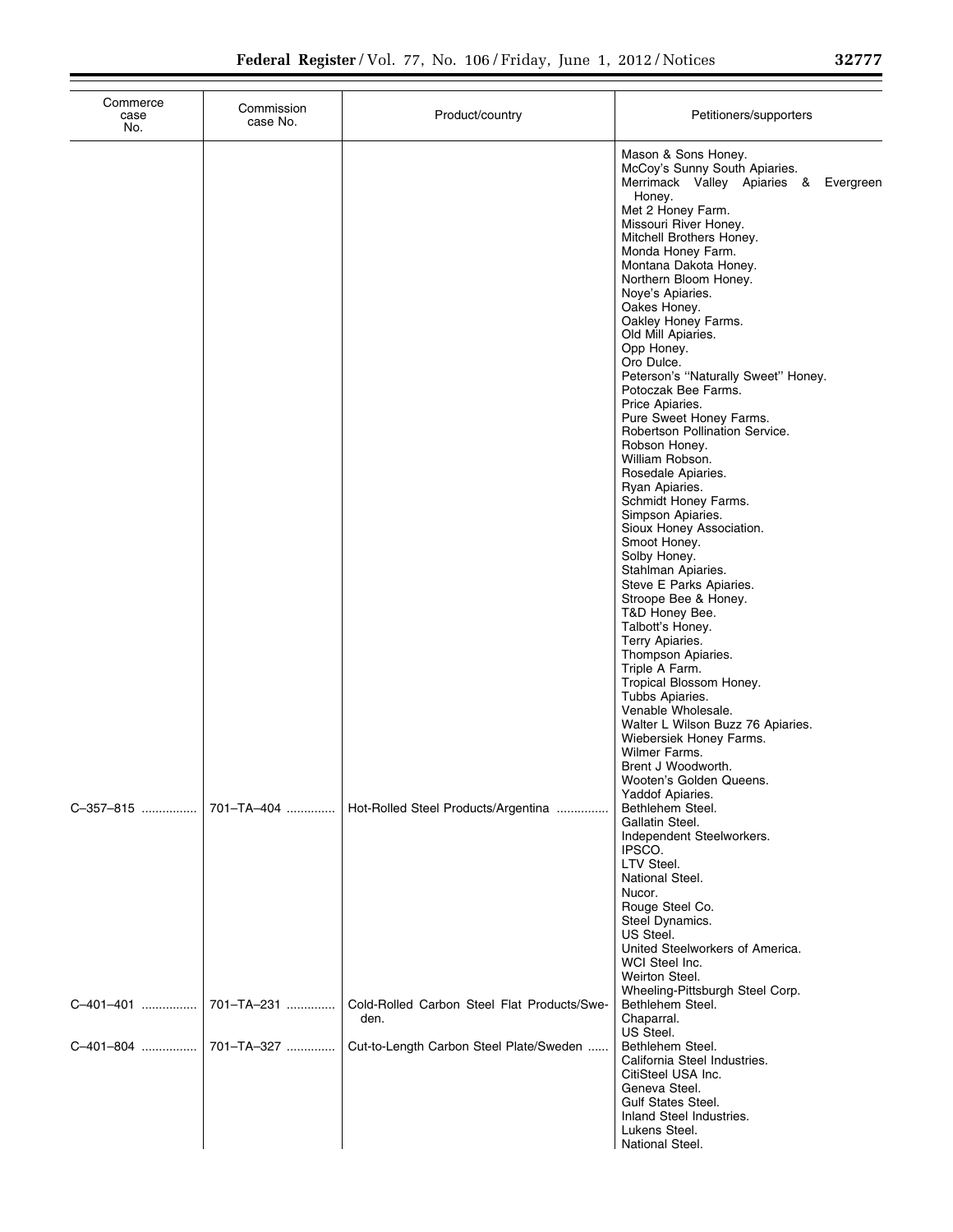| Commerce<br>case<br>No. | Commission<br>case No.  | Product/country                                       | Petitioners/supporters                                                                                                                                                                                                                                                                                                                                |
|-------------------------|-------------------------|-------------------------------------------------------|-------------------------------------------------------------------------------------------------------------------------------------------------------------------------------------------------------------------------------------------------------------------------------------------------------------------------------------------------------|
| C-403-802<br>C-408-046  | 701-TA-302<br>104-TAA-7 | Fresh and Chilled Atlantic Salmon/Norway              | Nextech.<br>Sharon Steel.<br>Theis Precision Steel.<br>Thompson Steel.<br>US Steel.<br>United Steelworkers of America.<br>Heritage Salmon.<br>The Coalition for Fair Atlantic Salmon Trade.<br>No petition at the Commission; Commerce<br>service list identifies:<br>AJ Yates.                                                                       |
|                         |                         |                                                       | Alexander & Baldwin.<br>American Farm Bureau Federation.<br>American Sugar Cane League.<br>American Sugarbeet Growers Associa-<br>tion.<br>Amstar Sugar.<br>Florida Sugar Cane League.<br>Florida Sugar Marketing and Terminal As-<br>sociation.<br>H&R Brokerage.<br>Hawaiian Agricultural Research Center.<br>Leach Farms.<br>Michigan Farm Bureau. |
|                         |                         |                                                       | Michigan Sugar.<br>Rio Grande Valley Sugar Growers Asso-<br>ciation.<br>Sugar Cane Growers Cooperative of Flor-<br>ida.<br>Talisman Sugar.<br>US Beet Sugar Association.<br>United States Beet Sugar Association.<br>United States Cane Sugar Refiners' As-                                                                                           |
| C-412-815               | 701-TA-328              | Cut-to-Length Carbon Steel Plate/United King-<br>dom. | sociation.<br>Bethlehem Steel.<br>California Steel Industries.<br>Geneva Steel.<br><b>Gulf States Steel.</b><br>Inland Steel Industries.<br>Lukens Steel.<br>National Steel.<br>Nextech.<br>Sharon Steel.<br>Theis Precision Steel.<br>Thompson Steel.<br>US Steel.                                                                                   |
| C-412-821               | 701-TA-412              | Low Enriched Uranium/United Kingdom                   | United Steelworkers of America.<br>United States Enrichment Corp.                                                                                                                                                                                                                                                                                     |
| C-421-601               | 701-TA-278              |                                                       | USEC Inc.<br>Burdette Coward.<br>California Floral Council.<br>Floral Trade Council.<br>Florida Flower Association.<br>Gold Coast Uanko Nursery.<br>Hollandia Wholesale Florist.<br>Manatee Fruit.<br>Monterey Flower Farms.                                                                                                                          |
| C-421-809               | 701-TA-411              | Low Enriched Uranium/Netherlands                      | Topstar Nursery.<br>United States Enrichment Corp.                                                                                                                                                                                                                                                                                                    |
| C-423-806               | 701-TA-319              | Cut-to-Length Carbon Steel Plate/Belgium              | USEC Inc.<br>Bethlehem Steel.<br>California Steel Industries.<br>CitiSteel USA Inc.<br>Geneva Steel.<br><b>Gulf States Steel.</b><br>Inland Steel Industries.<br>Lukens Steel.<br>National Steel.<br>Nextech.<br>Sharon Steel.<br>Theis Precision Steel.<br>Thompson Steel.                                                                           |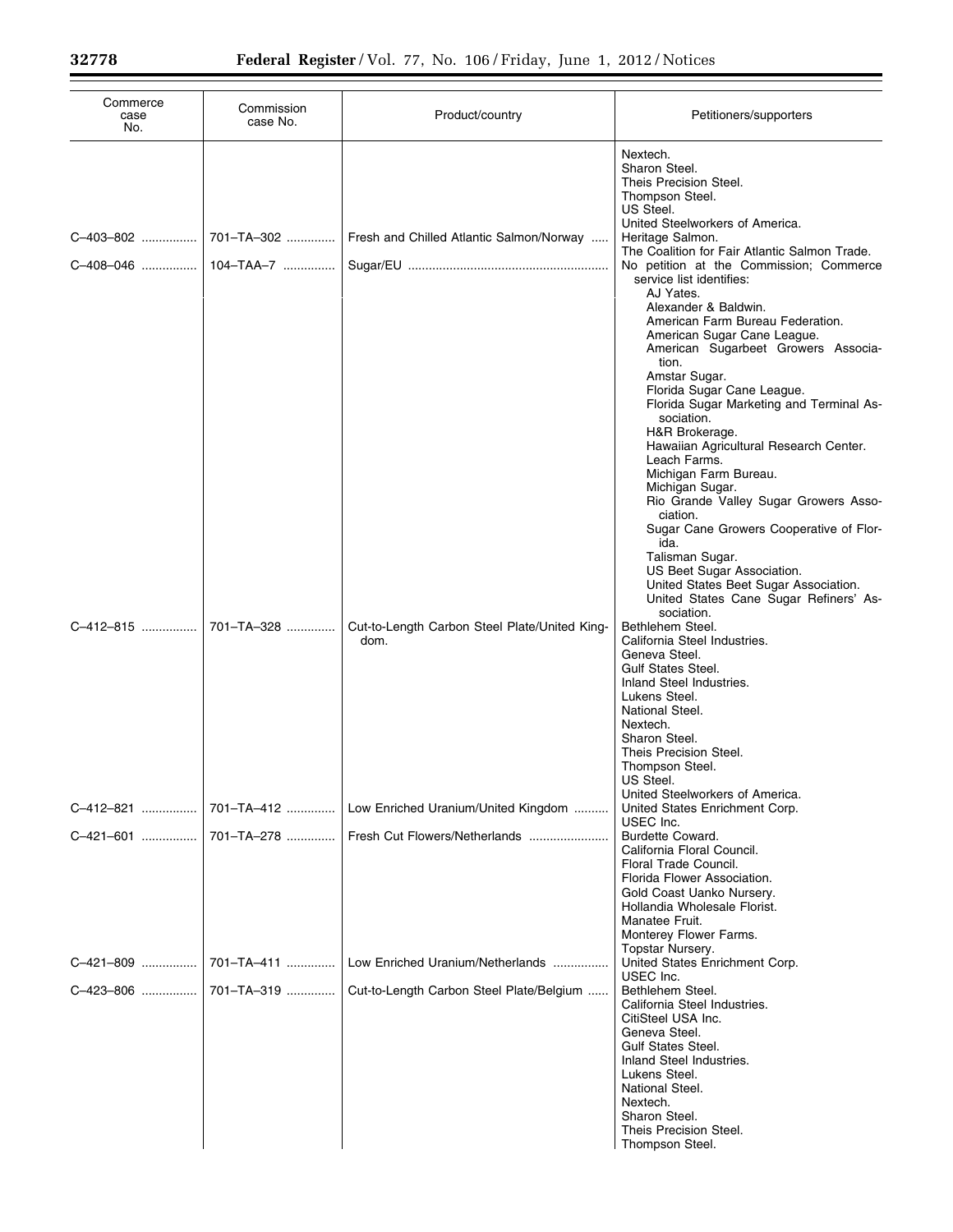| Commerce<br>case<br>No. | Commission<br>case No. | Product/country                                              | Petitioners/supporters                                                                                                                                                                                                                                                                                                             |
|-------------------------|------------------------|--------------------------------------------------------------|------------------------------------------------------------------------------------------------------------------------------------------------------------------------------------------------------------------------------------------------------------------------------------------------------------------------------------|
| C-423-809               | 701-TA-376             | Stainless Steel Plate in Coils/Belgium                       | US Steel.<br>United Steelworkers of America.<br>Allegheny Ludlum.<br>Armco Steel.<br>Lukens Steel.<br>North American Stainless.                                                                                                                                                                                                    |
|                         | C-427-603  701-TA-270  | Brass Sheet and Strip/France                                 | United Steelworkers of America.<br>Allied Industrial Workers of America.<br>American Brass.<br>Bridgeport Brass.<br>Chase Brass & Copper.<br>Hussey Copper.<br>International Association of Machinists &<br>Aerospace Workers.<br>Mechanics Educational Society of America                                                         |
| C-427-805               | 701-TA-315             | Hot-Rolled Lead and Bismuth Carbon Steel<br>Products/France. | (Local 56).<br>The Miller Company.<br>Olin.<br>Revere Copper Products.<br>United Steelworkers of America.<br>Bethlehem Steel.<br>Inland Steel Industries.                                                                                                                                                                          |
|                         |                        | Corrosion-Resistant Carbon Steel Flat Prod-<br>ucts/France.  | USS/Kobe Steel.<br>Armco Steel.<br>Bethlehem Steel.<br>California Steel Industries.                                                                                                                                                                                                                                                |
|                         |                        |                                                              | Geneva Steel.<br><b>Gulf States Steel.</b><br>Inland Steel Industries.<br>LTV Steel.<br>Lukens Steel.<br>National Steel.<br>Nextech.<br>Rouge Steel Co.<br>Sharon Steel.<br>Theis Precision Steel.<br>Thompson Steel.<br>US Steel.<br>United Steelworkers of America.<br>WCI Steel.<br>Weirton Steel.                              |
| C-427-815               | 701-TA-380             | Stainless Steel Sheet and Strip/France                       | Allegheny Ludlum.<br>Armco Steel.<br>Bethlehem Steel.<br>Butler Armco Independent Union.<br>Carpenter Technology Corp.<br>North American Stainless.<br>United Steelworkers of America.<br>Zanesville Armco Independent Organization.                                                                                               |
| C-427-817               | 701-TA-387             | Cut-to-Length Carbon Steel Plate/France                      | Bethlehem Steel.<br>Geneva Steel.<br><b>IPSCO Steel.</b><br>National Steel.<br>US Steel.<br>United Steelworkers of America.                                                                                                                                                                                                        |
| C-427-819               | 701-TA-409             | Low Enriched Uranium/France                                  | United States Enrichment Corp.                                                                                                                                                                                                                                                                                                     |
|                         |                        | Cold-Rolled Carbon Steel Flat Products/Ger-<br>many.         | USEC Inc.<br>Armco Steel.<br>Bethlehem Steel.<br>California Steel Industries.<br><b>Gulf States Steel.</b><br>Inland Steel Industries.<br>LTV Steel.<br>National Steel.<br>Nextech.<br>Rouge Steel Co.<br>Sharon Steel.<br>Theis Precision Steel.<br>Thompson Steel.<br>US Steel.<br>United Steelworkers of America.<br>WCI Steel. |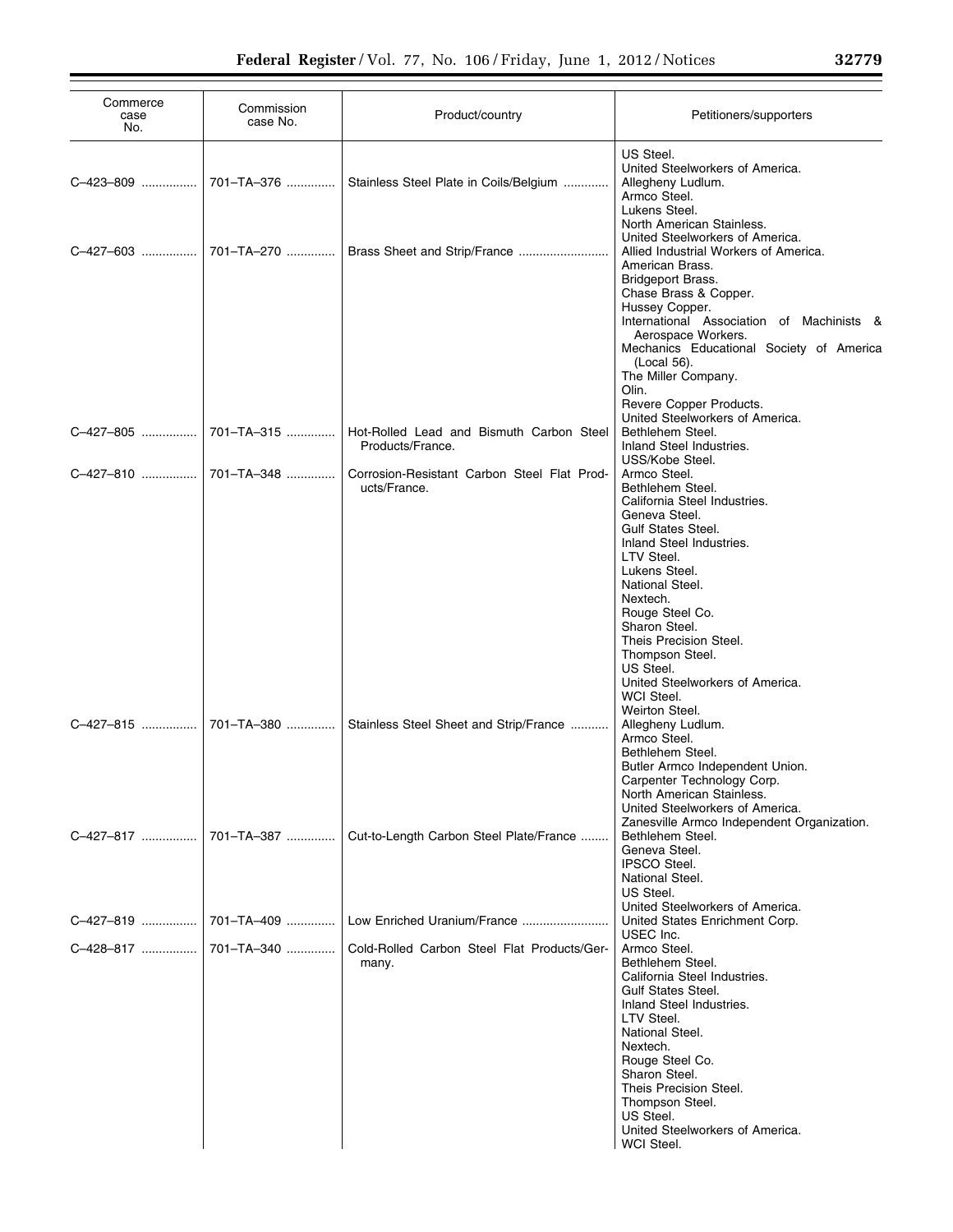| Commerce<br>case<br>No. | Commission<br>case No. | Product/country                                              | Petitioners/supporters                                                                                                                                                                                                                                                                                                                                                                                                                                          |
|-------------------------|------------------------|--------------------------------------------------------------|-----------------------------------------------------------------------------------------------------------------------------------------------------------------------------------------------------------------------------------------------------------------------------------------------------------------------------------------------------------------------------------------------------------------------------------------------------------------|
| C-428-817               | 701-TA-349             | Corrosion-Resistant Carbon Steel Flat Prod-<br>ucts/Germany. | Weirton Steel.<br>Armco Steel.<br>Bethlehem Steel.<br>California Steel Industries.<br>Geneva Steel.<br><b>Gulf States Steel.</b><br>Inland Steel Industries.<br>LTV Steel.<br>Lukens Steel.<br>National Steel.<br>Nextech.<br>Rouge Steel Co.<br>Sharon Steel.<br>Theis Precision Steel.<br>Thompson Steel.<br>US Steel.<br>United Steelworkers of America.<br>WCI Steel.                                                                                       |
| C-428-817               | 701-TA-322             | Cut-to-Length Carbon Steel Plate/Germany                     | Weirton Steel.<br>Bethlehem Steel.<br>California Steel Industries.<br>Geneva Steel.<br><b>Gulf States Steel.</b><br>Inland Steel Industries.<br>Lukens Steel.<br>National Steel.<br>Nextech.<br>Sharon Steel.<br>Theis Precision Steel.<br>Thompson Steel.<br>US Steel.<br>United Steelworkers of America.                                                                                                                                                      |
| C-428-829               | 701-TA-410             | Low Enriched Uranium/Germany                                 | United States Enrichment Corp.<br>USEC Inc.                                                                                                                                                                                                                                                                                                                                                                                                                     |
| C-437-805               | 701-TA-426             |                                                              | Nation Ford Chemical.                                                                                                                                                                                                                                                                                                                                                                                                                                           |
| C-469-004               | 701-TA-178             | Stainless Steel Wire Rod/Spain                               | AL Tech Specialty Steel.                                                                                                                                                                                                                                                                                                                                                                                                                                        |
| C-469-804<br>C-475-812  | 701-TA-326             | Cut-to-Length Carbon Steel Plate/Spain                       | Armco Steel.<br>Carpenter Technology.<br>Colt Industries.<br>Cyclops.<br>Guterl Special Steel.<br>Joslyn Stainless Steels.<br>Republic Steel.<br>Bethlehem Steel.<br>California Steel Industries.<br>CitiSteel USA Inc.<br>Geneva Steel.<br><b>Gulf States Steel.</b><br>Inland Steel Industries.<br>Lukens Steel.<br>National Steel.<br>Nextech.<br>Sharon Steel.<br>Theis Precision Steel.<br>Thompson Steel.<br>US Steel.<br>United Steelworkers of America. |
|                         | 701-TA-355             | Grain-Oriented Silicon Electrical Steel/Italy                | Allegheny Ludlum.<br>Armco Steel.<br>Butler Armco Independent Union.<br>United Steelworkers of America.<br>Zanesville Armco Independent Union.                                                                                                                                                                                                                                                                                                                  |
| C-475-815               | 701-TA-362             |                                                              | Koppel Steel.<br>Quanex.<br>Timken.                                                                                                                                                                                                                                                                                                                                                                                                                             |
| C-475-817               | 701-TA-364             | Oil Country Tubular Goods/Italy                              | United States Steel.<br>IPSCO.<br>Koppel Steel.<br>Lone Star Steel.<br>Maverick Tube.<br>Newport Steel.<br>North Star Steel.                                                                                                                                                                                                                                                                                                                                    |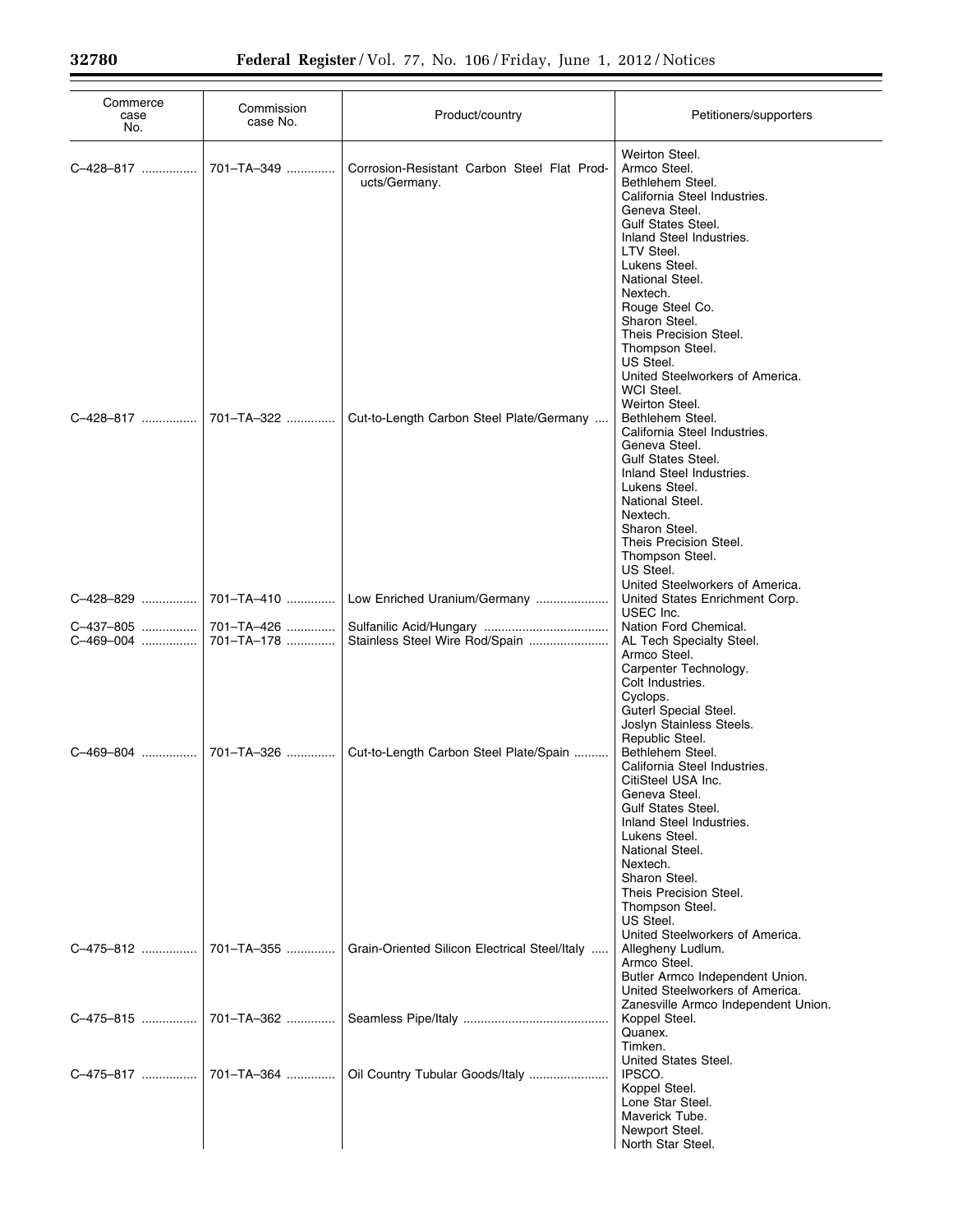| Commerce<br>case<br>No. | Commission<br>case No. | Product/country                          | Petitioners/supporters                                                                                                                                                                                                                                                                                                                                                    |
|-------------------------|------------------------|------------------------------------------|---------------------------------------------------------------------------------------------------------------------------------------------------------------------------------------------------------------------------------------------------------------------------------------------------------------------------------------------------------------------------|
| C-475-819               | 701-TA-365             |                                          | US Steel.<br>USS/Kobe.<br>A Zerega's Sons.<br>American Italian Pasta.<br>Borden.<br>D Merlino & Sons.<br>Dakota Growers Pasta.<br>Foulds.<br>Gilster-Mary Lee.                                                                                                                                                                                                            |
|                         |                        |                                          | Gooch Foods.<br>Hershey Foods.<br>LaRinascente Macaroni Co.<br>Pasta USA.<br>Philadelphia Macaroni.<br>ST Specialty Foods.<br>AL Tech Specialty Steel.<br>Carpenter Technology.<br>Republic Engineered Steels.<br>Talley Metals Technology.                                                                                                                               |
|                         | C-475-823  701-TA-377  | Stainless Steel Plate in Coils/Italy     | United Steelworkers of America.<br>Allegheny Ludlum.<br>Armco Steel.<br><b>J&amp;L Specialty Steel.</b><br>Lukens Steel.<br>North American Stainless.                                                                                                                                                                                                                     |
|                         | C-475-825  701-TA-381  | Stainless Steel Sheet and Strip/Italy    | United Steelworkers of America.<br>Allegheny Ludlum.<br>Armco Steel.<br>Bethlehem Steel.<br>Butler Armco Independent Union.<br>Carpenter Technology Corp.<br><b>J&amp;L Specialty Steel.</b><br>North American Stainless.                                                                                                                                                 |
|                         |                        | Cut-to-Length Carbon Steel Plate/Italy   | United Steelworkers of America.<br>Zanesville Armco Independent Organization.<br>Bethlehem Steel.<br>CitiSteel USA Inc.<br>Geneva Steel.<br><b>Gulf States Steel.</b><br><b>IPSCO Steel.</b><br>National Steel.                                                                                                                                                           |
|                         |                        |                                          | US Steel.<br>United Steelworkers of America.<br>Carpenter Technology.<br>Crucible Specialty Metals.<br>Electralloy.<br>Empire Specialty Steel.<br>Republic Technologies International.                                                                                                                                                                                    |
| C-489-502               | 701-TA-253             | Welded Carbon Steel Pipe and Tube/Turkey | Slater Steels.<br>United Steelworkers of America.<br>Allied Tube & Conduit.<br>American Tube.<br>Bernard Epps.<br>Bock Industries.<br>Bull Moose Tube.<br>Central Steel Tube.<br>Century Tube.<br>Copperweld Tubing.<br>Cyclops.<br>Hughes Steel & Tube.<br>Kaiser Steel.<br>Laclede Steel.<br>Maruichi American.<br>Maverick Tube.<br>Merchant Metals.<br>Phoenix Steel. |
|                         |                        |                                          | Pittsburgh Tube.<br>Quanex.<br>Sharon Tube.<br>Southwestern Pipe.<br>UNR-Leavitt.<br>Welded Tube.                                                                                                                                                                                                                                                                         |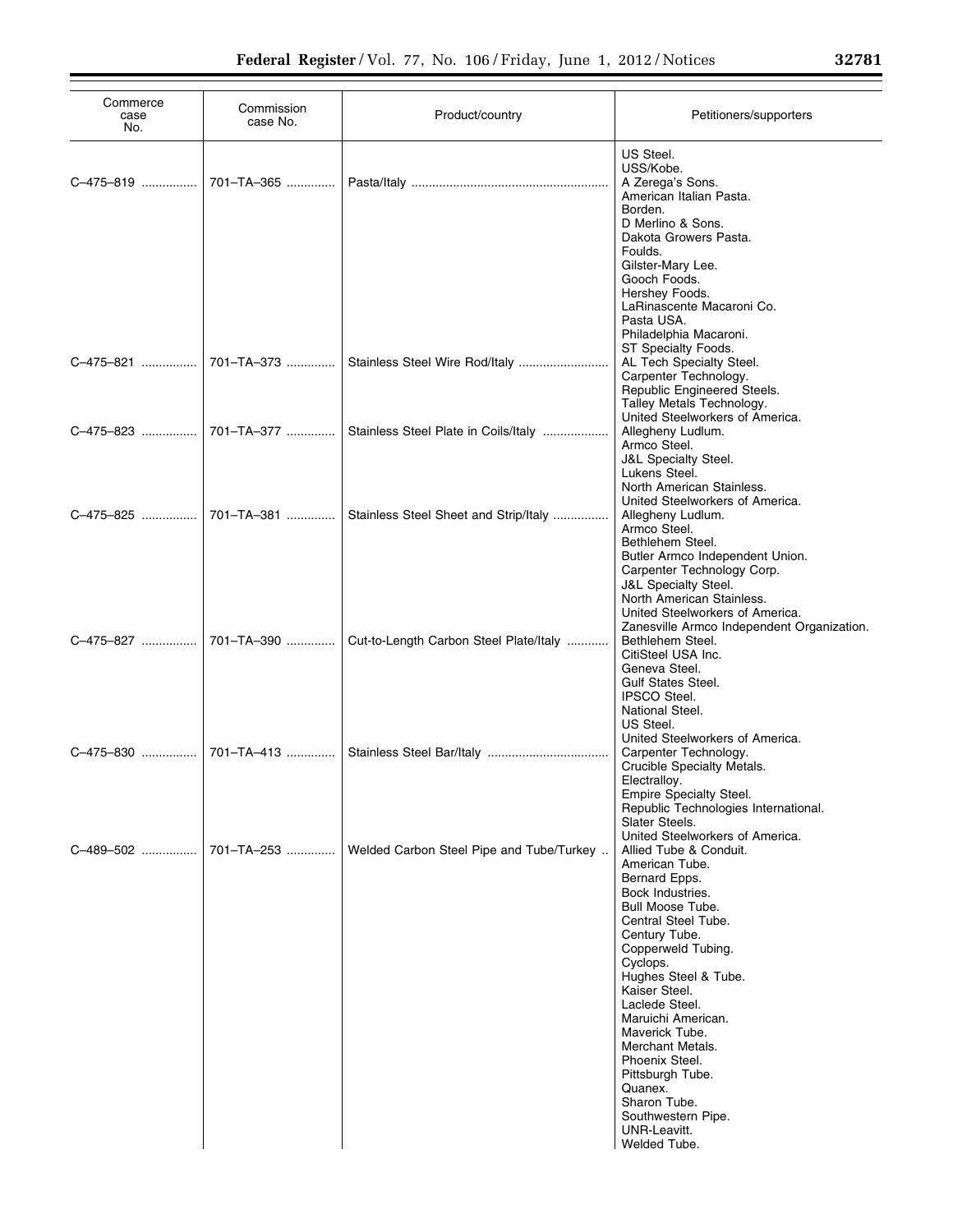| Commerce<br>case<br>No. | Commission<br>case No. | Product/country                                                       | Petitioners/supporters                                                                                                                                                                                                          |
|-------------------------|------------------------|-----------------------------------------------------------------------|---------------------------------------------------------------------------------------------------------------------------------------------------------------------------------------------------------------------------------|
| C-489-806               | 701-TA-366             |                                                                       | Western Tube & Conduit.<br>Wheatland Tube.<br>A Zerega's Sons.<br>American Italian Pasta.<br>Borden.<br>D Merlino & Sons.<br>Dakota Growers Pasta.                                                                              |
| C-507-501               | N/A                    |                                                                       | Foulds.<br>Gilster-Mary Lee.<br>Gooch Foods.<br>Hershey Foods.<br>LaRinascente Macaroni Co.<br>Pasta USA.<br>Philadelphia Macaroni.<br>ST Specialty Foods.<br>Blackwell Land Co.<br>Cal Pure Pistachios Inc.                    |
|                         |                        |                                                                       | California Pistachio Commission.<br>California Pistachio Orchards.<br>Keenan Farms Inc.<br>Kern Pistachio Hulling & Drying Co-Op.<br>Los Rancheros de Poco Pedro.<br>Pistachio Producers of California.<br>TM Duche Nut Co Inc. |
| C-507-601               | N/A                    | Roasted In-Shell Pistachios/Iran                                      | Cal Pure Pistachios Inc.<br>California Pistachio Commission.<br>Keenan Farms Inc.<br>Kern Pistachio Hulling & Drying Co-Op.<br>Pistachio Producers of California.<br>TM Duche Nut Co Inc.                                       |
| C-508-605               | 701-TA-286             | Industrial Phosphoric Acid/Israel                                     | Albright & Wilson.<br>FMC.<br>Hydrite Chemical.<br>Monsanto.<br>Stauffer Chemical.                                                                                                                                              |
| C-533-063               | 303-TA-13              |                                                                       | Campbell Foundry.<br>Le Baron Foundry.<br>Municipal Castings.<br>Neenah Foundry.<br>Pinkerton Foundry.<br>US Foundry & Manufacturing.<br>Vulcan Foundry.                                                                        |
| C-533-807               | 701-TA-318             |                                                                       | R-M Industries.                                                                                                                                                                                                                 |
| C-533-818               | 701-TA-388             | Cut-to-Length Carbon Steel Plate/India                                | Bethlehem Steel.<br>CitiSteel USA Inc.<br>Geneva Steel.<br>Gulf States Steel.                                                                                                                                                   |
|                         |                        |                                                                       | <b>IPSCO Steel.</b><br>National Steel.<br>Tuscaloosa Steel.<br>US Steel.<br>United Steelworkers of America.                                                                                                                     |
| C-533-821               | 701-TA-405             | Hot-Rolled Steel Products/India                                       | Bethlehem Steel.<br>Gallatin Steel.<br>Independent Steelworkers.<br>IPSCO.<br>LTV Steel.<br>National Steel.<br>Nucor.<br>Rouge Steel Co.<br>Steel Dynamics.                                                                     |
|                         |                        |                                                                       | US Steel.<br>United Steelworkers of America.<br>WCI Steel Inc.<br>Weirton Steel.                                                                                                                                                |
| C-533-825               | 701-TA-415             | Polyethylene Terephthalate Film, Sheet and<br>Strip (PET Film)/India. | Wheeling-Pittsburgh Steel Corp.<br>DuPont Teijin Films.<br>Mitsubishi Polyester Film LLC.<br>SKC America Inc.                                                                                                                   |
| C-533-829               | 701-TA-432             | Prestressed Concrete Steel Wire Strand/India                          | Toray Plastics (America).<br>American Spring Wire Corp.<br>Insteel Wire Products Co.                                                                                                                                            |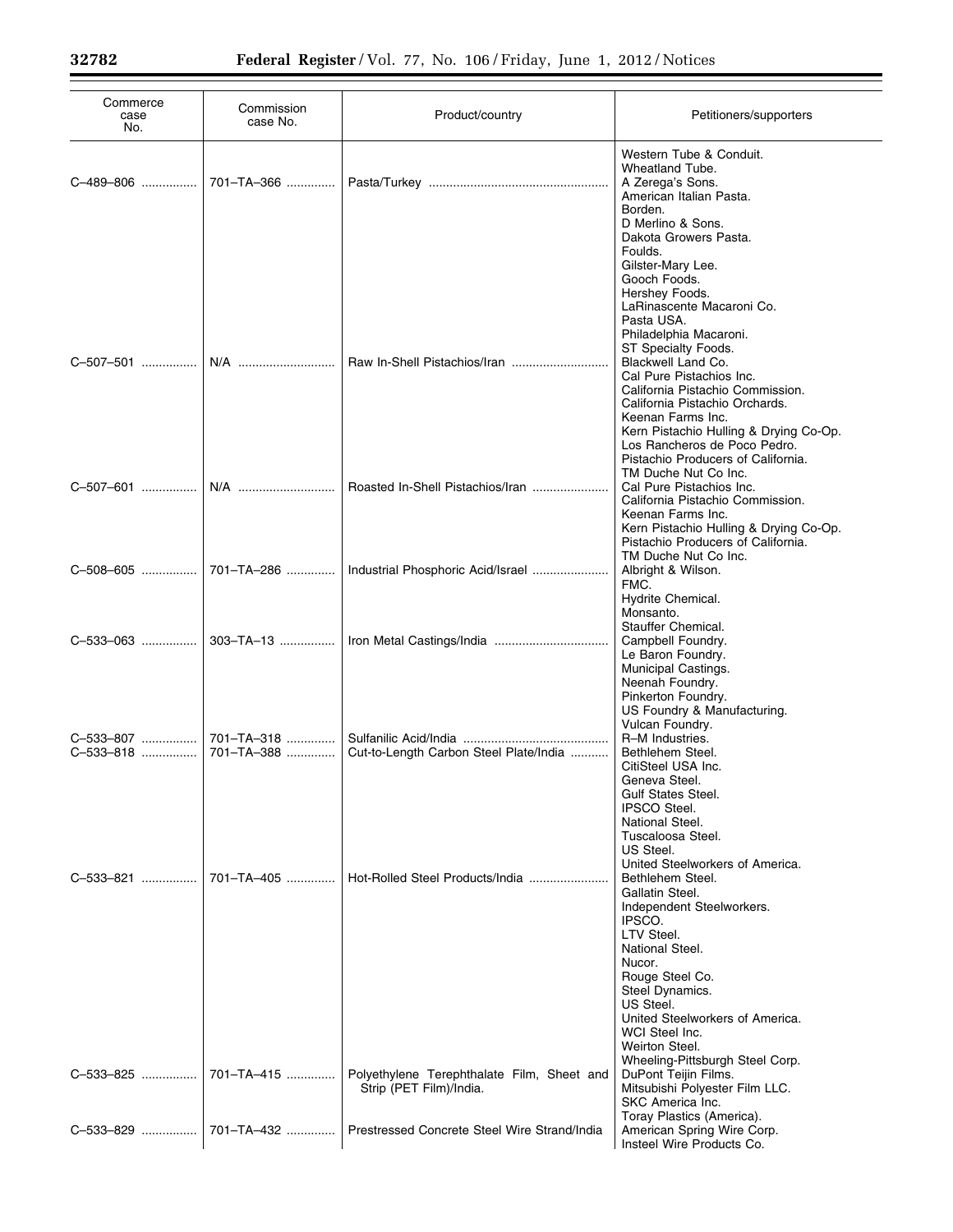| Commerce<br>case<br>No. | Commission<br>case No.   | Product/country                                            | Petitioners/supporters                                                                                                                                                                                                                                                                                                                                                                                                                                                 |
|-------------------------|--------------------------|------------------------------------------------------------|------------------------------------------------------------------------------------------------------------------------------------------------------------------------------------------------------------------------------------------------------------------------------------------------------------------------------------------------------------------------------------------------------------------------------------------------------------------------|
| C-533-839               | 701-TA-437               | Carbazole Violet Pigment 23/India                          | Sivaco Georgia LLC.<br>Strand Tech Martin Inc.<br>Sumiden Wire Products Corp.<br>Allegheny Color Corp.<br>Barker Fine Color Inc.<br>Clariant Corp.<br>Nation Ford Chemical Co.                                                                                                                                                                                                                                                                                         |
| C-533-844               | 701-TA-442               | Certain Lined Paper School Supplies/India                  | Sun Chemical Co.<br>Fay Paper Products Inc.<br>MeadWestvaco Consumer & Office Products.<br>Norcom Inc.                                                                                                                                                                                                                                                                                                                                                                 |
| C-535-001<br>C-549-818  | 701-TA-202<br>701-TA-408 | Hot-Rolled Steel Products/Thailand                         | Pacon Corp.<br>Roaring Spring Blank Book Co.<br>Top Flight Inc.<br>United Steel, Paper and Forestry, Rubber,<br>Manufacturing, Energy, Allied Industrial and<br>Service Workers International Union, AFL-<br>CIO-CLC (USW).<br>Milliken.<br>Bethlehem Steel.<br>Gallatin Steel.<br>Independent Steelworkers.<br>IPSCO.<br>LTV Steel.<br>National Steel.<br>Nucor.<br>Rouge Steel Co.                                                                                   |
| C-560-806               | 701-TA-389               | Cut-to-Length Carbon Steel Plate/Indonesia                 | Steel Dynamics.<br>US Steel.<br>United Steelworkers of America.<br>WCI Steel Inc.<br>Weirton Steel.<br>Wheeling-Pittsburgh Steel Corp.<br>Bethlehem Steel.<br>CitiSteel USA Inc.<br>Geneva Steel.<br><b>Gulf States Steel.</b><br><b>IPSCO Steel.</b>                                                                                                                                                                                                                  |
| C-560-813               | 701-TA-406               | Hot-Rolled Steel Products/Indonesia                        | National Steel.<br>Tuscaloosa Steel.<br>US Steel.<br>United Steelworkers of America.<br>Bethlehem Steel.<br>Gallatin Steel.<br>Independent Steelworkers.<br>IPSCO.<br>LTV Steel.<br>National Steel.                                                                                                                                                                                                                                                                    |
| C-560-819               | 701-TA-443               | Certain Lined Paper School Supplies/Indo-<br>nesia.        | Nucor.<br>Rouge Steel Co.<br>Steel Dynamics.<br>US Steel.<br>United Steelworkers of America.<br>WCI Steel Inc.<br>Weirton Steel.<br>Wheeling-Pittsburgh Steel Corp.<br>Fay Paper Products Inc.<br>MeadWestvaco Consumer & Office Products.<br>Norcom Inc.<br>Pacon Corp.<br>Roaring Spring Blank Book Co.<br>Top Flight Inc.<br>United Steel, Paper and Forestry, Rubber,<br>Manufacturing, Energy, Allied Industrial and<br>Service Workers International Union, AFL- |
| C-580-602               | 701-TA-267               | Top-of-the-Stove<br>Stainless Steel Cooking<br>Ware/Korea. | CIO-CLC (USW).<br>Farberware.<br>Regal Ware.<br>Revere Copper & Brass.                                                                                                                                                                                                                                                                                                                                                                                                 |
| C-580-818               | 701-TA-342               | Cold-Rolled Carbon Steel Flat Products/Korea               | WearEver/Proctor Silex.<br>Armco Steel.<br>Bethlehem Steel.                                                                                                                                                                                                                                                                                                                                                                                                            |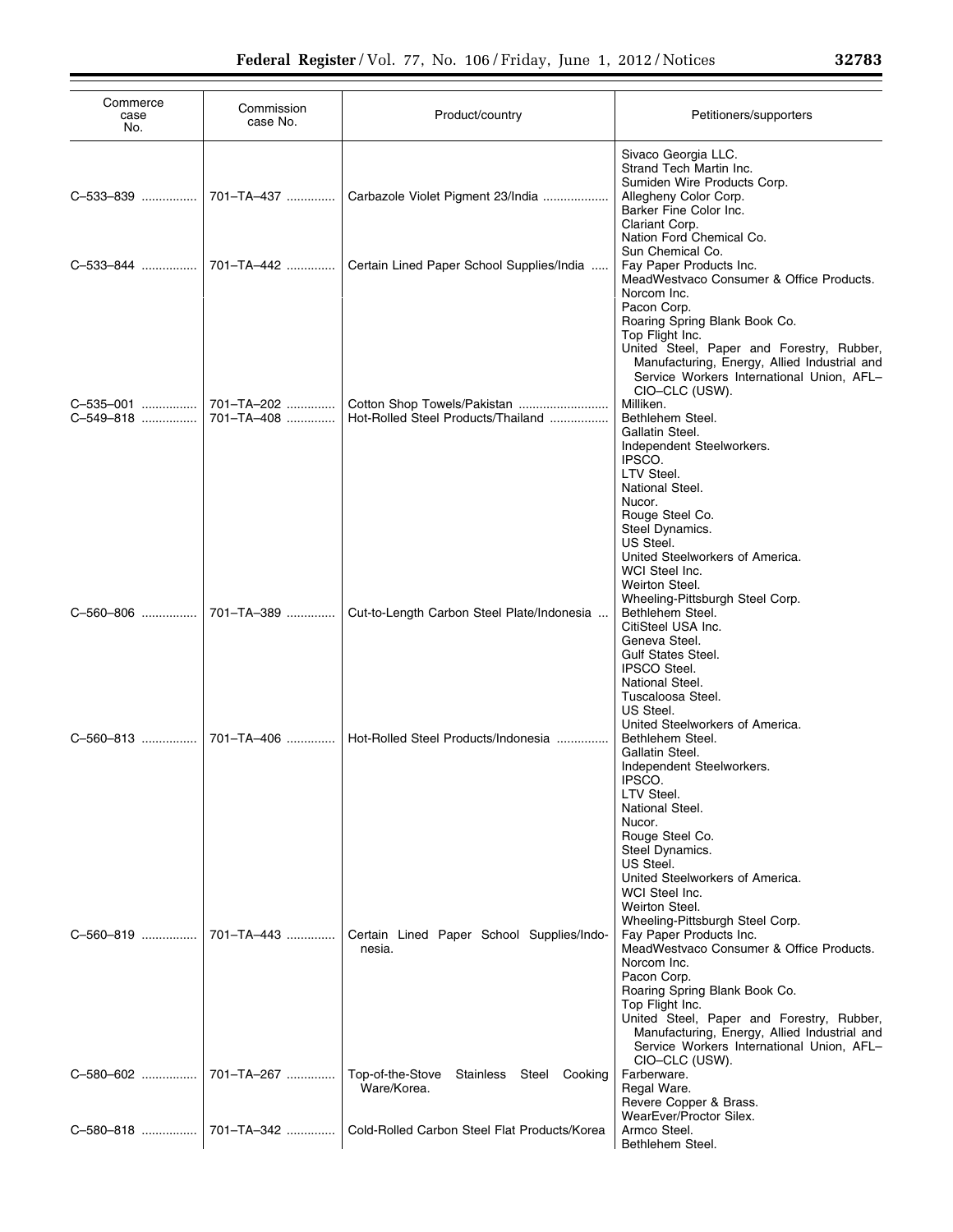| Commerce<br>case<br>No. | Commission<br>case No. | Product/country                                             | Petitioners/supporters                                                                                                                                                                                                                                                                                                                                                                                                                                                                                                                                                                                        |
|-------------------------|------------------------|-------------------------------------------------------------|---------------------------------------------------------------------------------------------------------------------------------------------------------------------------------------------------------------------------------------------------------------------------------------------------------------------------------------------------------------------------------------------------------------------------------------------------------------------------------------------------------------------------------------------------------------------------------------------------------------|
| C-580-818               | 701-TA-350             | Corrosion-Resistant Carbon Steel Flat Prod-<br>ucts/Korea.  | California Steel Industries.<br><b>Gulf States Steel.</b><br>Inland Steel Industries.<br>LTV Steel.<br>National Steel.<br>Nextech.<br>Rouge Steel Co.<br>Sharon Steel.<br>Theis Precision Steel.<br>Thompson Steel.<br>US Steel.<br>United Steelworkers of America.<br>WCI Steel.<br>Weirton Steel.<br>Armco Steel.<br>Bethlehem Steel.<br>California Steel Industries.<br>Geneva Steel.<br><b>Gulf States Steel.</b><br>Inland Steel Industries.<br>LTV Steel.<br>Lukens Steel.<br>National Steel.<br>Nextech.<br>Rouge Steel Co.<br>Sharon Steel.<br>Theis Precision Steel.<br>Thompson Steel.<br>US Steel. |
| C-580-835               | 701-TA-382             | Stainless Steel Sheet and Strip/Korea                       | United Steelworkers of America.<br>WCI Steel.<br>Weirton Steel.<br>Allegheny Ludlum.<br>Armco Steel.<br>Bethlehem Steel.<br>Butler Armco Independent Union.                                                                                                                                                                                                                                                                                                                                                                                                                                                   |
|                         |                        | Cut-to-Length Carbon Steel Plate/Korea                      | Carpenter Technology Corp.<br><b>J&amp;L Specialty Steel.</b><br>North American Stainless.<br>United Steelworkers of America.<br>Zanesville Armco Independent Organization.<br>Bethlehem Steel.<br>CitiSteel USA Inc.<br>Geneva Steel.<br><b>Gulf States Steel.</b><br><b>IPSCO Steel.</b><br>National Steel.                                                                                                                                                                                                                                                                                                 |
| C-580-842               | 701-TA-401             |                                                             | Tuscaloosa Steel.<br>US Steel.<br>United Steelworkers of America.<br>Northwestern Steel and Wire.<br>Nucor.<br>Nucor-Yamato Steel.<br><b>TXI-Chaparral Steel.</b><br>United Steelworkers of America.                                                                                                                                                                                                                                                                                                                                                                                                          |
| C-580-851               | 701-TA-431             | DRAMs and DRAM Modules/Korea                                | Dominion Semiconductor LLC/Micron Tech-<br>nology Inc.<br>Infineon Technologies Richmond LP.                                                                                                                                                                                                                                                                                                                                                                                                                                                                                                                  |
| C-583-604               | 701-TA-268             | Top-of-the-Stove<br>Stainless Steel Cooking<br>Ware/Taiwan. | Micron Technology Inc.<br>Farberware.<br>Regal Ware.<br>Revere Copper & Brass.                                                                                                                                                                                                                                                                                                                                                                                                                                                                                                                                |
| C-791-806               | 701-TA-379             | Stainless Steel Plate in Coils/South Africa                 | WearEver/Proctor Silex.<br>Allegheny Ludlum.<br>Armco Steel.<br><b>J&amp;L Specialty Steel.</b>                                                                                                                                                                                                                                                                                                                                                                                                                                                                                                               |
| C-791-810               | 701–TA–407 ………….       | Hot-Rolled Steel Products/South Africa                      | Lukens Steel.<br>North American Stainless.<br>United Steelworkers of America.<br>Bethlehem Steel.<br>Gallatin Steel.<br>Independent Steelworkers.                                                                                                                                                                                                                                                                                                                                                                                                                                                             |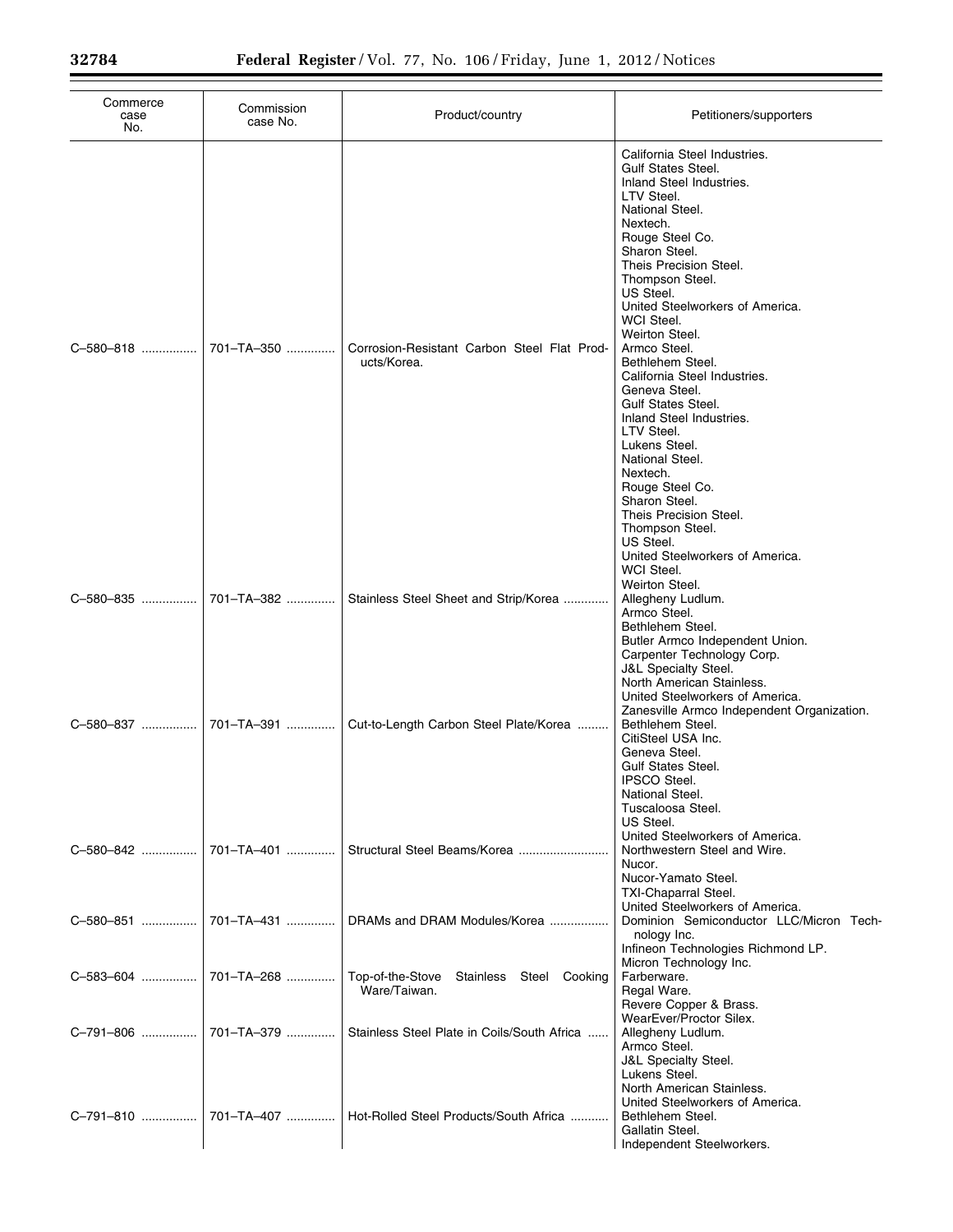| Commerce<br>case<br>No. | Commission<br>case No.     | Product/country                                                                           |                                | Petitioners/supporters                                                                                                                                                                                                                                                                                                                                                                                                                                                                                                                                                                                                                                                                                                                                                                                                                                                                                                                                                                                                                                              |
|-------------------------|----------------------------|-------------------------------------------------------------------------------------------|--------------------------------|---------------------------------------------------------------------------------------------------------------------------------------------------------------------------------------------------------------------------------------------------------------------------------------------------------------------------------------------------------------------------------------------------------------------------------------------------------------------------------------------------------------------------------------------------------------------------------------------------------------------------------------------------------------------------------------------------------------------------------------------------------------------------------------------------------------------------------------------------------------------------------------------------------------------------------------------------------------------------------------------------------------------------------------------------------------------|
| A-331-802<br>A-351-838  | 731-TA-1065<br>731-TA-1063 | Certain Frozen Warmwater<br>Prawns/Ecuador.<br>Certain Frozen Warmwater<br>Prawns/Brazil. | Shrimp<br>and<br>Shrimp<br>and | IPSCO.<br>LTV Steel.<br>National Steel.<br>Nucor.<br>Rouge Steel Co.<br>Steel Dynamics.<br>US Steel.<br>United Steelworkers of America.<br>WCI Steel Inc.<br>Weirton Steel.<br>Wheeling-Pittsburgh Steel Corp.                                                                                                                                                                                                                                                                                                                                                                                                                                                                                                                                                                                                                                                                                                                                                                                                                                                      |
| A-533-840               | 731-TA-1066                | Certain Frozen<br>Warmwater<br>Prawns/India.                                              | Shrimp<br>and                  |                                                                                                                                                                                                                                                                                                                                                                                                                                                                                                                                                                                                                                                                                                                                                                                                                                                                                                                                                                                                                                                                     |
| A-549-822               | 731-TA-1067                | Certain Frozen Warmwater<br>Prawns/Thailand.                                              | Shrimp<br>and                  |                                                                                                                                                                                                                                                                                                                                                                                                                                                                                                                                                                                                                                                                                                                                                                                                                                                                                                                                                                                                                                                                     |
| A-552-802               | 731-TA-1068                | Certain Frozen Warmwater<br>Prawns/Vietnam.                                               | Shrimp<br>and                  |                                                                                                                                                                                                                                                                                                                                                                                                                                                                                                                                                                                                                                                                                                                                                                                                                                                                                                                                                                                                                                                                     |
| A-570-893               | 731-TA-1064                | Certain Frozen Warmwater<br>Prawns/China.                                                 | Shrimp<br>and                  | Petitioners/Supporters for all six cases listed:<br>Abadie, Al J.<br>Abadie, Anthony.<br>Abner, Charles.<br>Abraham, Steven.<br>Abshire, Gabriel J.<br>Ackerman, Dale J.<br>Acosta, Darryl L.<br>Acosta, Jerry J Sr.<br>Acosta, Leonard C.<br>Acosta, Wilson Pula Sr.<br>Adam, Denise T.<br>Adam, Michael A.<br>Adam, Richard B Jr.<br>Adam, Sherry P.<br>Adam, William E.<br>Adam, Alcide J Jr.<br>Adams, Dudley.<br>Adams, Elizabeth L.<br>Adams, Ervin.<br>Adams, Ervin.<br>Adams, George E.<br>Adams, Hursy J.<br>Adams, James Arthur.<br>Adams, Kelly.<br>Adams, Lawrence J Jr.<br>Adams, Randy.<br>Adams, Ritchie.<br>Adams, Steven A.<br>Adams, Ted J.<br>Adams, Tim.<br>Adams, Whitney P Jr.<br>Agoff, Ralph J.<br>Aguilar, Rikardo.<br>Aguillard, Roddy G.<br>Alario, Don Ray.<br>Alario, Nat.<br>Alario, Pete J.<br>Alario, Timmy.<br>Albert, Craig J.<br>Albert, Junior J.<br>Alexander, Everett O.<br>Alexander, Robert F Jr.<br>Alexie, Benny J.<br>Alexie, Corkey A.<br>Alexie, Dolphy.<br>Alexie, Felix Jr.<br>Alexie, Gwendolyn.<br>Alexie, John J. |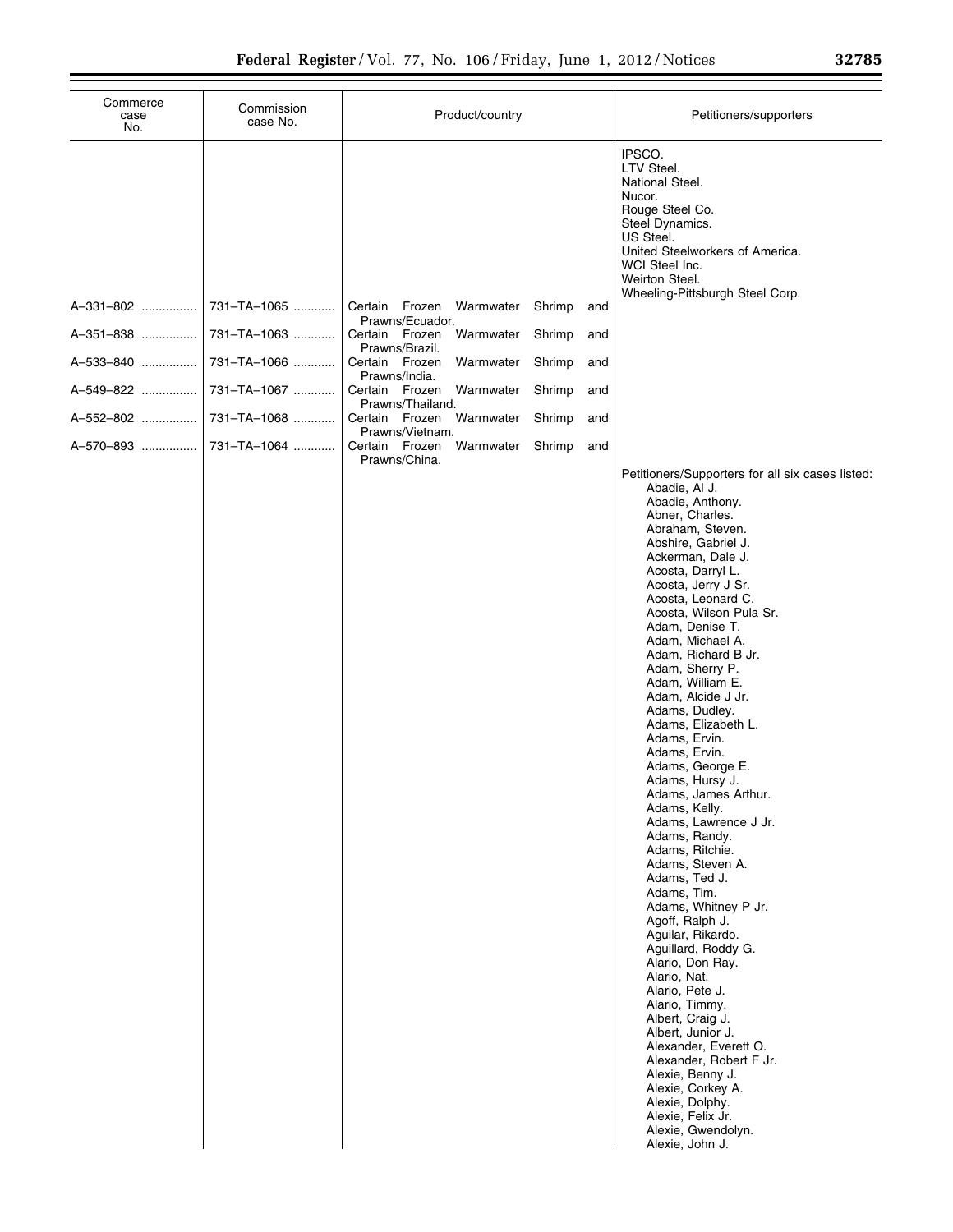| Commerce<br>case<br>No. | Commission<br>case No. | Product/country | Petitioners/supporters                                                                                                                                                                                                                                                                                                                                                                                                                                                                                                                                                                                                                                                                                                                                                                                                                                                                                                                                                                                                                                                                                                                                                                                                                                                                                                                                                                                                                                                                                                                                                                                                           |
|-------------------------|------------------------|-----------------|----------------------------------------------------------------------------------------------------------------------------------------------------------------------------------------------------------------------------------------------------------------------------------------------------------------------------------------------------------------------------------------------------------------------------------------------------------------------------------------------------------------------------------------------------------------------------------------------------------------------------------------------------------------------------------------------------------------------------------------------------------------------------------------------------------------------------------------------------------------------------------------------------------------------------------------------------------------------------------------------------------------------------------------------------------------------------------------------------------------------------------------------------------------------------------------------------------------------------------------------------------------------------------------------------------------------------------------------------------------------------------------------------------------------------------------------------------------------------------------------------------------------------------------------------------------------------------------------------------------------------------|
|                         |                        |                 | Alexie, John V.<br>Alexie, Larry J Sr.<br>Alexie, Larry Jr.<br>Alexie, Vincent L Jr.<br>Alexis, Barry S.<br>Alexis, Craig W.<br>Alexis, Micheal.<br>Alexis, Monique.<br>Alfonso, Anthony E Jr.<br>Alfonso, Jesse.<br>Alfonso, Nicholas.<br>Alfonso, Paul Anthony.<br>Alfonso, Randy.<br>Alfonso, Terry S Jr.<br>Alfonso, Vernon Jr.<br>Alfonso, Yvette.<br>Alimia, Angelo A Jr.<br>Allemand, Dean J.<br>Allen, Annie.<br>Allen, Carolyn Sue.<br>Allen, Jackie.<br>Allen, Robin.<br>Allen, Wayne.<br>Allen, Wilbur L.<br>Allen, Willie J III.<br>Allen, Willie Sr.<br>Alphonso, John.<br>Ancalade, Leo J.<br>Ancar, Claudene.<br>Ancar, Jerry T.<br>Ancar, Joe C.<br>Ancar, Merlin Sr.<br>Ancar, William Sr.<br>Ancelet, Gerald Ray.<br>Anderson, Andrew David.<br>Anderson, Ernest W.<br>Anderson, Jerry.<br>Anderson, John.<br>Anderson, Lynwood.<br>Anderson, Melinda Rene.<br>Anderson, Michael Brian.<br>Anderson, Ronald L Sr.<br>Anderson, Ronald Louis Jr.<br>Andonie, Miguel.<br>Andrews, Anthony R.<br>Andry, Janice M.<br>Andry, Rondey S.<br>Angelle, Louis.<br>Anglada, Eugene Sr.<br>Ansardi, Lester.<br>Anselmi, Darren.<br>Aparicio, Alfred.<br>Aparicio, David.<br>Aparicio, Ernest.<br>Arabie, Georgia P.<br>Arabie, Joseph.<br>Arcement, Craig J.<br>Arcement, Lester C.<br>Arcemont, Donald Sr.<br>Arceneaux, Matthew J.<br>Arceneaux, Michael K.<br>Areas, Christopher J.<br>Armbruster, John III.<br>Armbruster, Paula D.<br>Armstrong, Jude Jr.<br>Arnesen, George.<br>Arnold, Lonnie L Jr.<br>Arnona, Joseph T.<br>Arnondin, Robert.<br>Arthur, Brenda J.<br>Assavedo, Floyd.<br>Atwood, Gregory Kenneth. |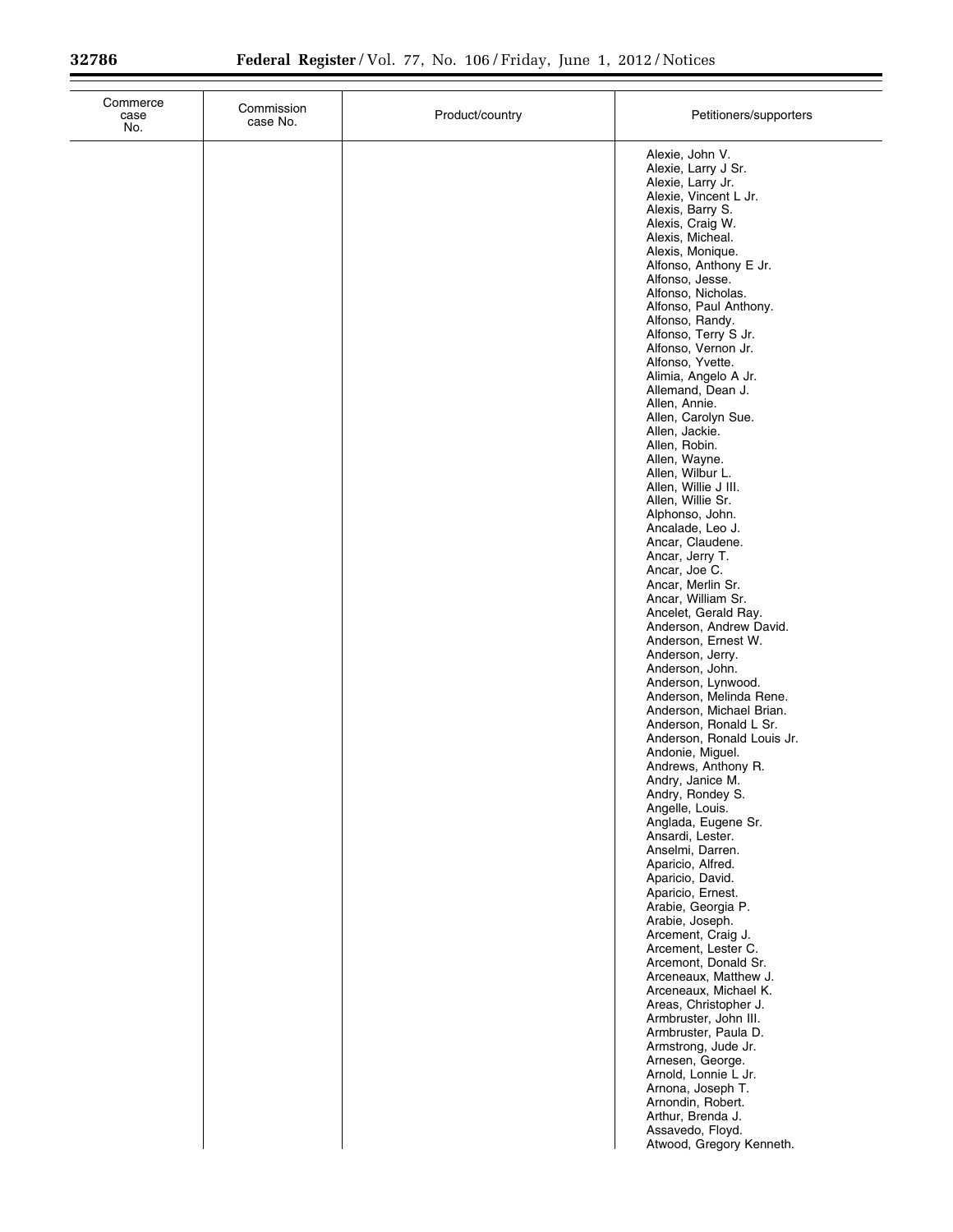| Commerce<br>case<br>No. | Commission<br>case No. | Product/country | Petitioners/supporters                                                                                                                                                                                                                                                                                                                                                                                                                                                                                                                                                                                                                                                                                                                                                                                                                                                                                                                                                                                                                                                                                                                                                                                                                                                                                                                                                                                                                                                                                                          |
|-------------------------|------------------------|-----------------|---------------------------------------------------------------------------------------------------------------------------------------------------------------------------------------------------------------------------------------------------------------------------------------------------------------------------------------------------------------------------------------------------------------------------------------------------------------------------------------------------------------------------------------------------------------------------------------------------------------------------------------------------------------------------------------------------------------------------------------------------------------------------------------------------------------------------------------------------------------------------------------------------------------------------------------------------------------------------------------------------------------------------------------------------------------------------------------------------------------------------------------------------------------------------------------------------------------------------------------------------------------------------------------------------------------------------------------------------------------------------------------------------------------------------------------------------------------------------------------------------------------------------------|
|                         |                        |                 | Au, Chow D.<br>Au, Robert.<br>Aucoin, Dewey F.<br>Aucoin, Earl.<br>Aucoin, Laine A.<br>Aucoin, Perry J.<br>Austin, Dennis.<br>Austin, Dennis J.<br>Authement, Brice.<br>Authement, Craig L.<br>Authement, Dion J.<br>Authement, Gordon.<br>Authement, Lance M.<br>Authement, Larry.<br>Authement, Larry Sr.<br>Authement, Roger J.<br>Authement, Sterling P.<br>Autin, Bobby.<br>Autin, Bruce J.<br>Autin, Kenneth D.<br>Autin, Marvin J.<br>Autin, Paul F Jr.<br>Autin, Roy.<br>Avenel, Albert J Jr.<br>Ba Wells, Tran Thi.<br>Babb, Conny.<br>Babin, Brad.<br>Babin, Joey L.<br>Babin, Klint.<br>Babin, Molly.<br>Babin, Norman J.<br>Babineaux, Kirby.<br>Babineaux, Vicki.<br>Bach, Ke Van.<br>Bach, Reo Long.<br>Backman, Benny.<br>Badeaux, Todd.<br>Baham, Dewayne.<br>Bailey, Albert.<br>Bailey, Antoine III.<br>Bailey, David B Sr.<br>Bailey, Don.<br>Baker, Clarence.<br>Baker, Donald Earl.<br>Baker, James.<br>Baker, Kenneth.<br>Baker, Ronald J.<br>Balderas, Antonio.<br>Baldwin, Richard Prentiss.<br>Ballard, Albert.<br>Ballas, Barbara A.<br>Ballas, Charles J.<br>Baltz, John F.<br>Ban, John.<br>Bang, Bruce K.<br>Barbaree, Joe W.<br>Barbe, Mark A and Cindy.<br>Barber, Louie W Jr.<br>Barber, Louie W Sr.<br>Barbier, Percy T.<br>Barbour, Raymond A.<br>Bargainear, James E.<br>Barisich, George A.<br>Barisich, Joseph J.<br>Barnette, Earl.<br>Barnhill, Nathan.<br>Barrios, Clarence.<br>Barrios, Corbert J.<br>Barrios, Corbert M.<br>Barrios, David.<br>Barrios, John.<br>Barrios, Shane James. |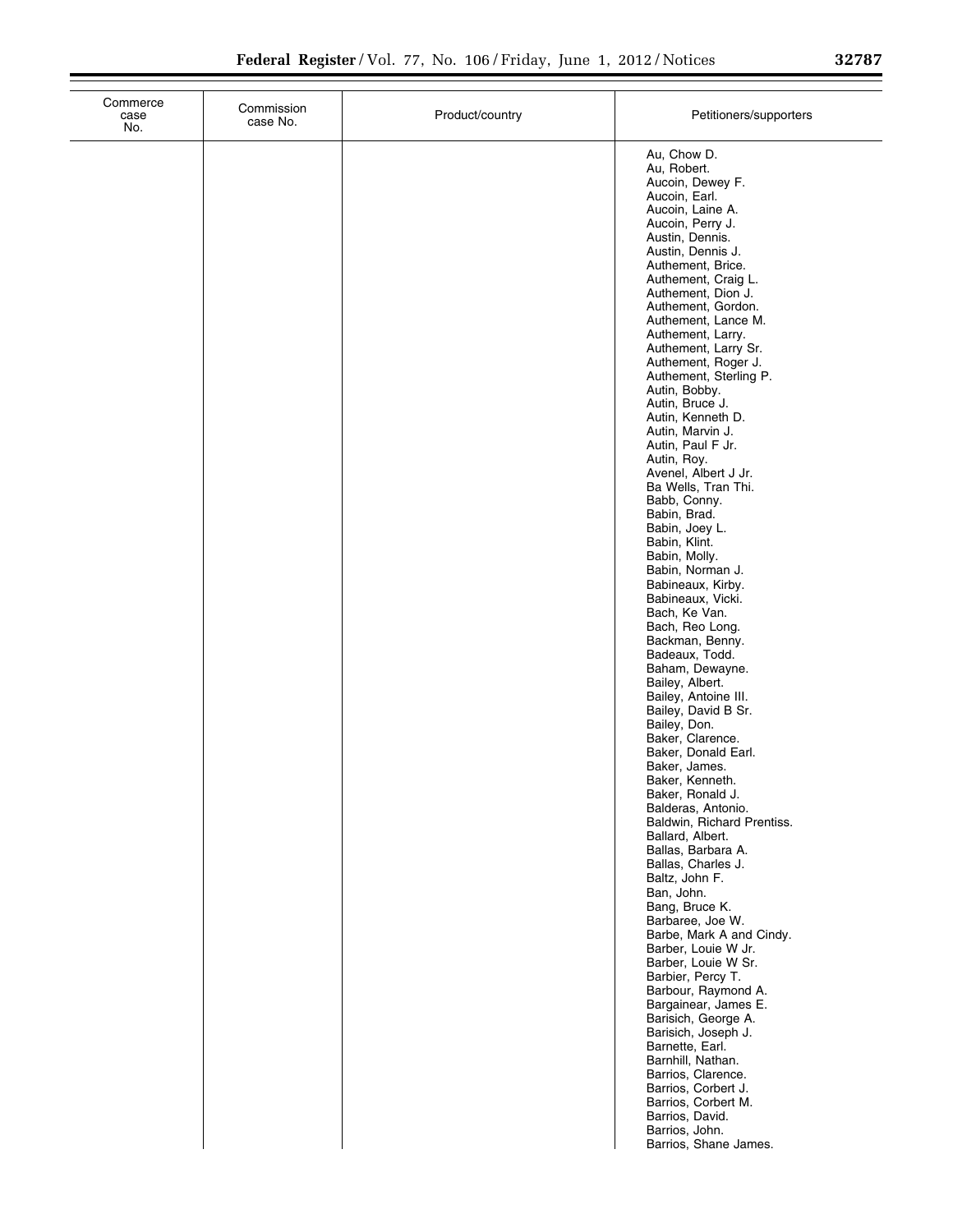| Commerce<br>case<br>No. | Commission<br>case No. | Product/country | Petitioners/supporters                                                                                                                                                                                                                                                                                                                                                                                                                                                                                                                                                                                                                                                                                                                                                                                                                                                                                                                                                                                                                                                                                                                                                                                                                                                                                                                                                                                                             |
|-------------------------|------------------------|-----------------|------------------------------------------------------------------------------------------------------------------------------------------------------------------------------------------------------------------------------------------------------------------------------------------------------------------------------------------------------------------------------------------------------------------------------------------------------------------------------------------------------------------------------------------------------------------------------------------------------------------------------------------------------------------------------------------------------------------------------------------------------------------------------------------------------------------------------------------------------------------------------------------------------------------------------------------------------------------------------------------------------------------------------------------------------------------------------------------------------------------------------------------------------------------------------------------------------------------------------------------------------------------------------------------------------------------------------------------------------------------------------------------------------------------------------------|
|                         |                        |                 | Barrois, Angela Gail.<br>Barrois, Dana A.<br>Barrois, Tracy James.<br>Barrois, Wendell Jude Jr.<br>Barthe, Keith Sr.<br>Barthelemy, Allen M.<br>Barthelemy, John A.<br>Barthelemy, Rene T Sr.<br>Barthelemy, Walter A Jr.<br>Bartholomew, Mitchell.<br>Bartholomew, Neil W.<br>Bartholomew, Thomas E.<br>Bartholomew, Wanda C.<br>Basse, Donald J Sr.<br>Bates, Mark.<br>Bates, Ted Jr.<br>Bates, Vernon Jr.<br>Battle, Louis.<br>Baudoin, Drake J.<br>Baudoin, Murphy A.<br>Baudouin, Stephen.<br>Bauer, Gary.<br>Baye, Glen P.<br>Bean, Charles A.<br>Beazley, William E.<br>Becnel, Glenn J.<br>Becnel, Kent.<br>Beecher, Carold F.<br>Beechler, Ronald.<br>Bell, James E.<br>Bell, Ronald A.<br>Bellanger, Arnold.<br>Bellanger, Clifton.<br>Bellanger, Scott J.<br>Belsome, Derrell M.<br>Belsome, Karl M.<br>Bennett, Cecil A Jr.<br>Bennett, Gary Lynn.<br>Bennett, Irin Jr.<br>Bennett, James W Jr.<br>Bennett, Louis.<br>Benoit, Francis J.<br>Benoit, Nicholas L.<br>Benoit, Paula T.<br>Benoit, Tenna J Jr.<br>Benton, Walter T.<br>Berger, Ray W.<br>Bergeron, Alfred Scott.<br>Bergeron, Jeff.<br>Bergeron, Nolan A.<br>Bergeron, Ulysses J.<br>Bernard, Lamont L.<br>Berner, Mark J.<br>Berthelot, Gerard J Sr.<br>Berthelot, James A.<br>Berthelot, Myron J.<br>Bertrand, Jerl C.<br>Beverung, Keith J.<br>Bianchini, Raymond W.<br>Bickham, Leo E.<br>Bienvenu, Charles.<br>Biggs, Jerry W Sr.<br>Bigler, Delbert. |
|                         |                        |                 | Billington, Richard.<br>Billiot, Alfredia.<br>Billiot, Arthur.<br>Billiot, Aubrey.<br>Billiot, Barell J.<br>Billiot, Betty.<br>Billiot, Bobby J.<br>Billiot, Brian K.<br>Billiot, Cassidy.                                                                                                                                                                                                                                                                                                                                                                                                                                                                                                                                                                                                                                                                                                                                                                                                                                                                                                                                                                                                                                                                                                                                                                                                                                         |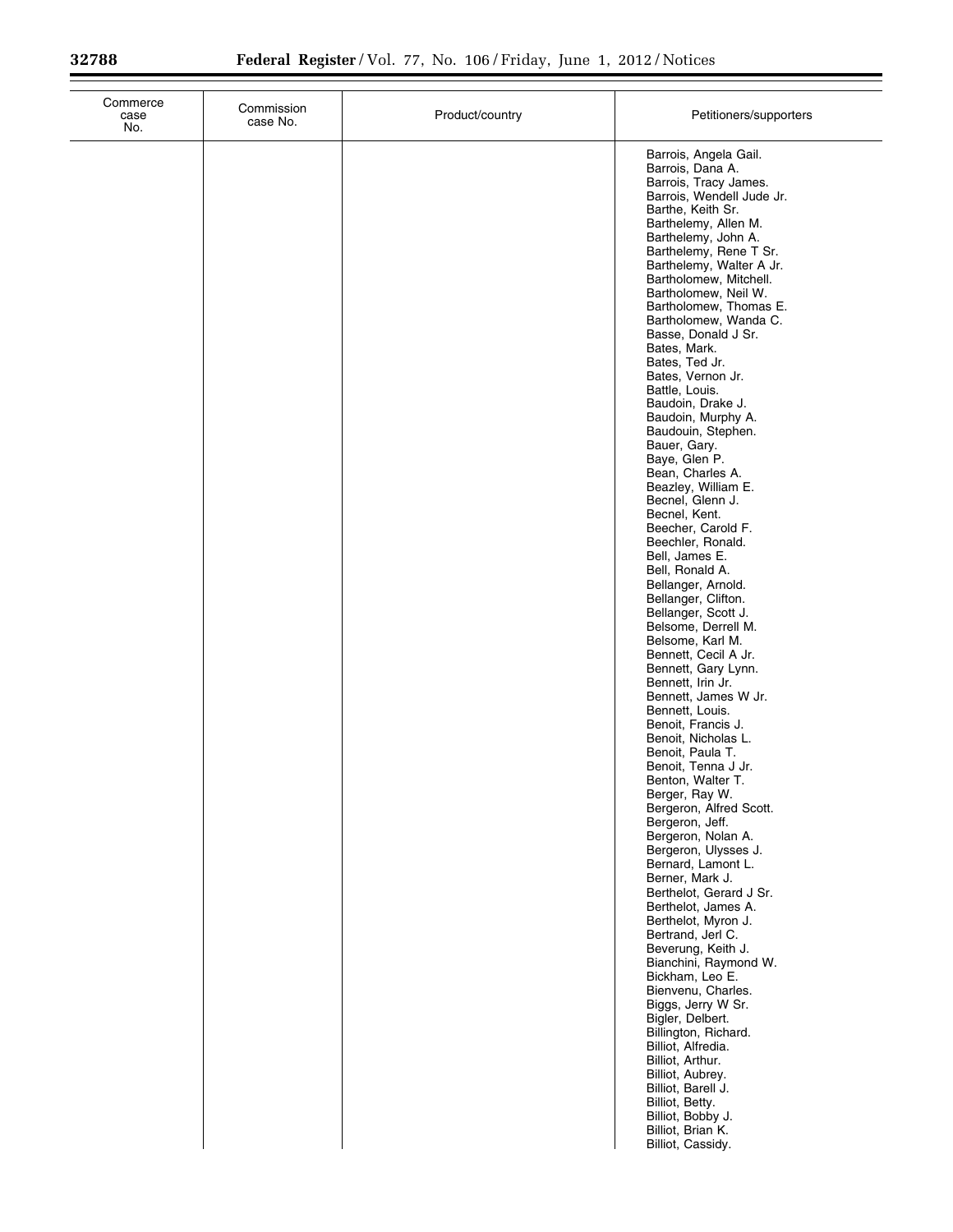| Commerce<br>case<br>No. | Commission<br>case No. | Product/country | Petitioners/supporters                                                                                                                                                                                                                                                                                                                                                                                                                                                                                                                                                                                                                                                                                                                                                                                                                                                                                                                                                                                                                                                                                                                                                                                                                                                                                                                                                                                                                                                                                                                                                                                                                                                    |
|-------------------------|------------------------|-----------------|---------------------------------------------------------------------------------------------------------------------------------------------------------------------------------------------------------------------------------------------------------------------------------------------------------------------------------------------------------------------------------------------------------------------------------------------------------------------------------------------------------------------------------------------------------------------------------------------------------------------------------------------------------------------------------------------------------------------------------------------------------------------------------------------------------------------------------------------------------------------------------------------------------------------------------------------------------------------------------------------------------------------------------------------------------------------------------------------------------------------------------------------------------------------------------------------------------------------------------------------------------------------------------------------------------------------------------------------------------------------------------------------------------------------------------------------------------------------------------------------------------------------------------------------------------------------------------------------------------------------------------------------------------------------------|
|                         |                        |                 | Billiot, Charles Sr.<br>Billiot, Chris J Sr.<br>Billiot, E J E.<br>Billiot, Earl W Sr.<br>Billiot, Ecton L.<br>Billiot, Emary.<br>Billiot, Forest Jr.<br>Billiot, Gerald.<br>Billiot, Harold J.<br>Billiot, Jacco A.<br>Billiot, Jake A.<br>Billiot, James Jr.<br>Billiot, Joseph S Jr.<br>Billiot, Laurence V.<br>Billiot, Leonard F Jr.<br>Billiot, Lisa.<br>Billiot, Mary L.<br>Billiot, Paul J Sr.<br>Billiot, Shirley L.<br>Billiot, Steve M.<br>Billiot, Thomas Adam.<br>Billiot, Thomas Sr.<br>Billiot, Wenceslaus Jr.<br>Billiott, Alexander J.<br>Biron, Yale.<br>Black, William C.<br>Blackston, Larry E.<br>Blackwell, Wade H III.<br>Blackwell, Wade H Jr.<br>Blanchard, Albert.<br>Blanchard, Andrew J.<br>Blanchard, Billy J.<br>Blanchard, Cyrus.<br>Blanchard, Daniel A.<br>Blanchard, Dean.<br>Blanchard, Douglas Jr.<br>Blanchard, Dwayne.<br>Blanchard, Elgin.<br>Blanchard, Gilbert.<br>Blanchard, Jade.<br>Blanchard, James.<br>Blanchard, John F Jr.<br>Blanchard, Katie.<br>Blanchard, Kelly.<br>Blanchard, Matt Joseph.<br>Blanchard, Michael.<br>Blanchard, Quentin Timothy.<br>Blanchard, Roger Sr.<br>Blanchard, Walton H Jr.<br>Bland, Quyen T.<br>Blouin, Roy A.<br>Blume, Jack Jr.<br>Bodden, Arturo.<br>Bodden, Jasper.<br>Bollinger, Donald E.<br>Bolotte, Darren W.<br>Bolton, Larry F.<br>Bondi, Paul J.<br>Bonvillain, Jimmy J.<br>Bonvillian, Donna M.<br>Boone, Clifton Felix.<br>Boone, Donald F II.<br>Boone, Donald F III (Ricky).<br>Boone, Gregory T.<br>Boquet, Noriss P Jr.<br>Boquet, Wilfred Jr.<br>Bordelon, Glenn Sr.<br>Bordelon, James P.<br>Bordelon, Shelby P.<br>Borden, Benny.<br>Borne, Crystal.<br>Borne, Dina L. |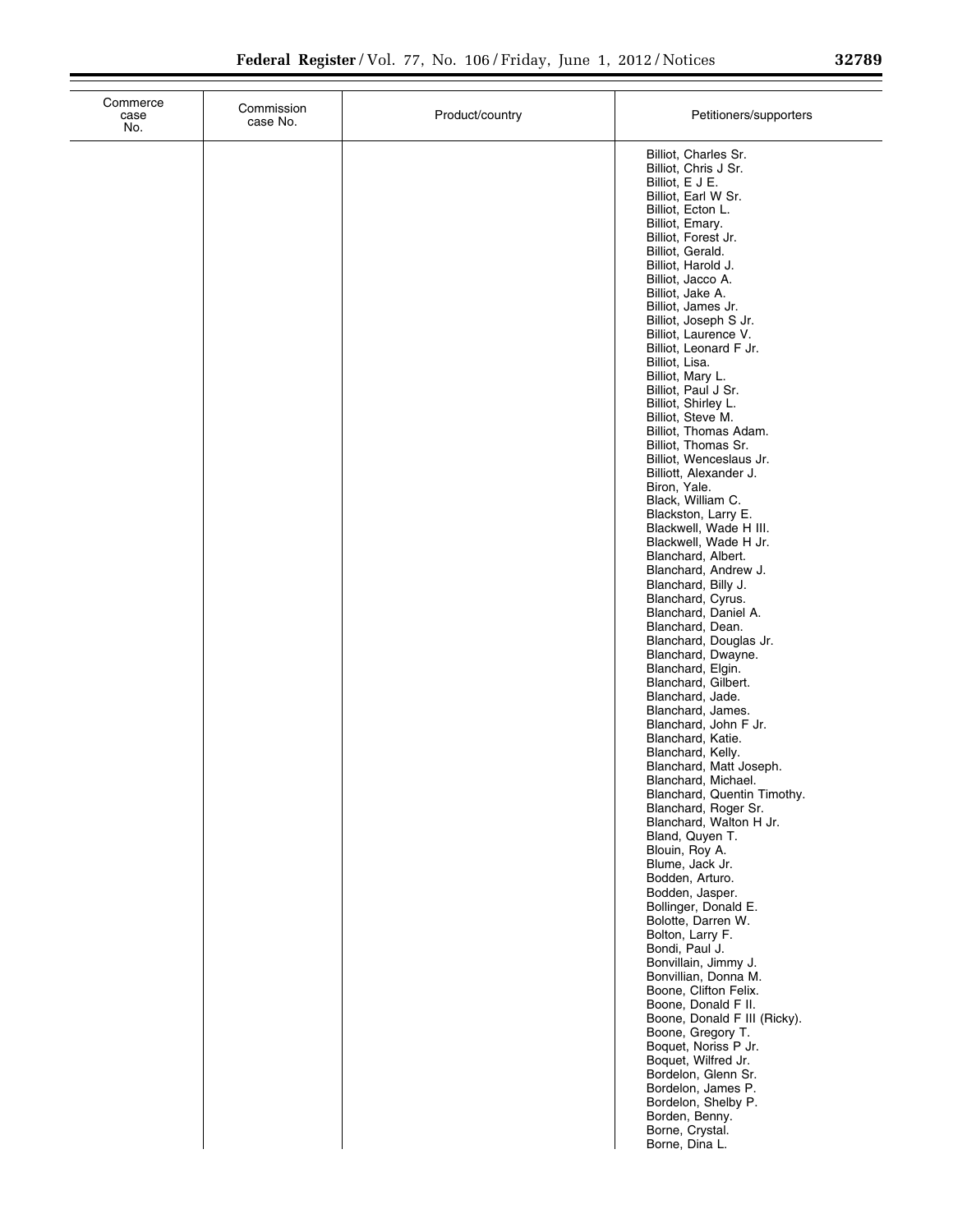| Commerce<br>case<br>No. | Commission<br>case No. | Product/country | Petitioners/supporters                                                                                                                                                                                                                                                                                                                                                                                                                                                                                                                                                                                                                                                                                                                                                                                                                                                                                                                                                                                                                                                                                                                                                                                                                                                                                                                                                                                                                                                                                                                    |
|-------------------------|------------------------|-----------------|-------------------------------------------------------------------------------------------------------------------------------------------------------------------------------------------------------------------------------------------------------------------------------------------------------------------------------------------------------------------------------------------------------------------------------------------------------------------------------------------------------------------------------------------------------------------------------------------------------------------------------------------------------------------------------------------------------------------------------------------------------------------------------------------------------------------------------------------------------------------------------------------------------------------------------------------------------------------------------------------------------------------------------------------------------------------------------------------------------------------------------------------------------------------------------------------------------------------------------------------------------------------------------------------------------------------------------------------------------------------------------------------------------------------------------------------------------------------------------------------------------------------------------------------|
|                         |                        |                 | Borne, Edward Joseph Jr.<br>Borne, Edward Sr.<br>Bosarge, Hubert Lawrence.<br>Bosarge, Robert.<br>Bosarge, Sandra.<br>Bosarge, Steve.<br>Boudlauch, Durel A Jr.<br>Boudoin, Larry Terrell.<br>Boudoin, Nathan.<br>Boudreaux, Brent J.<br>Boudreaux, Elvin J III.<br>Boudreaux, James C Jr.<br>Boudreaux, James N.<br>Boudreaux, Jessie.<br>Boudreaux, Leroy A.<br>Boudreaux, Mark.<br>Boudreaux, Paul Sr.<br>Boudreaux, Richard D.<br>Boudreaux, Ronald Sr.<br>Boudreaux, Sally.<br>Boudreaux, Veronica.<br>Boudwin, Dwayne.<br>Boudwin, Jewel James Sr.<br>Boudwin, Wayne.<br>Bouise, Norman.<br>Boulet, Irwin J Jr.<br>Boullion, Debra.<br>Bourg, Allen T.<br>Bourg, Benny.<br>Bourg, Chad J.<br>Bourg, Channon.<br>Bourg, Chris.<br>Bourg, Douglas.<br>Bourg, Glenn A.<br>Bourg, Jearmie Sr.<br>Bourg, Kent A.<br>Bourg, Mark.<br>Bourg, Nolan P.<br>Bourg, Ricky J.<br>Bourgeois, Albert P.<br>Bourgeois, Brian J Jr.<br>Bourgeois, Daniel.<br>Bourgeois, Dwayne.<br>Bourgeois, Jake.<br>Bourgeois, Johnny M.<br>Bourgeois, Johnny M Jr.<br>Bourgeois, Leon A.<br>Bourgeois, Louis A.<br>Bourgeois, Merrie E.<br>Bourgeois, Randy P.<br>Bourgeois, Reed.<br>Bourgeois, Webley.<br>Bourn, Chris.<br>Bourque, Murphy Paul.<br>Bourque, Ray.<br>Bousegard, Duvic Jr.<br>Boutte, Manuel J Jr.<br>Bouvier, Colbert A II.<br>Bouzigard, Dale J.<br>Bouzigard, Edgar J III.<br>Bouzigard, Eeris.<br>Bowers, Harold.<br>Bowers, Tommy.<br>Boyd, David E Sr.<br>Boyd, Elbert.<br>Boykin, Darren L.<br>Boykin, Thomas Carol.<br>Bradley, James. |
|                         |                        |                 | Brady, Brian.<br>Brandhurst, Kay.<br>Brandhurst, Ray E Sr.<br>Brandhurst, Raymond J.                                                                                                                                                                                                                                                                                                                                                                                                                                                                                                                                                                                                                                                                                                                                                                                                                                                                                                                                                                                                                                                                                                                                                                                                                                                                                                                                                                                                                                                      |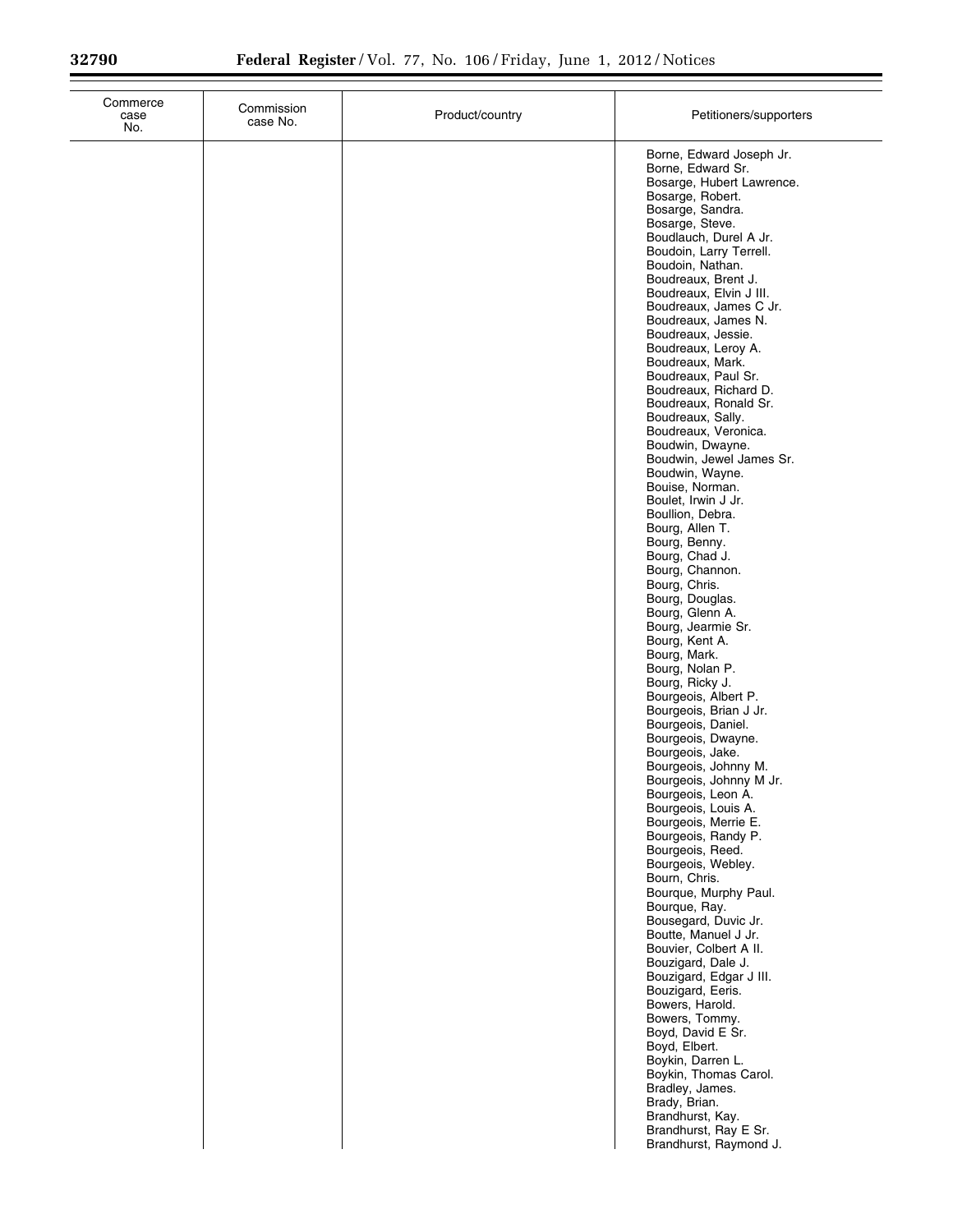|  | ۹ | ٠<br>r.<br>× |  |
|--|---|--------------|--|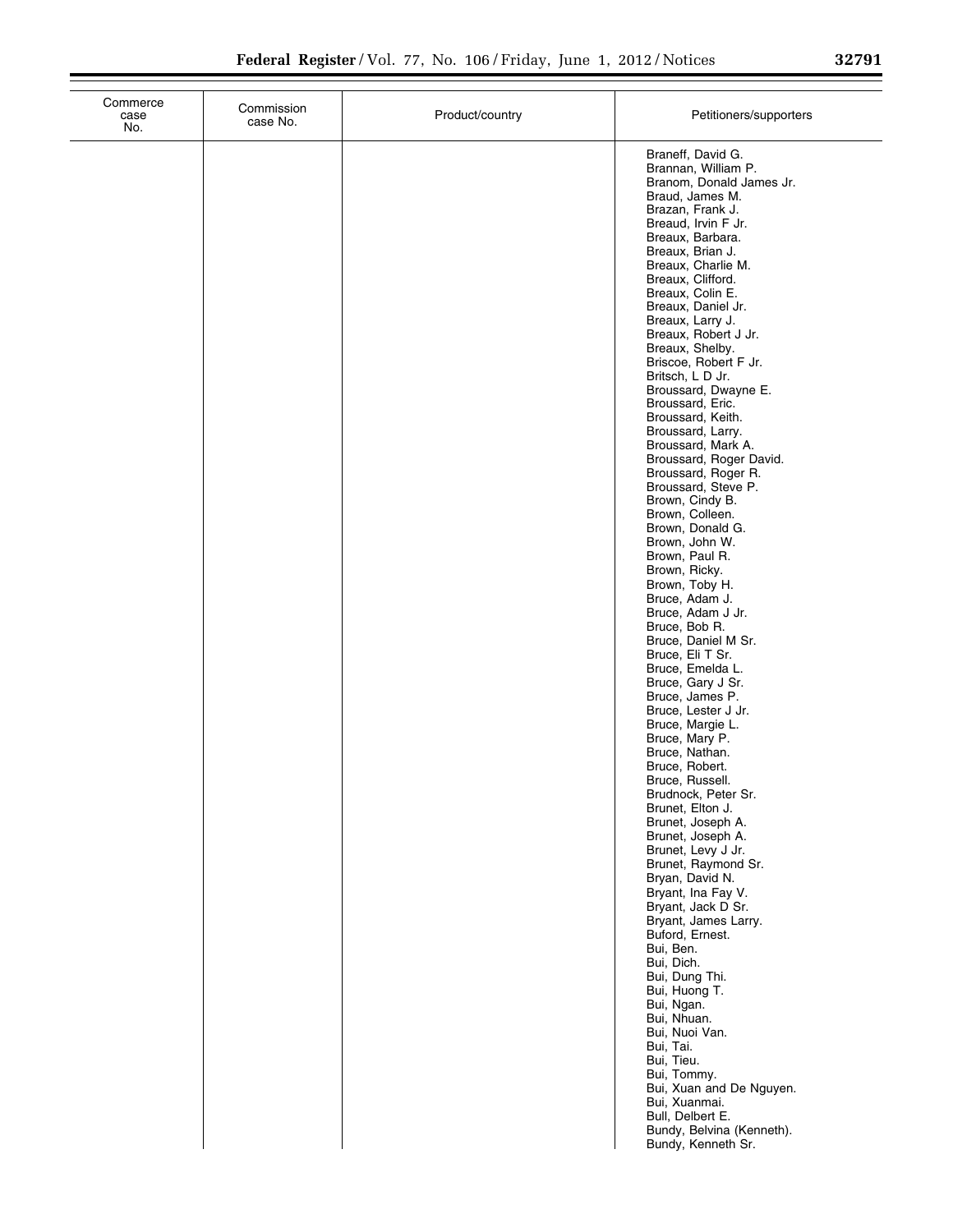$\equiv$ 

| case<br>No. | Commission<br>case No. | Product/country | Petitioners/supporters                                                                                                                                                                                                                                                                                                                                                                                                                                                                                                                                                                                                                                                                                                                                                                                                                                                                                                                                                                                                                                                                                                                                                                                                                                                                                                                                                                                                                                                                                          |
|-------------|------------------------|-----------------|-----------------------------------------------------------------------------------------------------------------------------------------------------------------------------------------------------------------------------------------------------------------------------------------------------------------------------------------------------------------------------------------------------------------------------------------------------------------------------------------------------------------------------------------------------------------------------------------------------------------------------------------------------------------------------------------------------------------------------------------------------------------------------------------------------------------------------------------------------------------------------------------------------------------------------------------------------------------------------------------------------------------------------------------------------------------------------------------------------------------------------------------------------------------------------------------------------------------------------------------------------------------------------------------------------------------------------------------------------------------------------------------------------------------------------------------------------------------------------------------------------------------|
|             |                        |                 | Bundy, Nicky.<br>Bundy, Ronald J.<br>Bundy, Ronnie J.<br>Buquet, John Jr.<br>Buras, Clayton M.<br>Buras, Leander.<br>Buras, Robert M Jr.<br>Buras, Waylon J.<br>Burlett, Elliott C.<br>Burlett, John C Jr.<br>Burnell, Charles B.<br>Burnell, Charles R.<br>Burnham, Deanna Lea.<br>Burns, Stuart E.<br>Burroughs, Lindsey Hilton Jr.<br>Burton, Ronnie.<br>Busby, Hardy E.<br>Busby, Tex H.<br>Busch, RC.<br>Bush, Robert A.<br>Bussey, Tyler.<br>Butcher, Dorothy.<br>Butcher, Rocky J.<br>Butler, Albert A.<br>Butler, Aline M.<br>Bychurch, Johnny.<br>Bychurch, Johnny Jr.<br>Cabanilla, Alex.<br>Caboz, Jose Santos.<br>Cacioppo, Anthony Jr.<br>Caddell, David.<br>Cadiere, Mae Quick.<br>Cadiere, Ronald J.<br>Cahill, Jack.<br>Caillouet, Stanford Jr.<br>Caison, Jerry Lane Jr.<br>Calcagno, Stephen Paul Sr.<br>Calderone, John S.<br>Callahan, Gene P Sr.<br>Callahan, Michael J.<br>Callahan, Russell.<br>Callais, Ann.<br>Callais, Franklin D.<br>Callais, Gary D.<br>Callais, Michael.<br>Callais, Michael.<br>Callais, Sandy.<br>Callais, Terrence.<br>Camardelle, Anna M.<br>Camardelle, Chris J.<br>Camardelle, David.<br>Camardelle, Edward J III.<br>Camardelle, Edward J Jr.<br>Camardelle, Harris A.<br>Camardelle, Knowles.<br>Camardelle, Noel T.<br>Camardelle, Tilman J.<br>Caminita, John A III.<br>Campo, Donald Paul.<br>Campo, Kevin.<br>Campo, Nicholas J.<br>Campo, Roy.<br>Campo, Roy Sr.<br>Camus, Ernest M Jr.<br>Canova, Carl.<br>Cantrelle, Alvin.<br>Cantrelle, Eugene J. |
|             |                        |                 | Cantrelle, Otis A Sr.<br>Cantrelle, Otis Jr (Buddy).<br>Cantrelle, Philip A.<br>Cantrelle, Tate Joseph.<br>Canty, Robert Jamies.                                                                                                                                                                                                                                                                                                                                                                                                                                                                                                                                                                                                                                                                                                                                                                                                                                                                                                                                                                                                                                                                                                                                                                                                                                                                                                                                                                                |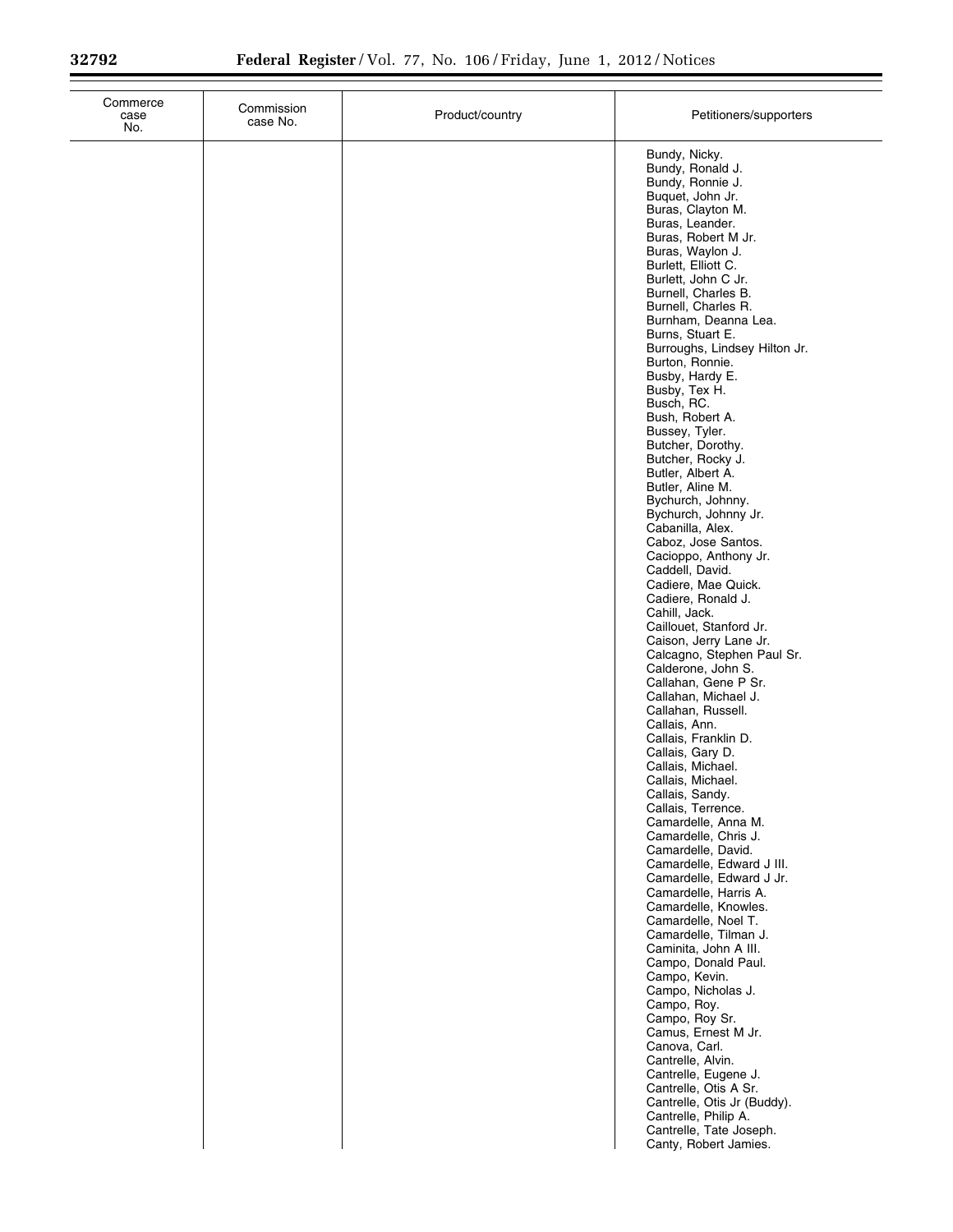| Commerce<br>case<br>No. | Commission<br>case No. | Product/country | Petitioners/supporters                                                                                                                                                                                                                                                                                                                                                                                                                                                                                                                                                                                                                                                                                                                                                                                                                                                                                                                                                                                                                                                                                                                                                                                                                                                                                   |
|-------------------------|------------------------|-----------------|----------------------------------------------------------------------------------------------------------------------------------------------------------------------------------------------------------------------------------------------------------------------------------------------------------------------------------------------------------------------------------------------------------------------------------------------------------------------------------------------------------------------------------------------------------------------------------------------------------------------------------------------------------------------------------------------------------------------------------------------------------------------------------------------------------------------------------------------------------------------------------------------------------------------------------------------------------------------------------------------------------------------------------------------------------------------------------------------------------------------------------------------------------------------------------------------------------------------------------------------------------------------------------------------------------|
|                         |                        |                 | Cao, Anna.<br>Cao, Billy.<br>Cao, Billy Viet.<br>Cao, Binh Quang.<br>Cao, Chau.<br>Cao, Dan Dien.<br>Cao, Dung Van.<br>Cao, Gio Van.<br>Cao, Heip A.<br>Cao, Linh Huyen.<br>Cao, Nghia Thi.<br>Cao, Nhieu V.<br>Cao, Si-Van.<br>Cao, Thanh Kim.<br>Cao, Tuong Van.<br>Carinhas, Jack G Jr.<br>Carl, Joseph Allen.<br>Carlos, Gregory.<br>Carlos, Irvin.<br>Carmadelle, David J.<br>Carmadelle, Larry G.<br>Carmadelle, Rudy J.<br>Carrere, Anthony T Jr.<br>Carrier, Larry J.<br>Caruso, Michael.<br>Casanova, David W Sr.<br>Cassagne, Alphonse G III.<br>Cassagne, Alphonse G IV.<br>Cassidy, Mark.<br>Casso, Joseph.<br>Castelin, Gilbert.<br>Castelin, Sharon.<br>Castellanos, Raul L.<br>Castelluccio, John A Jr.<br>Castille, Joshua.<br>Caulfield, Adolph Jr.<br>Caulfield, Hope.<br>Caulfield, James M Jr.<br>Caulfield, Jean.<br>Cepriano, Salvador.<br>Cerdes, Julius W Jr.<br>Cerise, Marla.<br>Chabert, John.<br>Chaisson, Dean J.<br>Chaisson, Henry.<br>Chaisson, Vincent A.<br>Chaix, Thomas B III.<br>Champagne, Brian.<br>Champagne, Harold P.<br>Champagne, Kenton.<br>Champagne, Leon J.<br>Champagne, Leroy A.<br>Champagne, Lori.<br>Champagne, Timmy D.<br>Champagne, Willard.<br>Champlin, Kim J.<br>Chance, Jason R.<br>Chancey, Jeff.<br>Chapa, Arturo.<br>Chaplin Robert G Sr. |
|                         |                        |                 | Chaplin, Saxby Stowe.<br>Charles, Christopher.<br>Charpentier, Allen J.<br>Charpentier, Alvin J.<br>Charpentier, Daniel J.<br>Charpentier, Lawrence.<br>Charpentier, Linton.<br>Charpentier, Melanie.<br>Charpentier, Murphy Jr.<br>Charpentier, Robert J.<br>Chartier, Michelle.<br>Chau, Minh Huu.                                                                                                                                                                                                                                                                                                                                                                                                                                                                                                                                                                                                                                                                                                                                                                                                                                                                                                                                                                                                     |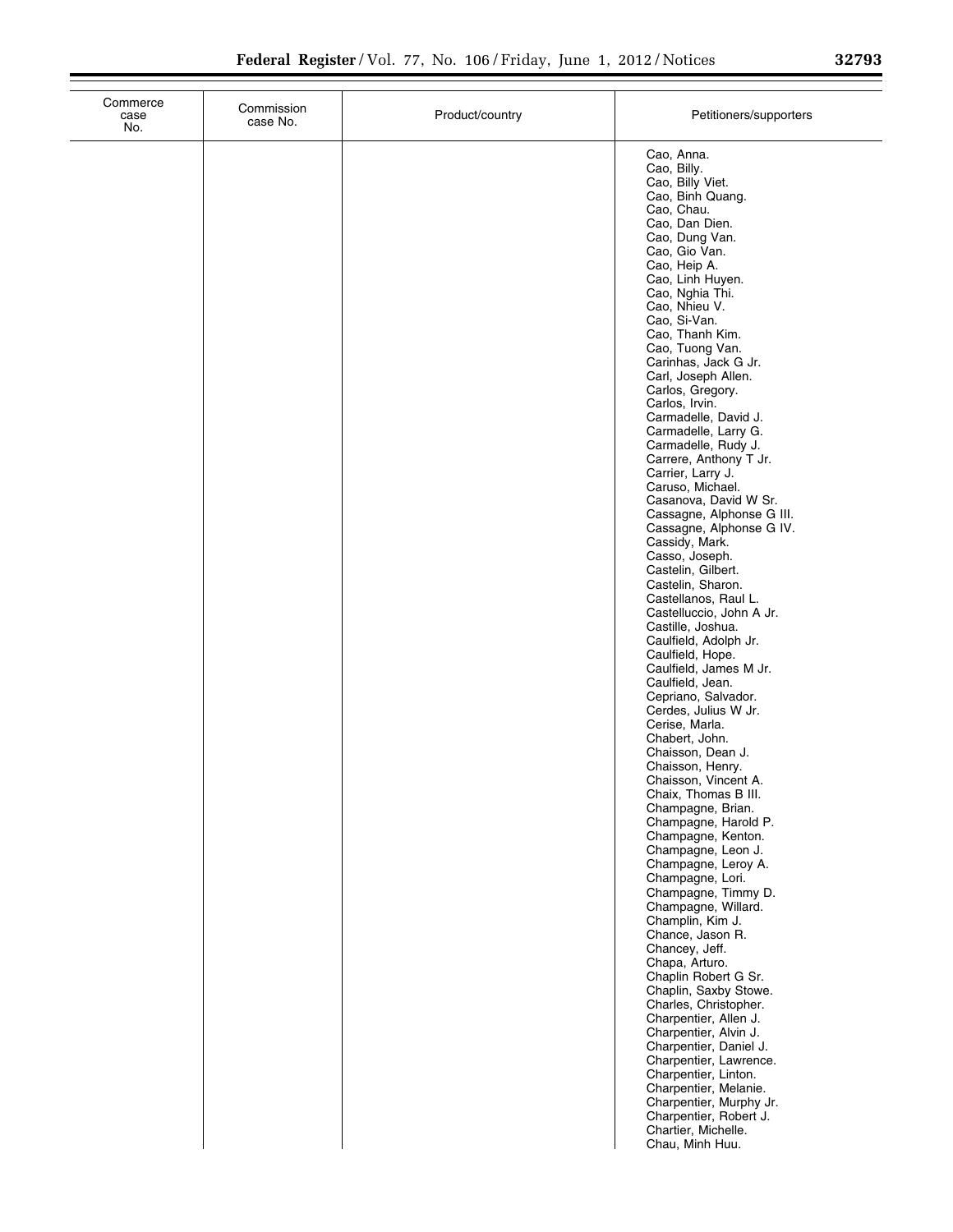$\equiv$ 

| Commerce<br>case<br>No. | Commission<br>case No. | Product/country | Petitioners/supporters                                                                                                                                                                                                                                                                                                                                                                                                                                                                                                                                                                                                                                                                                                                                                                                                                                                                                                                                                                                                                                                                                                                                                                                                                                                                                                                                                                                                                                  |
|-------------------------|------------------------|-----------------|---------------------------------------------------------------------------------------------------------------------------------------------------------------------------------------------------------------------------------------------------------------------------------------------------------------------------------------------------------------------------------------------------------------------------------------------------------------------------------------------------------------------------------------------------------------------------------------------------------------------------------------------------------------------------------------------------------------------------------------------------------------------------------------------------------------------------------------------------------------------------------------------------------------------------------------------------------------------------------------------------------------------------------------------------------------------------------------------------------------------------------------------------------------------------------------------------------------------------------------------------------------------------------------------------------------------------------------------------------------------------------------------------------------------------------------------------------|
|                         |                        |                 | Chauvin, Anthony.<br>Chauvin, Anthony P Jr.<br>Chauvin, Carey M.<br>Chauvin, David James.<br>Chauvin, James E.<br>Chauvin, Kimberly Kay.<br>Cheeks, Alton Bruce.<br>Cheers, Elwood.<br>Chenier, Ricky.<br>Cheramie, Alan.<br>Cheramie, Alan J Jr.<br>Cheramie, Alton J.<br>Cheramie, Berwick Jr.<br>Cheramie, Berwick Sr.<br>Cheramie, Daniel James Sr.<br>Cheramie, Danny.<br>Cheramie, David J.<br>Cheramie, David P.<br>Cheramie, Dickey J.<br>Cheramie, Donald.<br>Cheramie, Enola.<br>Cheramie, Flint.<br>Cheramie, Harold L.<br>Cheramie, Harry J Sr.<br>Cheramie, Harry Jr.<br>Cheramie, Harvey Jr.<br>Cheramie, Harvey Sr.<br>Cheramie, Henry J Sr.<br>Cheramie, James A.<br>Cheramie, James P.<br>Cheramie, Jody P.<br>Cheramie, Joey J.<br>Cheramie, Johnny.<br>Cheramie, Joseph A.<br>Cheramie, Lee Allen.<br>Cheramie, Linton J.<br>Cheramie, Mark A.<br>Cheramie, Murphy J.<br>Cheramie, Nathan A Sr.<br>Cheramie, Neddy P.<br>Cheramie, Nicky J.<br>Cheramie, Ojess M.<br>Cheramie, Paris P.<br>Cheramie, Robbie.<br>Cheramie, Rodney E Jr.<br>Cheramie, Ronald.<br>Cheramie, Hoy.<br>Cheramie, Roy A.<br>Cheramie, Sally K.<br>Cheramie, Terry J.<br>Cheramie, Terry Jr.<br>Cheramie, Timmy.<br>Cheramie, Tina.<br>Cheramie, Todd M.<br>Cheramie, Tommy.<br>Cheramie, Wayne A.<br>Cheramie, Wayne A Jr.<br>Cheramie, Wayne F Sr.<br>Cheramie, Wayne J.<br>Cheramie, Webb Jr.<br>Chevalier, Mitch.<br>Chew, Thomas J.<br>Chhun, Samantha. |
|                         |                        |                 | Chiasson, Jody J.<br>Chiasson, Manton P Jr.<br>Chiasson, Michael P.<br>Childress, Gordon.<br>Chisholm, Arthur.<br>Chisholm, Henry Jr.<br>Christen, David Jr.<br>Christen, Vernon.<br>Christmas, John T Jr.                                                                                                                                                                                                                                                                                                                                                                                                                                                                                                                                                                                                                                                                                                                                                                                                                                                                                                                                                                                                                                                                                                                                                                                                                                              |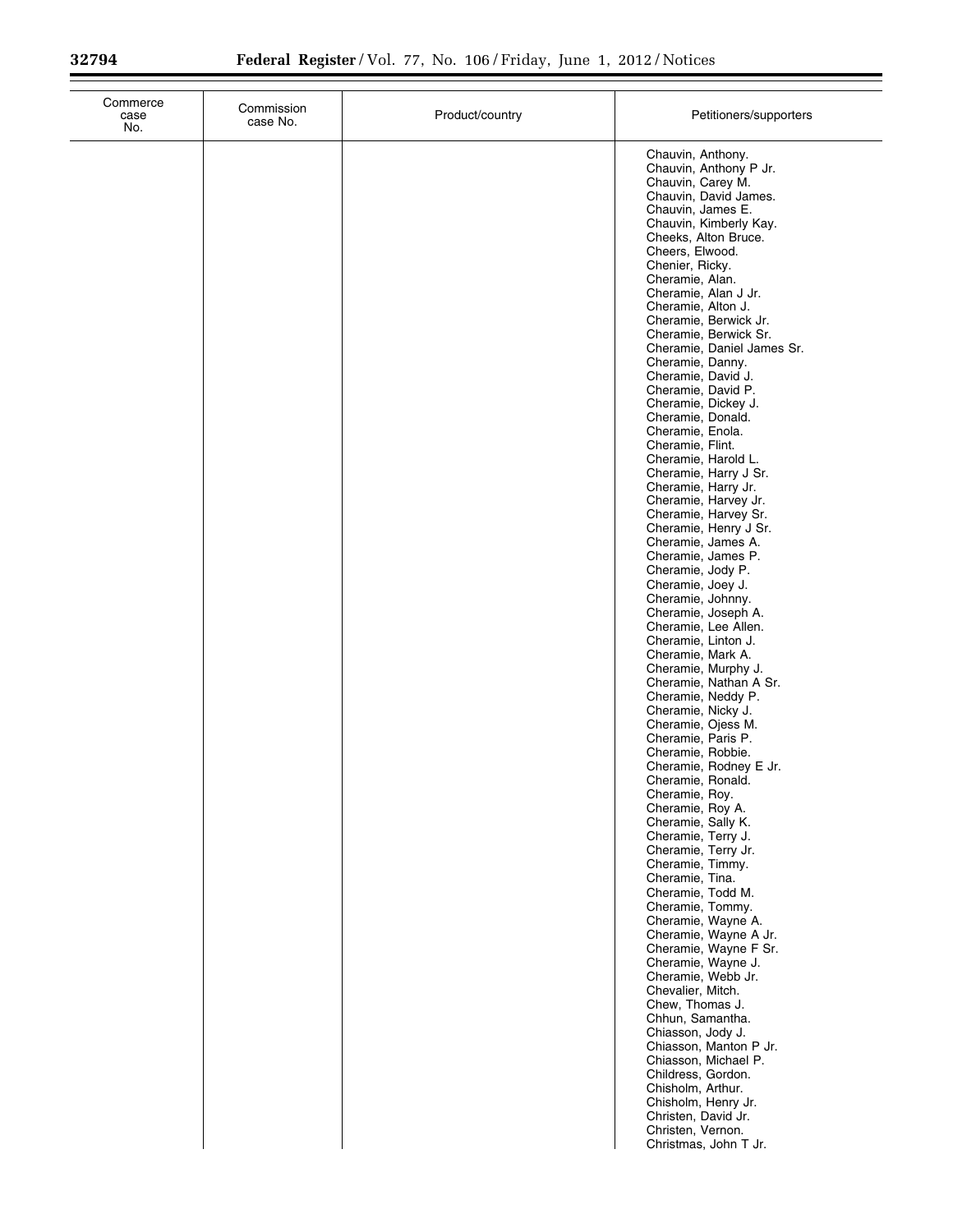| Commerce<br>case<br>No. | Commission<br>case No. | Product/country | Petitioners/supporters                                                                                                                         |
|-------------------------|------------------------|-----------------|------------------------------------------------------------------------------------------------------------------------------------------------|
|                         |                        |                 | Chung, Long V.<br>Ciaccio, Vance.<br>Cibilic, Bozidar.<br>Cieutat, John.<br>Cisneros, Albino.<br>Ciuffi, Michael L.<br>Clark, James M.         |
|                         |                        |                 | Clark, Jennings.<br>Clark, Mark A.<br>Clark, Ricky L.<br>Cobb, Michael A.<br>Cochran, Jimmy.                                                   |
|                         |                        |                 | Coleman, Ernest.<br>Coleman, Freddie Jr.<br>Colletti, Rodney A.<br>Collier, Ervin J.<br>Collier, Wade.<br>Collins, Bernard J.                  |
|                         |                        |                 | Collins, Bruce J Jr.<br>Collins, Donald.<br>Collins, Earline.<br>Collins, Eddie F Jr.<br>Collins, Jack.<br>Collins, Jack.                      |
|                         |                        |                 | Collins, Julius.<br>Collins, Lawson Bruce Sr.<br>Collins, Lindy S Jr.<br>Collins, Logan A Jr.<br>Collins, Robert.                              |
|                         |                        |                 | Collins, Timmy P.<br>Collins, Vendon Jr.<br>Collins, Wilbert Jr.<br>Collins, Woodrow.<br>Colson, Chris and Michelle.<br>Comardelle, Michael J. |
|                         |                        |                 | Comeaux, Allen J.<br>Compeaux, Curtis J.<br>Compeaux, Gary P.<br>Compeaux, Harris.<br>Cone, Jody.                                              |
|                         |                        |                 | Contreras, Mario.<br>Cook, Edwin A Jr.<br>Cook, Edwin A Sr.<br>Cook, Joshua.<br>Cook, Larry R Sr.<br>Cook, Scott.                              |
|                         |                        |                 | Cook, Theodore D.<br>Cooksey, Ernest Neal.<br>Cooper, Acy J III.<br>Cooper, Acy J Jr.<br>Cooper, Acy Sr.                                       |
|                         |                        |                 | Cooper, Christopher W.<br>Cooper, Jon C.<br>Cooper, Marla F.<br>Cooper, Vincent J.<br>Copeman, John R.                                         |
|                         |                        |                 | Corley, Ronald E.<br>Cornett, Eddie.<br>Cornwall, Roger.<br>Cortez, Brenda M.<br>Cortez, Cathy.<br>Cortez, Curtis.                             |
|                         |                        |                 | Cortez, Daniel P.<br>Cortez, Edgar.<br>Cortez, Keith J.<br>Cortez, Leslie J.<br>Cosse, Robert K.                                               |
|                         |                        |                 | Coston, Clayton.<br>Cotsovolos, John Gordon.<br>Coulon, Allen J Jr.<br>Coulon, Allen J Sr.<br>Coulon, Amy M.                                   |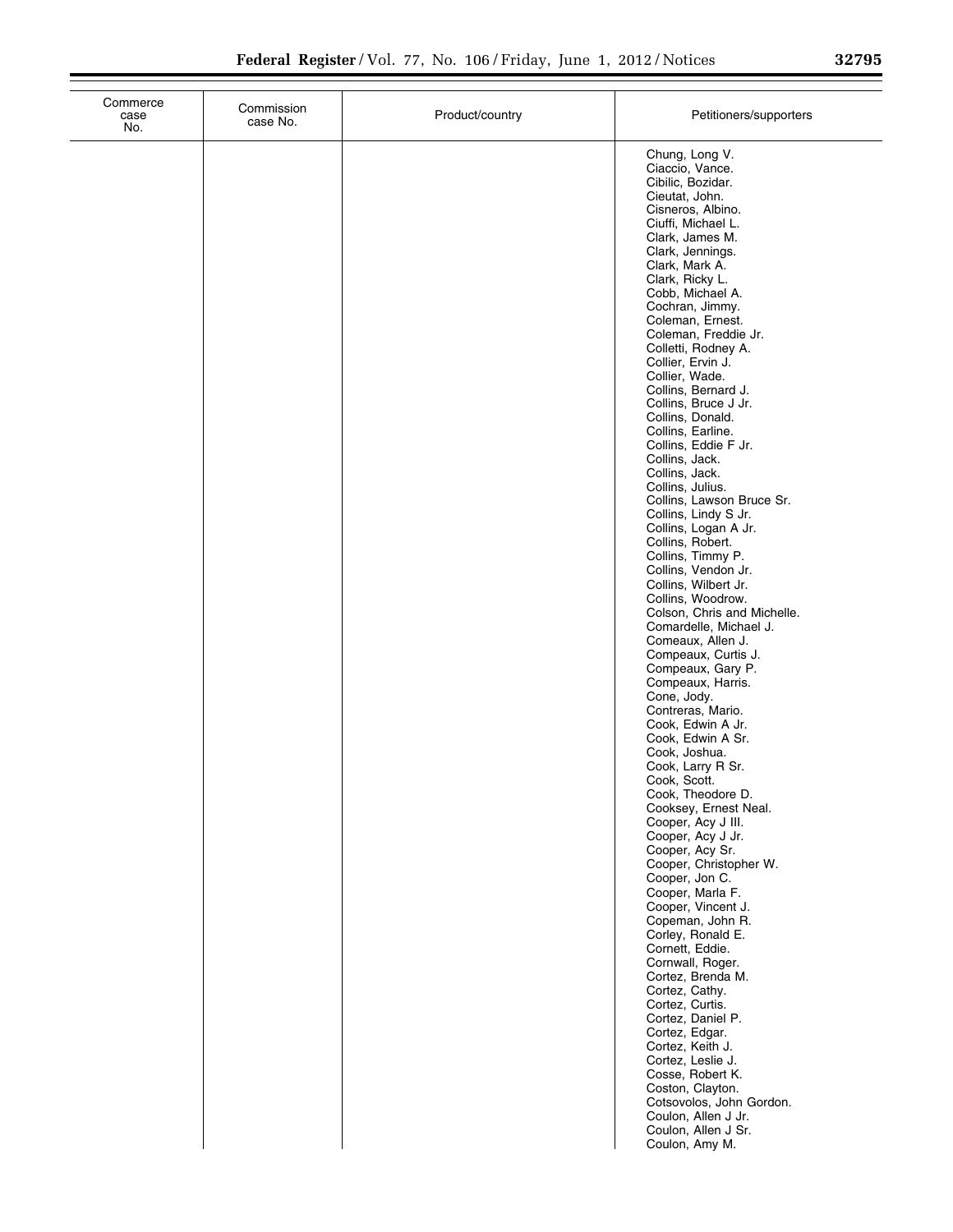| Commerce<br>case<br>No. | Commission<br>case No. | Product/country | Petitioners/supporters                                                                                                                                                                                                                                                                                                                                                                                                                                                                                                                                                                                                                                                                                                                                                                                                                                                                                                                                                                                                                                                                                                                                                                                                                                                                                                                                                                                                                                                                                                                                                        |
|-------------------------|------------------------|-----------------|-------------------------------------------------------------------------------------------------------------------------------------------------------------------------------------------------------------------------------------------------------------------------------------------------------------------------------------------------------------------------------------------------------------------------------------------------------------------------------------------------------------------------------------------------------------------------------------------------------------------------------------------------------------------------------------------------------------------------------------------------------------------------------------------------------------------------------------------------------------------------------------------------------------------------------------------------------------------------------------------------------------------------------------------------------------------------------------------------------------------------------------------------------------------------------------------------------------------------------------------------------------------------------------------------------------------------------------------------------------------------------------------------------------------------------------------------------------------------------------------------------------------------------------------------------------------------------|
|                         |                        |                 | Coulon, Cleveland F.<br>Coulon, Darrin M.<br>Coulon, Don.<br>Coulon, Earline N.<br>Coulon, Ellis Jr.<br>Coursey, John W.<br>Courville, Ronnie P.<br>Cover, Darryl L.<br>Cowdrey, Michael Dudley.<br>Cowdrey, Michael Nelson.<br>Crain, Michael T.<br>Crawford, Bryan D.<br>Crawford, Steven J.<br>Creamer, Quention.<br>Credeur, Todd A Sr.<br>Credeur, Tony J.<br>Creppel, Carlton.<br>Creppel, Catherine.<br>Creppel, Craig Anthony.<br>Creppel, Freddy.<br>Creppel, Isadore Jr.<br>Creppel, Julinne G III.<br>Creppel, Kenneth.<br>Creppel, Kenneth.<br>Creppel, Nathan J Jr.<br>Creppell, Michel P.<br>Cristina, Charles J.<br>Crochet, Sterling James.<br>Crochet, Tony J.<br>Crosby, Benjy J.<br>Crosby, Darlene.<br>Crosby, Leonard W Jr.<br>Crosby, Ted J.<br>Crosby, Thomas.<br>Crum, Lonnie.<br>Crum, Tommy Lloyd.<br>Cruz, Jesus.<br>Cubbage, Melinda T.<br>Cuccia, Anthony J.<br>Cuccia, Anthony J Jr.<br>Cuccia, Kevin.<br>Cumbie, Bryan E.<br>Cure, Mike.<br>Curole, Keith J.<br>Curole, Kevin P.<br>Curole, Margaret B.<br>Curole, Willie P Jr.<br>Cutrer, Jason C.<br>Cvitanovich, T.<br>Daigle, Alfred.<br>Daigle, Cleve and Nona.<br>Daigle, David John.<br>Daigle, EJ.<br>Daigle, Glenn.<br>Daigle, Jamie J.<br>Daigle, Jason.<br>Daigle, Kirk.<br>Daigle, Leonard P.<br>Daigle, Lloyd.<br>Daigle, Louis J.<br>Daigle, Melanie.<br>Daigle, Michael J.<br>Daigle, Michael Wayne and JoAnn.<br>Daisy, Jeff.<br>Dale, Cleveland L.<br>Dang, Ba.<br>Dang, Dap.<br>Dang, David.<br>Dang, Duong.<br>Dang, Khang.<br>Dang, Khang and Tam Phan.<br>Dang, Loan Thi. |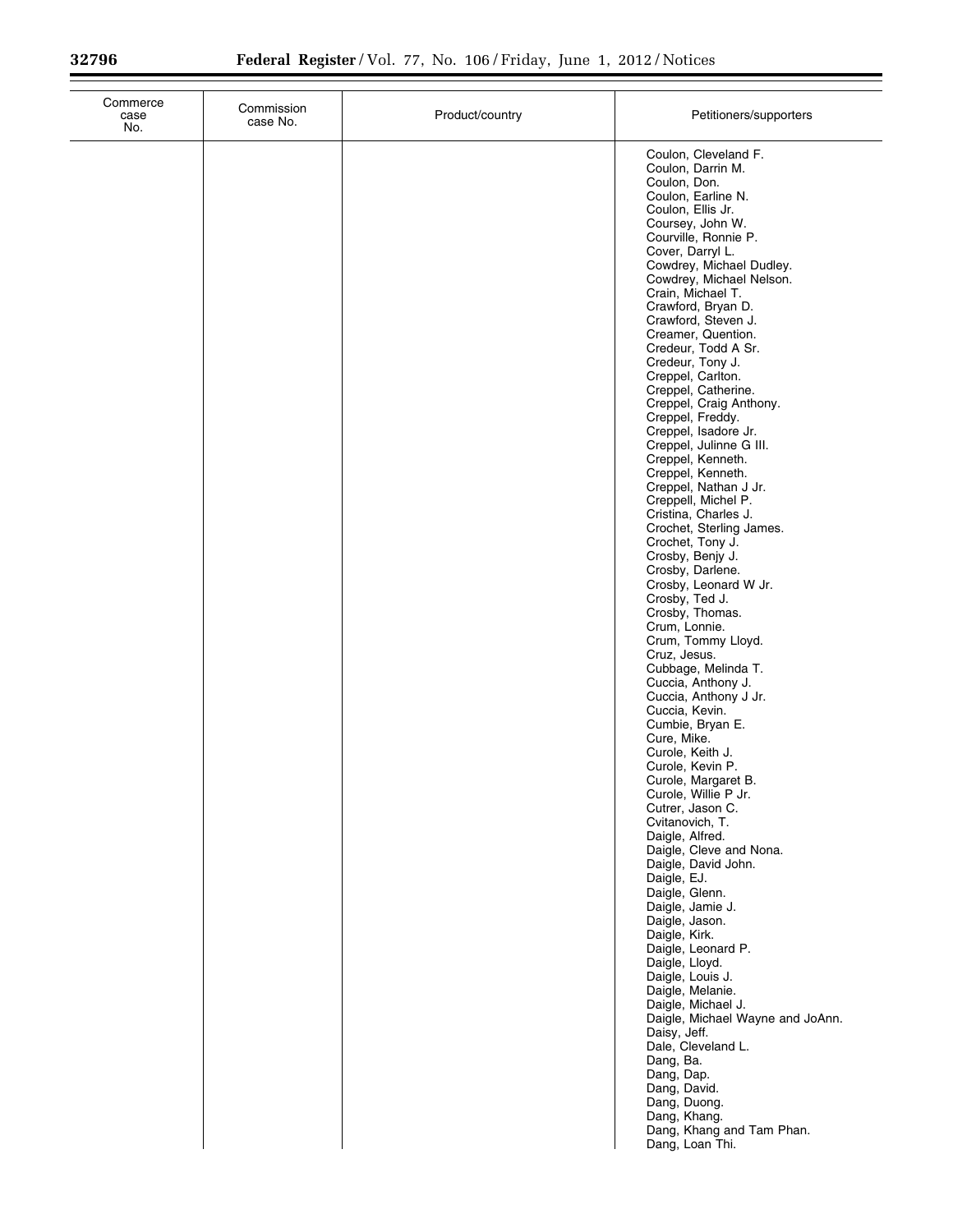| Commerce<br>case<br>No. | Commission<br>case No. | Product/country | Petitioners/supporters                                                                                                                                                                                                                                                                                                                                                                                                                                                                                                                                                                                                                                                                                                                                                                                                                                                        |
|-------------------------|------------------------|-----------------|-------------------------------------------------------------------------------------------------------------------------------------------------------------------------------------------------------------------------------------------------------------------------------------------------------------------------------------------------------------------------------------------------------------------------------------------------------------------------------------------------------------------------------------------------------------------------------------------------------------------------------------------------------------------------------------------------------------------------------------------------------------------------------------------------------------------------------------------------------------------------------|
|                         |                        |                 | Dang, Minh.<br>Dang, Minh Van.<br>Dang, Son.<br>Dang, Tao Kevin.<br>Dang, Thang Duc.<br>Dang, Thien Van.<br>Dang, Thuong.<br>Dang, Thuy.<br>Dang, Van D.<br>Daniels, David.<br>Daniels, Henry.<br>Daniels, Leslie.<br>Danos, Albert Sr.<br>Danos, James A.<br>Danos, Jared.<br>Danos, Oliver J.<br>Danos, Ricky P.<br>Danos, Rodney.<br>Danos, Timothy A.<br>d'Antignac, Debi.<br>d'Antignac, Jack.<br>Dantin, Archie A.<br>Dantin, Mark S Sr.<br>Dantin, Stephen Jr.<br>Dao, Paul.<br>Dao, Vang.<br>Dao-Nguyen, Chrysti.<br>Darda, Albert L Jr.<br>Darda, Gertrude.<br>Darda, Herbert.<br>Darda, J C.<br>Darda, Jeremy.<br>Darda, Tammy.<br>Darda, Trudy.<br>Dardar, Alvin.<br>Dardar, Basile J.<br>Dardar, Basile Sr.<br>Dardar, Cindy.<br>Dardar, David.<br>Dardar, Donald S.<br>Dardar, Edison J Sr.<br>Dardar, Gayle Picou.<br>Dardar, Gilbert B.<br>Dardar, Gilbert Sr. |
|                         |                        |                 | Dardar, Isadore J Jr.<br>Dardar, Jacqueline.<br>Dardar, Jonathan M.<br>Dardar, Lanny.<br>Dardar, Larry J.<br>Dardar, Many.<br>Dardar, Neal A.<br>Dardar, Norbert.<br>Dardar, Patti V.<br>Dardar, Percy B Sr.<br>Dardar, Rose.<br>Dardar, Rusty J.<br>Dardar, Samuel.<br>Dardar, Summersgill.                                                                                                                                                                                                                                                                                                                                                                                                                                                                                                                                                                                  |
|                         |                        |                 | Dardar, Terry P.<br>Dardar, Toney M Jr.<br>Dardar, Toney Sr.<br>Dargis, Stephen M.<br>Dassau, Louis.<br>David, Philip J Jr.<br>Davis, Cliff.<br>Davis, Daniel A.<br>Davis, Danny A.<br>Davis, James.<br>Davis, John W.<br>Davis, Joseph D.<br>Davis, Michael Steven.<br>Davis, Ronald B.                                                                                                                                                                                                                                                                                                                                                                                                                                                                                                                                                                                      |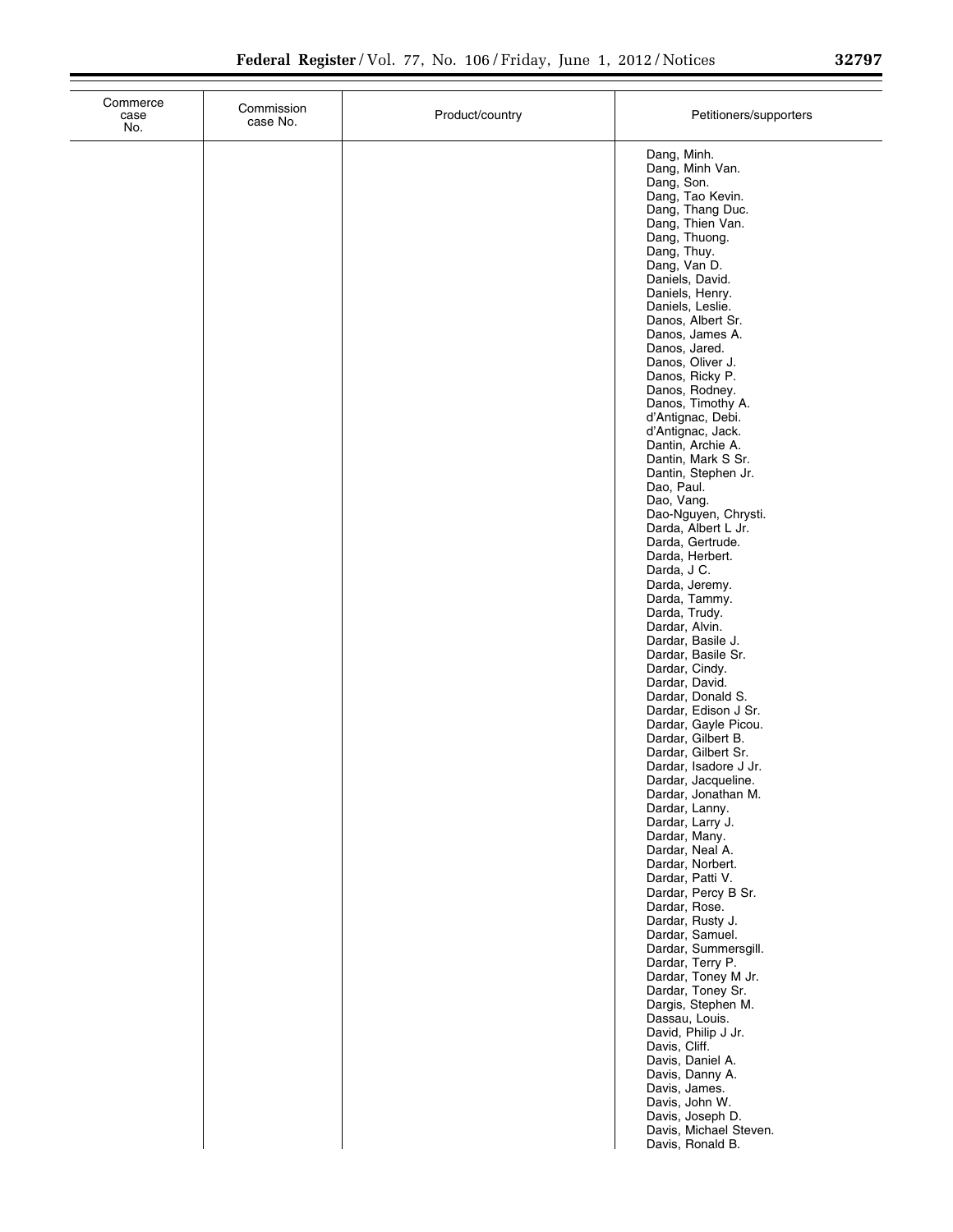| Commerce<br>case<br>No. | Commission<br>case No. | Product/country | Petitioners/supporters                                                                                                                                                                                                                                                                                                                                                                                                                                                                                                                                                                                                                                                                                                                                                                                                                                                                                                                                                                                                                                                                                                                                                                                                                                                                                                                                                                                                                                                                                                                         |
|-------------------------|------------------------|-----------------|------------------------------------------------------------------------------------------------------------------------------------------------------------------------------------------------------------------------------------------------------------------------------------------------------------------------------------------------------------------------------------------------------------------------------------------------------------------------------------------------------------------------------------------------------------------------------------------------------------------------------------------------------------------------------------------------------------------------------------------------------------------------------------------------------------------------------------------------------------------------------------------------------------------------------------------------------------------------------------------------------------------------------------------------------------------------------------------------------------------------------------------------------------------------------------------------------------------------------------------------------------------------------------------------------------------------------------------------------------------------------------------------------------------------------------------------------------------------------------------------------------------------------------------------|
|                         |                        |                 | Davis, William T Jr.<br>Davis, William Theron.<br>Dawson, JT.<br>de la Cruz, Avery T.<br>Dean, Ilene L.<br>Dean, John N.<br>Dean, Stephen.<br>DeBarge, Brian K.<br>DeBarge, Sherry.<br>DeBarge, Thomas W.<br>Decoursey, John.<br>Dedon, Walter.<br>Deere, Daryl.<br>Deere, David E.<br>Deere, Dennis H.<br>Defelice, Robin.<br>Defelice, Tracie L.<br>DeHart, Ashton J Sr.<br>Dehart, Bernard J.<br>Dehart, Blair.<br>Dehart, Clevis.<br>Dehart, Clevis Jr.<br>DeHart, Curtis P Sr.<br>Dehart, Eura Sr.<br>Dehart, Ferrell John.<br>Dehart, Leonard M.<br>DeHart, Troy.<br>DeJean, Chris N Jr.<br>DeJean, Chris N Sr.<br>Dekemel, Bonnie D.<br>Dekemel, Wm J Jr.<br>Delande, Paul.<br>Delande, Ten Chie.<br>Delatte, Michael J Sr.<br>Delaune, Kip M.<br>Delaune, Thomas J.<br>Delaune, Todd J.<br>Delcambre, Carroll A.<br>Delgado, Jesse.<br>Delino, Carlton.<br>Delino, Lorene.<br>Deloach, Stephen W Jr.<br>DeMoll, Herman J Jr.<br>DeMoll, Herman J Sr.<br>DeMoll, James C Jr.<br>DeMoll, Ralph.<br>DeMoll, Robert C.<br>DeMoll, Terry R.<br>DeMolle, Freddy.<br>DeMolle, Otis.<br>Dennis, Fred.<br>Denty, Steve.<br>Deroche, Barbara H.<br>Derouen, Caghe.<br>Deshotel, Rodney.<br>DeSilvey, David.<br>Despaux, Byron J.<br>Despaux, Byron J Jr.<br>Despaux, Glen A.<br>Despaux, Ken.<br>Despaux, Kerry.<br>Despaux, Suzanna.<br>Detillier, David E.<br>DeVaney, Bobby C Jr.<br>Dickey, Wesley Frank.<br>Diep, Vu.<br>Dinger, Anita.<br>Dinger, Corbert Sr.<br>Dinger, Eric.<br>Dingler, Mark H.<br>Dinh, Chau Thanh.<br>Dinh, Khai Duc. |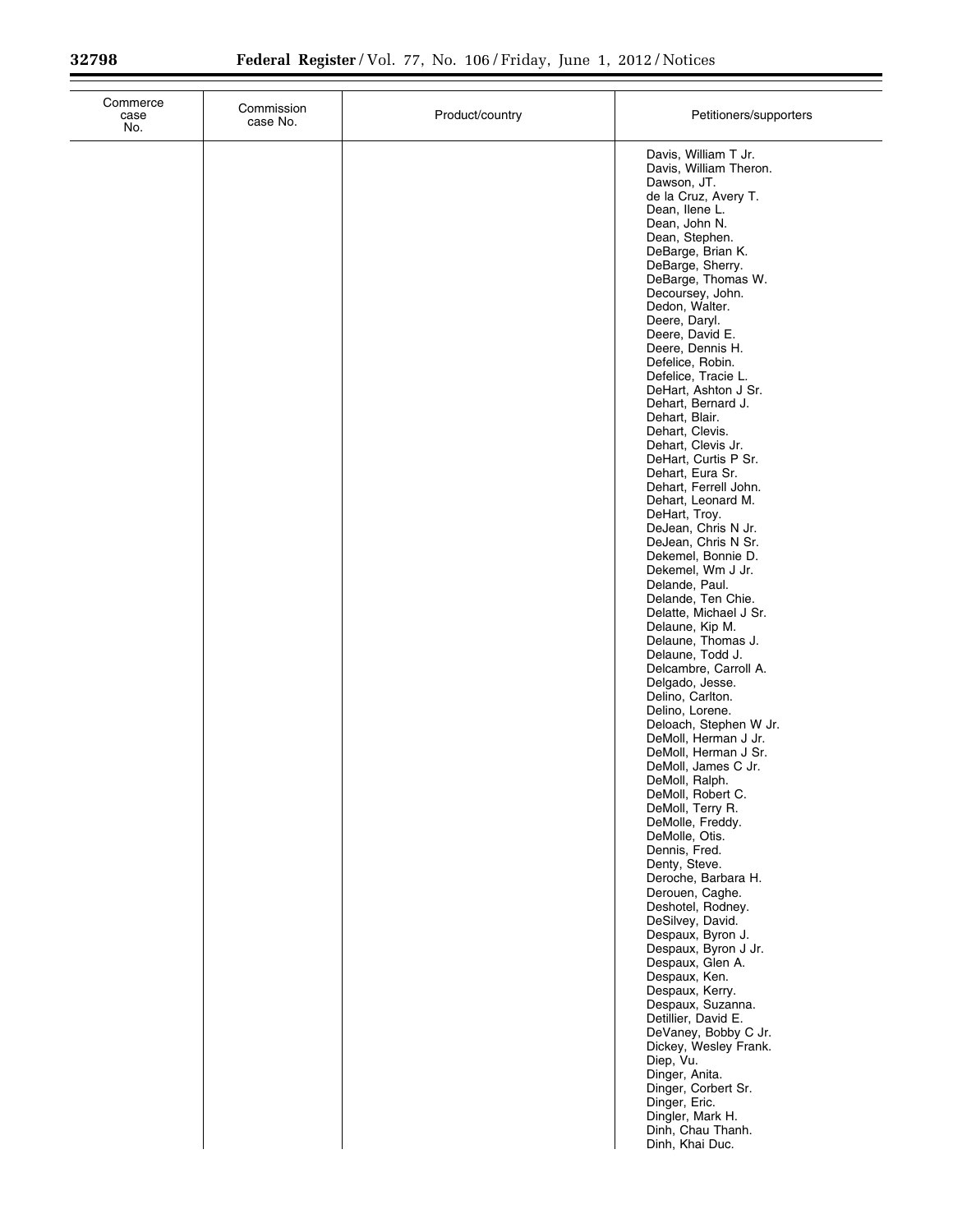| Commerce<br>case<br>No. | Commission<br>case No. | Product/country | Petitioners/supporters                                                                                                                                                                                                                                                                                                                                                                                                                                                                                                                                                                                                                                                                                                                                                                                                                                                                                                  |
|-------------------------|------------------------|-----------------|-------------------------------------------------------------------------------------------------------------------------------------------------------------------------------------------------------------------------------------------------------------------------------------------------------------------------------------------------------------------------------------------------------------------------------------------------------------------------------------------------------------------------------------------------------------------------------------------------------------------------------------------------------------------------------------------------------------------------------------------------------------------------------------------------------------------------------------------------------------------------------------------------------------------------|
|                         |                        |                 | Dinh, Lien.<br>Dinh, Toan.<br>Dinh, Vincent.<br>Dion, Ernest.<br>Dion, Paul A.<br>Dion, Thomas Autry.<br>Disalvo, Paul A.<br>Dismuke, Robert E Sr.<br>Ditcharo, Dominick III.<br>Dixon, David.<br>Do, Cuong V.<br>Do, Dan C.<br>Do, Dung V.<br>Do, Hai Van.<br>Do, Hieu.<br>Do, Hung V.<br>Do, Hung V.<br>Do, Johnny.<br>Do, Kiet Van.<br>Do, Ky Hong.<br>Do, Ky Quoc.<br>Do, Lam.<br>Do, Liet Van.<br>Do, Luong Van.<br>Do, Minh Van.<br>Do, Nghiep Van.<br>Do, Ta.<br>Do, Ta Phon.<br>Do, Than Viet.<br>Do, Thanh V.<br>Do, Theo Van.<br>Do, Thien Van.<br>Do, Tinh A.<br>Do, Tri.<br>Do, Vi V.<br>Doan, Anh Thi.<br>Doan, Joseph.<br>Doan, Mai.<br>Doan, Minh.<br>Doan, Ngoc.<br>Doan, Tran Van.<br>Domangue, Darryl.<br>Domangue, Emile.<br>Domangue, Mary.<br>Domangue, Michael.<br>Domangue, Paul.<br>Domangue, Ranzell Sr.<br>Domangue, Stephen.<br>Domangue, Westley.<br>Domingo, Carolyn.<br>Dominique, Amy R. |
|                         |                        |                 | Dominque, Gerald R.<br>Donini, Ernest N.<br>Donnelly, David C.<br>Donohue, Holly M.<br>Dooley, Denise F.<br>Dopson, Craig B.<br>Dore, Presley J.                                                                                                                                                                                                                                                                                                                                                                                                                                                                                                                                                                                                                                                                                                                                                                        |
|                         |                        |                 | Dore, Preston J Jr.<br>Dorr, Janthan C Jr.<br>Doucet, Paul J Sr.<br>Downey, Colleen.<br>Doxey, Robert Lee Sr.<br>Doxey, Ruben A.<br>Doxey, William L.<br>Doyle, John T.<br>Drawdy, John Joseph.<br>Drury, Bruce W Jr.<br>Drury, Bruce W Sr.<br>Drury, Bryant J.<br>Drury, Eric S.<br>Drury, Helen M.                                                                                                                                                                                                                                                                                                                                                                                                                                                                                                                                                                                                                    |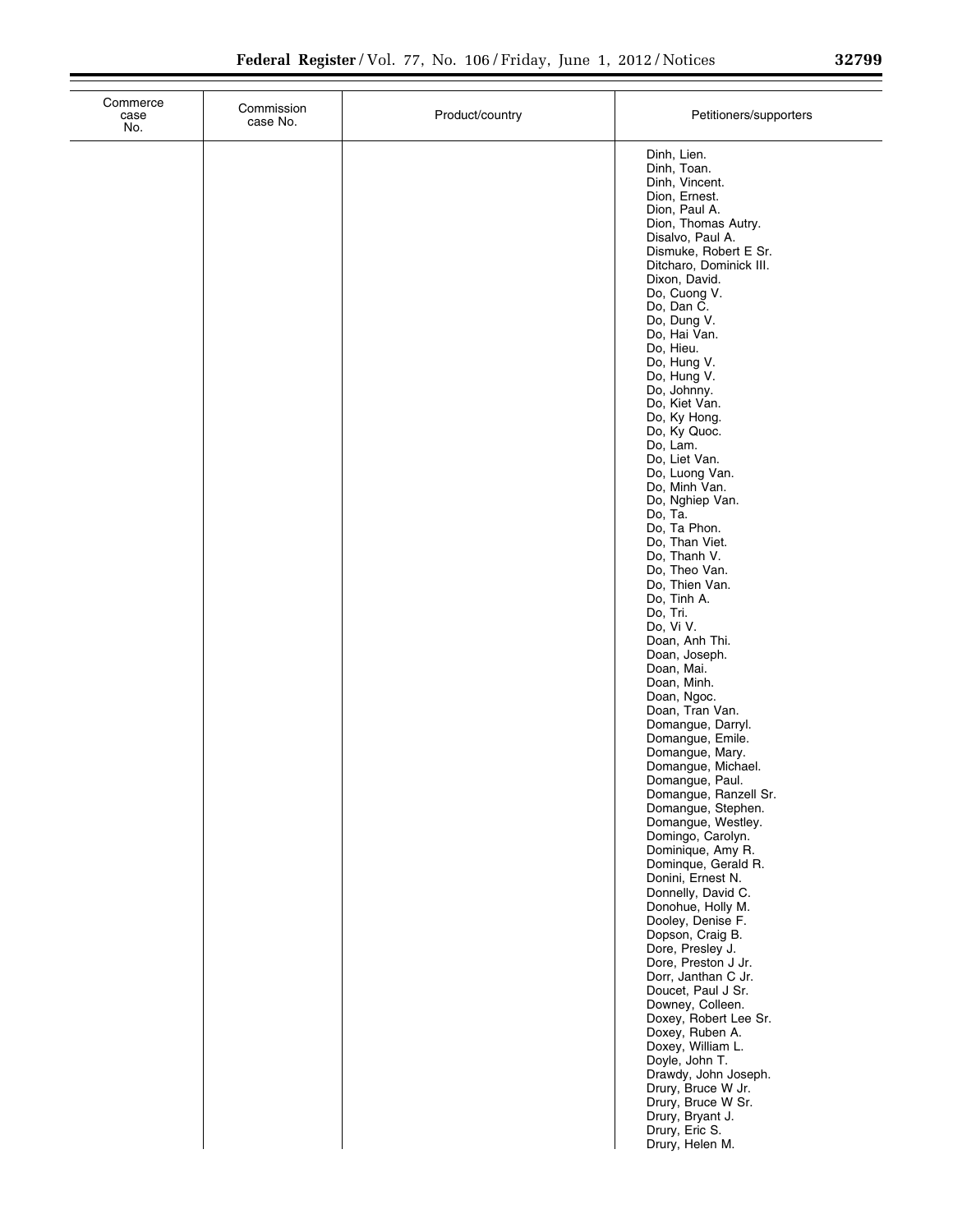| Commerce<br>case<br>No. | Commission<br>case No. | Product/country | Petitioners/supporters                                                                                                                                                                                                                                                                                                                                                                                                                                                                                                                                                                                                                                                                                                                                                                                                                                                                                                                                                                                                                                                                                                                                                                                                                                                                                                                                                                                                                                                                                                                                     |
|-------------------------|------------------------|-----------------|------------------------------------------------------------------------------------------------------------------------------------------------------------------------------------------------------------------------------------------------------------------------------------------------------------------------------------------------------------------------------------------------------------------------------------------------------------------------------------------------------------------------------------------------------------------------------------------------------------------------------------------------------------------------------------------------------------------------------------------------------------------------------------------------------------------------------------------------------------------------------------------------------------------------------------------------------------------------------------------------------------------------------------------------------------------------------------------------------------------------------------------------------------------------------------------------------------------------------------------------------------------------------------------------------------------------------------------------------------------------------------------------------------------------------------------------------------------------------------------------------------------------------------------------------------|
|                         |                        |                 | Drury, Jeff III.<br>Drury, Kevin.<br>Drury, Kevin S Sr.<br>Drury, Steve R.<br>Drury, Steven J.<br>Dubberly, James F.<br>Dubberly, James Michael.<br>Dubberly, James Michael Jr.<br>Dubberly, John J.<br>Dubois, Euris A.<br>Dubois, John D Jr.<br>Dubois, Lonnie J.<br>Duck, Kermit Paul.<br>Dudenhefer, Anthony.<br>Dudenhefer, Connie S.<br>Dudenhefer, Eugene A.<br>Dudenhefer, Milton J Jr.<br>Duet, Brad J.<br>Duet, Darrel A.<br>Duet, Guy J.<br>Duet, Jace J.<br>Duet, Jay.<br>Duet, John P.<br>Duet, Larson.<br>Duet, Ramie.<br>Duet, Raymond J.<br>Duet, Tammy B.<br>Duet, Tyrone.<br>Dufrene, Archie.<br>Dufrene, Charles.<br>Dufrene, Curt F.<br>Dufrene, Elson A.<br>Dufrene, Eric F.<br>Dufrene, Eric F Jr.<br>Dufrene, Eric John.<br>Dufrene, Golden J.<br>Dufrene, Jeremy M.<br>Dufrene, Juliette B.<br>Dufrene, Leroy J.<br>Dufrene, Milton J.<br>Dufrene, Ronald A Jr.<br>Dufrene, Ronald A Sr.<br>Dufrene, Scottie M.<br>Dufrene, Toby.<br>Dugar, Edward A II.<br>Dugas, Donald John.<br>Dugas, Henri J IV.<br>Duhe, Greta.<br>Duhe, Robert.<br>Duhon, Charles.<br>Duhon, Douglas P.<br>Duncan, Faye E.<br>Duncan, Gary.<br>Duncan, Loyde C.<br>Dunn, Bob.<br>Duong, Billy.<br>Duong, Chamroeun.<br>Duong, EM.<br>Duong, Ho Tan Phi.<br>Duong, Kong.<br>Duong, Mau.<br>Duplantis, Blair P.<br>Duplantis, David.<br>Duplantis, Frankie J.<br>Duplantis, Maria.<br>Duplantis, Teddy W.<br>Duplantis, Wedgir J Jr.<br>Duplessis, Anthony James Sr.<br>Duplessis, Bonnie S.<br>Duplessis, Clarence R.<br>Dupre, Brandon P.<br>Dupre, Cecile. |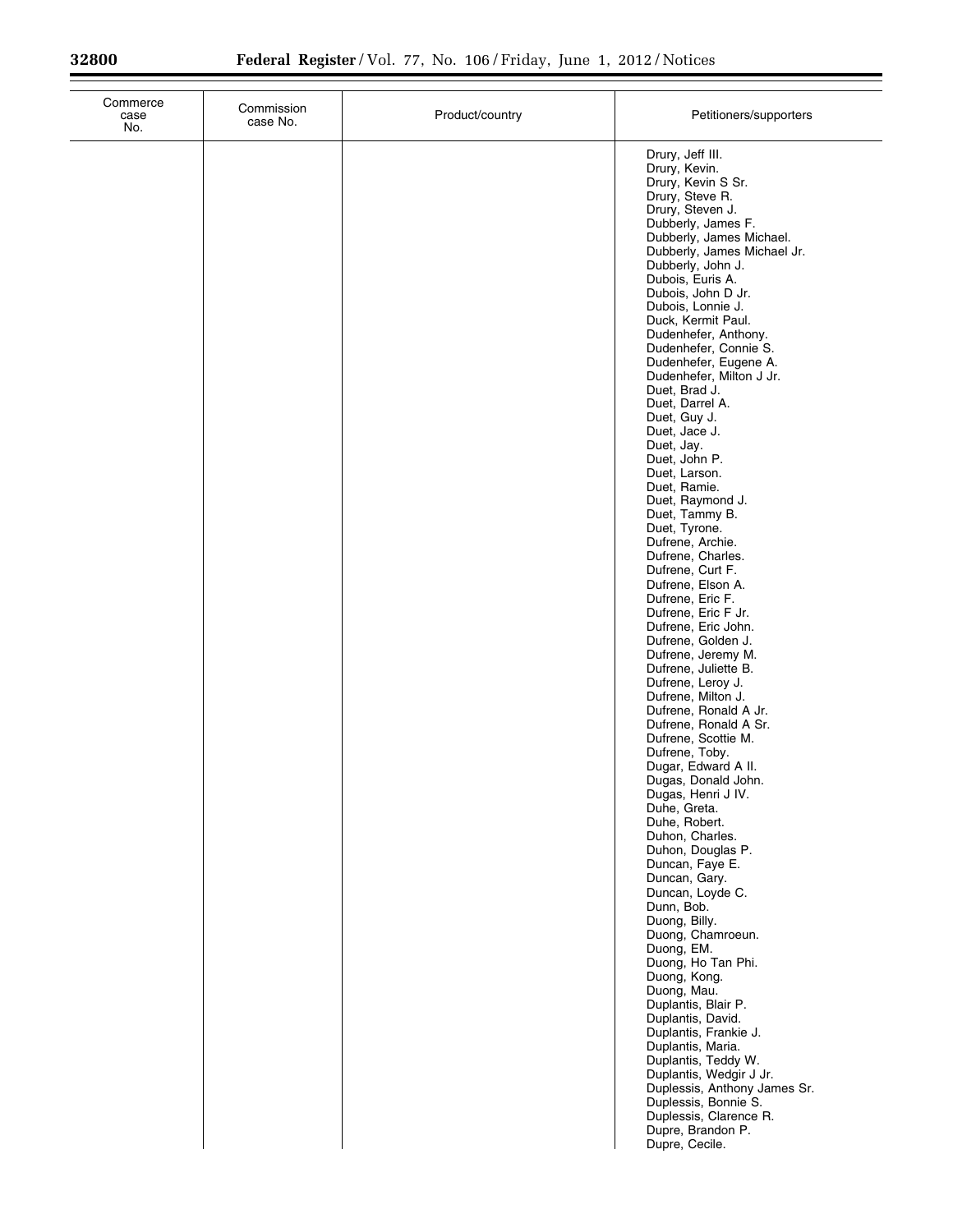| Commerce<br>case<br>No. | Commission<br>case No. | Product/country | Petitioners/supporters                                                                                                                                                       |
|-------------------------|------------------------|-----------------|------------------------------------------------------------------------------------------------------------------------------------------------------------------------------|
|                         |                        |                 | Dupre, David A.<br>Dupre, Davis J Jr.<br>Dupre, Easton J.<br>Dupre, Jimmie Sr.<br>Dupre, Linward P.<br>Dupre, Mary L.<br>Dupre, Michael J.<br>Dupre, Michael J Jr.           |
|                         |                        |                 | Dupre, Randall P.<br>Dupre, Richard A.<br>Dupre, Rudy P.<br>Dupre, Ryan A.<br>Dupre, Tony J.<br>Dupre, Troy A.<br>Dupree, Bryan.                                             |
|                         |                        |                 | Dupree, Derrick.<br>Dupree, Malcolm J Sr.<br>Dupuis, Clayton J.<br>Durand, Walter Y.<br>Dusang, Melvin A.<br>Duval, Denval H Sr.<br>Duval, Wayne.<br>Dyer, Nadine D.         |
|                         |                        |                 | Dyer, Tony.<br>Dykes, Bert L.<br>Dyson, Adley L Jr.<br>Dyson, Adley L Sr.<br>Dyson, Amy.<br>Dyson, Casandra.<br>Dyson, Clarence III.                                         |
|                         |                        |                 | Dyson, Jimmy Jr.<br>Dyson, Jimmy L Sr.<br>Dyson, Kathleen.<br>Dyson, Maricela.<br>Dyson, Phillip II.<br>Dyson, Phillip Sr.<br>Dyson, William.                                |
|                         |                        |                 | Eckerd, Bill.<br>Edens, Angela Blake.<br>Edens, Donnie.<br>Edens, Jeremy Donald.<br>Edens, Nancy M.<br>Edens, Steven L.<br>Edens, Timothy Dale.                              |
|                         |                        |                 | Edgar, Daniel.<br>Edgar, Joey.<br>Edgerson, Roosevelt.<br>Edwards, Tommy W III.<br>Ellerbee, Jody Duane.<br>Ellison, David Jr.<br>Encalade, Alfred Jr.                       |
|                         |                        |                 | Encalade, Anthony T.<br>Encalade, Cary.<br>Encalade, Joshua C.<br>Encalade, Stanley A.<br>Enclade, Joseph L.<br>Enclade, Michael Sr and Jeannie Pitre.<br>Enclade, Rodney J. |
|                         |                        |                 | Englade, Alfred.<br>Ennis, A L Jr.<br>Erickson, Grant G.<br>Erlinger, Carroll.<br>Erlinger, Gary R.<br>Eschete, Keith A.<br>Esfeller, Benny A.                               |
|                         |                        |                 | Eskine, Kenneth.<br>Esponge, Ernest J.<br>Estaves, David Sr.<br>Estaves, Ricky Joseph.<br>Estay, Allen J.<br>Estay, Wayne.<br>Esteves, Anthony E Jr.                         |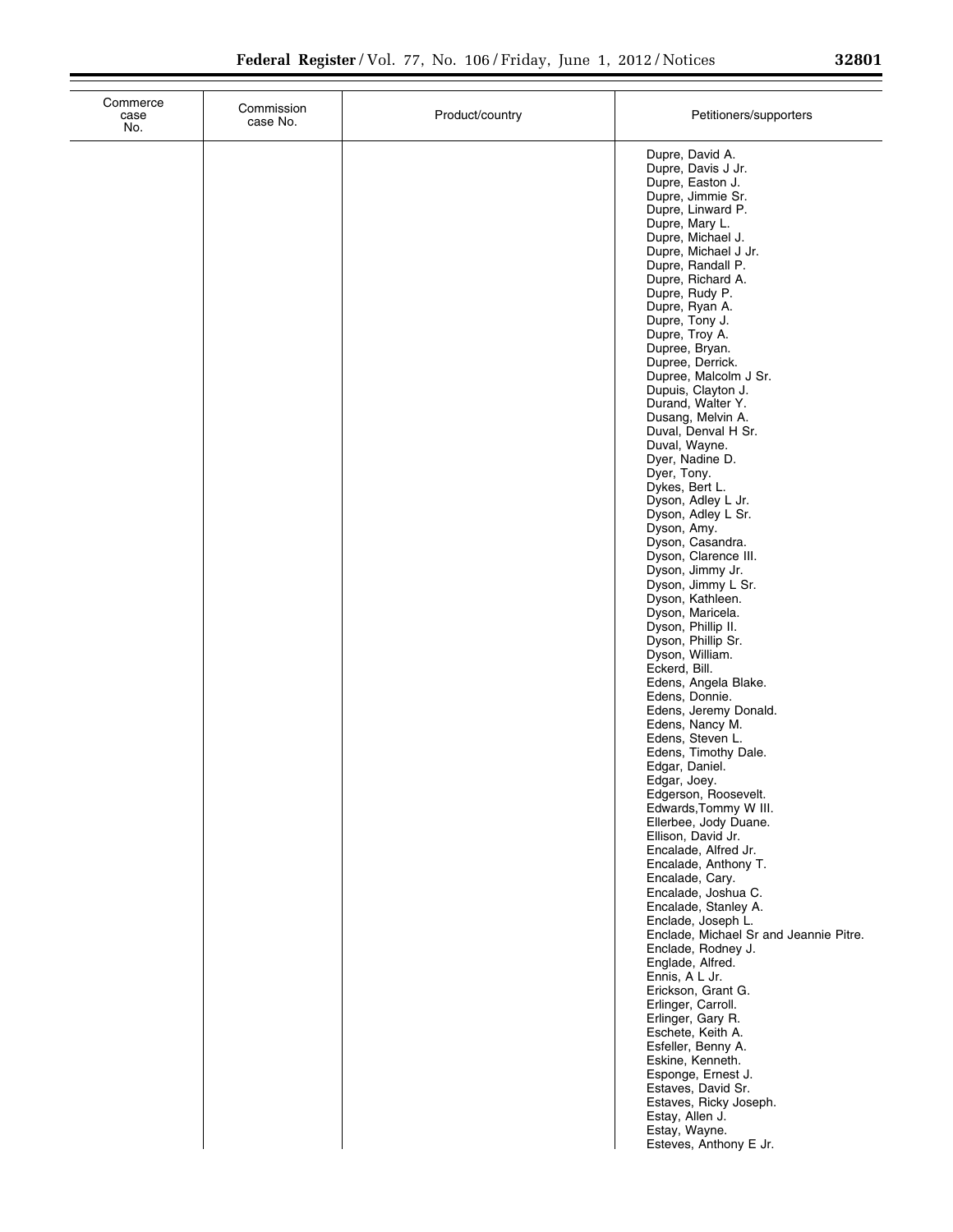| Commerce<br>case<br>No. | Commission<br>case No. | Product/country | Petitioners/supporters                                                                                                                                                                                                                                                                                                                                                                                                                                                                                                                                                                                                                                                                                                                                                                                                                                                                                                                                                                                                                                                                                                                                                                                                                                                                                                                                                                                                                                         |
|-------------------------|------------------------|-----------------|----------------------------------------------------------------------------------------------------------------------------------------------------------------------------------------------------------------------------------------------------------------------------------------------------------------------------------------------------------------------------------------------------------------------------------------------------------------------------------------------------------------------------------------------------------------------------------------------------------------------------------------------------------------------------------------------------------------------------------------------------------------------------------------------------------------------------------------------------------------------------------------------------------------------------------------------------------------------------------------------------------------------------------------------------------------------------------------------------------------------------------------------------------------------------------------------------------------------------------------------------------------------------------------------------------------------------------------------------------------------------------------------------------------------------------------------------------------|
|                         |                        |                 | Estrada, Orestes.<br>Evans, Emile J Jr.<br>Evans, Kevin J.<br>Evans, Lester.<br>Evans, Lester J Jr.<br>Evans, Tracey J Sr.<br>Everson, George C.<br>Eymard, Brian P Sr.<br>Eymard, Jervis J and Carolyn B.<br>Fabiano, Morris C.<br>Fabra, Mark.<br>Fabre, Alton Jr.<br>Fabre, Ernest J.<br>Fabre, Kelly V.<br>Fabre, Peggy B.<br>Fabre, Sheron.<br>Fabre, Terry A.<br>Fabre, Wayne M.<br>Falcon, Mitchell J.<br>Falgout, Barney.<br>Falgout, Jerry P.<br>Falgout, Leroy J.<br>Falgout, Timothy J.<br>Fanguy, Barry G.<br>Fanning, Paul Jr.<br>Farris, Thomas J.<br>Fasone, Christopher J.<br>Fasone, William J.<br>Faulk, Lester J.<br>Favaloro, Thomas J.<br>Favre, Michael Jr.<br>Fazende, Jeffery.<br>Fazende, Thomas.<br>Fazende, Thomas G.<br>Fazzio, Anthony.<br>Fazzio, Douglas P.<br>Fazzio, Maxine J.<br>Fazzio, Steve.<br>Felarise, EJ.<br>Felarise, Wayne A Sr.<br>Fernandez, John.<br>Fernandez, Laudelino.<br>Ferrara, Audrey B.<br>Ficarino, Dominick Jr.<br>Fields, Bryan.<br>Fillinich, Anthony.<br>Fillinich, Anthony Sr.<br>Fillinich, Jack.<br>Fincher, Penny.<br>Fincher, William.<br>Fisch, Burton E.<br>Fisher, Kelly.<br>Fisher, Kirk.<br>Fisher, Kirk A.<br>Fitch, Adam.<br>Fitch, Clarence J Jr.<br>Fitch, Hanson.<br>Fitzgerald, Burnell.<br>Fitzgerald, Kirk.<br>Fitzgerald, Kirk D.<br>Fitzgerald, Ricky J Jr.<br>Fleming, John M.<br>Fleming, Meigs F.<br>Fleming, Mike.<br>Flick, Dana.<br>Flores, Helena D.<br>Flores, Thomas. |
|                         |                        |                 | Flowers, Steve W.<br>Flowers, Vincent F.<br>Folse, David M.<br>Folse, Heath.<br>Folse, Mary L.                                                                                                                                                                                                                                                                                                                                                                                                                                                                                                                                                                                                                                                                                                                                                                                                                                                                                                                                                                                                                                                                                                                                                                                                                                                                                                                                                                 |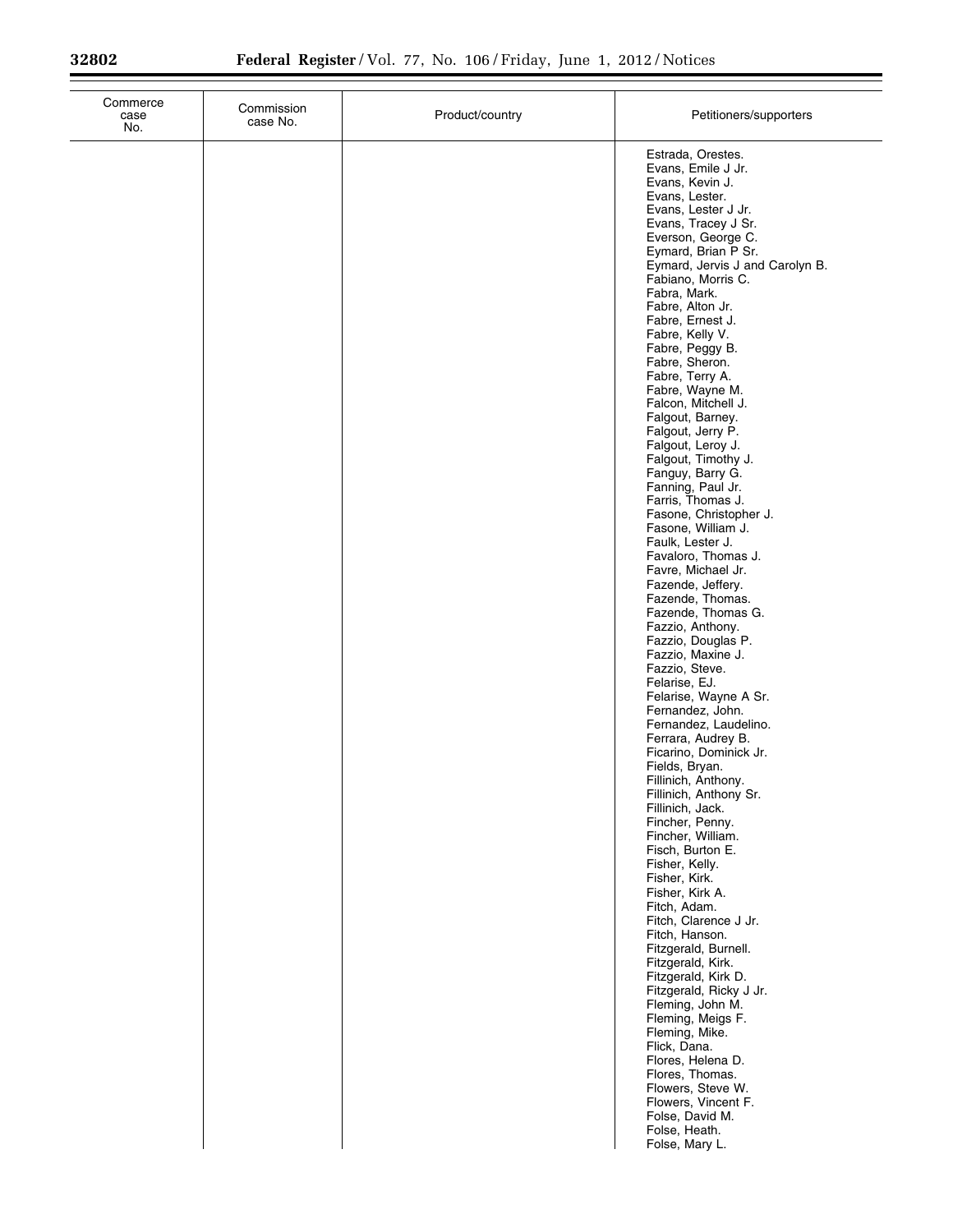| Commerce<br>case<br>No. | Commission<br>case No. | Product/country | Petitioners/supporters                                                                                                                                                                                                                                                                                                                                                                                                                                                                                                                                                                                                                                                                                                                                                                                                                                                                                                     |
|-------------------------|------------------------|-----------------|----------------------------------------------------------------------------------------------------------------------------------------------------------------------------------------------------------------------------------------------------------------------------------------------------------------------------------------------------------------------------------------------------------------------------------------------------------------------------------------------------------------------------------------------------------------------------------------------------------------------------------------------------------------------------------------------------------------------------------------------------------------------------------------------------------------------------------------------------------------------------------------------------------------------------|
|                         |                        |                 | Folse, Ronald B.<br>Fonseca, Francis Sr.<br>Fontaine, William S.<br>Fontenot, Peggy D.<br>Ford, Judy.<br>Ford, Warren Wayne.<br>Foreman, Ralph Jr.<br>Foret, Alva J.<br>Foret, Billy J.<br>Foret, Brent J.<br>Foret, Glenn.<br>Foret, Houston.<br>Foret, Jackie P.<br>Foret, Kurt J Sr.<br>Foret, Lovelace A Sr.<br>Foret, Loveless A Jr.<br>Foret, Mark M.<br>Foret, Patricia C.<br>Forrest, David P.<br>Forsyth, Hunter.<br>Forsythe, John.<br>Fortune, Michael A.<br>France, George J.<br>Francis, Albert.<br>Franklin, James K.<br>Frankovich, Anthony.<br>Franks, Michael.<br>Frauenberger, Richard Wayne.<br>Frazier, David J.<br>Frazier, David M.<br>Frazier, James.<br>Frazier, Michael.<br>Frederick, Davis.<br>Frederick, Johnnie and Jeannie.<br>Fredrick, Michael.<br>Freeman, Arthur D.<br>Freeman, Darrel P Sr.<br>Freeman, Kenneth F.<br>Freeman, Larry Scott.<br>Frelich, Charles P.<br>Frelich, Floyd J. |
|                         |                        |                 | Frelich, Kent.<br>Frerics, Doug.<br>Frerks, Albert R Jr.<br>Frickey, Darell.<br>Frickey, Darren.<br>Frickey, Dirk I.<br>Frickey, Eric J.<br>Frickey, Harry J Jr.<br>Frickey, Jimmy.<br>Frickey, Rickey J.<br>Frickey, Westley J.<br>Friloux, Brad.<br>Frisella, Jeanette M.<br>Frisella, Jerome A Jr.<br>Frost, Michael R.<br>Fruge, Wade P.<br>Gadson, James.                                                                                                                                                                                                                                                                                                                                                                                                                                                                                                                                                             |
|                         |                        |                 | Gaines, Dwayne.<br>Gala, Christine.<br>Galjour, Jess J.<br>Galjour, Reed.<br>Gallardo, John W.<br>Gallardo, Johnny M.<br>Galliano, Anthony.<br>Galliano, Horace J.<br>Galliano, Joseph Sr.<br>Galliano, Logan J.<br>Galliano, Lynne L.<br>Galliano, Moise Jr.<br>Galloway, AT Jr.<br>Galloway, Jimmy D.                                                                                                                                                                                                                                                                                                                                                                                                                                                                                                                                                                                                                    |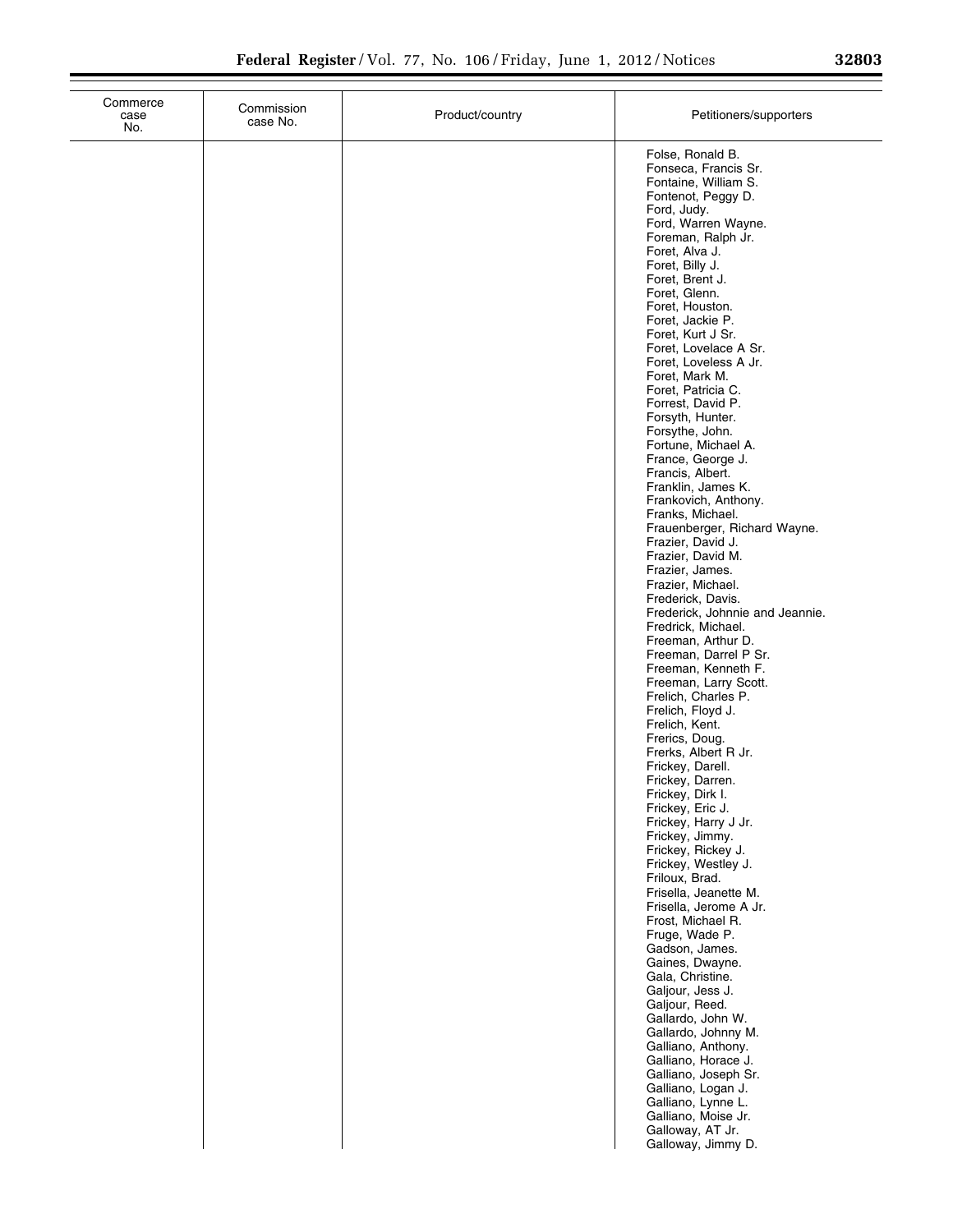| Commerce<br>case<br>No. | Commission<br>case No. | Product/country | Petitioners/supporters                                                                                                                                                                                                                                                                                                                                                                                                                                                                                                                                                                                                                                                                                                                                                                                                                                                                                                                                                                                                                                                                                                                                                                                                                                                                                                                                                                                                                                                                                                                                                                               |
|-------------------------|------------------------|-----------------|------------------------------------------------------------------------------------------------------------------------------------------------------------------------------------------------------------------------------------------------------------------------------------------------------------------------------------------------------------------------------------------------------------------------------------------------------------------------------------------------------------------------------------------------------------------------------------------------------------------------------------------------------------------------------------------------------------------------------------------------------------------------------------------------------------------------------------------------------------------------------------------------------------------------------------------------------------------------------------------------------------------------------------------------------------------------------------------------------------------------------------------------------------------------------------------------------------------------------------------------------------------------------------------------------------------------------------------------------------------------------------------------------------------------------------------------------------------------------------------------------------------------------------------------------------------------------------------------------|
|                         |                        |                 | Galloway, Judy L.<br>Galloway, Mark D.<br>Galt, Giles F.<br>Gambarella, Luvencie J.<br>Ganoi, Kristine.<br>Garcia, Ana Maria.<br>Garcia, Anthony.<br>Garcia, Edward.<br>Garcia, Kenneth.<br>Garner, Larry S.<br>Gary, Dalton J.<br>Gary, Ernest J.<br>Gary, Leonce Jr.<br>Garza, Andrew.<br>Garza, Jose H.<br>Gaskill, Elbert Clinton and Sandra.<br>Gaspar, Timothy.<br>Gaspard, Aaron and Hazel C.<br>Gaspard, Dudley A Jr.<br>Gaspard, Leonard J.<br>Gaspard, Michael A.<br>Gaspard, Michael Sr.<br>Gaspard, Murry.<br>Gaspard, Murry A Jr.<br>Gaspard, Murry Sr.<br>Gaspard, Murvin.<br>Gaspard, Ronald Sr.<br>Gaspard, Ronald Wayne Jr.<br>Gaubert, Elizabeth.<br>Gaubert, Gregory M.<br>Gaubert, Melvin.<br>Gaudet, Allen J IV.<br>Gaudet, Ricky Jr.<br>Gauthier, Hewitt J Sr.<br>Gautreaux, William A.<br>Gay, Norman F.<br>Gay, Robert G.<br>Gazzier, Daryl G.<br>Gazzier, Emanuel A.<br>Gazzier, Wilfred E.<br>Gegenheimer, William F.<br>Geiling, James.<br>Geisman, Tony.<br>Gentry, Robert.<br>Gentry, Samuel W Jr.<br>George, James J Jr.<br>Gerica, Clara.<br>Gerica, Peter.<br>Giambrone, Corey P.<br>Gibson, Eddie E.<br>Gibson, Joseph.<br>Gibson, Ronald F.<br>Gilden, Eddie Jr.<br>Gilden, Eddie Sr.<br>Gilden, Inez W.<br>Gilden, Wayne.<br>Gillikin, James D.<br>Girard, Chad Paul.<br>Giroir, Mark S.<br>Gisclair, Anthony J.<br>Gisclair, Anthony Joseph Sr.<br>Gisclair, August.<br>Gisclair, Dallas J Sr.<br>Gisclair, Doyle A.<br>Gisclair, Kip J.<br>Gisclair, Ramona D.<br>Gisclair, Wade.<br>Gisclair, Walter.<br>Glover, Charles D.<br>Glynn, Larry.<br>Goetz, George. |
|                         |                        |                 | Goings, Robert Eugene.                                                                                                                                                                                                                                                                                                                                                                                                                                                                                                                                                                                                                                                                                                                                                                                                                                                                                                                                                                                                                                                                                                                                                                                                                                                                                                                                                                                                                                                                                                                                                                               |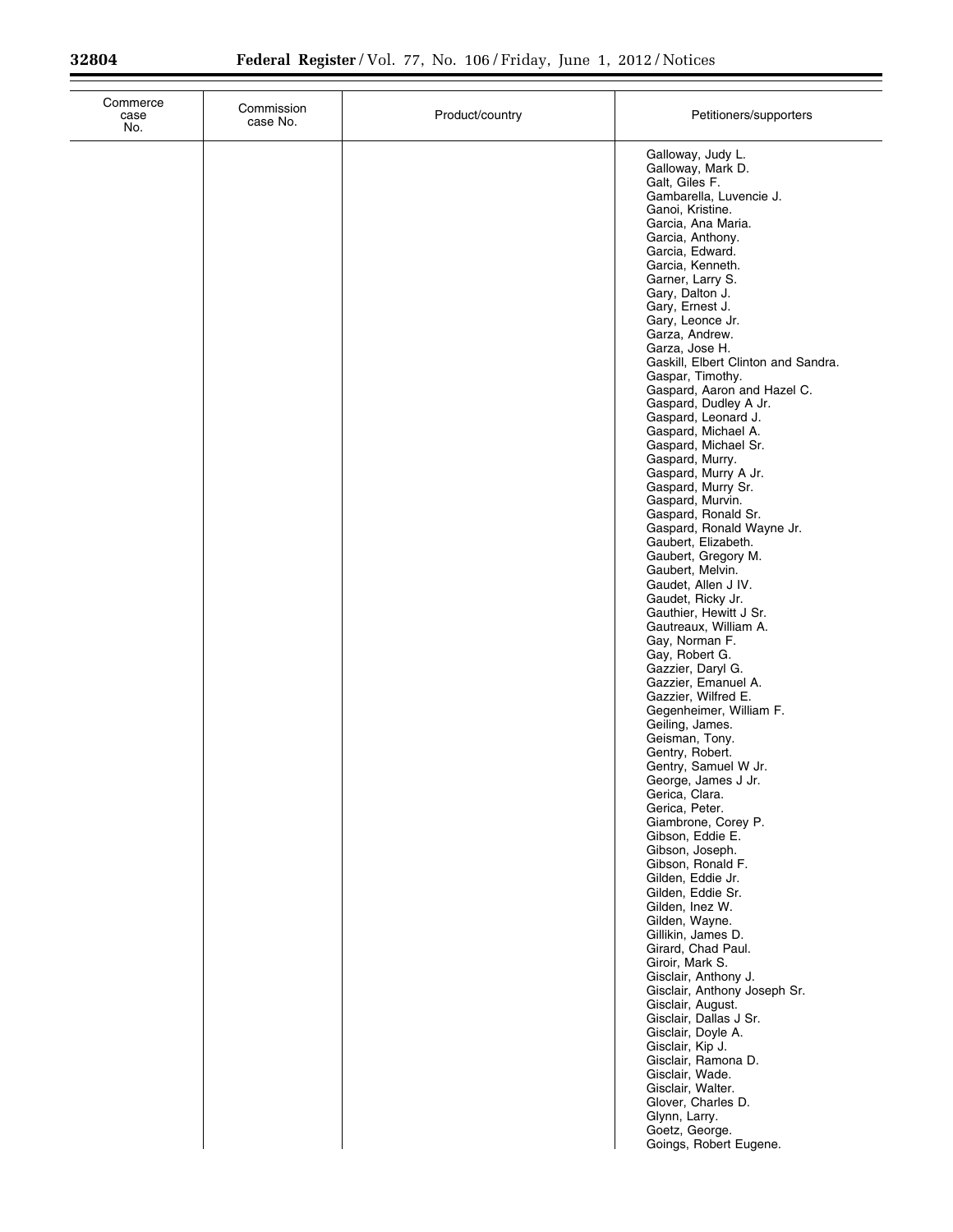| 32805 |  |  |
|-------|--|--|
|       |  |  |

| Commerce<br>case<br>No. | Commission<br>case No. | Product/country | Petitioners/supporters                                                                                                                                                                                                                                                                                                                                                                                                                                                                                                                                                                                                                                                                                                                                                                                                                                                                                                                                                                                                                                                                                                                                                                                                                                                                                                                                                                                                                                                                 |
|-------------------------|------------------------|-----------------|----------------------------------------------------------------------------------------------------------------------------------------------------------------------------------------------------------------------------------------------------------------------------------------------------------------------------------------------------------------------------------------------------------------------------------------------------------------------------------------------------------------------------------------------------------------------------------------------------------------------------------------------------------------------------------------------------------------------------------------------------------------------------------------------------------------------------------------------------------------------------------------------------------------------------------------------------------------------------------------------------------------------------------------------------------------------------------------------------------------------------------------------------------------------------------------------------------------------------------------------------------------------------------------------------------------------------------------------------------------------------------------------------------------------------------------------------------------------------------------|
|                         |                        |                 | Golden, George T.<br>Golden, William L.<br>Gollot, Brian.<br>Gollot, Edgar R.<br>Gonzales, Arnold Jr.<br>Gonzales, Mrs Cyril E Jr.<br>Gonzales, Rene R.<br>Gonzales, Rudolph S Jr.<br>Gonzales, Rudolph S Sr.<br>Gonzales, Sylvia A.<br>Gonzales, Tim J.<br>Gonzalez, Jorge Jr.<br>Gonzalez, Julio.<br>Gordon, Donald E.<br>Gordon, Patrick Alvin.<br>Gore, Henry H.<br>Gore, Isabel.<br>Gore, Pam.<br>Gore, Thomas L.<br>Gore, Timothy Ansel.<br>Gottschalk, Gregory.<br>Gourgues, Harold C Jr.<br>Goutierrez, Tony C.<br>Govea, Joaquin.<br>Graham, Darrell.<br>Graham, Steven H.<br>Granger, Albert J Sr.<br>Granich, James.<br>Granier, Stephen J.<br>Grass, Michael.<br>Graves, Robert N Sr.<br>Gray, Jeannette.<br>Gray, Monroe.<br>Gray, Shirley E.<br>Gray, Wayne A Sr.<br>Graybill, Ruston.<br>Green, Craig X.<br>Green, James W.<br>Green, James W Jr.<br>Green, Shaun.<br>Greenlaw, W C Jr.<br>Gregoire, Ernest L.<br>Gregoire, Rita M.<br>Gregory, Curtis B.<br>Gregory, Mercedes E.<br>Grice, Raymond L Jr.<br>Griffin, Alden J Sr.<br>Griffin, Craig.<br>Griffin, David D.<br>Griffin, Elvis Joseph Jr.<br>Griffin, Faye.<br>Griffin, Faye Ann.<br>Griffin, Jimmie J.<br>Griffin, Nolty J.<br>Griffin, Rickey.<br>Griffin, Sharon.<br>Griffin, Timothy.<br>Griffin, Troy D.<br>Groff, Alfred A.<br>Groff, John A.<br>Groover, Hank.<br>Gros, Brent J Sr.<br>Gros, Craig J.<br>Gros, Danny A.<br>Gros, Gary Sr.<br>Gros, Junius A Jr.<br>Gros, Keven.<br>Gros, Michael A. |
|                         |                        |                 | Gross, Homer.<br>Grossie, Janet M.<br>Grossie, Shane A.<br>Grossie, Tate.                                                                                                                                                                                                                                                                                                                                                                                                                                                                                                                                                                                                                                                                                                                                                                                                                                                                                                                                                                                                                                                                                                                                                                                                                                                                                                                                                                                                              |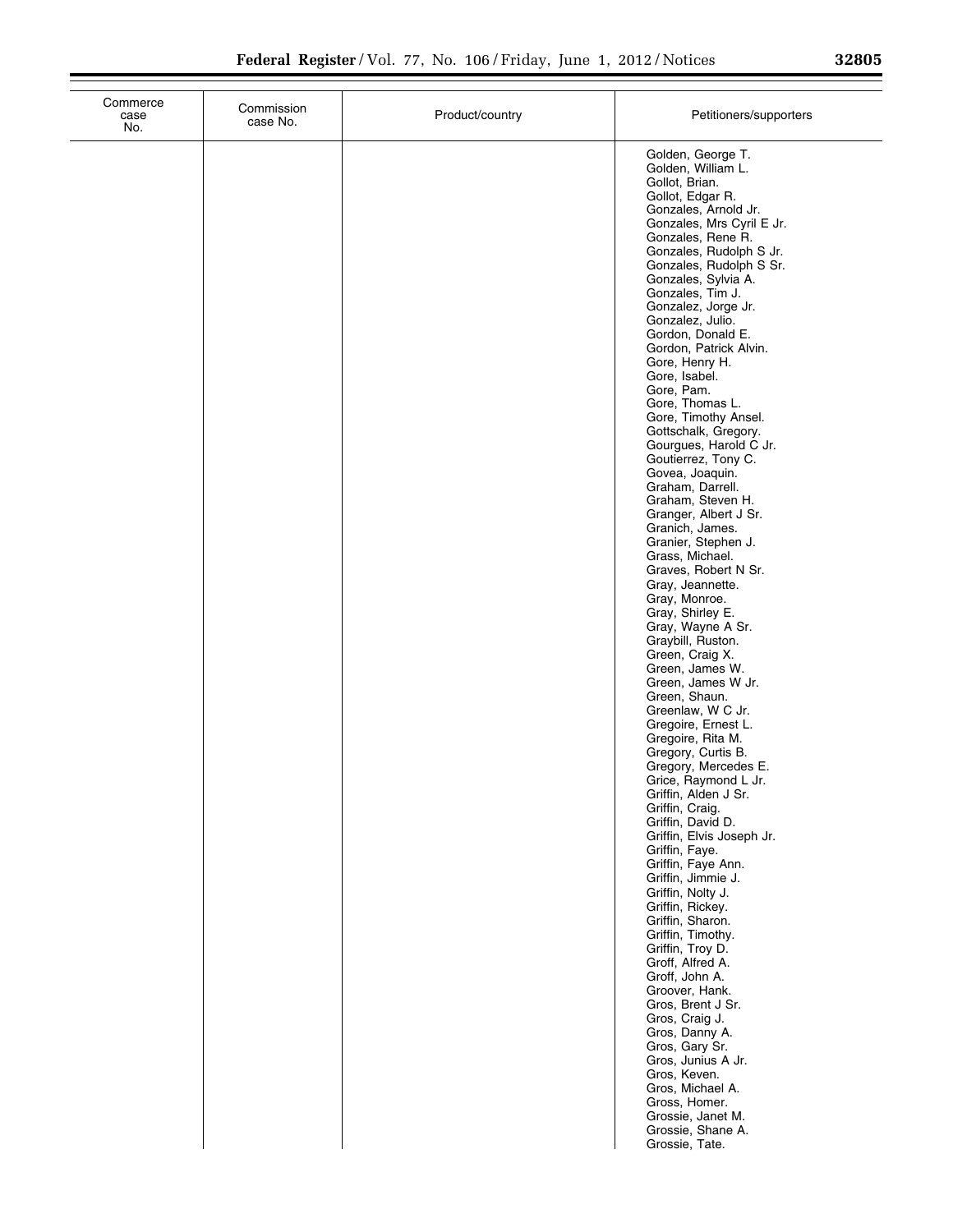$\equiv$ 

| Commerce<br>case<br>No. | Commission<br>case No. | Product/country | Petitioners/supporters                                                                                                                                                                                                                                                                                                                                                                                                                                                                                                                                                                                                                                                                                                                                                                                                                                                                                                                                                                                                                                                                                                             |
|-------------------------|------------------------|-----------------|------------------------------------------------------------------------------------------------------------------------------------------------------------------------------------------------------------------------------------------------------------------------------------------------------------------------------------------------------------------------------------------------------------------------------------------------------------------------------------------------------------------------------------------------------------------------------------------------------------------------------------------------------------------------------------------------------------------------------------------------------------------------------------------------------------------------------------------------------------------------------------------------------------------------------------------------------------------------------------------------------------------------------------------------------------------------------------------------------------------------------------|
|                         |                        |                 | Grow, Jimmie C.<br>Guenther, John J.<br>Guenther, Raphael.<br>Guerra, Bruce.<br>Guerra, Chad L.<br>Guerra, Fabian C.<br>Guerra, Guy A.<br>Guerra, Jerry V Sr.<br>Guerra, Kurt P Sr.<br>Guerra, Ricky J Sr.<br>Guerra, Robert.<br>Guerra, Ryan.<br>Guerra, Troy A.<br>Guerra, William Jr.<br>Guidroz, Warren J.<br>Guidry, Alvin A.<br>Guidry, Andy J.<br>Guidry, Arthur.<br>Guidry, Bud.<br>Guidry, Calvin P.<br>Guidry, Carl J.<br>Guidry, Charles J.<br>Guidry, Chris J.<br>Guidry, Clarence P.<br>Guidry, Clark.<br>Guidry, Clint.<br>Guidry, Clinton P Jr.<br>Guidry, Clyde A.<br>Guidry, David.<br>Guidry, Dobie.<br>Guidry, Douglas J Sr.<br>Guidry, Elgy III.<br>Guidry, Elgy Jr.<br>Guidry, Elwin A Jr.<br>Guidry, Gerald A.<br>Guidry, Gordon Jr.<br>Guidry, Guillaume A.<br>Guidry, Harold.<br>Guidry, Jason.<br>Guidry, Jessie J.<br>Guidry, Jessie Joseph.<br>Guidry, Jonathan B.<br>Guidry, Joseph T Jr.<br>Guidry, Keith M.<br>Guidry, Kenneth J.<br>Guidry, Kerry A.<br>Guidry, Marco.<br>Guidry, Maurin T and Tamika.<br>Guidry, Michael J.<br>Guidry, Nolan J Sr.<br>Guidry, Randy Peter Sr.<br>Guidry, Rhonda S. |
|                         |                        |                 | Guidry, Robert C.<br>Guidry, Robert Joseph.<br>Guidry, Robert Wayne.<br>Guidry, Roger.                                                                                                                                                                                                                                                                                                                                                                                                                                                                                                                                                                                                                                                                                                                                                                                                                                                                                                                                                                                                                                             |
|                         |                        |                 | Guidry, Ronald.<br>Guidry, Roy Anthony.<br>Guidry, Roy J.<br>Guidry, Tammy.<br>Guidry, Ted.<br>Guidry, Thomas P.<br>Guidry, Timothy.<br>Guidry, Troy.                                                                                                                                                                                                                                                                                                                                                                                                                                                                                                                                                                                                                                                                                                                                                                                                                                                                                                                                                                              |
|                         |                        |                 | Guidry, Troy.<br>Guidry, Ulysses.<br>Guidry, Vicki.<br>Guidry, Wayne J.<br>Guidry, Wyatt.<br>Guidry, Yvonne.<br>Guidry-Calva, Holly A.<br>Guilbeaux, Donald J.                                                                                                                                                                                                                                                                                                                                                                                                                                                                                                                                                                                                                                                                                                                                                                                                                                                                                                                                                                     |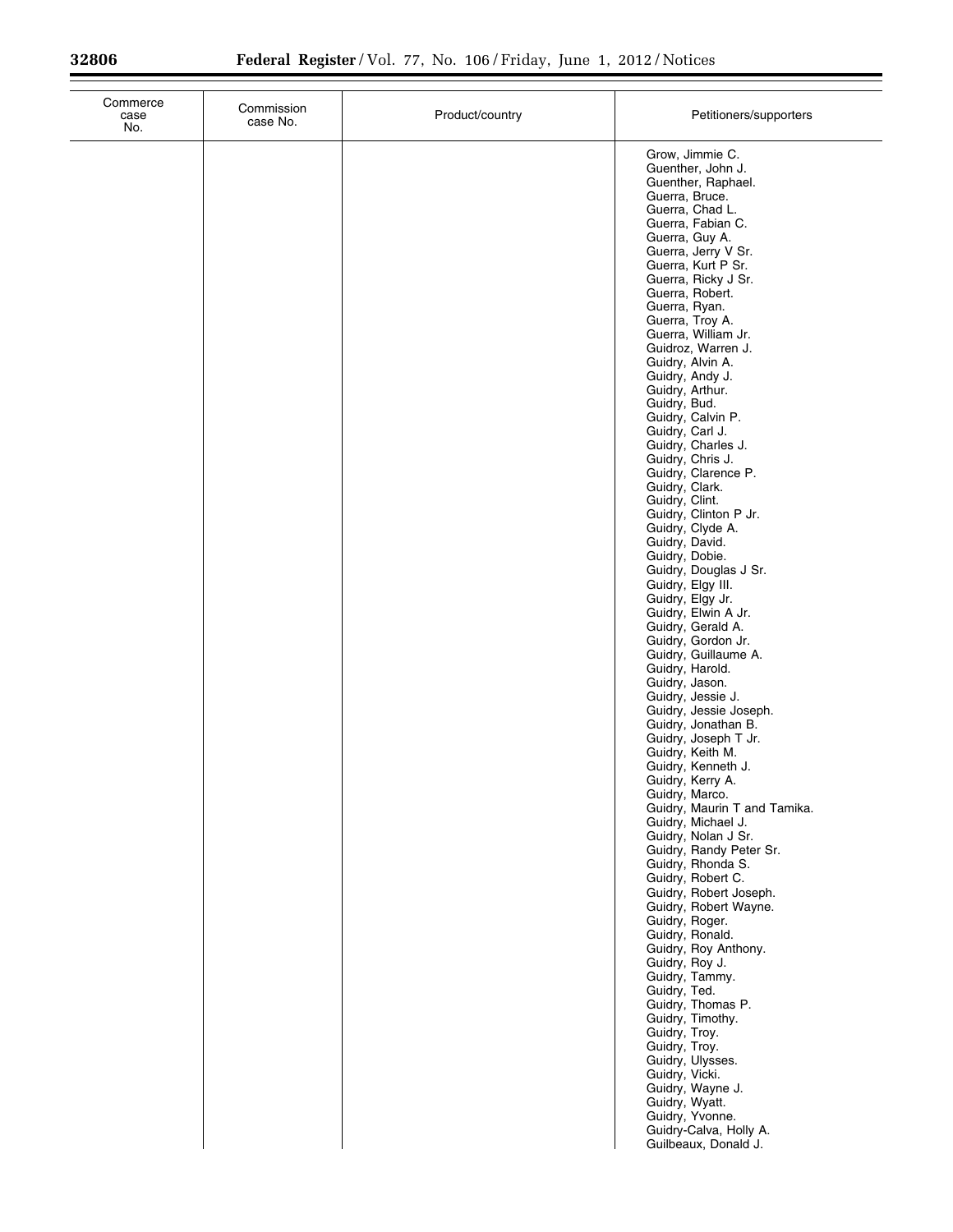| Commerce<br>case<br>No. | Commission<br>case No. | Product/country | Petitioners/supporters                                                                                                                                                                                                                                                                                                                                                                                                                                                                                                                                                                                                                                                                                                                                                                                                                                                                                                                                  |
|-------------------------|------------------------|-----------------|---------------------------------------------------------------------------------------------------------------------------------------------------------------------------------------------------------------------------------------------------------------------------------------------------------------------------------------------------------------------------------------------------------------------------------------------------------------------------------------------------------------------------------------------------------------------------------------------------------------------------------------------------------------------------------------------------------------------------------------------------------------------------------------------------------------------------------------------------------------------------------------------------------------------------------------------------------|
|                         |                        |                 | Guilbeaux, Lou.<br>Guillie, Shirley.<br>Guillory, Horace H.<br>Guillot, Benjamin J Jr.<br>Guillot, Rickey A.<br>Gulledge, Lee.<br>Gutierrez, Anita.<br>Guy, Jody.<br>Guy, Kimothy Paul.<br>Guy, Wilson.<br>Ha, Cherie Lan.<br>Ha, Co Dong.<br>Ha, Lai Thuy Thi.<br>Ha, Lyanna.<br>Hadwall, John R.<br>Hafford, Johnny.<br>Hagan, Jules.<br>Hagan, Marianna.<br>Haiglea, Robbin Richard.<br>Hales, William E.<br>Halili, Rhonda L.<br>Hall, Byron S.<br>Hall, Darrel T Sr.<br>Hall, Lorrie A.<br>Hammer, Michael P.<br>Hammock, Julius Michael.<br>Hancock, Jimmy L.<br>Handlin, William Sr.<br>Hang, Cam T.<br>Hansen, Chris.<br>Hansen, Eric P.<br>Hanson, Edmond A.<br>Harbison, Louis.<br>Hardee, William P.<br>Hardison, Louis.<br>Hardy John C.<br>Hardy, Sharon.<br>Harmon, Michelle.<br>Harrington, George J.<br>Harrington, Jay.<br>Harris, Bobby D.<br>Harris, Buster.<br>Harris, Jimmy Wayne Sr.<br>Harris, Johnny Ray.<br>Harris, Kenneth A. |
|                         |                        |                 | Harris, Ronnie.<br>Harris, Susan D.<br>Harris, William.<br>Harrison, Daniel L.<br>Hartmann, Leon M Jr.<br>Hartmann, Walter Jr.<br>Hattaway, Errol Henry.<br>Haycock, Kenneth.<br>Haydel, Gregory.<br>Hayes, Clinton.<br>Hayes, Katherine F.<br>Hayes, Lod Jr.<br>Hean, Hong.<br>Heathcock, Walter Jr.<br>Hebert, Albert Joseph.<br>Hebert, Bernie.<br>Hebert, Betty Jo.<br>Hebert, Chris.<br>Hebert, Craig J.<br>Hebert, David.<br>Hebert, David Jr.<br>Hebert, Earl J.<br>Hebert, Eric J.<br>Hebert, Jack M.<br>Hebert, Johnny Paul.<br>Hebert, Jonathan.<br>Hebert, Jules J.                                                                                                                                                                                                                                                                                                                                                                          |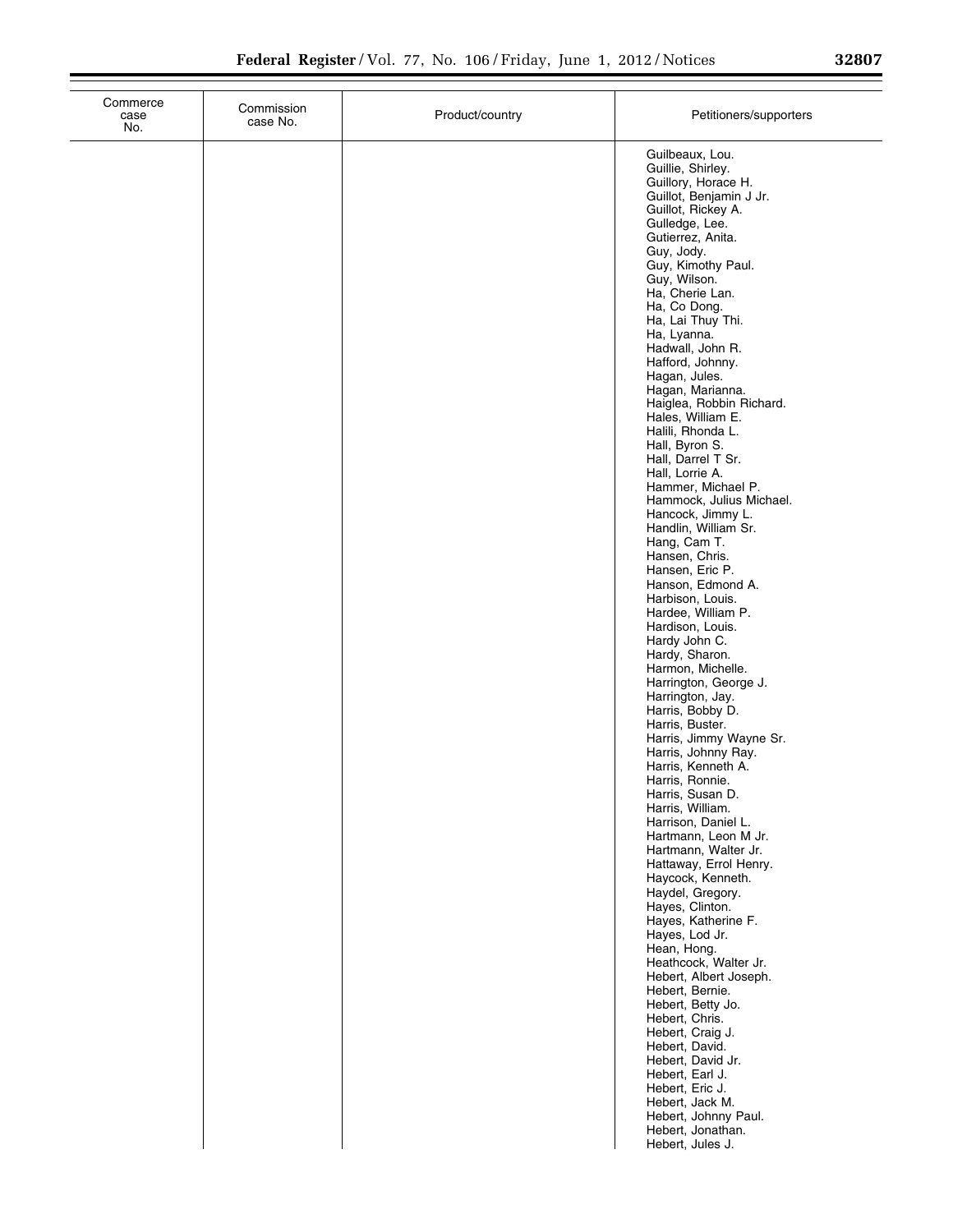| Commerce<br>case<br>No. | Commission<br>case No. | Product/country | Petitioners/supporters                                                                                                                                                                                                                                                                                                                                                                                                                                                                                                                                                                                                                                                                                                                                                                                                                                                                                                                                                                                                                                  |
|-------------------------|------------------------|-----------------|---------------------------------------------------------------------------------------------------------------------------------------------------------------------------------------------------------------------------------------------------------------------------------------------------------------------------------------------------------------------------------------------------------------------------------------------------------------------------------------------------------------------------------------------------------------------------------------------------------------------------------------------------------------------------------------------------------------------------------------------------------------------------------------------------------------------------------------------------------------------------------------------------------------------------------------------------------------------------------------------------------------------------------------------------------|
|                         |                        |                 | Hebert, Kim M.<br>Hebert, Lloyd S III.<br>Hebert, Michael J.<br>Hebert, Myron A.<br>Hebert, Norman.<br>Hebert, Patrick.<br>Hebert, Patrick A.<br>Hebert, Pennington Jr.<br>Hebert, Philip.<br>Hebert, Robert A.<br>Hebert, Terry W.<br>Hedrick, Gerald J Jr.<br>Helmer, Claudia A.<br>Helmer, Gerry J.<br>Helmer, Herman C Jr.<br>Helmer, Kenneth.<br>Helmer, Larry J Sr.<br>Helmer, Michael A Sr.<br>Helmer, Rusty L.<br>Helmer, Windy.<br>Hemmenway, Jack.<br>Henderson, Brad.<br>Henderson, Curtis.<br>Henderson, David A Jr.<br>Henderson, David A Sr.<br>Henderson, Johnny.<br>Henderson, Olen.<br>Henderson, P Loam.<br>Henry, Joanne.<br>Henry, Rodney.<br>Herbert, Patrick and Terry.<br>Hereford, Rodney O Jr.<br>Hereford, Rodney O Sr.<br>Hernandez, Corey.<br>Herndon, Mark.<br>Hertel, Charles W.<br>Hertz, Edward C Sr.<br>Hess, Allen L Sr.<br>Hess, Henry D Jr.<br>Hess, Jessica R.<br>Hess, Wayne B.<br>Hewett, Emma.<br>Hewett, James.<br>Hickman, John.<br>Hickman, Marvin.<br>Hicks, Billy M.<br>Hicks, James W.<br>Hicks, Larry W. |
|                         |                        |                 | Hicks, Walter R.<br>Hien, Nguyen.<br>Higgins, Joseph J III.<br>Hill, Darren S.<br>Hill, Joseph R.<br>Hill, Sharon.<br>Hill, Willie E Jr.<br>Hills, Herman W.<br>Hingle, Barbara E.<br>Hingle, Rick A.<br>Hingle, Roland T Jr.<br>Hingle, Roland T Sr.<br>Hingle, Ronald J.<br>Hinojosa, R.<br>Hinojosa, Randy.<br>Hinojosa, Ricky A.<br>Hipps, Nicole Marie.<br>Ho, Dung Tan.<br>Ho, Hung.<br>Ho, Jennifer.<br>Ho, Jimmy.<br>Ho, Lam.<br>Ho, Nam.<br>Ho, Nga T.                                                                                                                                                                                                                                                                                                                                                                                                                                                                                                                                                                                         |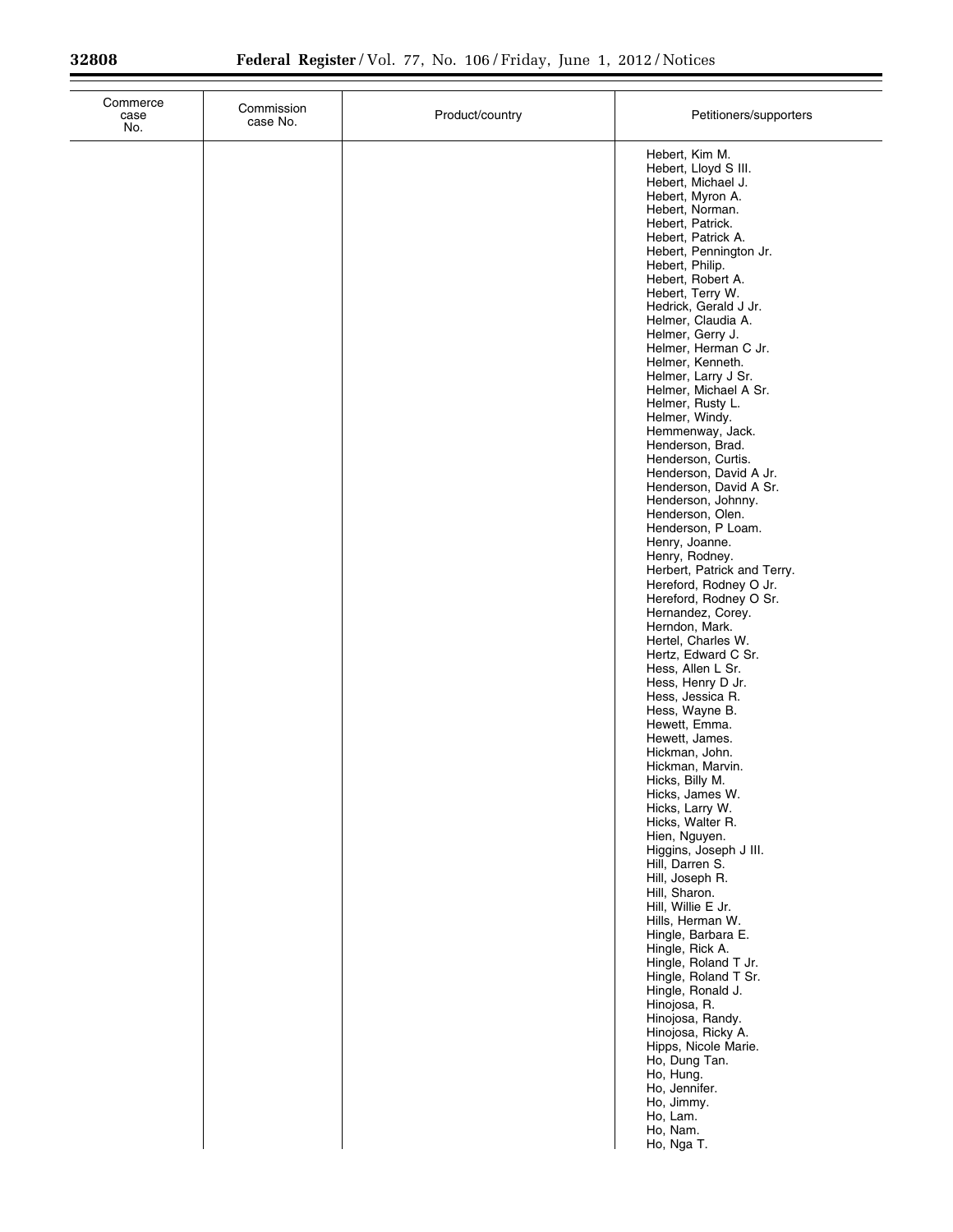| Commerce<br>case<br>No. | Commission<br>case No. | Product/country | Petitioners/supporters                                                                                                                                                                                                                                                                                                                                                                                                                                                                                                                                                                                                                                                                                                                                                                                                                                                                                                                                                                                                                                                                                                                                                                                                                                                                                                                                                                                                      |
|-------------------------|------------------------|-----------------|-----------------------------------------------------------------------------------------------------------------------------------------------------------------------------------------------------------------------------------------------------------------------------------------------------------------------------------------------------------------------------------------------------------------------------------------------------------------------------------------------------------------------------------------------------------------------------------------------------------------------------------------------------------------------------------------------------------------------------------------------------------------------------------------------------------------------------------------------------------------------------------------------------------------------------------------------------------------------------------------------------------------------------------------------------------------------------------------------------------------------------------------------------------------------------------------------------------------------------------------------------------------------------------------------------------------------------------------------------------------------------------------------------------------------------|
|                         |                        |                 | Ho, O.<br>Ho, Sang N.<br>Ho, Thanh Quoc.<br>Ho, Thien Dang.<br>Ho, Tien Van.<br>Ho, Tri Tran.<br>Hoang, Dung T.<br>Hoang, Hoa T and Tam Hoang.<br>Hoang, Huy Van.<br>Hoang, Jennifer Vu.<br>Hoang, John.<br>Hoang, Julie.<br>Hoang, Kimberly.<br>Hoang, Linda.<br>Hoang, Loan.<br>Hoang, San Ngoc.<br>Hoang, Tro Van.<br>Hoang, Trung Kim.<br>Hoang, Trung Tuan.<br>Hoang, Vincent Huynh.<br>Hodges, Ralph W.<br>Hoffpaviiz, Harry K.<br>Holland, Vidal.<br>Holler, Boyce Dwight Jr.<br>Hollier, Dennis J.<br>Holloway, Carl D.<br>Hong, Tai Van.<br>Hood, Malcolm.<br>Hopton, Douglas.<br>Horaist, Shawn P.<br>Hostetler, Warren L II.<br>Hotard, Claude.<br>Hotard, Emile J Jr.<br>Howard, Jeff.<br>Howerin, Billy Sr.<br>Howerin, Wendell Sr.<br>Hubbard, Keith.<br>Hubbard, Perry III.<br>Huber, Berry T.<br>Huber, Charles A.<br>Huck, Irma Elaine.<br>Huck, Steven R.<br>Huckabee, Harold.<br>Hue, Patrick A.<br>Hughes, Brad J.<br>Hults, Thomas.<br>Hutcherson, Daniel J.<br>Hutchinson, Douglas.<br>Hutchinson, George D.<br>Hutchinson, William H.<br>Hutto, Cynthia E.<br>Hutto, Henry G Jr.<br>Huynh, Chien Thi.<br>Huynh, Dong Xuan.<br>Huynh, Dung.<br>Huynh, Dung V.<br>Huynh, Hai.<br>Huynh, Hai.<br>Huynh, Hai Van.<br>Huynh, Hoang D.<br>Huynh, Hoang Van.<br>Huynh, Hung.<br>Huynh, James N.<br>Huynh, Johhny Hiep.<br>Huynh, Johnnie.<br>Huynh, Kim.<br>Huynh, Lay.<br>Huynh, Long.<br>Huynh, Mack Van. |
|                         |                        |                 | Huynh, Mau Van.<br>Huynh, Minh.<br>Huynh, Minh Van.                                                                                                                                                                                                                                                                                                                                                                                                                                                                                                                                                                                                                                                                                                                                                                                                                                                                                                                                                                                                                                                                                                                                                                                                                                                                                                                                                                         |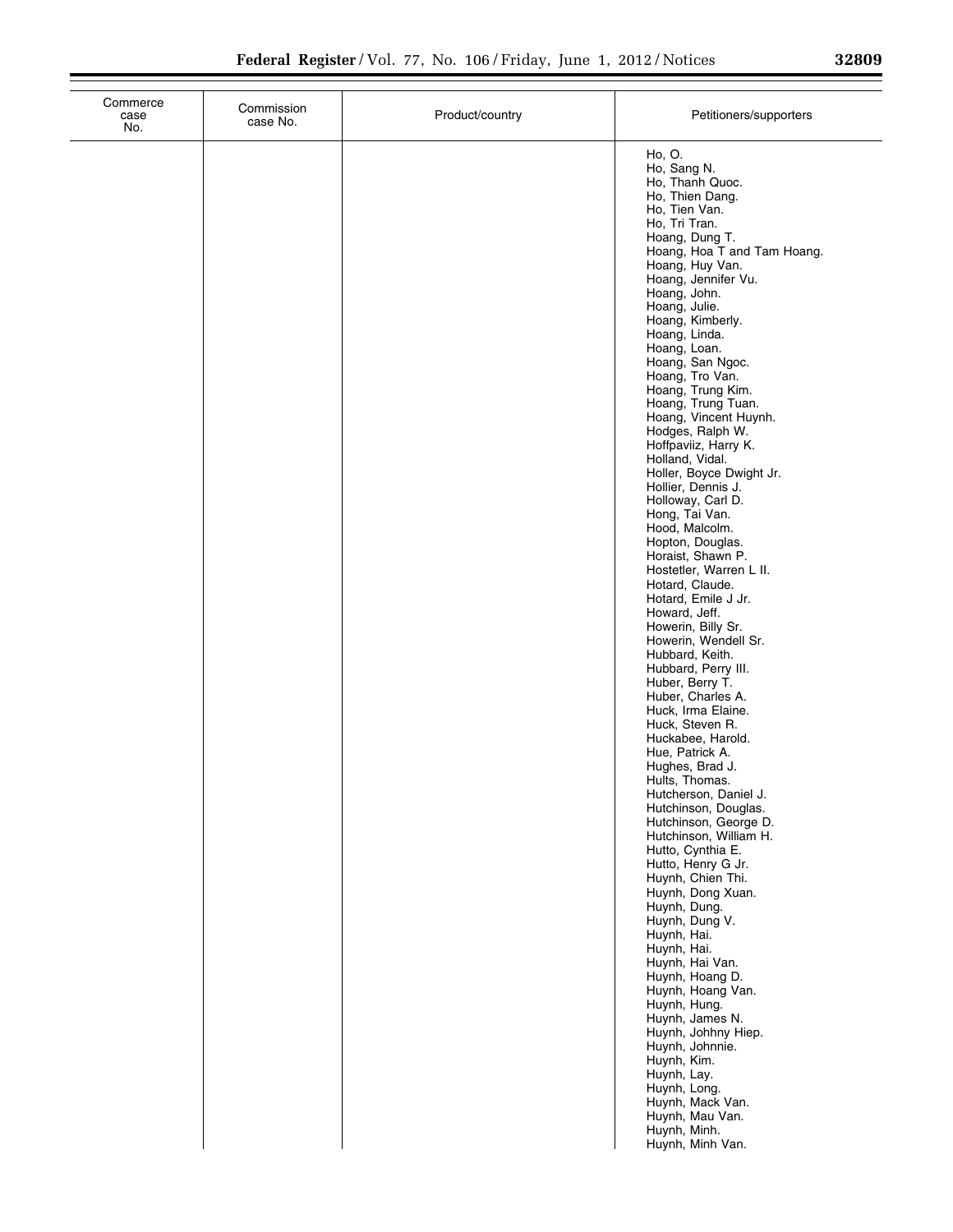| case<br>No. | Commission<br>case No. | Product/country | Petitioners/supporters                                                                         |
|-------------|------------------------|-----------------|------------------------------------------------------------------------------------------------|
|             |                        |                 | Huynh, Nam Van.<br>Huynh, Thai.<br>Huynh, Tham Thi.<br>Huynh, Thanh.                           |
|             |                        |                 | Huynh, The V.<br>Huynh, Tri.<br>Huynh, Truc.<br>Huynh, Tu.                                     |
|             |                        |                 | Huynh, Tu.<br>Huynh, Tung Van.<br>Huynh, Van X.                                                |
|             |                        |                 | Huynh, Viet Van.<br>Huynh, Vuong Van.<br>Hymel, Joseph Jr.<br>Hymel, Michael D.                |
|             |                        |                 | Hymel, Nolan J Sr.<br>Ingham, Herbert W.<br>Inglis, Richard M.                                 |
|             |                        |                 | Ingraham, Joseph S.<br>Ingraham, Joyce.<br>Ipock, Billy.<br>Ipock, William B.                  |
|             |                        |                 | Ireland, Arthur Allen.<br>Iver, George Jr.<br>Jackson, Alfred M.                               |
|             |                        |                 | Jackson, Carl John.<br>Jackson, David.<br>Jackson, Eugene O.<br>Jackson, Glenn C Jr.           |
|             |                        |                 | Jackson, Glenn C Sr.<br>Jackson, James Jerome.<br>Jackson, John D.<br>Jackson, John Elton Sr.  |
|             |                        |                 | Jackson, Levi.<br>Jackson, Nancy L.<br>Jackson, Robert W.                                      |
|             |                        |                 | Jackson, Shannon.<br>Jackson, Shaun C.<br>Jackson, Steven A.<br>Jacob, Ronald R.               |
|             |                        |                 | Jacob, Warren J Jr.<br>Jacobs, L Anthony.<br>Jacobs, Lawrence F.                               |
|             |                        |                 | Jarreau, Billy and Marilyn.<br>Jarvis, James D.<br>Jaye, Emma.<br>Jeanfreau, Vincent R.        |
|             |                        |                 | Jefferies, William.<br>Jemison, Timothy Michael Sr.<br>Jennings, Jacob.                        |
|             |                        |                 | Joffrion, Harold J Jr.<br>Johnson, Albert F.<br>Johnson, Ashley Lamar.<br>Johnson, Bernard Jr. |
|             |                        |                 | Johnson, Brent W.<br>Johnson, Bruce Warem.<br>Johnson, Carl S.                                 |
|             |                        |                 | Johnson, Carolyn.<br>Johnson, Clyde Sr.<br>Johnson, David G.<br>Johnson, David Paul.           |
|             |                        |                 | Johnson, Gary Allen Sr.<br>Johnson, George D.<br>Johnson, Michael A.                           |
|             |                        |                 | Johnson, Randy J.<br>Johnson, Regenia.<br>Johnson, Robert.<br>Johnson, Ronald Ray Sr.          |
|             |                        |                 | Johnson, Steve.<br>Johnson, Thomas Allen Jr.<br>Johnston, Ronald.<br>Joly, Nicholas J Jr.      |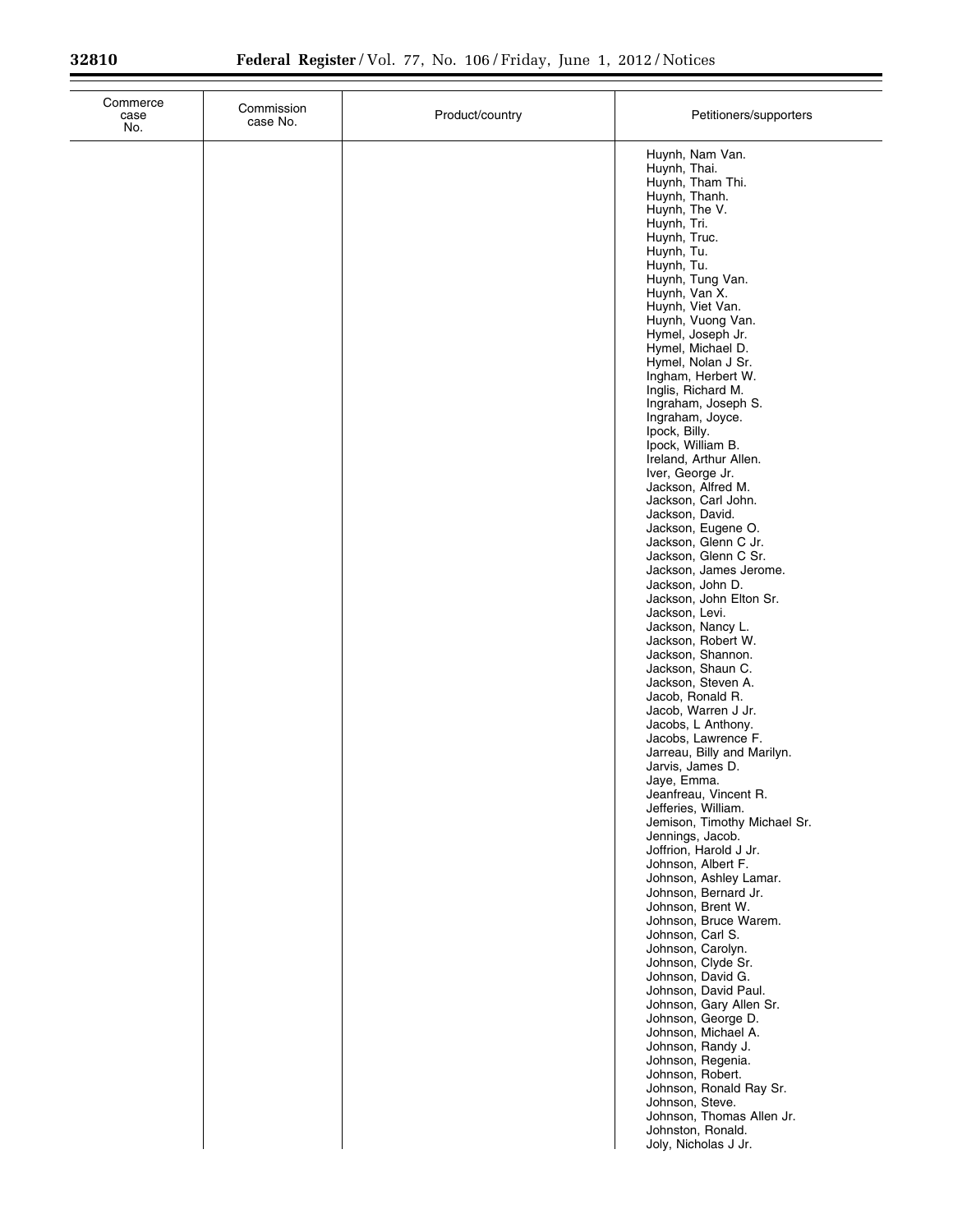| Commerce<br>case<br>No. | Commission<br>case No. | Product/country | Petitioners/supporters                                                                                                                                                                                                                                                 |
|-------------------------|------------------------|-----------------|------------------------------------------------------------------------------------------------------------------------------------------------------------------------------------------------------------------------------------------------------------------------|
|                         |                        |                 | Jones, Charles.<br>Jones, Clinton.<br>Jones, Daisy Mae.<br>Jones, Jeffery E.<br>Jones, Jerome N Sr.<br>Jones, John W.<br>Jones, Larry.<br>Jones, Len.<br>Jones, Michael G Sr.<br>Jones, Paul E.<br>Jones, Perry T Sr.<br>Jones, Ralph William.<br>Jones, Richard G Sr. |
|                         |                        |                 | Jones, Stephen K.<br>Jones, Wayne.<br>Joost, Donald F.<br>Jordan, Dean.<br>Jordan, Hubert William III (Bert).<br>Jordan, Hurbert W Jr.<br>Judalet, Ramon G.<br>Judy, William Roger.<br>Julian, Ida.<br>Julian, John I Sr.<br>Juneau, Anthony Sr.<br>Juneau, Bruce.     |
|                         |                        |                 | Juneau, Robert A Jr and Laura K.<br>Jurjevich, Leander J.<br>Kain, Jules B Sr.<br>Kain, Martin A.<br>Kalliainen, Dale.<br>Kalliainen, Richard.<br>Kang, Chamroeun.<br>Kang, Sambo.<br>Kap, Brenda.<br>Keen, Robert Steven.<br>Keenan, Robert M.<br>Kellum, Kenneth Sr. |
|                         |                        |                 | Kellum, Larry Gray Sr.<br>Kellum, Roxanne.<br>Kelly, Roger B.<br>Kelly, Thomas E.<br>Kendrick, Chuck J.<br>Kennair, Michael S.<br>Kennedy, Dothan.<br>Kenney, David Jr.<br>Kenney, Robert W.<br>Kent, Michael A.<br>Keo, Bunly.                                        |
|                         |                        |                 | Kerchner, Steve.<br>Kern, Thurmond.<br>Khin, Sochenda.<br>Khui, Lep and Nga Ho.<br>Kidd, Frank.<br>Kiesel, Edward C and Lorraine T.<br>Kiff, Hank J.<br>Kiff, Melvin.<br>Kiffe, Horace.<br>Kim, Puch.<br>Kimbrough, Carson.                                            |
|                         |                        |                 | Kim-Tun, Soeun.<br>King, Andy A.<br>King, Donald Jr.<br>King, James B.<br>King, Thornell.<br>King, Wesley.<br>Kit, An.<br>Kizer, Anthony J.<br>Kleimann, Robert.<br>Knapp, Alton P Jr.<br>Knapp, Alton P Sr.<br>Knapp, Ellis L Jr.<br>Knapp, Melvin L.                 |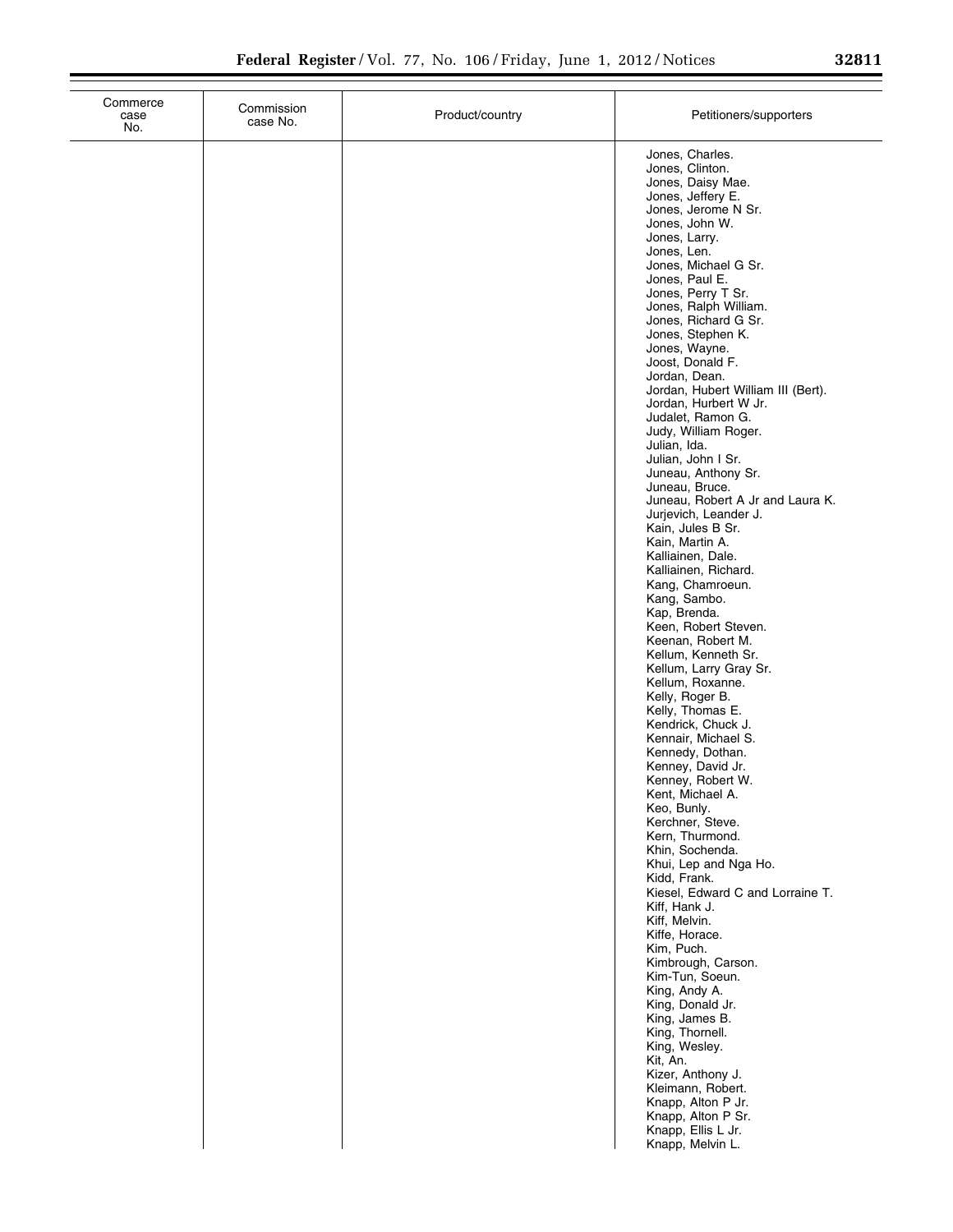| Commerce<br>case<br>No. | Commission<br>case No. | Product/country | Petitioners/supporters                                                                                                                                                                                                                                                                                                                                                                                                                                                                                                                                                                                                                                                                                                                                                                                                                                                                                                                                                                                                                                                                                                                                                                                                                                                                                                                                                                                                  |
|-------------------------|------------------------|-----------------|-------------------------------------------------------------------------------------------------------------------------------------------------------------------------------------------------------------------------------------------------------------------------------------------------------------------------------------------------------------------------------------------------------------------------------------------------------------------------------------------------------------------------------------------------------------------------------------------------------------------------------------------------------------------------------------------------------------------------------------------------------------------------------------------------------------------------------------------------------------------------------------------------------------------------------------------------------------------------------------------------------------------------------------------------------------------------------------------------------------------------------------------------------------------------------------------------------------------------------------------------------------------------------------------------------------------------------------------------------------------------------------------------------------------------|
|                         |                        |                 | Knapp, Theresa.<br>Knecht, Frederick Jr.<br>Knezek, Lee.<br>Knight, George.<br>Knight, Keith B.<br>Knight, Robert E.<br>Koch, Howard J.<br>Kong, Seng.<br>Konitz, Bobby.<br>Koo, Herman.<br>Koonce, Curtis S.<br>Koonce, Howard N.<br>Kopszywa, Mark L.<br>Kopszywa, Stanley J.<br>Kotulja, Stejepan.<br>Kraemer, Bridget.<br>Kraemer, Wilbert J.<br>Kraemer, Wilbert Jr.<br>Kramer, David.<br>Krantz, Arthur Jr.<br>Krantz, Lori.<br>Kraver, C W.<br>Kreger, Ronald A Sr.<br>Kreger, Roy J Sr.<br>Kreger, Ryan A.<br>Krennerich, Raymond A.<br>Kroke, Stephen E.<br>Kruth, Frank D.<br>Kuchler, Alphonse L III.<br>Kuhn, Bruce A Sr.<br>Kuhn, Gerard R Jr.<br>Kuhn, Gerard R Sr.<br>Kuhns, Deborah.<br>LaBauve, Kerry.<br>LaBauve, Sabrina.<br>LaBauve, Terry.<br>LaBiche, Todd A.<br>LaBove, Carroll.<br>LaBove, Frederick P.<br>Lachica, Jacqueline.<br>Lachico, Douglas.<br>Lacobon, Tommy W Jr.<br>Lacobon, Tony C.<br>LaCoste, Broddie.<br>LaCoste, Carl.<br>LaCoste, Dennis E.<br>LaCoste, Grayland J.<br>LaCoste, Malcolm Jr.<br>LaCoste, Melvin.<br>LaCoste, Melvin W Jr.<br>LaCoste, Ravin J Jr.<br>LaCoste, Ravin Sr.<br>Ladner, Clarence J III.<br>Ladson, Earlene G.<br>LaFont, Douglas A Sr.<br>LaFont, Edna S.<br>LaFont, Jackin.<br>LaFont, Noces J Jr.<br>LaFont, Weyland J Sr.<br>LaFrance, Joseph T.<br>Lagarde, Frank N.<br>Lagarde, Gary Paul.<br>Lagasse, Michael F.<br>Lai, Hen K.<br>Lai, Then. |
|                         |                        |                 | Lam, Cang Van.<br>Lam, Cui.<br>Lam, Dong Van.<br>Lam, Hiep Tan.<br>Lam, Lan Van.<br>Lam, Lee Phenh.<br>Lam, Phan.                                                                                                                                                                                                                                                                                                                                                                                                                                                                                                                                                                                                                                                                                                                                                                                                                                                                                                                                                                                                                                                                                                                                                                                                                                                                                                       |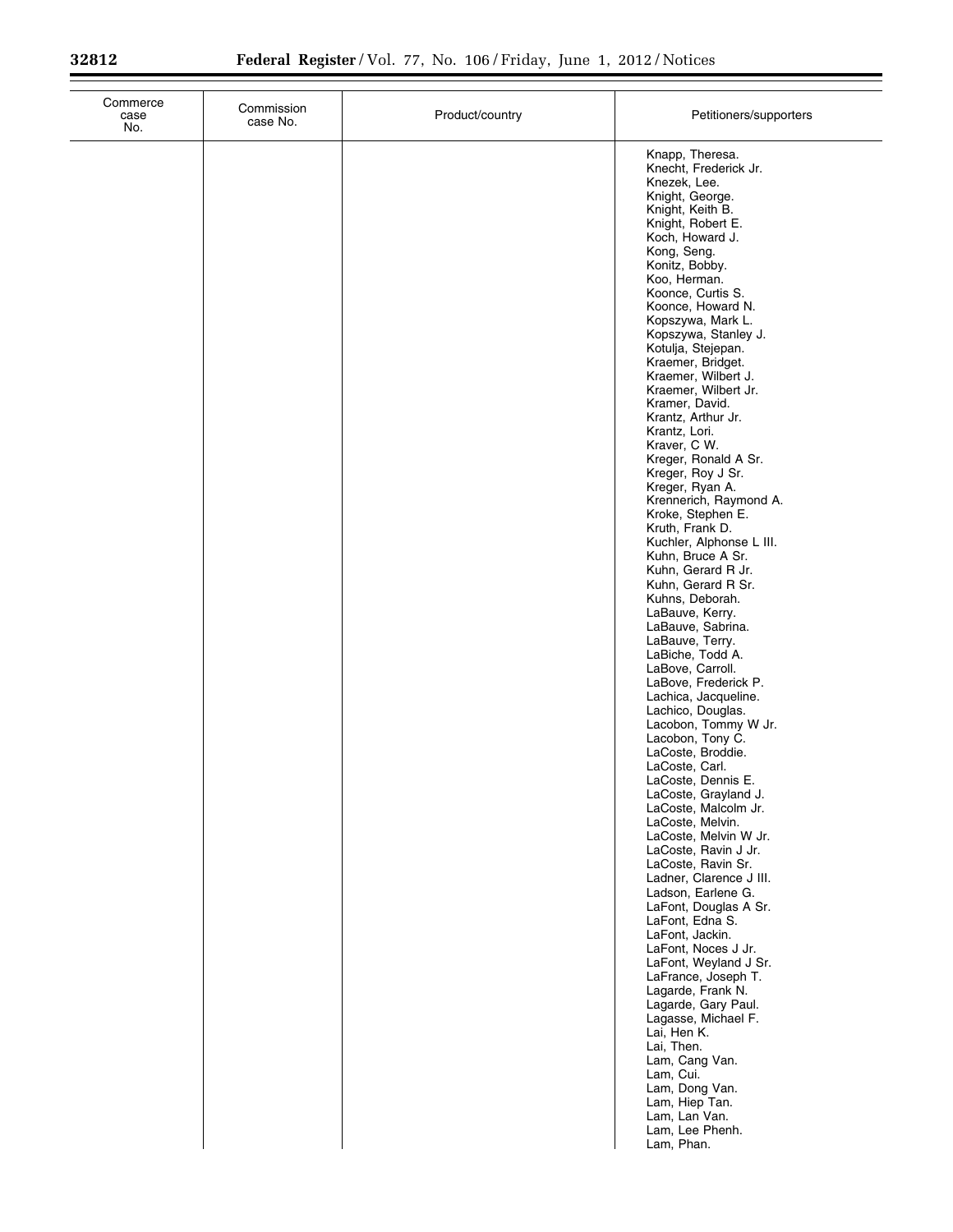| Commerce<br>case<br>No. | Commission<br>case No. | Product/country | Petitioners/supporters                                                                                                                                                                                                                                                                                                                                                                                                                                                                                                                                                                                                                                                                                                                                                                                                                                                                                                                                                                                                                                                                                                                                                                                                                                                                                                                                                                                                                                                                                |
|-------------------------|------------------------|-----------------|-------------------------------------------------------------------------------------------------------------------------------------------------------------------------------------------------------------------------------------------------------------------------------------------------------------------------------------------------------------------------------------------------------------------------------------------------------------------------------------------------------------------------------------------------------------------------------------------------------------------------------------------------------------------------------------------------------------------------------------------------------------------------------------------------------------------------------------------------------------------------------------------------------------------------------------------------------------------------------------------------------------------------------------------------------------------------------------------------------------------------------------------------------------------------------------------------------------------------------------------------------------------------------------------------------------------------------------------------------------------------------------------------------------------------------------------------------------------------------------------------------|
|                         |                        |                 | Lam, Qui.<br>Lam, Sochen.<br>Lam, Tai.<br>Lam, Tinh Huu.<br>Lambas, Jessie J Sr.<br>Lanclos, Paul.<br>Landry, David A.<br>Landry, Dennis J.<br>Landry, Edward N Jr.<br>Landry, George.<br>Landry, George M.<br>Landry, James F.<br>Landry, Jude C.<br>Landry, Robert E.<br>Landry, Ronald J.<br>Landry, Samuel J Jr.<br>Landry, Tracy.<br>Lane, Daniel E.<br>Lapeyrouse, Lance M.<br>Lapeyrouse, Rosalie.<br>Lapeyrouse, Tillman Joseph.<br>LaRive, James L Jr.<br>LaRoche, Daniel S.<br>Lasseigne, Betty.<br>Lasseigne, Blake.<br>Lasseigne, Floyd.<br>Lasseigne, Frank.<br>Lasseigne, Harris Jr.<br>Lasseigne, Ivy Jr.<br>Lasseigne, Jefferson.<br>Lasseigne, Jefferson P Jr.<br>Lasseigne, Johnny J.<br>Lasseigne, Marlene.<br>Lasseigne, Nolan J.<br>Lasseigne, Trent.<br>Lat, Chhiet.<br>Latapie, Charlotte A.<br>Latapie, Crystal.<br>Latapie, Jerry.<br>Latapie, Joey G.<br>Latapie, Joseph.<br>Latapie, Joseph F Sr.<br>Latapie, Travis.<br>Latiolais, Craig J.<br>Latiolais, Joel.<br>Lau, Ho Thanh.<br>Laughlin, James G.<br>Laughlin, James Mitchell.<br>Laurent, Yvonne M.<br>Lavergne, Roger.<br>Lawdros, Terrance Jr.<br>Layrisson, Michael A III.<br>Le, Amanda.<br>Le, An Van.<br>Le, Ben.<br>Le, Binh T.<br>Le, Cheo Van.<br>Le, Chinh Thanh.<br>Le, Chinh Thanh and Yen Vo.<br>Le, Cu Thi.<br>Le, Dai M.<br>Le, Dale.<br>Le, David Rung.<br>Le, Du M.<br>Le, Duc V.<br>Le, Duoc M.<br>Le, Hien V.<br>Le, Houston T.<br>Le, Hung.<br>Le, Jimmy.<br>Le, Jimmy and Hoang.<br>Le, Khoa. |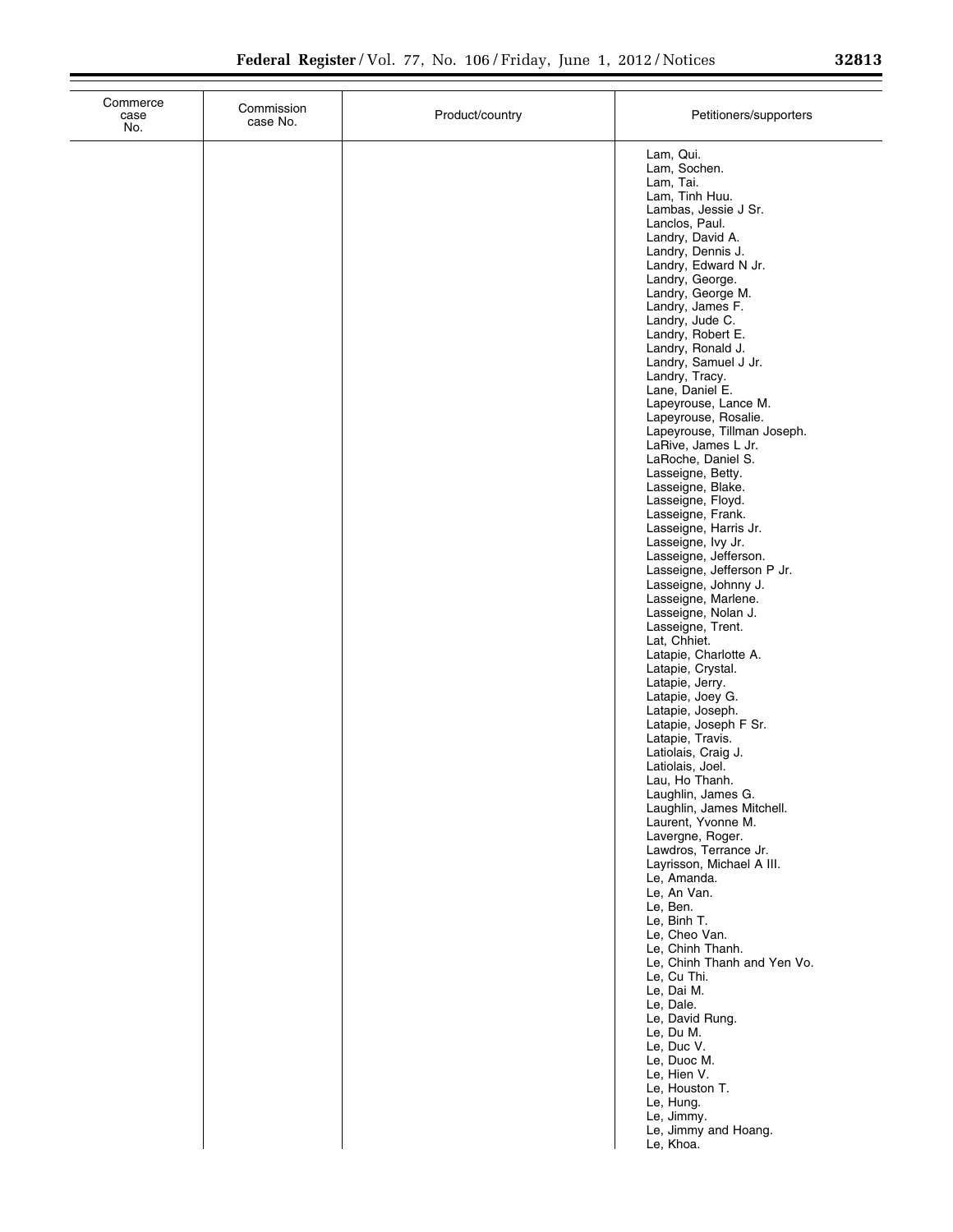$\equiv$ 

| Commerce<br>case<br>No. | Commission<br>case No. | Product/country | Petitioners/supporters                                                                                                                                                                                                                                                                                                                                                                                                                                                                                                                                                                                                                                                                                                                                                                                                             |
|-------------------------|------------------------|-----------------|------------------------------------------------------------------------------------------------------------------------------------------------------------------------------------------------------------------------------------------------------------------------------------------------------------------------------------------------------------------------------------------------------------------------------------------------------------------------------------------------------------------------------------------------------------------------------------------------------------------------------------------------------------------------------------------------------------------------------------------------------------------------------------------------------------------------------------|
|                         |                        |                 | Le, Kim.<br>Le, Ky Van.<br>Le, Lang Van.<br>Le, Lily.<br>Le, Lisa Tuyet Thi.<br>Le, Loi.<br>Le, Minh Van.<br>Le, Muoi Van.<br>Le, My.<br>Le, My V.<br>Le, Nam and Xhan-Minh Le.<br>Le, Nam Van.<br>Le, Nhieu T.<br>Le, Nhut Hoang.<br>Le, Nu Thi.<br>Le, Phuc Van.<br>Le, Que V.<br>Le, Quy.<br>Le, Robert.<br>Le, Sam Van.<br>Le, Sau V.<br>Le, Son.<br>Le, Son.<br>Le, Son H.<br>Le, Son Quoc.<br>Le, Son Van.<br>Le, Su.<br>Le, Tam V.<br>Le, Thanh Huong.<br>Le, Tong Minh.<br>Le, Tony.<br>Le, Tracy Lan Chi.<br>Le, Tuan Nhu.<br>Le, Viet Hoang.<br>Le, Vui.                                                                                                                                                                                                                                                                 |
|                         |                        |                 | Leaf, Andrew Scott.<br>Leary, Roland.<br>LeBeauf, Thomas.<br>LeBlanc, Donnie.<br>LeBlanc, Edwin J.<br>LeBlanc, Enoch P.<br>LeBlanc, Gareth R III.<br>LeBlanc, Gareth R Jr.<br>LeBlanc, Gerald E.<br>LeBlanc, Hubert C.<br>LeBlanc, Jerald.<br>LeBlanc, Jesse Jr.<br>LeBlanc, Keenon Anthony.<br>LeBlanc, Lanvin J.<br>LeBlanc, Luke A.<br>LeBlanc, Marty J.<br>LeBlanc, Marty J Jr.<br>LeBlanc, Mickel J.<br>LeBlanc, Robert Patrick.<br>LeBlanc, Scotty M.<br>LeBlanc, Shelton.<br>LeBlanc, Terry J.<br>LeBoeuf, Brent J.<br>LeBoeuf, Emery J.<br>LeBoeuf, Joseph R.<br>LeBoeuf, Tammy Y.<br>LeBouef, Dale.<br>LeBouef, Edward J.<br>LeBouef, Ellis J Jr.<br>LeBouef, Gillis.<br>LeBouef, Jimmie.<br>LeBouef, Leslie.<br>LeBouef, Lindy J.<br>LeBouef, Micheal J.<br>LeBouef, Raymond.<br>LeBouef, Tommy J.<br>LeBouef, Wiley Sr. |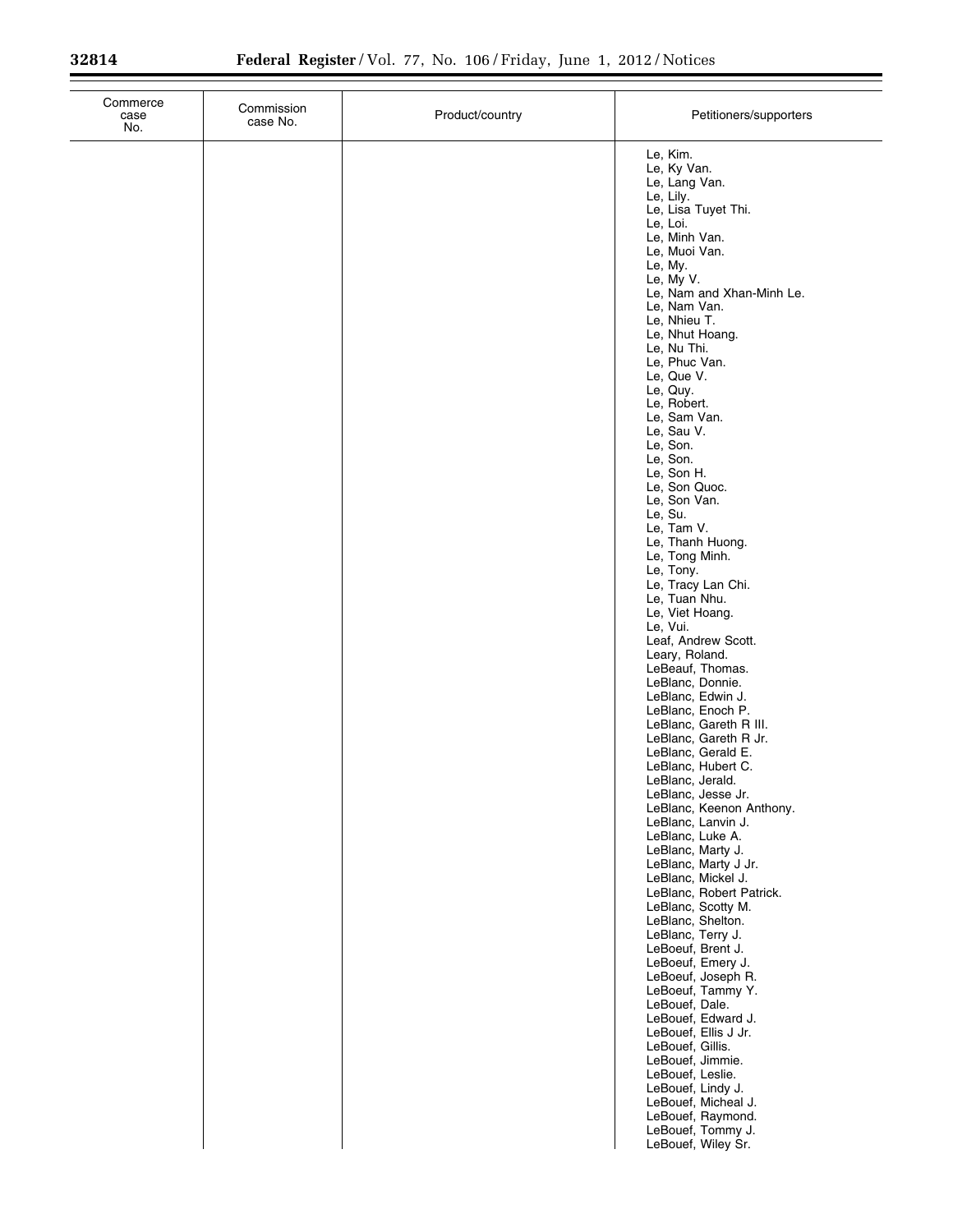| п<br>.<br>п.   |  |
|----------------|--|
| $\bullet$<br>ے |  |

| Commerce<br>case<br>No. | Commission<br>case No. | Product/country | Petitioners/supporters                                                                                                                                                                                                                                                                                                                                                                                                                                                                                                                                                                                                                                                                                                                                                                                                                                                                                                                                                                                                                                                                                                                                                                                                                                                                                                                                                                                                                                                                                                   |
|-------------------------|------------------------|-----------------|--------------------------------------------------------------------------------------------------------------------------------------------------------------------------------------------------------------------------------------------------------------------------------------------------------------------------------------------------------------------------------------------------------------------------------------------------------------------------------------------------------------------------------------------------------------------------------------------------------------------------------------------------------------------------------------------------------------------------------------------------------------------------------------------------------------------------------------------------------------------------------------------------------------------------------------------------------------------------------------------------------------------------------------------------------------------------------------------------------------------------------------------------------------------------------------------------------------------------------------------------------------------------------------------------------------------------------------------------------------------------------------------------------------------------------------------------------------------------------------------------------------------------|
|                         |                        |                 | LeBourgeois, Stephen A.<br>LeCompte, Alena.<br>LeCompte, Aubrey J.<br>LeCompte, Etha.<br>LeCompte, Jesse C Jr.<br>LeCompte, Jesse Jr.<br>LeCompte, Jesse Sr.<br>LeCompte, Lyle.<br>LeCompte, Patricia F.<br>LeCompte, Todd.<br>LeCompte, Troy A Sr.<br>Ledet, Brad.<br>Ledet, Bryan.<br>Ledet, Carlton.<br>Ledet, Charles J.<br>Ledet, Jack A.<br>Ledet, Kenneth A.<br>Ledet, Mark.<br>Ledet, Maxine B.<br>Ledet, Mervin.<br>Ledet, Phillip John.<br>Ledoux, Dennis.<br>Ledwig, Joe J.<br>Lee, Carl.<br>Lee, James K.<br>Lee, Marilyn.<br>Lee, Otis M Jr.<br>Lee, Raymond C.<br>Lee, Robert E.<br>Lee, Steven J.<br>Leek, Mark A.<br>LeGaux, Roy J Jr.<br>Legendre, Kerry.<br>Legendre, Paul.<br>Leger, Andre.<br>LeGros, Alex M.<br>LeJeune, Philip Jr.<br>LeJeune, Philip Sr.<br>LeJeune, Ramona V.<br>LeJeunee, Debbie.<br>LeJuine, Eddie R.<br>LeLand, Allston Bochet.<br>Leland, Rutledge B III.<br>Leland, Rutledge B Jr.<br>LeLeaux, David.<br>Leleux, Kevin J.<br>Lemoine, Jeffery Jr.<br>Leonard, Dan.<br>Leonard, Dexter J Jr.<br>Leonard, Micheal A.<br>Lepine, Leroy L.<br>Lesso, Rudy Jr.<br>Lester, Shawn.<br>Levron, Dale T.<br>Levy, Patrick T.<br>Lewis, Kenneth.<br>Lewis, Mark Steven.<br>Libersat, Anthony R.<br>Libersat, Kim.<br>Licatino, Daniel Jr.<br>Lichenstein, Donald L.<br>Lilley, Douglas P.<br>Lim, Chhay.<br>Lim, Koung.<br>Lim, Tav Seng.<br>Linden, Eric L.<br>Liner, Claude J Jr.<br>Liner, Harold.<br>Liner, Jerry.<br>Liner, Kevin.<br>Liner, Michael B Sr.<br>Liner, Morris T Jr. |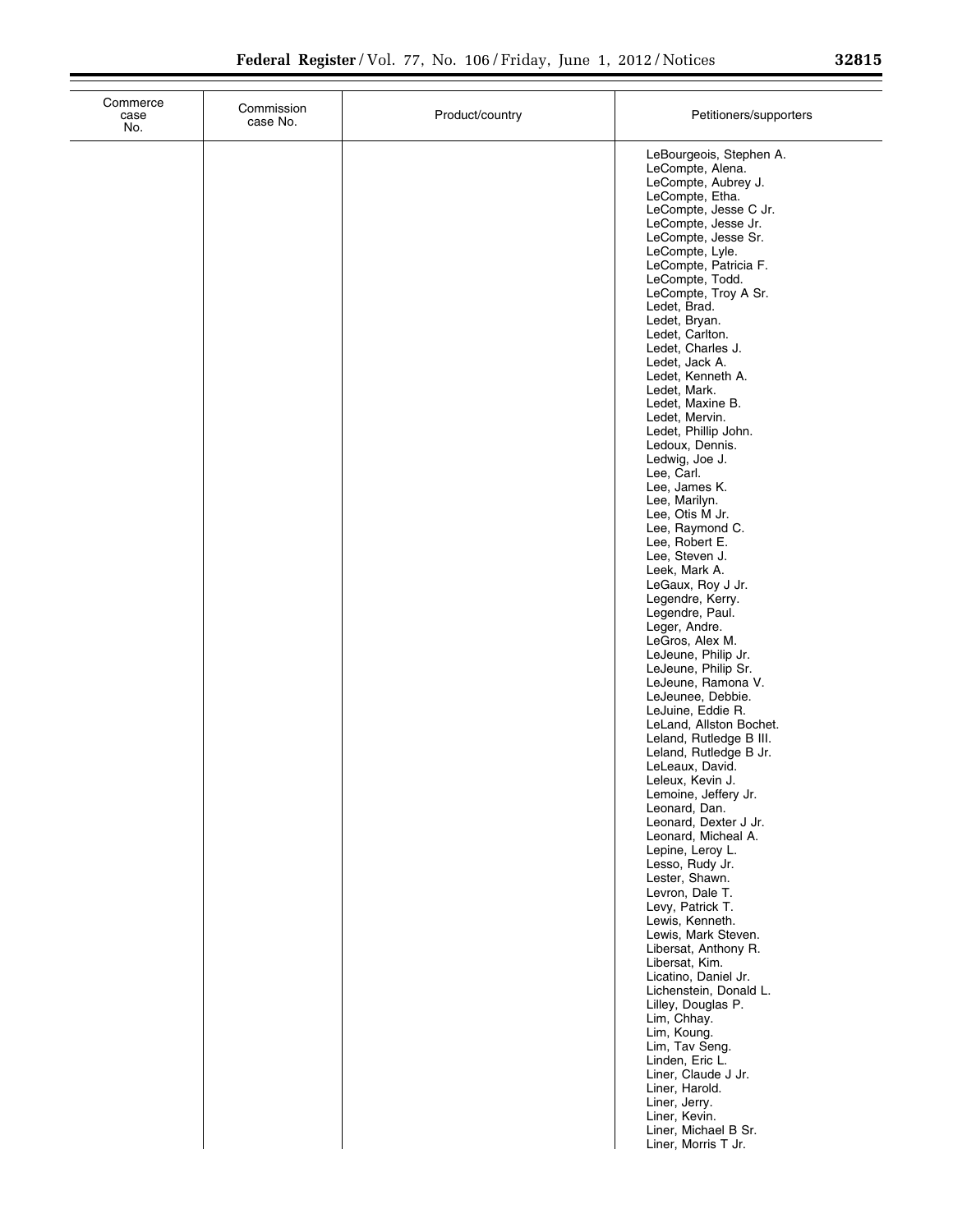| Commerce<br>case<br>No. | Commission<br>case No. | Product/country | Petitioners/supporters                                                                                                                                                                                                                                                                                                                                                                                                                                                                                                                                                                                                                                                                                                                                                                                                                                                                                                                                                                                                                                                                                                                                                                                                                                                                          |
|-------------------------|------------------------|-----------------|-------------------------------------------------------------------------------------------------------------------------------------------------------------------------------------------------------------------------------------------------------------------------------------------------------------------------------------------------------------------------------------------------------------------------------------------------------------------------------------------------------------------------------------------------------------------------------------------------------------------------------------------------------------------------------------------------------------------------------------------------------------------------------------------------------------------------------------------------------------------------------------------------------------------------------------------------------------------------------------------------------------------------------------------------------------------------------------------------------------------------------------------------------------------------------------------------------------------------------------------------------------------------------------------------|
|                         |                        |                 | Liner, Morris T Sr.<br>Liner, Tandy M.<br>Linh, Pham.<br>Linwood, Dolby.<br>Lirette, Alex J Sr.<br>Lirette, Bobby and Sheri.<br>Lirette, Chester Patrick.<br>Lirette, Daniel J.<br>Lirette, Dean J.<br>Lirette, Delvin J Jr.<br>Lirette, Delvin Jr.<br>Lirette, Desaire J.<br>Lirette, Eugis P Sr.<br>Lirette, Guy A.<br>Lirette, Jeannie.<br>Lirette, Kern A.<br>Lirette, Ron C.<br>Lirette, Russell (Chico) Jr.<br>Lirette, Shaun Patrick.<br>Lirette, Terry J Sr.<br>Little, William A.<br>Little, William Boyd.<br>Liv, Niem S.<br>Livaudais, Ernest J.<br>Liverman, Harry R.<br>LoBue, Michael Anthony Sr.<br>Locascio, Dustin.<br>Lockhart, William T.<br>Lodrigue, Jimmy A.<br>Lodrigue, Kerry.<br>Lombardo, Joseph P.<br>Lombas, James A Jr.<br>Lombas, Kim D.<br>Londrie, Harley.<br>Long, Cao Thanh.<br>Long, Dinh.<br>Long, Robert.<br>Longo, Ronald S Jr.<br>Longwater, Ryan Heath.<br>Loomer, Rhonda.<br>Lopez, Celestino.<br>Lopez, Evelio.<br>Lopez, Harry N.<br>Lopez, Ron.<br>Lopez, Scott.<br>Lopez, Stephen R Jr.<br>Lord, Michael E Sr.<br>Loupe, George Jr.<br>Loupe, Ted.<br>Lovell, Billy.<br>Lovell, Bobby Jason.<br>Lovell, Bradford John.<br>Lovell, Charles J Jr.<br>Lovell, Clayton.<br>Lovell, Douglas P.<br>Lovell, Jacob G.<br>Lovell, Lois.<br>Lovell, Slade M. |
|                         |                        |                 | Luke, Bernadette C.<br>Luke, David.<br>Luke, Dustan.<br>Luke, Henry.<br>Luke, Jeremy Paul.<br>Luke, Keith J.<br>Luke, Patrick A.<br>Luke, Patrick J.                                                                                                                                                                                                                                                                                                                                                                                                                                                                                                                                                                                                                                                                                                                                                                                                                                                                                                                                                                                                                                                                                                                                            |
|                         |                        |                 | Luke, Paul Leroy.<br>Luke, Rudolph J.<br>Luke, Samantha.<br>Luke, Sidney Jr.<br>Luke, Terry Patrick Jr.<br>Luke, Terry Patrick Sr.                                                                                                                                                                                                                                                                                                                                                                                                                                                                                                                                                                                                                                                                                                                                                                                                                                                                                                                                                                                                                                                                                                                                                              |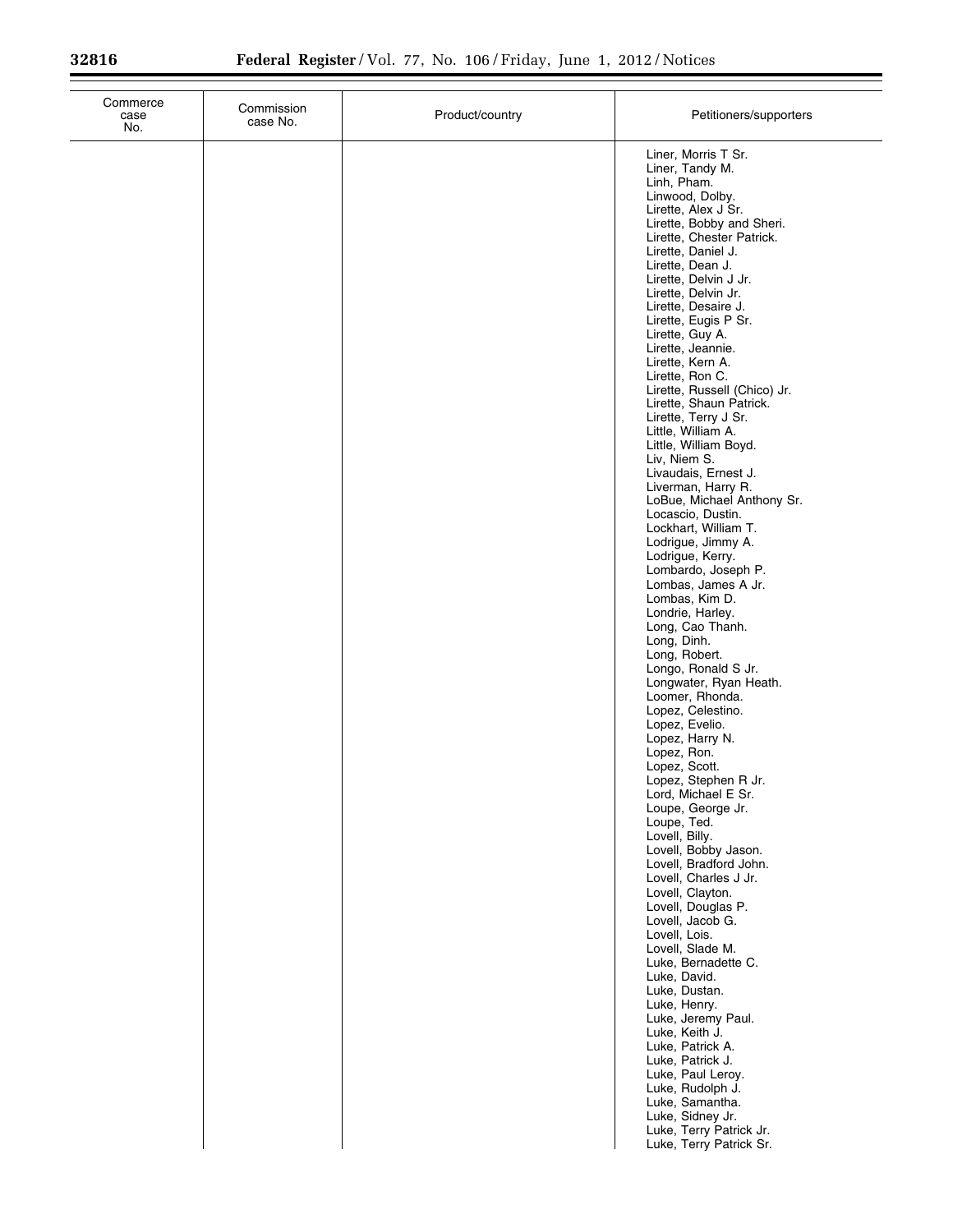| Commerce<br>case<br>No. | Commission<br>case No. | Product/country | Petitioners/supporters                                                                                                                                                                                                                                                                                                                                                                                                                                                                                                                                                                                                                                                                                                                                                                                                                                                                                                                                                                                                                                                                                                                                                                                                                                                                                                                                    |
|-------------------------|------------------------|-----------------|-----------------------------------------------------------------------------------------------------------------------------------------------------------------------------------------------------------------------------------------------------------------------------------------------------------------------------------------------------------------------------------------------------------------------------------------------------------------------------------------------------------------------------------------------------------------------------------------------------------------------------------------------------------------------------------------------------------------------------------------------------------------------------------------------------------------------------------------------------------------------------------------------------------------------------------------------------------------------------------------------------------------------------------------------------------------------------------------------------------------------------------------------------------------------------------------------------------------------------------------------------------------------------------------------------------------------------------------------------------|
|                         |                        |                 | Luke, Timothy.<br>Luke, Wiltz J.<br>Lund, Ora G.<br>Luneau, Ferrell J.<br>Luong, Kevin.<br>Luong, Thu X.<br>Luscy, Lydia.<br>Luscy, Richard.<br>Lutz, William A.<br>Luu, Binh.<br>Luu, Vinh.<br>Luu, Vinh V.<br>Ly, Bui.<br>Ly, Hen.<br>Ly, Hoc.<br>Ly, Kelly D.<br>Ly, Nu.<br>Ly, Sa.<br>Ly, Ven.<br>Lyall, Rosalie.<br>Lycett, James A.<br>Lyons, Berton J.<br>Lyons, Berton J Sr.<br>Lyons, Jack.<br>Lyons, Jerome M.<br>Mackey, Marvin Sr.<br>Mackie, Kevin L.<br>Maggio, Wayne A.<br>Magwood, Edwin Wayne.<br>Mai, Danny V.<br>Mai, Lang V.<br>Mai, Tai.<br>Mai, Trach Xuan.<br>Maise, Rubin J.<br>Maise, Todd.<br>Majoue, Ernest J.<br>Majoue, Nathan L.<br>Malcombe, David.<br>Mallett, Irvin Ray.<br>Mallett, Jimmie.<br>Mallett, Lawrence J.<br>Mallett, Mervin B.<br>Mallett, Rainbow.<br>Mallett, Stephney.<br>Malley, Ned F Jr.<br>Mamolo, Charles H Sr.<br>Mamolo, Romeo C Jr.<br>Mamolo, Terry A.<br>Mancera, Jesus.<br>Manuel, Joseph R.<br>Manuel, Shon.<br>Mao, Chandarasy.<br>Mao, Kim.<br>Marcel, Michelle.<br>Marchese, Joe Jr.<br>Mareno, Ansley.<br>Mareno, Brent J.<br>Mareno, Kenneth L.<br>Marie, Allen J.<br>Marie, Marty.<br>Marmande, Al.<br>Marmande, Alidore.<br>Marmande, Denise.<br>Marquize, Heather.<br>Marquize, Kip.<br>Marris, Roy C Jr.<br>Martin, Darren.<br>Martin, Dean J.<br>Martin, Dennis.<br>Martin, Jody W. |
|                         |                        |                 | Martin, John F III.<br>Martin, Michael A.                                                                                                                                                                                                                                                                                                                                                                                                                                                                                                                                                                                                                                                                                                                                                                                                                                                                                                                                                                                                                                                                                                                                                                                                                                                                                                                 |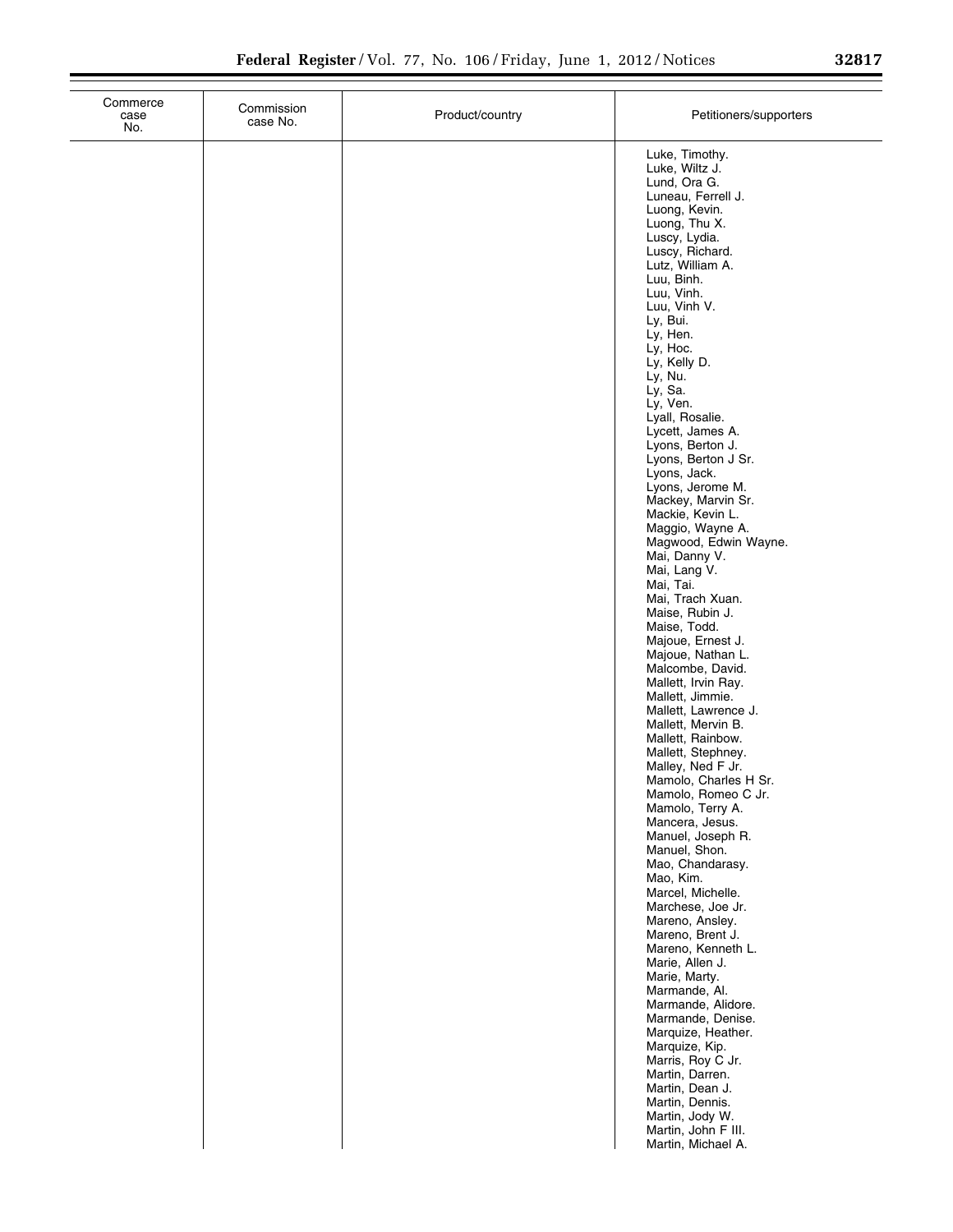| Commerce<br>case<br>No. | Commission<br>case No. | Product/country | Petitioners/supporters                                                                                                                                                                                                                                                                                                                                                                                                                                                                                                                                     |
|-------------------------|------------------------|-----------------|------------------------------------------------------------------------------------------------------------------------------------------------------------------------------------------------------------------------------------------------------------------------------------------------------------------------------------------------------------------------------------------------------------------------------------------------------------------------------------------------------------------------------------------------------------|
|                         |                        |                 | Martin, Nora S.<br>Martin, Rod J.<br>Martin, Roland J Jr.<br>Martin, Russel J Sr.<br>Martin, Sharon J.<br>Martin, Tanna G.<br>Martin, Wendy.<br>Martinez, Carl R.<br>Martinez, Henry.<br>Martinez, Henry Joseph.<br>Martinez, Lupe.<br>Martinez, Michael.<br>Martinez, Rene J.<br>Mason, James F Jr.<br>Mason, Johnnie W.<br>Mason, Luther.<br>Mason, Mary Lois.<br>Mason, Percy D Jr.<br>Mason, Walter.<br>Matherne, Anthony.<br>Matherne, Blakland Sr.<br>Matherne, Bradley J.<br>Matherne, Claude I Jr.<br>Matherne, Clifford P.<br>Matherne, Curlis J. |
|                         |                        |                 | Matherne, Forest J.<br>Matherne, George J.<br>Matherne, Glenn A.<br>Matherne, Grace L.<br>Matherne, James C.<br>Matherne, James J Jr.<br>Matherne, James J Sr.<br>Matherne, Joey A.<br>Matherne, Keith.<br>Matherne, Larry Jr.<br>Matherne, Louis M Sr.<br>Matherne, Louis Michael.<br>Matherne, Nelson.<br>Matherne, Thomas G.<br>Matherne, Thomas G Jr.<br>Matherne, Thomas Jr.<br>Matherne, Thomas M Sr.<br>Matherne, Wesley J.<br>Mathews, Patrick.<br>Mathurne, Barry.                                                                                |
|                         |                        |                 | Matte, Martin J Sr.<br>Mauldin, Johnny.<br>Mauldin, Mary.<br>Mauldin, Shannon.<br>Mavar, Mark D.<br>Mayeux, Lonies A Jr.<br>Mayeux, Roselyn P.<br>Mayfield, Gary.<br>Mayfield, Henry A Jr.<br>Mayfield, James J III.<br>Mayon, Allen J.<br>Mayon, Wayne Sr.<br>McAnespy, Henry.<br>McAnespy, Louis.<br>McCall, Marcus H.<br>McCall, R Terry Sr.<br>McCarthy, Carliss.<br>McCarthy, Michael.<br>McCauley, Byron Keith.<br>McCauley, Katrina.<br>McClantoc, Robert R and Debra.<br>McClellan, Eugene Gardner.                                                |
|                         |                        |                 | McCormick, Len.<br>McCuiston, Denny Carlton.<br>McDonald, Allan.<br>McElroy, Harry J.<br>McFarlain, Merlin J Jr.                                                                                                                                                                                                                                                                                                                                                                                                                                           |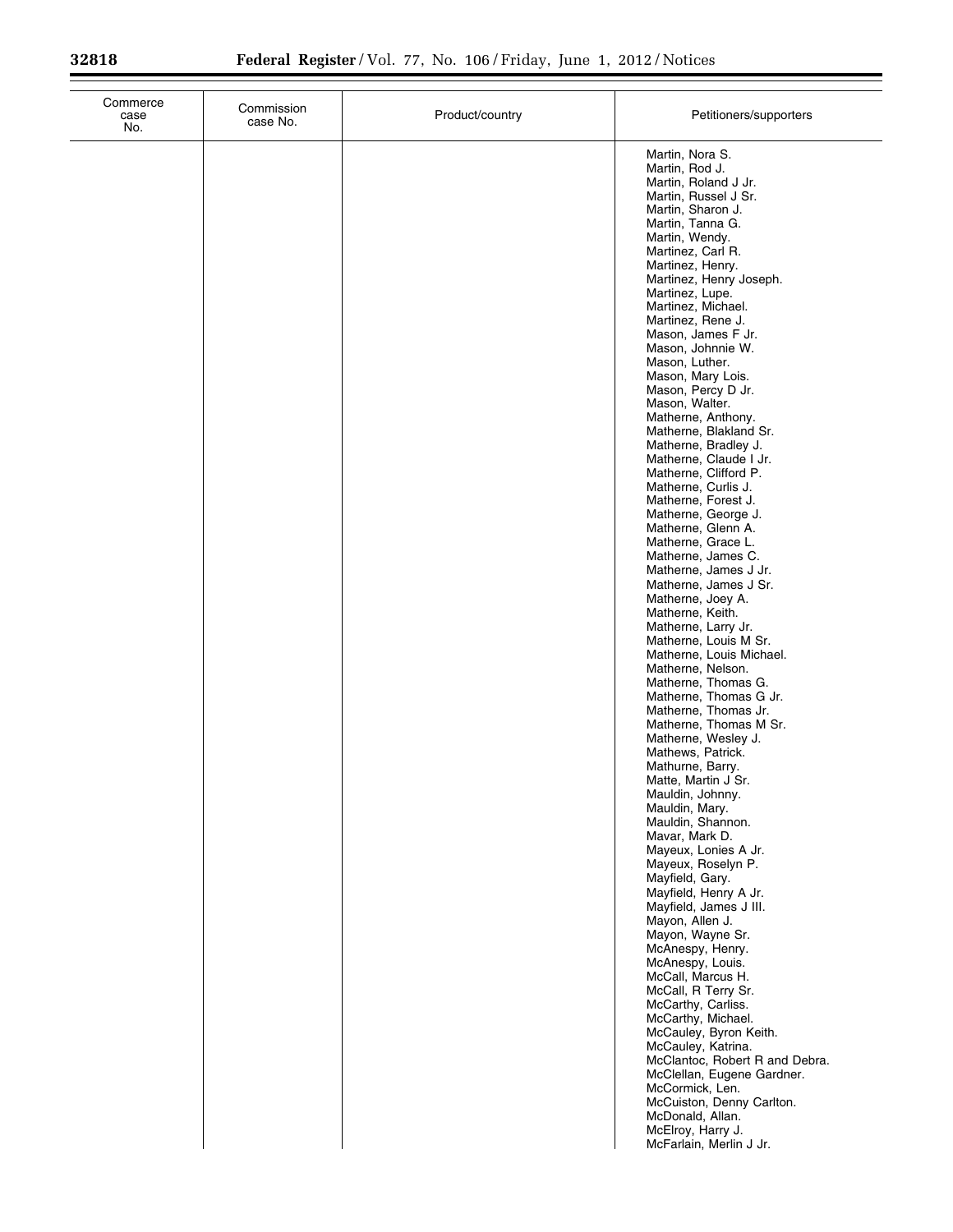|  |  | 32819 |
|--|--|-------|
|  |  |       |

| Commerce<br>case<br>No. | Commission<br>case No. | Product/country | Petitioners/supporters                                                                                                                                                                                                                                                                                                                                                                                                                                                                                                                                                                                                                                                                                                                                                                                                                                                                                                                                                                                                                                                                                                                                                                                                                                                                                                                                               |
|-------------------------|------------------------|-----------------|----------------------------------------------------------------------------------------------------------------------------------------------------------------------------------------------------------------------------------------------------------------------------------------------------------------------------------------------------------------------------------------------------------------------------------------------------------------------------------------------------------------------------------------------------------------------------------------------------------------------------------------------------------------------------------------------------------------------------------------------------------------------------------------------------------------------------------------------------------------------------------------------------------------------------------------------------------------------------------------------------------------------------------------------------------------------------------------------------------------------------------------------------------------------------------------------------------------------------------------------------------------------------------------------------------------------------------------------------------------------|
|                         |                        |                 | McGuinn, Dennis.<br>McIntosh, James Richard.<br>McIntyre, Michael D.<br>McIver, John H Jr.<br>McKendree, Roy.<br>McKenzie, George B.<br>McKinzie, Bobby E.<br>McKoin, Robert.<br>McKoin, Robert F Jr.<br>McLendon, Jonathon S.<br>McNab, Robert Jr.<br>McQuaig, Don W.<br>McQuaig, Oliver J.<br>Medine, David P.<br>Mehaffey, John P.<br>Melancon, Brent K.<br>Melancon, Neva.<br>Melancon, Rickey.<br>Melancon, Roland Jr.<br>Melancon, Roland T Jr.<br>Melancon, Sean P.<br>Melancon, Terral J.<br>Melancon, Timmy J.<br>Melanson, Ozimea J III.<br>Melerine, Angela.<br>Melerine, Brandon T.<br>Melerine, Claude A.<br>Melerine, Claude A Jr.<br>Melerine, Dean J.<br>Melerine, Eric W Jr.<br>Melerine, John D Sr.<br>Melerine, Linda C.<br>Melerine, Raymond Joseph.<br>Melford, Daniel W Sr.<br>Mello, Nelvin.<br>Men, Sophin.<br>Menendez, Wade E.<br>Menesses, Dennis.<br>Menesses, James H.<br>Menesses, Jimmy.<br>Menesses, Louis.<br>Menge, Lionel A.<br>Menge, Vincent J.<br>Mercy, Dempsey.<br>Merrick, Harold A.<br>Merrick, Kevin Sr.<br>Merritt, Darren Sr.<br>Messer, Chase.<br>Meyers, Otis J.<br>Miarm, Soeum.<br>Michel, Steven D.<br>Middleton, Dan Sr.<br>Migues, Henry.<br>Migues, Kevin L Sr.<br>Milam, Ricky.<br>Miles, Ricky David.<br>Miley, Donna J.<br>Militello, Joseph.<br>Miller, David W.<br>Miller, Fletcher N.<br>Miller, James A. |
|                         |                        |                 | Miller, Larry B.<br>Miller, Mabry Allen Jr.<br>Miller, Michael E.<br>Miller, Michele K.<br>Miller, Randy A.<br>Miller, Rhonda E.<br>Miller, Wayne.<br>Millet, Leon B.<br>Millington, Donnie.<br>Millington, Ronnie.<br>Millis, Moses.                                                                                                                                                                                                                                                                                                                                                                                                                                                                                                                                                                                                                                                                                                                                                                                                                                                                                                                                                                                                                                                                                                                                |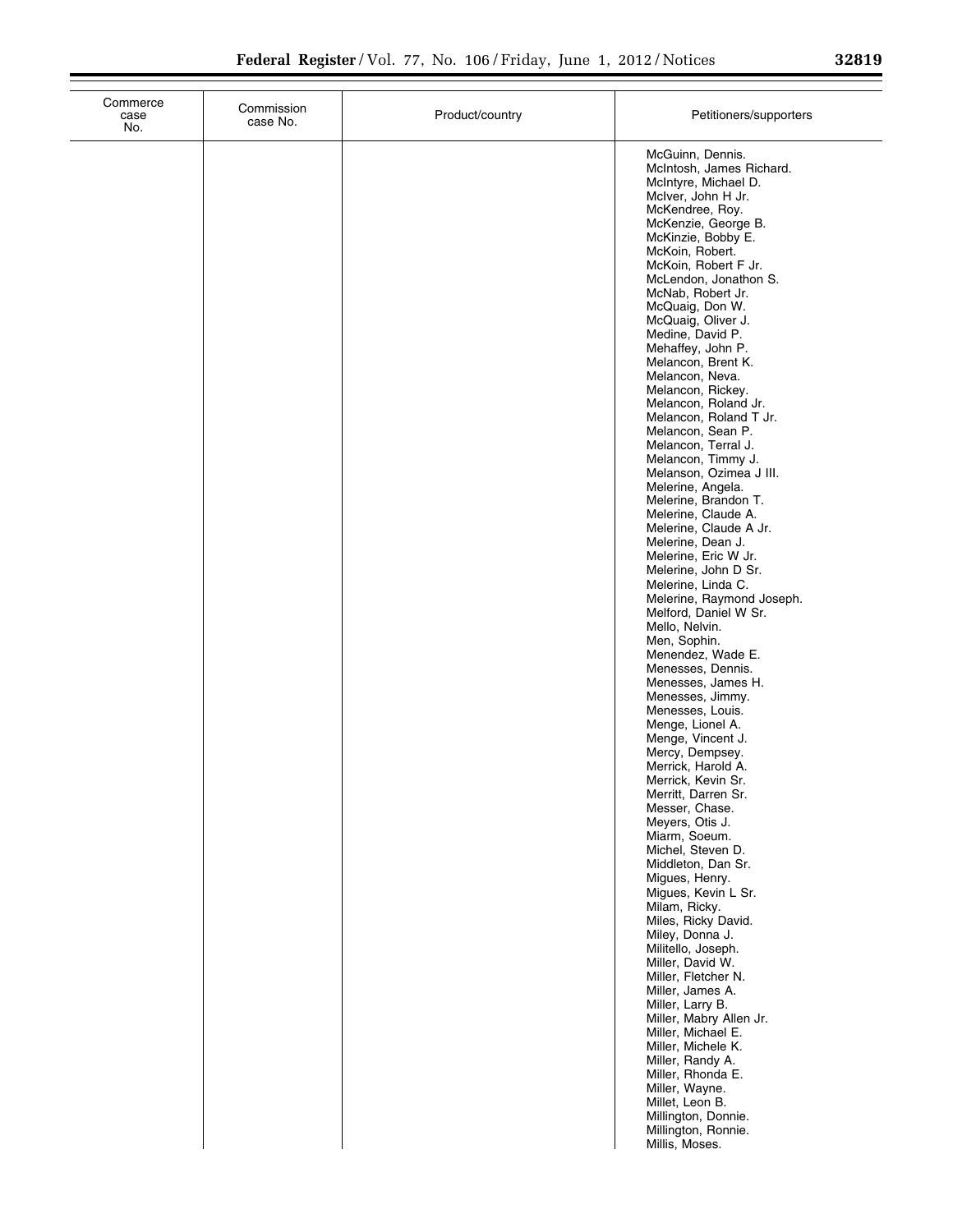| Commerce<br>case<br>No. | Commission<br>case No. | Product/country | Petitioners/supporters                                                                                                                                                                                                                                                                                                                                                                                                                                                                                                                                                                                                                                                                                                                                                                                                                                                                                                                                                                                                                                                                                                                                                                                                                                                                                                                                                                                                                                                 |
|-------------------------|------------------------|-----------------|------------------------------------------------------------------------------------------------------------------------------------------------------------------------------------------------------------------------------------------------------------------------------------------------------------------------------------------------------------------------------------------------------------------------------------------------------------------------------------------------------------------------------------------------------------------------------------------------------------------------------------------------------------------------------------------------------------------------------------------------------------------------------------------------------------------------------------------------------------------------------------------------------------------------------------------------------------------------------------------------------------------------------------------------------------------------------------------------------------------------------------------------------------------------------------------------------------------------------------------------------------------------------------------------------------------------------------------------------------------------------------------------------------------------------------------------------------------------|
|                         |                        |                 | Millis, Raeford.<br>Millis, Timmie Lee.<br>Mine, Derrick.<br>Miner, Peter G.<br>Minh, Kha.<br>Minh, Phuc-Truong.<br>Mitchell, Ricky Allen.<br>Mitchell, Todd.<br>Mitchum, Francis Craig.<br>Mixon, G C.<br>Mobley, Bryan A.<br>Mobley, Jimmy Sr.<br>Mobley, Robertson.<br>Mock, Frank Sr.<br>Mock, Frankie E Jr.<br>Mock, Jesse R II.<br>Mock, Terry Lyn.<br>Molero, Louis F III.<br>Molero, Louis Frank.<br>Molinere, Al L.<br>Molinere, Floyd.<br>Molinere, Roland Jr.<br>Molinere, Stacey.<br>Moll, Angela.<br>Moll, Jerry J Jr.<br>Moll, Jonathan P.<br>Moll, Julius J.<br>Moll, Randall Jr.<br>Mollere, Randall.<br>Mones, Philip J Jr.<br>Mones, Tino.<br>Moody, Guy D.<br>Moore, Carl Stephen.<br>Moore, Curtis L.<br>Moore, Kenneth.<br>Moore, Richard.<br>Moore, Willis.<br>Morales, Anthony.<br>Morales, Clinton A.<br>Morales, Daniel Jr.<br>Morales, Daniel Sr.<br>Morales, David.<br>Morales, Elwood J Jr.<br>Morales, Eugene J Jr.<br>Morales, Eugene J Sr.<br>Morales, Kimberly.<br>Morales, Leonard L.<br>Morales, Phil J Jr.<br>Morales, Raul.<br>Moran, Scott.<br>Moreau, Allen Joseph.<br>Moreau, Berlin J Sr.<br>Moreau, Daniel R.<br>Moreau, Hubert J.<br>Moreau, Mary.<br>Moreau, Rickey J Sr.<br>Morehead, Arthur B Jr.<br>Moreno, Ansley.<br>Morgan, Harold R.<br>Morici, John.<br>Morris, Herbert Eugene.<br>Morris, Jesse A.<br>Morris, Jesse A Sr.<br>Morris, Preston.<br>Morrison, Stephen D Jr.<br>Morton, Robert A.<br>Morvant, Keith M. |
|                         |                        |                 | Morvant, Patsy Lishman.<br>Moschettieri, Chalam.<br>Moseley, Kevin R.<br>Motley, Michele.<br>Mouille, William L.                                                                                                                                                                                                                                                                                                                                                                                                                                                                                                                                                                                                                                                                                                                                                                                                                                                                                                                                                                                                                                                                                                                                                                                                                                                                                                                                                       |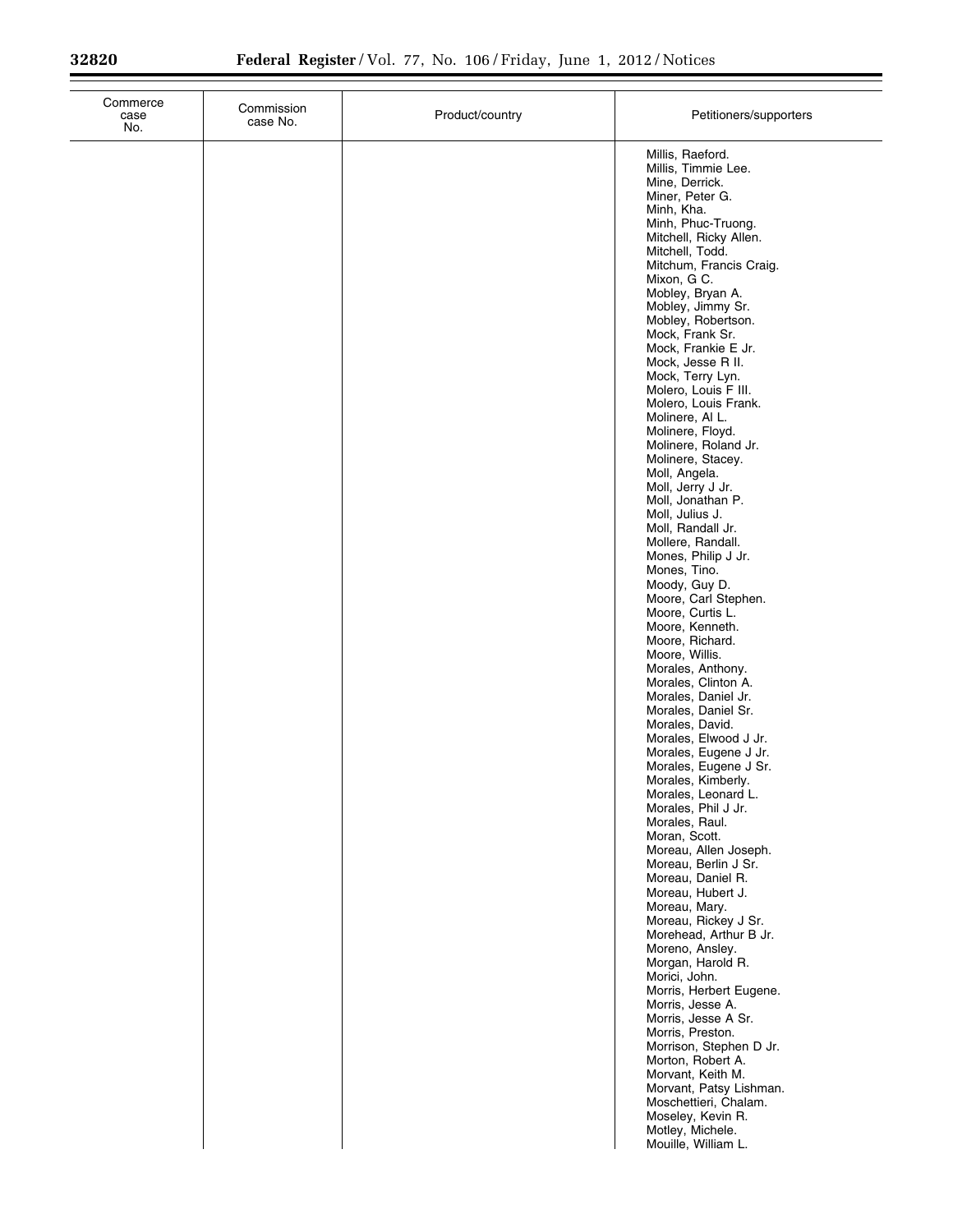| 32821 |  |
|-------|--|

| Commerce<br>case<br>No. | Commission<br>case No. | Product/country | Petitioners/supporters                                                                                                                                                                                                                                                                                                                                                                                                                                                                                                                                                                                                                                                                                                                                                                                                                                                                                                                                                                                                                                                                                                                                                                                                                                                                                                                    |
|-------------------------|------------------------|-----------------|-------------------------------------------------------------------------------------------------------------------------------------------------------------------------------------------------------------------------------------------------------------------------------------------------------------------------------------------------------------------------------------------------------------------------------------------------------------------------------------------------------------------------------------------------------------------------------------------------------------------------------------------------------------------------------------------------------------------------------------------------------------------------------------------------------------------------------------------------------------------------------------------------------------------------------------------------------------------------------------------------------------------------------------------------------------------------------------------------------------------------------------------------------------------------------------------------------------------------------------------------------------------------------------------------------------------------------------------|
|                         |                        |                 | Mouton, Ashton J.<br>Moveront, Timothy.<br>Mund, Mark.<br>Murphy, Denis R.<br>Muth, Gary J Sr.<br>Myers, Joseph E Jr.<br>Na, Tran Van.<br>Naccio, Andrew.<br>Nacio, Lance M.<br>Nacio, Noel.<br>Nacio, Philocles J Sr.<br>Naquin, Alton J.<br>Naquin, Andrew J Sr.<br>Naquin, Antoine Jr.<br>Naquin, Autry James.<br>Naquin, Bobby J and Sheila.<br>Naquin, Bobby Jr.<br>Naquin, Christine.<br>Naquin, Dean J.<br>Naquin, Donna P.<br>Naquin, Earl.<br>Naquin, Earl L.<br>Naquin, Freddie.<br>Naquin, Gerald.<br>Naquin, Henry.<br>Naquin, Irvin J.<br>Naquin, Jerry Joseph Jr.<br>Naquin, Kenneth J Jr.<br>Naquin, Kenneth J Sr.<br>Naquin, Linda L.<br>Naquin, Lionel A Jr.<br>Naquin, Mark D Jr.<br>Naquin, Marty J Sr.<br>Naquin, Milton H IV.<br>Naquin, Oliver A.<br>Naquin, Robert.<br>Naquin, Roy A.<br>Naquin, Vernon.<br>Navarre, Curtis J.<br>Navero, Floyd G Jr.<br>Neal, Craig A.<br>Neal, Roy J Jr.<br>Neely, Bobby H.<br>Nehlig, Raymond E Sr.<br>Neil, Dean.<br>Neil, Jacob.<br>Neil, Julius.<br>Neil, Robert J Jr.<br>Neil, Tommy Sr.<br>Nelson, Billy J Sr.<br>Nelson, Deborah.<br>Nelson, Elisha W.<br>Nelson, Ernest R.<br>Nelson, Faye.<br>Nelson, Fred H Sr.<br>Nelson, Gordon Kent Sr.<br>Nelson, Gordon W III.<br>Nelson, Gordon W Jr.<br>Nelson, John Andrew.<br>Nelson, William Owen Jr.<br>Nelton, Aaron J Jr. |
|                         |                        |                 | Nelton, Steven J.<br>Nettleton, Cody.<br>Newell, Ronald B.<br>Newsome, Thomas E.<br>Newton, Paul J.<br>Nghiem, Billy.<br>Ngo, Chuong Van.<br>Ngo, Duc.<br>Ngo, Hung V.<br>Ngo, Liem Thanh.<br>Ngo, Maxie.                                                                                                                                                                                                                                                                                                                                                                                                                                                                                                                                                                                                                                                                                                                                                                                                                                                                                                                                                                                                                                                                                                                                 |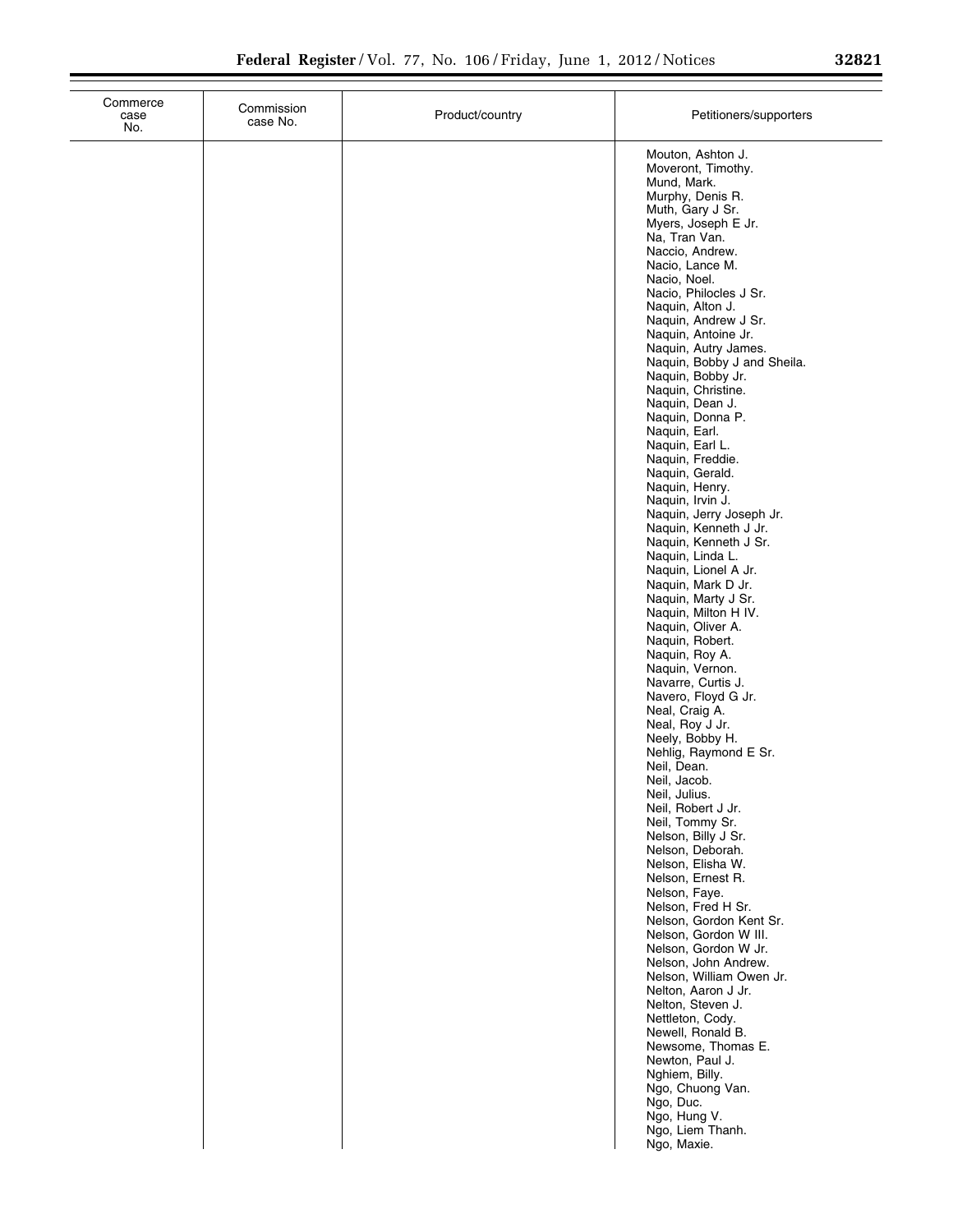$\equiv$ 

Ξ

| Commerce<br>case<br>No. | Commission<br>case No. | Product/country | Petitioners/supporters                                                                                                                                                                                                                                                                                                                                                                                                                                                                                                                                                                                                                                                                                                                                                                                                                                                                                                                                                                                                                                                                      |
|-------------------------|------------------------|-----------------|---------------------------------------------------------------------------------------------------------------------------------------------------------------------------------------------------------------------------------------------------------------------------------------------------------------------------------------------------------------------------------------------------------------------------------------------------------------------------------------------------------------------------------------------------------------------------------------------------------------------------------------------------------------------------------------------------------------------------------------------------------------------------------------------------------------------------------------------------------------------------------------------------------------------------------------------------------------------------------------------------------------------------------------------------------------------------------------------|
|                         |                        |                 | Ngo, The T.<br>Ngo, Truong Dinh.<br>Ngo, Van Lo.<br>Ngo, Vu Hoang.<br>Ngoc, Lam Lam.<br>Ngu, Thoi.<br>Nguyen, Amy.<br>Nguyen, An Hoang.<br>Nguyen, Andy Dung.<br>Nguyen, Andy T.<br>Nguyen, Anh and Thanh D Tiet.<br>Nguyen, Ba.<br>Nguyen, Ba Van.<br>Nguyen, Bac Van.<br>Nguyen, Bao Q.<br>Nguyen, Bay Van.<br>Nguyen, Be.<br>Nguyen, Be.<br>Nguyen, Be.<br>Nguyen, Be Em.<br>Nguyen, Bich Thao.<br>Nguyen, Bien V.<br>Nguyen, Binh.<br>Nguyen, Binh Cong.<br>Nguyen, Binh V.<br>Nguyen, Binh Van.<br>Nguyen, Binh Van.<br>Nguyen, Binh Van.<br>Nguyen, Bui Van.<br>Nguyen, Ca Em.<br>Nguyen, Can.<br>Nguyen, Can Van.<br>Nguyen, Canh V.<br>Nguyen, Charlie.<br>Nguyen, Chien.<br>Nguyen, Chien Van.<br>Nguyen, Chin.<br>Nguyen, Chinh Van.<br>Nguyen, Christian.<br>Nguyen, Chuc.<br>Nguyen, Chung.<br>Nguyen, Chung Van.<br>Nguyen, Chuong Hoang.<br>Nguyen, Chuong V.<br>Nguyen, Chuyen.<br>Nguyen, Coolly Dinh.<br>Nguyen, Cuong.<br>Nguyen, Dai.<br>Nguyen, Dan T.<br>Nguyen, Dan Van.<br>Nguyen, Dan Van.<br>Nguyen, Dang.<br>Nguyen, Danny.<br>Nguyen, David.<br>Nguyen, Day Van. |
|                         |                        |                 | Nguyen, De Van.<br>Nguyen, Den.<br>Nguyen, Diem.                                                                                                                                                                                                                                                                                                                                                                                                                                                                                                                                                                                                                                                                                                                                                                                                                                                                                                                                                                                                                                            |
|                         |                        |                 | Nguyen, Dien.<br>Nguyen, Diep.<br>Nguyen, Dinh.<br>Nguyen, Dinh V.<br>Nguyen, Dong T.                                                                                                                                                                                                                                                                                                                                                                                                                                                                                                                                                                                                                                                                                                                                                                                                                                                                                                                                                                                                       |
|                         |                        |                 | Nguyen, Dong Thi.<br>Nguyen, Dong X.<br>Nguyen, Duc.<br>Nguyen, Duc Van.<br>Nguyen, Dung.<br>Nguyen, Dung Anh and Xuan Duong.                                                                                                                                                                                                                                                                                                                                                                                                                                                                                                                                                                                                                                                                                                                                                                                                                                                                                                                                                               |
|                         |                        |                 | Nguyen, Dung Ngoc.<br>Nguyen, Dung Van.<br>Nguyen, Dung Van.                                                                                                                                                                                                                                                                                                                                                                                                                                                                                                                                                                                                                                                                                                                                                                                                                                                                                                                                                                                                                                |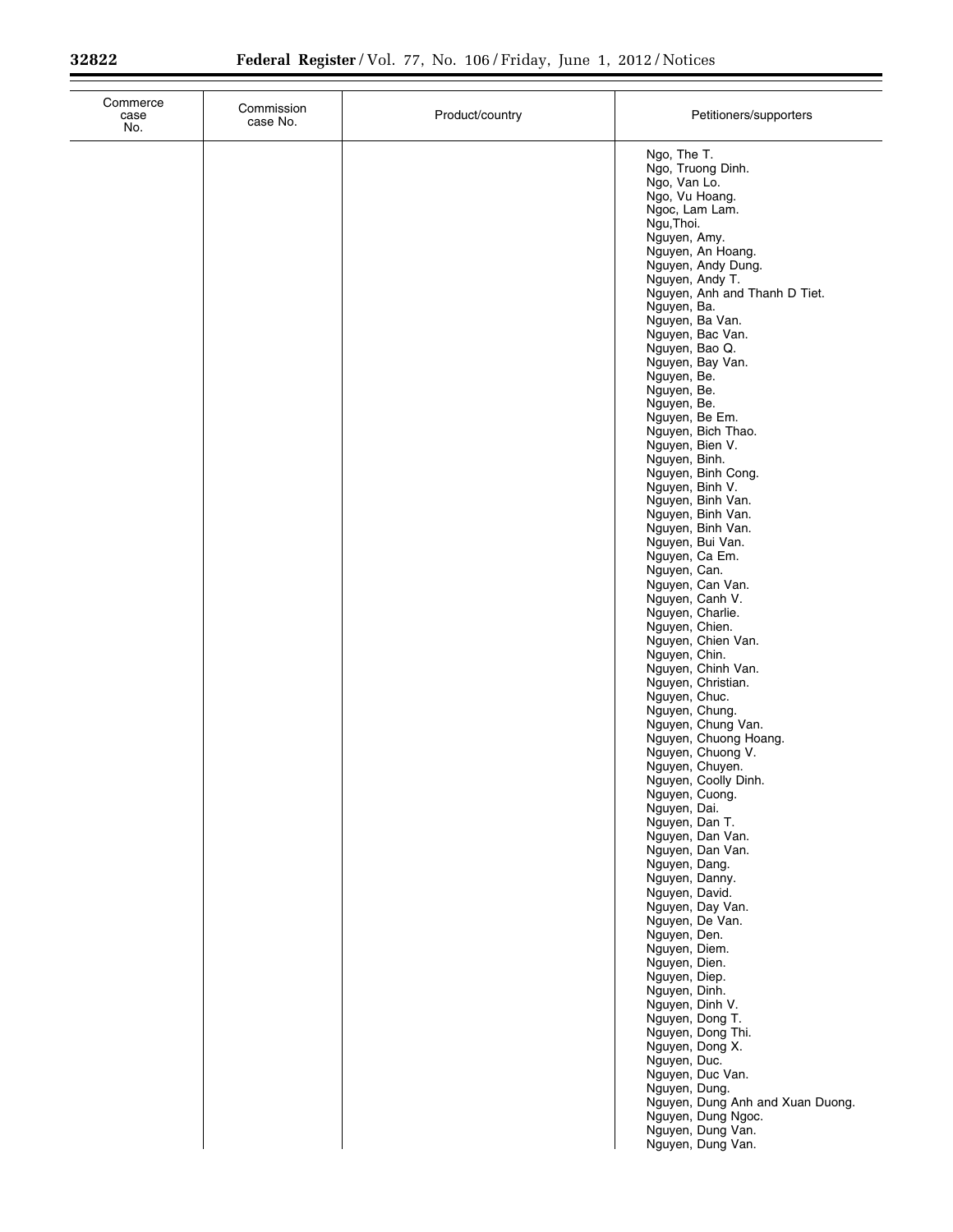| Commerce<br>case<br>No. | Commission<br>case No. | Product/country | Petitioners/supporters                                                         |
|-------------------------|------------------------|-----------------|--------------------------------------------------------------------------------|
|                         |                        |                 | Nguyen, Duoc.<br>Nguyen, Duong V.<br>Nguyen, Duong Van.<br>Nguyen, Duong Xuan. |
|                         |                        |                 | Nguyen, Francis N.<br>Nguyen, Frank.                                           |
|                         |                        |                 | Nguyen, Gary.<br>Nguyen, Giang T.                                              |
|                         |                        |                 | Nguyen, Giang Truong.<br>Nguyen, Giau Van.<br>Nguyen, Ha T.                    |
|                         |                        |                 | Nguyen, Ha Van.<br>Nguyen, Hai Van.                                            |
|                         |                        |                 | Nguyen, Hai Van.<br>Nguyen, Han Van.<br>Nguyen, Han Van.                       |
|                         |                        |                 | Nguyen, Hang.<br>Nguyen, Hanh T.                                               |
|                         |                        |                 | Nguyen, Hao Van.<br>Nguyen, Harry H.<br>Nguyen, Henri Hiep.                    |
|                         |                        |                 | Nguyen, Henry-Trang.<br>Nguyen, Hien.                                          |
|                         |                        |                 | Nguyen, Hien V.<br>Nguyen, Hiep.<br>Nguyen, Ho.                                |
|                         |                        |                 | Nguyen, Ho V.<br>Nguyen, Hoa.                                                  |
|                         |                        |                 | Nguyen, Hoa.<br>Nguyen, Hoa N.<br>Nguyen, Hoa Van.                             |
|                         |                        |                 | Nguyen, Hoang.<br>Nguyen, Hoang.                                               |
|                         |                        |                 | Nguyen, Hoang T.<br>Nguyen, Hoi.<br>Nguyen, Hon Xuong.                         |
|                         |                        |                 | Nguyen, Huan.<br>Nguyen, Hung.                                                 |
|                         |                        |                 | Nguyen, Hung.<br>Nguyen, Hung.<br>Nguyen, Hung M.                              |
|                         |                        |                 | Nguyen, Hung Manh.<br>Nguyen, Hung Van.<br>Nguyen, Hung-Joseph.                |
|                         |                        |                 | Nguyen, Huu Nghia.<br>Nguyen, Hy Don N.                                        |
|                         |                        |                 | Nguyen, Jackie Tin.<br>Nguyen, James.                                          |
|                         |                        |                 | Nguyen, James N.<br>Nguyen, Jefferson.<br>Nguyen, Jennifer.                    |
|                         |                        |                 | Nguyen, Jimmy.<br>Nguyen, Jimmy.<br>Nguyen, Joachim.                           |
|                         |                        |                 | Nguyen, Joe.<br>Nguyen, John R.                                                |
|                         |                        |                 | Nguyen, John Van.<br>Nguyen, Johnny.<br>Nguyen, Joseph Minh.                   |
|                         |                        |                 | Nguyen, Kenny Hung Mong.<br>Nguyen, Kevin.                                     |
|                         |                        |                 | Nguyen, Khai.<br>Nguyen, Khanh.<br>Nguyen, Khanh and Viet Dinh.                |
|                         |                        |                 | Nguyen, Khanh Q.<br>Nguyen, Khiem.                                             |
|                         |                        |                 | Nguyen, Kien Phan.<br>Nguyen, Kim.<br>Nguyen, Kim Mai.                         |
|                         |                        |                 | Nguyen, Kim Thoa.<br>Nguyen, Kinh V.                                           |
|                         |                        |                 | Nguyen, Lai.                                                                   |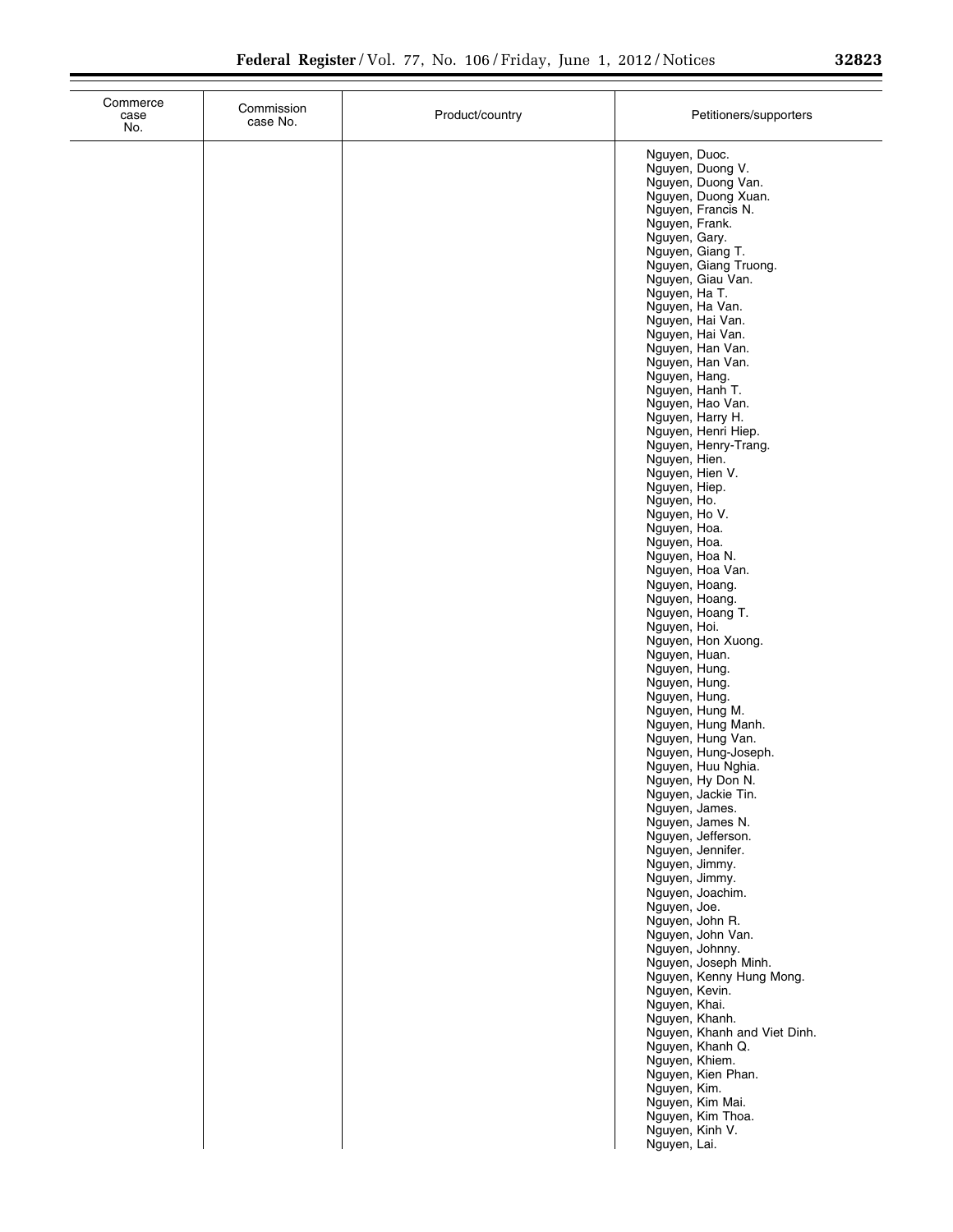| Commerce<br>case<br>No. | Commission<br>case No. | Product/country | Petitioners/supporters                  |
|-------------------------|------------------------|-----------------|-----------------------------------------|
|                         |                        |                 | Nguyen, Lai.<br>Nguyen, Lai Tan.        |
|                         |                        |                 | Nguyen, Lam.                            |
|                         |                        |                 | Nguyen, Lam Van.<br>Nguyen, Lam Van.    |
|                         |                        |                 | Nguyen, Lam Van.                        |
|                         |                        |                 | Nguyen, Lan.                            |
|                         |                        |                 | Nguyen, Lang.<br>Nguyen, Lang.          |
|                         |                        |                 | Nguyen, Lanh.                           |
|                         |                        |                 | Nguyen, Lap Van.                        |
|                         |                        |                 | Nguyen, Lap Van.<br>Nguyen, Le.         |
|                         |                        |                 | Nguyen, Lien and Hang Luong.            |
|                         |                        |                 | Nguyen, Lien Thi.                       |
|                         |                        |                 | Nguyen, Linda Oan.                      |
|                         |                        |                 | Nguyen, Linh Thi.<br>Nguyen, Linh Van.  |
|                         |                        |                 | Nguyen, Lintt Danny.                    |
|                         |                        |                 | Nguyen, Lluu.                           |
|                         |                        |                 | Nguyen, Loc.<br>Nguyen, Loi.            |
|                         |                        |                 | Nguyen, Loi.                            |
|                         |                        |                 | Nguyen, Long Phi.                       |
|                         |                        |                 | Nguyen, Long T.<br>Nguyen, Long Viet.   |
|                         |                        |                 | Nguyen, Luom T.                         |
|                         |                        |                 | Nguyen, Mai Van.                        |
|                         |                        |                 | Nguyen, Man.<br>Nguyen, Mao-Van.        |
|                         |                        |                 | Nguyen, Mary.                           |
|                         |                        |                 | Nguyen, Mary.                           |
|                         |                        |                 | Nguyen, Melissa.                        |
|                         |                        |                 | Nguyen, Minh.<br>Nguyen, Minh.          |
|                         |                        |                 | Nguyen, Minh.                           |
|                         |                        |                 | Nguyen, Minh.                           |
|                         |                        |                 | Nguyen, Minh.<br>Nguyen, Minh Ngoc.     |
|                         |                        |                 | Nguyen, Minh Van.                       |
|                         |                        |                 | Nguyen, Moot.                           |
|                         |                        |                 | Nguyen, Mui Van.<br>Nguyen, Mung T.     |
|                         |                        |                 | Nguyen, Muoi.                           |
|                         |                        |                 | Nguyen, My Le Thi.                      |
|                         |                        |                 | Nguyen, My Tan.<br>Nguyen, My V.        |
|                         |                        |                 | Nguyen, Nam Van.                        |
|                         |                        |                 | Nguyen, Nam Van.                        |
|                         |                        |                 | Nguyen, Nam Van.<br>Nguyen, Nam Van.    |
|                         |                        |                 | Nguyen, Nancy.                          |
|                         |                        |                 | Nguyen, Nancy.                          |
|                         |                        |                 | Nguyen, Nghi.<br>Nguyen, Nghi Q.        |
|                         |                        |                 | Nguyen, Nghia.                          |
|                         |                        |                 | Nguyen, Nghiep.                         |
|                         |                        |                 | Nguyen, Ngoc Tim.<br>Nguyen, Ngoc Van.  |
|                         |                        |                 | Nguyen, Nguyet.                         |
|                         |                        |                 | Nguyen, Nhi.                            |
|                         |                        |                 | Nguyen, Nho Van.<br>Nguyen, Nina.       |
|                         |                        |                 | Nguyen, Nuong.                          |
|                         |                        |                 | Nguyen, Peter.                          |
|                         |                        |                 | Nguyen, Peter Thang.                    |
|                         |                        |                 | Nguyen, Peter V.<br>Nguyen, Phe.        |
|                         |                        |                 | Nguyen, Phong.                          |
|                         |                        |                 | Nguyen, Phong Ngoc.                     |
|                         |                        |                 | Nguyen, Phong T.<br>Nguyen, Phong Xuan. |
|                         |                        |                 |                                         |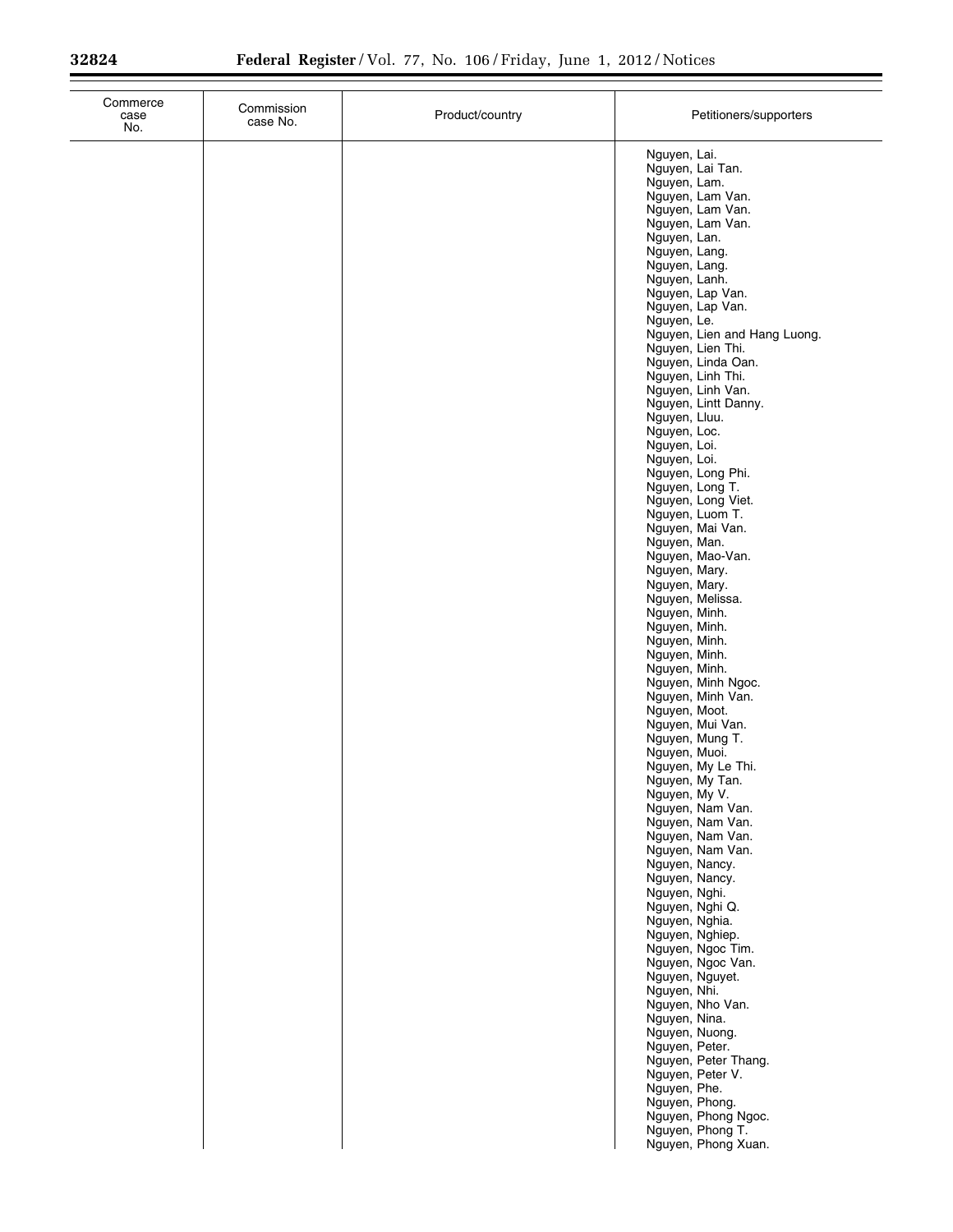| Commerce<br>case<br>No. | Commission<br>case No. | Product/country | Petitioners/supporters                                |
|-------------------------|------------------------|-----------------|-------------------------------------------------------|
|                         |                        |                 | Nguyen, Phu Huu.<br>Nguyen, Phuc.<br>Nguyen, Phuoc H. |
|                         |                        |                 | Nguyen, Phuoc Van.<br>Nguyen, Phuong.                 |
|                         |                        |                 | Nguyen, Phuong.<br>Nguyen, Quang.                     |
|                         |                        |                 | Nguyen, Quang.<br>Nguyen, Quang Dang.                 |
|                         |                        |                 | Nguyen, Quang Dinh.                                   |
|                         |                        |                 | Nguyen, Quang Van.<br>Nguyen, Quoc Van.               |
|                         |                        |                 | Nguyen, Quyen Minh.<br>Nguyen, Quyen T.               |
|                         |                        |                 | Nguyen, Quyen-Van.<br>Nguyen, Ran T.                  |
|                         |                        |                 | Nguyen, Randon.<br>Nguyen, Richard.                   |
|                         |                        |                 | Nguyen, Richard Nghia.<br>Nguyen, Rick Van.           |
|                         |                        |                 | Nguyen, Ricky Tinh.<br>Nguyen, Roe Van.               |
|                         |                        |                 | Nguyen, Rose.<br>Nguyen, Sam.                         |
|                         |                        |                 | Nguyen, Sandy Ha.                                     |
|                         |                        |                 | Nguyen, Sang Van.<br>Nguyen, Sau V.                   |
|                         |                        |                 | Nguyen, Si Ngoc.<br>Nguyen, Son.                      |
|                         |                        |                 | Nguyen, Son Thanh.<br>Nguyen, Son Van.                |
|                         |                        |                 | Nguyen, Song V.<br>Nguyen, Steve.                     |
|                         |                        |                 | Nguyen, Steve Q.                                      |
|                         |                        |                 | Nguyen, Steven Giap.<br>Nguyen, Sung.                 |
|                         |                        |                 | Nguyen, Tai.<br>Nguyen, Tai The.                      |
|                         |                        |                 | Nguyen, Tai Thi.<br>Nguyen, Tam.                      |
|                         |                        |                 | Nguyen, Tam Minh.<br>Nguyen, Tam Thanh.               |
|                         |                        |                 | Nguyen, Tam V.<br>Nguyen, Tam Van.                    |
|                         |                        |                 | Nguyen, Tan.                                          |
|                         |                        |                 | Nguyen, Ten Tan.<br>Nguyen, Thach.                    |
|                         |                        |                 | Nguyen, Thang.<br>Nguyen, Thanh.                      |
|                         |                        |                 | Nguyen, Thanh.<br>Nguyen, Thanh.                      |
|                         |                        |                 | Nguyen, Thanh Phuc.<br>Nguyen, Thanh V.               |
|                         |                        |                 | Nguyen, Thanh Van.<br>Nguyen, Thanh Van.              |
|                         |                        |                 | Nguyen, Thanh Van.                                    |
|                         |                        |                 | Nguyen, Thanh Van.<br>Nguyen, Thao.                   |
|                         |                        |                 | Nguyen, Thi Bich Hang.<br>Nguyen, Thiet.              |
|                         |                        |                 | Nguyen, Thiet.<br>Nguyen, Tho Duke.                   |
|                         |                        |                 | Nguyen, Thoa D.<br>Nguyen, Thoa Thi.                  |
|                         |                        |                 | Nguyen, Thomas.<br>Nguyen, Thu.                       |
|                         |                        |                 | Nguyen, Thu and Rose.                                 |
|                         |                        |                 | Nguyen, Thu Duc.<br>Nguyen, Thu Van.                  |
|                         |                        |                 | Nguyen, Thuan.<br>Nguyen, Thuan.                      |
|                         |                        |                 | Nguyen, Thuong.                                       |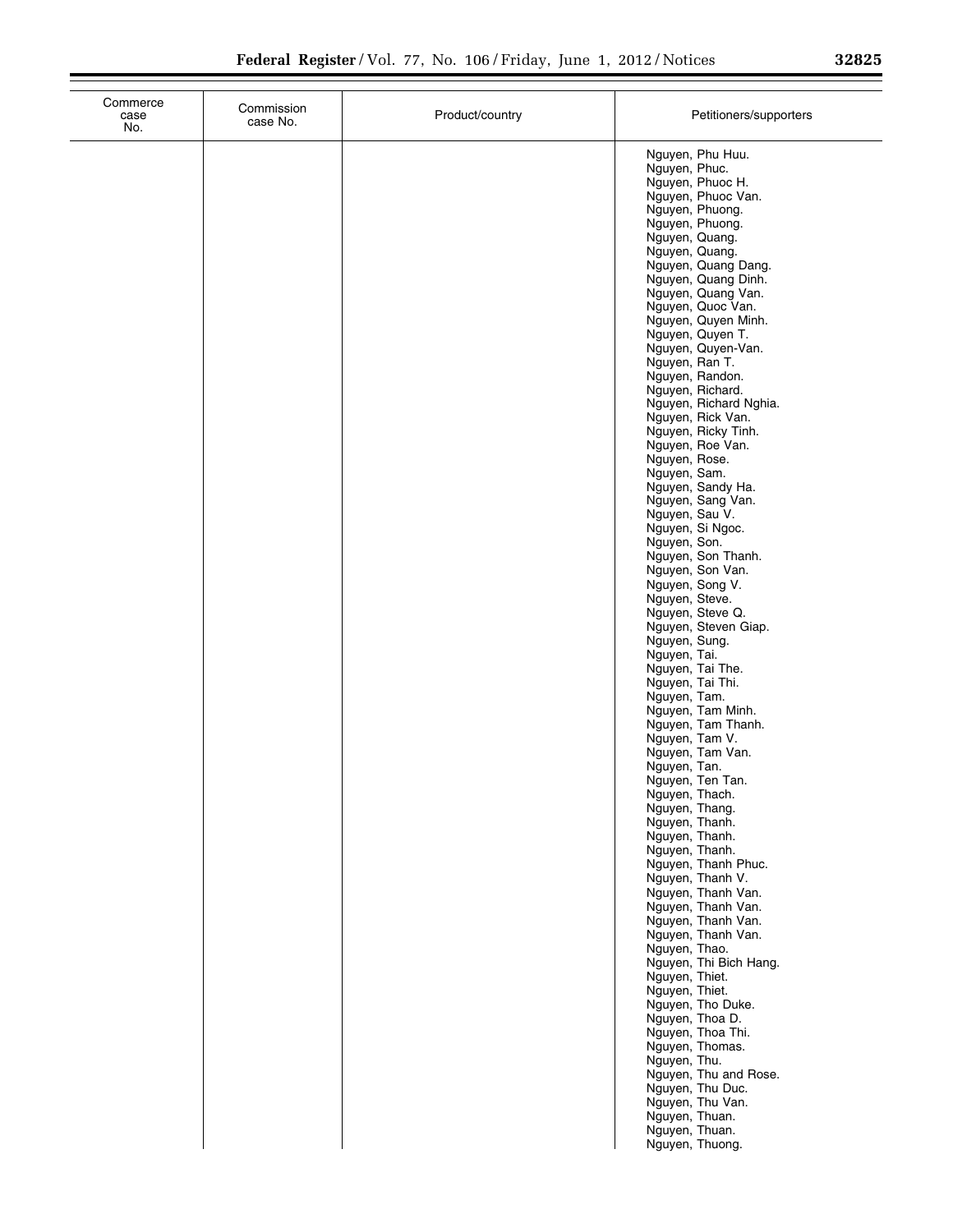| Commerce<br>case<br>No. | Commission<br>case No. | Product/country | Petitioners/supporters                                                                                                                                                                                                                                                                                                                                                                                                                                                                                                                                                                                                                                                                                                                                                                                                                                                                              |
|-------------------------|------------------------|-----------------|-----------------------------------------------------------------------------------------------------------------------------------------------------------------------------------------------------------------------------------------------------------------------------------------------------------------------------------------------------------------------------------------------------------------------------------------------------------------------------------------------------------------------------------------------------------------------------------------------------------------------------------------------------------------------------------------------------------------------------------------------------------------------------------------------------------------------------------------------------------------------------------------------------|
|                         |                        |                 | Nguyen, Thuong Van.<br>Nguyen, Thuy.<br>Nguyen, Thuyen.<br>Nguyen, Thuyen.<br>Nguyen, Tinh.<br>Nguyen, Tinh Van.<br>Nguyen, Toan.<br>Nguyen, Toan Van.<br>Nguyen, Tommy.<br>Nguyen, Tony.<br>Nguyen, Tony.<br>Nguyen, Tony.<br>Nguyen, Tony D.<br>Nguyen, Tony Hong.<br>Nguyen, Tony Si.<br>Nguyen, Tra.<br>Nguyen, Tra.<br>Nguyen, Tracy T.<br>Nguyen, Tri D.<br>Nguyen, Trich Van.<br>Nguyen, Trung Van.<br>Nguyen, Tu Van.<br>Nguyen, Tuan.<br>Nguyen, Tuan A.<br>Nguyen, Tuan H.<br>Nguyen, Tuan Ngoc.<br>Nguyen, Tuan Q.<br>Nguyen, Tuan Van.<br>Nguyen, Tung.<br>Nguyen, Tuyen Duc.<br>Nguyen, Tuyen Van.<br>Nguyen, Ty and Ngoc Ngo.<br>Nguyen, Van H.<br>Nguyen, Van Loi.<br>Nguyen, Vang Van.<br>Nguyen, Viet.<br>Nguyen, Viet.<br>Nguyen, Viet V.<br>Nguyen, Viet Van.<br>Nguyen, Vinh Van.<br>Nguyen, Vinh Van.<br>Nguyen, Vinh Van.<br>Nguyen, VT.<br>Nguyen, Vu Minh.<br>Nguyen, Vu T. |
|                         |                        |                 | Nguyen, Vu Xuan.<br>Nguyen, Vui.<br>Nguyen, Vuong V.<br>Nguyen, Xuong Kim.<br>Nhan, Tran Quoc.<br>Nhon, Seri.<br>Nichols, Steve Anna.<br>Nicholson, Gary.                                                                                                                                                                                                                                                                                                                                                                                                                                                                                                                                                                                                                                                                                                                                           |
|                         |                        |                 | Nixon, Leonard.<br>Noble, Earl.<br>Noland, Terrel W.<br>Normand, Timothy.<br>Norris, Candace P.<br>Norris, John A.<br>Norris, Kenneth L.<br>Norris, Kevin J.<br>Nowell, James E.<br>Noy, Phen.<br>Nunez, Conrad.<br>Nunez, Jody.<br>Nunez, Joseph Paul.<br>Nunez, Randy.<br>Nunez, Wade Joseph.<br>Nyuyen, Toan.                                                                                                                                                                                                                                                                                                                                                                                                                                                                                                                                                                                    |
|                         |                        |                 | Oberling, Darryl.<br>O'Blance, Adam.<br>O'Brien, Gary S.                                                                                                                                                                                                                                                                                                                                                                                                                                                                                                                                                                                                                                                                                                                                                                                                                                            |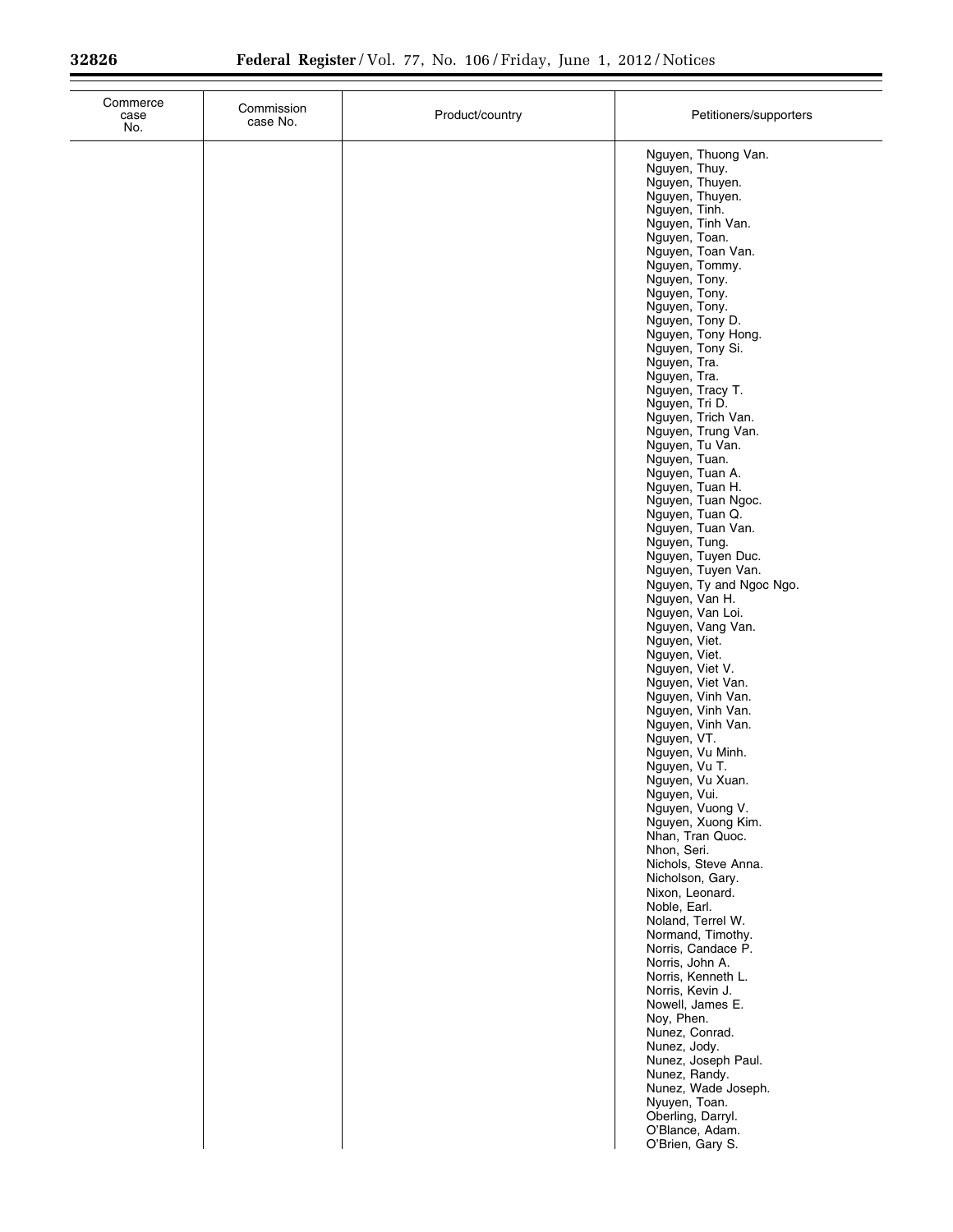| Commerce<br>case<br>No. | Commission<br>case No. | Product/country | Petitioners/supporters                                                                                                                                                                                                                                                                                                                                                                                                                                                                                                                                                                                                                    |
|-------------------------|------------------------|-----------------|-------------------------------------------------------------------------------------------------------------------------------------------------------------------------------------------------------------------------------------------------------------------------------------------------------------------------------------------------------------------------------------------------------------------------------------------------------------------------------------------------------------------------------------------------------------------------------------------------------------------------------------------|
|                         |                        |                 | O'Brien, Mark.<br>O'Brien, Michele.<br>Ogden, John M.<br>Oglesby, Henry.<br>Oglesby, Phyllis.<br>O'Gwynn, Michael P Sr.<br>Ohmer, Eva G.<br>Ohmer, George J.<br>Olander, Hazel.<br>Olander, Rodney.<br>Olander, Roland J.<br>Olander, Russell J.<br>Olander, Thomas.<br>Olano, Kevin.<br>Olano, Owen J.<br>Olano, Shelby F.<br>Olds, Malcolm D Jr.<br>Olinde, Wilfred J Jr.<br>Oliver, Charles.<br>O'Neil, Carey.<br>Oracoy, Brad R.<br>Orage, Eugene.<br>Orlando, Het.<br>Oteri, Robert F.<br>Oubre, Faron P.<br>Oubre, Thomas W.<br>Ourks, SokHoms K.<br>Owens, Larry E.<br>Owens, Sheppard.<br>Owens, Timothy.<br>Pacaccio, Thomas Jr. |
|                         |                        |                 | Padgett, Kenneth J.<br>Palmer, Gay Ann P.<br>Palmer, John W.<br>Palmer, Mack.<br>Palmisano, Daniel P.<br>Palmisano, Dwayne Jr.<br>Palmisano, Kim.                                                                                                                                                                                                                                                                                                                                                                                                                                                                                         |
|                         |                        |                 | Palmisano, Larry J.<br>Palmisano, Leroy J.<br>Palmisano, Robin G.<br>Pam, Phuong Bui.<br>Parfait, Antoine C Jr.<br>Parfait, Jerry Jr.<br>Parfait, John C.                                                                                                                                                                                                                                                                                                                                                                                                                                                                                 |
|                         |                        |                 | Parfait, Joshua K.<br>Parfait, Mary F.<br>Parfait, Mary S.<br>Parfait, Olden G Jr.<br>Parfait, Robert C Jr.<br>Parfait, Robert C Sr.<br>Parfait, Rodney.<br>Parfait, Shane A.                                                                                                                                                                                                                                                                                                                                                                                                                                                             |
|                         |                        |                 | Parfait, Shelton J.<br>Parfait, Timmy J.<br>Parker, Clyde A.<br>Parker, Franklin L.<br>Parker, Paul A.<br>Parker, Percy Todd.<br>Parks, Daniel Duane.                                                                                                                                                                                                                                                                                                                                                                                                                                                                                     |
|                         |                        |                 | Parks, Ellery Doyle Jr.<br>Parrett, Joseph D Jr.<br>Parria, Danny.<br>Parria, Gavin C Sr.<br>Parria, Gillis F Jr.<br>Parria, Gillis F Sr.<br>Parria, Jerry D.                                                                                                                                                                                                                                                                                                                                                                                                                                                                             |
|                         |                        |                 | Parria, Kip G.<br>Parria, Lionel J Sr.<br>Parria, Louis III.<br>Parria, Louis J Sr.<br>Parria, Louis Jr.                                                                                                                                                                                                                                                                                                                                                                                                                                                                                                                                  |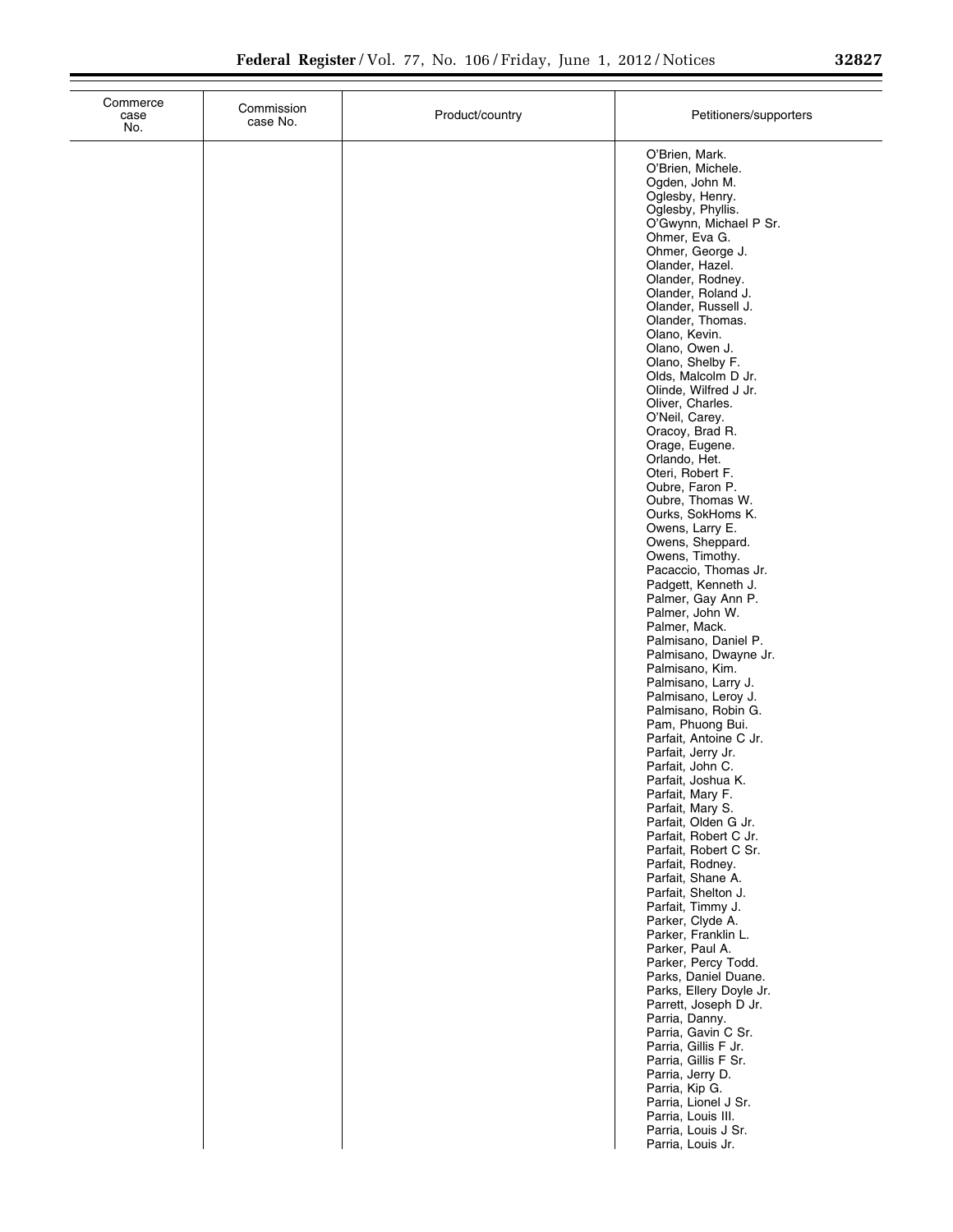| Commerce<br>case<br>No. | Commission<br>case No. | Product/country | Petitioners/supporters                                                                                                                                                                                                                                                                                                                                                                                                                                                                                                                                                                                                                                                                                                                                                                                                                                                                                                                                                                                                                                                                                                                                                                                                                                                                                                                                     |
|-------------------------|------------------------|-----------------|------------------------------------------------------------------------------------------------------------------------------------------------------------------------------------------------------------------------------------------------------------------------------------------------------------------------------------------------------------------------------------------------------------------------------------------------------------------------------------------------------------------------------------------------------------------------------------------------------------------------------------------------------------------------------------------------------------------------------------------------------------------------------------------------------------------------------------------------------------------------------------------------------------------------------------------------------------------------------------------------------------------------------------------------------------------------------------------------------------------------------------------------------------------------------------------------------------------------------------------------------------------------------------------------------------------------------------------------------------|
|                         |                        |                 | Parria, Michael.<br>Parria, Ronald.<br>Parria, Ross.<br>Parria, Troy M.<br>Parrish, Charles.<br>Parrish, Walter L.<br>Passmore, Penny.<br>Pate, Shane.<br>Paterbaugh, Richard.<br>Patingo, Roger D.<br>Paul, Robert Emmett.<br>Payne, John Francis.<br>Payne, Stuart.<br>Peatross, David A.<br>Pelas, James Curtis.<br>Pelas, Jeffery.<br>Pellegrin, Corey P.<br>Pellegrin, Curlynn.<br>Pellegrin, James A Jr.<br>Pellegrin, Jordey.<br>Pellegrin, Karl.<br>Pellegrin, Karl J.<br>Pellegrin, Randy.<br>Pellegrin, Randy Sr.<br>Pellegrin, Rodney J Sr.<br>Pellegrin, Samuel.<br>Pellegrin, Troy Sr.<br>Peltier, Clyde.<br>Peltier, Rodney J.<br>Pena, Bartolo Jr.<br>Pena, Israel.<br>Pendarvis, Gracie.<br>Pennison, Elaine.<br>Pennison, Milton G.<br>Pequeno, Julius.<br>Percle, David P.<br>Perez, Allen M.<br>Perez, David J.<br>Perez, David P.<br>Perez, Derek.<br>Perez, Edward Jr.<br>Perez, Henry Jr.<br>Perez, Joe B.<br>Perez, Tilden A Jr.<br>Perez, Warren A Jr.<br>Perez, Warren A Sr.<br>Perez, Wesley.<br>Perrin, Dale.<br>Perrin, David M.<br>Perrin, Edward G Sr.<br>Perrin, Errol Joseph Jr.<br>Perrin, Jerry J.<br>Perrin, Kenneth V.<br>Perrin, Kevin.<br>Perrin, Kline J Sr.<br>Perrin, Kurt M.<br>Perrin, Michael.<br>Perrin, Michael A.<br>Perrin, Murphy P.<br>Perrin, Nelson C Jr.<br>Perrin, Pershing J Jr.<br>Perrin, Robert. |
|                         |                        |                 | Perrin, Tim J.<br>Perrin, Tony.<br>Persohn, William T.<br>Peshoff, Kirk Lynn.<br>Pete, Alfred F Jr.<br>Pete, Alfred F Sr.<br>Pfleeger, William A.<br>Pham, An V.<br>Pham, Anh My.<br>Pham, Bob.                                                                                                                                                                                                                                                                                                                                                                                                                                                                                                                                                                                                                                                                                                                                                                                                                                                                                                                                                                                                                                                                                                                                                            |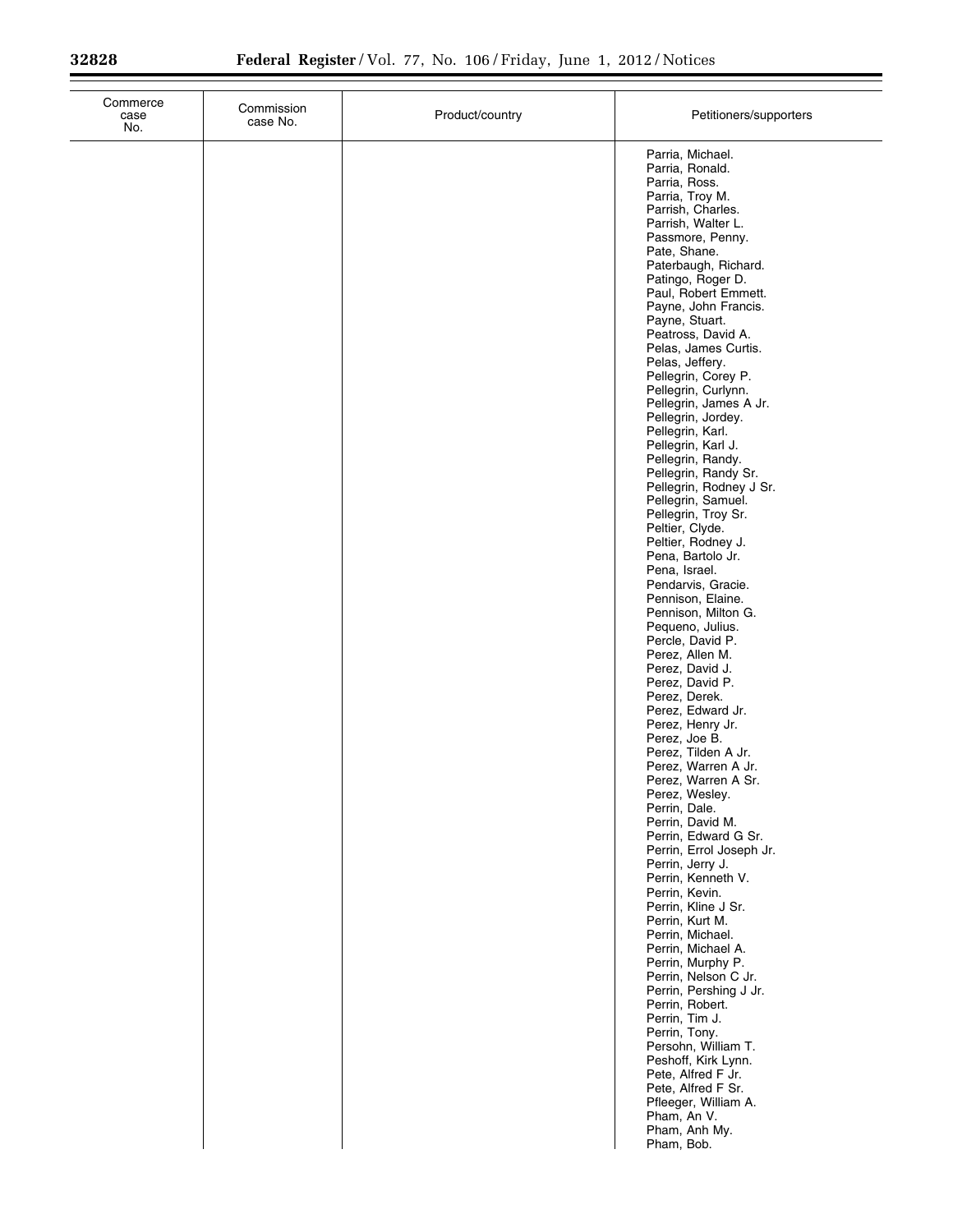| Commerce<br>case<br>No. | Commission<br>case No. | Product/country | Petitioners/supporters                                                                                                                                                                                                                                                                                                    |
|-------------------------|------------------------|-----------------|---------------------------------------------------------------------------------------------------------------------------------------------------------------------------------------------------------------------------------------------------------------------------------------------------------------------------|
|                         |                        |                 | Pham, Cho.<br>Pham, Cindy.<br>Pham, David.<br>Pham, Dung.<br>Pham, Dung Phuoc.<br>Pham, Dung Phuoc.<br>Pham, Duong Van.<br>Pham, Gai.<br>Pham, Hai.<br>Pham, Hai Hong.<br>Pham, Hien.<br>Pham, Hien C.<br>Pham, Hiep.<br>Pham, Hieu.<br>Pham, Huan Van.<br>Pham, Hung.<br>Pham, Hung V.<br>Pham, Hung V.                  |
|                         |                        |                 | Pham, Huynh.<br>Pham, John.<br>Pham, Johnny.<br>Pham, Joseph S.<br>Pham, Kannin.<br>Pham, Nga T.<br>Pham, Nhung T.<br>Pham, Osmond.<br>Pham, Paul P.<br>Pham, Phong-Thanh.<br>Pham, Phung.<br>Pham, Quoc V.<br>Pham, Steve Ban.<br>Pham, Steve V.<br>Pham, Thai Van.<br>Pham, Thai Van.                                   |
|                         |                        |                 | Pham, Thanh.<br>Pham, Thanh.<br>Pham, Thanh V.<br>Pham, Thinh.<br>Pham, Thinh V.<br>Pham, Tommy V.<br>Pham, Tran and Thu Quang.<br>Pham, Ut Van.<br>Phan, Anh Thi.<br>Phan, Banh Van.<br>Phan, Cong Van.<br>Phan, Dan T.<br>Phan, Hoang.<br>Phan, Hung Thanh.<br>Phan, Johnny.<br>Phan, Lam.                              |
|                         |                        |                 | Phan, Luyen Van.<br>Phan, Nam V.<br>Phan, Thong.<br>Phan, Tien V.<br>Phan, Toan.<br>Phan, Tu Van.<br>Phat, Lam Mau.<br>Phelps, John D.<br>Phillips, Bruce A.<br>Phillips, Danny D.<br>Phillips, Gary.<br>Phillips, Harry Louis.<br>Phillips, James C Jr.<br>Phillips, Kristrina W.<br>Phipps, AW.<br>Phonthaasa, Khaolop. |
|                         |                        |                 | Phorn, Phen.<br>Pickett, Kathy.<br>Picou, Calvin Jr.<br>Picou, Gary M.<br>Picou, Jennifer.<br>Picou, Jerome J.                                                                                                                                                                                                            |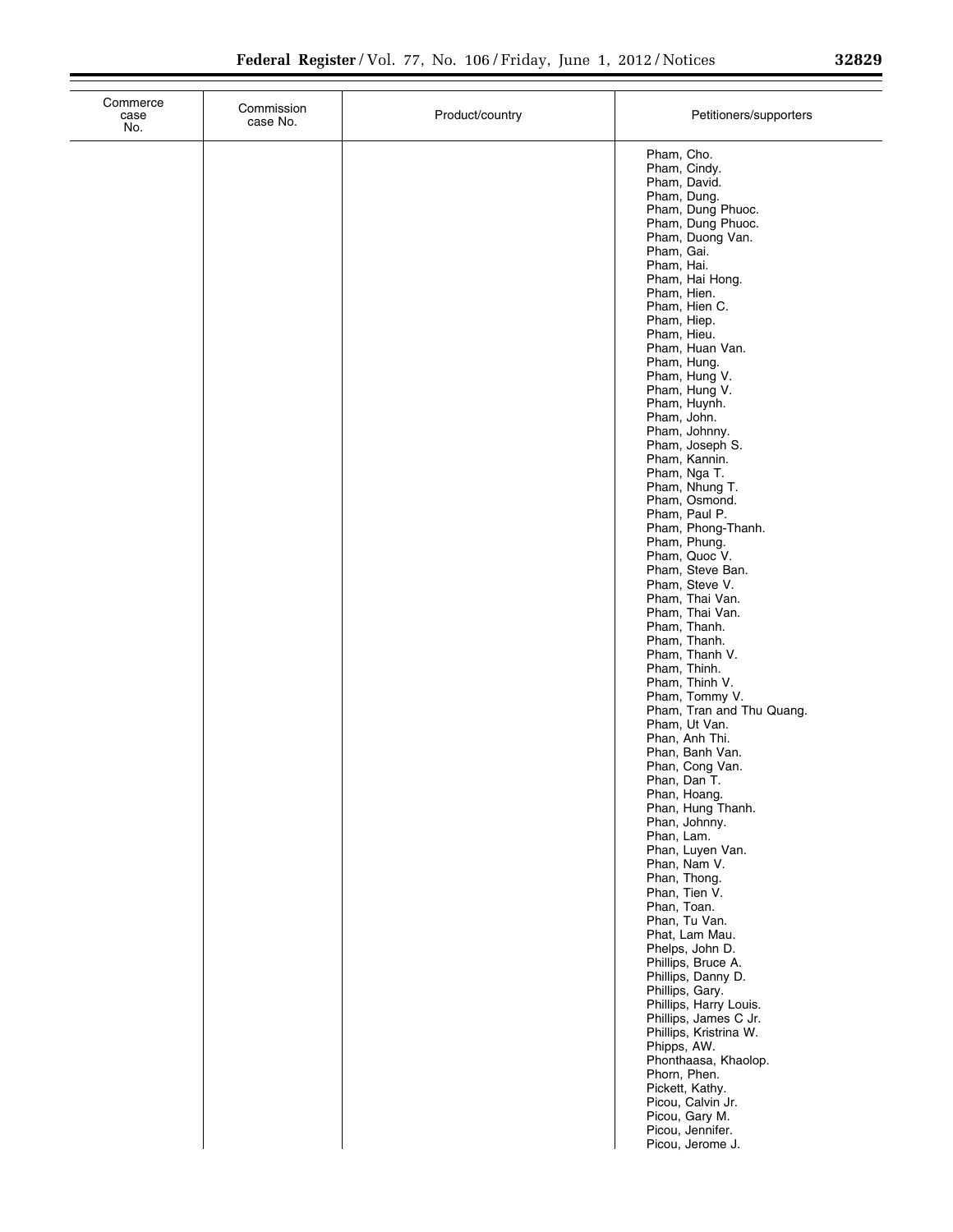| Commerce<br>case<br>No. | Commission<br>case No. | Product/country | Petitioners/supporters                                     |
|-------------------------|------------------------|-----------------|------------------------------------------------------------|
|                         |                        |                 | Picou, Jordan J.<br>Picou, Randy John.<br>Picou, Ricky Sr. |
|                         |                        |                 | Picou, Terry.<br>Pierce, Aaron.<br>Pierce, Dean.           |
|                         |                        |                 | Pierce, Elwood.                                            |
|                         |                        |                 | Pierce, Imogene.<br>Pierce, Stanley.                       |
|                         |                        |                 | Pierce, Taffie Boone.<br>Pierre, Ivy.                      |
|                         |                        |                 | Pierre, Joseph.<br>Pierre, Joseph C Jr.                    |
|                         |                        |                 | Pierre, Paul J.<br>Pierre, Ronald J.                       |
|                         |                        |                 | Pierron, Jake.<br>Pierron, Patsy H.                        |
|                         |                        |                 | Pierron, Roger D.<br>Pinell, Ernie A.                      |
|                         |                        |                 | Pinell, Harry J Jr.<br>Pinell, Jody J.                     |
|                         |                        |                 | Pinell, Randall James.                                     |
|                         |                        |                 | Pinnell, Richard J.<br>Pinnell, Robert.                    |
|                         |                        |                 | Pitre, Benton J.<br>Pitre, Carol.                          |
|                         |                        |                 | Pitre, Claude A Sr.<br>Pitre, Elrod.                       |
|                         |                        |                 | Pitre, Emily B.<br>Pitre, Glenn P.                         |
|                         |                        |                 | Pitre, Herbert.<br>Pitre, Jeannie.                         |
|                         |                        |                 | Pitre, Leo P.<br>Pitre, Robert Jr.                         |
|                         |                        |                 | Pitre, Robin.                                              |
|                         |                        |                 | Pitre, Ryan P.<br>Pitre, Ted J.                            |
|                         |                        |                 | Pittman, Roger.<br>Pizani, Bonnie.                         |
|                         |                        |                 | Pizani, Craig.<br>Pizani, Jane.                            |
|                         |                        |                 | Pizani, Terrill J.<br>Pizani, Terry M.                     |
|                         |                        |                 | Pizani, Terry M Jr.<br>Plaisance, Arthur E.                |
|                         |                        |                 | Plaisance, Burgess.<br>Plaisance, Darren.                  |
|                         |                        |                 | Plaisance, Dean J Sr.<br>Plaisance, Dorothy B.             |
|                         |                        |                 | Plaisance, Dwayne.<br>Plaisance, Earl J Jr.                |
|                         |                        |                 | Plaisance, Errance H.                                      |
|                         |                        |                 | Plaisance, Evans P.<br>Plaisance, Eves A III.              |
|                         |                        |                 | Plaisance, Gideons.<br>Plaisance, Gillis S.                |
|                         |                        |                 | Plaisance, Henry A Jr.<br>Plaisance, Jacob.                |
|                         |                        |                 | Plaisance, Jimmie J.<br>Plaisance, Joyce.                  |
|                         |                        |                 | Plaisance, Keith.<br>Plaisance, Ken G.                     |
|                         |                        |                 | Plaisance, Lawrence J.<br>Plaisance, Lucien Jr.            |
|                         |                        |                 | Plaisance, Peter A Sr.<br>Plaisance, Peter Jr.             |
|                         |                        |                 | Plaisance, Richard J.                                      |
|                         |                        |                 | Plaisance, Russel P.<br>Plaisance, Russell P Sr.           |
|                         |                        |                 | Plaisance, Thomas.<br>Plaisance, Thomas J.                 |
|                         |                        |                 | Plaisance, Wayne P.                                        |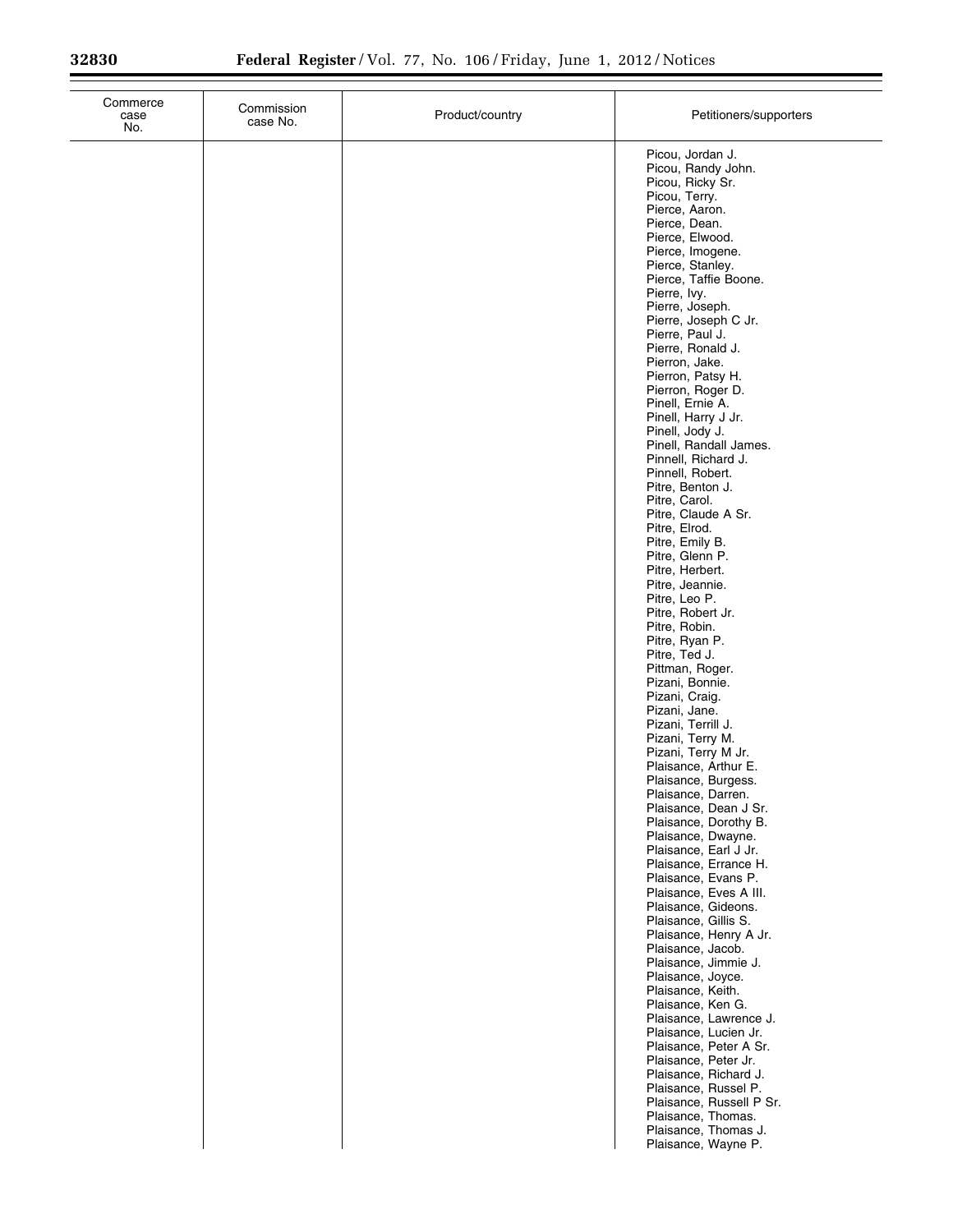| Commerce<br>case<br>No. | Commission<br>case No. | Product/country | Petitioners/supporters                                              |
|-------------------------|------------------------|-----------------|---------------------------------------------------------------------|
|                         |                        |                 | Plaisance, Whitney III.<br>Plork, Phan.<br>Poche, Glenn J Jr.       |
|                         |                        |                 | Poche, Glenn J Sr.<br>Pockrus, Gerald.<br>Poiencot, Russell Jr.     |
|                         |                        |                 | Poillion, Charles A.<br>Polito, Gerald.                             |
|                         |                        |                 | Polkey, Gary J.<br>Polkey, Richard R Jr.                            |
|                         |                        |                 | Polkey, Ronald.<br>Polkey, Shawn Michael.<br>Pollet, Lionel J Sr.   |
|                         |                        |                 | Pomgoria, Mario.<br>Ponce, Ben.                                     |
|                         |                        |                 | Ponce, Lewis B.<br>Poon, Raymond.<br>Pope, Robert.                  |
|                         |                        |                 | Popham, Winford A.<br>Poppell, David M.                             |
|                         |                        |                 | Porche, Ricky J.<br>Portier, Bobby.                                 |
|                         |                        |                 | Portier, Chad.<br>Portier, Corinne L.<br>Portier, Penelope J.       |
|                         |                        |                 | Portier, Robbie.<br>Portier, Russel A Sr.                           |
|                         |                        |                 | Portier, Russell.<br>Potter, Hubert Edward Jr.<br>Potter, Robert D. |
|                         |                        |                 | Potter, Robert J.<br>Pounds, Terry Wayne.                           |
|                         |                        |                 | Powers, Clyde T.<br>Prejean, Dennis J.<br>Price, Carl.              |
|                         |                        |                 | Price, Curtis.<br>Price, Edwin J.                                   |
|                         |                        |                 | Price, Franklin J.<br>Price, George J Sr.<br>Price, Norris J Sr.    |
|                         |                        |                 | Price, Steve J Jr.<br>Price, Timmy T.                               |
|                         |                        |                 | Price, Wade J.<br>Price, Warren J.                                  |
|                         |                        |                 | Prihoda, Steve.<br>Primeaux, Scott.<br>Pritchard, Dixie J.          |
|                         |                        |                 | Pritchard, James Ross Jr.<br>Prosperie, Claude J Jr.                |
|                         |                        |                 | Prosperie, Myron.<br>Prout, Rollen.<br>Prout, Sharonski K.          |
|                         |                        |                 | Prum, Thou.<br>Pugh, Charles D Jr.                                  |
|                         |                        |                 | Pugh, Charles Sr.<br>Pugh, Cody.<br>Pugh, Deanna.                   |
|                         |                        |                 | Pugh, Donald.<br>Pugh, Nickolas.                                    |
|                         |                        |                 | Punch, Alvin Jr.<br>Punch, Donald J.<br>Punch, Todd M.              |
|                         |                        |                 | Punch, Travis J.<br>Purata, Maria.                                  |
|                         |                        |                 | Purse, Emil.<br>Purvis, George.<br>Quach, Duc.                      |
|                         |                        |                 | Quach, James D.<br>Quach, Joe.                                      |
|                         |                        |                 | Quach, Si Tan.<br>Quinn, Dora M.                                    |
|                         |                        |                 | Racca, Charles.                                                     |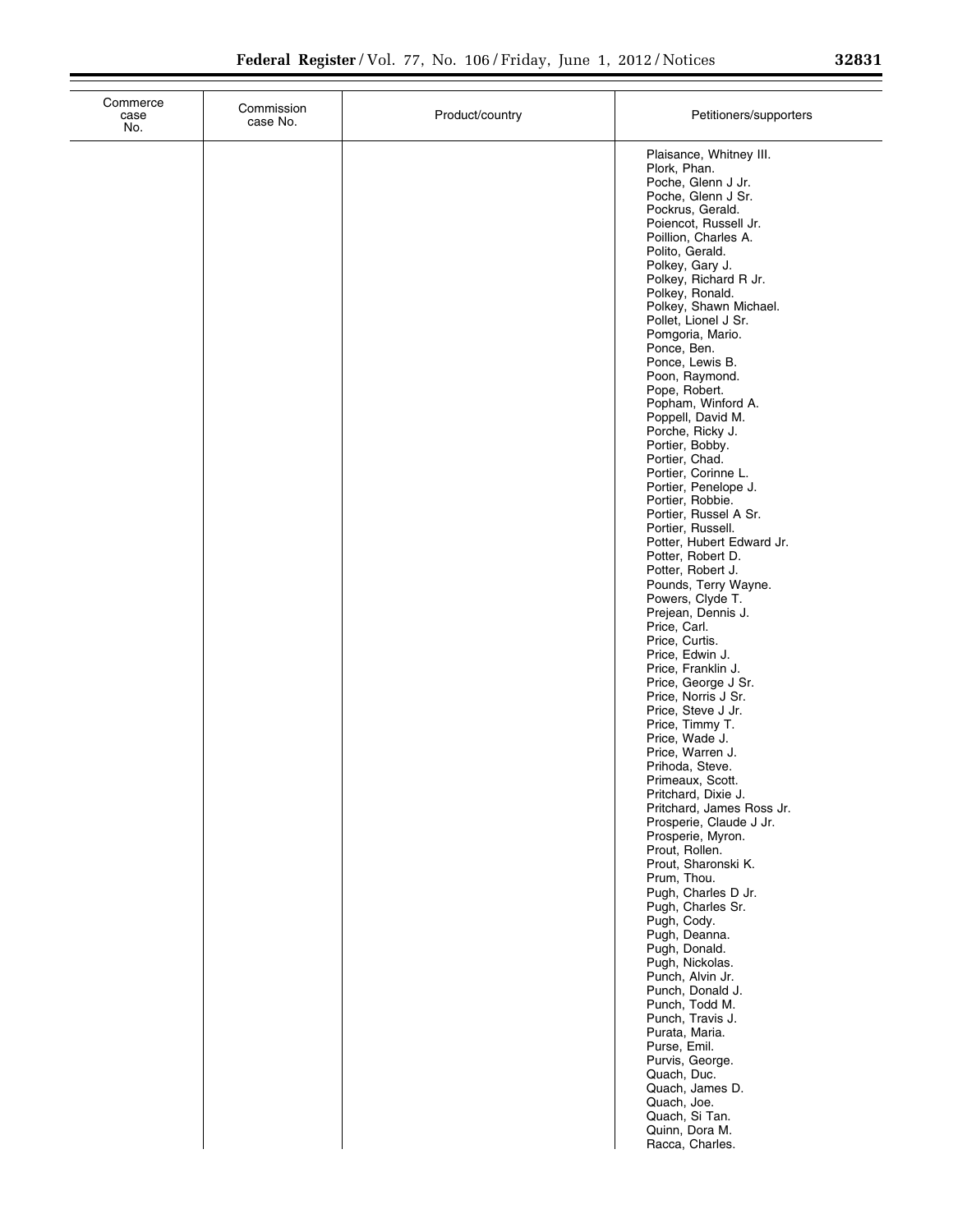| Commerce<br>case<br>No. | Commission<br>case No. | Product/country | Petitioners/supporters                                                                                                                                                                                                                                                                                                                                                                                                                                                                                                                                                                                                                                                                                                                                                                                                                                                                                                                                                                                                                                                                                                                                                                                                                                                                                                                      |
|-------------------------|------------------------|-----------------|---------------------------------------------------------------------------------------------------------------------------------------------------------------------------------------------------------------------------------------------------------------------------------------------------------------------------------------------------------------------------------------------------------------------------------------------------------------------------------------------------------------------------------------------------------------------------------------------------------------------------------------------------------------------------------------------------------------------------------------------------------------------------------------------------------------------------------------------------------------------------------------------------------------------------------------------------------------------------------------------------------------------------------------------------------------------------------------------------------------------------------------------------------------------------------------------------------------------------------------------------------------------------------------------------------------------------------------------|
|                         |                        |                 | Racine, Sylvan P Jr.<br>Radulic, Igor.<br>Ragas, Albert G.<br>Ragas, Gene.<br>Ragas, John D.<br>Ragas, Jonathan.<br>Ragas, Richard A.<br>Ragas, Ronda S.<br>Ralph, Lester B.<br>Ramirez, Alfred J Jr.<br>Randazzo, John A Jr.<br>Randazzo, Rick A.<br>Rando, Stanley D.<br>Ranko, Ellis Gerald.<br>Rapp, Dwayne.<br>Rapp, Leroy and Sedonia.<br>Rawlings, John H Sr.<br>Rawlings, Ralph E.<br>Rawls, Norman E.<br>Ray, Leo.<br>Ray, William C Jr.<br>Raynor, Steven Earl.<br>Readenour, Kelty O.<br>Reagan, Roy.<br>Reason, Patrick W.<br>Reaux, Paul S Sr.<br>Reaves, Craig A.<br>Reaves, Laten.<br>Rebert, Paul J Sr.<br>Rebert, Steve M Jr.<br>Rebstock, Charles.<br>Recter, Lance Jr.<br>Rector, Warren L.<br>Redden, Yvonne.<br>Regnier, Leoncea B.<br>Remondet, Garland Jr.<br>Renard, Lanny.<br>Reno, Edward.<br>Reno, George C.<br>Reno, George H.<br>Reno, George T.<br>Reno, Harry.<br>Revell, Ben David.<br>Reyes, Carlton.<br>Reyes, Dwight D Sr.<br>Reynon, Marcello Jr.<br>Rhodes, Randolph N.<br>Rhoto, Christopher L.<br>Ribardi, Frank A.<br>Rich, Wanda Heafner.<br>Richard, Bruce J.<br>Richard, David L.<br>Richard, Edgar J.<br>Richard, James Ray.<br>Richard, Melissa.<br>Richard, Randall K.<br>Richardson, James T.<br>Richert, Daniel E.<br>Richo, Earl Sr.<br>Richoux, Dudley Donald Jr.<br>Richoux, Irvin J Jr. |
|                         |                        |                 | Richoux, Judy.<br>Richoux, Larry.<br>Richoux, Mary A.<br>Riego, Raymond A.<br>Riffle, Josiah B.<br>Rigaud, Randall Ryan.<br>Riggs, Jeffrey B.<br>Riley, Jackie Sr.<br>Riley, Raymond.<br>Rinkus, Anthony J III.<br>Rios, Amado.                                                                                                                                                                                                                                                                                                                                                                                                                                                                                                                                                                                                                                                                                                                                                                                                                                                                                                                                                                                                                                                                                                             |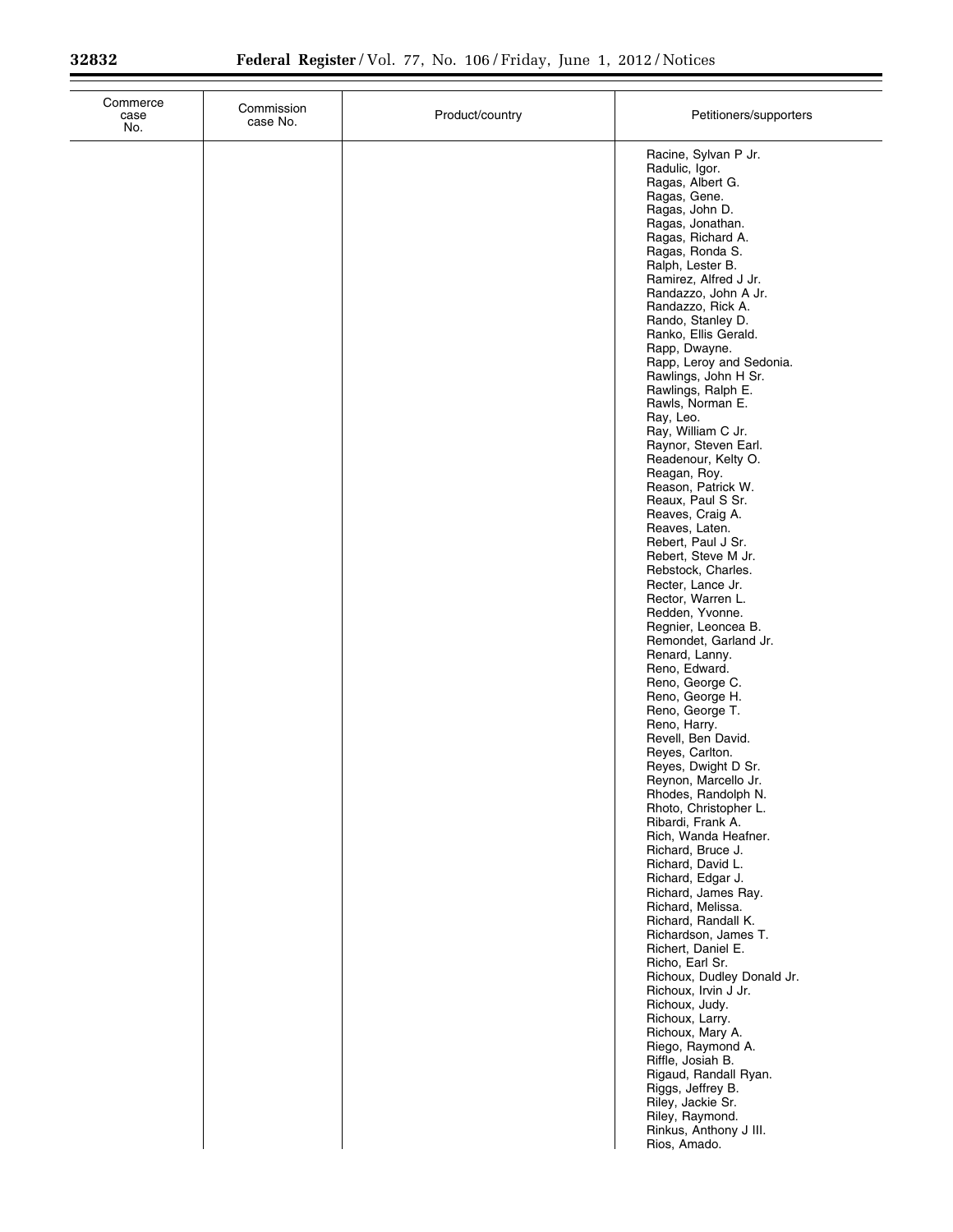| Commerce<br>case<br>No. | Commission<br>case No. | Product/country | Petitioners/supporters                                                                                                                                                                                                                                                                                                                                                                                                                                                                                                                                                                                                                                                                                                                                                                                                                                                                                                                                                                                                                                                                                                                                                                                                                                                                                                                                                                                                                         |
|-------------------------|------------------------|-----------------|------------------------------------------------------------------------------------------------------------------------------------------------------------------------------------------------------------------------------------------------------------------------------------------------------------------------------------------------------------------------------------------------------------------------------------------------------------------------------------------------------------------------------------------------------------------------------------------------------------------------------------------------------------------------------------------------------------------------------------------------------------------------------------------------------------------------------------------------------------------------------------------------------------------------------------------------------------------------------------------------------------------------------------------------------------------------------------------------------------------------------------------------------------------------------------------------------------------------------------------------------------------------------------------------------------------------------------------------------------------------------------------------------------------------------------------------|
|                         |                        |                 | Ripp, Norris M.<br>Robbins, Tony.<br>Robert, Dan S.<br>Roberts, Michael A.<br>Robertson, Kevin.<br>Robeson, Richard S Jr.<br>Robichaux, Craig J.<br>Robin, Alvin G.<br>Robin, Cary Joseph.<br>Robin, Charles R III.<br>Robin, Danny J.<br>Robin, Donald.<br>Robin, Floyd A.<br>Robin, Kenneth J Sr.<br>Robin, Ricky R.<br>Robinson, Johnson P III.<br>Robinson, Walter.<br>Roccaforte, Clay.<br>Rodi, Dominick R.<br>Rodi, Rhonda.<br>Rodrigue, Brent J.<br>Rodrigue, Carrol Sr.<br>Rodrigue, Glenn.<br>Rodrigue, Lerlene.<br>Rodrigue, Reggie Sr.<br>Rodrigue, Sonya.<br>Rodrigue, Wayne.<br>Rodriguez, Barry.<br>Rodriguez, Charles V Sr.<br>Rodriguez, Gregory.<br>Rodriguez, Jesus.<br>Rodriguez, Joseph C Jr.<br>Roeum, Orn.<br>Rogers, Barry David.<br>Rogers, Chad.<br>Rogers, Chad M.<br>Rogers, Kevin J.<br>Rogers, Nathan J.<br>Rojas, Carlton J Sr.<br>Rojas, Curtis Sr.<br>Rojas, Dennis J Jr.<br>Rojas, Dennis J Sr.<br>Rojas, Gordon V.<br>Rojas, Kerry D.<br>Rojas, Kerry D Jr.<br>Rojas, Randy J Sr.<br>Rojas, Raymond J Jr.<br>Roland, Brad.<br>Roland, Mathias C.<br>Roland, Vincent.<br>Rollins, Theresa.<br>Rollo, Wayne A.<br>Rome, Victor J IV.<br>Romero, D H.<br>Romero, Kardel J.<br>Romero, Norman.<br>Romero, Philip J.<br>Ronquille, Glenn.<br>Ronquille, Norman C.<br>Ronquillo, Earl.<br>Ronquillo, Richard J.<br>Ronquillo, Timothy.<br>Roseburrough, Charles R Jr.<br>Ross, Dorothy.<br>Ross, Edward Danny Jr. |
|                         |                        |                 | Ross, Leo L.<br>Ross, Robert A.<br>Roth, Joseph F Jr.<br>Roth, Joseph M Jr.<br>Rotolo, Carolyn.<br>Rotolo, Feliz.<br>Rouse, Jimmy.                                                                                                                                                                                                                                                                                                                                                                                                                                                                                                                                                                                                                                                                                                                                                                                                                                                                                                                                                                                                                                                                                                                                                                                                                                                                                                             |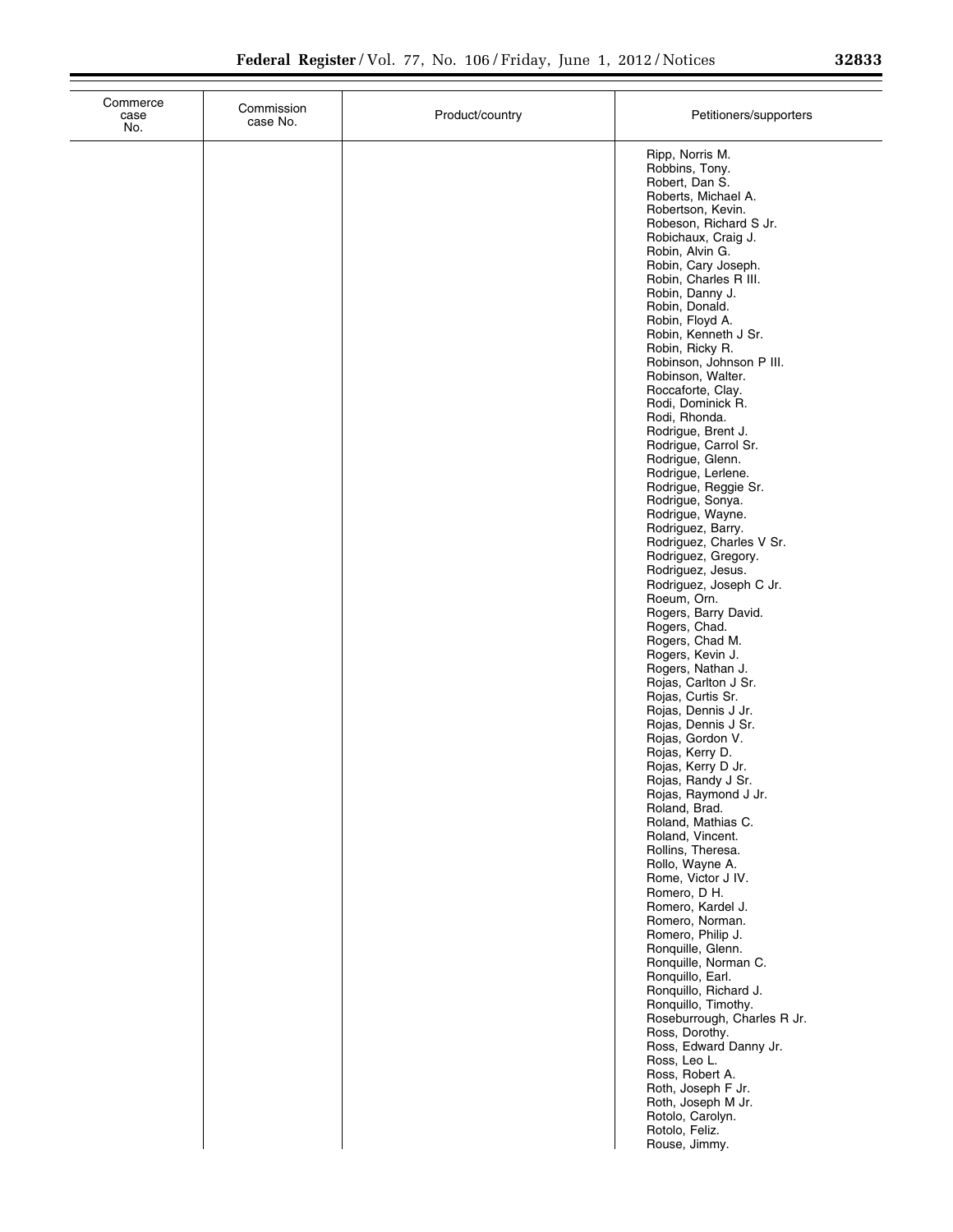| Commerce<br>case<br>No. | Commission<br>case No. | Product/country | Petitioners/supporters                                                                                                                                                                                                                                                                                                                                                                                                                                                                                                                                                                                                                                                                                                                                                                                                                                                                                                                                                                                                                                                                                                                                                                                                                                                                                                                                                                                                                                                                                                           |
|-------------------------|------------------------|-----------------|----------------------------------------------------------------------------------------------------------------------------------------------------------------------------------------------------------------------------------------------------------------------------------------------------------------------------------------------------------------------------------------------------------------------------------------------------------------------------------------------------------------------------------------------------------------------------------------------------------------------------------------------------------------------------------------------------------------------------------------------------------------------------------------------------------------------------------------------------------------------------------------------------------------------------------------------------------------------------------------------------------------------------------------------------------------------------------------------------------------------------------------------------------------------------------------------------------------------------------------------------------------------------------------------------------------------------------------------------------------------------------------------------------------------------------------------------------------------------------------------------------------------------------|
|                         |                        |                 | Roussel, Michael D Jr.<br>Roy, Henry Lee Jr.<br>Rudolph, Chad A.<br>Ruiz, Donald W.<br>Ruiz, James L.<br>Ruiz, Paul E.<br>Ruiz, Paul R.<br>Russell, Bentley R.<br>Russell, Casey.<br>Russell, Daniel.<br>Russell, James III.<br>Russell, Julie Ann.<br>Russell, Michael J.<br>Russell, Nicholas M.<br>Russell, Paul.<br>Rustick, Kenneth.<br>Ruttley, Adrian K.<br>Ruttley, Ernest T Jr.<br>Ruttley, JT.<br>Ryan, James C Sr.<br>Rybiski, Rhebb R.<br>Ryder, Luther V.<br>Sadler, Stewart.<br>Sagnes, Everett.<br>Saha, Amanda K.<br>Saling, Don M.<br>Saltalamacchia, Preston J.<br>Saltalamacchia, Sue A.<br>Salvato, Lawrence Jr.<br>Samanie, Caroll J.<br>Samanie, Frank J.<br>Samsome, Don.<br>Sanamo, Troy P.<br>Sanchez, Augustine.<br>Sanchez, Jeffery A.<br>Sanchez, Juan.<br>Sanchez, Robert A.<br>Sanders, William Shannon.<br>Sandras, R J.<br>Sandras, R J Jr.<br>Sandrock, Roy R III.<br>Santini, Lindberg W Jr.<br>Santiny, James.<br>Santiny, Patrick.<br>Sapia, Carroll J Jr.<br>Sapia, Eddie J Jr.<br>Sapia, Willard.<br>Saturday, Michael Rance.<br>Sauce, Carlton Joseph.<br>Sauce, Joseph C Jr.<br>Saucier, Houston J.<br>Sauls, Russell.<br>Savage, Malcolm H.<br>Savant, Raymond.<br>Savoie, Allen.<br>Savoie, Brent T.<br>Savoie, James.<br>Savoie, Merlin F Jr.<br>Savoie, Reginald M II.<br>Sawyer, Gerald.<br>Sawyer, Rodney.<br>Scarabin, Clifford.<br>Scarabin, Michael J.<br>Schaffer, Kelly.<br>Schaubhut, Curry A.<br>Schellinger, Lester B Jr.<br>Schexnaydre, Michael.<br>Schirmer, Robert Jr. |
|                         |                        |                 | Schjott, Joseph J Sr.<br>Schlindwein, Henry.<br>Schmit, Paul A Jr.<br>Schmit, Paul A Sr.                                                                                                                                                                                                                                                                                                                                                                                                                                                                                                                                                                                                                                                                                                                                                                                                                                                                                                                                                                                                                                                                                                                                                                                                                                                                                                                                                                                                                                         |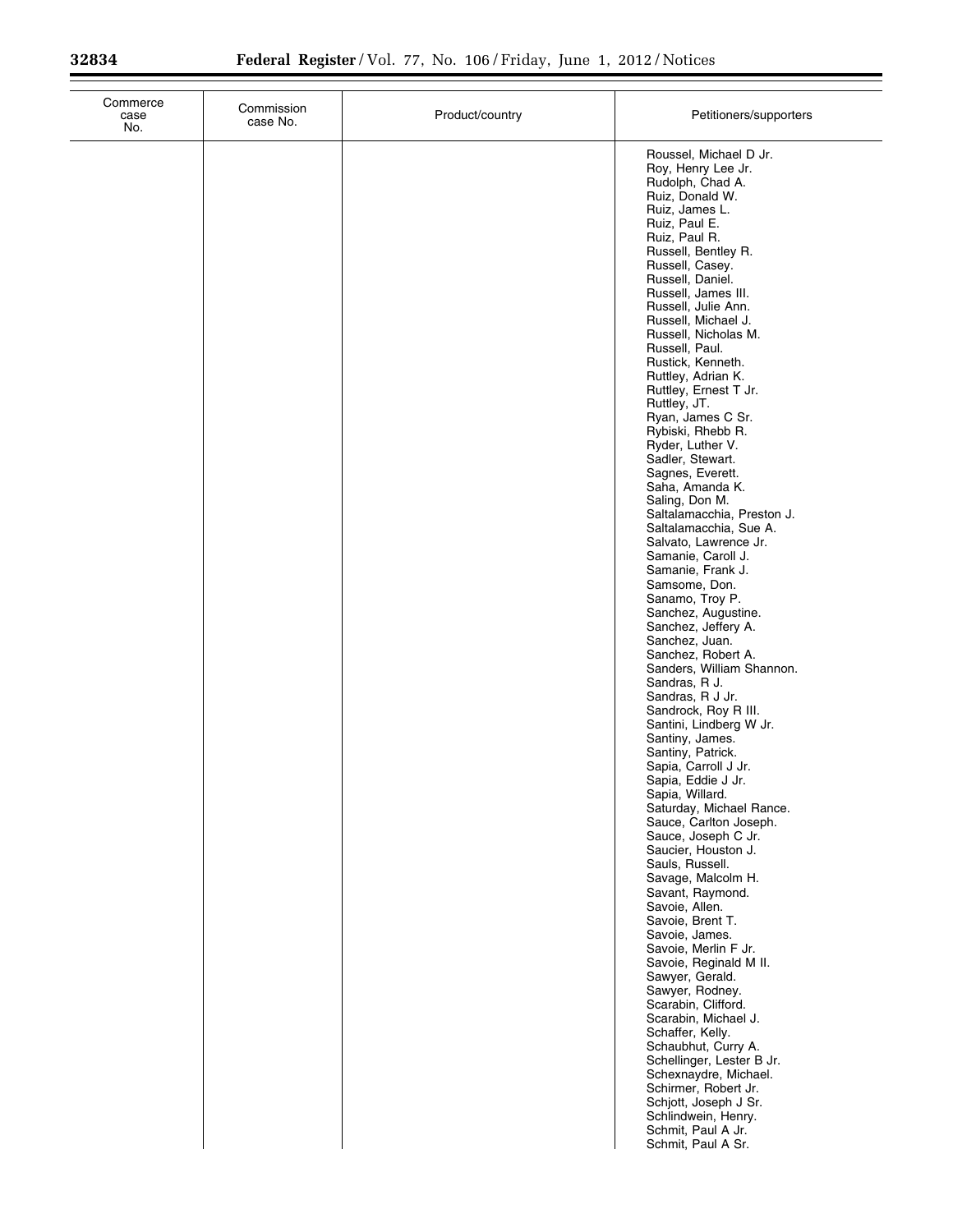| Commerce<br>case<br>No. | Commission<br>case No. | Product/country | Petitioners/supporters                                                                                                                                                                                                                                                                                                                                                                                                                                                                                                                                                                                                                                                                                                                                                                                                                                                                                                                                                                                                                                                                               |
|-------------------------|------------------------|-----------------|------------------------------------------------------------------------------------------------------------------------------------------------------------------------------------------------------------------------------------------------------------------------------------------------------------------------------------------------------------------------------------------------------------------------------------------------------------------------------------------------------------------------------------------------------------------------------------------------------------------------------------------------------------------------------------------------------------------------------------------------------------------------------------------------------------------------------------------------------------------------------------------------------------------------------------------------------------------------------------------------------------------------------------------------------------------------------------------------------|
|                         |                        |                 | Schmit, Victor J Jr.<br>Schouest, Ellis J III.<br>Schouest, Ellis Jr.<br>Schouest, Juston.<br>Schouest, Mark.<br>Schouest, Noel.<br>Schrimpf, Robert H Jr.<br>Schultz, Troy A.<br>Schwartz, Sidney.<br>Scott, Aaron J.<br>Scott, Audie B.<br>Scott, James E III.<br>Scott, Milford P.<br>Scott, Paul.<br>Seabrook, Terry G.<br>Seal, Charles T.<br>Seal, Joseph G.<br>Seaman, Garry.<br>Seaman, Greg.<br>Seaman, Ollie L Jr.<br>Seaman, Ollie L Sr.<br>Seang, Meng.<br>Sehon, Robert Craig.<br>Sekul, Morris G.<br>Sekul, S George.<br>Sellers, Isaac Charles.<br>Seng, Sophan.<br>Serigne, Adam R.<br>Serigne, Elizabeth.<br>Serigne, James J III.<br>Serigne, Kimmie J.<br>Serigne, Lisa M.<br>Serigne, Neil.<br>Serigne, O'Neil N.<br>Serigne, Richard J Sr.<br>Serigne, Rickey N.<br>Serigne, Ronald Raymond.<br>Serigne, Ronald Roch.<br>Serigne, Ross.<br>Serigny, Gail.<br>Serigny, Wayne A.<br>Serpas, Lenny Jr.<br>Sessions, William O III.<br>Sessions, William O Jr.<br>Sevel, Michael D.<br>Sevin, Carl Anthony.<br>Sevin, Earline.<br>Sevin, Janell A.<br>Sevin, Joey.<br>Sevin, Nac J. |
|                         |                        |                 | Sevin, O'Neil and Symantha.<br>Sevin, Phillip T.<br>Sevin, Shane.<br>Sevin, Shane Anthony.<br>Sevin, Stanley J.<br>Sevin, Willis.<br>Seymour, Janet A.<br>Shackelford, David M.<br>Shaffer, Curtis E.<br>Shaffer, Glynnon D.                                                                                                                                                                                                                                                                                                                                                                                                                                                                                                                                                                                                                                                                                                                                                                                                                                                                         |
|                         |                        |                 | Shay, Daniel A.<br>Shilling, Jason.<br>Shilling, L E.<br>Shugars, Robert L.<br>Shutt, Randy.<br>Sifuentes, Esteban.<br>Sifuentes, Fernando.<br>Silver, Curtis A Jr.<br>Simon, Curnis.<br>Simon, John.<br>Simon, Leo.<br>Simpson, Mark.                                                                                                                                                                                                                                                                                                                                                                                                                                                                                                                                                                                                                                                                                                                                                                                                                                                               |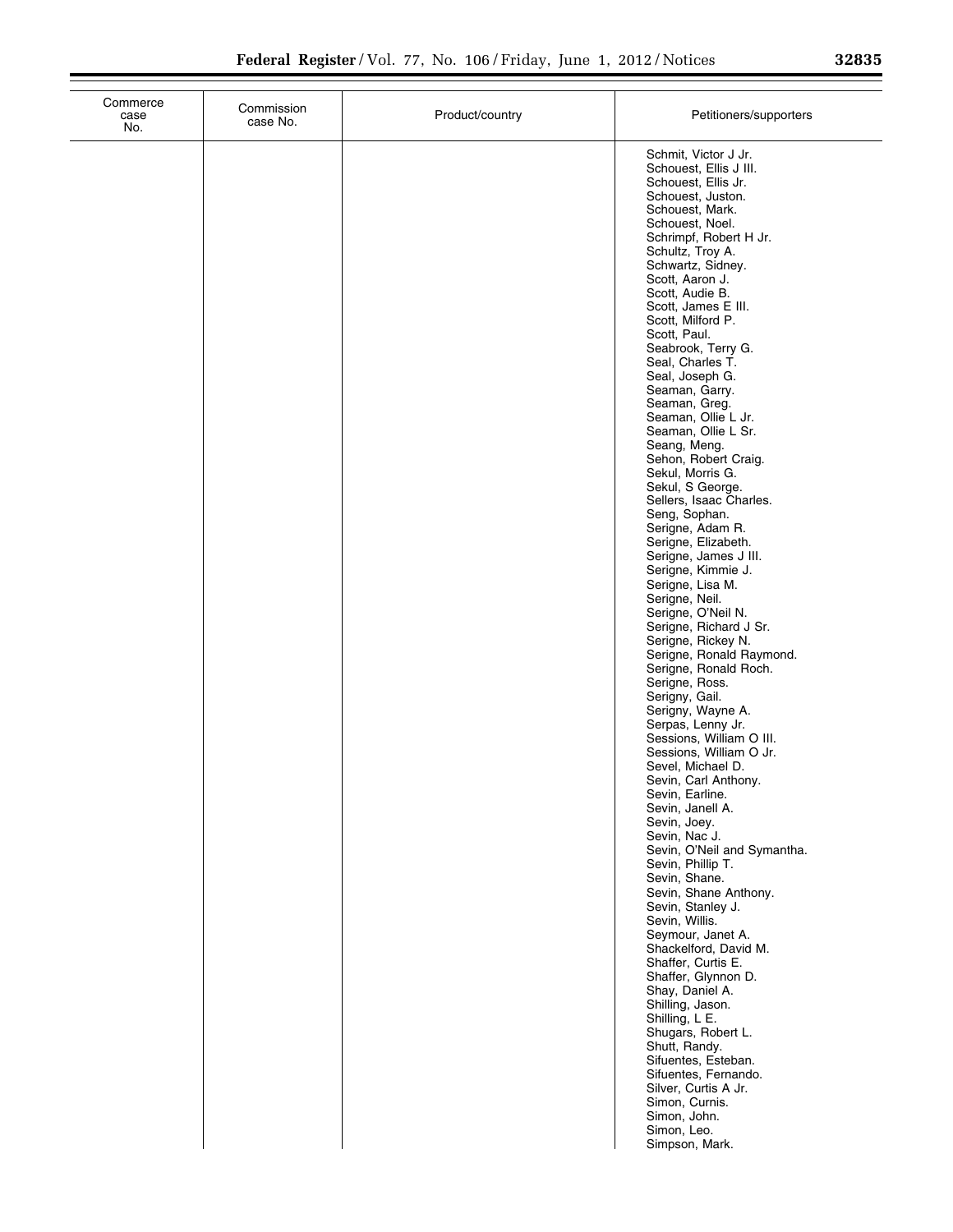| No. | case No. | Product/country | Petitioners/supporters                                                                                                                                                                                                                                                                                                                                                                                                                                                                                                                                                                                                                                                                                                                                                                                                                                                                                                                                                                                                                                                                                                                                                                                                                                                                                                                                                                                                                                                                |
|-----|----------|-----------------|---------------------------------------------------------------------------------------------------------------------------------------------------------------------------------------------------------------------------------------------------------------------------------------------------------------------------------------------------------------------------------------------------------------------------------------------------------------------------------------------------------------------------------------------------------------------------------------------------------------------------------------------------------------------------------------------------------------------------------------------------------------------------------------------------------------------------------------------------------------------------------------------------------------------------------------------------------------------------------------------------------------------------------------------------------------------------------------------------------------------------------------------------------------------------------------------------------------------------------------------------------------------------------------------------------------------------------------------------------------------------------------------------------------------------------------------------------------------------------------|
|     |          |                 | Sims, Donald L.<br>Sims, Mike.<br>Singley, Charlie Sr.<br>Singley, Glenn.<br>Singley, Robert Joseph.<br>Sirgo, Jace.<br>Sisung, Walter.<br>Sisung, Walter Jr.<br>Skinner, Gary M Sr.<br>Skinner, Richard.<br>Skipper, Malcolm W.<br>Skrmetta, Martin J.<br>Smelker, Brian H.<br>Smith, Brian.<br>Smith, Carl R Jr.<br>Smith, Clark W.<br>Smith, Danny.<br>Smith, Danny M Jr.<br>Smith, Donna.<br>Smith, Elmer T Jr.<br>Smith, Glenda F.<br>Smith, James E.<br>Smith, Margie T.<br>Smith, Mark A.<br>Smith, Nancy F.<br>Smith, Raymond C Sr.<br>Smith, Tim.<br>Smith, Walter M Jr.<br>Smith, William T.<br>Smithwick, Ted Wayne.<br>Smoak, Bill.<br>Smoak, William W III.<br>Snell, Erick.<br>Snodgrass, Sam.<br>Soeung, Phat.<br>Soileau, John C Sr.<br>Sok, Kheng.<br>Sok, Montha.<br>Sok, Nhip.<br>Solet, Darren.<br>Solet, Donald M.<br>Solet, Joseph R.<br>Solet, Raymond J.<br>Solorzano, Marilyn.<br>Son, Kim.<br>Son, Sam Nang.<br>Son, Samay.<br>Son, Thuong Cong.<br>Soprano, Daniel.<br>Sork, William.<br>Sou, Mang.<br>Soudelier, Louis Jr.<br>Soudelier, Shannon.<br>Sour, Yem Kim.<br>Southerland, Robert.<br>Speir, Barbara Kay.<br>Spell, Jeffrey B.<br>Spell, Mark A.<br>Spellmeyer, Joel F Sr.<br>Spencer, Casey.<br>Spiers, Donald A.<br>Sprinkle, Avery M.<br>Sprinkle, Emery Shelton Jr.<br>Sprinkle, Joseph Warren.<br>Squarsich, Kenneth J.<br>Sreiy, Siphan.<br>St Amant, Dana A.<br>St Ann, Mr and Mrs Jerome K.<br>St Pierre, Darren.<br>St Pierre, Scott A. |
|     |          |                 | Staves, Patrick.<br>Stechmann, Chad.                                                                                                                                                                                                                                                                                                                                                                                                                                                                                                                                                                                                                                                                                                                                                                                                                                                                                                                                                                                                                                                                                                                                                                                                                                                                                                                                                                                                                                                  |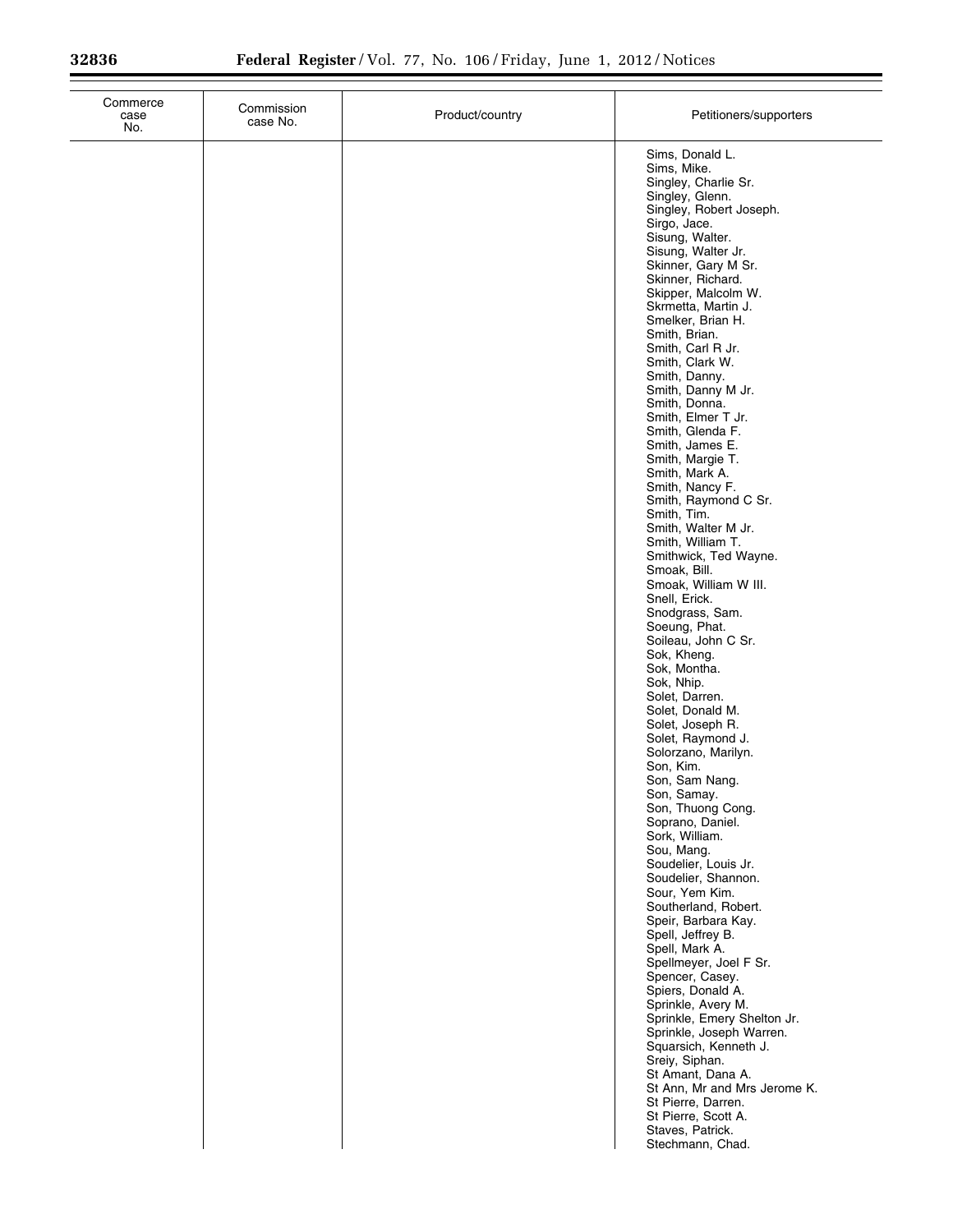| Commerce<br>case<br>No. | Commission<br>case No. | Product/country | Petitioners/supporters                                                                                                                                                                                                                                                                                                                                                                                                                                                                                                                                                                                                                                                                                                                                                                                                                                                                                                                                                                                                                                                                                           |
|-------------------------|------------------------|-----------------|------------------------------------------------------------------------------------------------------------------------------------------------------------------------------------------------------------------------------------------------------------------------------------------------------------------------------------------------------------------------------------------------------------------------------------------------------------------------------------------------------------------------------------------------------------------------------------------------------------------------------------------------------------------------------------------------------------------------------------------------------------------------------------------------------------------------------------------------------------------------------------------------------------------------------------------------------------------------------------------------------------------------------------------------------------------------------------------------------------------|
|                         |                        |                 | Stechmann, Karl J.<br>Stechmann, Todd.<br>Steele, Arnold D Jr.<br>Steele, Henry H III.<br>Steen, Carl L.<br>Steen, James D.<br>Steen, Kathy G.<br>Stein, Norris J Jr.<br>Stelly, Adlar.<br>Stelly, Carl A.<br>Stelly, Chad P.<br>Stelly, Delores.<br>Stelly, Sandrus J Sr.<br>Stelly, Sandrus Jr.<br>Stelly, Toby J.<br>Stelly, Veronica G.<br>Stelly, Warren.<br>Stephenson, Louis.<br>Stevens, Alvin.<br>Stevens, Curtis D.<br>Stevens, Donald.<br>Stevens, Glenda.<br>Stewart, Chester Jr.<br>Stewart, Derald.<br>Stewart, Derek.<br>Stewart, Fred.<br>Stewart, Jason F.<br>Stewart, Ronald G.<br>Stewart, William C.<br>Stiffler, Thanh.<br>Stipelcovich, Lawrence L.<br>Stipelcovich, Todd J.<br>Stockfett, Brenda.<br>Stokes, Todd.<br>Stone-Rinkus, Pamela.<br>Strader, Steven R.<br>Strickland, Kenneth.<br>Strickland, Rita G.<br>Stuart, James Vernon.<br>Stutes, Rex E.<br>Sulak, Billy W.<br>Sun, Hong Sreng.<br>Surmik, Donald D.<br>Swindell, Keith M.<br>Sylve, Dennis A.<br>Sylve, James L.<br>Sylve, Nathan.<br>Sylve, Scott.<br>Sylvesr, Paul A.<br>Ta, Ba Van.<br>Ta, Chris.<br>Tabb, Calvin. |
|                         |                        |                 | Taliancich, Andrew.<br>Taliancich, Ivan.<br>Taliancich, Joseph M.<br>Taliancich, Srecka.<br>Tan, Ho Dung.<br>Tan, Hung.<br>Tan, Lan T.<br>Tan, Ngo The.<br>Tang, Thanh.<br>Tanner, Robert Charles.<br>Taravella, Raymond.<br>Tassin, Alton J.<br>Tassin, Keith P.<br>Tate, Archie P.<br>Tate, Terrell.<br>Tauzier, Kevin M.<br>Taylor, Doyle L.<br>Taylor, Herman R.<br>Taylor, Herman R Jr.<br>Taylor, J P Jr.                                                                                                                                                                                                                                                                                                                                                                                                                                                                                                                                                                                                                                                                                                  |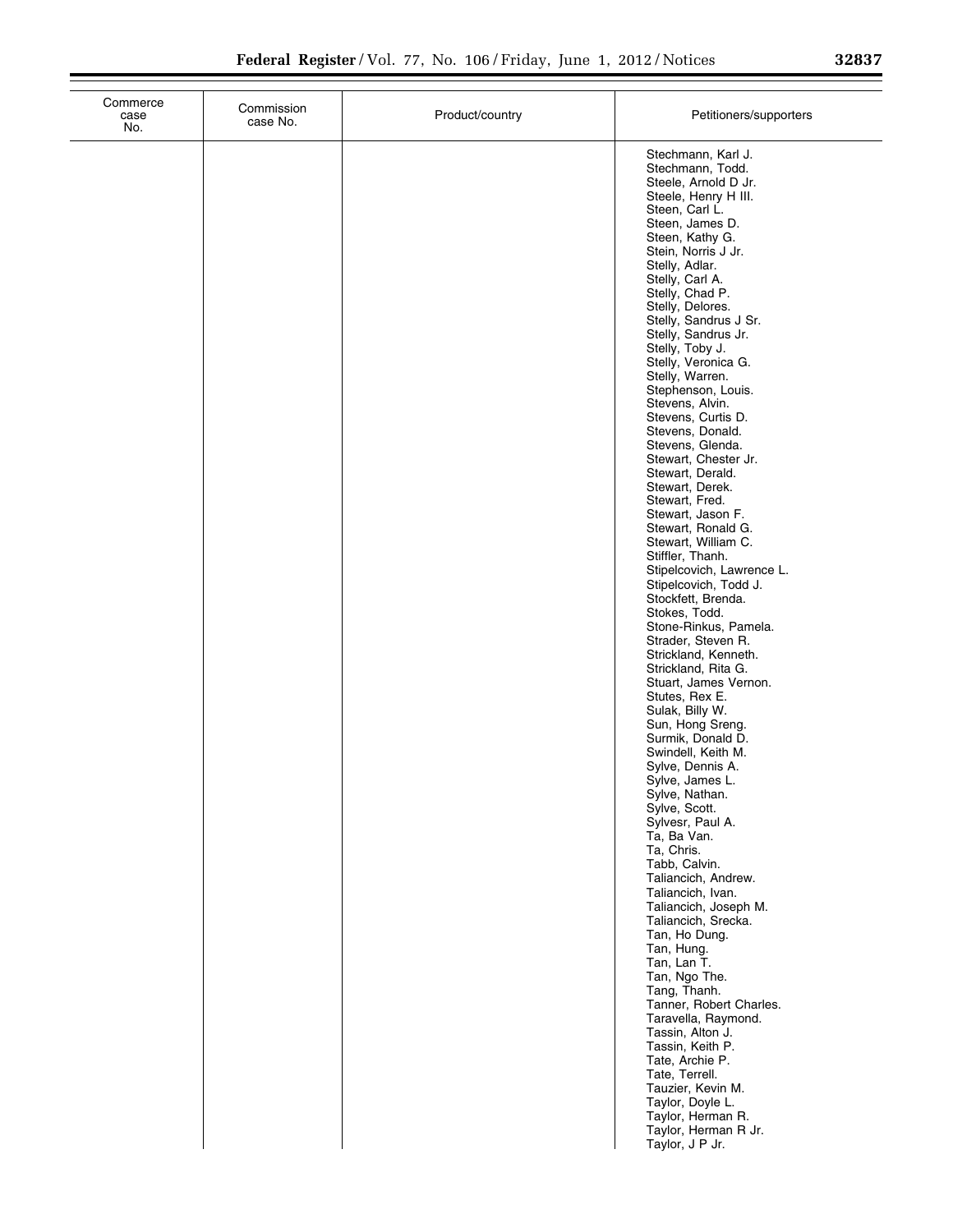| Commerce<br>case<br>No. | Commission<br>case No. | Product/country | Petitioners/supporters                                                                                                                                                                                                                                                                                                                                                                                                                                                                                                                                                                                                                                                                                                                                                                                                                                                                                                                                                                                                                                                                                                                                                                                                                                                                                                                                                                                                                       |
|-------------------------|------------------------|-----------------|----------------------------------------------------------------------------------------------------------------------------------------------------------------------------------------------------------------------------------------------------------------------------------------------------------------------------------------------------------------------------------------------------------------------------------------------------------------------------------------------------------------------------------------------------------------------------------------------------------------------------------------------------------------------------------------------------------------------------------------------------------------------------------------------------------------------------------------------------------------------------------------------------------------------------------------------------------------------------------------------------------------------------------------------------------------------------------------------------------------------------------------------------------------------------------------------------------------------------------------------------------------------------------------------------------------------------------------------------------------------------------------------------------------------------------------------|
|                         |                        |                 | Taylor, John C.<br>Taylor, Leander J Sr.<br>Taylor, Leo Jr.<br>Taylor, Lewis.<br>Taylor, Nathan L.<br>Taylor, Robert L.<br>Taylor, Robert M.<br>Teap, Phal.<br>Tek, Heng.<br>Templat, Paul.<br>Terluin, John L III.<br>Terrebonne, Adrein Scott.<br>Terrebonne, Alphonse J.<br>Terrebonne, Alton S Jr.<br>Terrebonne, Alton S Sr.<br>Terrebonne, Carol.<br>Terrebonne, Carroll.<br>Terrebonne, Chad.<br>Terrebonne, Chad Sr.<br>Terrebonne, Daniel J.<br>Terrebonne, Donavon J.<br>Terrebonne, Gary J Sr.<br>Terrebonne, Jimmy Jr.<br>Terrebonne, Jimmy Sr.<br>Terrebonne, Kline A.<br>Terrebonne, Lanny.<br>Terrebonne, Larry F Jr.<br>Terrebonne, Scott.<br>Terrebonne, Steven.<br>Terrebonne, Steven.<br>Terrebonne, Toby J.<br>Terrel, Chad J Sr.<br>Terrell, C Todd.<br>Terrio, Brandon James.<br>Terrio, Harvey J Jr.<br>Terry, Eloise P.<br>Tesvich, Kuzma D.<br>Thac, Dang Van.<br>Thach, Phuong.<br>Thai, Huynh Tan.<br>Thai, Paul.<br>Thai, Thomas.<br>Thanh, Thien.<br>Tharpe, Jack.<br>Theriot, Anthony.<br>Theriot, Carroll A Jr.<br>Theriot, Clay J Jr.<br>Theriot, Craig A.<br>Theriot, Dean P.<br>Theriot, Donnie.<br>Theriot, Jeffery C.<br>Theriot, Larry J.<br>Theriot, Lynn.<br>Theriot, Mark A.<br>Theriot, Roland P Jr.<br>Theriot, Wanda J.<br>Thibodaux, Jared.<br>Thibodeaux, Bart James.<br>Thibodeaux, Brian A.<br>Thibodeaux, Brian M.<br>Thibodeaux, Calvin A Jr.<br>Thibodeaux, Fay F.<br>Thibodeaux, Glenn P. |
|                         |                        |                 | Thibodeaux, Jeffrey.<br>Thibodeaux, Jonathan.<br>Thibodeaux, Josephine.<br>Thibodeaux, Keith.<br>Thibodeaux, Tony J.<br>Thibodeaux, Warren J.<br>Thidobaux, James V Sr.<br>Thiet, Tran.<br>Thomas, Alvin.                                                                                                                                                                                                                                                                                                                                                                                                                                                                                                                                                                                                                                                                                                                                                                                                                                                                                                                                                                                                                                                                                                                                                                                                                                    |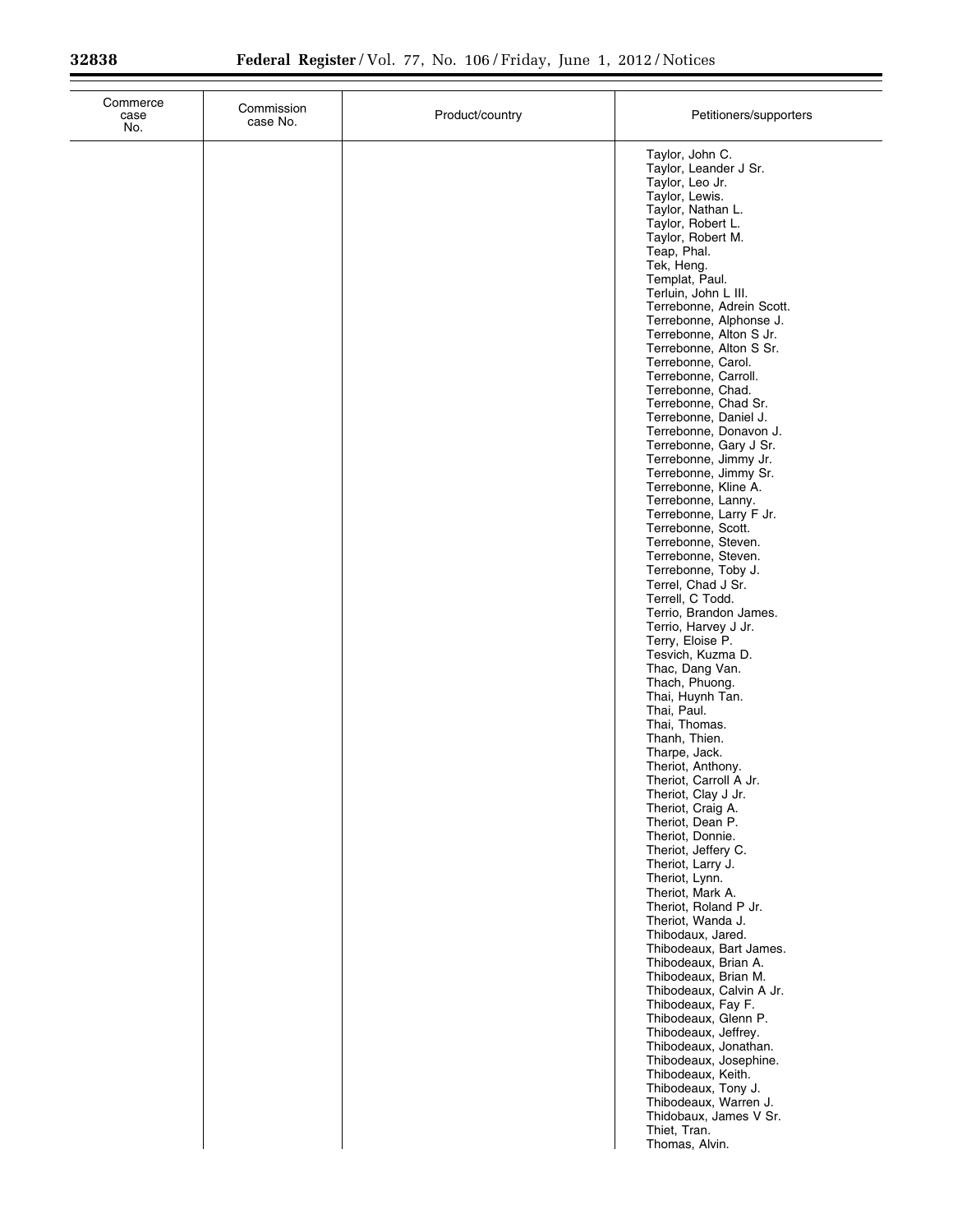| 32839 |  |  |
|-------|--|--|
|       |  |  |

| Commerce<br>case<br>No. | Commission<br>case No. | Product/country | Petitioners/supporters                                                                                                                          |
|-------------------------|------------------------|-----------------|-------------------------------------------------------------------------------------------------------------------------------------------------|
|                         |                        |                 | Thomas, Brent.<br>Thomas, Dally S.<br>Thomas, Janie G.<br>Thomas, John Richard.<br>Thomas, Kenneth Ward.                                        |
|                         |                        |                 | Thomas, Monica P.<br>Thomas, Ralph L Jr.<br>Thomas, Ralph Lee Jr.<br>Thomas, Randall.<br>Thomas, Robert W.                                      |
|                         |                        |                 | Thomas, Willard N Jr.<br>Thomassie, Gerard.<br>Thomassie, Nathan A.<br>Thomassie, Philip A.<br>Thomassie, Ronald J.<br>Thomassie, Tracy Joseph. |
|                         |                        |                 | Thompson, Bobbie.<br>Thompson, David W.<br>Thompson, Edwin A.<br>Thompson, George.<br>Thompson, James D Jr.                                     |
|                         |                        |                 | Thompson, James Jr.<br>Thompson, John E.<br>Thompson, John R.<br>Thompson, Randall.<br>Thompson, Sammy.                                         |
|                         |                        |                 | Thompson, Shawn.<br>Thong, R.<br>Thonn, John J Jr.<br>Thonn, Victor J.<br>Thorpe, Robert Lee Jr.                                                |
|                         |                        |                 | Thurman, Charles E.<br>Tiet, Thanh Duc.<br>Tilghman, Gene E.<br>Tillett, Billy Carl.<br>Tillman, Lewis A Jr.                                    |
|                         |                        |                 | Tillman, Timothy P and Yvonne M.<br>Tillotson, Pat.<br>Tinney, Mark A.<br>Tisdale, Georgia W.<br>Tiser, Oscar.                                  |
|                         |                        |                 | Tiser, Thomas C Jr.<br>Tiser, Thomas C Sr.<br>To, Cang Van.<br>To, Du Van.<br>Todd, Fred Noel.                                                  |
|                         |                        |                 | Todd, Patricia J.<br>Todd, Rebecca G.<br>Todd, Robert C and Patricia J.<br>Todd, Vonnie Frank Jr.<br>Tompkins, Gerald Paul II.                  |
|                         |                        |                 | Toney, George Jr.<br>Tong, Hai V.<br>Tony, Linh C.<br>Toomer, Christina Abbott.<br>Toomer, Christy.                                             |
|                         |                        |                 | Toomer, Frank G Jr.<br>Toomer, Jeffrey E.<br>Toomer, Kenneth.<br>Toomer, Lamar K.<br>Toomer, Larry Curtis and Tina.                             |
|                         |                        |                 | Toomer, William Kemp.<br>Torrible, David P.<br>Torrible, Jason.<br>Touchard, Anthony H.<br>Touchard, John B Jr.                                 |
|                         |                        |                 | Touchard, Paul V Jr.<br>Touchet, Eldridge III.<br>Touchet, Eldridge Jr.<br>Toups, Anthony G.                                                    |
|                         |                        |                 | Toups, Bryan.<br>Toups, Jeff.                                                                                                                   |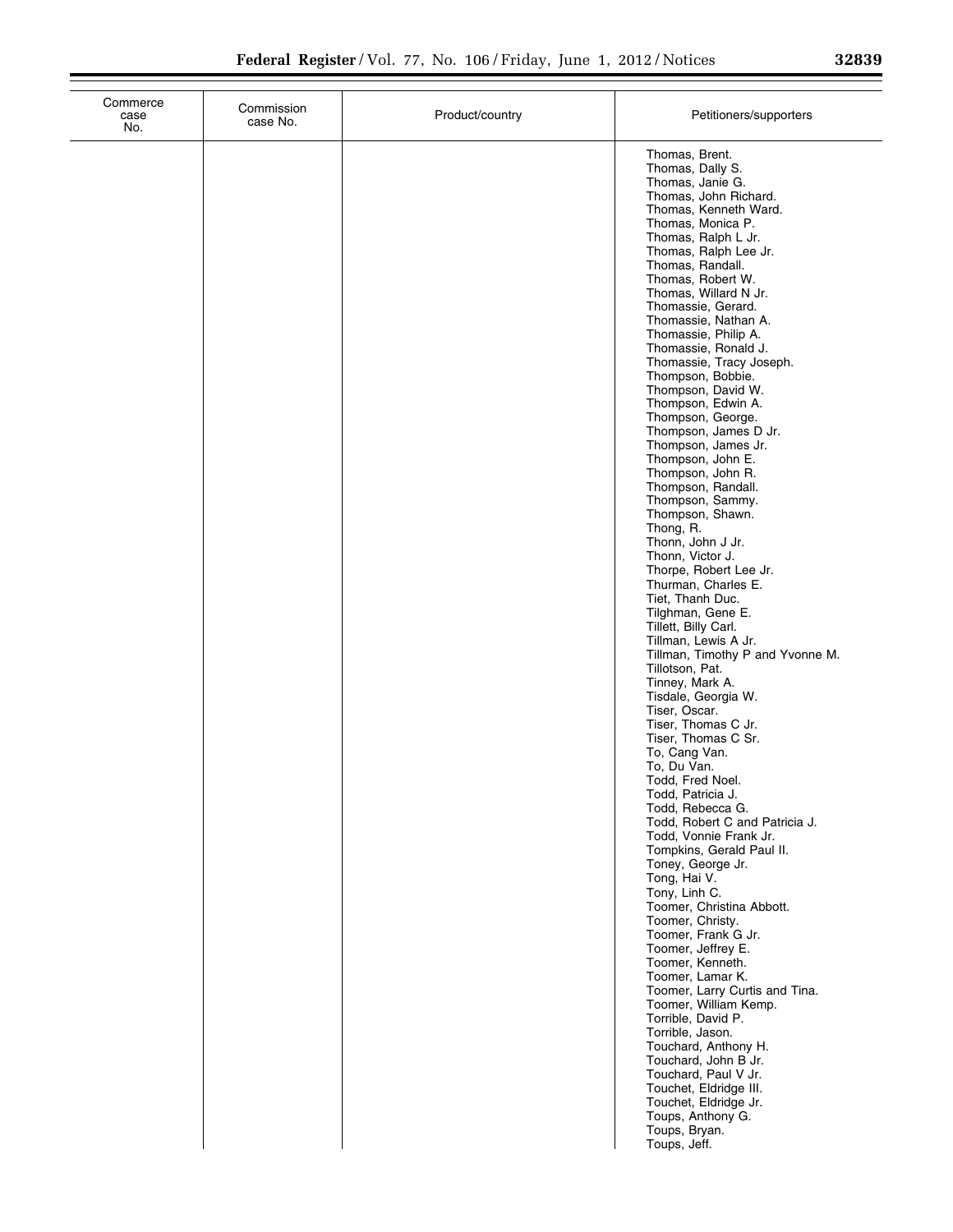| Commerce<br>case<br>No. | Commission<br>case No. | Product/country | Petitioners/supporters                                                                                                                                                                                                                                         |
|-------------------------|------------------------|-----------------|----------------------------------------------------------------------------------------------------------------------------------------------------------------------------------------------------------------------------------------------------------------|
|                         |                        |                 | Toups, Jimmie J.<br>Toups, Kim.<br>Toups, Manuel.<br>Toups, Ted.<br>Toups, Tommy.<br>Toureau, James.<br>Tower, H Melvin.<br>Townsend, Harmon Lynn.<br>Townsend, Marion Brooks.<br>Tra, Hop T.<br>Trabeau, James D.<br>Trahan, Allen A Jr.<br>Trahan, Alvin Jr. |
|                         |                        |                 | Trahan, Druby.<br>Trahan, Dudley.<br>Trahan, Elie J.<br>Trahan, Eric J.<br>Trahan, James.<br>Trahan, Karen C.<br>Trahan, Lynn P Sr.<br>Trahan, Ricky.<br>Trahan, Ronald J.<br>Trahan, Tracey L.<br>Trahan, Wayne Paul.<br>Tran, Allen Hai.                     |
|                         |                        |                 | Tran, Andana.<br>Tran, Anh.<br>Tran, Anh.<br>Tran, Anh N.<br>Tran, Bay V.<br>Tran, Bay Van.<br>Tran, Binh.<br>Tran, Binh Van.<br>Tran, Ca Van.<br>Tran, Cam Van.<br>Tran, Chau V.                                                                              |
|                         |                        |                 | Tran, Chau Van.<br>Tran, Chau Van.<br>Tran, Chi T.<br>Tran, Christina Phuong.<br>Tran, Chu V.<br>Tran, Cuong.<br>Tran, Cuong.<br>Tran, Danny Duc.<br>Tran, Den.<br>Tran, Dien.<br>Tran, Dinh M.                                                                |
|                         |                        |                 | Tran, Dinh Q.<br>Tran, Doan.<br>Tran, Dung Van.<br>Tran, Duoc.<br>Tran, Duoc.<br>Tran, Duong.<br>Tran, Eric.<br>Tran, Francis.<br>Tran, Francis.<br>Tran, Giang.<br>Tran, Giao.                                                                                |
|                         |                        |                 | Tran, Ha Mike.<br>Tran, Hai.<br>Tran, Hien H.<br>Tran, Hiep Phuoc.<br>Tran, Hieu.<br>Tran, Hoa.<br>Tran, Hoa.<br>Tran, Hue T.<br>Tran, Huey.<br>Tran, Hung.<br>Tran, Hung.<br>Tran, Hung.<br>Tran, Hung P.                                                     |
|                         |                        |                 | Tran, Hung Van.                                                                                                                                                                                                                                                |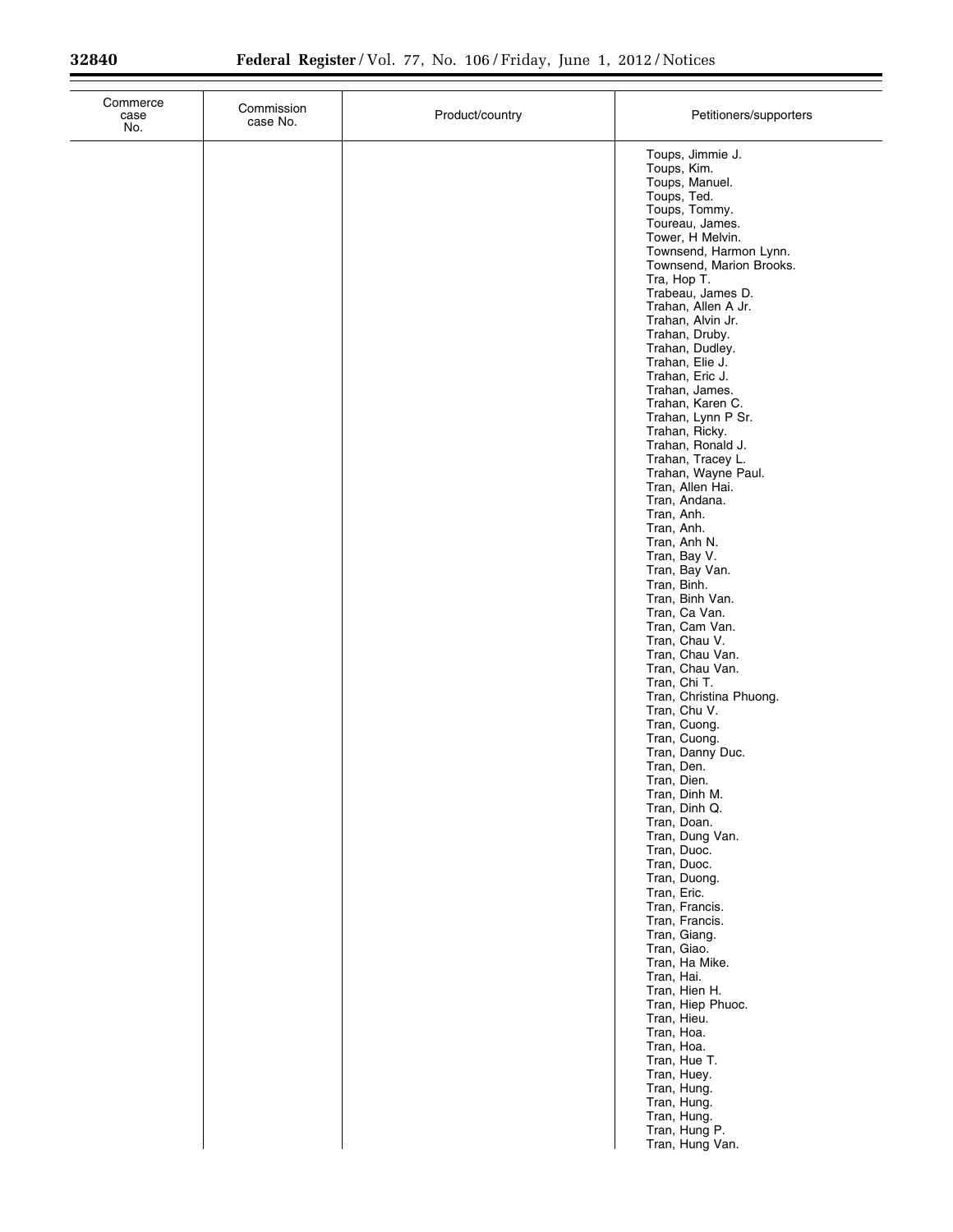| Commerce<br>case<br>No. | Commission<br>case No. | Product/country | Petitioners/supporters                  |
|-------------------------|------------------------|-----------------|-----------------------------------------|
|                         |                        |                 | Tran, Hung Van.                         |
|                         |                        |                 | Tran, Hung Viet.                        |
|                         |                        |                 | Tran, James N.<br>Tran, John.           |
|                         |                        |                 | Tran, Johnny Dinh.                      |
|                         |                        |                 | Tran, Joseph.<br>Tran, Joseph T.        |
|                         |                        |                 | Tran, Khan Van.                         |
|                         |                        |                 | Tran, Khanh.                            |
|                         |                        |                 | Tran, Kim.<br>Tran, Kim Chi Thi.        |
|                         |                        |                 | Tran, Lan Tina.                         |
|                         |                        |                 | Tran, Le and Phat Le.<br>Tran, Leo Van. |
|                         |                        |                 | Tran, Loan.                             |
|                         |                        |                 | Tran, Long.<br>Tran, Long Van.          |
|                         |                        |                 | Tran, Luu Van.                          |
|                         |                        |                 | Tran, Ly.                               |
|                         |                        |                 | Tran, Ly Van.<br>Tran, Mai Thi.         |
|                         |                        |                 | Tran, Mary.                             |
|                         |                        |                 | Tran, Miel Van.<br>Tran, Mien.          |
|                         |                        |                 | Tran, Mike.                             |
|                         |                        |                 | Tran, Mike Dai.                         |
|                         |                        |                 | Tran, Minh Huu.<br>Tran, Muoi.          |
|                         |                        |                 | Tran, My T.                             |
|                         |                        |                 | Tran, Nam Van.<br>Tran, Nang Van.       |
|                         |                        |                 | Tran, Nghia and T Le Banh.              |
|                         |                        |                 | Tran, Ngoc.                             |
|                         |                        |                 | Tran, Nhanh Van.<br>Tran, Nhieu T.      |
|                         |                        |                 | Tran, Nhieu Van.                        |
|                         |                        |                 | Tran, Nho.<br>Tran, Peter.              |
|                         |                        |                 | Tran, Phu Van.                          |
|                         |                        |                 | Tran, Phuc D.                           |
|                         |                        |                 | Tran, Phuc V.<br>Tran, Phung.           |
|                         |                        |                 | Tran, Quan Van.                         |
|                         |                        |                 | Tran, Quang Quang.<br>Tran, Quang T.    |
|                         |                        |                 | Tran, Quang Van.                        |
|                         |                        |                 | Tran, Qui V.                            |
|                         |                        |                 | Tran, Quy Van.<br>Tran, Ran Van.        |
|                         |                        |                 | Tran, Sarah T.                          |
|                         |                        |                 | Tran, Sau.<br>Tran, Scotty.             |
|                         |                        |                 | Tran, Son.                              |
|                         |                        |                 | Tran, Son Van.                          |
|                         |                        |                 | Tran, Steven Tuan.<br>Tran, Tam.        |
|                         |                        |                 | Tran, Te Van.                           |
|                         |                        |                 | Tran, Than.<br>Tran, Thang Van.         |
|                         |                        |                 | Tran, Thanh.                            |
|                         |                        |                 | Tran, Thanh.                            |
|                         |                        |                 | Tran, Thanh Van.<br>Tran, Theresa.      |
|                         |                        |                 | Tran, Thi.                              |
|                         |                        |                 | Tran, Thich Van.<br>Tran, Thien.        |
|                         |                        |                 | Tran, Thien Van.                        |
|                         |                        |                 | Tran, Thiet.                            |
|                         |                        |                 | Tran, Tommy.<br>Tran, Tony.             |
|                         |                        |                 | Tran, Tri.                              |
|                         |                        |                 | Tran, Trinh.                            |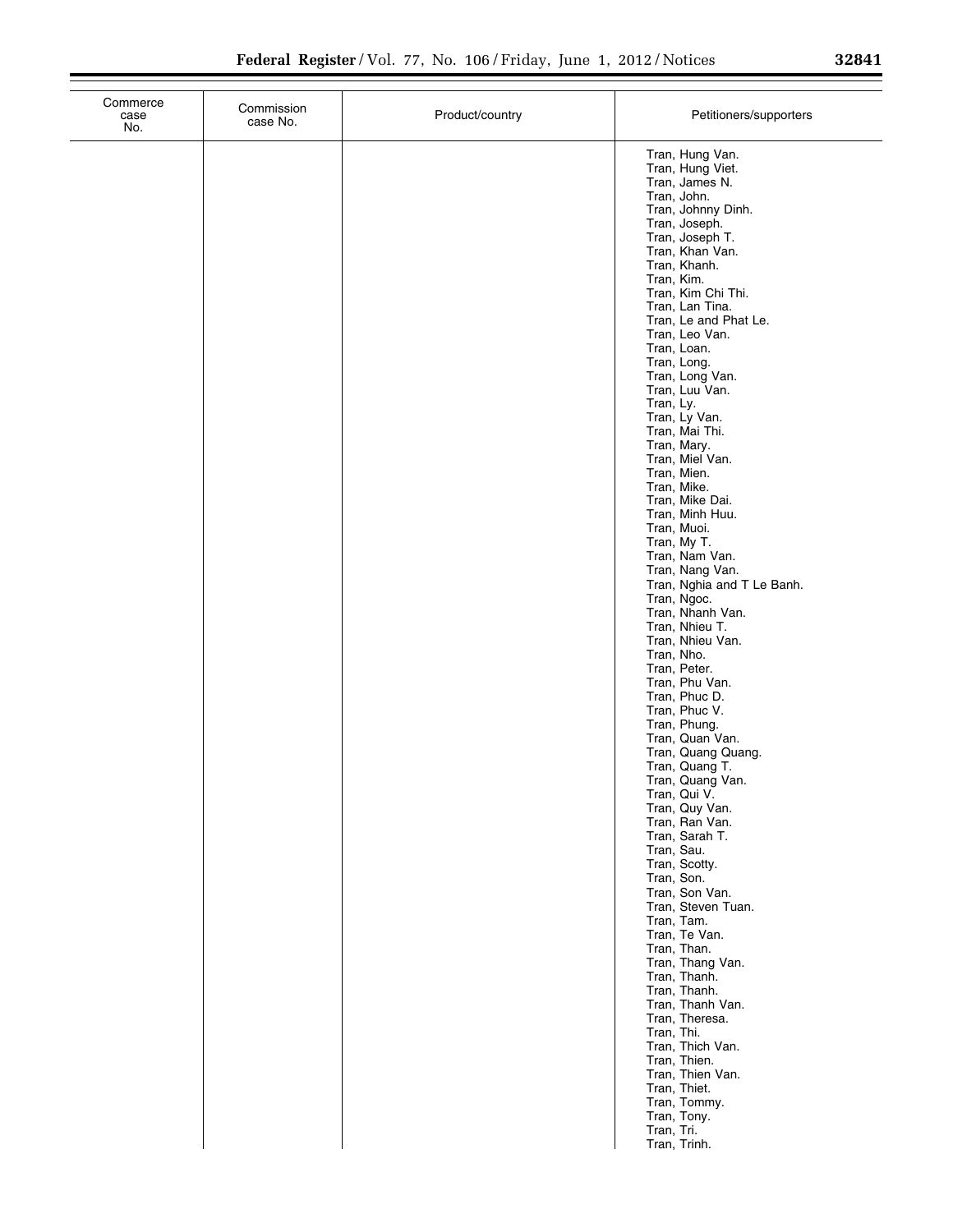| Commerce<br>case<br>No. | Commission<br>case No. | Product/country | Petitioners/supporters                                                                                                                                                                                                                                                                                                                                                                                                                                                                                                                                                                                                                                                                                                                                                                                                                                                                                                                                                                                                                                                                                                                                                                                                                                                                                                        |
|-------------------------|------------------------|-----------------|-------------------------------------------------------------------------------------------------------------------------------------------------------------------------------------------------------------------------------------------------------------------------------------------------------------------------------------------------------------------------------------------------------------------------------------------------------------------------------------------------------------------------------------------------------------------------------------------------------------------------------------------------------------------------------------------------------------------------------------------------------------------------------------------------------------------------------------------------------------------------------------------------------------------------------------------------------------------------------------------------------------------------------------------------------------------------------------------------------------------------------------------------------------------------------------------------------------------------------------------------------------------------------------------------------------------------------|
|                         |                        |                 | Tran, Trung.<br>Tran, Trung Van.<br>Tran, Tu.<br>Tran, Tuan.<br>Tran, Tuan.<br>Tran, Tuan Minh.<br>Tran, Tuong Van.<br>Tran, Tuyet Thi.<br>Tran, Van T.<br>Tran, Victor.<br>Tran, Vinh.<br>Tran, Vinh Q.<br>Tran, Vinh Q.<br>Tran, Vui Kim.<br>Trang, Tan.<br>Trapp, Tommy.<br>Treadaway, Michael.<br>Tregle, Curtis.<br>Treloar, William Paul.<br>Treuil, Gary J.<br>Trevino, Manuel.<br>Treybig, E H "Buddy" Jr.<br>Triche, Donald G.<br>Trieu, Hiep and Jackie.<br>Trieu, Hung Hoa.<br>Trieu, Jasmine and Ly.<br>Trieu, Lorie and Tam.<br>Trieu, Tam.<br>Trinh, Christopher B.<br>Trinh, Philip P.<br>Trosclair, Clark K.<br>Trosclair, Clark P.<br>Trosclair, Eugene P.<br>Trosclair, James J.<br>Trosclair, Jerome.<br>Trosclair, Joseph.<br>Trosclair, Lori.<br>Trosclair, Louis V.<br>Trosclair, Patricia.<br>Trosclair, Randy.<br>Trosclair, Ricky.<br>Trosclair, Wallace Sr.<br>Truong, Andre.<br>Truong, Andre V.<br>Truong, Be Van.<br>Truong, Benjamin.<br>Truong, Dac.<br>Truong, Huan.<br>Truong, Kim.<br>Truong, Nhut Van.<br>Truong, Steve.<br>Truong, Tham T.<br>Truong, Thanh Minh.<br>Truong, Them Van.<br>Truong, Thom.<br>Truong, Timmy.<br>Trutt, George W Sr.<br>Trutt, Wanda.<br>Turlich, Mervin A.<br>Turner, Calvin L.<br>Tyre, John.<br>Upton, Terry R.<br>Valentino, J G Jr.<br>Valentino, James. |
|                         |                        |                 | Vallot, Christopher A.<br>Vallot, Nancy H.<br>Valure, Hugh P.<br>Van Alsburg, Charles.<br>Van Gordstnoven, Jean J.<br>Van Nguyen, Irving.<br>Van, Than.<br>Van, Vui.                                                                                                                                                                                                                                                                                                                                                                                                                                                                                                                                                                                                                                                                                                                                                                                                                                                                                                                                                                                                                                                                                                                                                          |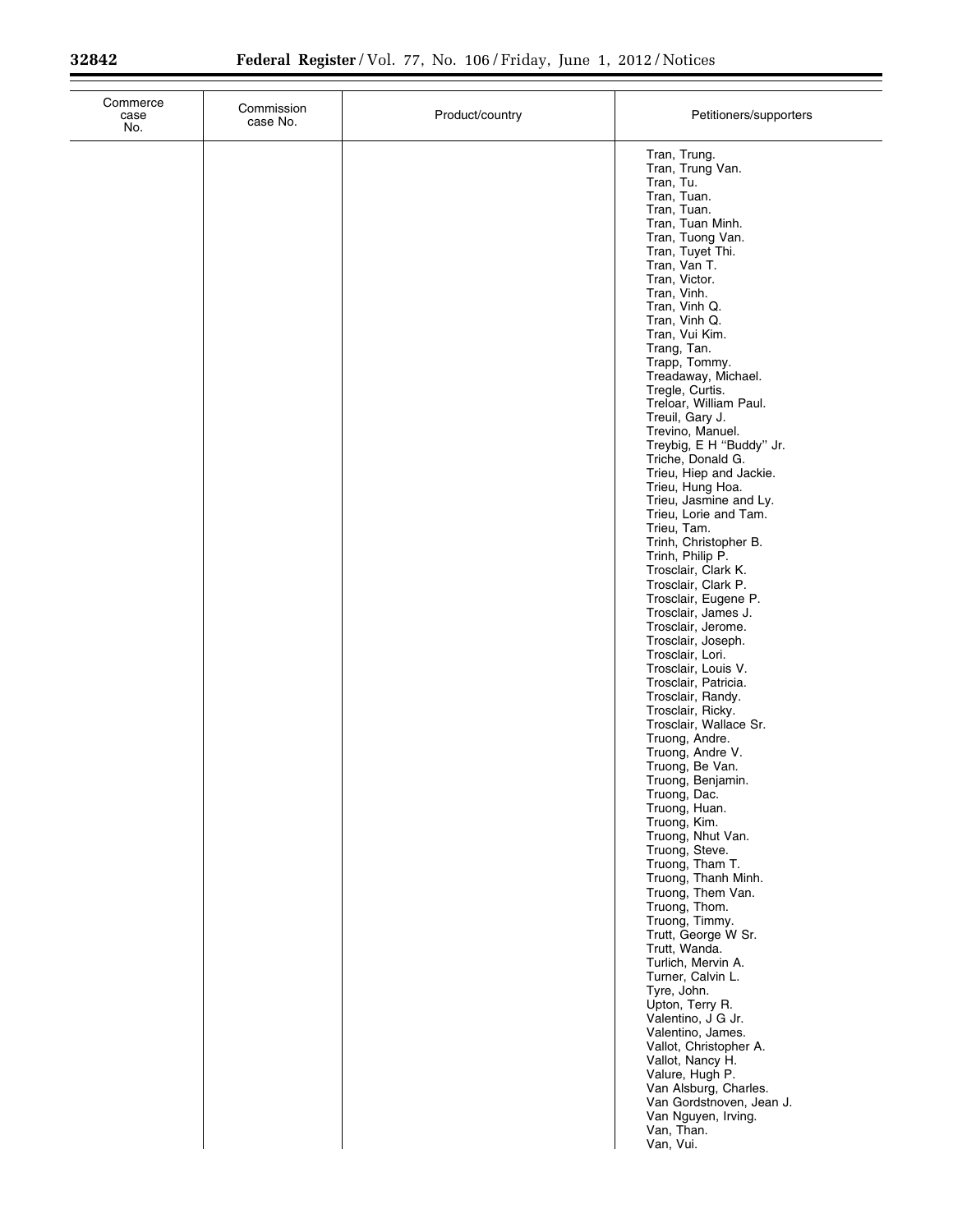|  | 32843 |  |
|--|-------|--|
|  |       |  |

| Commerce<br>case<br>No. | Commission<br>case No. | Product/country | Petitioners/supporters                                                                                             |
|-------------------------|------------------------|-----------------|--------------------------------------------------------------------------------------------------------------------|
|                         |                        |                 | Vanacor, Kathy D.<br>Vanacor, Malcolm J Sr.<br>Vanicor, Bobbie.<br>VanMeter, Matthew T.<br>VanMeter, William Earl. |
|                         |                        |                 | Varney, Randy L.<br>Vath, Raymond S.<br>Veasel, William E III.<br>Vegas, Brien J.                                  |
|                         |                        |                 | Vegas, Percy J.<br>Vegas, Terry J.<br>Vegas, Terry J Jr.<br>Vegas, Terry Jr.                                       |
|                         |                        |                 | Vela, Peter.<br>Verdin, Aaron.<br>Verdin, Av.<br>Verdin, Bradley J.<br>Verdin, Brent A.                            |
|                         |                        |                 | Verdin, Charles A.<br>Verdin, Charles E.<br>Verdin, Coy P.<br>Verdin, Curtis A Jr.                                 |
|                         |                        |                 | Verdin, Delphine.<br>Verdin, Diana A.<br>Verdin, Ebro W.<br>Verdin, Eric P.<br>Verdin, Ernest Joseph Sr.           |
|                         |                        |                 | Verdin, Jeff C.<br>Verdin, Jeffrey A.<br>Verdin, Jessie J.<br>Verdin, John P.                                      |
|                         |                        |                 | Verdin, Joseph.<br>Verdin, Joseph A Jr.<br>Verdin, Joseph Cleveland.<br>Verdin, Joseph D Jr.                       |
|                         |                        |                 | Verdin, Joseph S.<br>Verdin, Joseph W Jr.<br>Verdin, Justilien G.<br>Verdin, Matthew W Sr.                         |
|                         |                        |                 | Verdin, Michel A.<br>Verdin, Paul E.<br>Verdin, Perry Anthony.<br>Verdin, Rodney.<br>Verdin, Rodney P.             |
|                         |                        |                 | Verdin, Rodney P.<br>Verdin, Skylar.<br>Verdin, Timmy J.<br>Verdin, Toby.                                          |
|                         |                        |                 | Verdin, Tommy P.<br>Verdin, Tony J.<br>Verdin, Troy.<br>Verdin, Vincent.                                           |
|                         |                        |                 | Verdin, Viness Jr.<br>Verdin, Wallace P.<br>Verdin, Webb A Sr.<br>Verdin, Wesley D Sr.                             |
|                         |                        |                 | Verdine, Jimmy R.<br>Vermeulen, Joseph Thomas.<br>Verret, Darren L.<br>Verret, Donald J.<br>Verret, Ernest J Sr.   |
|                         |                        |                 | Verret, James A.<br>Verret, Jean E.<br>Verret, Jimmy J Sr.<br>Verret, Johnny R.                                    |
|                         |                        |                 | Verret, Joseph L.<br>Verret, Paul L.<br>Verret, Preston.<br>Verret, Quincy.                                        |
|                         |                        |                 | Verret, Ronald Paul Sr.<br>Versaggi, Joseph A.<br>Versaggi, Salvatore J.                                           |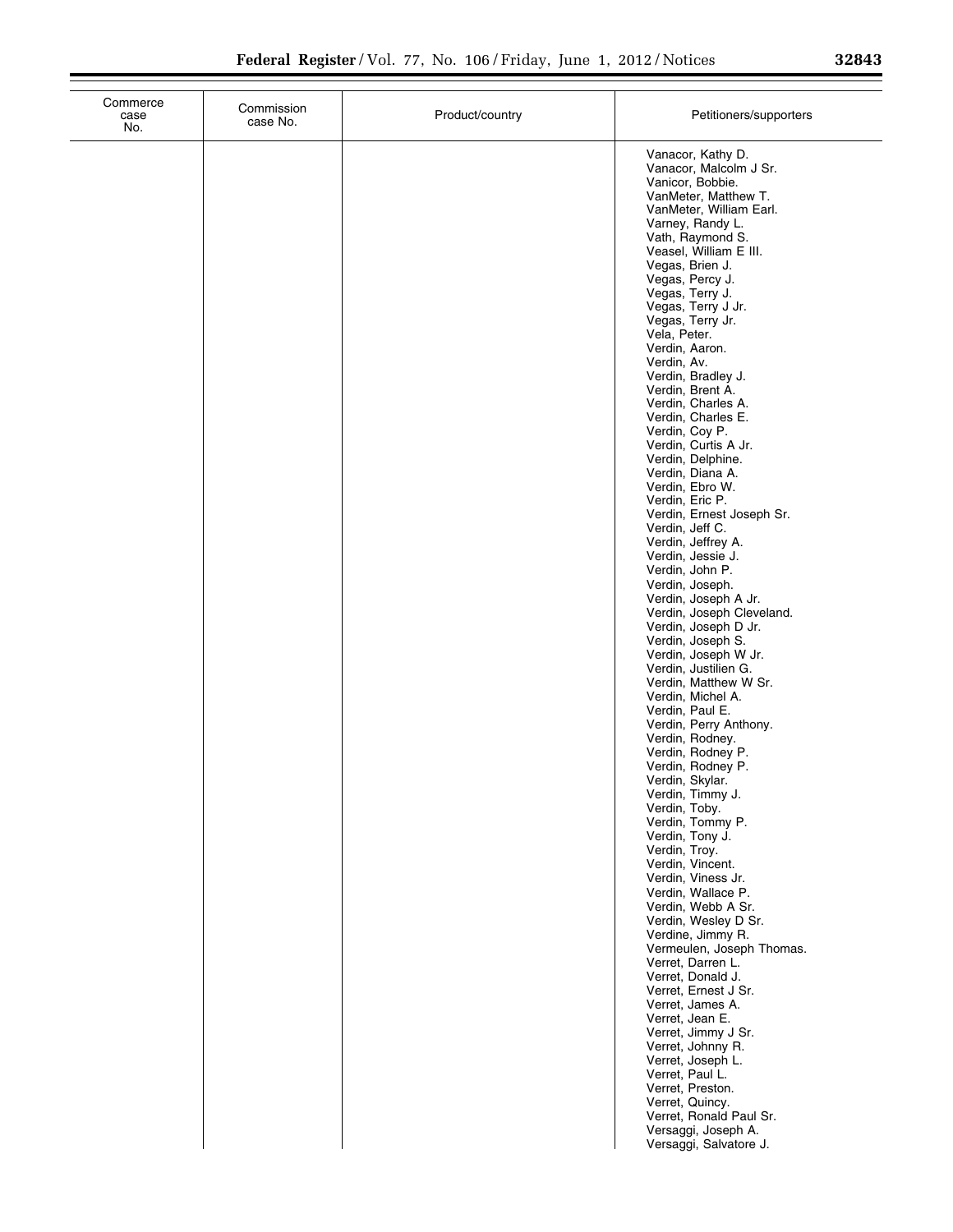$\equiv$ 

| Commerce<br>case<br>No. | Commission<br>case No. | Product/country | Petitioners/supporters                                                                                                                                                                                                                                                                                                                                                                                                                                                                                                                                                                                                                                                                                                                                                                                                                                                                                                                                                                                                                                                                         |
|-------------------------|------------------------|-----------------|------------------------------------------------------------------------------------------------------------------------------------------------------------------------------------------------------------------------------------------------------------------------------------------------------------------------------------------------------------------------------------------------------------------------------------------------------------------------------------------------------------------------------------------------------------------------------------------------------------------------------------------------------------------------------------------------------------------------------------------------------------------------------------------------------------------------------------------------------------------------------------------------------------------------------------------------------------------------------------------------------------------------------------------------------------------------------------------------|
|                         |                        |                 | Vicknair, Brent J Sr.<br>Vicknair, Duane P.<br>Vicknair, Henry Dale.<br>Vicknair, Ricky A.<br>Vidrine, Bill and Kathi.<br>Vidrine, Corey.<br>Vidrine, Richard.<br>Vila, William F.<br>Villers, Joseph A.<br>Vincent, Gage Tyler.<br>Vincent, Gene.<br>Vincent, Gene B.<br>Vincent, Robert N.<br>Vise, Charles E III.<br>Vizier, Barry A.<br>Vizier, Christopher.<br>Vizier, Clovis J III.<br>Vizier, Douglas M.<br>Vizier, Tommie Jr.<br>Vo, Anh M.<br>Vo, Chin Van.<br>Vo, Dam.<br>Vo, Dan M.<br>Vo, Dany.<br>Vo, Day V.<br>Vo, Duong V.<br>Vo, Dustin.<br>Vo, Hai Van.<br>Vo, Hanh Xuan.<br>Vo, Hien Van.<br>Vo, Hoang The.<br>Vo, Hong.<br>Vo, Hung Thanh.<br>Vo, Huy K.<br>Vo, Johnny.<br>Vo, Kent.<br>Vo, Lien Van.<br>Vo, Man.<br>Vo, Mark Van.<br>Vo, Minh Hung.<br>Vo, Minh Ngoc.<br>Vo, Minh Ray.<br>Vo, Mong V.<br>Vo, My Dung Thi.<br>Vo, My Lynn.<br>Vo, Nga.<br>Vo, Nhon Tai.<br>Vo, Nhu Thanh.<br>Vo, Quang Minh.<br>Vo, Sang M.<br>Vo, Sanh M.<br>Vo, Song V.<br>Vo, Tan Thanh.<br>Vo, Tan Thanh.<br>Vo, Thanh Van.<br>Vo, Thao.<br>Vo, Thuan Van.<br>Vo, Tien Van.<br>Vo, Tom. |
|                         |                        |                 | Vo, Tong Ba.<br>Vo, Trao Van.<br>Vo, Truong.<br>Vo, Van Van.<br>Vo, Vi Viet.<br>Vodopija, Benjamin S.<br>Vogt, James L.<br>Voisin, Eddie James.<br>Voisin, Joyce.<br>Voison, Jamie.<br>Von Harten, Harold L.<br>Vona, Michael A.<br>Vongrith, Richard.                                                                                                                                                                                                                                                                                                                                                                                                                                                                                                                                                                                                                                                                                                                                                                                                                                         |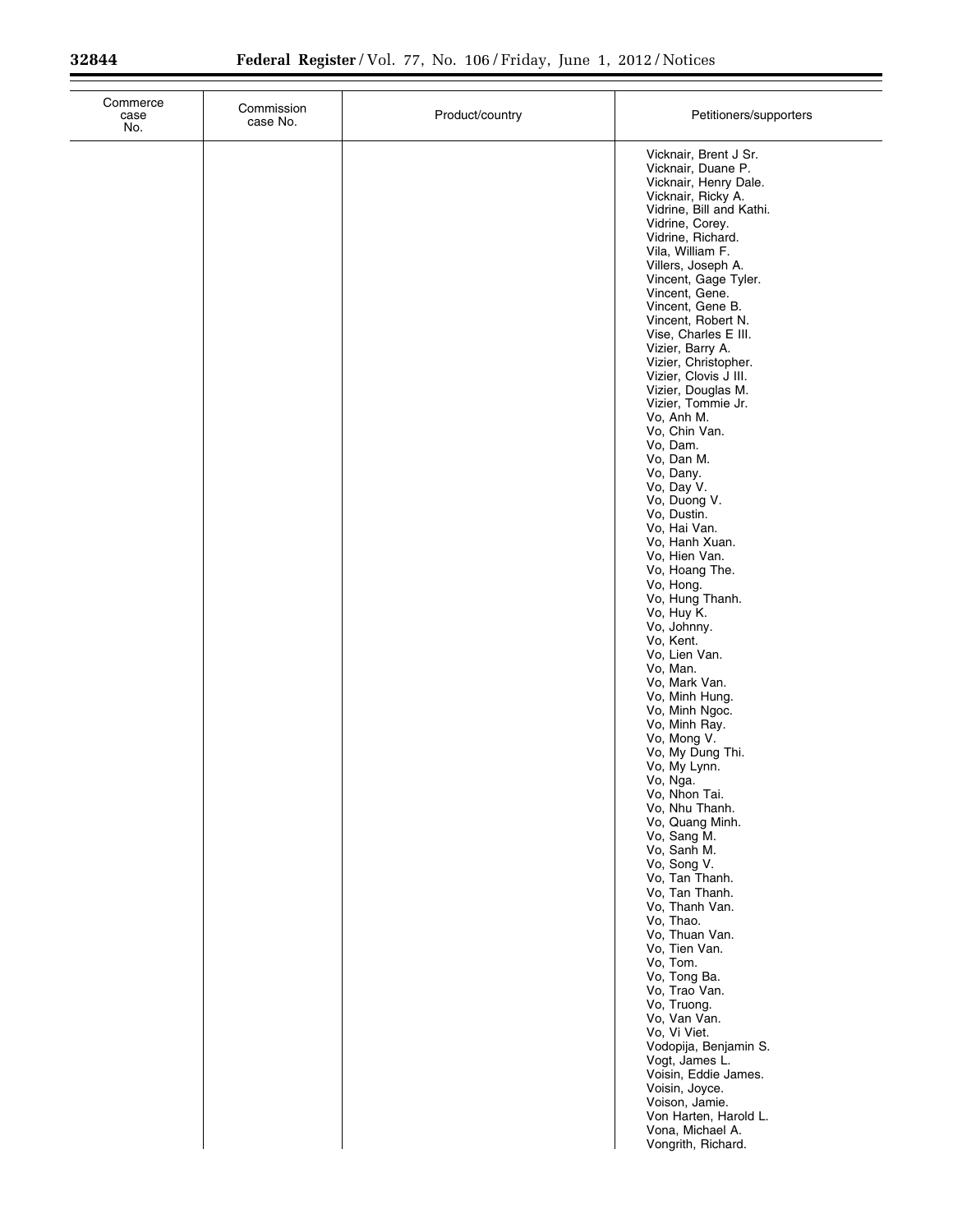| Commerce<br>case<br>No. | Commission<br>case No. | Product/country | Petitioners/supporters                                                     |
|-------------------------|------------------------|-----------------|----------------------------------------------------------------------------|
|                         |                        |                 | Vossler, Kirk.<br>Vu, Hung.<br>Vu, John H.                                 |
|                         |                        |                 | Vu, Khanh.<br>Vu, Khoi Van.<br>Vu, Quan Quoc.                              |
|                         |                        |                 | Vu, Ruyen Viet.<br>Vu, Sac.<br>Vu, Sean.                                   |
|                         |                        |                 | Vu, Tam.<br>Vu, Thiem Ngoc.<br>Vu, Thuy.                                   |
|                         |                        |                 | Vu, Tom.<br>Vu, Tu Viet.<br>Vu, Tuyen Jack.                                |
|                         |                        |                 | Vu, Tuyen Viet.<br>Wade, Calvin J Jr.<br>Wade, Gerard.                     |
|                         |                        |                 | Waguespack, David M Sr.<br>Waguespack, Randy P II.<br>Wainwright, Vernon.  |
|                         |                        |                 | Walker, Jerry.<br>Walker, Rogers H.                                        |
|                         |                        |                 | Wallace, Dennis.<br>Wallace, Edward.<br>Wallace, John A.                   |
|                         |                        |                 | Wallace, John K.<br>Wallace, Trevis L.<br>Waller, Jack Jr.                 |
|                         |                        |                 | Waller, John M.<br>Waller, Mike.<br>Wallis, Craig A.                       |
|                         |                        |                 | Wallis, Keith.<br>Walters, Samuel G.<br>Walton, Marion M.                  |
|                         |                        |                 | Wannage, Edward Joseph.<br>Wannage, Fred Jr.<br>Wannage, Frederick W Sr.   |
|                         |                        |                 | Ward, Clarence Jr.<br>Ward, Olan B.<br>Ward, Walter M.                     |
|                         |                        |                 | Washington, Clifford.<br>Washington, John Emile III.<br>Washington, Kevin. |
|                         |                        |                 | Washington, Louis N.<br>Wattigney, Cecil K Jr.<br>Wattigney, Michael.      |
|                         |                        |                 | Watts, Brandon A.<br>Watts, Warren.<br>Webb, Bobby.                        |
|                         |                        |                 | Webb, Bobby N.<br>Webb, Josie M.<br>Webre, Donald.                         |
|                         |                        |                 | Webre, Dudley A.<br>Webster, Harold.                                       |
|                         |                        |                 | Weeks, Don Franklin.<br>Weems, Laddie E.<br>Weinstein, Barry C.            |
|                         |                        |                 | Weiskopf, Rodney.<br>Weiskopf, Rodney Sr.<br>Weiskopf, Todd.               |
|                         |                        |                 | Welch, Amos J.<br>Wells, Douglas E.<br>Wells, Stephen Ray.                 |
|                         |                        |                 | Wendling, Steven W.<br>Wescovich, Charles W.<br>Wescovich, Wesley Darryl.  |
|                         |                        |                 | Whatley, William J.<br>White, Allen Sr.<br>White, Charles.                 |
|                         |                        |                 | White, Charles Fulton.<br>White, David L.                                  |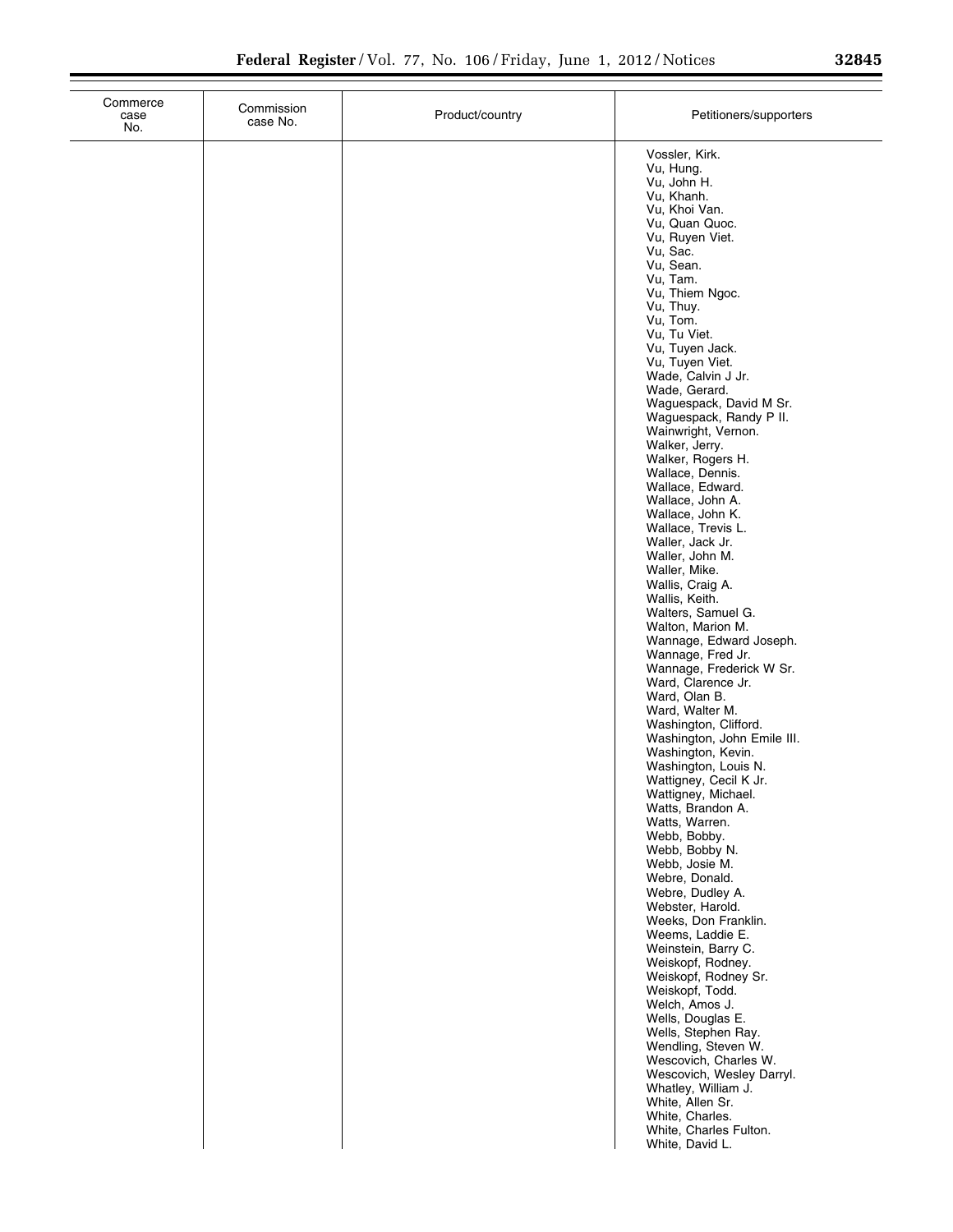| Commerce<br>case<br>No. | Commission<br>case No. | Product/country | Petitioners/supporters                                                                                                                                                                                                                                                                                                                                                                                                                                                                                                                                                                                                                                                                                                                                                                                                                                                                                                                                                                                                                                                                                                                                                                                                                                                                                                                                                                                                                                                                                                                                          |
|-------------------------|------------------------|-----------------|-----------------------------------------------------------------------------------------------------------------------------------------------------------------------------------------------------------------------------------------------------------------------------------------------------------------------------------------------------------------------------------------------------------------------------------------------------------------------------------------------------------------------------------------------------------------------------------------------------------------------------------------------------------------------------------------------------------------------------------------------------------------------------------------------------------------------------------------------------------------------------------------------------------------------------------------------------------------------------------------------------------------------------------------------------------------------------------------------------------------------------------------------------------------------------------------------------------------------------------------------------------------------------------------------------------------------------------------------------------------------------------------------------------------------------------------------------------------------------------------------------------------------------------------------------------------|
|                         |                        |                 | White, Gary Farrell.<br>White, James Hugh.<br>White, Perry J.<br>White, Raymond.<br>White, Robert Sr.<br>Wicher, John.<br>Wiggins, Chad M Sr.<br>Wiggins, Ernest.<br>Wiggins, Harry L.<br>Wiggins, Kenneth A.<br>Wiggins, Matthew.<br>Wilbur, Gerald Anthony.<br>Wilcox, Robert.<br>Wiles, Alfred Adam.<br>Wiles, Glen Gilbert.<br>Wiles, Sonny Joel Sr.<br>Wilkerson, Gene Dillard and Judith.<br>Wilkinson, William Riley.<br>Williams, Allen Jr.<br>Williams, Andrew.<br>Williams, B Dean.<br>Williams, Clyde L.<br>Williams, Dale A.<br>Williams, Emmett J.<br>Williams, Herman J Jr.<br>Williams, J T.<br>Williams, John A.<br>Williams, Johnny Paul.<br>Williams, Joseph H.<br>Williams, Kirk.<br>Williams, Leopold A.<br>Williams, Mark A.<br>Williams, Mary Ann C.<br>Williams, Melissa A.<br>Williams, Nina.<br>Williams, Oliver Kent.<br>Williams, Parish.<br>Williams, Roberto.<br>Williams, Ronnie.<br>Williams, Scott A.<br>Williams, Steven.<br>Williams, Thomas D.<br>Williamson, Richard L Sr.<br>Willyard, Derek C.<br>Willyard, Donald R.<br>Wilson, Alward.<br>Wilson, Hosea.<br>Wilson, Joe R.<br>Wilson, Jonathan.<br>Wilson, Katherine.<br>Wiltz, Allen.<br>Wing, Melvin.<br>Wiseman, Allen.<br>Wiseman, Clarence J Jr.<br>Wiseman, Jean P.<br>Wiseman, Joseph A.<br>Wiseman, Michael T Jr.<br>Wiseman, Michael T Sr.<br>Wolfe, Charles.<br>Woods, John T III.<br>Wright, Curtis.<br>Wright, Leonard.<br>Wright, Randy D.<br>Yeamans, Douglas.<br>Yeamans, Neil.<br>Yeamans, Ronnie.<br>Yoeuth, Peon.<br>Yopp, Harold.<br>Yopp, Jonathon. |
|                         |                        |                 | Yopp, Milton Thomas.<br>Young, James.<br>Young, Taing.                                                                                                                                                                                                                                                                                                                                                                                                                                                                                                                                                                                                                                                                                                                                                                                                                                                                                                                                                                                                                                                                                                                                                                                                                                                                                                                                                                                                                                                                                                          |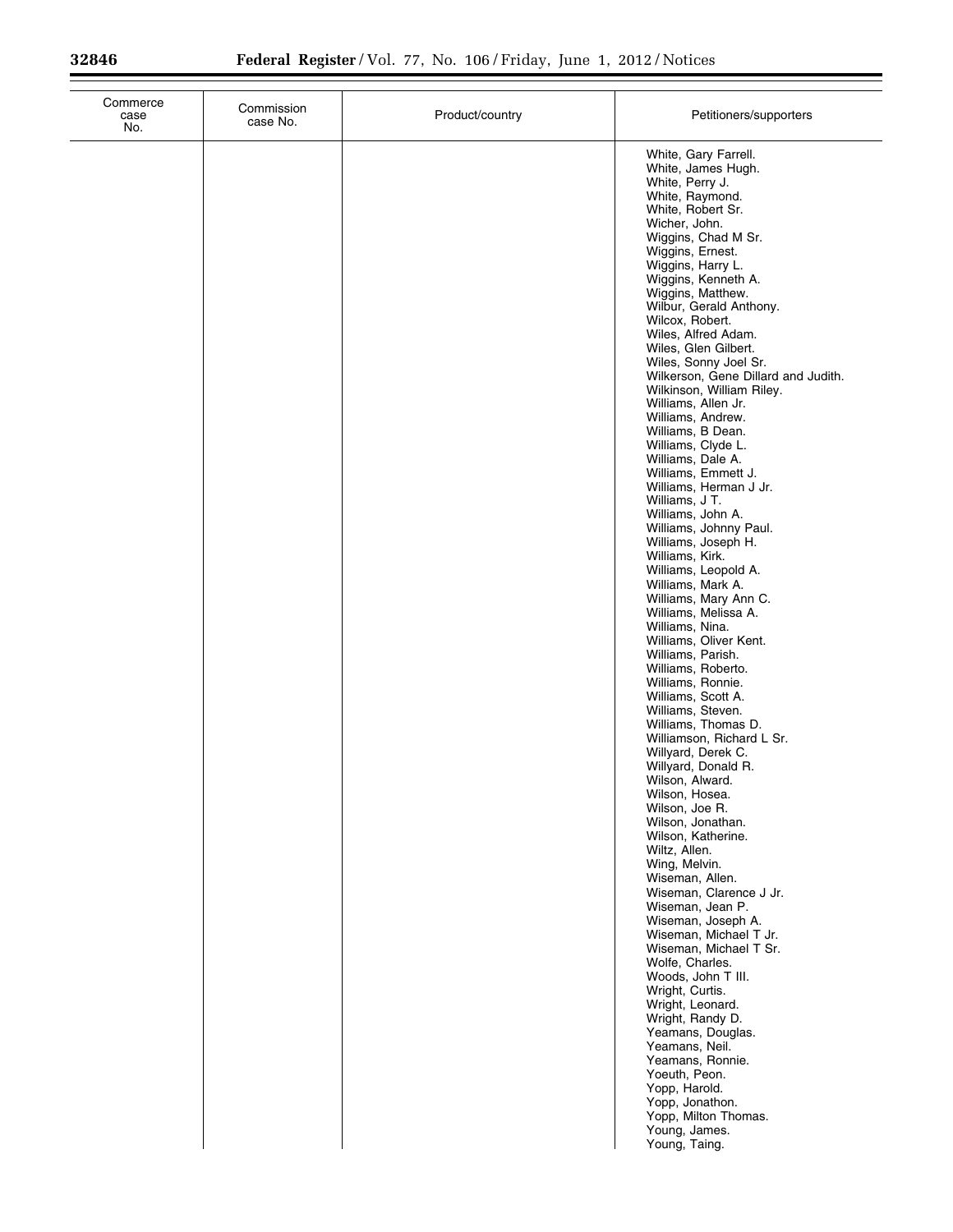$\overline{\phantom{0}}$ 

| Commerce<br>case<br>No. | Commission<br>case No. | Product/country | Petitioners/supporters                                                                                                                                                                                                                                                                                                                                                                            |
|-------------------------|------------------------|-----------------|---------------------------------------------------------------------------------------------------------------------------------------------------------------------------------------------------------------------------------------------------------------------------------------------------------------------------------------------------------------------------------------------------|
|                         |                        |                 | Young, Willie.<br>Yow, Patricia D.<br>Yow, Richard C.<br>Zanca, Anthony V Sr.<br>Zar, Ashley A.<br>Zar, Carl J.<br>Zar, John III.<br>Zar, Steve.<br>Zar, Steven.<br>Zar, Troy A.<br>Zerinque, John S Jr.<br>Zirlott, Curtis.<br>Zirlott, Jason D.<br>Zirlott, Jeremy.<br>Zirlott, Kimberly.<br>Zirlott, Milton.<br>Zirlott, Perry.<br>Zirlott, Rosa H.<br>Zito, Brian C.<br>Zuvich, Michael A Jr. |
|                         |                        |                 | Ad Hoc Shrimp Trade Action Committee.<br>Bryan Fishermens' Co-Op Inc.<br>Louisiana Shrimp Association.<br>South Carolina Shrimpers Association.<br>Vietnamese-American Commerical Fish-<br>erman's Union.                                                                                                                                                                                         |
|                         |                        |                 | 3-G Enterprize dba Griffin's Seafood.<br>A & G Trawlers Inc.<br>A & T Shrimping.<br>A Ford Able Seafood.<br>A J Horizon Inc.<br>A&M Inc.<br>A&R Shrimp Co.<br>A&T Shrimping.<br>AAH Inc.<br>AC Christopher Sea Food Inc.<br>Ace of Trade LLC.<br>Adriana Corp.<br>AJ Boats Inc.<br>AJ Horizon Inc.<br>AJ's Seafood.<br>Alario Inc.                                                                |
|                         |                        |                 | Alcide J Adams Jr.<br>Aldebaran Inc.<br>Aldebran Inc.<br>Alexander and Dola.<br>Alfred Englade Inc.<br>Alfred Trawlers Inc.<br>Allen Hai Tran dba Kien Giang.<br>Al's Shrimp Co.<br>Al's Shrimp Co LLC.<br>Al's Shrimp Co LLC.<br>Al's Whosale & Retail.<br>Alton Cheeks.<br>Amada Inc.                                                                                                           |
|                         |                        |                 | Amber Waves.<br>Amelia Isle.<br>American Beauty.<br>American Beauty Inc.<br>American Eagle Enterprise Inc.<br>American Girl.<br>American Seafood.<br>Americana Shrimp.<br>Amvina II.<br>Amvina II.<br>Amy D Inc.<br>Amy's Seafood Mart.<br>An Kit.<br>Andy Boy.<br>Andy's SFD.                                                                                                                    |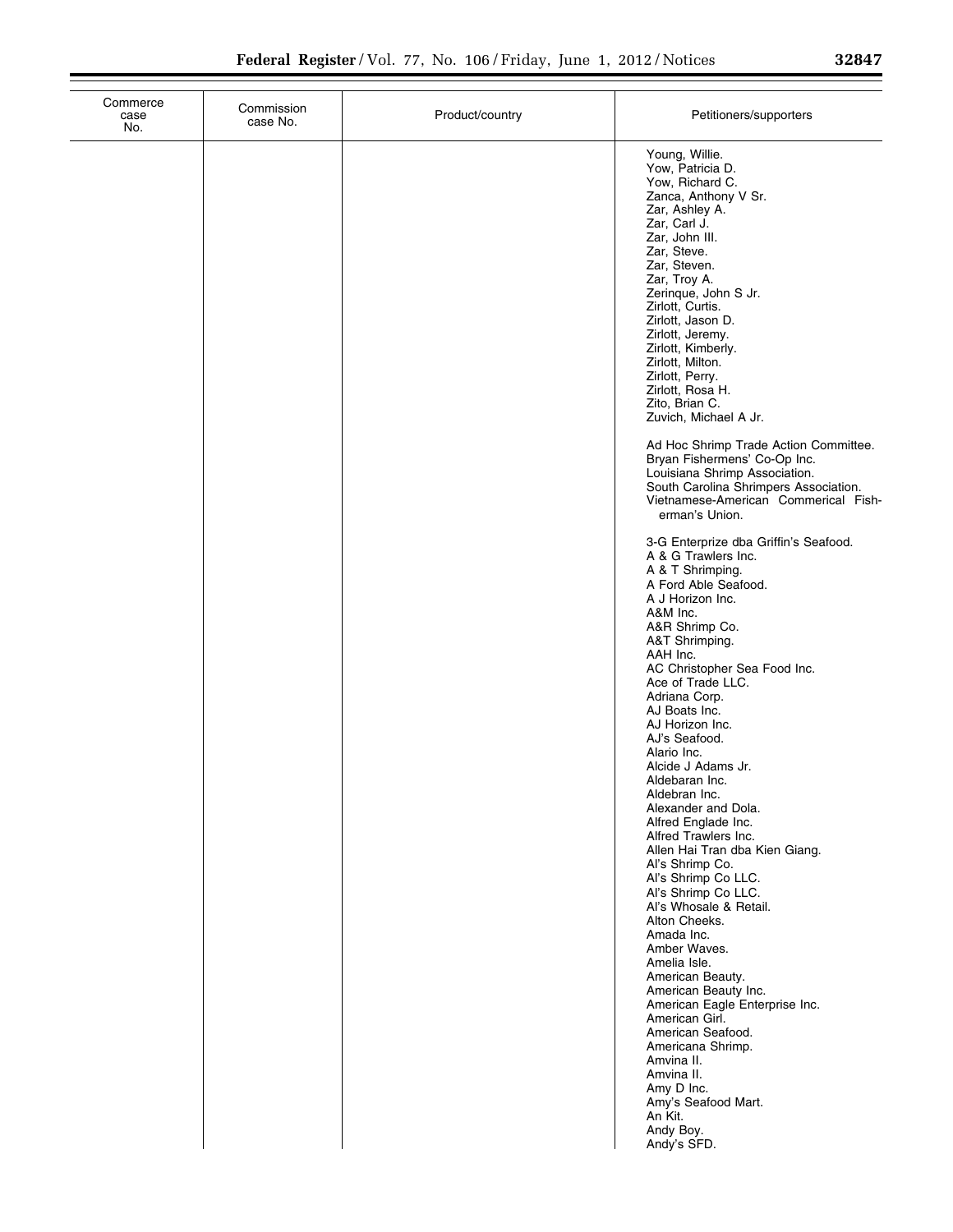| Commerce<br>case<br>No. | Commission<br>case No. | Product/country | Petitioners/supporters                                                                                                                                                                                                                                                                                                                                                                                                                                                                                                                                                                                                                                                                                                                                                                                                                                                                                                                                                                                                                                                                                                                                                                                                                                                                                                                                                                                                                            |
|-------------------------|------------------------|-----------------|---------------------------------------------------------------------------------------------------------------------------------------------------------------------------------------------------------------------------------------------------------------------------------------------------------------------------------------------------------------------------------------------------------------------------------------------------------------------------------------------------------------------------------------------------------------------------------------------------------------------------------------------------------------------------------------------------------------------------------------------------------------------------------------------------------------------------------------------------------------------------------------------------------------------------------------------------------------------------------------------------------------------------------------------------------------------------------------------------------------------------------------------------------------------------------------------------------------------------------------------------------------------------------------------------------------------------------------------------------------------------------------------------------------------------------------------------|
|                         |                        |                 | Angel Annie Inc.<br>Angel Leigh.<br>Angel Seafood Inc.<br>Angela Marie Inc.<br>Angela Marie Inc.<br>Angelina Inc.<br>Anna Grace LLC.<br>Anna Grace LLC.<br>Annie Thornton Inc.<br>Annie Thornton Inc.<br>Anthony Boy I.<br>Anthony Boy I.<br>Anthony Fillinich Sr.<br>Apalachee Girl Inc.<br>Aparicio Trawlers Inc dba Marcosa.<br>Apple Jack Inc.<br>Aquila Seafood Inc.<br>Aquillard Seafood.<br>Argo Marine.<br>Arnold's Seafood.<br>Arroya Cruz Inc.<br>Art & Red Inc.<br>Arthur Chisholm.<br>A-Seafood Express.<br>Ashley Deeb Inc.<br>Ashley W 648675.<br>Asian Gulf Corp.<br>Atlantic.<br>Atocha Troy A LeCompte Sr.<br>Atwood Enterprises.<br>B & B Boats Inc.<br>B & B Seafood.<br>B&J Seafood.<br>BaBe Inc.<br>Baby Ruth.<br>Bailey, David B Sr-Bailey's Seafood.<br>Bailey's Seafood of Cameron Inc.<br>Bait Inc.<br>Bait Inc.<br>Baker Shrimp.<br>Bama Love Inc.<br>Bama Sea Products Inc.<br>Bao Hung Inc.<br>Bao Hung Inc.<br>Bar Shrimp.<br>Barbara Brooks Inc.<br>Barbara Brooks Inc.<br>Barisich Inc.<br>Barisich Inc.<br>Barnacle-Bill Inc.<br>Barney's Bait & Seafood.<br>Barrios Seafood.<br>Bay Boy.<br>Bay Islander Inc.<br>Bay Sweeper Nets.<br>Baye's Seafood 335654.<br>Bayou Bounty Seafood LLC.<br>Bayou Caddy Fisheries Inc.<br>Bayou Carlin Fisheries.<br>Bayou Carlin Fisheries Inc.<br>Bayou Shrimp Processors Inc.<br><b>BBC Trawlers Inc.</b><br>BBS Inc.<br>Beachcomber Inc.<br>Beachcomber Inc.<br>Bea's Corp. |
|                         |                        |                 | Beecher's Seafood.<br>Believer Inc.<br>Bennett's Seafood.<br>Benny Alexie.<br>Bergeron's Seafood.<br>Bertileana Corp.                                                                                                                                                                                                                                                                                                                                                                                                                                                                                                                                                                                                                                                                                                                                                                                                                                                                                                                                                                                                                                                                                                                                                                                                                                                                                                                             |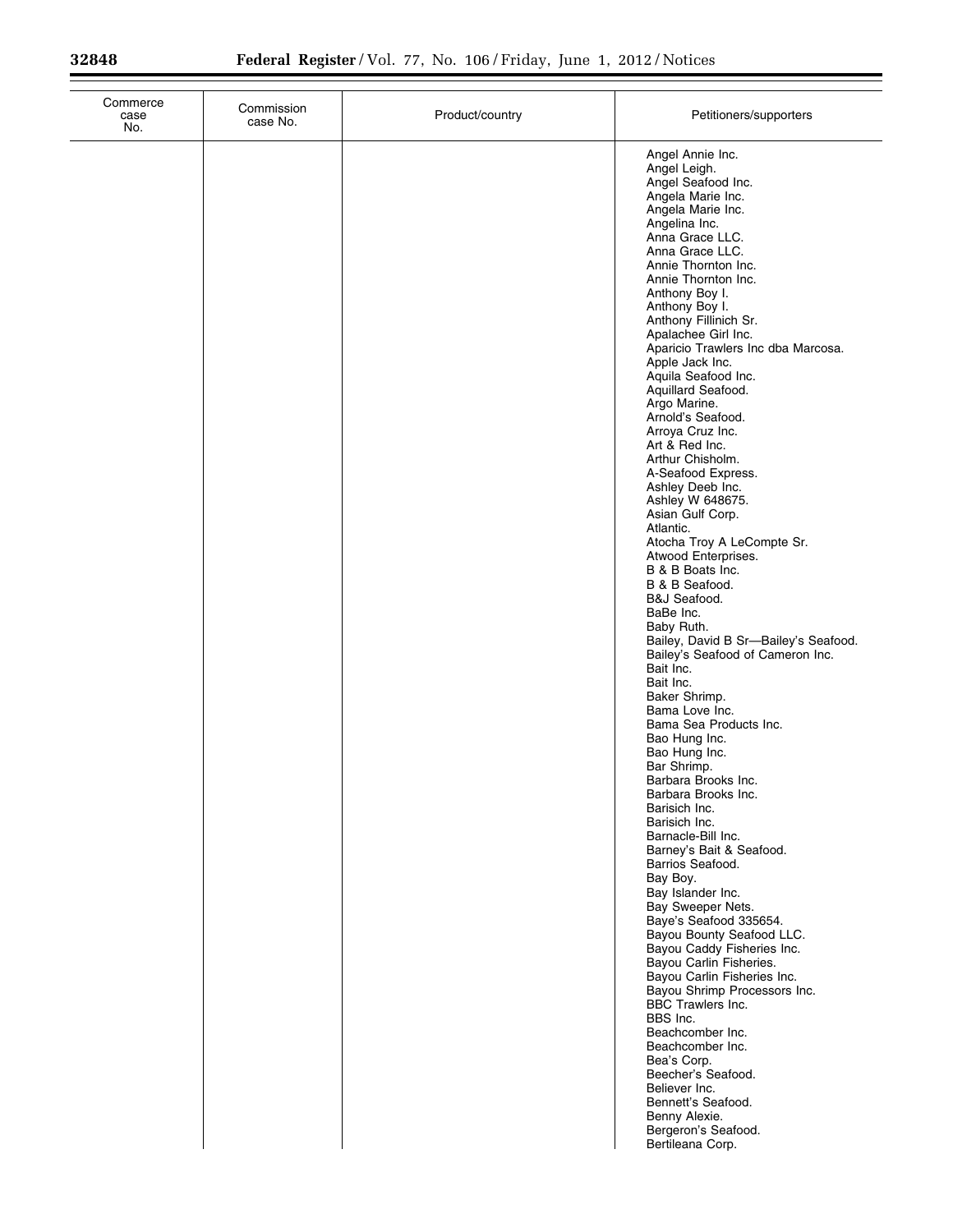|  | 32849 |  |
|--|-------|--|
|  |       |  |

| Commerce<br>case<br>No. | Commission<br>case No. | Product/country | Petitioners/supporters                                                                                                                                                                                                                                                                                                                                                                                                                                                                                                                                                                                                                                                                                                                                                                                                                                                                                                                                                                                                                                                                                                                                                                                                                                                                                                                                                                                                                                                     |
|-------------------------|------------------------|-----------------|----------------------------------------------------------------------------------------------------------------------------------------------------------------------------------------------------------------------------------------------------------------------------------------------------------------------------------------------------------------------------------------------------------------------------------------------------------------------------------------------------------------------------------------------------------------------------------------------------------------------------------------------------------------------------------------------------------------------------------------------------------------------------------------------------------------------------------------------------------------------------------------------------------------------------------------------------------------------------------------------------------------------------------------------------------------------------------------------------------------------------------------------------------------------------------------------------------------------------------------------------------------------------------------------------------------------------------------------------------------------------------------------------------------------------------------------------------------------------|
|                         |                        |                 | Best Sea-Pack of Texas Inc.<br>Beth Lomonte Inc.<br>Beth Lomonte Inc.<br>Betty B.<br>Betty H Inc.<br>Bety Inc.<br>BF Millis & Sons Seafood.<br>Big Daddy Seafood Inc.<br>Big Grapes Inc.<br>Big Kev.<br>Big Oak Seafood.<br>Big Oak Seafood.<br>Big Oaks Seafood.<br>Big Shrimp Inc.<br>Billy J Foret-BJF Inc.<br>Billy Sue Inc.<br>Billy Sue Inc.<br>Biloxi Freezing & Processing.<br>Binh Duong.<br>BJB LLC.<br>Blain & Melissa Inc.<br>Blanca Cruz Inc.<br>Blanchard & Cheramie Inc.<br><b>Blanchard Seafood.</b><br>Blazing Sun Inc.<br>Blazing Sun Inc.<br>Blue Water Seafood.<br>Bluewater Shrimp Co.<br>Bluffton Oyster Co.<br>Boat Josey Wales.<br>Boat Josey Wales LLC.<br>Boat Monica Kiff.<br>Boat Warrior.<br>Bob-Rey Fisheries Inc.<br>Bodden Trawlers Inc.<br>Bolillo Prieto Inc.<br>Bon Secour Boats Inc.<br>Bon Secour Fisheries Inc.<br>Bon Secur Boats Inc.<br>Bonnie Lass Inc.<br>Boone Seafood.<br>Bosarge Boats.<br>Bosarge Boats.<br>Bosarge Boats Inc.<br>Bottom Verification LLC.<br>Bowers Shrimp.<br>Bowers Shrimp Farm.<br>Bowers Valley Shrimp Inc.<br>Brad Friloux.<br>Brad Nicole Seafood.<br>Bradley John Inc.<br>Bradley's Seafood Mkt.<br>Brava Cruz Inc.<br>Brenda Darlene Inc.<br>Brett Anthony.<br>Bridgeside Marina.<br>Bridgeside Seafood.<br>Bridget's Seafood Service Inc.<br>Bridget's Seafood Service Inc.<br><b>BRS</b> Seafood.<br><b>BRS</b> Seafood.<br>Bruce W Johnson Inc.<br>Bubba Daniels Inc.<br>Bubba Tower Shrimp Co. |
|                         |                        |                 | Buccaneer Shrimp Co.<br>Buchmer Inc.<br>Buck & Peed Inc.<br>Buddy Boy Inc.<br>Buddy's Seafood.<br>Bumble Bee Seafoods LLC.<br>Bumble Bee Seafoods LLC.<br>Bundy Seafood.                                                                                                                                                                                                                                                                                                                                                                                                                                                                                                                                                                                                                                                                                                                                                                                                                                                                                                                                                                                                                                                                                                                                                                                                                                                                                                   |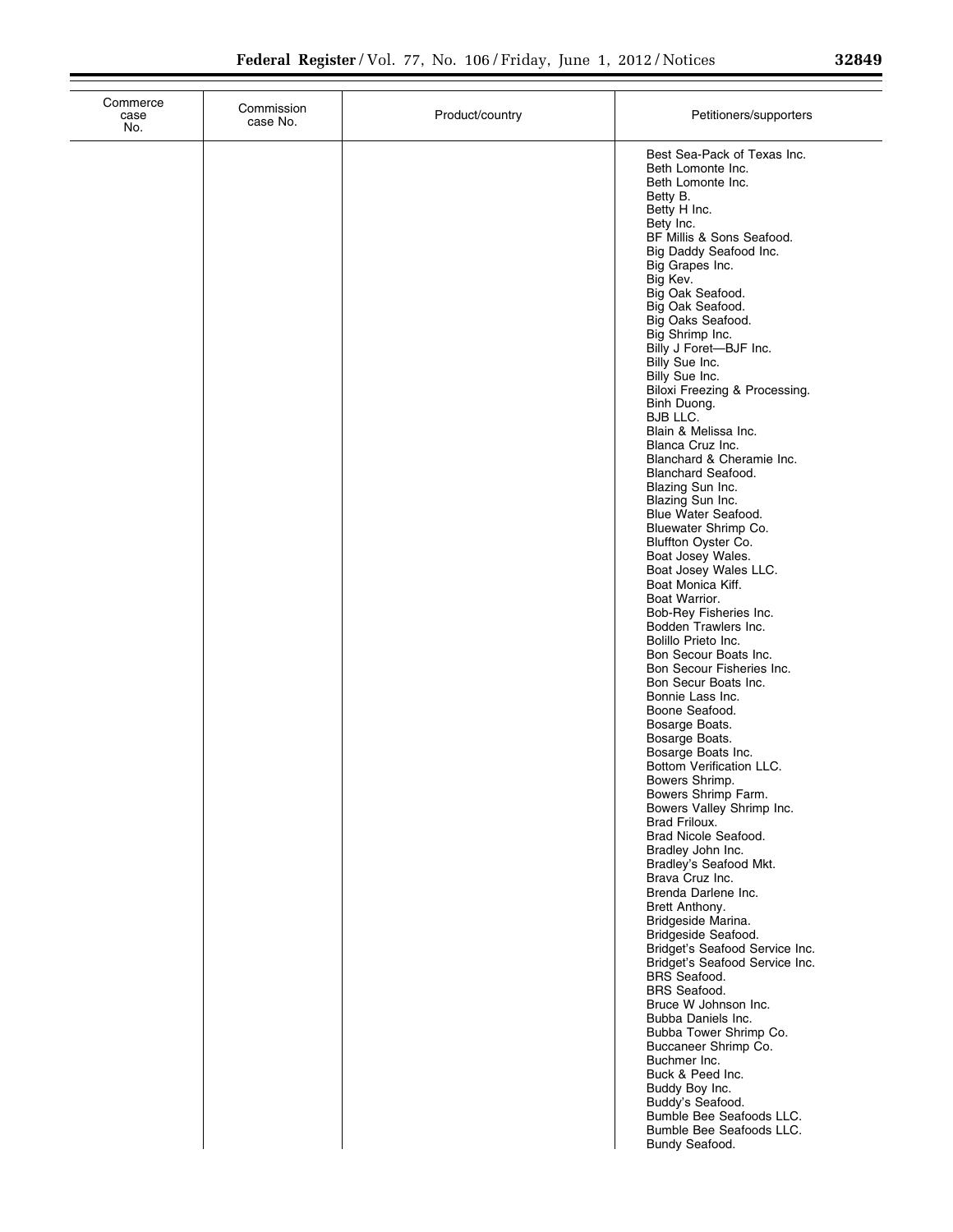| Commerce<br>case<br>No. | Commission<br>case No. | Product/country | Petitioners/supporters                                                      |
|-------------------------|------------------------|-----------------|-----------------------------------------------------------------------------|
|                         |                        |                 | Bundy's Seafood.<br>Bunny's Shrimp.<br>Burgbe Gump Seafood.                 |
|                         |                        |                 | Burnell Trawlers Inc.<br><b>Burnell Trawlers</b><br>Inc/Mamacita/Swamp      |
|                         |                        |                 | Irish.<br>Buster Brown Inc.<br>By You Seafood.                              |
|                         |                        |                 | C & R Trawlers Inc.<br>CA Magwood Enterprises Inc.                          |
|                         |                        |                 | Cajun Queen of LA LLC.<br>Calcasien Point Bait N More Inc.<br>Cam Ranh Bay. |
|                         |                        |                 | Camardelle's Seafood.<br>Candy Inc.                                         |
|                         |                        |                 | Cao Family Inc.<br>Cap Robear.                                              |
|                         |                        |                 | Cap'n Bozo Inc.<br>Capn Jasper's Seafood Inc.<br>Capt Aaron.                |
|                         |                        |                 | Capt Adam.<br>Capt Anthony Inc.                                             |
|                         |                        |                 | Capt Bean (Richard A Ragas).<br>Capt Beb Inc.<br>Capt Bill Jr Inc.          |
|                         |                        |                 | Capt Brother Inc.<br>Capt Bubba.                                            |
|                         |                        |                 | Capt Buck.<br>Capt Carl.<br>Capt Carlos Trawlers Inc.                       |
|                         |                        |                 | Capt Chance Inc.<br>Capt Christopher Inc.                                   |
|                         |                        |                 | Capt Chuckie.<br>Capt Craig.<br>Capt Craig Inc.                             |
|                         |                        |                 | Capt Crockett Inc.<br>Capt Darren Hill Inc.                                 |
|                         |                        |                 | Capt Dennis Inc.<br>Capt Dickie Inc.<br>Capt Dickie V Inc.                  |
|                         |                        |                 | Capt Doug.<br>Capt Eddie Inc.                                               |
|                         |                        |                 | Capt Edward Inc.<br>Capt Eli's.<br>Capt Elroy Inc.                          |
|                         |                        |                 | Capt Ernest LLC.<br>Capt Ernest LLC.                                        |
|                         |                        |                 | Capt GDA Inc.<br>Capt George.                                               |
|                         |                        |                 | Capt H & P Corp.<br>Capt Havey Seafood.<br>Capt Henry Seafood Dock.         |
|                         |                        |                 | Capt Huy.<br>Capt JDL Inc.                                                  |
|                         |                        |                 | Capt Jimmy Inc.<br>Capt Joe.<br>Capt Johnny II.                             |
|                         |                        |                 | Capt Jonathan.<br>Capt Jonathan Inc.                                        |
|                         |                        |                 | Capt Joshua Inc.<br>Capt Jude 520556 13026.<br>Capt Ken.                    |
|                         |                        |                 | Capt Kevin Inc.<br>Capt Ko Inc.                                             |
|                         |                        |                 | Capt Koung Lim.<br>Capt Larry Seafood Market.<br>Capt Larry's Inc.          |
|                         |                        |                 | Capt LC Corp.<br>Capt LD Seafood Inc.                                       |
|                         |                        |                 | Capt Linton Inc.<br>Capt Mack Inc.<br>Capt Marcus Inc.                      |
|                         |                        |                 |                                                                             |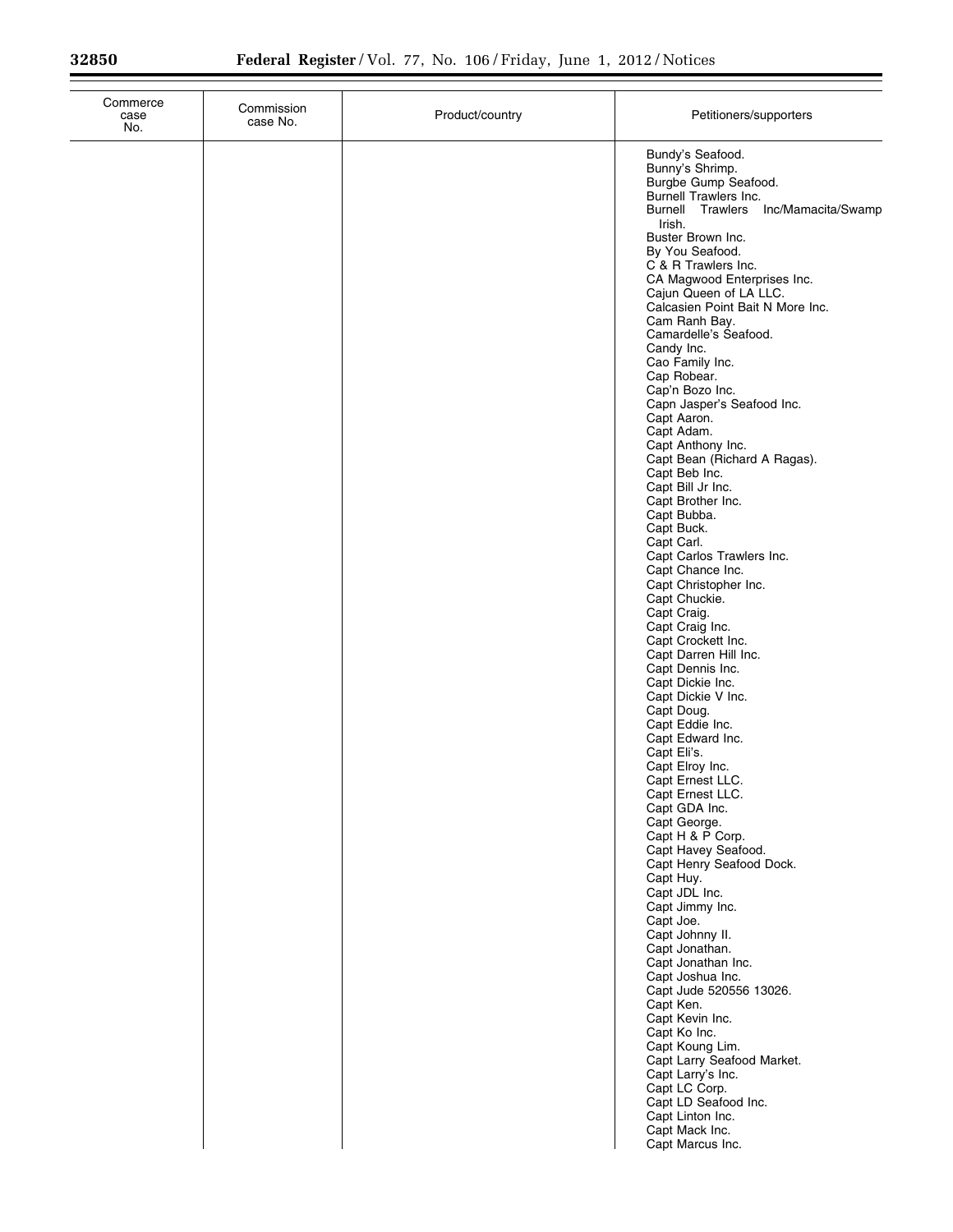| 32851 |  |  |
|-------|--|--|
|       |  |  |

| Commerce<br>case<br>No. | Commission<br>case No. | Product/country | Petitioners/supporters                                                                 |
|-------------------------|------------------------|-----------------|----------------------------------------------------------------------------------------|
|                         |                        |                 | Capt Morris.<br>Capt Opie.<br>Capt P Inc.<br>Capt Pappie Inc.                          |
|                         |                        |                 | Capt Pat.<br>Capt Paw Paw.                                                             |
|                         |                        |                 | Capt Pete Inc.<br>Capt Peter Long Inc.<br>Capt Pool Bear II's Seafood.                 |
|                         |                        |                 | Capt Quang.<br>Capt Quina Inc.<br>Capt Richard.                                        |
|                         |                        |                 | Capt Ross Inc.<br>Capt Roy.                                                            |
|                         |                        |                 | Capt Russell Jr Inc.<br>Capt Ryan Inc.<br>Capt Ryan's.                                 |
|                         |                        |                 | Capt Sam.<br>Capt Sang.<br>Capt Scar Inc.                                              |
|                         |                        |                 | Capt Scott.<br>Capt Scott 5.                                                           |
|                         |                        |                 | Capt Scott Seafood.<br>Capt Sparkers Shrimp.<br>Capt St Peter.                         |
|                         |                        |                 | Capt T&T Corp.<br>Capt Thien.<br>Capt Tommy Inc.                                       |
|                         |                        |                 | Capt Two Inc.<br>Capt Van's Seafood.<br>Capt Walley Inc.                               |
|                         |                        |                 | Capt Zoe Inc.<br>Captain Allen's Bait & Tackle.                                        |
|                         |                        |                 | Captain Arnulfo Inc.<br>Captain Blair Seafood.<br>Captain Dexter Inc.                  |
|                         |                        |                 | Captain D's.<br>Captain Homer Inc.<br>Captain Jeff.                                    |
|                         |                        |                 | Captain JH III Inc.<br>Captain Joshua.<br>Captain Larry'O.                             |
|                         |                        |                 | Captain Miss Cammy Nhung.<br>Captain Regis.                                            |
|                         |                        |                 | Captain Rick.<br>Captain T/Thiet Nguyen.<br>Captain Tony.                              |
|                         |                        |                 | Captain Truong Phi Corp.<br>Captain Vinh.<br>Cap't-Brandon.                            |
|                         |                        |                 | Captian Thomas Trawler Inc.<br>Carlino Seafood.<br>Carly Sue Inc.                      |
|                         |                        |                 | Carmelita Inc.<br>Carolina Lady Inc.<br>Carolina Sea Foods Inc.                        |
|                         |                        |                 | Caroline and Calandra Inc.<br>Carson & Co.                                             |
|                         |                        |                 | Carson & Co Inc.<br>Cary Encalade Trawling.<br>Castellano's Corp.                      |
|                         |                        |                 | Cathy Cheramie Inc.<br>CBS Seafood & Catering LLC.<br>CBS Seafood & Catering LLC.      |
|                         |                        |                 | Cecilia Enterprise Inc.<br>CF Gollot & Son Sfd Inc.<br>CF Gollott and Son Seafood Inc. |
|                         |                        |                 | Chackbay Lady.<br>Chad & Chaz LLC.                                                     |
|                         |                        |                 | Challenger Shrimp Co Inc.<br>Chalmette Marine Supply Co Inc.<br>Chalmette Net & Trawl. |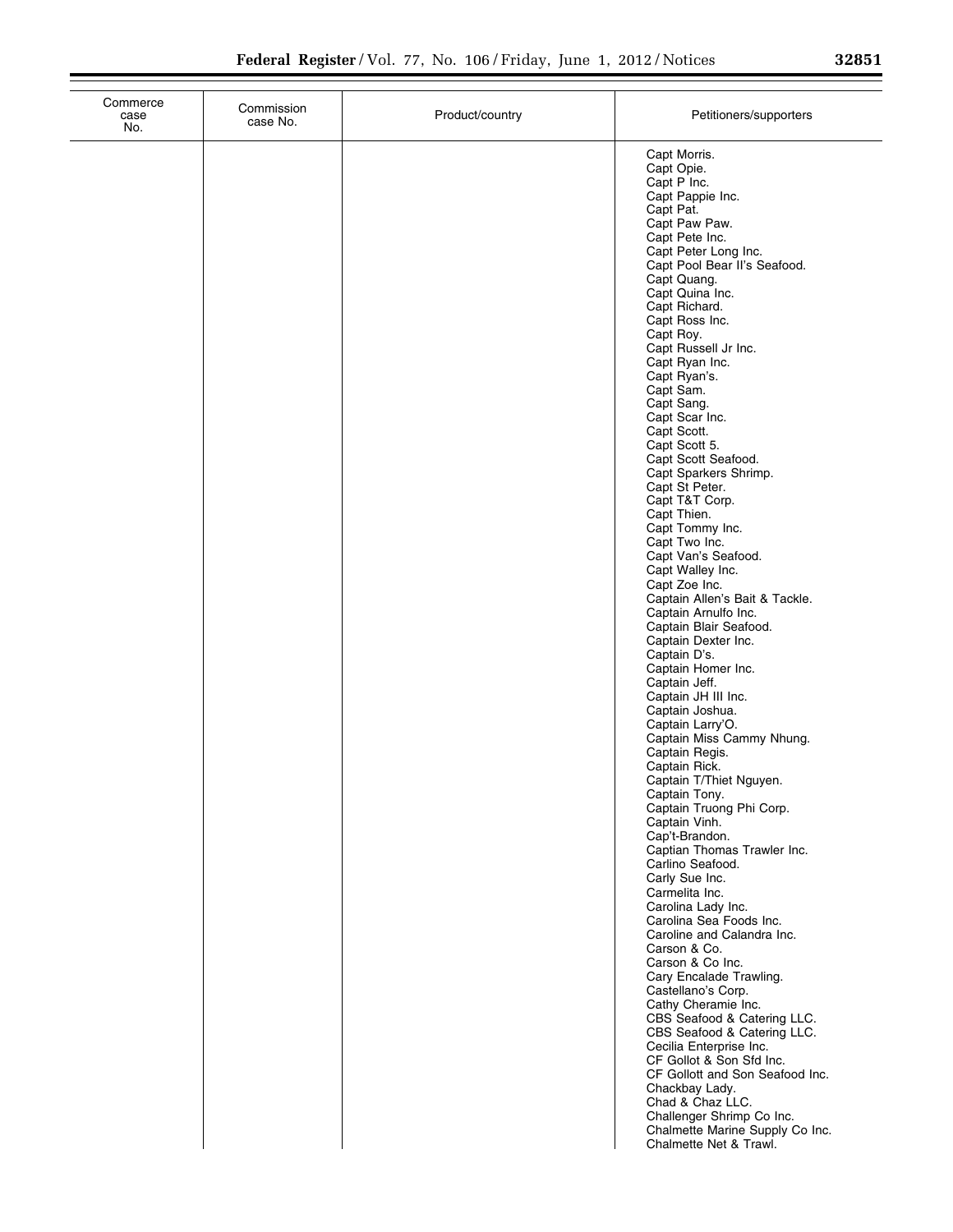| Commerce<br>case<br>No. | Commission<br>case No. | Product/country | Petitioners/supporters                                                                                                                                                                                                                                                                                                                                                                                                                                                                                                                                                                                                                                                                                                                                                                                                                                                                                                                                                                                                                                                                                                                                                                                                                                                                                       |
|-------------------------|------------------------|-----------------|--------------------------------------------------------------------------------------------------------------------------------------------------------------------------------------------------------------------------------------------------------------------------------------------------------------------------------------------------------------------------------------------------------------------------------------------------------------------------------------------------------------------------------------------------------------------------------------------------------------------------------------------------------------------------------------------------------------------------------------------------------------------------------------------------------------------------------------------------------------------------------------------------------------------------------------------------------------------------------------------------------------------------------------------------------------------------------------------------------------------------------------------------------------------------------------------------------------------------------------------------------------------------------------------------------------|
|                         |                        |                 | Chapa Shrimp Trawlers.<br>Chaplin Seafood.<br>Charlee Girl.<br>Charles Guidry Inc.<br>Charles Sellers.<br>Charles White.<br>Charlotte Maier Inc.<br>Charlotte Maier Inc.<br>Chef Seafood Ent LLC.<br>Cheramies Landing.<br>Cherry Pt Seafood.<br>Cheryl Lynn Inc.<br>Chez Francois Seafood.<br>Chilling Pride Inc.<br>Chin Nguyen Co.<br>Chin Nguyen Co.<br>Chinatown Seafood Co Inc.<br>Chines Cajun Net Shop.<br>Chris Hansen Seafood.<br>Christian G Inc.<br>Christina Leigh Shrimp Co.<br>Christina Leigh Shrimp Company Inc.<br>Christina Leigh Shrimp Company Inc.<br>Cieutat Trawlers.<br>Cinco de Mayo Inc.<br>Cindy Lynn Inc.<br>Cindy Mae Inc.<br>City Market Inc.<br>CJ Seafood.<br>CJs Seafood.<br>Clifford Washington.<br>Clinton Hayes-C&S Enterprises of Bran-<br>don Inc.<br>Cochran's Boat Yard.<br>Colorado River Seafood.<br>Colson Marine.<br>Comm Fishing.<br>Commercial Fishing Service CFS Sea-<br>foods.<br>Cong Son.<br>Cong-An Inc.<br>Country Girl Inc.<br>Country Inc.<br>Courtney & Ory Inc.<br>Cowdrey Fish.<br>Cptn David.<br>Crab-Man Bait Shop.<br>Craig A Wallis, Keith Wallis dba W&W<br>Dock & 10 boats.<br>Cristina Seafood.<br>CRJ Inc.<br>Cruillas Inc.<br>Crusader Inc.<br>Crustacean Frustration.<br>Crystal Gayle Inc.<br>Crystal Light Inc.<br>Crystal Light Inc. |
|                         |                        |                 | Curtis Henderson.<br>Custom Pack Inc.<br>Custom Pack Inc.<br>Cyril's Ice House & Supplies.<br>D & A Seafood.<br>D & C Seafood Inc.<br>D & J Shrimping LLC.<br>D & M Seafood & Rental LLC.<br>D Ditcharo Jr Seafoods.<br>D G & R C Inc.<br>D S L & R Inc.<br>D&T Marine Inc.<br>Daddys Boys.<br>DaHa Inc/Cat'Sass.<br>DAHAPA Inc.                                                                                                                                                                                                                                                                                                                                                                                                                                                                                                                                                                                                                                                                                                                                                                                                                                                                                                                                                                             |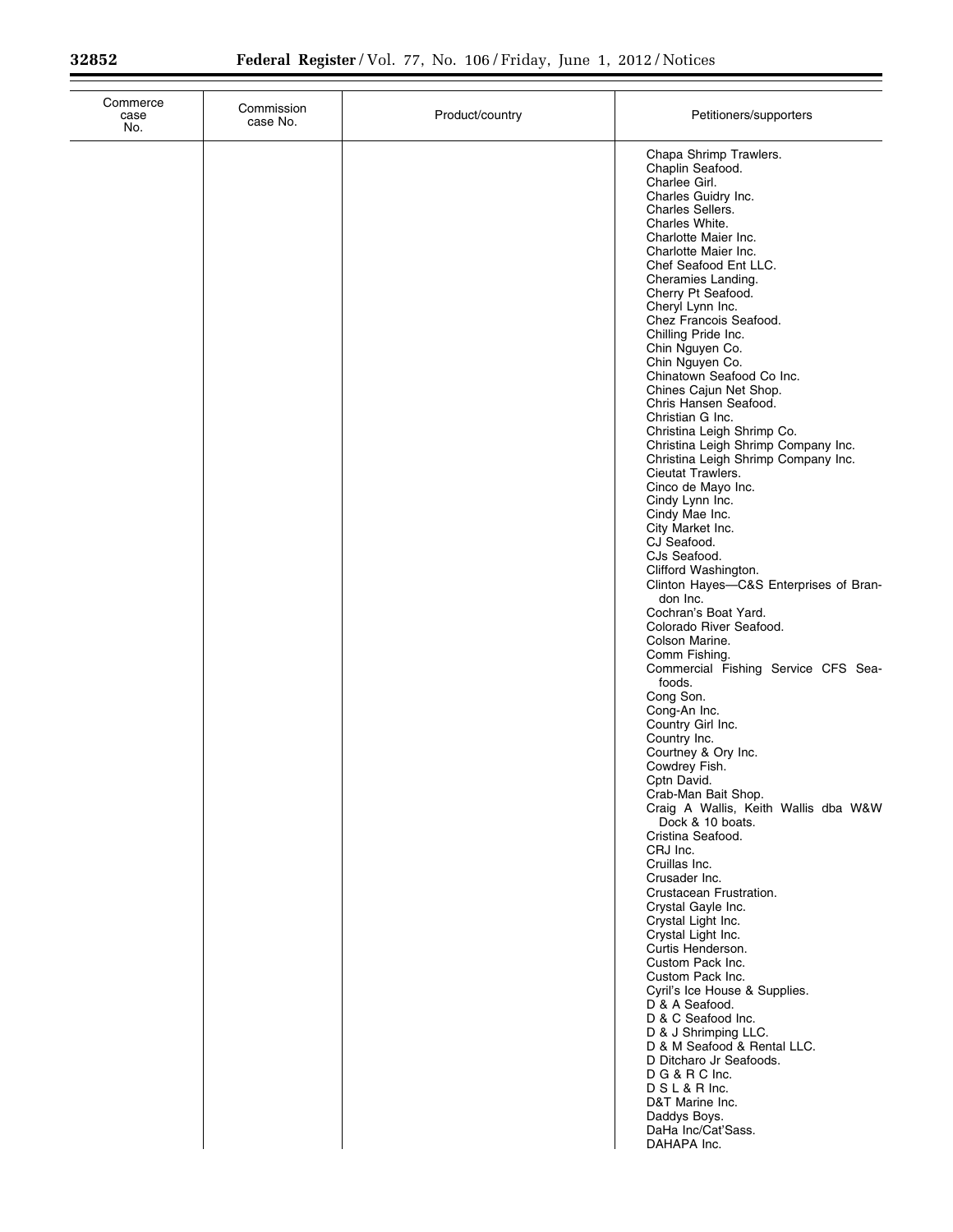Commerce case No.

| Commission<br>case No. | Product/country | Petitioners/supporters                                                                                                                                                                                                                                                                                                                                                                                                                                                                                                                                                                                                                                                                                                                                                                                                                                                                                                                                                                                                                                                                                                                                                                                                                                                                                                                                                                                                                                                                                                                                                               |
|------------------------|-----------------|--------------------------------------------------------------------------------------------------------------------------------------------------------------------------------------------------------------------------------------------------------------------------------------------------------------------------------------------------------------------------------------------------------------------------------------------------------------------------------------------------------------------------------------------------------------------------------------------------------------------------------------------------------------------------------------------------------------------------------------------------------------------------------------------------------------------------------------------------------------------------------------------------------------------------------------------------------------------------------------------------------------------------------------------------------------------------------------------------------------------------------------------------------------------------------------------------------------------------------------------------------------------------------------------------------------------------------------------------------------------------------------------------------------------------------------------------------------------------------------------------------------------------------------------------------------------------------------|
|                        |                 | Dale's Seafood Inc.<br>Dang Nguyen.<br>Daniel E Lane.<br>Danny Boy Inc.<br>Danny Max.<br>David & Danny Inc.<br>David C Donnelly.<br>David Daniels.<br>David Ellison Jr.<br>David Gollott Sfd Inc.<br>David W Casanova's Seafood.<br>David White.<br>David's Shrimping Co.<br>Davis Seafood.<br>Davis Seafood.<br>Davis Seafood Inc.<br>Dawn Marie.<br>Deana Cheramie Inc.<br>Deanna Lea.<br>Dean's Seafood.<br>Deau Nook.<br>Debbe Anne Inc.<br>Deep Sea Foods Inc/Jubilee Foods Inc.<br>Delcambre Seafood.<br>Dell Marine Inc.<br>Dennis Menesses Seafood.<br>Dennis' Seafood Inc.<br>Dennis Shrimp Co Inc.<br>Desperado.<br>DFS Inc.<br>Diamond Reef Seafood.<br>Diem Inc.<br>Dinh Nguyen.<br>Dixie General Store LLC.<br>Dixie Twister.<br>Dominick's Seafood Inc.<br>Don Paco Inc.<br>Donald F Boone II.<br>Dong Nguyen.<br>Donini Seafoods Inc.<br>Donna Marie.<br>Donovan Tien I & II.<br>Dopson Seafood.<br>Dorada Cruz Inc.<br>Double Do Inc.<br>Double Do Inc.<br>Doug and Neil Inc.<br>Douglas Landing.<br>Doxey's Oyster & Shrimp.<br>Dragnet II.<br>Dragnet Inc.<br>Dragnet Seafood LLC.<br>Dubberly's Mobile Seafood.<br>Dudenhefer Seafood.<br>Dugas Shrimp Co LLC.<br>Dunamis Towing Inc.<br>Dupree's Seafood.<br>Duval & Duval Inc.<br>Dwayne's Dream Inc.<br>E & M Seafood.<br>E & T Boating.<br>E Gardner McClellan.<br>E&E Shrimp Co Inc.<br>East Coast Seafood.<br>East Coast Seafood.<br>East Coast Seafood.<br>East Coast Seafood.<br>Edisto Queen LLC.<br><b>Edward Garcia Trawlers.</b><br>EKV Inc.<br>El Pedro Fishing & Trading Co Inc.<br>Eliminator Inc. |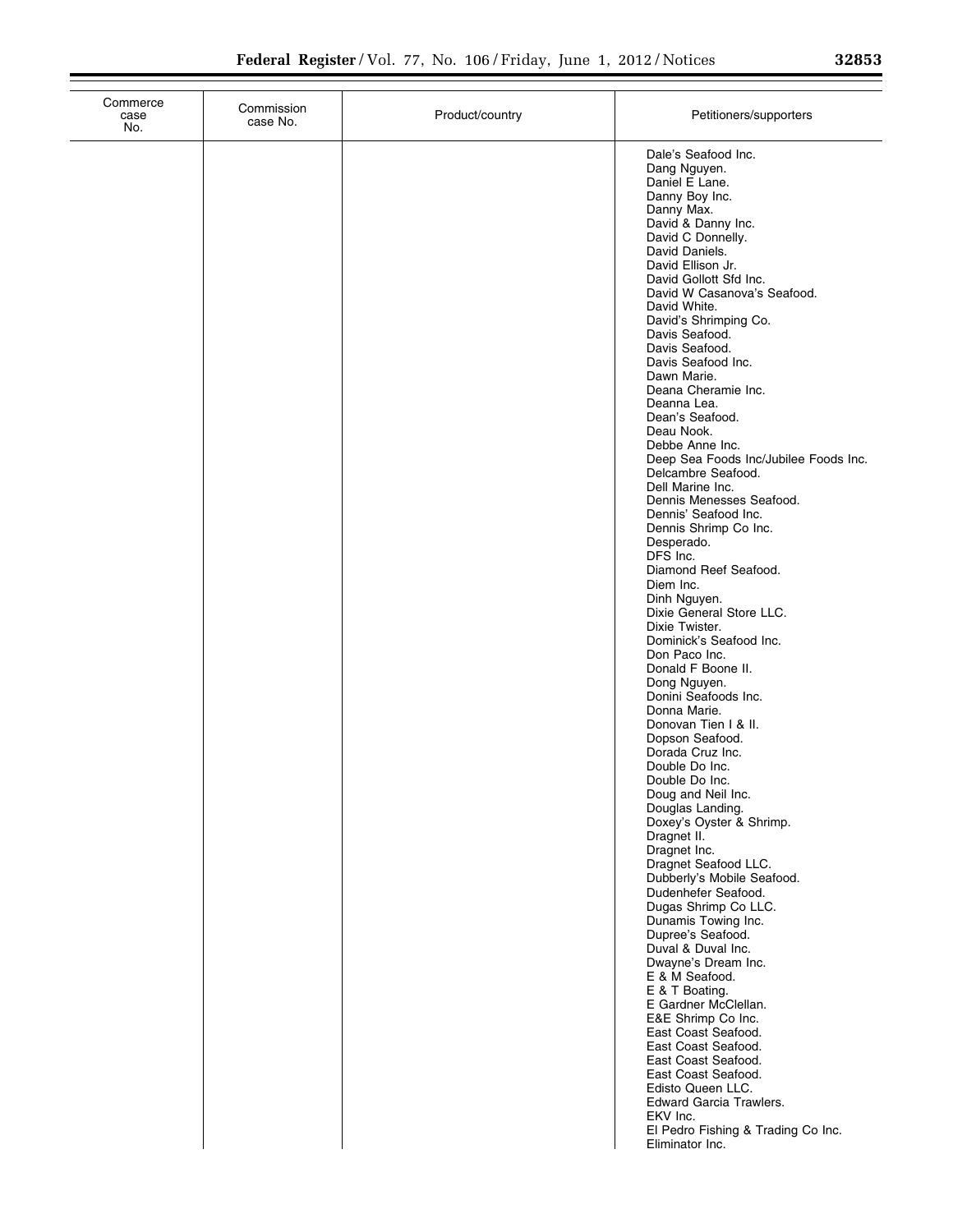| Elizabeth Nguyen.<br>Ellerbee Seafoods.<br>Ellie May.<br>Elmira Pflueckhahn Inc.<br>Elmira Pflueckhahn Inc.<br>Elvira G Inc.<br>Emily's SFD.<br>Emmanuel Inc.<br>Ensenada Cruz Inc.<br>Enterprise.<br>Enterprise Inc.<br>Equalizer Shrimp Co Inc.<br>Eric F Dufrene Jr LLC.<br>Erica Lynn Inc.<br>Erickson & Jensen Seafood Packers.<br>Ethan G Inc.<br>Excalibur LLC.<br>F/V Apalachee Warrior.<br>F/V Atlantis I.<br>F/V Capt Walter B.<br>F/V Captain Andy.<br>F/V Eight Flags.<br>F/V Mary Ann.<br>F/V Miss Betty.<br>F/V Morning Star.<br>F/V Nam Linh.<br>F/V Olivia B.<br>F/V Phuoc Thanh Mai II.<br>F/V Sea Dolphin.<br>F/V Southern Grace.<br>F/V Steven Mai.<br>F/V Steven Mai II.<br>Famer Boys Catfish Kitchens.<br>Family Thing.<br>Father Dan Inc.<br>Father Lasimir Inc.<br>Father Mike Inc.<br>Fiesta Cruz Inc.<br>Fine Shrimp Co.<br>Fire Fox Inc.<br>Fisherman's Reef Shrimp Co.<br>Fishermen IX Inc.<br>Fishing Vessel Enterprise Inc.<br>Five Princesses Inc.<br>FKM Inc.<br>Fleet Products Inc.<br>Flower Shrimp House.<br>Flowers Seafood Co.<br>Floyd's Wholesale Seafood Inc.<br>Fly By Night Inc.<br>Forest Billiot Jr.<br>Fortune Shrimp Co Inc.<br>FP Oubre.<br>Francis Brothers Inc.<br>Francis Brothers Inc.<br>Francis III.<br>Frank Toomer Jr.<br>Fran-Tastic Too.<br>Frederick-Dan.<br>Freedom Fishing Inc.<br>Freeman Seafood.<br>Frelich Seafood Inc.<br>Frenchie D-282226.<br>Fripp Point Seafood.<br>G & L Trawling Inc.<br>G & O Shrimp Co Inc.<br>G & O Trawlers Inc.<br>G & S Trawlers Inc.<br>G D Ventures II Inc.<br>G G Seafood.<br>G R LeBlanc Trawlers Inc. | case<br>case No.<br>No. | Product/country | Petitioners/supporters |
|---------------------------------------------------------------------------------------------------------------------------------------------------------------------------------------------------------------------------------------------------------------------------------------------------------------------------------------------------------------------------------------------------------------------------------------------------------------------------------------------------------------------------------------------------------------------------------------------------------------------------------------------------------------------------------------------------------------------------------------------------------------------------------------------------------------------------------------------------------------------------------------------------------------------------------------------------------------------------------------------------------------------------------------------------------------------------------------------------------------------------------------------------------------------------------------------------------------------------------------------------------------------------------------------------------------------------------------------------------------------------------------------------------------------------------------------------------------------------------------------------------------------------------------------------------------------------------------------------------|-------------------------|-----------------|------------------------|
|                                                                                                                                                                                                                                                                                                                                                                                                                                                                                                                                                                                                                                                                                                                                                                                                                                                                                                                                                                                                                                                                                                                                                                                                                                                                                                                                                                                                                                                                                                                                                                                                         |                         |                 | Gail's Bait Shop.      |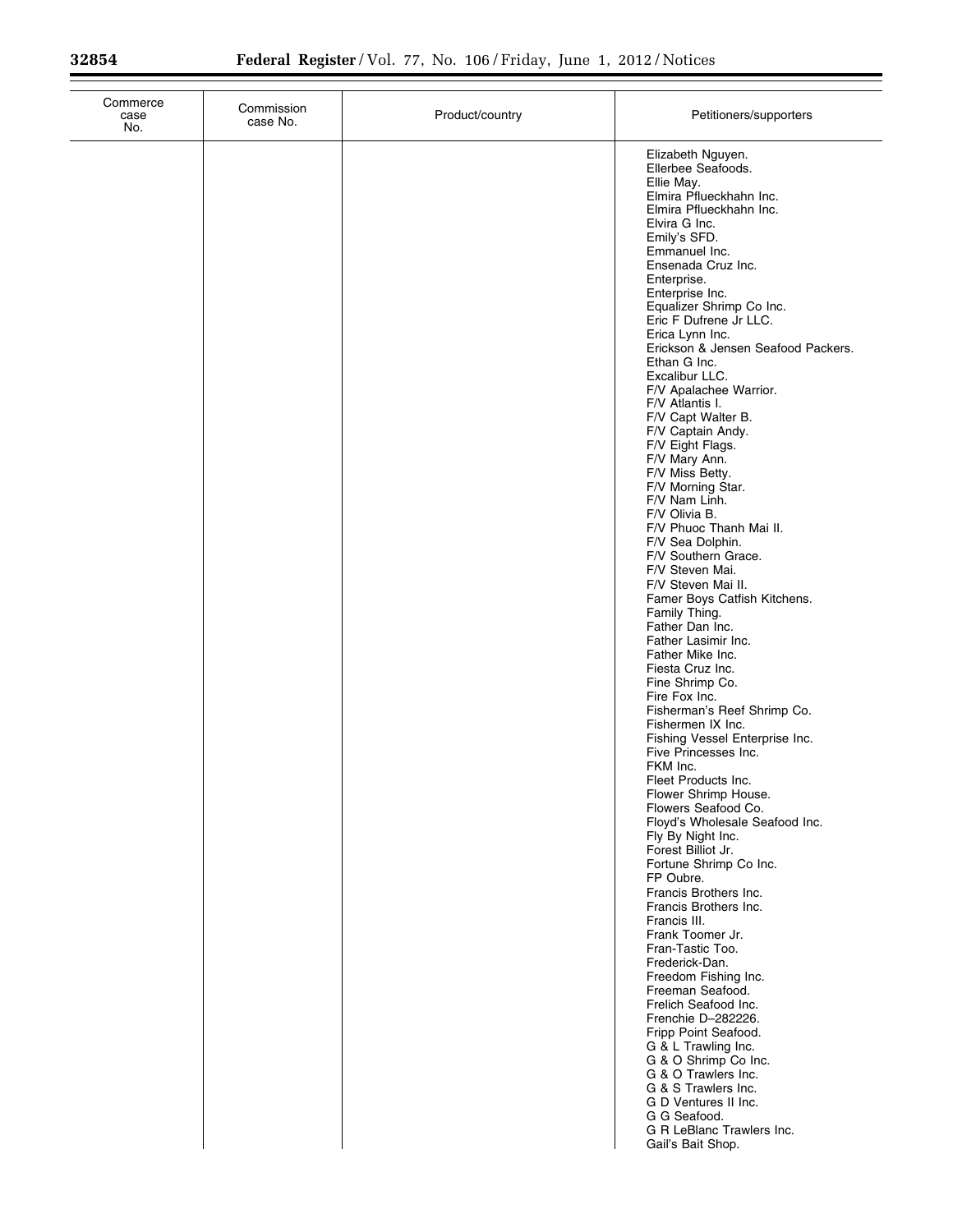| Commerce<br>case<br>No. | Commission<br>case No. | Product/country | Petitioners/supporters                                                                                                                                                                                                                                                                                                                                                                                                                                                                                                                                                                                                                                                                                                                                                                                                                                                                                                                                                                                        |
|-------------------------|------------------------|-----------------|---------------------------------------------------------------------------------------------------------------------------------------------------------------------------------------------------------------------------------------------------------------------------------------------------------------------------------------------------------------------------------------------------------------------------------------------------------------------------------------------------------------------------------------------------------------------------------------------------------------------------------------------------------------------------------------------------------------------------------------------------------------------------------------------------------------------------------------------------------------------------------------------------------------------------------------------------------------------------------------------------------------|
|                         |                        |                 | Gale Force Inc.<br>Gambler Inc.<br>Gambler Inc.<br>Garijak Inc.<br>Gary F White.<br>Gator's Seafood.<br>Gay Fish Co.<br>Gay Fish Co.<br>GeeChee Fresh Seafood.<br>Gemita Inc.<br>Gene P Callahan Inc.<br>George J Price Sr Ent Inc.<br>Georgia Shrimp Co LLC.<br>Gerica Marine.<br>Gilden Enterprises.<br>Gillikin Marine Railways Inc.<br>Gina K Inc.<br>Gisco Inc.<br>Gisco Inc.<br>Glenda Guidry Inc.<br>Gloria Cruz Inc.<br>Go Fish Inc.<br>God's Gift.<br>God's Gift Shrimp Vessel.<br>Gogie.<br>Gold Coast Seafood Inc.<br>Golden Gulf Coast Pkg Co Inc.<br>Golden Phase Inc.<br>Golden Text Inc.<br>Golden Text Inc.<br>Golden Text Inc.<br>Goldenstar.<br>Gollott Brothers Sfd Co Inc.<br>Gollott's Oil Dock & Ice House Inc.<br>Gonzalez Trawlers Inc.<br>Gore Enterprises Inc.<br>Gore Enterprizes Inc.<br>Gore Seafood Co.<br>Gore Seafood Inc.<br>Gove Lopez.<br>Graham Fisheries Inc.<br>Graham Shrimp Co Inc.<br>Graham Shrimp Co Inc.<br>Gramps Shrimp Co.<br>Grandma Inc.<br>Grandpa's Dream. |
|                         |                        |                 | Grandpa's Dream.<br>Granny's Garden and Seafood.<br>Green Flash LLC.<br>Greg Inc.<br>Gregory Mark Gaubert.<br>Gregory Mark Gaubert.<br>Gregory T Boone.<br>Gros Tete Trucking Inc.<br>Guidry's Bait Shop.<br>Guidry's Net Shop.<br>Gulf Central Seaood Inc.                                                                                                                                                                                                                                                                                                                                                                                                                                                                                                                                                                                                                                                                                                                                                   |
|                         |                        |                 | Gulf Crown Seafood Co Inc.<br>Gulf Fish Inc.<br>Gulf Fisheries Inc.<br>Gulf Island Shrimp & Seafood II LLC.<br>Gulf King Services Inc.<br>Gulf Pride Enterprises Inc.<br>Gulf Seaway Seafood Inc.<br>Gulf Shrimp.<br>Gulf South Inc.<br>Gulf Stream Marina LLC.<br>Gulf Sweeper Inc (Trawler Gulf Sweeper).<br>Gypsy Girl Inc.<br>H & L Seafood.<br>Hack Berry Seafood.<br>Hagen & Miley Inc.                                                                                                                                                                                                                                                                                                                                                                                                                                                                                                                                                                                                                 |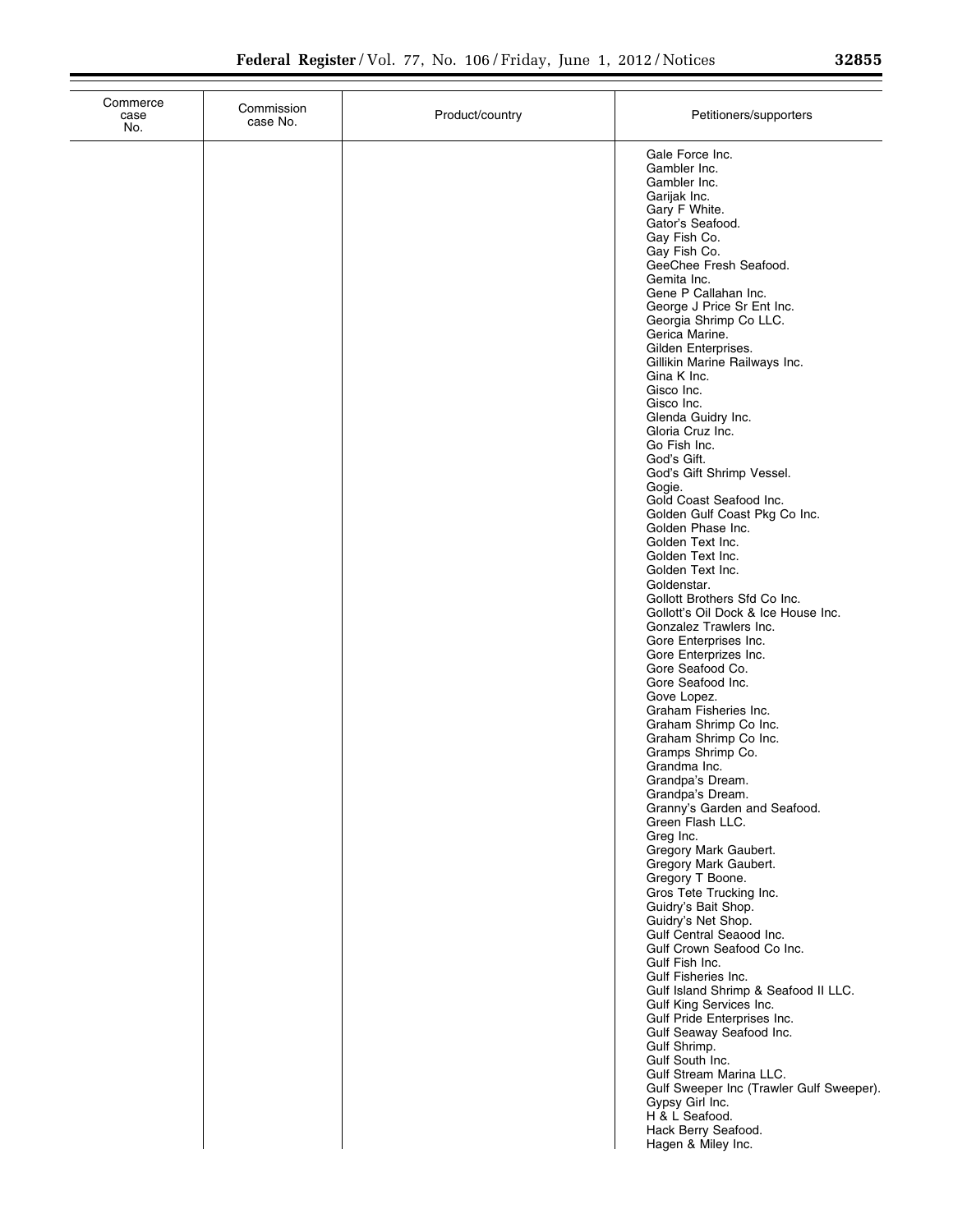| Commerce<br>case<br>No. | Commission<br>case No. | Product/country | Petitioners/supporters                                                                                                                                                                                                                                                                                                                                                                                                                                                                                                                                                                                                                                                                                                                                                                                                                                                                                                                                                                                                                                                                                                                                                                                                                                                                                                                                                                                                                                                                                                                                                                                                                                            |
|-------------------------|------------------------|-----------------|-------------------------------------------------------------------------------------------------------------------------------------------------------------------------------------------------------------------------------------------------------------------------------------------------------------------------------------------------------------------------------------------------------------------------------------------------------------------------------------------------------------------------------------------------------------------------------------------------------------------------------------------------------------------------------------------------------------------------------------------------------------------------------------------------------------------------------------------------------------------------------------------------------------------------------------------------------------------------------------------------------------------------------------------------------------------------------------------------------------------------------------------------------------------------------------------------------------------------------------------------------------------------------------------------------------------------------------------------------------------------------------------------------------------------------------------------------------------------------------------------------------------------------------------------------------------------------------------------------------------------------------------------------------------|
|                         |                        |                 | Hailey Marie Inc.<br>Hanh Lai Inc.<br>Hannah Joyce Inc.<br>Hardy Trawlers.<br>Hardy Trawlers.<br>Harrington Fish Co Inc.<br>Harrington Seafood & Supply Inc.<br>Harrington Shrimp Co Inc.<br>Harrington Trawlers Inc.<br>Harris Fisheries Inc.<br>Hazel's Hustler.<br>HCP LLC.<br>Heather Lynn Inc.<br>Heavy Metal Inc.<br>Hebert Investments Inc.<br>Hebert's Mini Mart LLC.<br>Helen E Inc.<br>Helen Kay Inc.<br>Helen Kay Inc.<br>Helen W Smith Inc.<br>Henderson Seafood.<br>Henry Daniels Inc.<br>Hermosa Cruz Inc.<br>Hi Seas of Dulac Inc.<br>Hien Le Van Inc.<br>High Hope Inc.<br>Hoang Anh.<br>Hoang Long I, II.<br>Holland Enterprises.<br>Holly Beach Seafood.<br>Holly Marie's Seafood Market.<br>Hombre Inc.<br>Home Loving Care Co.<br>Hondumex Ent Inc.<br>Hong Nga Inc.<br>Hongri Inc.<br>Houston Foret Seafood.<br>Howerin Trawlers Inc.<br>HTH Marine Inc.<br>Hubbard Seafood.<br>Hurricane Emily Seafood Inc.<br>Hutcherson Christian Shrimp Inc.<br>Huyen Inc.<br>Icy Seafood II Inc.<br>ICY Seafood Inc.<br>Icy Seafood Inc.<br>Ida's Seafood Rest & Market.<br>Ike & Zack Inc.<br>Independent Fish Company Inc.<br>Inflation Inc.<br>Integrity Fisheries Inc.<br>Integrity Fishing Inc.<br>International Oceanic Ent.<br>Interstate Vo LLC.<br>Intracoastal Seafood Inc.<br>lorn Will Inc.<br>Irma Trawlers Inc.<br>Iron Horse Inc.<br>Isabel Maier Inc.<br>Isabel Maier Inc.<br>Isla Cruz Inc.<br>J & J Rentals Inc.<br>J & J Trawler's Inc.<br>J & R Seafood.<br>J Collins Trawlers.<br>J D Land Co.<br>Jackie & Hiep Trieu.<br>Jacob A Inc.<br>Jacquelin Marie Inc.<br>Jacquelin Marie Inc.<br>James D Quach Inc.<br>James E Scott III. |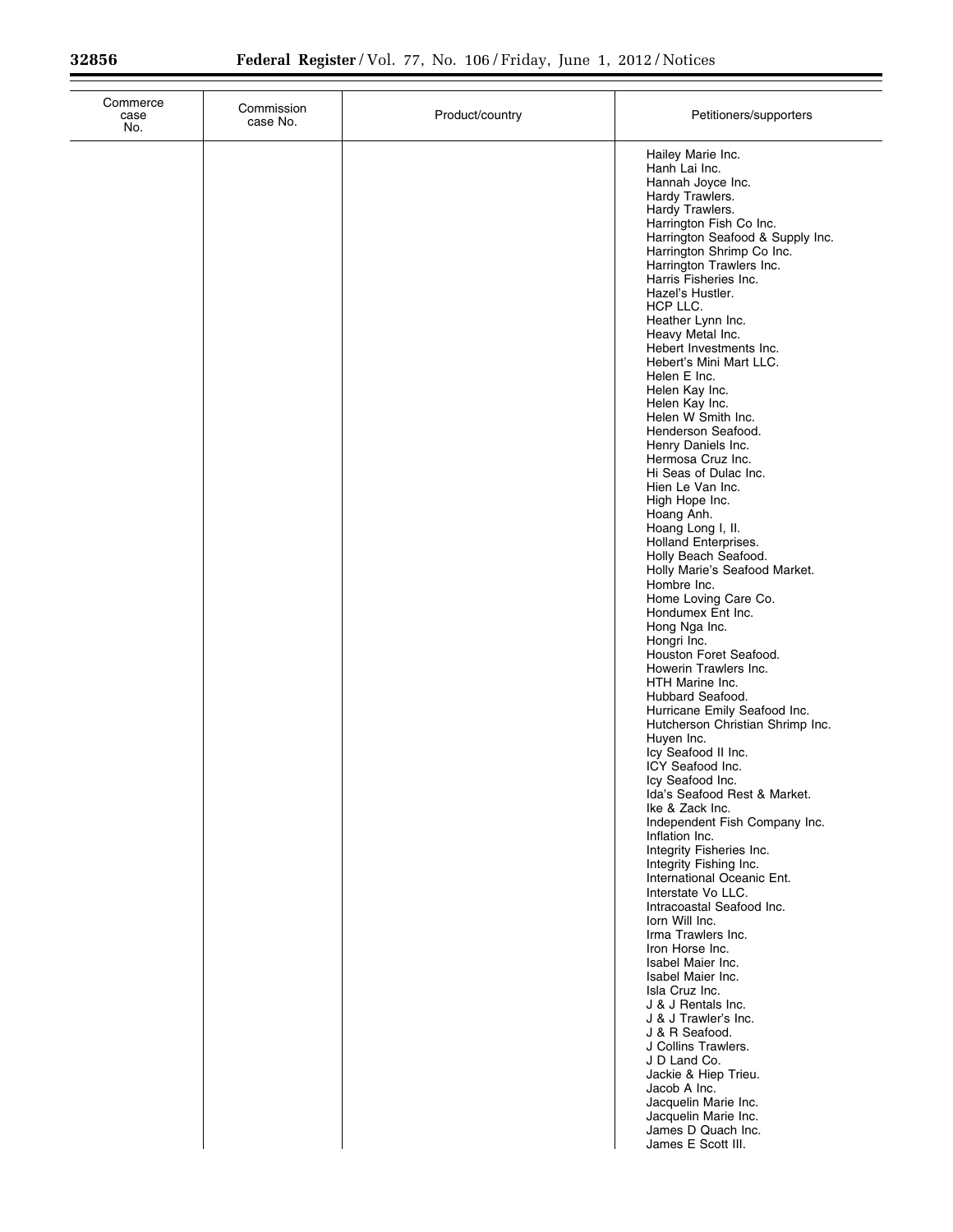| Commerce<br>case<br>No. | Commission<br>case No. | Product/country | Petitioners/supporters                                                                                                                                                                                                                                                                                                                                                                                                                                                                                                                                                                                                                                                                                                                                                                                                                                                                                                                                                                                                                                                                                                                                                                                                                                                                                                                                                                                                                                                                                                                    |
|-------------------------|------------------------|-----------------|-------------------------------------------------------------------------------------------------------------------------------------------------------------------------------------------------------------------------------------------------------------------------------------------------------------------------------------------------------------------------------------------------------------------------------------------------------------------------------------------------------------------------------------------------------------------------------------------------------------------------------------------------------------------------------------------------------------------------------------------------------------------------------------------------------------------------------------------------------------------------------------------------------------------------------------------------------------------------------------------------------------------------------------------------------------------------------------------------------------------------------------------------------------------------------------------------------------------------------------------------------------------------------------------------------------------------------------------------------------------------------------------------------------------------------------------------------------------------------------------------------------------------------------------|
|                         |                        |                 | James F Dubberly.<br>James Gadson.<br>James J Matherne Jr.<br>James J Matherne Sr.<br>James Kenneth Lewis Sr.<br>James LaRive Jr.<br>James W Green Jr dba Miss Emilie Ann.<br>James W Hicks.<br>Janet Louise Inc.<br>Jani Marie.<br>JAS Inc.<br>JBS Packing Co Inc.<br>JBS Packing Inc.<br>JCM.<br>Jean's Bait.<br>Jeff Chancey.<br>Jemison Trawler's Inc.<br>Jenna Dawn LLC.<br>Jennifer Nguyen-Capt T.<br>Jensen Seafood Pkg Co Inc.<br>Jesse LeCompte Jr.<br>Jesse LeCompte Sr.<br>Jesse Shantelle Inc.<br>Jessica Ann Inc.<br>Jessica Inc.<br>Jesus G Inc.<br>Jimmy and Valerie Bonvillain.<br>Jimmy Le Inc.<br>Jim's Cajen Shrimp.<br>Joan of Arc Inc.<br>JoAnn and Michael W Daigle.<br>Jody Martin.<br>Joe Quach.<br>Joel's Wild Oak Bait Shop & Fresh Sea-<br>food.<br>John A Norris.<br>John J Alexie.<br>John Michael E Inc.<br>John V Alexie.<br>Johnny & Joyce's Seafood.<br>Johnny O Co.<br>Johnny's Seafood.<br>John's Seafood.<br>Joker's Wild.<br>Jones-Kain Inc.<br>Joni John Inc (Leon J Champagne).<br>Jon's C Seatood Inc.<br>Joseph Anthony.<br>Joseph Anthony Inc.<br>Joseph Garcia.<br>Joseph Martino.<br>Joseph Martino Corp.<br>Joseph T Vermeulen.<br>Josh & Jake Inc.<br>Joya Cruz Inc.<br>JP Fisheries.<br>Julie Ann LLC.<br>Julie Hoang.<br>Julie Shrimp Co Inc (Trawler Julie).<br>Julio Gonzalez Boat Builders Inc.<br>Justin Dang.<br>JW Enterprise.<br>K & J Trawlers.<br>K&D Boat Company.<br>K&S Enterprises Inc.<br>Kalliainen Seafoods Inc.<br>KAM Fishing.<br>Kandi Sue Inc.<br>Karl M Belsome LLC. |
|                         |                        |                 | KBL Corp.<br>KDH Inc.<br>Keith M Swindell.                                                                                                                                                                                                                                                                                                                                                                                                                                                                                                                                                                                                                                                                                                                                                                                                                                                                                                                                                                                                                                                                                                                                                                                                                                                                                                                                                                                                                                                                                                |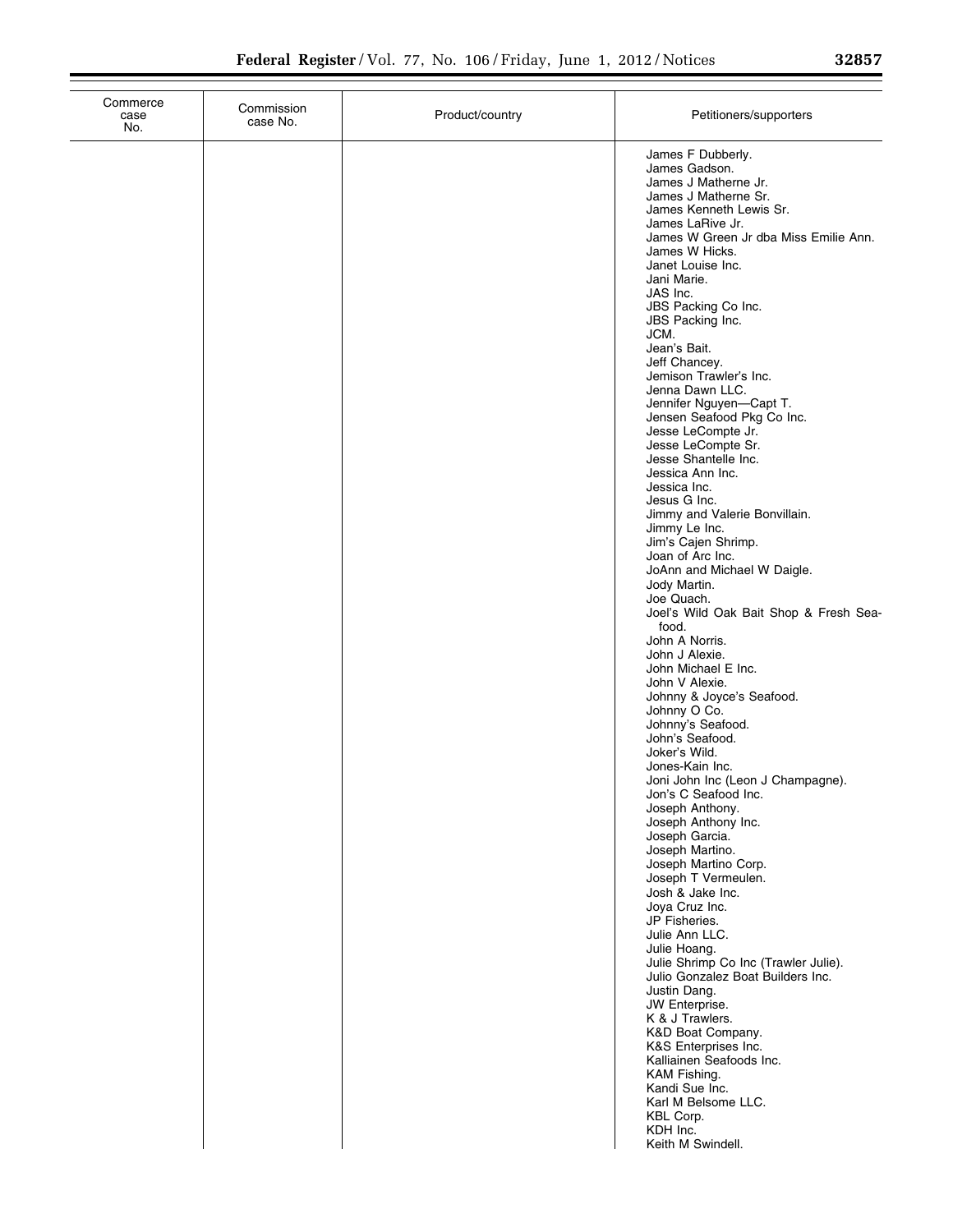| Commerce<br>case<br>No. | Commission<br>case No. | Product/country | Petitioners/supporters                                                                                                                                                                                                                                                                                                                                                                                                                                                        |
|-------------------------|------------------------|-----------------|-------------------------------------------------------------------------------------------------------------------------------------------------------------------------------------------------------------------------------------------------------------------------------------------------------------------------------------------------------------------------------------------------------------------------------------------------------------------------------|
|                         |                        |                 | Kellum's Seafood.<br>Kellum's Seafood.<br>Kelly Marie Inc.<br>Ken Lee's Dock LLC.<br>Kenneth Guidry.<br>Kenny-Nancy Inc.<br>Kentucky Fisheries Inc.<br>Kentucky Trawlers Inc.<br>Kevin & Bryan (M/V).<br>Kevin Dang.<br>Khang Dang.<br>Khanh Huu Vu.<br>Kheng Sok Shrimping.<br>Kim & James Inc.<br>Kim Hai II Inc.<br>Kim Hai Inc.<br>Kim's Seafood.<br>Kingdom World Inc.<br>Kirby Seafood.<br>Klein Express.<br>KMB Inc.<br>Knight's Seafood Inc.<br>Knight's Seafood Inc. |
|                         |                        |                 | Knowles Noel Camardelle.<br>Kramer's Bait Co.<br>Kris & Cody Inc.<br>KTC Fishery LLC.<br>L & M.<br>L & N Friendship Corp.<br>L & O Trawlers Inc.<br>$L$ & T Inc.<br>L&M.<br>LA-3184 CA.<br>La Belle Idee.<br>La Macarela Inc.<br>La Pachita Inc.                                                                                                                                                                                                                              |
|                         |                        |                 | LA-6327-CA.<br>LaBauve Inc.<br>LaBauve Inc.<br>Lade Melissa Inc.<br>Lady Agnes II.<br>Lady Agnes III.<br>Lady Amelia Inc.<br>Lady Anna I.<br>Lady Anna II.<br>Lady Barbara Inc.<br>Lady Carolyn Inc.<br>Lady Catherine.<br>Lady Chancery Inc.<br>Lady Chelsea Inc.                                                                                                                                                                                                            |
|                         |                        |                 | Lady Danielle.<br>Lady Debra Inc.<br>Lady Dolcina Inc.<br>Lady Gail Inc.<br>Lady Katherine Inc.<br>Lady Kelly Inc.<br>Lady Kelly Inc.<br>Lady Kristie.<br>Lady Lavang LLC.<br>Lady Liberty Seafood Co.<br>Lady Lynn Ltd.<br>Lady Marie Inc.<br>Lady Melissa Inc.<br>Lady Shelly.<br>Lady Shelly.<br>Lady Snow Inc.                                                                                                                                                            |
|                         |                        |                 | Lady Stephanie.<br>Lady Susie Inc.<br>Lady T Kim Inc.<br>Lady TheLna.<br>Lady Toni Inc.<br>Lady Veronica.                                                                                                                                                                                                                                                                                                                                                                     |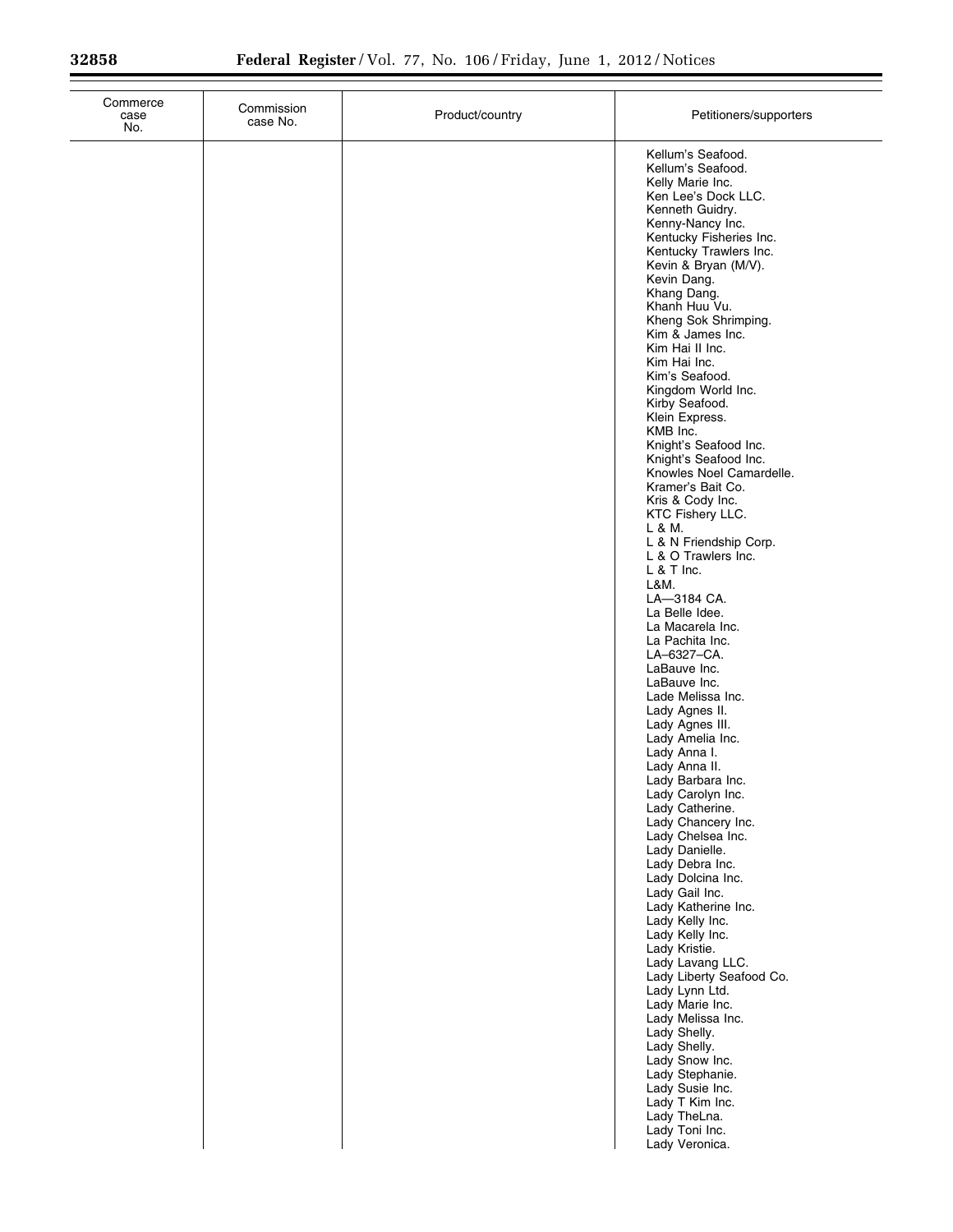| Commerce<br>case<br>No. | Commission<br>case No. | Product/country | Petitioners/supporters                                                                                                                                                                                                                                                                                                                                                                                                                                                                                                                                                                                                                                                                                                                                                                                                                                                                                                                                                                                                                                                                  |
|-------------------------|------------------------|-----------------|-----------------------------------------------------------------------------------------------------------------------------------------------------------------------------------------------------------------------------------------------------------------------------------------------------------------------------------------------------------------------------------------------------------------------------------------------------------------------------------------------------------------------------------------------------------------------------------------------------------------------------------------------------------------------------------------------------------------------------------------------------------------------------------------------------------------------------------------------------------------------------------------------------------------------------------------------------------------------------------------------------------------------------------------------------------------------------------------|
|                         |                        |                 | Lafitte Frozen Foods Corp.<br>Lafont Inc.<br>Lafourche Clipper Inc.<br>Lafourche Clipper Inc.<br>Lamarah Sue Inc.<br>Lan Chi Inc.<br>Lan Chi Inc.<br>Lancero Inc.<br>Lanny Renard and Daniel Bourque.<br>Lapeyrouse Seafood Bar Groc Inc.<br>Larry G Kellum Sr.<br>Larry Scott Freeman.<br>Larry W Hicks.<br>Lasseigne & Sons Inc.<br>Laura Lee.<br>Lauren O.<br>Lawrence Jacobs Sfd.<br>Lazaretta Packing Inc.<br>Le & Le Inc.<br>Le Family Inc.<br>Le Family Inc.<br>Le Tra Inc.<br>Leek & Millington Trawler Privateeer.<br>Lee's Sales & Distribution.<br>Leonard Shrimp Producers Inc.<br>Leoncea B Regnier.<br>Lerin Lane.<br>Li Johnson.<br>Liar Liar.<br>Libertad Fisheries Inc.<br>Liberty I.<br>Lighthouse Fisheries Inc.<br>Lil Aly.<br>Lil Arthur Inc.<br>Lil BJ LLC.<br>Lil Robbie Inc.<br>Lil Robbie Inc.<br>Lil Robin.<br>Lil Robin.<br>Lilla.<br>Lincoln.<br>Linda & Tot Inc.<br>Linda Cruz Inc.<br>Linda Hoang Shrimp.<br>Linda Lou Boat Corp.<br>Linda Lou Boat Corp.<br>Lisa Lynn Inc.<br>Lisa Lynn Inc.<br>Little Andrew Inc.<br>Little Andy Inc.<br>Little Arthur. |
|                         |                        |                 | Little David Gulf Trawler Inc.<br>Little Ernie Gulf Trawler Inc.<br>Little Ken Inc.<br>Little Mark.<br>Little William Inc.<br>Little World.                                                                                                                                                                                                                                                                                                                                                                                                                                                                                                                                                                                                                                                                                                                                                                                                                                                                                                                                             |
|                         |                        |                 | LJL Inc.<br>Long Viet Nguyen.<br>Longwater Seafood<br>Ryan<br>H<br>dba<br>Longwater.<br>Louisiana Gulf Shrimp LLC.<br>Louisiana Lady Inc.<br>Louisiana Man.<br>Louisiana Newpack Shrimp Co Inc.<br>Louisiana Pride Seafood Inc.<br>Louisiana Pride Seafood Inc.<br>Louisiana Seafood Dist LLC.<br>Louisiana Shrimp & Packing Inc.<br>Louisiana Shrimp and Packing Co Inc.                                                                                                                                                                                                                                                                                                                                                                                                                                                                                                                                                                                                                                                                                                               |
|                         |                        |                 | Lovely Daddy II & III.<br>Lovely Jennie.                                                                                                                                                                                                                                                                                                                                                                                                                                                                                                                                                                                                                                                                                                                                                                                                                                                                                                                                                                                                                                                |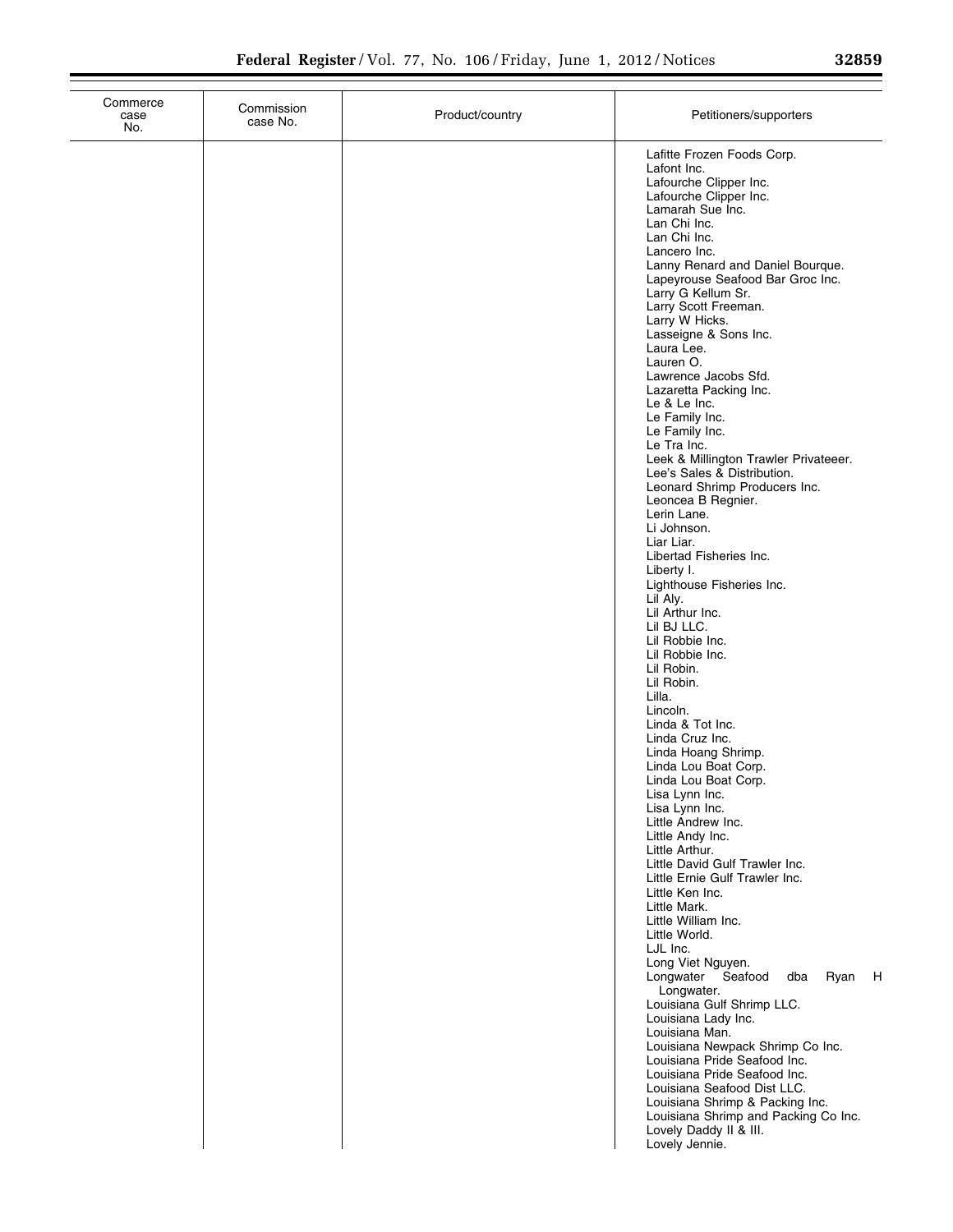| Commerce<br>case<br>No. | Commission<br>case No. | Product/country | Petitioners/supporters                                                                                                                                                                                                                                                                                                                                                                                                                                                                                                                                                                                                                                                                                                                                                                                                                                                                |
|-------------------------|------------------------|-----------------|---------------------------------------------------------------------------------------------------------------------------------------------------------------------------------------------------------------------------------------------------------------------------------------------------------------------------------------------------------------------------------------------------------------------------------------------------------------------------------------------------------------------------------------------------------------------------------------------------------------------------------------------------------------------------------------------------------------------------------------------------------------------------------------------------------------------------------------------------------------------------------------|
|                         |                        |                 | Low Country Lady (Randolph N Rhodes).<br>Low County Lady.<br>Luchador Inc.<br>Lucky.<br>Lucky I.<br>Lucky Jack Inc.<br>Lucky Lady.<br>Lucky Lady II.<br>Lucky Leven Inc.<br>Lucky MV.<br>Lucky Ocean.<br>Lucky Sea Star Inc.<br>Lucky Star.<br>Lucky World.<br>Lucky's Seafood Market & Poboys LLC.<br>Luco Drew's.<br>Luisa Inc.<br>Lupe Martinez Inc.<br>LV Marine Inc.<br>LW Graham Inc.<br>Lyle LeCompte.<br>Lynda Riley Inc.<br>Lynda Riley Inc.<br>M & M Seafood.<br>M V Sherry D.<br>M V Tony Inc.<br>M&C Fisheries.<br>M/V Baby Doll.<br>M/V Chevo's Bitch.<br>M/V Lil Vicki.<br>M/V Loco-N Motion.<br>M/V Patsy K #556871.<br>$M/V \times L$ .<br>Mabry Allen Miller Jr.<br>Mad Max Seafood.<br>Madera Cruz Inc.<br>Madison Seafood.<br>Madlin Shrimp Co Inc.<br>Malibu.<br>Malolo LLC.<br>Mamacita Inc.<br>Man Van Nguyen.<br>Manteo Shrimp Co.<br>Marco Corp.<br>Marcos A. |
|                         |                        |                 | Maria Elena Inc.<br>Maria Sandi.<br>Mariachi Trawlers Inc.<br>Mariah Jade Shrimp Company.<br>Marie Teresa Inc.<br>Marine Fisheries.<br>Marisa Elida Inc.<br>Mark and Jace.<br>Marleann.<br>Martin's Fresh Shrimp.                                                                                                                                                                                                                                                                                                                                                                                                                                                                                                                                                                                                                                                                     |
|                         |                        |                 | Mary Bea Inc.<br>Master Brandon Inc.<br>Master Brock.<br>Master Brock.<br>Master Dylan.<br>Master Gerald Trawlers Inc.<br>Master Hai.<br>Master Hai II.<br>Master Henry.<br>Master Jared Inc.<br>Master Jhy Inc.<br>Master John Inc.<br>Master Justin Inc.<br>Master Justin Inc.<br>Master Ken Inc.<br>Master Kevin Inc.<br>Master Martin Inc.                                                                                                                                                                                                                                                                                                                                                                                                                                                                                                                                        |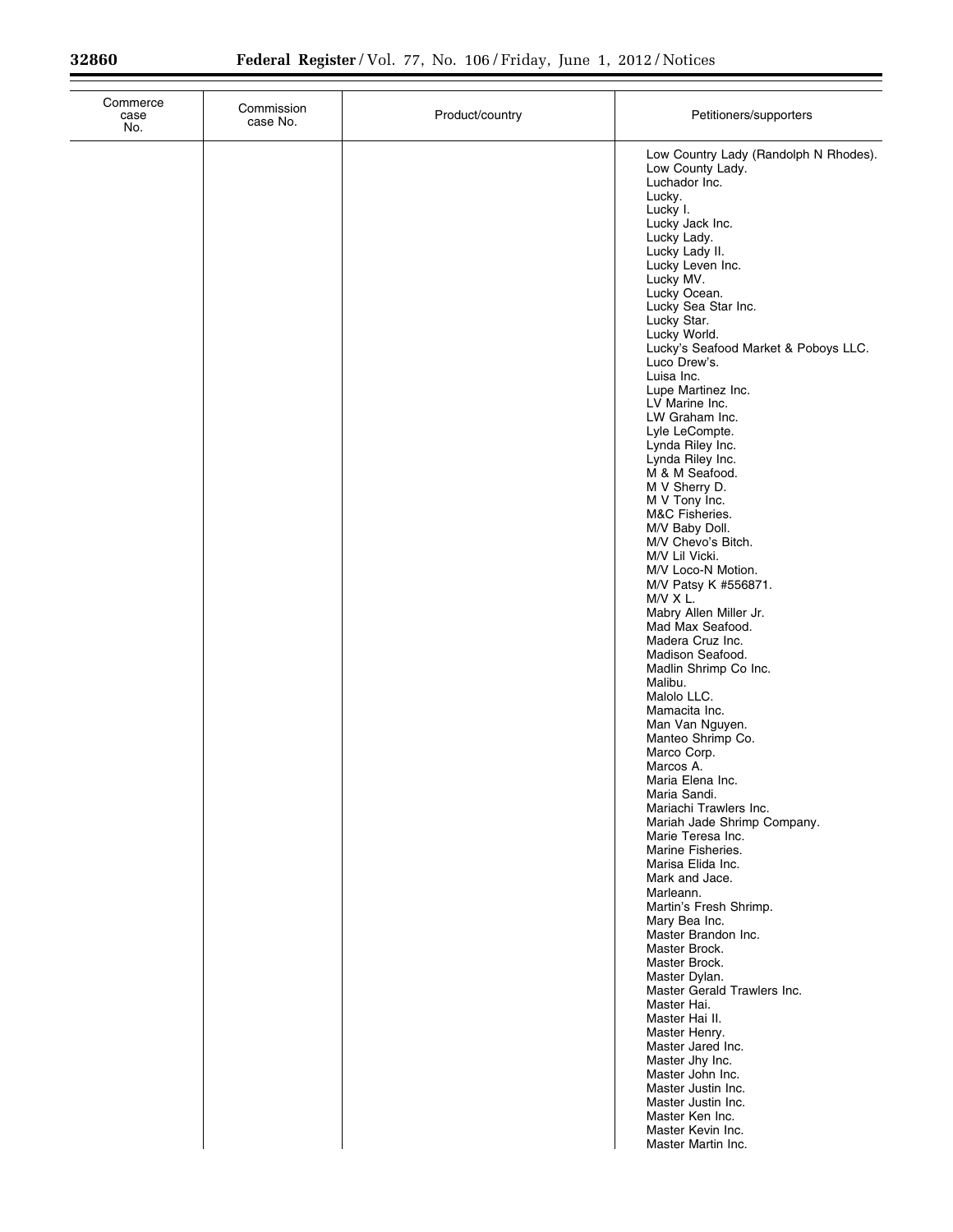| Commerce<br>case<br>No. | Commission<br>case No. | Product/country | Petitioners/supporters                                                                                                                                                                                                                                                                                                                                                                                                                                                                                                                                                                                                                                                                                                                                                                                                                                                                                                                                                                                                                                                                                                                                                                                                                                                           |
|-------------------------|------------------------|-----------------|----------------------------------------------------------------------------------------------------------------------------------------------------------------------------------------------------------------------------------------------------------------------------------------------------------------------------------------------------------------------------------------------------------------------------------------------------------------------------------------------------------------------------------------------------------------------------------------------------------------------------------------------------------------------------------------------------------------------------------------------------------------------------------------------------------------------------------------------------------------------------------------------------------------------------------------------------------------------------------------------------------------------------------------------------------------------------------------------------------------------------------------------------------------------------------------------------------------------------------------------------------------------------------|
|                         |                        |                 | Master Mike Inc.<br>Master NT Inc.<br>Master Pee-Wee.<br>Master Ronald Inc.<br>Master Scott.<br>Master Scott II.<br>Master Seelos Inc.<br>Master T.<br>Master Tai LLC.<br>Master Tai LLC.<br>Mat Roland Seafood Co.<br>Maw Doo.<br>Mayflower.<br>McQuaig Shrimp Co Inc.<br>Me Kong.<br>Melerine Seafood.<br>Melody Shrimp Co.<br>Mer Shrimp Inc.<br>Michael Lynn.<br>Michael Nguyen.<br>Michael Saturday's Fresh Every Day<br>South Carolina Shrimp.<br>Mickey Nelson Net Shop.<br>Mickey's Net.<br>Midnight Prowler.<br>Mike's Seafood Inc.<br>Miley's Seafood Inc.<br>Militello and Son Inc.<br>Miller & Son Seafood Inc.<br>Miller Fishing.<br>Milliken & Son's.<br>Milton J Dufrene and Son Inc.<br>Milton Yopp-Capt'n Nathan & Thomas<br>Winfield.<br>Minh & Liem Doan.<br>Mis Quynh Chi II.<br>Miss Adrianna Inc.<br>Miss Alice Inc.<br>Miss Ann Inc.<br>Miss Ann Inc.<br>Miss Ashleigh.<br>Miss Ashleigh Inc.<br>Miss Barbara.<br>Miss Barbara Inc.<br>Miss Bernadette A Inc.<br>Miss Bertha (M/V).<br>Miss Beverly Kay.<br>Miss Brenda.<br>Miss Candace.<br>Miss Candace Nicole Inc.<br>Miss Carla Jean Inc.<br>Miss Caroline Inc.<br>Miss Carolyn Louise Inc.<br>Miss Caylee.<br>Miss Charlotte Inc.<br>Miss Christine III.<br>Miss Cleda Jo Inc.<br>Miss Courtney Inc. |
|                         |                        |                 | Miss Courtney Inc.<br>Miss Cynthia.<br>Miss Danielle Gulf Trawler Inc.<br>Miss Danielle LLC.<br>Miss Dawn.<br>Miss Ellie Inc.<br>Miss Faye LLC.<br>Miss Fina Inc.<br>Miss Georgia Inc.<br>Miss Hannah.<br>Miss Hannah Inc.<br>Miss Hazel Inc.<br>Miss Hilary Inc.<br>Miss Jennifer Inc.                                                                                                                                                                                                                                                                                                                                                                                                                                                                                                                                                                                                                                                                                                                                                                                                                                                                                                                                                                                          |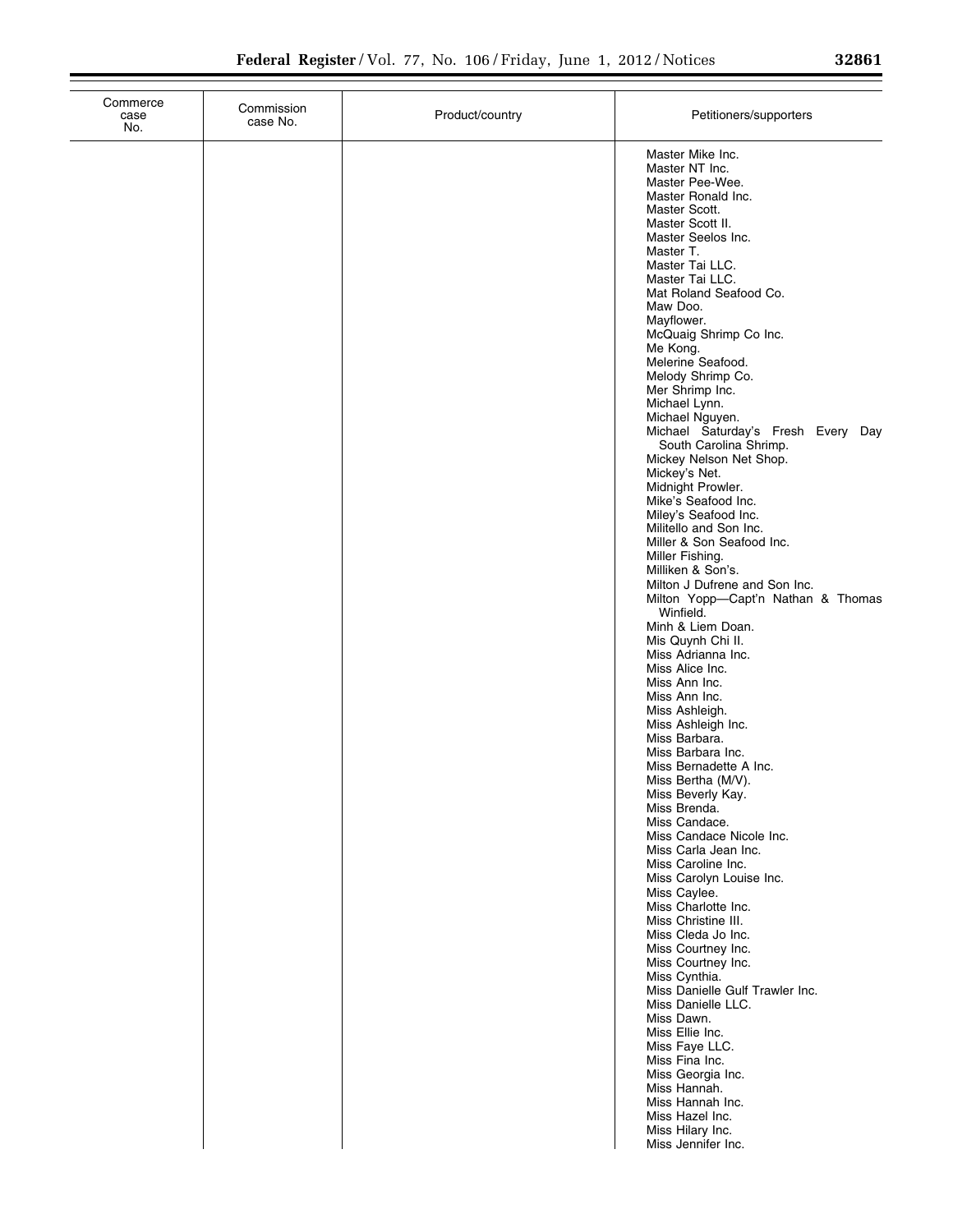| Commerce<br>Commission<br>case<br>case No.<br>No. | Product/country | Petitioners/supporters                                                                                                                                                                                                                                                                                                                                                                                                                                                                                                                                                                                                                                                                                                                                                                                                                                                                                                                                                                                                                                                                                                                                                                                                                                                                                                                                                                                                                                                          |
|---------------------------------------------------|-----------------|---------------------------------------------------------------------------------------------------------------------------------------------------------------------------------------------------------------------------------------------------------------------------------------------------------------------------------------------------------------------------------------------------------------------------------------------------------------------------------------------------------------------------------------------------------------------------------------------------------------------------------------------------------------------------------------------------------------------------------------------------------------------------------------------------------------------------------------------------------------------------------------------------------------------------------------------------------------------------------------------------------------------------------------------------------------------------------------------------------------------------------------------------------------------------------------------------------------------------------------------------------------------------------------------------------------------------------------------------------------------------------------------------------------------------------------------------------------------------------|
|                                                   |                 | Miss Joanna Inc.<br>Miss Julia.<br>Miss Kandy Tran LLC.<br>Miss Kandy Tran LLC.<br>Miss Karen.<br>Miss Kathi Inc.<br>Miss Kathy.<br>Miss Kaylyn LLC.<br>Miss Khayla.<br>Miss Lil.<br>Miss Lillie Inc.<br>Miss Liz Inc.<br>Miss Loraine.<br>Miss Loraine Inc.<br>Miss Lori Dawn IV Inc.<br>Miss Lori Dawn V Inc.<br>Miss Lori Dawn VI Inc.<br>Miss Lori Dawn VII Inc.<br>Miss Lorie Inc.<br>Miss Luana D Shrimp Co.<br>Miss Luana D Shrimp Co.<br>Miss Madeline Inc.<br>Miss Madison.<br>Miss Marie.<br>Miss Marie Inc.<br>Miss Marilyn Louis Inc.<br>Miss Marilyn Louise.<br>Miss Marilyn Louise Inc.<br>Miss Marissa Inc.<br>Miss Martha Inc.<br>Miss Martha Inc.<br>Miss Mary T.<br>Miss Myle.<br>Miss Narla.<br>Miss Nicole.<br>Miss Nicole Inc.<br>Miss Plum Inc.<br>Miss Quynh Anh I.<br>Miss Quynh Anh I LLC.<br>Miss Quynh Anh II LLC.<br>Miss Redemption LLC.<br>Miss Rhianna Inc.<br>Miss Sambath.<br>Miss Sandra II.<br>Miss Sara Ann.<br>Miss Savannah.<br>Miss Savannah II.<br>Miss Soriya.<br>Miss Suzanne.<br>Miss Sylvia.<br>Miss Than.<br>Miss Thom.<br>Miss Thom Inc.<br>Miss Tina Inc.<br>Miss Trinh Trinh.<br>Miss Trisha Inc.<br>Miss Trisha Inc.<br>Miss Verna Inc.<br>Miss Vicki.<br>Miss Victoria Inc.<br>Miss Vivian Inc.<br>Miss WillaDean.<br>Miss Winnie Inc.<br>Miss Yvette Inc.<br>Miss Yvonne.<br>Misty Morn Eat.<br>Misty Star.<br>MJM Seafood Inc.<br>M'M Shrimp Co Inc.<br>Mom & Dad Inc.<br>Mona-Dianne Seafood.<br>Montha Sok and Tan No Le. |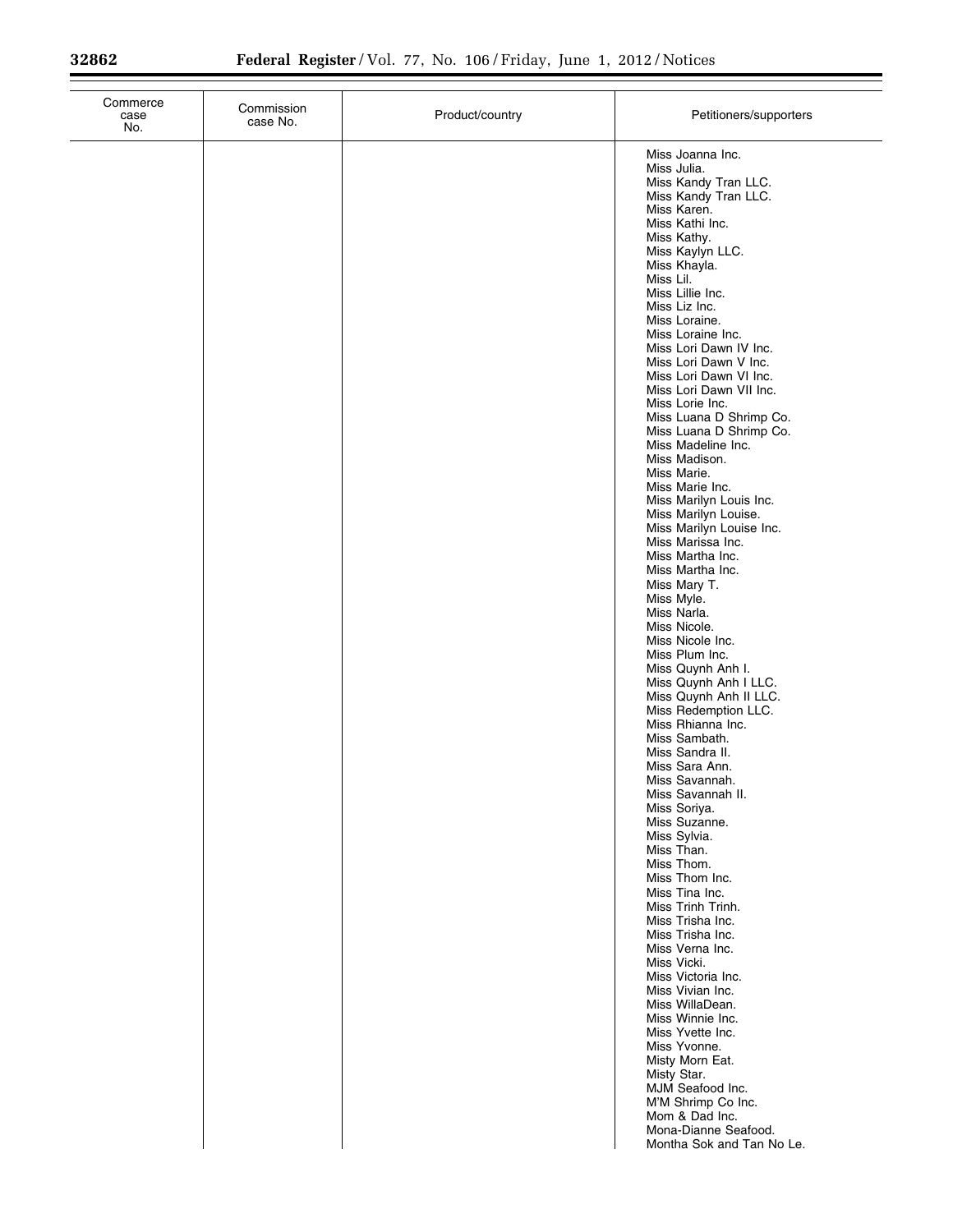| Commerce<br>case<br>No. | Commission<br>case No. | Product/country | Petitioners/supporters                                                                                                                                                                                                                                                                                                                                                                                                                                                                                                                                                                                                                                                                                                                                                                                                                                                                                                                                                                                                                                                                                                                                                                 |
|-------------------------|------------------------|-----------------|----------------------------------------------------------------------------------------------------------------------------------------------------------------------------------------------------------------------------------------------------------------------------------------------------------------------------------------------------------------------------------------------------------------------------------------------------------------------------------------------------------------------------------------------------------------------------------------------------------------------------------------------------------------------------------------------------------------------------------------------------------------------------------------------------------------------------------------------------------------------------------------------------------------------------------------------------------------------------------------------------------------------------------------------------------------------------------------------------------------------------------------------------------------------------------------|
|                         |                        |                 | Moon River Inc.<br>Moon Tillett Fish Co Inc.<br>Moonlight.<br>Moonlight Mfg.<br>Moore Trawlers Inc.<br>Morgan Creek Seafood.<br>Morgan Rae Inc.<br>Morning Star.<br>Morrison Seafood.<br>Mother Cabrini.<br>Mother Teresa Inc.<br>Mr & Mrs Inc.<br>Mr & Mrs Inc.<br>Mr Coolly.<br>Mr Fox.<br>Mr Fox.<br>Mr G.<br>Mr Gaget LLC.<br>Mr Henry.<br>Mr Natural Inc.<br>Mr Neil.<br>Mr Phil T Inc.<br>Mr Sea Inc.<br>Mr Verdin Inc.<br>Mr Williams.<br>Mrs Judy Too.<br>Mrs Tina Lan Inc.<br>Ms Alva Inc.<br>Ms An.<br>My Angel II.<br>My Blues.<br>My Dad Whitney Inc.<br>My Girls LLC.<br>My Thi Tran Inc.<br>My Three Sons Inc.<br>My V Le Inc.<br>My-Le Thi Nguyen.<br>Myron A Smith Inc.<br>Nancy Joy.<br>Nancy Joy Inc.<br>Nancy Joy Inc.<br>Nanny Granny Inc.<br>Nanny Kat Seafood LLC.<br>Napolean Seafoods.<br>Napoleon II.<br>Napoleon Seafood.<br>Napoleon SF.<br>Naquin's Seafood.<br>Nautilus LLC.<br>Nelma Y Lane.<br>Nelson and Son.<br>Nelson Trawlers Inc.<br>Nelson's Quality Shrimp Company.<br>Nevgulmarco Co Inc.<br>New Deal Comm Fishing.<br>New Way Inc.<br>Nguyen Day Van.<br>Nguyen Express.<br>Nguyen Int'l Enterprises Inc.<br>Nguyen Shipping Inc.<br>NHU UYEN. |
|                         |                        |                 | Night Moves of Cut Off Inc.<br>Night Shift LLC.<br>Night Star.<br>North Point Trawlers Inc.<br>North Point Trawlers Inc.<br>Nuestra Cruz Inc.<br>Nunez Seafood.<br>Oasis.<br>Ocean Bird Inc.<br>Ocean Breeze Inc.<br>Ocean Breeze Inc.                                                                                                                                                                                                                                                                                                                                                                                                                                                                                                                                                                                                                                                                                                                                                                                                                                                                                                                                                 |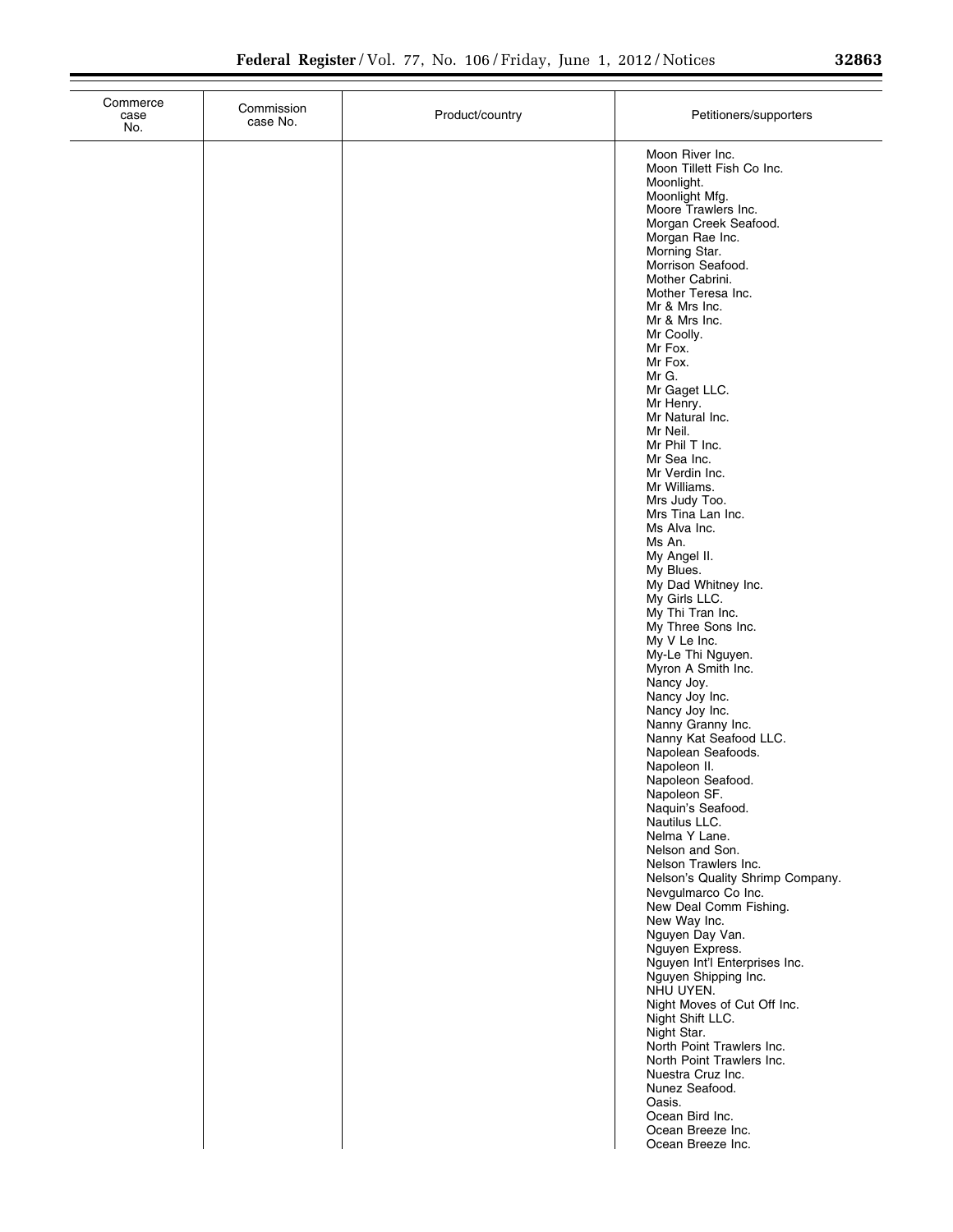| Commerce<br>case<br>No. | Commission<br>case No. | Product/country | Petitioners/supporters                                                                                                                                                                                                                                                                                                                                                                                                                                                                                                                                                                                                                                                                                                                                                                                                                                                                                                                                                                                                                                                                                                                                                                                                                                                                                                                                                                                                                                                                                                                                                                                                                                              |
|-------------------------|------------------------|-----------------|---------------------------------------------------------------------------------------------------------------------------------------------------------------------------------------------------------------------------------------------------------------------------------------------------------------------------------------------------------------------------------------------------------------------------------------------------------------------------------------------------------------------------------------------------------------------------------------------------------------------------------------------------------------------------------------------------------------------------------------------------------------------------------------------------------------------------------------------------------------------------------------------------------------------------------------------------------------------------------------------------------------------------------------------------------------------------------------------------------------------------------------------------------------------------------------------------------------------------------------------------------------------------------------------------------------------------------------------------------------------------------------------------------------------------------------------------------------------------------------------------------------------------------------------------------------------------------------------------------------------------------------------------------------------|
|                         |                        |                 | Ocean City Corp.<br>Ocean Emperor Inc.<br>Ocean Harvest Wholesale Inc.<br>Ocean Pride Seafood Inc.<br>Ocean Seafood.<br>Ocean Select Seafood LLC.<br>Ocean Springs Seafood Market Inc.<br>Ocean Wind Inc.<br>Oceanica Cruz Inc.<br>Odin LLC.<br>Old Maw Inc.<br>Ole Holbrook's Fresh Fish Market LLC.<br>Ole Nelle.<br>One Stop Bait & Ice.<br>Open Sea Inc.<br>Orage Enterprises Inc.<br>Orn Roeum Shrimping.<br>Otis Cantrelle Jr.<br>Otis M Lee Jr.<br>Owens Shrimping.<br>Palmetto Seafood Inc.<br>Papa Rod Inc.<br>Papa T.<br>Pappy Inc.<br>Pappy's Gold.<br>Parfait Enterprises Inc.<br>Paris/Asia.<br>Parramore Inc.<br>Parrish Shrimping Inc.<br>Pascagoula Ice & Freezer Co Inc.<br>Pat-Lin Enterprises Inc.<br>Patricia Foret.<br>Patrick Sutton Inc.<br>Patty Trish Inc.<br>Paul Piazza and Son Inc.<br>Paw Paw Allen.<br>Paw Paw Pride Inc.<br>Pearl Inc dba Indian Ridge Shrimp Co.<br>Pei Gratia Inc.<br>Pelican Point Seafood Inc.<br>Penny V LLC.<br>Perlita Inc.<br>Perseverance I LLC.<br>Pete & Queenie Inc.<br>Phat Le and Le Tran.<br>Phi Long Inc.<br>Phi-Ho LLC.<br>Pip's Place Marina Inc.<br>Plaisance Trawlers Inc.<br>Plata Cruz Inc.<br>Poc-Tal Trawlers Inc.<br>Pointe-Aux-Chene Marina.<br>Pontchautrain Blue Crab.<br>Pony Express.<br>Poppee.<br>Poppy's Pride Seafood.<br>Port Bolivar Fisheries Inc.<br>Port Marine Supplies.<br>Port Royal Seafood Inc.<br>Poteet Seafood Co Inc.<br>Potter Boats Inc.<br>Price Seafood Inc.<br>Prince of Tides.<br>Princess Ashley Inc.<br>Princess Celine Inc.<br>Princess Cindy Inc.<br>Princess Lorie LLC.<br>Princess Mary Inc.<br>Prosperity.<br>PT Fisheries Inc.<br>Punch's Seafood Mkt. |
|                         |                        |                 | Purata Trawlers Inc.                                                                                                                                                                                                                                                                                                                                                                                                                                                                                                                                                                                                                                                                                                                                                                                                                                                                                                                                                                                                                                                                                                                                                                                                                                                                                                                                                                                                                                                                                                                                                                                                                                                |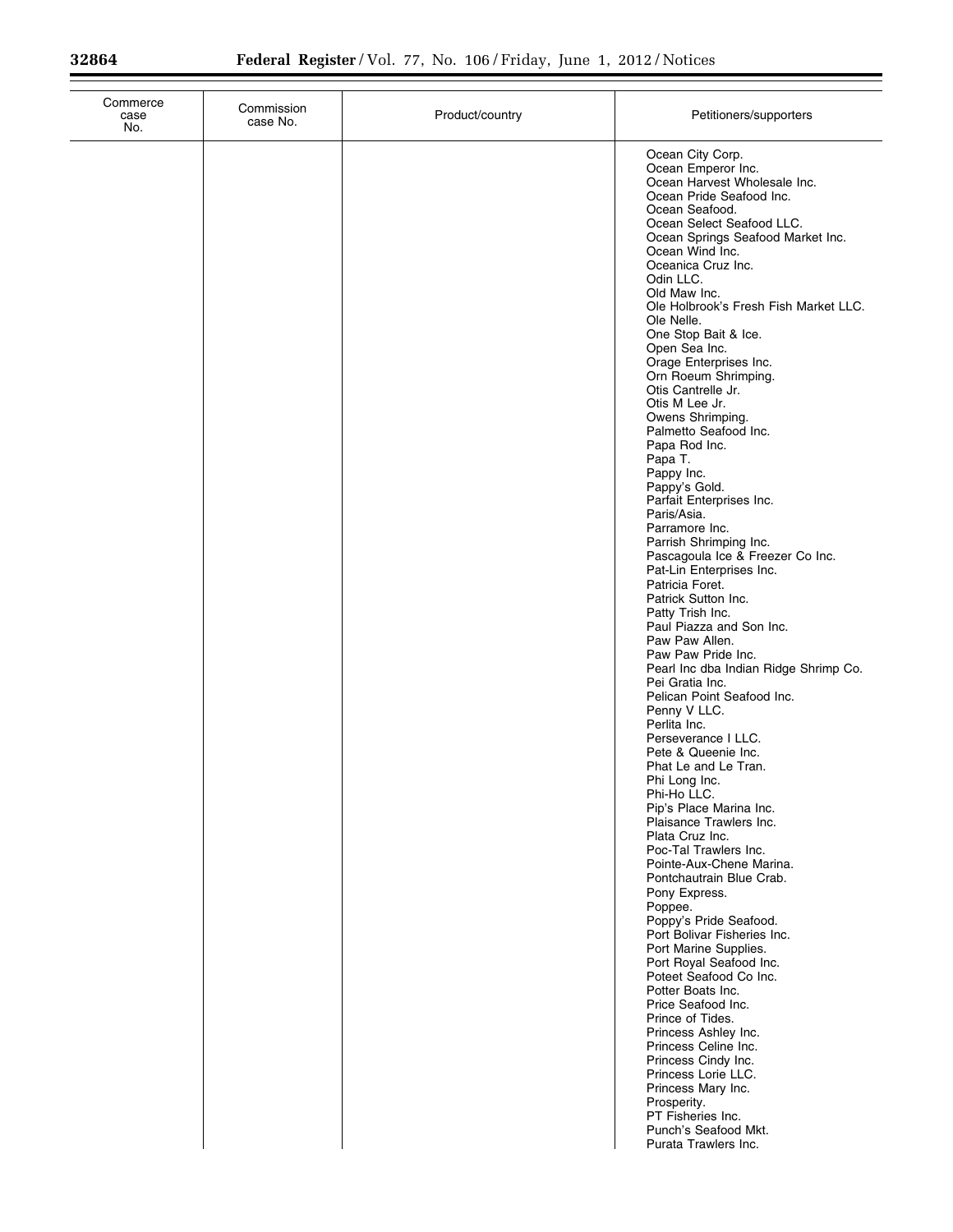| Commerce<br>case<br>No. | Commission<br>case No. | Product/country | Petitioners/supporters                                                                                                                                                                                                                                                                                                                                                                                                                                                                                                                                                                                                                                                                                                                                                                                                                                                                                                                                                 |
|-------------------------|------------------------|-----------------|------------------------------------------------------------------------------------------------------------------------------------------------------------------------------------------------------------------------------------------------------------------------------------------------------------------------------------------------------------------------------------------------------------------------------------------------------------------------------------------------------------------------------------------------------------------------------------------------------------------------------------------------------------------------------------------------------------------------------------------------------------------------------------------------------------------------------------------------------------------------------------------------------------------------------------------------------------------------|
|                         |                        |                 | Pursuer Inc.<br>Quality Seafood.<br>Quang Minh II Inc.<br>Queen Lily Inc.<br>Queen Mary.<br>Queen Mary Inc.<br>Quinta Cruz Inc.<br>Quoc Bao Inc.<br>Quynh NHU Inc.<br>Quynh Nhu Inc.<br>R & J Inc.<br>R & K Fisheries LLC.<br>R & L Shrimp Inc.<br>R & P Fisheries.<br>R & R Bait/Seafood.<br>R & S Shrimping.<br>R & T Atocha LLC.<br>R&D Seafood.<br>R&K Fisheries LLC.<br>R&R Seafood.<br>RA Lesso Brokerage Co Inc.<br>RA Lesso Seafood Co Inc.<br>Rachel-Jade.<br>Ralph Lee Thomas Jr.<br>Ralph W Jones.<br>Ramblin Man Inc.<br>Ranchero Trawlers Inc.<br>Randall J Pinell Inc.<br>Randall J Pinell Inc.<br>Randall K and Melissa B Richard.<br>Randall Pinell.<br>Randy Boy Inc.<br>Randy Boy Inc.<br>Rang Dong.<br>Raul L Castellanos.<br>Raul's Seafood.<br>Raul's Seafood.<br>Rayda Cheramie Inc.<br>Raymond LeBouef.<br>RCP Seafood I II III.<br>RDR Shrimp Inc.<br>Reagan's Seafood.<br>Rebecca Shrimp Co Inc.<br>Rebel Seafood.<br>Regulus.<br>Rejimi Inc. |
|                         |                        |                 | Reno's Sea Food.<br>Res Vessel.<br>Reyes Trawlers Inc.<br>Rick's Seafood Inc.                                                                                                                                                                                                                                                                                                                                                                                                                                                                                                                                                                                                                                                                                                                                                                                                                                                                                          |
|                         |                        |                 | Ricky B LLC.<br>Ricky G Inc.<br>Riffle Seafood.<br>Rigolets Bait & Seafood LLC.<br>Riverside Bait & Tackle.<br>RJ's.<br>Roatex Ent Inc.<br>Robanie C Inc.<br>Robanie C Inc.<br>Robanie C Inc.                                                                                                                                                                                                                                                                                                                                                                                                                                                                                                                                                                                                                                                                                                                                                                          |
|                         |                        |                 | Robert E Landry.<br>Robert H Schrimpf.<br>Robert Johnson.<br>Robert Keenan Seafood.<br>Robert Upton or Terry Upton.<br>Robert White Seafood.<br>Rockin Robbin Fishing Boat Inc.<br>Rodney Hereford Jr.<br>Rodney Hereford Sr.<br>Rodney Hereford Sr.<br>Roger Blanchard Inc.<br>Rolling On Inc.                                                                                                                                                                                                                                                                                                                                                                                                                                                                                                                                                                                                                                                                        |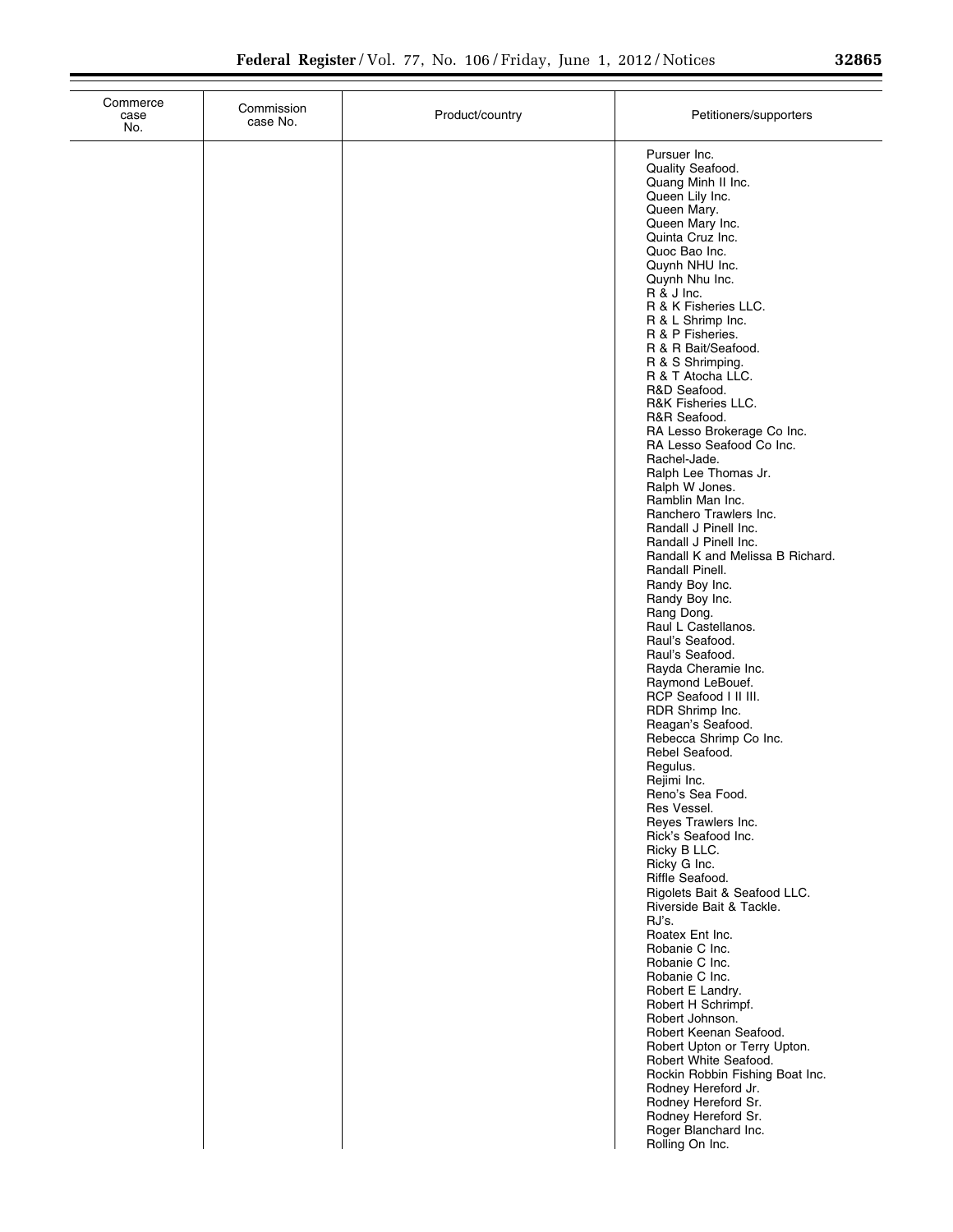| Commerce<br>case<br>No. | Commission<br>case No. | Product/country | Petitioners/supporters                                                                                                                                                                                                                                                                                                                                                                                                                                                                                                                                                                                                                                                                                                                                                                                                                                                                                                                                                                                                                                                                                                                                                                                                                                                                                                                                                                                                                                                                               |
|-------------------------|------------------------|-----------------|------------------------------------------------------------------------------------------------------------------------------------------------------------------------------------------------------------------------------------------------------------------------------------------------------------------------------------------------------------------------------------------------------------------------------------------------------------------------------------------------------------------------------------------------------------------------------------------------------------------------------------------------------------------------------------------------------------------------------------------------------------------------------------------------------------------------------------------------------------------------------------------------------------------------------------------------------------------------------------------------------------------------------------------------------------------------------------------------------------------------------------------------------------------------------------------------------------------------------------------------------------------------------------------------------------------------------------------------------------------------------------------------------------------------------------------------------------------------------------------------------|
|                         |                        |                 | Romo Inc.<br>Ronald Louis Anderson Jr.<br>Rosa Marie Inc.<br>Rose Island Seafood.<br>RPM Enterprises LLC.<br>Rubi Cruz Inc.<br>Ruf-N-Redy Inc.<br>Rutley Boys Inc.<br>Sadie D Seafood.<br>Safe Harbour Seafood Inc.<br>Salina Cruz Inc.<br>Sally Kim III.<br>Sally Kim IV.<br>Sam Snodgrass & Co.<br>Samaira Inc.<br>San Dia.<br>Sand Dollar Inc.<br>Sandy N.<br>Sandy O Inc.<br>Santa Fe Cruz Inc.<br>Santa Maria I Inc.<br>Santa Maria II.<br>Santa Monica Inc.<br>Scavanger.<br>Scooby Inc.<br>Scooby Inc.<br>Scottie and Juliette Dufrene.<br>Scottie and Juliette Dufrene.<br>Sea Angel.<br>Sea Angel Inc.<br>Sea Bastion Inc.<br>Sea Drifter Inc.<br>Sea Durbin Inc.<br>Sea Eagle.<br>Sea Eagle Fisheries Inc.<br>Sea Frontier Inc.<br>Sea Gold Inc.<br>Sea Gulf Fisheries Inc.<br>Sea Gypsy Inc.<br>Sea Hawk I Inc.<br>Sea Horse Fisheries.<br>Sea Horse Fisheries Inc.<br>Sea King Inc.<br>Sea Pearl Seafood Company Inc.<br>Sea Queen IV.<br>Sea Trawlers Inc.<br>Sea World.<br>Seabrook Seafood Inc.<br>Seabrook Seafood Inc.<br>Seafood & Us Inc.<br>Seaman's Magic Inc.<br>Seaman's Magic Inc.<br>Seaside Seafood Inc.<br>Seaweed 2000.<br>Seawolf Seafood.<br>Second Generation Seafood.<br>Shark Co Seafood Inter Inc.<br>Sharon-Ali Michelle Inc.<br>Shelby & Barbara Seafood.<br>Shelby & Barbara Seafood.<br>Shelia Marie LLC.<br>Shell Creek Seafood Inc.<br>Shirley Elaine.<br>Shirley Girl LLC.<br>Shrimp Boat Patrice.<br>Shrimp Boating Inc.<br>Shrimp Express.<br>Shrimp Man. |
|                         |                        |                 | Shrimp Networks Inc.<br>Shrimp Trawler.<br>Shrimper.<br>Shrimper.                                                                                                                                                                                                                                                                                                                                                                                                                                                                                                                                                                                                                                                                                                                                                                                                                                                                                                                                                                                                                                                                                                                                                                                                                                                                                                                                                                                                                                    |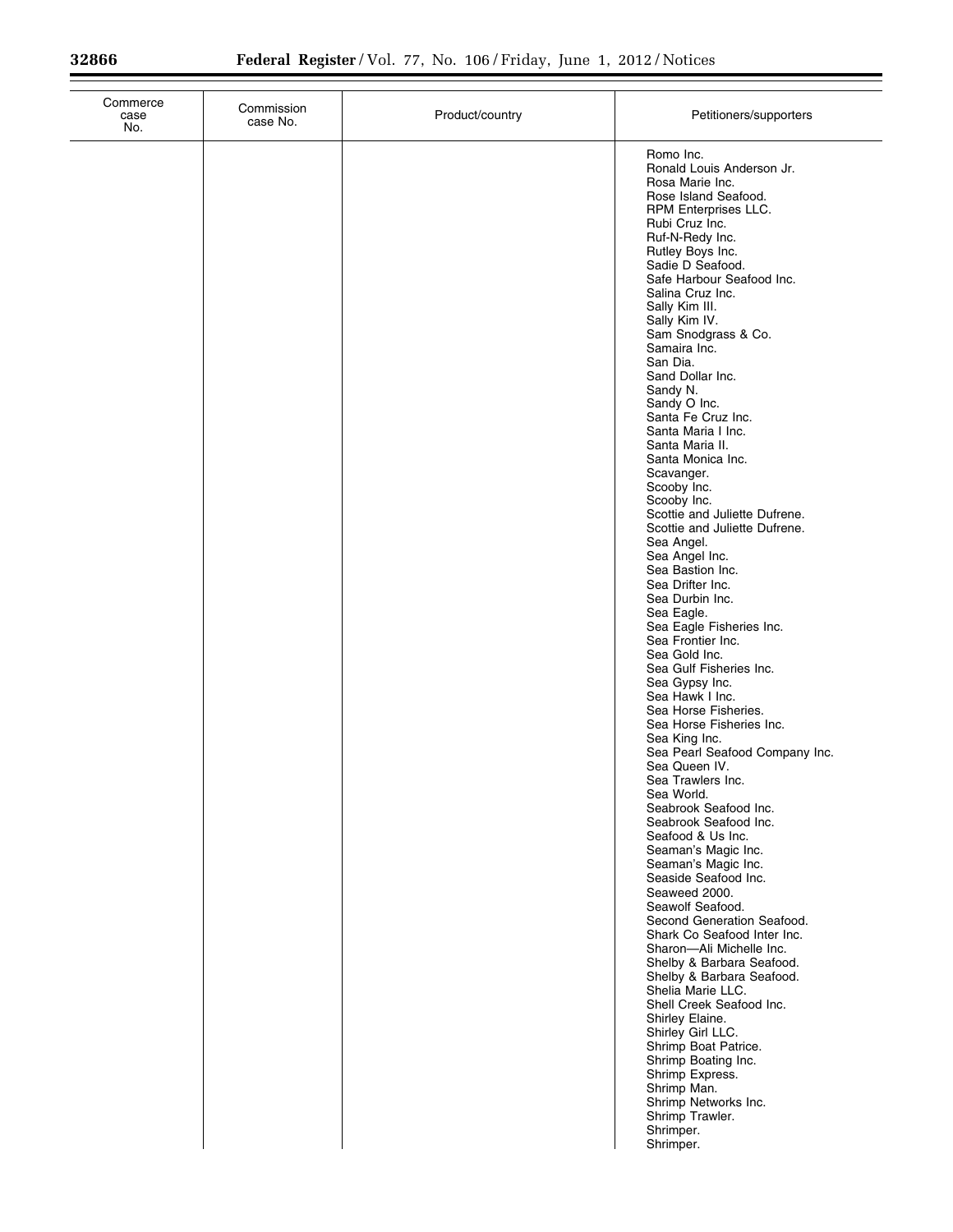| Commerce<br>case<br>No. | Commission<br>case No. | Product/country | Petitioners/supporters                                                                                                                                                                                                                                                                                                                                                                                                                                                                                                                                                                                                                                                                                                                                                                                                                                                                                                                                                                                                                                                                                                                                                                                                                                                                                                                                                                                                                                                                                   |
|-------------------------|------------------------|-----------------|----------------------------------------------------------------------------------------------------------------------------------------------------------------------------------------------------------------------------------------------------------------------------------------------------------------------------------------------------------------------------------------------------------------------------------------------------------------------------------------------------------------------------------------------------------------------------------------------------------------------------------------------------------------------------------------------------------------------------------------------------------------------------------------------------------------------------------------------------------------------------------------------------------------------------------------------------------------------------------------------------------------------------------------------------------------------------------------------------------------------------------------------------------------------------------------------------------------------------------------------------------------------------------------------------------------------------------------------------------------------------------------------------------------------------------------------------------------------------------------------------------|
|                         |                        |                 | Shrimpy's.<br>Si Ky Lan Inc.<br>Si Ky Lan Inc.<br>Si Ky Lan Inc.<br>Sidney Fisheries Inc.<br>Silver Fox.<br>Silver Fox LLC.<br>Simon.<br>Sims Shrimping.<br>Skip Toomer Inc.<br>Skip Toomer Inc.<br>Skyla Marie Inc.<br>Smith & Sons Seafood Inc.<br>Snowdrift.<br>Snowdrift.<br>Sochenda.<br>Soeung Phat.<br>Son T Le Inc.<br>Son's Pride Inc.<br>Sophie Marie Inc.<br>Soul Mama Inc.<br>Souther Obsession Inc.<br>Southern Lady.<br>Southern Nightmare Inc.<br>Southern Star.<br>Southshore Seafood.<br>Spencers Seafood.<br>Sprig Co Inc.<br>St Anthony Inc.<br>St Daniel Phillip Inc.<br>St Dominic.<br>St Joseph.<br>St Joseph.<br>St Joseph II Inc.<br>St Joseph III Inc.<br>St Joseph IV Inc.<br>St Martin.<br>St Martyrs VN.<br>St Mary Seafood.<br>St Mary Seven.<br>St Mary Tai.<br>St Michael Fuel & Ice Inc.<br>St Michael's Ice & Fuel.<br>St Peter.<br>St Peter 550775.<br>St Teresa Inc.<br>St Vincent Andrew Inc.<br>St Vincent Gulf Shrimp Inc.<br>St Vincent One B.<br>St Vincent One B Inc.<br>St Vincent SF.<br>St Vincent Sfd Inc.<br>Start Young Inc.<br>Steamboat Bills Seafood.<br>Stella Mestre Inc.<br>Stephen Dantin Jr.<br>Stephney's Seafood.<br>Stipelcovich Marine Wks.<br>Stone-Co Farms LP.<br>Stone-Co Farms LP.<br>Stormy Sean Inc.<br>Stormy Seas Inc.<br>Sun Star Inc.<br>Sun Swift Inc.<br>Sunshine.<br>Super Coon Inc.<br>Super Cooper Inc.<br>Swamp Irish Inc.<br>Sylvan P Racine Jr-Capt Romain.<br>T & T Seafood.<br>T Brothers.<br>T Cvitanovich Seafood LLC. |
|                         |                        |                 |                                                                                                                                                                                                                                                                                                                                                                                                                                                                                                                                                                                                                                                                                                                                                                                                                                                                                                                                                                                                                                                                                                                                                                                                                                                                                                                                                                                                                                                                                                          |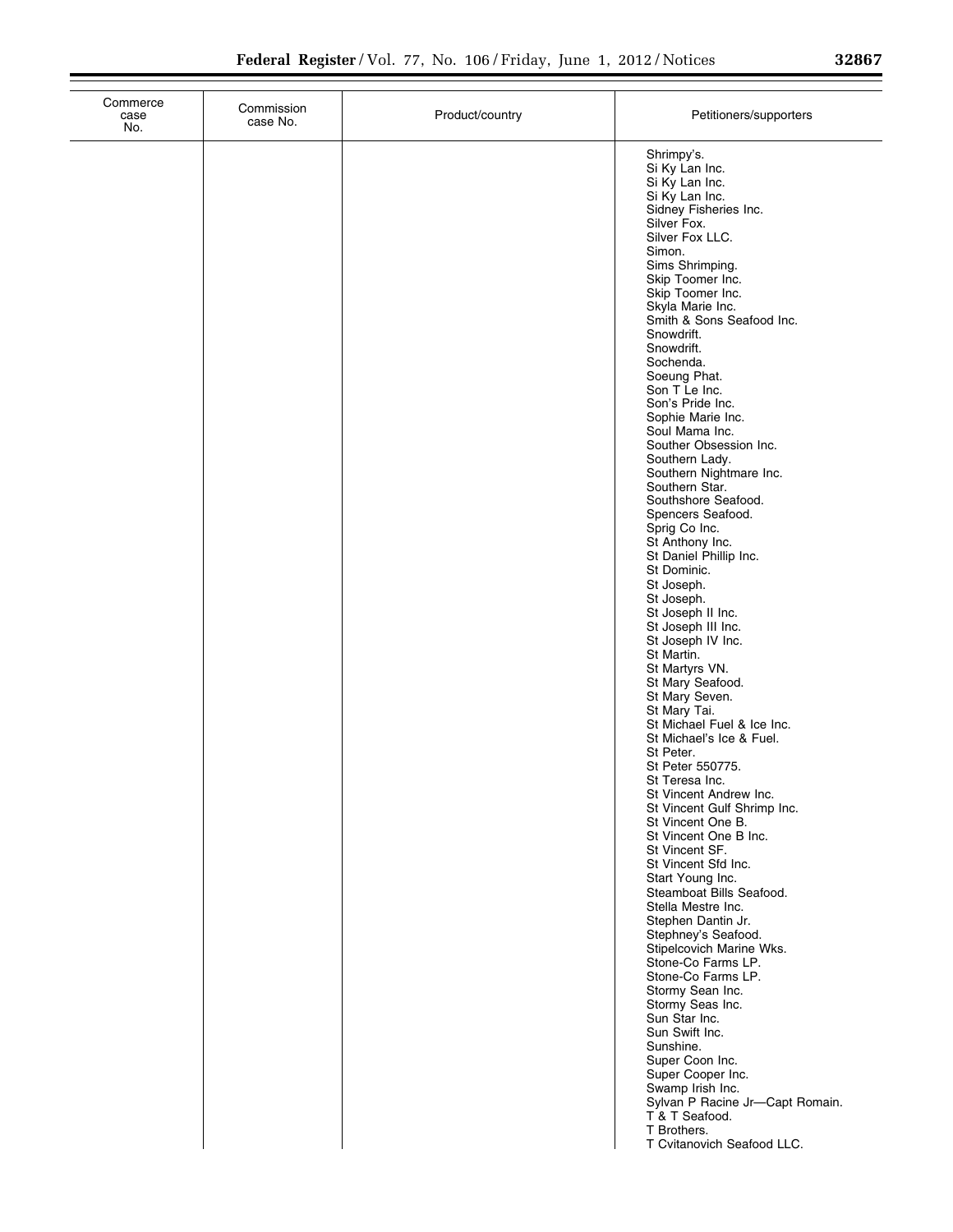÷

| Commerce<br>case<br>No. | Commission<br>case No. | Product/country | Petitioners/supporters                                                                                                                                                                                                                                                                                                                                                                                                                                                                                                                                                                                                                                                                                                                                                                                                                                                                                                                                                                                                                                                                                                                                                              |
|-------------------------|------------------------|-----------------|-------------------------------------------------------------------------------------------------------------------------------------------------------------------------------------------------------------------------------------------------------------------------------------------------------------------------------------------------------------------------------------------------------------------------------------------------------------------------------------------------------------------------------------------------------------------------------------------------------------------------------------------------------------------------------------------------------------------------------------------------------------------------------------------------------------------------------------------------------------------------------------------------------------------------------------------------------------------------------------------------------------------------------------------------------------------------------------------------------------------------------------------------------------------------------------|
|                         |                        |                 | Ta Do.<br>Ta T Vo Inc.<br>Ta T Vo Inc.<br>Tana Inc.<br>Tanya Lea Inc.<br>Tanya Lea Inc.<br>Tanya Lea Inc.<br>Tasha Lou.<br>T-Brown Inc.<br>Tee Frank Inc.<br>Tee Tigre Inc.<br>Tercera Cruz Inc.<br>Terrebonne Seafood Inc.<br>Terri Monica.<br>Terry Luke Corp.<br>Terry Luke Corp.<br>Terry Luke Corp.<br>Terry Lynn Inc.<br>Te-Sam Inc.<br>Texas 1 Inc.<br>Texas 18 Inc.<br>Texas Lady Inc.<br>Texas Pack Inc.<br>Tex-Mex Cold Storage Inc.<br>Tex-Mex Cold Storage Inc.<br>Thai & Tran Inc.<br>Thai Bao Inc.<br>Thanh Phong.<br>The Boat Phat Tai.<br>The Fishermans Dock.<br>The Last One.<br>The Light House Bait & Seafood Shack<br>LLC.<br>The Mayporter Inc.<br>The NGO.<br>The Seafood Shed.<br>Thelma J Inc.<br>Theresa Seafood Inc.<br>Third Tower Inc.<br>Thomas Winfield-Capt Nathan.<br>Thompson Bros.<br>Three C's.<br>Three Dads.<br>Three Sons.<br>Three Sons Inc.<br>Three Sons Inc.<br>Thunder Roll.<br>Thunderbolt Fisherman's Seafood Inc.<br>Thy Tra Inc.<br>Thy Tra Inc.<br>Tidelands Seafood Co Inc.<br>Tiffani Claire Inc.<br>Tiffani Claire Inc.<br>Tiger Seafood.<br>Tikede Inc.<br>Timmy Boy Corp.<br>Tina Chow.<br>Tina T LLC.<br>Tino Mones Seafood. |
|                         |                        |                 | TJ's Seafood.<br>Toan Inc.<br>Todd Co.<br>Todd's Fisheries.<br>Tom LE LLC.<br>Tom Le LLC.<br>Tom N & Bill N Inc.<br>Tommy Bui dba Mana II.<br>Tommy Cheramie Inc.<br>Tommy Gulf Sea Food Inc.<br>Tommy's Seafood Inc.<br>Tonya Jane Inc.<br>Tony-N.                                                                                                                                                                                                                                                                                                                                                                                                                                                                                                                                                                                                                                                                                                                                                                                                                                                                                                                                 |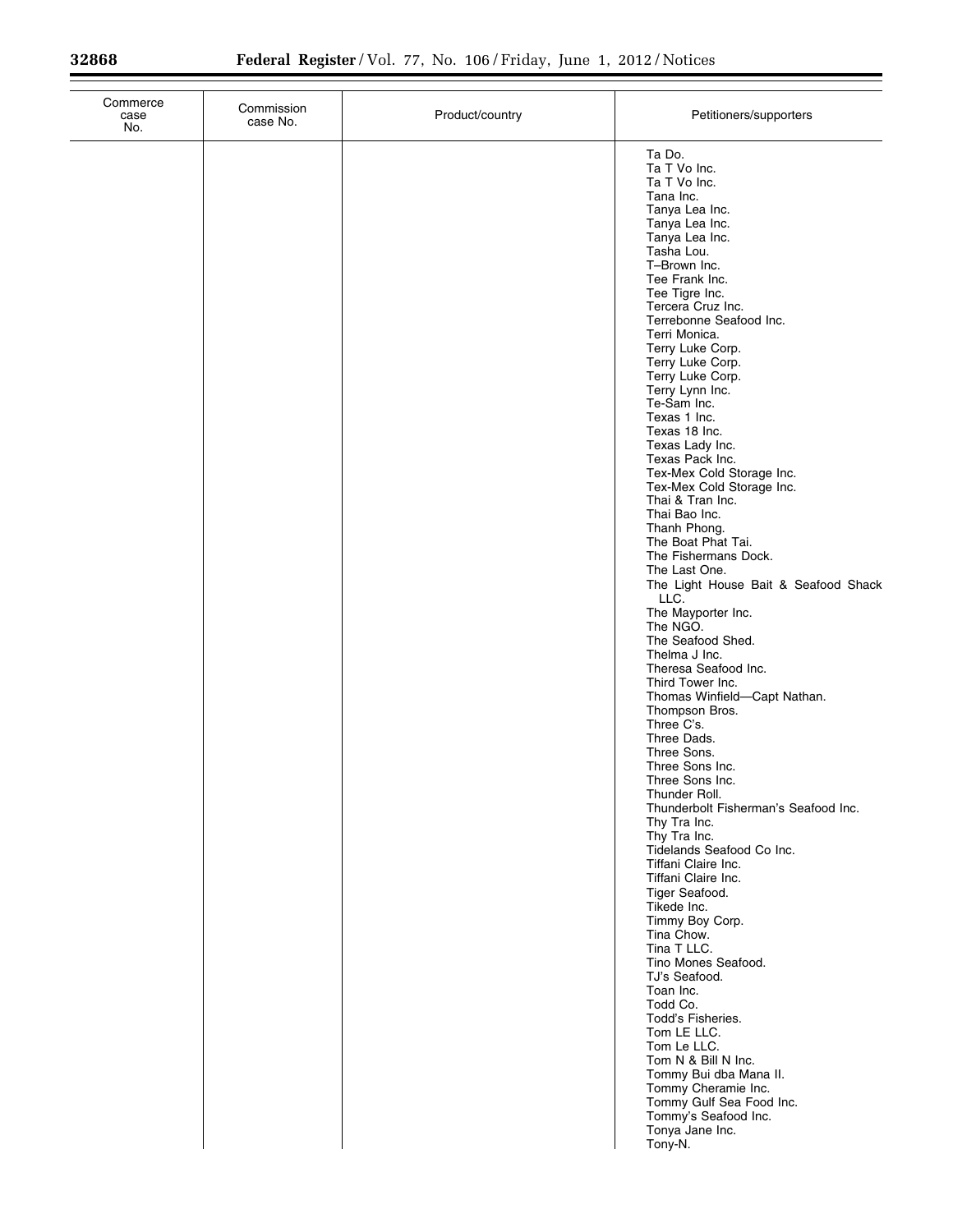| Commerce<br>case<br>No. | Commission<br>case No. | Product/country | Petitioners/supporters                                                                                                                                                                                                                                                                                                                                                                                                                                                                                                                                                                                                                                                                                                                                                                                                                                                                                        |
|-------------------------|------------------------|-----------------|---------------------------------------------------------------------------------------------------------------------------------------------------------------------------------------------------------------------------------------------------------------------------------------------------------------------------------------------------------------------------------------------------------------------------------------------------------------------------------------------------------------------------------------------------------------------------------------------------------------------------------------------------------------------------------------------------------------------------------------------------------------------------------------------------------------------------------------------------------------------------------------------------------------|
|                         |                        |                 | Tookie Inc.<br>Tot & Linda Inc.<br>T-Pops Inc.<br>Tran Phu Van.<br>Tran's Express Inc.<br>Travis-Shawn.<br>Travis-Shawn.<br>Trawler Azteca.<br>Trawler Becky Lyn Inc.<br>Trawler Capt GC.<br>Trawler Capt GC II.<br>Trawler Dalia.<br>Trawler Doctor Bill.<br>Trawler Gulf Runner.<br>Trawler HT Seaman.<br>Trawler Joyce.<br>Trawler Kristi Nicole.<br>Trawler Kyle & Courtney.<br>Trawler Lady Catherine.<br>Trawler Lady Gwen Doe.<br>Trawler Linda B Inc.<br>Trawler Linda June.<br>Trawler Little Brothers.<br>Trawler Little Gavino.<br>Trawler Little Rookie Inc.<br>Trawler Mary Bea.<br>Trawler Master Alston.<br>Trawler Master Jeffery Inc.<br>Trawler Michael Anthony Inc.<br><b>Trawler Mildred Barr.</b><br>Trawler Miss Alice Inc.<br>Trawler Miss Jamie.<br>Trawler Miss Kelsey.<br>Trawler Miss Sylvia Inc.<br>Trawler Mrs Viola.<br>Trawler Nichols Dream.<br>Trawler Raindear Partnership. |
|                         |                        |                 | Trawler Rhonda Kathleen.<br>Trawler Rhonda Lynn.<br>Trawler Sandra Kay.<br>Trawler Sarah Jane.<br>Trawler Sea Wolf.<br>Trawler Sea Wolf.<br>Trawler SS Chaplin.<br>Trawler The Mexican.<br>Trawler Wallace B.                                                                                                                                                                                                                                                                                                                                                                                                                                                                                                                                                                                                                                                                                                 |
|                         |                        |                 | Trawler Wylie Milam.<br>Triple C Seafood.<br>Triple T Enterprises Inc.<br>Triplets Production.<br>Tropical SFD.<br>Troy A LeCompte Sr.<br>True World Foods Inc.<br>T's Seafood.<br>Tu Viet Vu.<br>TVN Marine Inc.<br>TVN Marine Inc.                                                                                                                                                                                                                                                                                                                                                                                                                                                                                                                                                                                                                                                                          |
|                         |                        |                 | Two Flags Inc.<br>Tyler James.<br>Ultima Cruz Inc.<br>UTK Enterprises Inc.<br>V & B Shrimping LLC.<br>Valona Sea Food.<br>Valona Seafood Inc.<br>Van Burren Shrimp Co.<br>Vaquero Inc.<br>Varon Inc.<br>Venetian Isles Marina.<br>Venice Seafood Exchange Inc.<br>Venice Seafood LLC.                                                                                                                                                                                                                                                                                                                                                                                                                                                                                                                                                                                                                         |
|                         |                        |                 | Vera Cruz Inc.<br>Veronica Inc.                                                                                                                                                                                                                                                                                                                                                                                                                                                                                                                                                                                                                                                                                                                                                                                                                                                                               |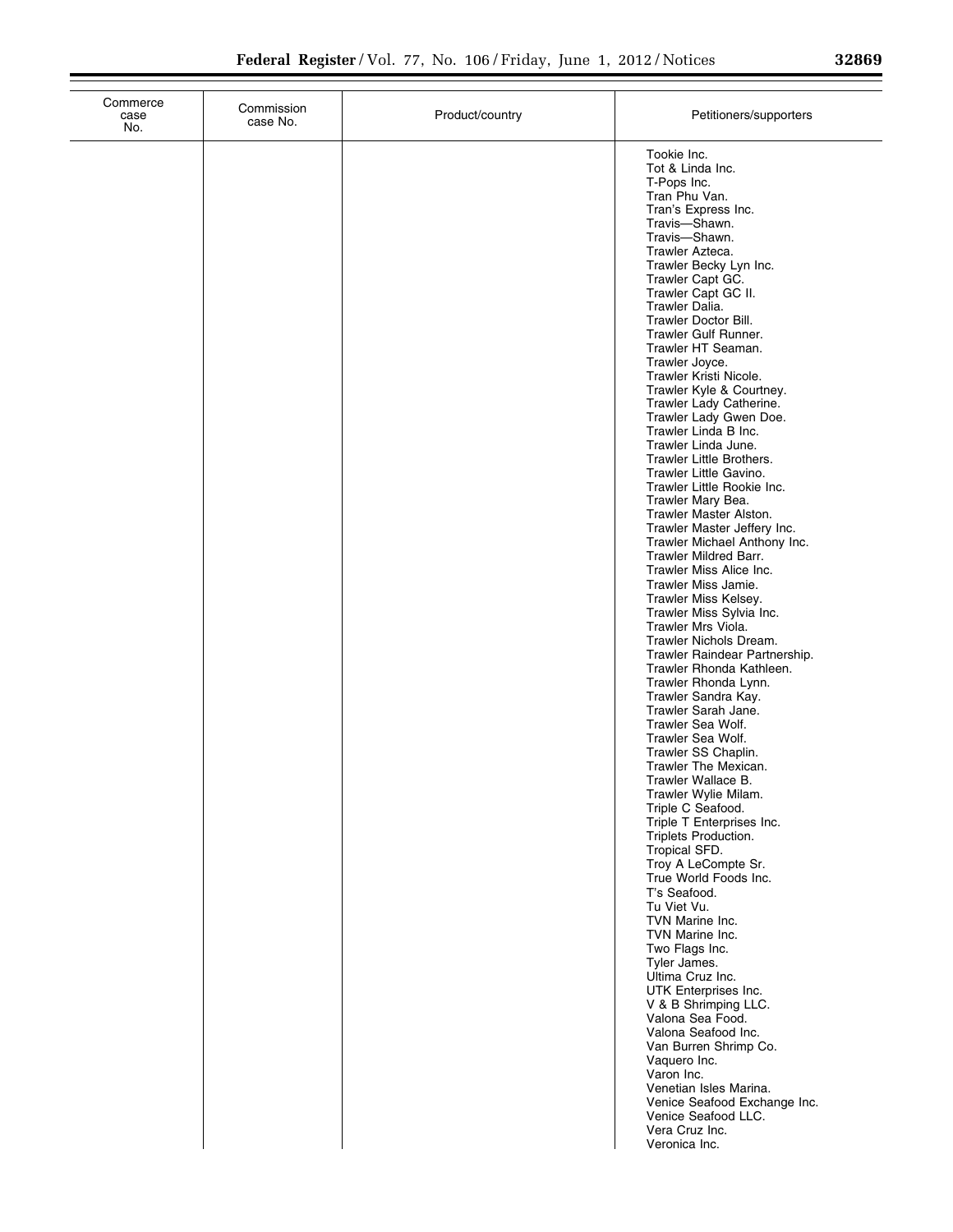| case<br>No. | Commission<br>case No. | Product/country | Petitioners/supporters                                                                                                                                                                                                                                                                                                                                                                                                                                                                                                                                                                                                                                                                                                                                                                                                                                                                                                                                                                                                                                                                                                                                                                                                                                                                                                                                                                                                         |
|-------------|------------------------|-----------------|--------------------------------------------------------------------------------------------------------------------------------------------------------------------------------------------------------------------------------------------------------------------------------------------------------------------------------------------------------------------------------------------------------------------------------------------------------------------------------------------------------------------------------------------------------------------------------------------------------------------------------------------------------------------------------------------------------------------------------------------------------------------------------------------------------------------------------------------------------------------------------------------------------------------------------------------------------------------------------------------------------------------------------------------------------------------------------------------------------------------------------------------------------------------------------------------------------------------------------------------------------------------------------------------------------------------------------------------------------------------------------------------------------------------------------|
|             |                        |                 | Versaggi Shrimp Corp.<br>Victoria Rose Inc.<br>Viet Giang Corp.<br>Vigilante Trawlers Inc.<br>Village Creek Seafood.<br>Villers Seafood Co Inc.<br>Vina Enterprises Inc.<br>Vincent L Alexie Jr.<br>Vincent Piazza Jr & Sons Seafood Inc.<br>Vin-Penny.<br>Vivian Lee Inc.<br>Von Harten Shrimp Co Inc.<br>VT & L Inc.<br>Vu NGO.<br>Vu-Nguyen Partners.<br>WL & O Inc.<br>Waccamaw Producers.<br>Wait-N-Sea Inc.<br>Waller Boat Corp.<br>Walter R Hicks.<br>Ward Seafood Inc.<br>Washington Seafood.<br>Watermen Industries Inc.<br>Watermen Industries Inc.<br>Waymaker Inc.<br>Wayne Estay Shrimp Co Inc.<br>WC Trawlers Inc.<br>We Three Inc.<br>We Three Inc.<br>Webster's Inc.<br>Weems Bros.<br>Weems Bros.<br>Weems Bros.<br>Weems Bros.<br>Weems Bros.<br>Weems Bros.<br>Weems Bros.<br>Weems Bros.<br>Weems Bros.<br>Weems Bros.<br>Weems Bros.<br>Weems Bros.<br>Weems Bros.<br>Weems Bros.<br>Weems Bros Seafood.<br>Weems Bros Seafood Co.<br>Weiskopf Fisheries LLC.<br>Wendy & Eric Inc.<br>Wescovich Inc.<br>West Point Trawlers Inc.<br>Westley J Domangue.<br>WH Blanchard Inc.<br>Whiskey Joe Inc.<br>White and Black.<br>White Bird.<br>White Foam.<br>White Gold.<br>Wilcox Shrimping Inc.<br>Wild Bill.<br>Wild Eagle Inc.<br>William E Smith Jr Inc.<br>William Lee Inc.<br>William O Nelson Jr.<br>William Patrick Inc.<br>William Smith Jr Inc.<br>Willie Joe Inc.<br>Wind Song Inc.<br>Wonder Woman. |
|             |                        |                 | Woods Fisheries Inc.<br>Woody Shrimp Co Inc.<br>Yeaman's Inc.<br>Yen Ta.                                                                                                                                                                                                                                                                                                                                                                                                                                                                                                                                                                                                                                                                                                                                                                                                                                                                                                                                                                                                                                                                                                                                                                                                                                                                                                                                                       |